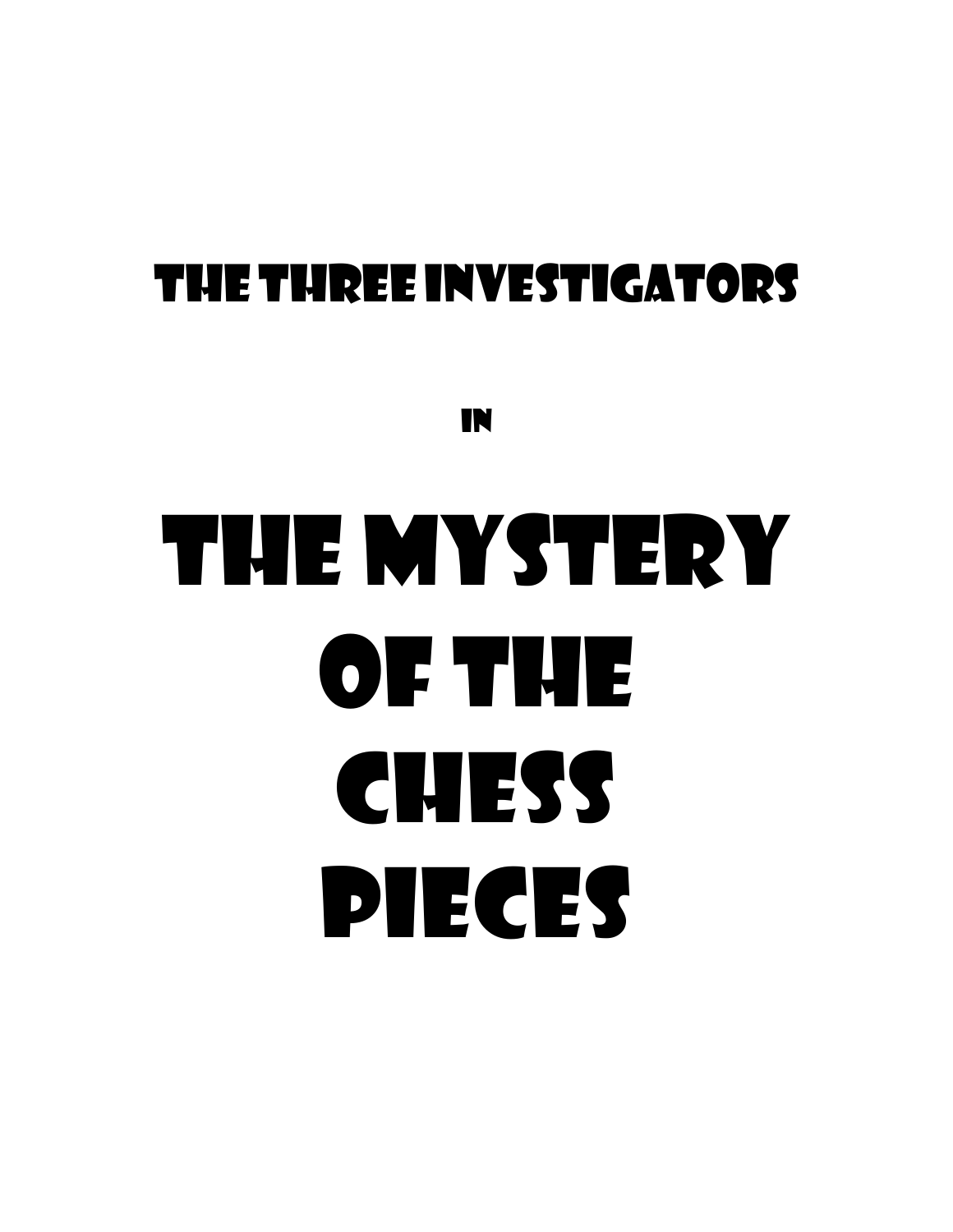# THE MYSTERY OF THE CHESS PIECES

**BY** 

## MANUEL ORTUÑO

The author has approved this translation into English by kent woodworth and wishes to thank him for all his help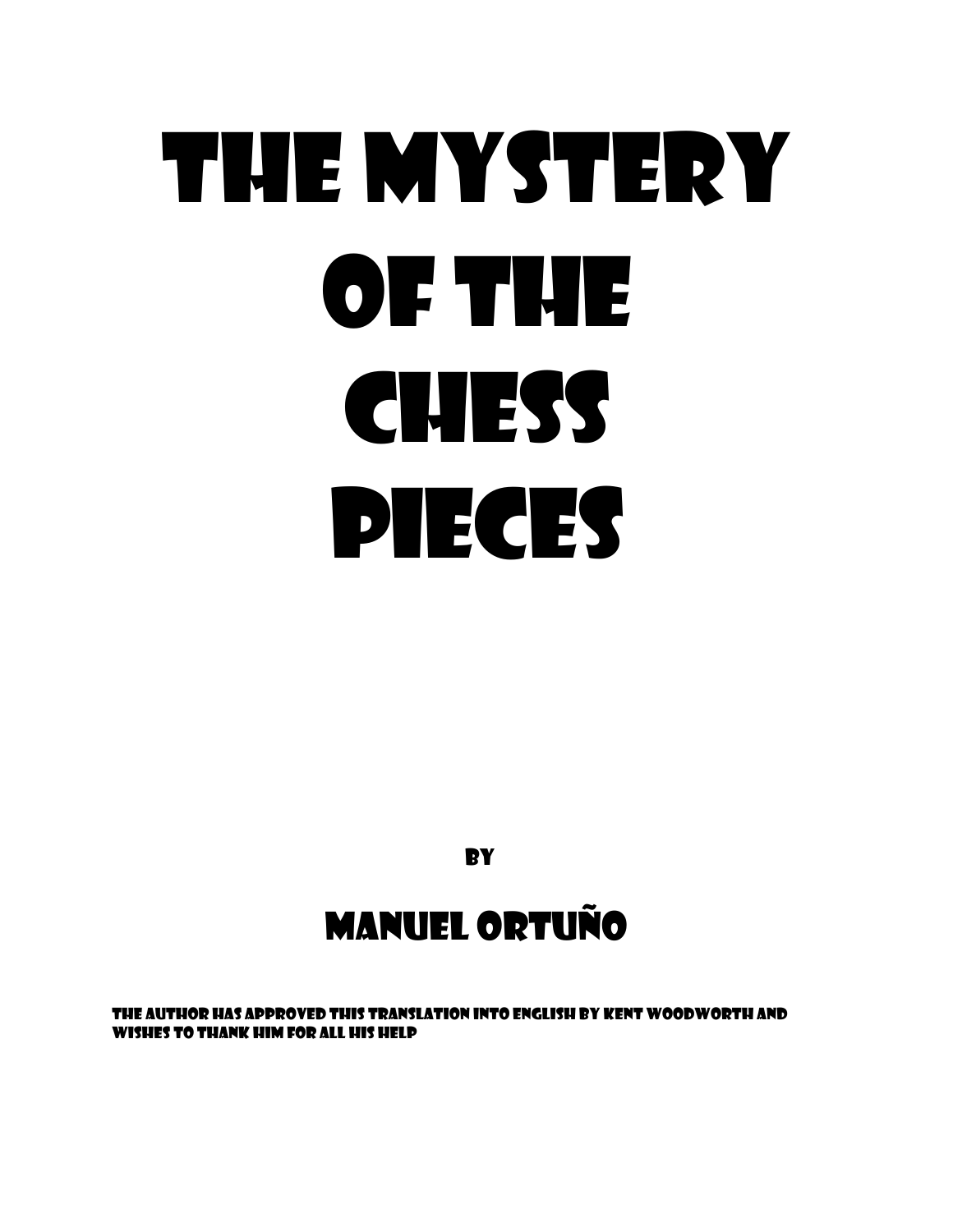For Carlos, Víctor and Carlos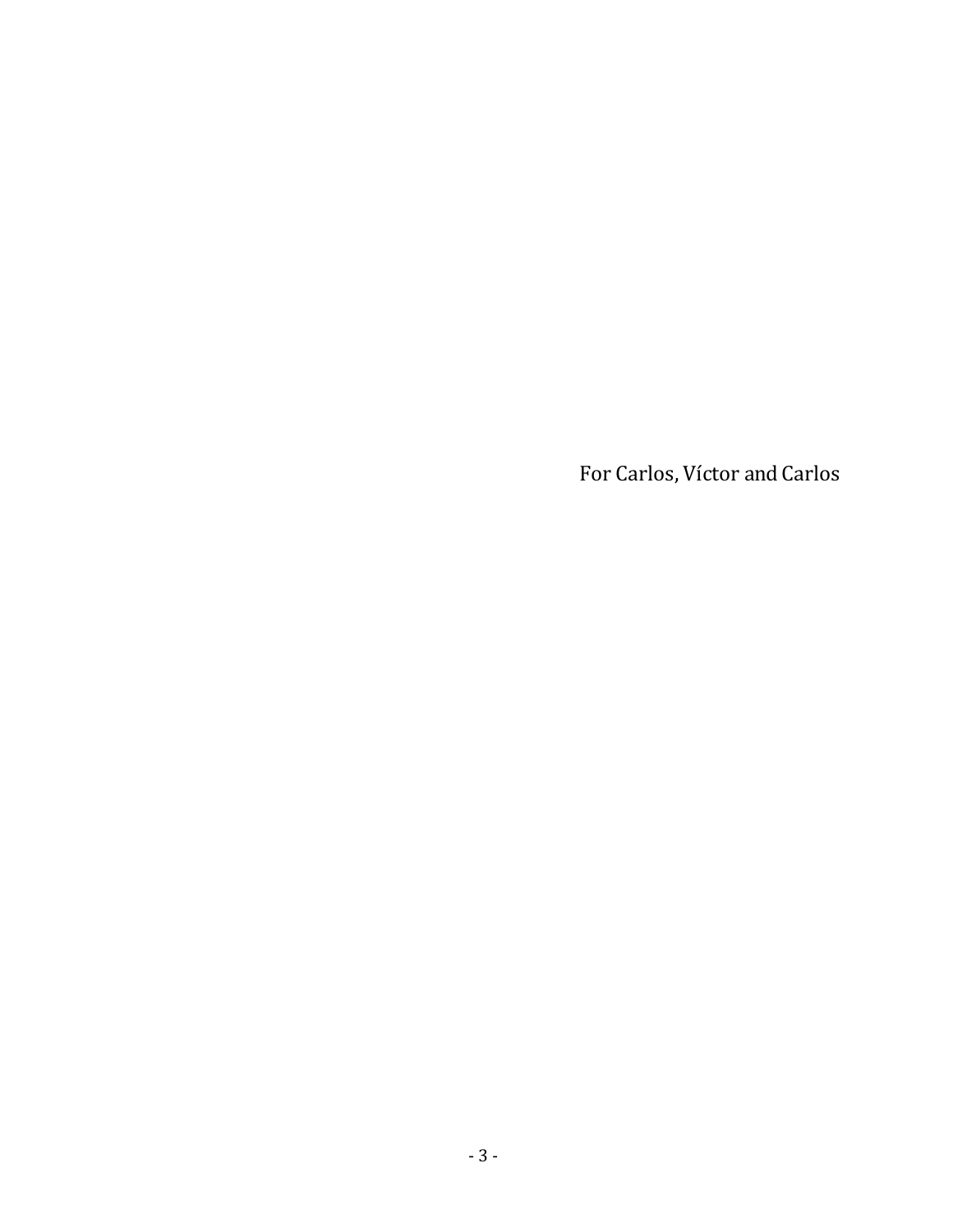#### TO BEGIN WITH...

This story is my personal tribute to Robert Arthur, the original author/creator of The Three Investigators. My intention in writing it was to not necessarily create something really original, but to recreate, by means of a convenient plot, the environment, the atmosphere and the characters that will surely sound familiar to all those who consider themselves true fans of the three boys from Rocky Beach.

Any reader who wishes to send me his/her opinion or review about this story may contact me by sending an email to **huganay@hotmail.com**.

As the author of the following story, I declare that it has been conceived and written for entertainment purposes only, that no income or economic benefits are expected by me (and even less, I hope, by third parties), and that the only right I reserve for myself is the authorship of the story itself.

As far as I know, The Three Investigators is a registered trademark owned and copyrighted by Random House, Elizabeth Arthur and Robert Andrew Arthur.

The author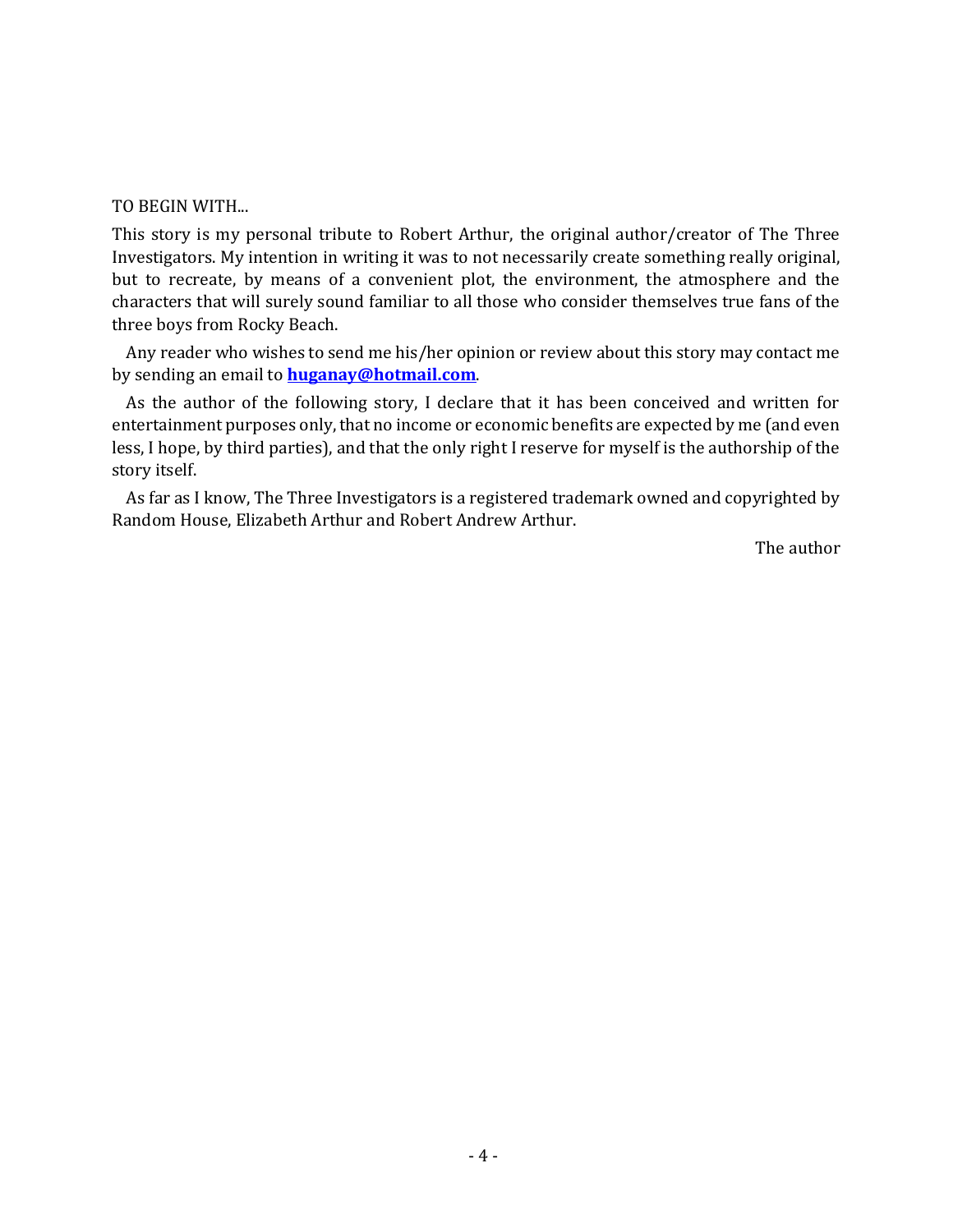#### A NOTE FOR THE TRUE FANS

The following story takes place right after the mystery #13 solved by The Three Investigators, whose title is *The Secret of the Crooked Cat*. Thus, this story can be considered as mystery #13 and a half.

The author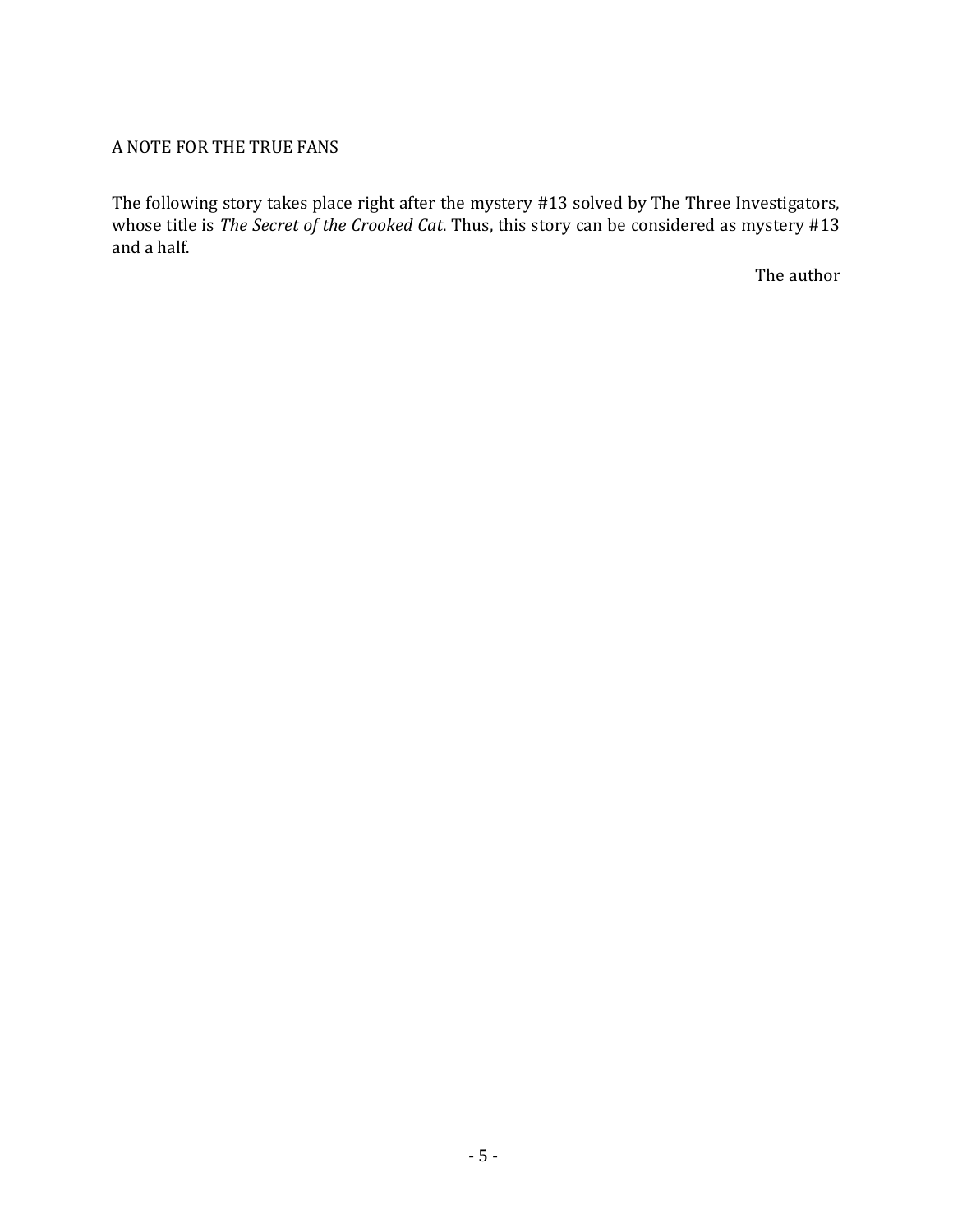## **TABLE OF CONTENTS**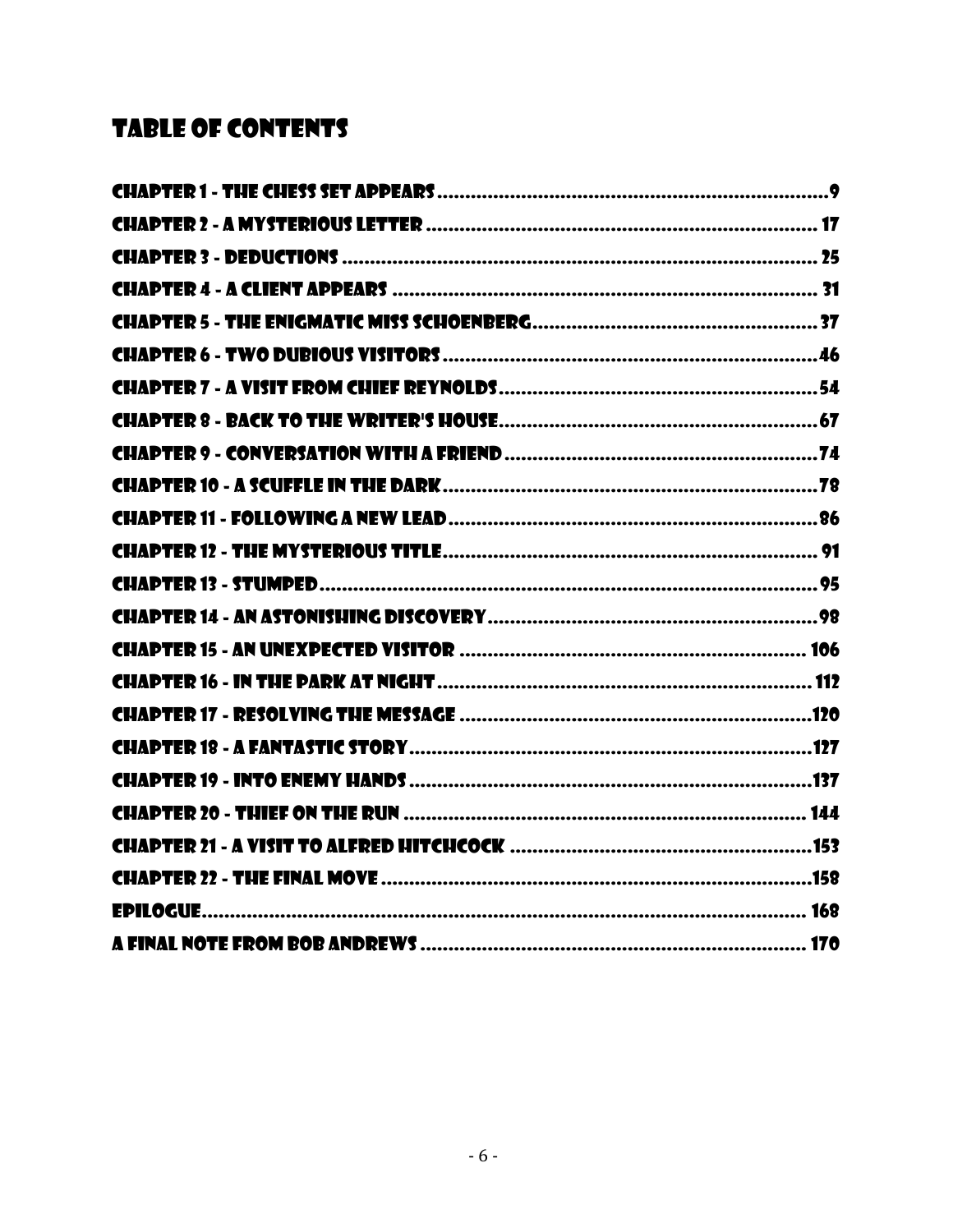## A Mysterious Introduction

Welcome, mystery lovers, to a new adventure of those three sagacious young men who call themselves The Three Investigators. Although it has been strongly recommended in the past that any veteran reader skip the introductory lines with which each case opened, I must note an exception that, at least on this occasion, one should read this presentation. 'Why?' some (if not all) of you may ask. Faced with this question, my answer is that the reasons for such a recommendation cannot be disclosed at the moment, but I give you my word that they will be in due time.

Be that as it may, I will tell you that one of the reasons why you should read these lines is the fact that the writer is not, as usual, Mr. Alfred Hitchcock, but a humble servant who, at least for now, is forced to leave his identity mired in anonymity.

As you all know, the great film director passed away long ago. However, he was still alive at the time this story took place. That is why his presence should not be a surprise in *The Mystery of the Chess Pieces*. Why it has had to wait until now for this story to be published is something that will be revealed in the story itself. Nevertheless, I assure you that Mr. Hitchcock would have wished with all his might to have the opportunity to present such an intricate and mysterious case as we have here. Throughout these pages, you will encounter the search for a valuable object that strives to remain hidden, coded messages, dangerous ruffians, great intrigue, and a mysterious chess...

But no, I must speak no more of the mystery that is about to begin. Instead, let me clarify, for those who are not yet familiar with the main characters of this story, that The Three Investigators are Jupiter Jones, Pete Crenshaw and Bob Andrews.

Jupiter, the brains of the trio, is a stout boy according to his friends and fat according to his enemies. He is capable of adopting the appearance of a complete idiot when in fact he possesses a cunning and penetrating intellect. Orphaned at an early age, he lives with his aunt and uncle, Mathilda and Titus, and he helps them run their business, an impressive junkyard called The Jones Salvage Yard, which is probably the most renowned throughout all of southern California.

Pete, the athletic one of the group, is tall and has brown hair. Although he sometimes feels a strong aversion to being involved in hazardous situations, he has no qualms when it comes to helping his friends or becoming Jupiter's right hand when he has to face any investigation that requires physical prowess.

Bob, meanwhile, is blond, studious, and the youngest of the group. He is also in charge of taking notes and keeping records during the boys' investigations. In addition, he is responsible for researching any and all information that may be useful when solving a mystery, which is benefited by his part time employment at the public library.

The three live in Rocky Beach, a small coastal town in southern California surrounded by numerous hills and not far from Hollywood. Their headquarters is in an abandoned trailer that, completely covered by assorted junk and thus hidden from the eyes of others, occupies one corner of the Jones Salvage Yard.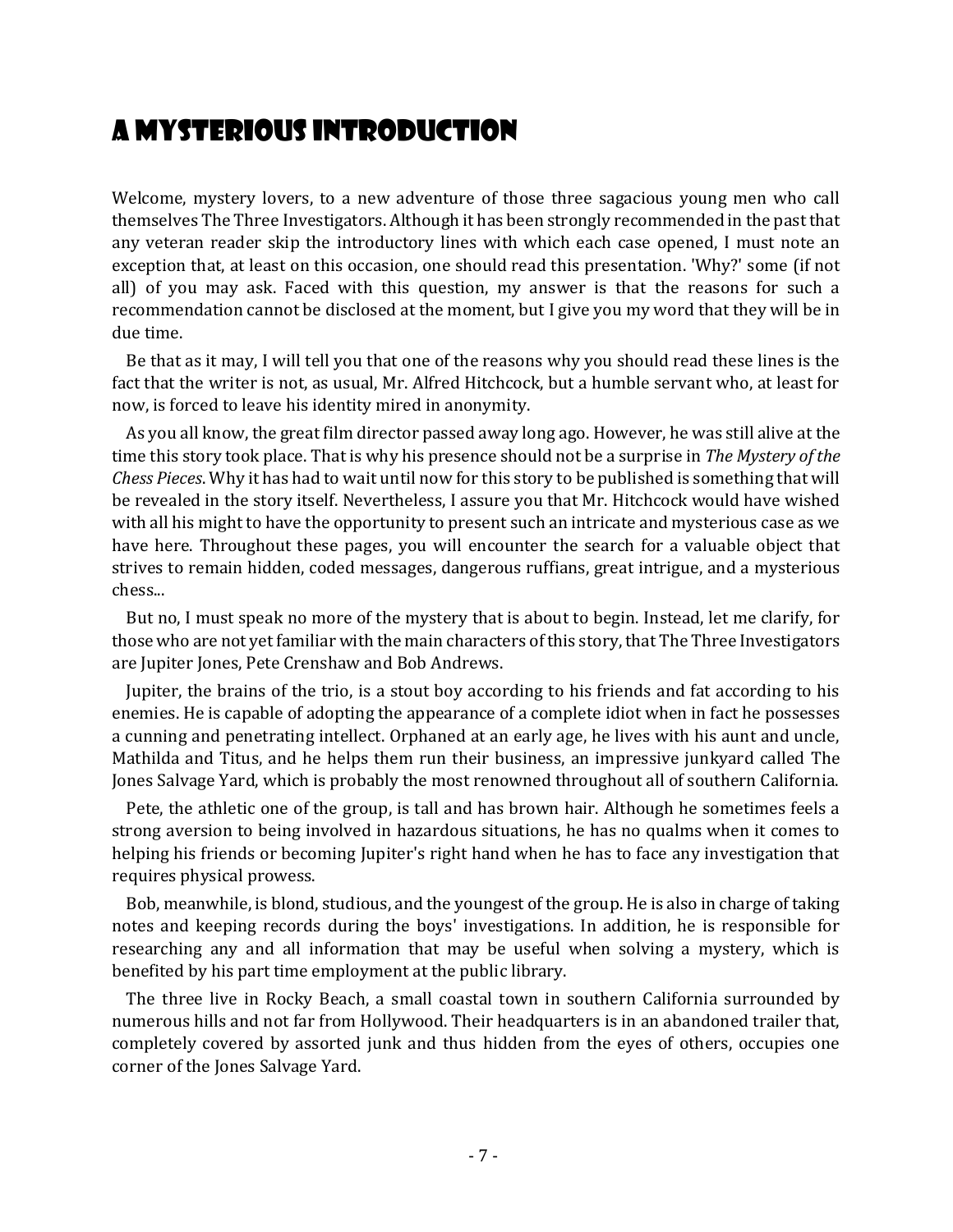Now that the above has been said, let's move on to what really matters. Because, my young friends, a mysterious chess set is about to make its appearance...

Signed,

Your humble and (for the moment) anonymous servant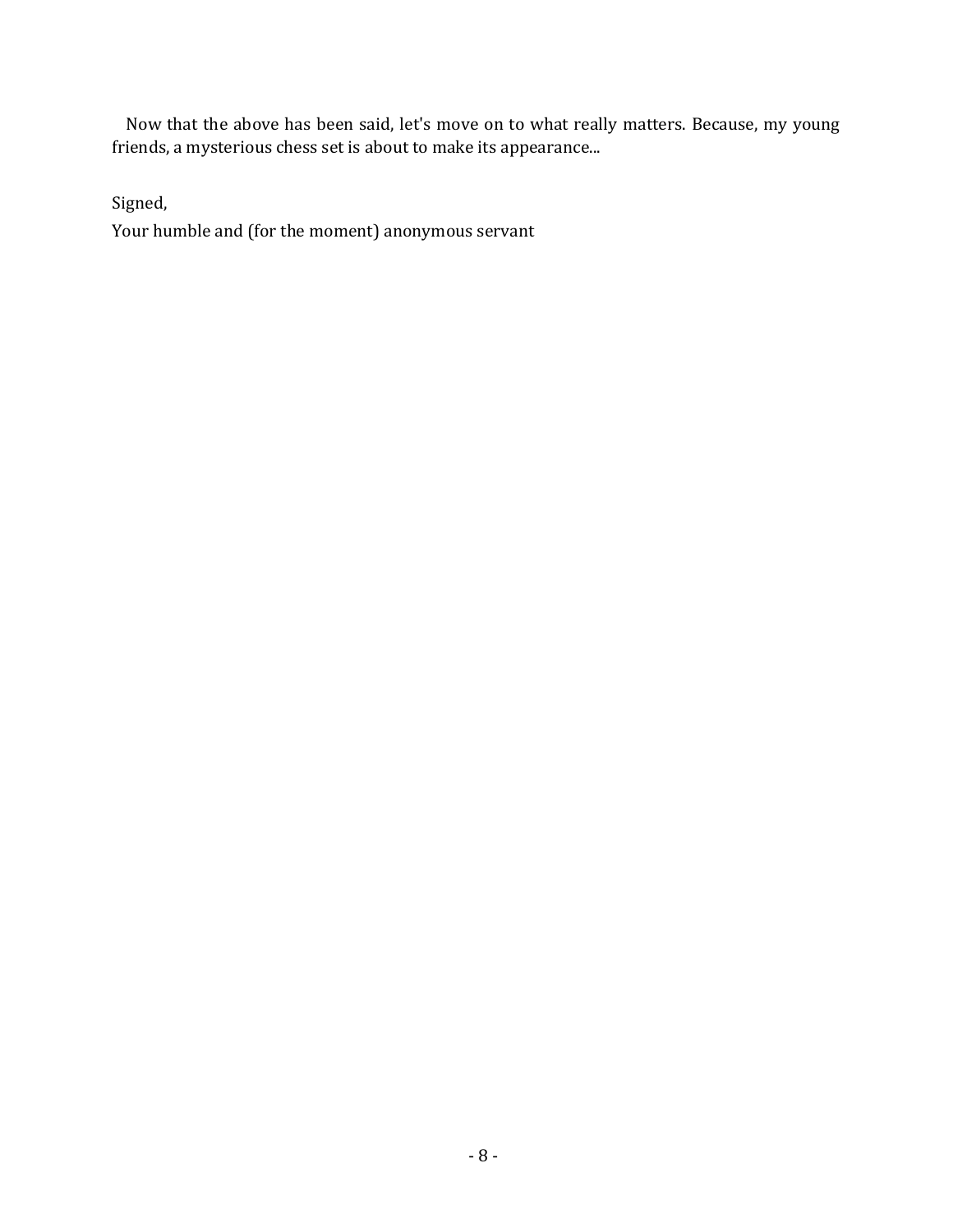## <span id="page-8-0"></span>**CHAPTER 1** The Chess Set Appears

One morning in mid-September, Jupiter Jones and his friend Pete Crenshaw were busy working together at the Jones Salvage Yard, the impressive junkyard owned by Jupiter's aunt and uncle. Although it wasn't a particularly hot day, the two boys' foreheads were beaded with perspiration due to the enormous task. They had been separating, sorting and moving all sorts of material from one corner of the yard to the next, under the attentive gaze of Mathilda Jones, Jupiter's aunt, who never stopped issuing orders and lecturing the boys about how carefully they should transport this merchandise or where they should deposit that item.

When, thanks to Aunt Mathilda's strict supervision, the enormous pile of junk was finally reduced to the last few items, Pete stood up and, taking a handkerchief from his pants pocket, wiped his forehead.

"Phew!" He sighed. "I'm looking forward to finishing. My bones feel like they've turned into melted wax. Good thing there isn't much left."

Aunt Mathilda, on hearing this, wrinkled her nose.

"Don't be too happy, Pete Crenshaw," she told the tall, brown-haired boy. "Titus will soon arrive with a new load. He left very early this morning for the business district in the company of Hans and Konrad and, judging by what time it is already, I don't think it will be long before he returns. You do know what it will mean when that happens, don't you?"

"Let me guess, Aunt Mathilda," Jupiter said, looking at the woman. "More work!"

Then, after exhaling heavily, he added plaintively, "Oh, come on, Aunt Mathilda. Pete and I have been working non-stop for almost two hours. We need a break or we'll be dead by lunchtime."

"You always have lunchtime on your mind," said Aunt Mathilda, while Pete, aware that his friend didn't like to joke about food or weight, suppressed a smile. "However, don't worry about that break you asked for, because you will have it," added the woman. "You only have to finish putting away what's left of that pile and you can rest until Titus arrives. So, the sooner you finish, the sooner you can enjoy some free time."

"Let's go. Let's get this over with," Pete said, giving Jupiter a pat on the back. "My muscles won't hurt much more from working another couple of minutes."

Clenching his teeth, he reached down and picked up a box full of gardening tools.

"Look at this, Mrs. Jones," he said. "A gardener's toolbox. They're in good condition. Where do I put them?"

Aunt Mathilda, after writing down the description of the article in a large inventory book, pointed to a corner of the yard.

"Put them there, next to those hoses and that box of pruning shears," she ordered.

Pete, obediently, took the box to where she indicated. Jupiter, meanwhile, reached for a pair of wooden folding chairs.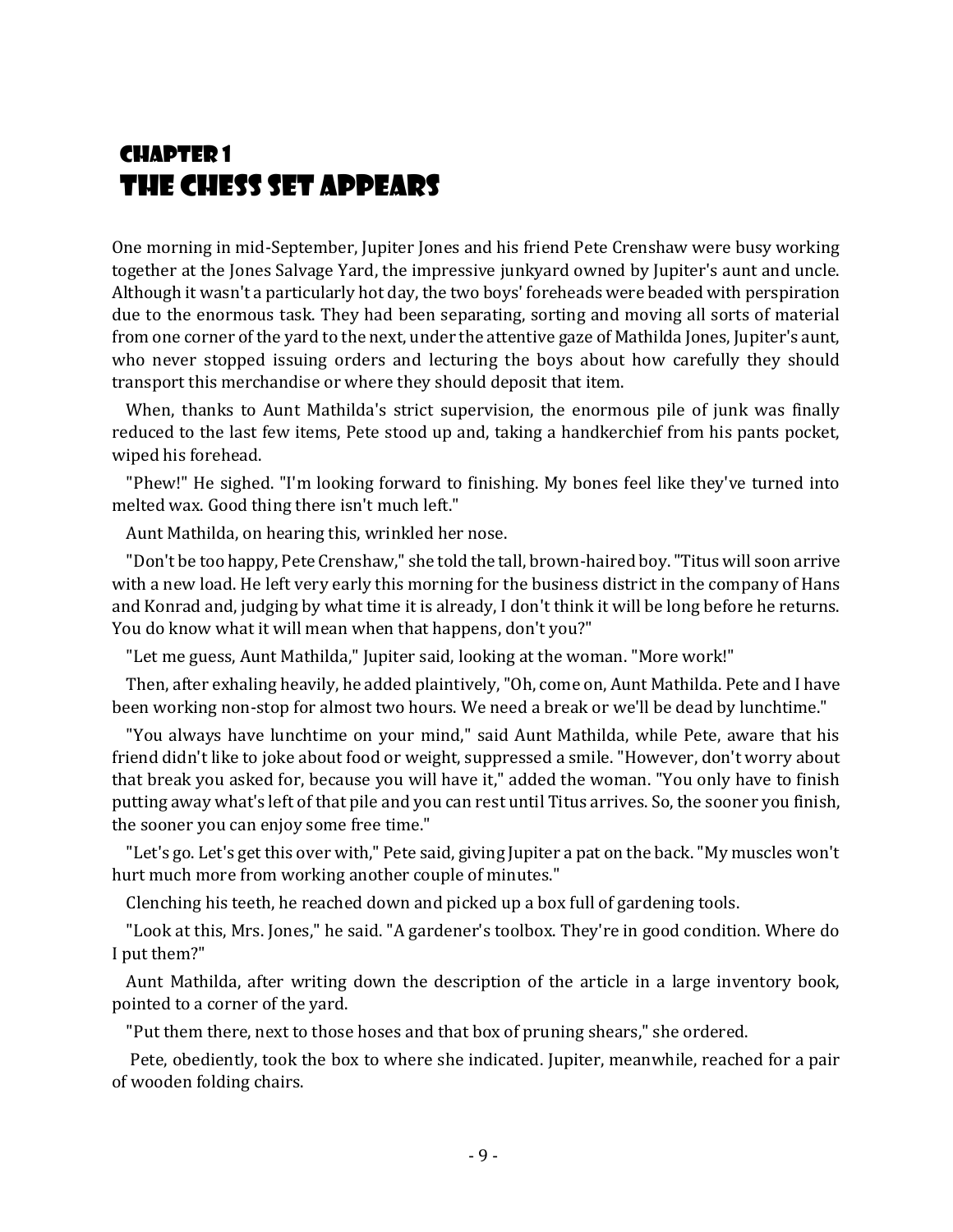"Here's the last of it, Aunt Mathilda," he announced. "Two folding chairs. They'll need a coat of paint and a little oil."

"Well, you know how you can entertain yourself this afternoon," the woman said as she wrote in her notebook. "Jupiter, let them lean against the wall of the office."

"All right, Aunt Mathilda," said the boy. "Can we go and rest now?"

"Yes, but don't go too far," said Aunt Mathilda sternly, but then her expression softened as she added with a smile: "Pass the office and have a glass of fresh orange juice if you wish. I prepared it for you. You've worked hard and you deserve it."

"Oh! Thank you, Mrs. Jones!" exclaimed Pete. "That's just what I need. Are you coming, Jupe?"

"Sure!" replied his friend, winking at his aunt.

Although she made them sweat when she insisted on putting them to work, the woman possessed a heart of gold. Quickly, the boys headed to the office. Once they had quenched their thirst, the two of them retreated to a secluded corner of the junkyard where, some time ago, they had installed a workbench, a printing press, and various other accessories. This was Jupiter's workshop, where the boys could meet and enjoy a little privacy because the area was out of sight from the rest of the yard.

Once there, Pete panted.

"Phew! I thought we would never finish," he said, dropping onto a chair. "We'd better take some time to rest, Jupe. You heard your aunt. Your uncle Titus will be here soon."

"Mmmm," grunted Jupe, taking his seat in an old rocker. "This isn't my idea of making good use of our time. We are getting rusty."

"What do you mean?" Pete asked. "If you call this rusty, what term would you use to describe a double gym class session?"

Jupe grimaced.

"I mean, in our case, the balance between mental exercise and physical exercise lately is too dangerous for the latter. And we are investigators, remember."

Pete blinked.

"Speak plainly, Jupe. I'm too exhausted to get myself into complicated sentences," he complained.

"I mean during the last week we've done too much physical exercise and very little mental exercise. Since Andy and Carson´s Carnival left Rocky Beach, we've only worked like mules. It's clear to me, we need a case."

"It's clear to me, my friend, what I really need is a good swim in the ocean to take advantage of the last days of summer," said Pete.

"Maybe you're right," Jupe agreed with a deep sigh. "A good swim in the ocean would relax us and leave us fully prepared to face any mystery that might cross our path. Maybe this afternoon..."

But he didn't finish the sentence, for just then the shrill sound of a loud horn interrupted him as the roar of an engine invaded the tranquility of the salvage yard.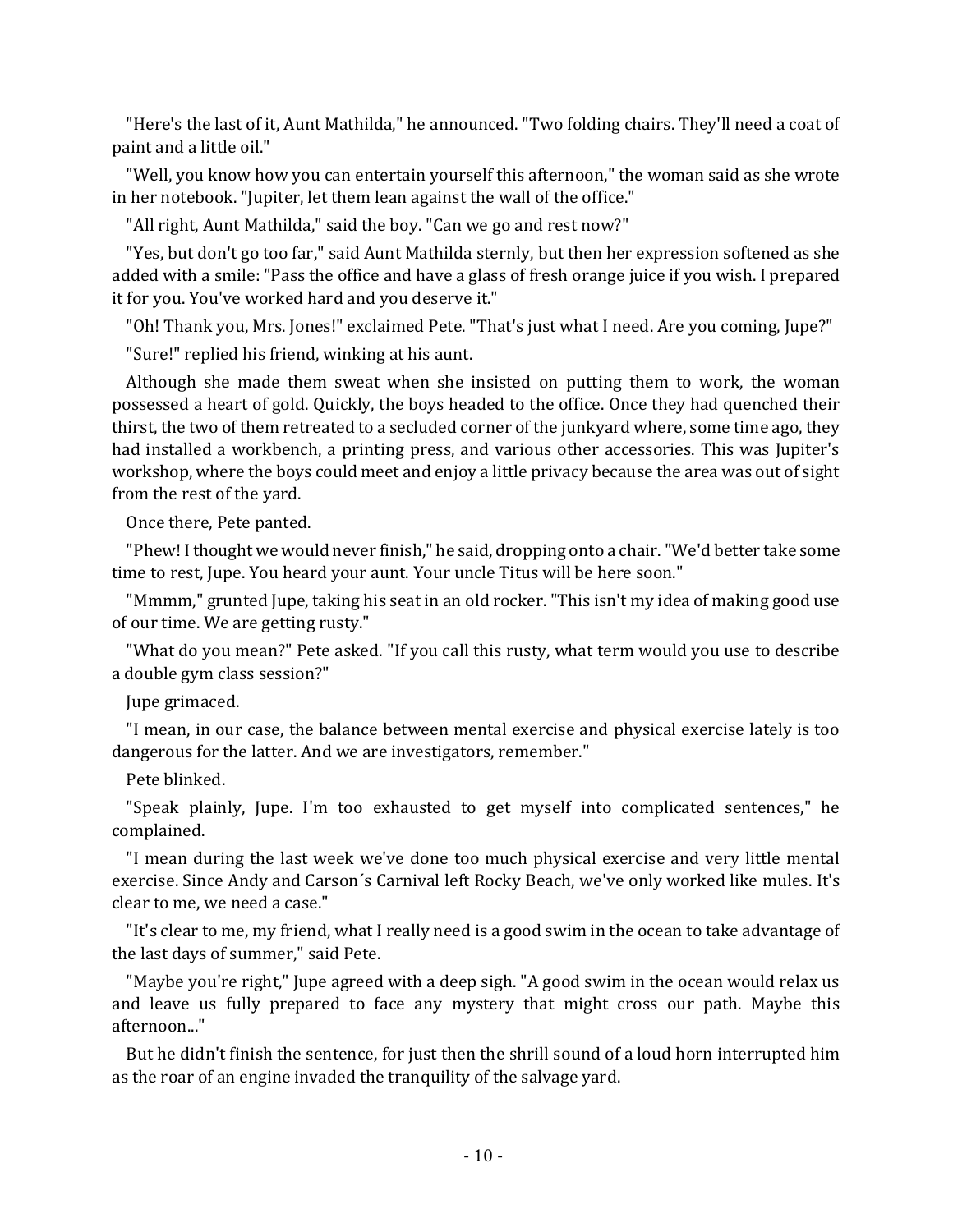"Oh, no!" Pete moaned, putting his hands to his head. "That's the big truck. Uncle Titus, Hans and Konrad just arrived. And you know what that means, Jupe. Goodbye, rest!"

With obvious reluctance, Jupe nodded and got to his feet. Pete mirrored his bleak expression. They hadn't yet taken a step when Aunt Mathilda's powerful voice shouted to them.

"Jupiter! Pete! Titus just arrived! Come here! You know what this means!" Resigned, the two boys trudged through the piles of junk and other scrap materials that hid Jupiter's workshop and shuffled uncomfortably to the office. The big truck had just stopped at the front entrance of the salvage yard. Titus Jones, a small but sturdy man with broad shoulders and a huge black mustache that hid nearly half his face, jumped out. Hans, one of the two Bavarian brothers who worked as helpers in the junkyard, followed. Konrad, Hans' brother, had turned off the vehicle's noisy engine and was still sitting at the wheel.

Seeing the boys, Titus Jones waved and winked.

"Hi, Jupe. What's up, Pete? What happened to you? You look exhausted," he told them as he approached.

"We've been working non-stop for hours, Mr. Jones," Pete said in a plaintive voice. "We had just sat down when you arrived."

"It's been a rough morning, Uncle Titus," Jupiter said with a half-smile.

Aunt Mathilda, who had gone into the office to retrieve her inventory book, went out into the junkyard again and approached her husband.

"Don't listen to these kids, Titus," the woman said. "They are always complaining. How was the trip?"

Uncle Titus hugged his wife and planted a huge kiss on her cheek.

"Very good, Mathilda," he said. "The salvage yard has acquired a nice collection of items from one of the best auctions to take place in the commercial district in the past year."

He turned to Hans and Konrad and winked at them. They, for their part, nodded and smiled at Aunt Mathilda and the boys.

"Oh, really?" said Aunt Mathilda. "In that case, why is the truck bed almost empty? Did you lose the merchandise while you were back on the freeway?"

It was true. Pete and Jupe, too tired, had not noticed that the truck was almost empty. Only a few pieces of used furniture and some small appliances appeared in the bed of the truck, which Konrad had just opened. Uncle Titus smiled gently.

"Calm down, my dear," he explained to his wife. "We haven't lost anything. It's just that we bought so much stuff that the auction staff will still need a few hours to pack everything and make it ready for transport. They will have it ready early this afternoon. So, after lunch we will have to go back to pick it up. What we brought in the truck are just a few things I bought from Baker, the downtown pawn shop. I got a great deal on some good merchandise, my dear, I assure you."

"All right," she agreed. "I hope you spent your money wisely, Titus Andronicus Jones. By all the saints!" she exclaimed with a smile. "You must be tired. Come to the office. I have a pitcher of orange juice waiting for you!"

"Aunt Mathilda," Jupiter said quickly.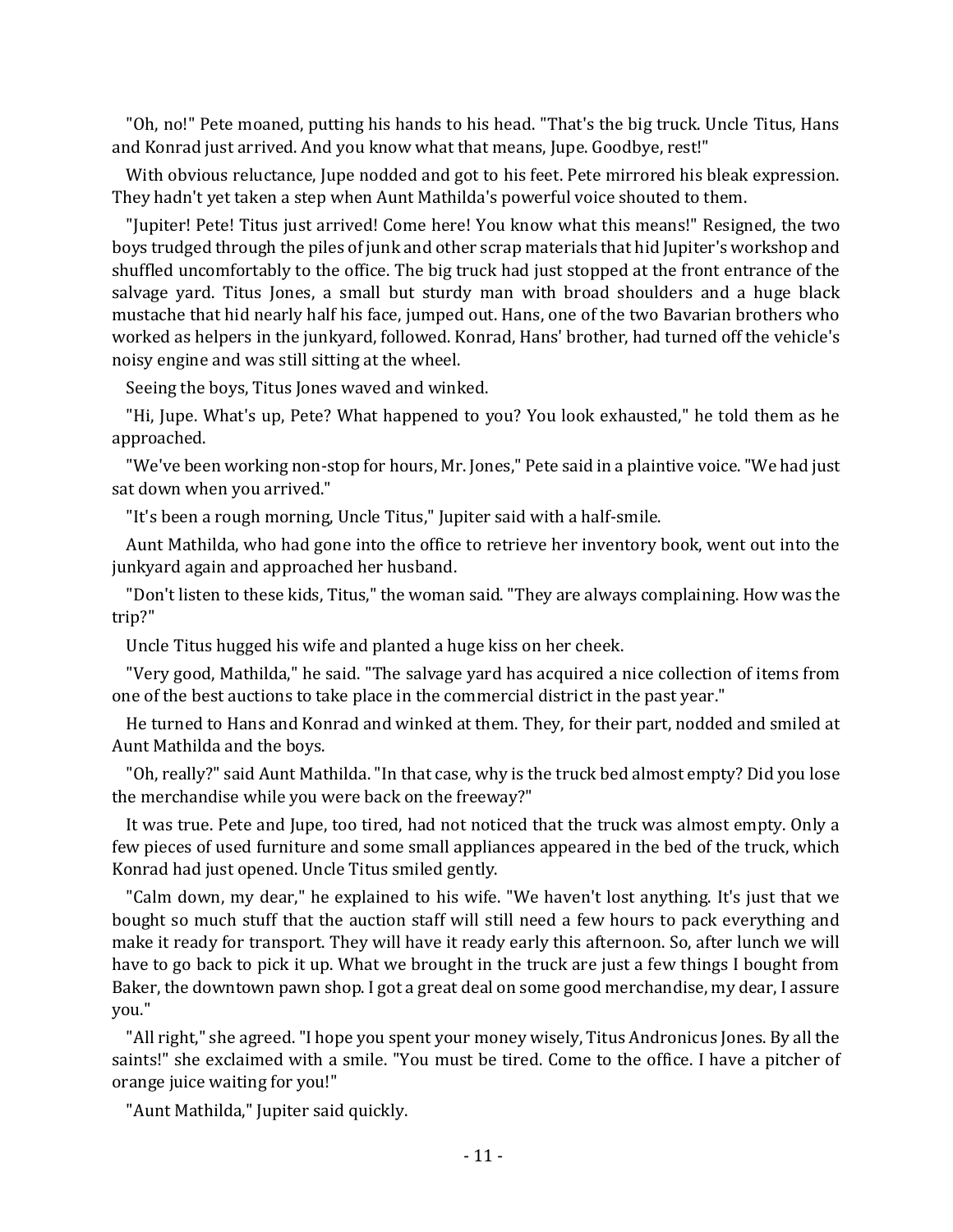"Yes?" said the woman.

"Do you want us to unload the truck now?" The boy asked. "There isn't much there, and maybe it would be better to unload it all at once this afternoon, when the rest of the stuff is here..."

"It's not up for discussion, Jupiter!" exclaimed his aunt. "There are only a few things, so it will take you even less time than expected. Come on! It won't take you ten minutes to empty the truck. Besides, you already had orange juice."

"Leave it, woman," Uncle Titus said with a smile as he slipped an arm around his wife's waist. "They have already worked hard. Look at them, they're sweating. Hans, Konrad and I will unload the truck as soon as we've had a glass of that delicious orange juice that only you know how to make."

Visibly flattered, Aunt Mathilda frowned and looked at her husband reproachfully. Then, however, she let out a breath and smiled.

Turning to the boys, she said to them, "It's okay. You are free for the moment. But try to be around early this afternoon, understand?"

With that, and without waiting for an answer, she started toward the office, closely followed by Hans and Konrad. Uncle Titus, smiling, approached the boys.

"You're lucky," he muttered as he pulled at his huge mustache.

"Thank you, Uncle Titus," said Jupiter. "Like I told you, it's been a rough morning. Too much physical exercise isn't good if it's not accompanied by some kind of mental training."

"You mean that club of yours?" The junkman asked.

Some time ago Jupiter and his friends had formed a club dedicated to solving riddles and puzzles. Uncle Titus had learned of the existence of this club, although he had no idea that this association he referred to had ended up becoming The Three Investigators, a company that had extended its horizons considerably in the resolution of mysteries and enigmas of all kinds.

"That's right, Mr. Jones," Pete said. "Jupe complains that we don't have anything at the moment to get our brains going. He fears that our mental machinery, as he likes to call it, is getting rusty and going to waste. But I've already told him that before anything else, I need to lie down and rest to recharge my batteries."

"So, you desire to exercise your gray matter, eh, Jupe?" said Uncle Titus, looking at his nephew. "Well, we'll figure something out. Sometimes it doesn't require great mysteries, but everyday solutions to remedy such situations."

Jupiter, blinking, was on his guard.

"What...? What do you mean, Uncle Titus?" He inquired.

"Oh, nothing, nothing," he replied, laughing. "Go, go and rest for a while. I have a date with a glass of fresh orange juice. See you later."

After giving the boys a nod, Uncle Titus turned and walked to the office, cheerfully tugging at one end of his mustache. Once alone, Pete stretched.

"Free at last," he muttered. "Even if it's only until early this afternoon."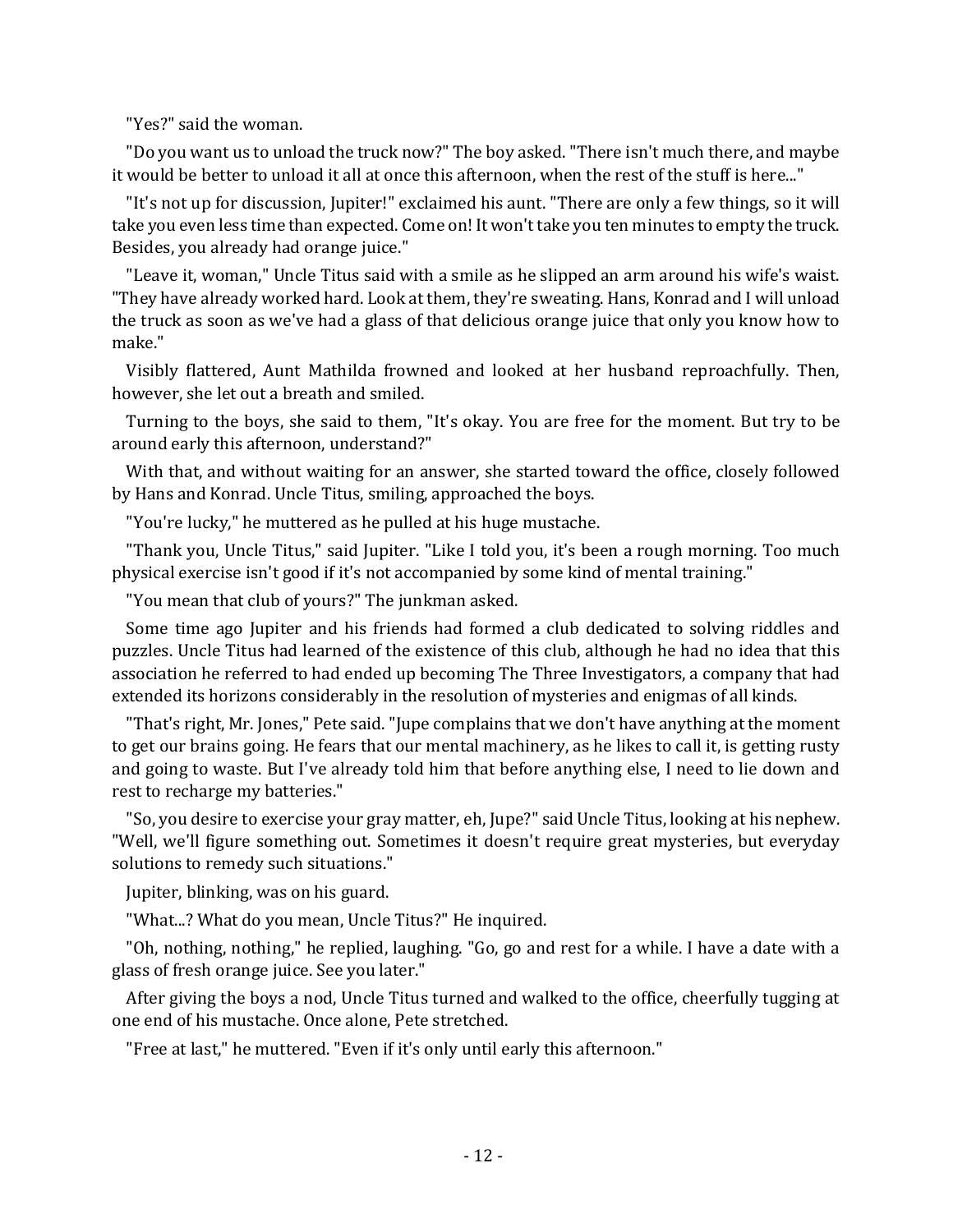In mutual agreement and in a somewhat livelier mood because of the immediate rest that awaited them, the two boys returned to Jupiter's workshop and sat down again, but this time sitting where they could enjoy the warm rays of the southern California sun.

They sat there for about ten minutes and began to fall asleep when approaching footsteps caused them to open their eyes and blink in the morning sunlight. Jupe, putting his hand to his face like a visor, saw his uncle coming around one end of the huge pile of scrap that hid the workshop from the rest of the junkyard and approaching them with great strides. He carried a medium-sized cardboard box in his hands.

"I figured I'd find you here," the man said as he reached them.

"Hello again, Mr. Jones," Pete said. "Do you feel like sunbathing?"

"No, thank you, Pete," said Uncle Titus, smiling. "Mathilda wants the books to be reviewed, and she's decided that I should do it."

Pete and Jupe smiled. They knew Mrs. Jones well enough to know full well that it wasn't easy to oppose her designs more than once, and Uncle Titus had already used up his quota for the day by insisting that she leave the boys free for the rest of the morning.

"What do you have there, Uncle Titus?" Jupe asked, gesturing with his chin at the box that the junkman brought with him.

"Ah, this. You will see," said Uncle Titus, handing the box to Jupiter, who took it and placed it on his lap. "I was going to give it to you for your next birthday, but I couldn't help but think about what you said earlier regarding the scarcity of exercise you've lavished on your intellects lately. So, I've decided to give it to you right now. I hope you like it. Besides, since there are two of you, you can both use it at the same time."

Jupe looked at the inside of the box and raised his eyebrows in surprise.

"What is it?" Pete asked, intrigued, half sitting up in his chair.

"A chess set!" cried Jupe. "So, that was what you meant before when you said that sometimes the most everyday solutions may be the answer where there is a shortage of good mysteries."

"That's right, Jupiter," Uncle Titus agreed. "It is practically new and it's a real gem. As soon as I saw it, I thought you'd like to have it. So here it is. It's yours, boy."

Jupe put his hands in the box and Pete pulled his chair closer so he could better see what his friend pulled out of it. It wasn't the typical board accompanied by lots of loose pieces. The chess set in question had the shape of a drawer whose upper face, in white and black squares, formed the board itself. On one side was a small brass handle. Jupe tugged at it and the drawer opened to show a foam surface in which each of the chess pieces was perfectly fitted as if they were tiny little men resting in custom made niches.

Jupe blinked in surprise and smiled.

"An ingenious system designed to keep the pieces from being lost or damaged," he murmured as if thinking aloud.

"Those pieces look like a collection of stuffed dwarfs," Pete laughed.

"The workmanship and detail of the pieces is impeccable," murmured Jupe, ignoring his friend's comment, "and it seems to be made of high quality wood." Then, raising his head, he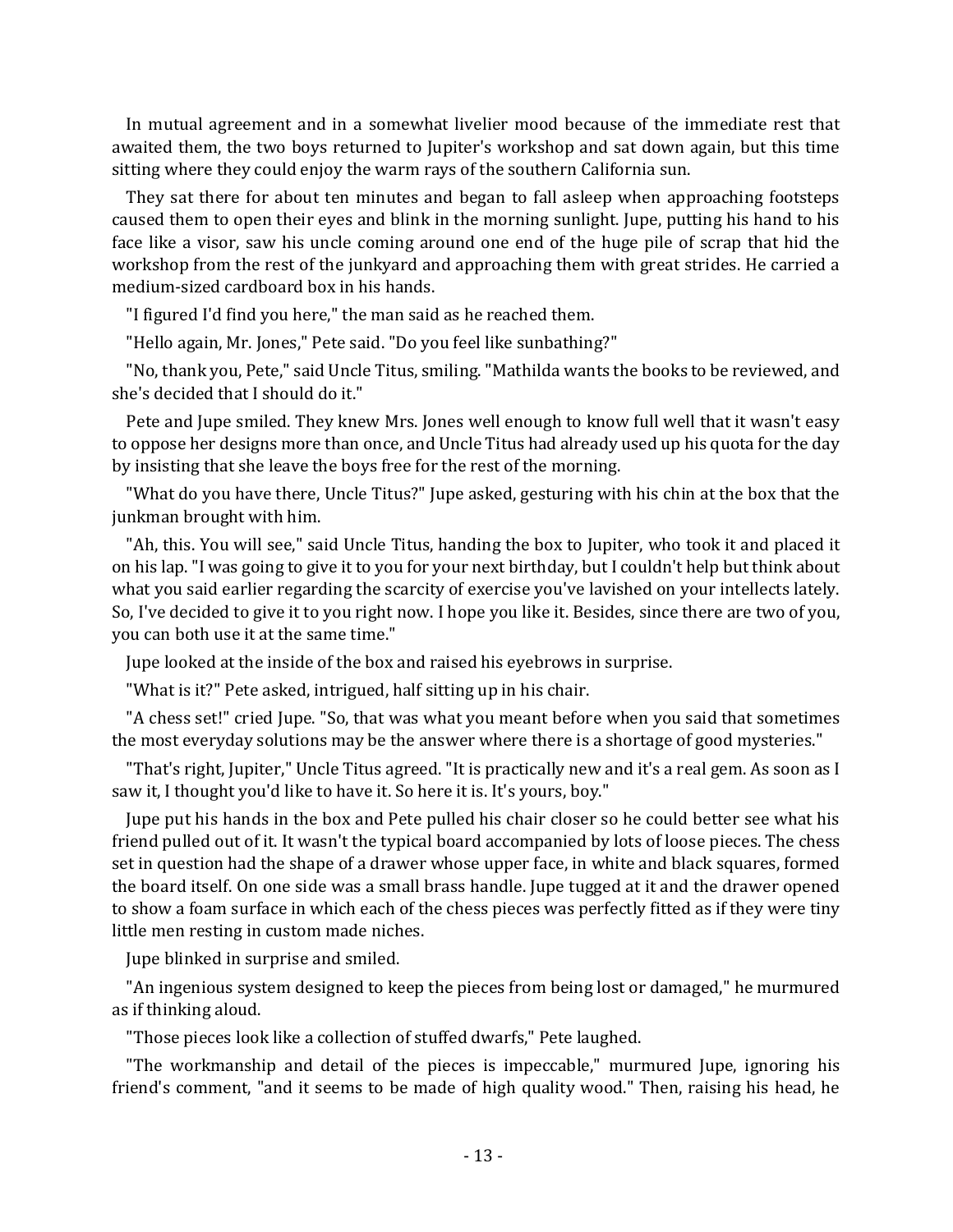added, "Thank you, Uncle Titus. I agree, it is a real gem. Did you say it's practically new? Where did you get it?"

Uncle Titus smiled pleased.

"I shouldn't tell you since it's a gift," he said. "But if it really interests you, I'll tell you that I found it at Baker's pawn shop. Tom is an old friend of mine, and as soon as I told him that I intended to give it to my nephew he made me a very special offer that I couldn't help but accept."

Looking dreamily, the salvage dealer slid a finger across the checkered surface of the chessboard. Pete thought he looked like a man embracing long forgotten memories that had suddenly resurfaced.

"Chess is a fascinating game, boys," he said, as if he were daydreaming. "No two matches are the same. I tell you, as a young man I played a great deal. I have many good memories of playing chess, especially in the free time that we enjoyed between each show when working in the circus. I became an expert after a while, to the point that there was no one in the company capable of beating me."

He was silent for a moment and then, as if returning to reality, he added, "Well boys, I have to go. Enjoy the chess set and enjoy as many good times as I did."

With that, and after a loud laugh, he turned and walked away.

Once alone, Pete turned to Jupiter.

"Gleeps, Jupe!" he exclaimed. "Your uncle is full of surprises. Now it turns out that he's also an expert chess player! As for the chess set itself," he added, pointing to it, "I must admit that it looks like a work of art."

"That's right," said Jupiter. "Its wood surface is neatly polished and luxuriously lacquered."

The First Investigator held the chess set up to his eyes to look at it closely. Just as his uncle had done a few moments earlier, he ran a finger down its polished surface with a dreamy air.

"Chess," he said slowly. "An exciting game whose origins are lost in time. What do you say, Pete? Do you fancy a game?"

Pete looked at his friend.

"Who, me? No way!" He said, leaning back in his chair. "Right now, the only thing on my mind is 'Rest.' No offense, Jupe, but I'm still too tired to hurt my brain with a game like chess. Besides, I don't even know how the pieces move."

"There's an easy solution for that, Pete," said Jupiter. "I can teach you the rules. Let me get rid of this cardboard box and then..."

Jupiter, who still had the cardboard box on his lap, let go of the chess set with one hand in order to put the box on the ground. However, in doing so, either he didn't realize how heavy the chess set was or because of its polished surface, the chess set slipped from between his fingers.

"Be careful, Jupe!" Pete exclaimed.

But the warning came too late. The cardboard box fell to the side. The chess set, on the other hand, landed on the pavement. The drawer separated from its case and five or six white and black pieces fell from their foam holder to roll in the morning sun.

"That was really clumsy!" Jupiter lamented as he got up and stepped towards the fallen game.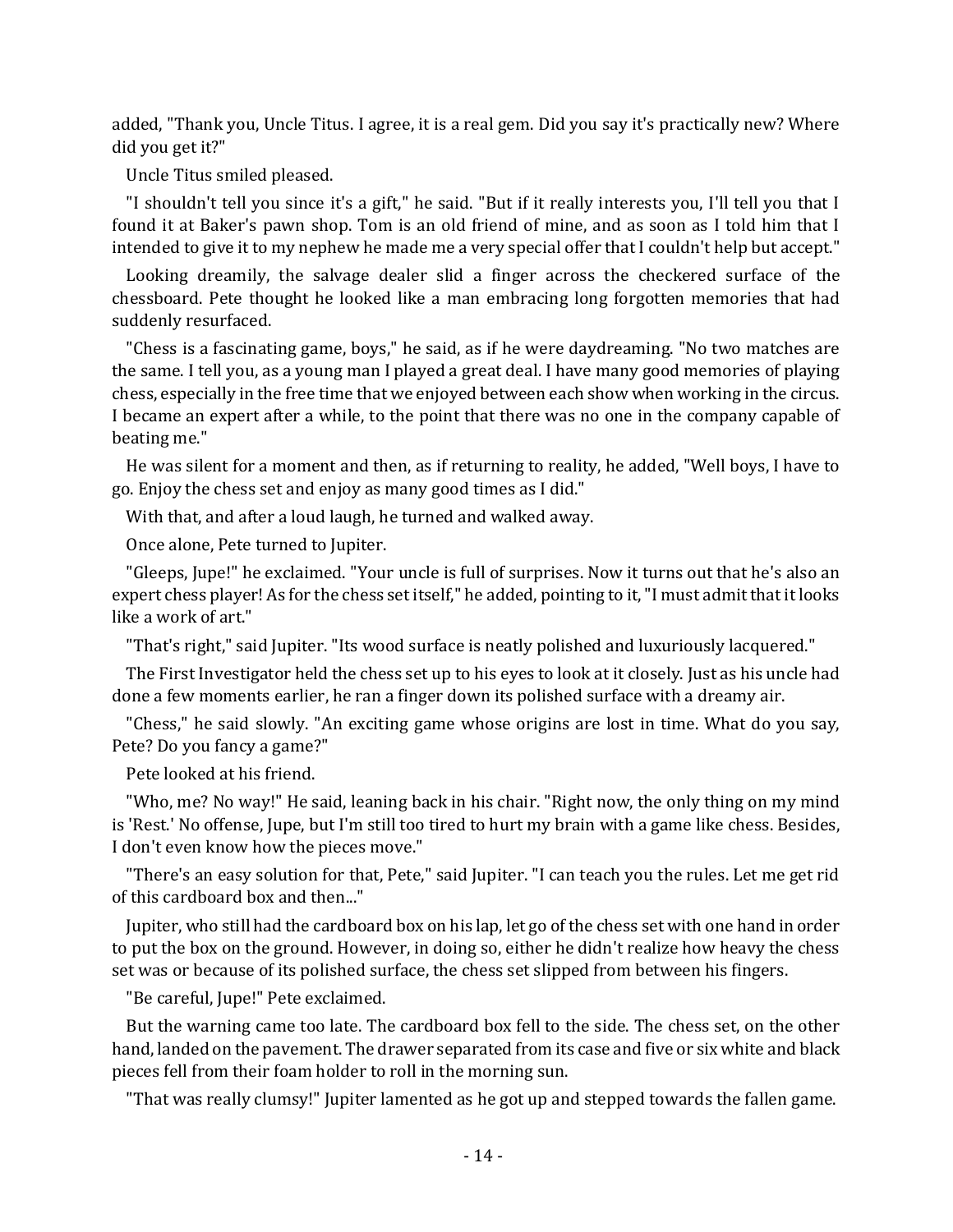The stout boy picked up the board and ran over it with his fingers. Pete knelt to pick up the fallen pieces and began to return them one by one to their foam bed.

"Just a couple of scratches," Jupe said, examining the board closely. "Fortunately, it's not broken or splintered."

"Here you go, Jupe," Pete said, putting the last piece in place. "Be careful with it, don't drop it again."

Pete handed Jupe the drawer containing the pieces. He took it with one hand and slid it into the hollow of the board, which he held firmly in the other. In doing so, however, a look of surprise flashed across his face.

"Oooh..." he murmured, his eyes widening.

"What happened?" Pete asked. "Is it broken after all?"

"No," Jupiter said, biting his lower lip. "There is something inside. It looks like a piece of paper. Let's see if I can get it out."

The First Investigator carefully placed the drawer with the pieces on the ground and put his free hand in the hollow of the board. Then he frowned.

"I can barely reach it with my hand," he said with annoyance. "You try it, Second. You have longer fingers."

Pete reached inside and fumbled.

"You're right. There's something in here," he said. "It's a piece of paper. It's stuck to the bottom, but I think it will be easy... Yes. I got it."

With a triumphant gesture, Pete reached out. Caught between the tips of his fingers was something white and rectangular.

"An envelope!" he exclaimed.

"There seems to be something written on the back," said Jupiter. "Let me see."

Pete handed the envelope to his friend who stared at it intently as he rotated it in his hands.

"To Glenn," Jupiter read aloud. "Inside is a sheet of paper. It looks like a letter..."

"And who would think of putting a letter inside a chess set?" Pete asked. "Isn't that strange?"

"It seems most peculiar," said his friend. "And it's also extremely mysterious," he added. "Well! The envelope is open..."

"Do you think we should read what's inside?" Pete asked.

Jupe looked at his friend and sighed.

"Well," he said, "that would be the only way to find out the answer to certain questions like, who Glenn is, if the chess set belongs to him or was originally intended for him, and if there really is something mysterious in the fact that the letter was hidden inside the chess set instead of simply delivered with it to its recipient."

"Then get the letter and read it," Pete said. "Maybe it will answer some questions."

Jupiter opened the envelope and pulled out a carefully folded sheet of paper. With impatient fingers, he unfolded the paper and held it up. Pete stood behind him to look over his shoulder. The two boys read the following: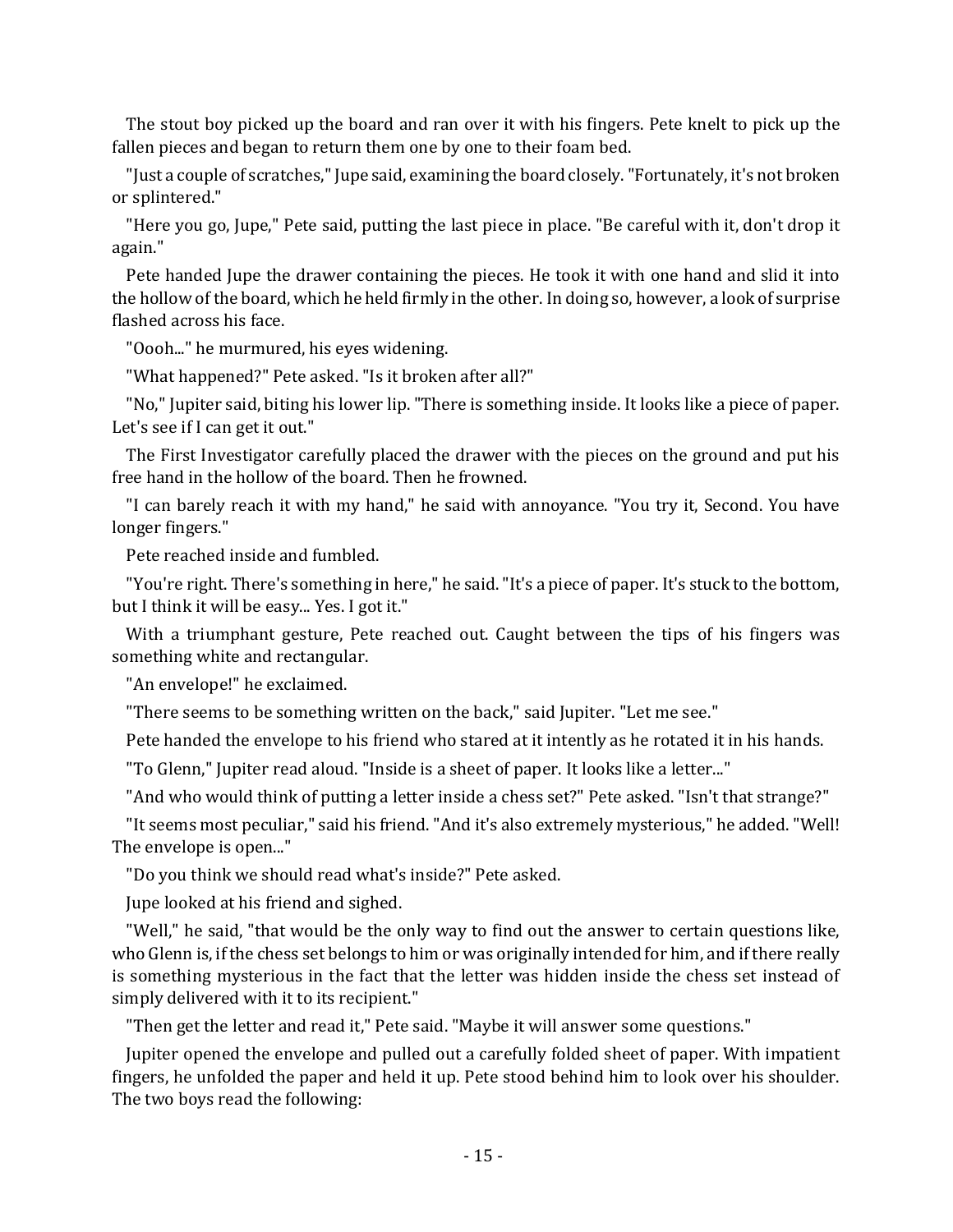#### *"Dear Glenn,*

*Here is the chess set and the letter that I promised you. I have conceived a plan for you (call it a game if you wish) full of mystery that you will have to solve. I hope that, as a fan of writing mystery stories, you use this plot that I have devised as inspiration to enable you to write a good story. You have always been a good friend and a loyal assistant, and I hope that you become a writer as famous and admired as I am (allow this lack of modesty on my part, I am sure you will understand). This game is, therefore, my exclusive legacy for you.*

*There is something that I possessed for many years, something extremely valuable that I hid and that I wish only you to find. Find it, as well as the mystery plot that you can use to write that novel you've always wanted, and you will acquire universal fame. What I hid is something that almost no one believes can be hidden, and yet it is. Only you must find its whereabouts. To do so, ask my old friend, Miss Erika Schoenberg, to type the following message for you, which she is prepared to do:*

*XTU ALI CPH XWCPDU LEHEY*

*OBD AHL VNQ TPZBUHT KKVB*

*NFT WXS IGB LJDY RBGQA*

*That was the easy part. Now search what I love the most. The name will lead you on the right path. From then on you will have to face more intricate challenges and use your imagination. Keep in mind that things are not always what they seem.*

*Just one last tip: always keep this chess set with you. It will bring you good luck and help you. You must be careful, since surely you are not the only one who wants to find what almost no one believes is lost.*

*Your faithful friend,*

*Arthur Roberts."*

"Holy smokes, Jupe!" Pete said, his eyes wide. "What sort of letter is this?"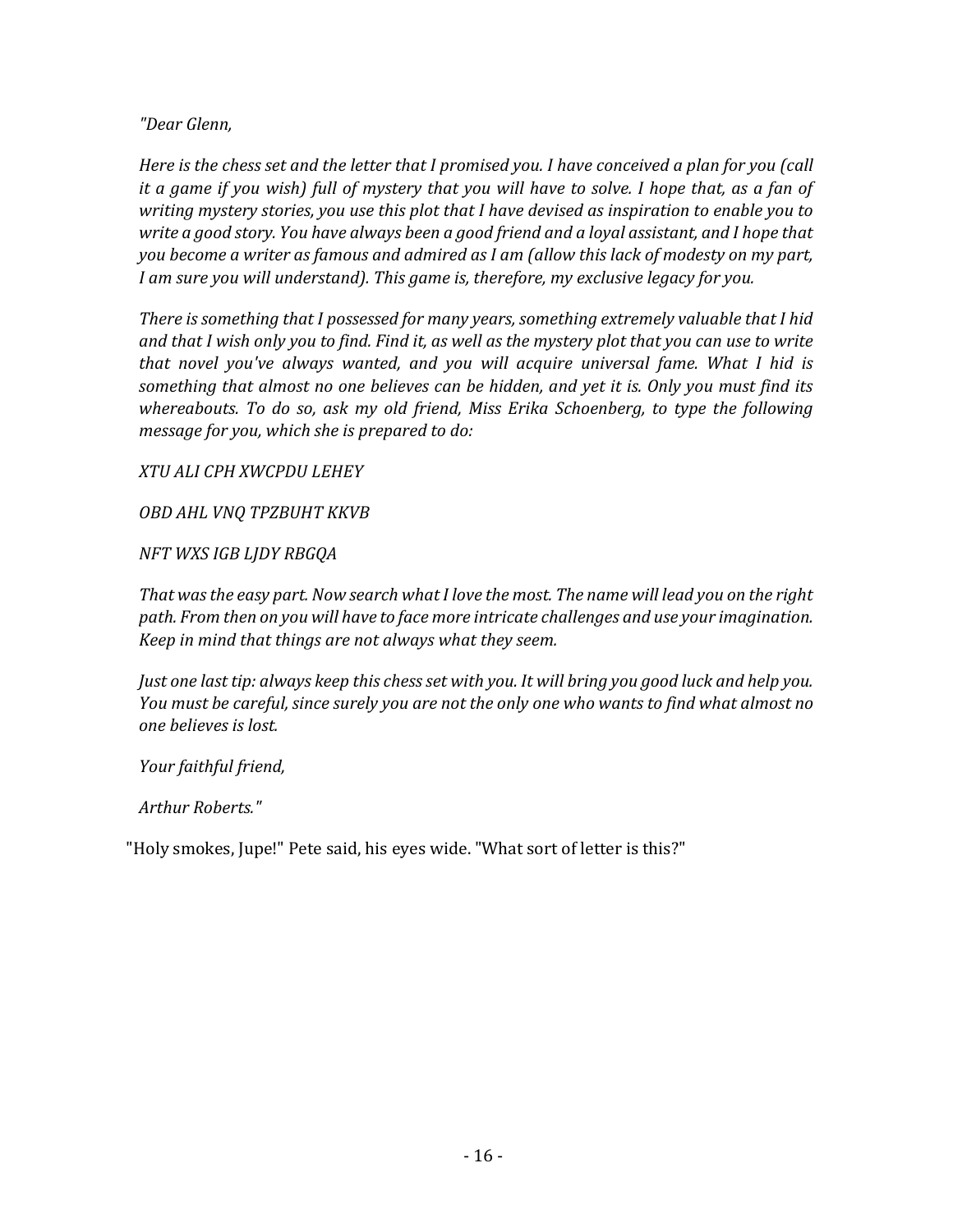#### <span id="page-16-0"></span>Chapter 2 A Mysterious Letter

Seeing that his friend, still absorbed in the reading of the letter, didn't answer, Pete asked again, "What kind of letter is this, Jupe?"

After a long pause, Jupiter frowned and bit his lower lip. "Obviously, one that is extremely mysterious," he said in a barely audible voice.

"Oh, really?" Pete said sarcastically. "Gee! Thanks for telling me. I hardly noticed. How do you explain how someone can find something that no one believes is lost?"

"That *almost* no one believes is lost," Jupiter corrected. "I admit I don't know, Pete. That's part of the mystery. The truth is that it's a most intriguing letter."

"Most intriguing?" Pete grumbled. "Boy, that's putting it mildly. I think it's gibberish in the form of a puzzle and disguised as a hieroglyph. What about that series of meaningless letters that a Miss Schoenberg must type?"

"Undoubtedly, this is a coded message," responded Jupe. "Perhaps if we found this Erika Schoenberg, part of the mystery would be revealed. In fact, judging by what the letter says, that's precisely what needs to be done. The author openly asks Glenn, the addressee, to turn to her for help."

"And how do you intend to find our dear Miss Schoenberg?" Pete asked. "Are you going to put an ad in the newspaper?"

"It's a possibility," Jupiter answered. "But before that, we can do some simple things like look in the phone book. Or more sophisticated techniques like our Ghost-to-Ghost Hookup."

Jupe was referring to a search and locate system he had devised by which The Three Investigators contacted hundreds of boys and girls from Rocky Beach and the surrounding area by means of the telephone. Each of the participating children was called a "ghost" to ensure their anonymity against strange ears such as adults. In previous cases this system had proven to be effective.

"Nevertheless," said Jupiter, "I'm more inclined to look for Glenn. It is he who is told to resort to Miss Schoenberg. It seems clear that Glenn knows who she is and where to find her. If we find Glenn, he would surely lead us to her, and then we could begin to search for what almost no one believes is lost. I believe that is the best course of action."

"Just a minute, Jupe!" exclaimed Pete, raising his hands. "I see that dangerous spark in your eyes that can only mean 'mystery in sight.' Well, before you get too excited, let me remind you of one thing: we are tired and we have more work to do this afternoon. Besides, what about that swim at the beach we talked about earlier?"

"Second, the occurrence of a mystery, even if by chance as in this case, is something we cannot disregard. Only ten minutes ago, we were longing for a mystery that would set our gray matter in motion," Jupiter argued.

"You mean *you* longed for a mystery," Pete grumbled. "I longed for a day at the beach."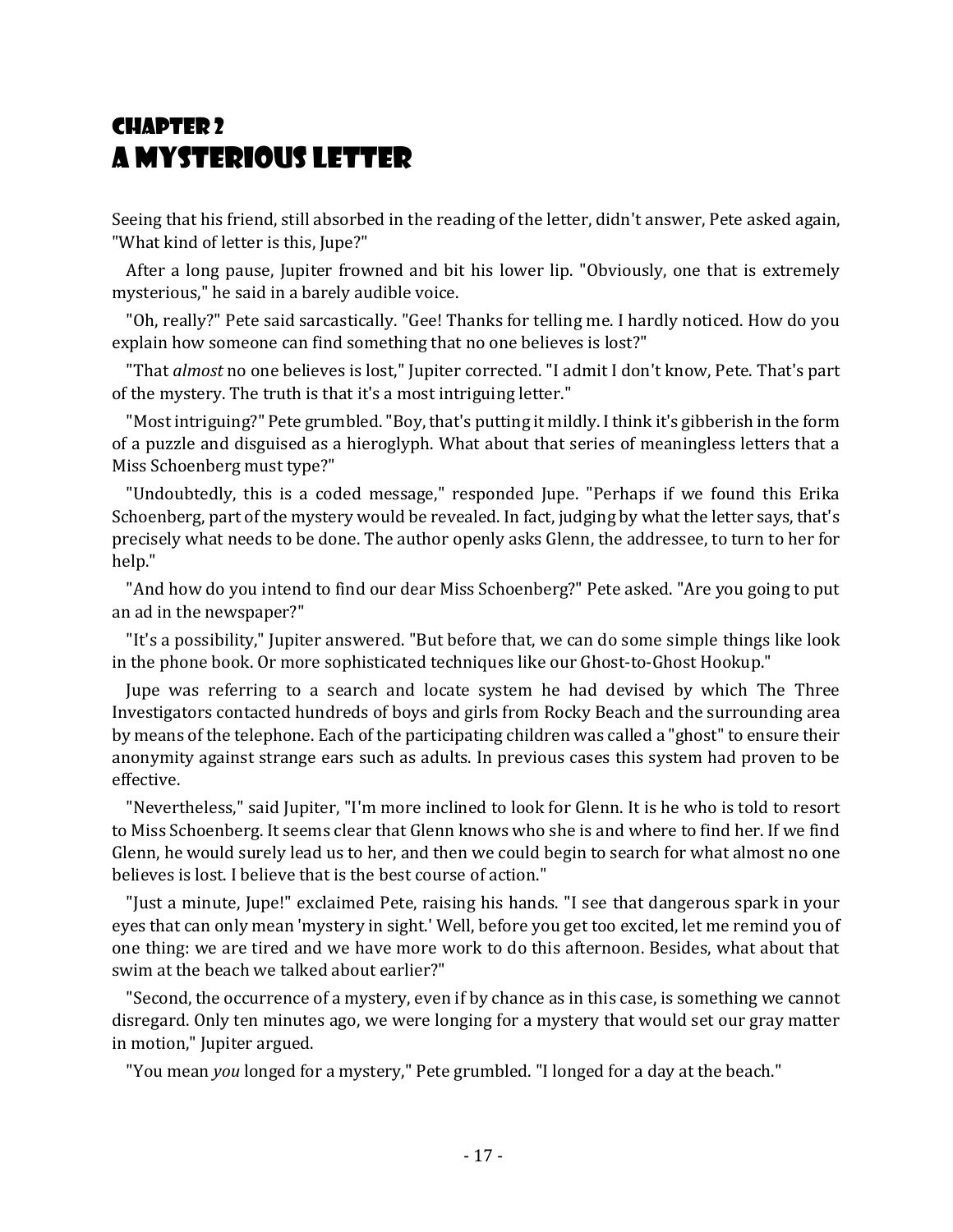"Remember that we are investigators and we have something here that seems tailor-made for us," Jupiter insisted.

"I'd say it seems tailor-made for someone named Glenn, not for us," Pete said.

Jupe looked at his friend and smiled slightly.

"Maybe you're right about that, Pete. But..." he began.

"But what?" Pete snapped.

"I was going to say that if we found this Glenn we might be able to offer our help in finding what almost no one believes is lost."

"I prefer the beach," Pete grunted.

"On the other hand, I believe there is something else which, with almost certainty, can be drawn from this letter," Jupiter announced as he continued to reread the letter.

"Oh, yeah? And what is that?" Pete asked. "A clue as to who Glenn is?"

"Not exactly about Glenn, Second," Jupiter replied, "but about who wrote the letter. If we reread this carefully, you'll agree with me that, unless I'm mistaken, the Arthur Roberts to whom the signature belongs died exactly one week ago, today."

Pete looked at Jupiter wide-eyed as his mouth formed a huge O in astonishment. The boy took the letter from his friend and reread it. Then, with a very confused expression, he returned it.

"How... how on earth can you deduce something like that from this piece of paper?" he managed to say after a few seconds.

Jupiter smiled slightly.

"Adding to the contents of the letter something you undoubtedly know, though you must have forgotten," he replied with a certain air of mystery.

"What do you mean?" Pete asked.

"You see," said Jupiter. "Actually, only half of my deduction comes from the letter. The other half is due to the fact that only seven days ago, a famous writer of mystery and espionage novels called Arthur Roberts died. The news was in all the newspapers and was even on television. Maybe you missed it or simply don't remember."

"Now I remember..." said Pete, nodding slowly. "My father said something about it a few days ago, during dinner. Apparently, he also worked in the movies as a screenwriter in adaptations for the big screen of some of his most famous novels. I remember my father mentioned being introduced to him on one occasion."

Mr. Crenshaw, Pete's father, knew the world of movie studios firsthand because he worked as a special effects technician for one of Hollywood's biggest producers.

"Exactly, Pete," Jupiter said. "And, in this letter, Mr. Roberts not only claims to be a famous writer, but also speaks of mystery novels. Also, one of the first paragraphs refers to a legacy. A legacy is, as a rule, what one man leaves to another upon dying. Something like a kind of inheritance. As you can see, Second, the association is direct and inescapable."

Listening to his friend's explanation, Pete felt like smacking himself in the forehead. Of course, he would have deduced the same thing if he had remembered the news of the death of the old writer. Or maybe not...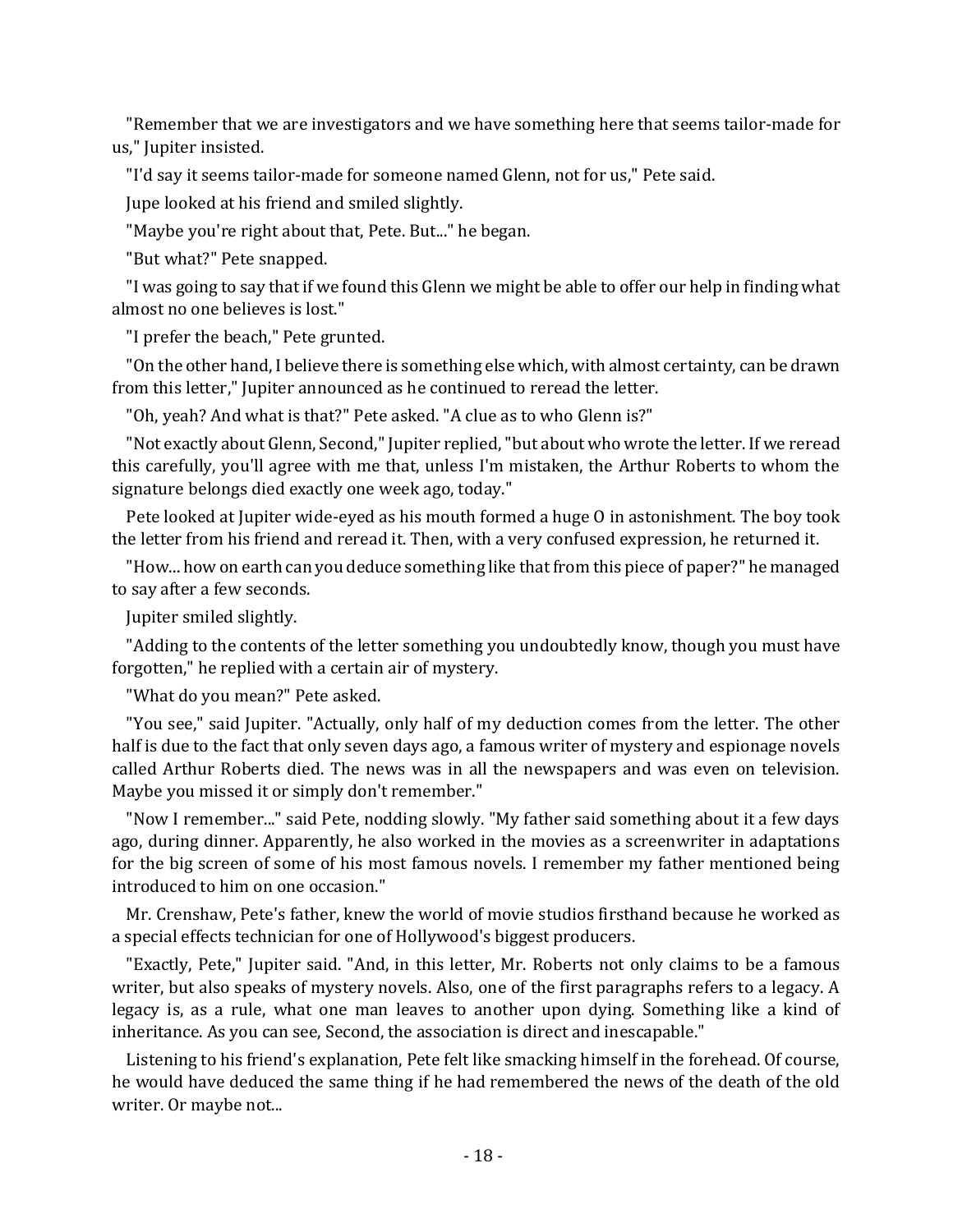"As you can see, Pete, we have made rapid progress," Jupiter continued. "Now we know that we are in possession of a chess set and a letter bequeathed to a certain Glenn by a recently deceased famous author. Not bad for starters. We'll have to see how to find Glenn. What I'm asking myself now is how a chess set as nice as this one would end up in a pawn shop when it is clear that it is a very personal gift."

"Maybe this Glenn guy was in financial trouble," Pete said.

"Mmmm... It's possible, though it doesn't seem very likely," Jupiter said.

"Why not?" inquired the Second Investigator.

"Mr. Roberts explains in the letter that there is a valuable object that can be found with the aid of this chess set," explained Jupiter. "If Glenn was having economic difficulties he wouldn't dispose of an object that could lead to a fortune. Of course, it is also possible that Glenn did not see the letter. That would explain why it remained in place until we found it."

"Maybe Glenn thought all this was just a joke. Maybe he doesn't even like chess," Pete suggested.

"Mmmm... It could be," Jupiter conceded. "But I'm not convinced. The letter seems sincere. In it Mr. Roberts speaks of Glenn as 'a good friend and loyal assistant'. No, Pete, I don't think this letter is a joke. Perhaps the late Mr. Roberts had a rather extraordinary sense of humor in sending such a letter to a good friend before he died, but the tone of it convinces me that it is serious. If only we could find Glenn..."

Then, after reflecting for a few seconds, he added, "Maybe we should call Mr. Baker, the owner of the pawn shop, to see what he can tell us. Perhaps he can tell us about Glenn. I suggest that we go to Headquarters and call from there."

Jupiter got to his feet and started walking with the chess set tucked tightly under his arm. Pete, looking at him, sighed.

"Goodbye to the beach," he said before getting up and following his friend.

The two boys made their way to a space behind the printing press in Jupiter's workshop. Near the ground was a metal grating that seemed to have been left there by chance. It appeared to be propped up against the huge pile of junk. However, when Jupiter picked it up and set it aside, the grating revealed the mouth of a metal pipe through which both boys entered and started to crawl forward. The boys had named the galvanized iron pipe 'Tunnel Two'. It was one of the secret entrances leading to the headquarters of The Three Investigators.

Headquarters was located inside an old trailer which, impossible to sell because of its deteriorated state, Uncle Titus had given to his nephew so that he could meet there with his friends. Over time, and with the help of Hans and Konrad, Jupiter and his friends had piled up scrap metal around the trailer until it was hidden from view under a huge pile of junk. Uncle Titus either lost interest or forgot what was there, so The Three Investigators had a hidden place to hold their meetings without risk of being bothered. They built a series of secret entrances to which only they had access. Tunnel Two was the most frequently used of them. As for Headquarters itself, thanks to materials from the junkyard and the profits that the boys earned by working in the salvage yard, it was equipped with a typewriter, telephone, chairs, office desk, a periscope, and even a small laboratory for developing photographs.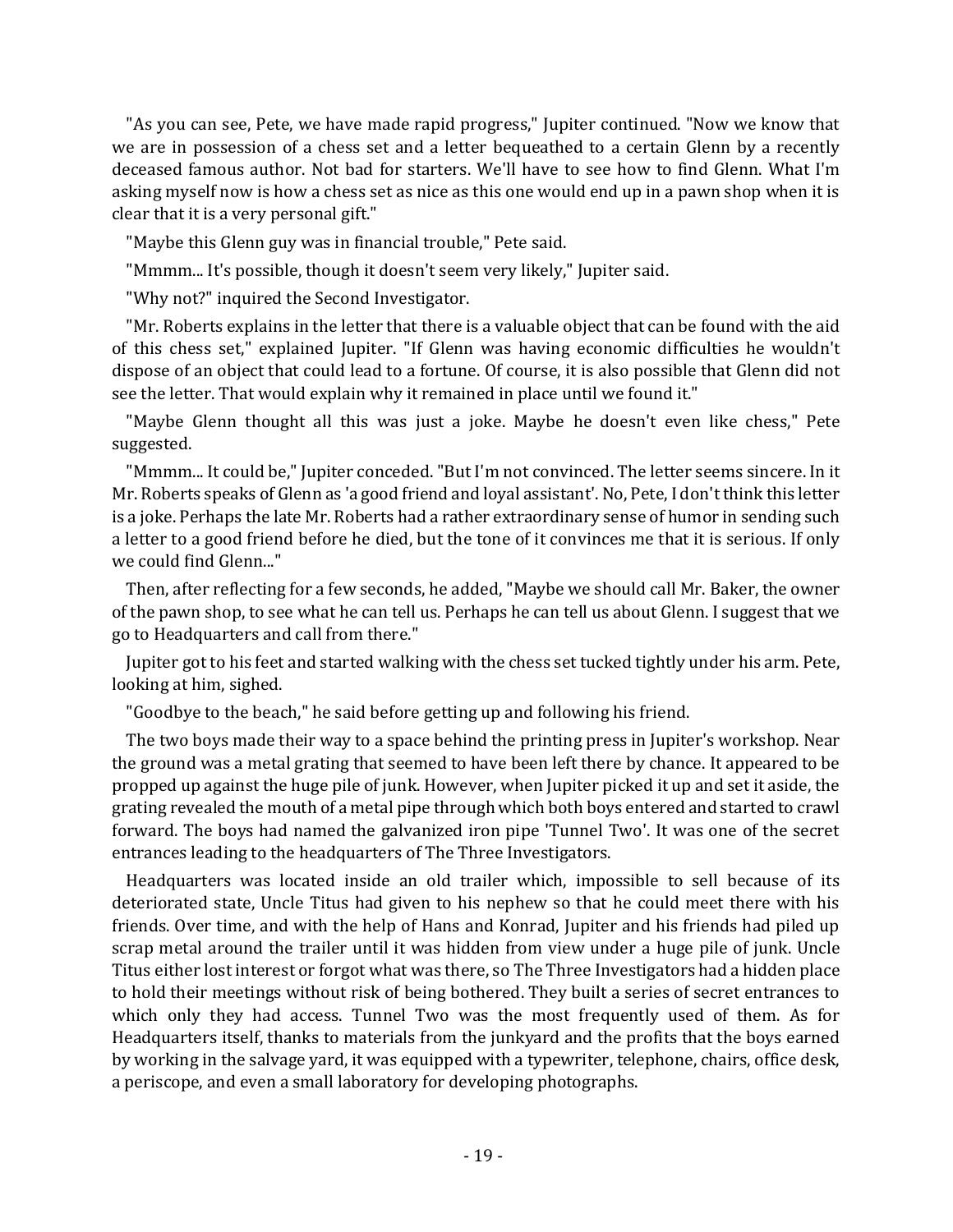The boys advanced quickly through the pipe. After traveling about thirty feet, Jupe, who was in front, pushed a trapdoor at the end of the tunnel. The door opened upwards, allowing access to Headquarters. Once inside, the boys stretched out their legs and brushed off their trousers.

"Okay," said Jupiter. "Now let's see what Mr. Baker has to say about this chess set. Pete, hand me the phone book."

While the Second Investigator took the required volume from a shelf, his friend sat behind the desk and carefully placed the chess set on it. Pete handed Jupiter the phone book and took his seat. Before he had finished settling into the chair, the First Investigator was leafing through the pages of the book.

"We'll look in the pawn shops," he said.

After turning a few more pages, he found the page he was looking for and began to traverse it with his index finger until he stopped with a sigh of triumph.

"Baker's pawn shop," he read. "Here it is."

As he picked up the phone and dialed the number, Jupiter reached for a small speaker next to the phone and connected it. This way, Pete would be able to hear all of the conversation, thanks to Jupiter's remarkable ability to construct electronic gadgets of his own invention.

"Baker's pawn shop. Tom Baker speaking," said a voice after the fourth ring.

"Hello?" Jupiter said. "Am I speaking to Mr. Baker, the shop owner?"

"That's right," said the man. "What can I help you with?"

"You see, sir," Jupe began. "My name is Jupiter Jones. My uncle Titus bought a chess set from you this morning. The chess set has a luxurious appearance, is practically new and has a drawer shape. The pieces are stored inside a bed of foam and..."

"Yes, Yes. I remember it perfectly," Mr. Baker said. "So, you're Titus' nephew? Very good. And what about the chess set? Is it damaged? It didn't appear to have any damage when your uncle took it."

"That's not the point, Mr. Baker," Jupiter explained. "Actually, the chess set is in perfect condition. The reason for my call is that I found a hidden letter inside it and wanted to see if you would be so kind as to tell me..."

"A hidden letter, you say?" Mr. Baker interrupted again. "And who might want to keep a letter inside a chess set like that?"

Jupiter hesitated a second.

"I... er... well, that's exactly what I'd like to find out," he said.

"Oh? Oh, yes, of course," said Mr. Baker, clearing his throat.

"I thought maybe you could tell me who pawned the chess set," Jupiter said quickly. "Maybe the letter was his and he didn't really want to get rid of it. It's possible that it was inside the chess set by mistake," he explained. Then, holding his breath, he added, "Can you help me, sir?"

Mr. Baker was silent for a few seconds.

"Usually that information is confidential, my boy," he said at last. "However, knowing that you are Titus' nephew and that your purpose sounds very decent, I wouldn't mind making an exception. The trouble is that it would be impossible to even if I wanted to," Mr. Baker explained.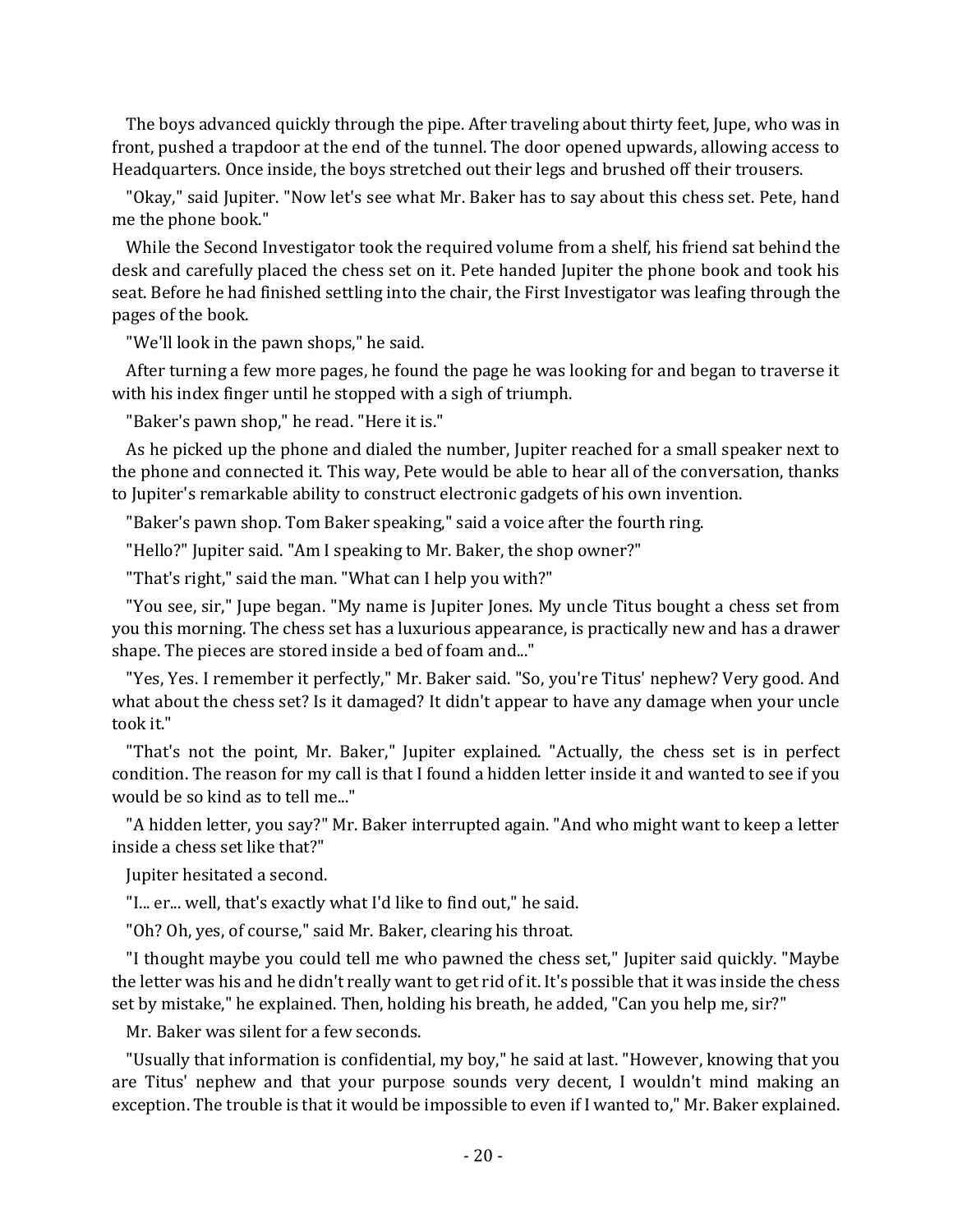"I remember perfectly when that chess set came in and who pawned it. It was four or five days ago. It was brought in by a tramp I had never seen before in my life. The poor man was eager to sell it. I felt such pity for him that I even gave him more for it than I would have given anyone else."

"Could you describe the man, Mr. Baker? Would you know where to find him? Did he say his name? Please, Mr. Baker," Jupiter said. "It's very important."

"Hey! How important is that letter?" replied the owner of the pawnshop. "Look, kid, the guy didn't say his name. He simply took the money and walked out the door. As for his appearance, he was dirty and had a beard. That's all I can tell you. And now you'll have to excuse me, but I have work to do in my shop. Give your uncle my regards."

"That's okay, Mr. Baker. I will. And thanks anyway," Jupiter said, unable to hide the disappointment in his voice.

"Whiskers, Jupe!" Pete exclaimed as Jupiter hung up the phone and unplugged the speaker. "A dirty, bearded bum. What a description! Do you have any idea how many homeless people fit that description on the streets of Rocky Beach and in the outskirts of Los Angeles?"

Jupiter shook his head.

"I admit it doesn't seem very promising," Jupiter agreed. "Even if we started a Ghost-to-Ghost Hookup we wouldn't be able to give a minimally detailed description of the man we are looking for. There could be dozens of such men in the Rocky Beach area, Santa Monica, Hollywood and... of course..."

Pete looked at his friend. Who, in turn, looked at him with wide eyes.

"What's the matter, Jupe? Why are you looking at me like that?" Pete asked uncomfortably.

"Because you said something earlier and, foolishly, I missed it until now," Jupiter replied.

"Oh? And what did I say?" Pete asked.

"That Arthur Roberts worked in the movies. Even that your father knew him. Do you think he could...?" he started to ask Pete.

"Impossible," Pete said. "My father is currently on the east coast, in the middle of a shoot. It will be two weeks before he returns."

"Then we only have one chance," Jupiter said determinedly. "Arthur Roberts worked as a screenwriter. He was the author of mystery and suspense novels. He adapted his own novels to be movies. And who do we know in the movie world, related to mystery and suspense films, who surely knows the best writers of that genre?" Jupiter added with a smile.

Pete's face brightened.

"Alfred Hitchcock!" He exclaimed. "Of course! What are we waiting for? Let's call him right now!"

But Pete's words were unnecessary, for even before he finished saying them, Jupiter had already picked up the phone again, plugged in the speaker and dialed a number well-known by both of them. This time, a female voice answered after the first ring. Pete heard his friend give his name and ask about the great filmmaker. The woman asked him to wait a few seconds. Apparently, they were in luck. Everything seemed to indicate that Mr. Hitchcock was in his office.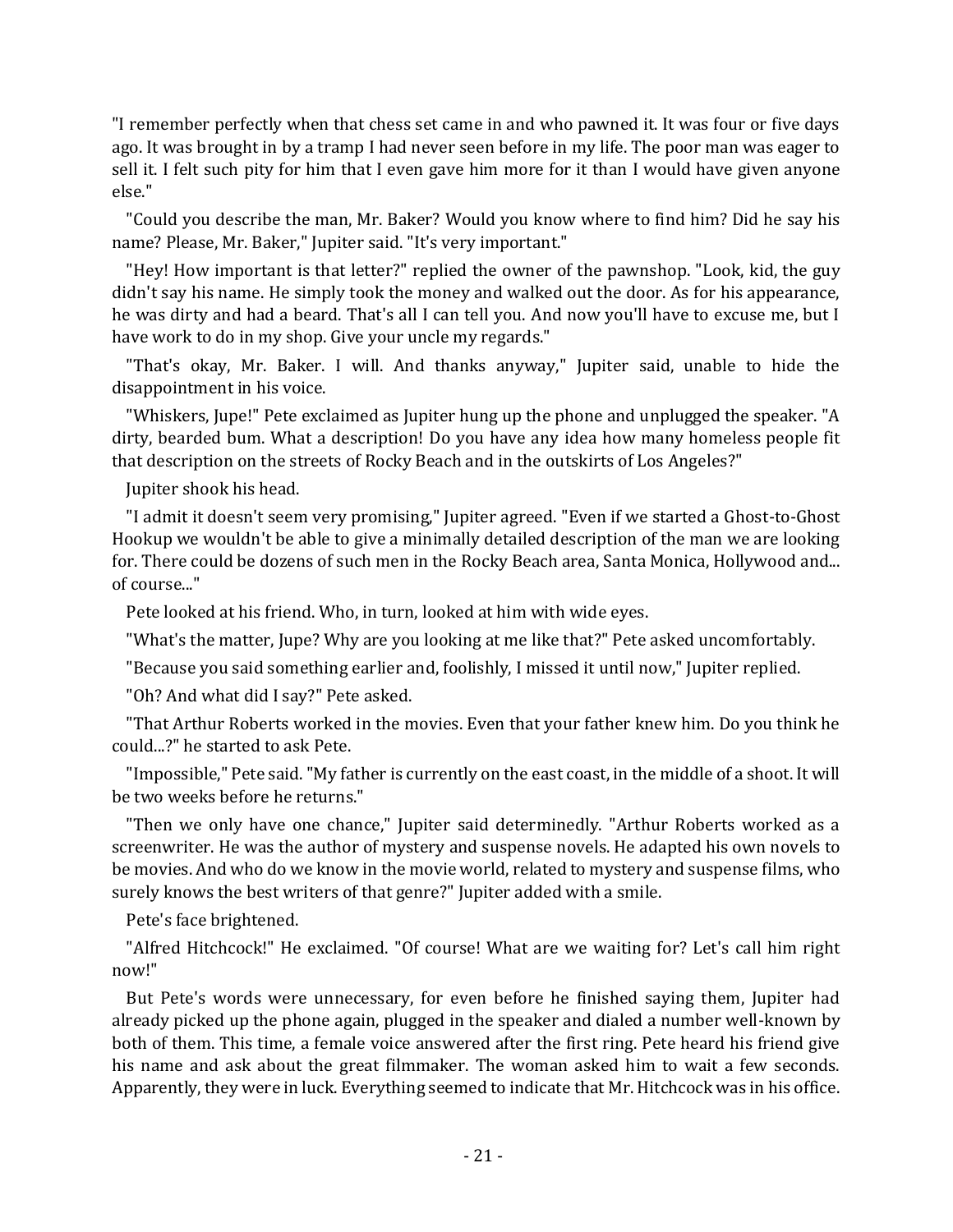After waiting for a minute, the well-known voice of the master of suspense greeted Jupiter affably from the other end of the line.

"Hello, young Jones," he said. "Greetings from Hollywood to The Three Investigators. My intuition kept telling me that it would not be long before I heard from you again."

"Hello, Mr. Hitchcock," Jupiter said politely. "We hope we aren't interrupting your work. We are investigating the origin of a chess set that has reached our hands and..."

"A new case?" inquired Mr. Hitchcock.

"Well, sir, I couldn't say yet," said Jupiter.

"I see," said Mr. Hitchcock. "I'm waiting for a producer with whom I have an important meeting. However, I still have a few minutes. If your story is not very long it will be a pleasure to listen to it. You know I'm always interested in your adventures. What is it this time?"

"Well, sir," Jupiter began. "There really isn't much to tell. At least not yet. Nevertheless..."

The First Investigator explained to the film director everything about the chess set and the letter from Arthur Roberts.

"Arthur Roberts, eh?" said Mr. Hitchcock once Jupiter had finished. "Yes, of course I met him. I was even about to work with him on one occasion some years ago. However, we never got together and our relationship was limited to a temporary collaboration for a film that never wound up being shot. I cannot tell you much about him except that he was a solitary, reserved type dedicated entirely to his profession of writing and to cultivating his two great hobbies: chess and art. Actually, your chess set story fits in perfectly with him. Did you know that he was an accomplished teacher of the game?"

"Really, sir?" Jupiter asked.

"I believe so," said Mr. Hitchcock. "As far as I know, none of his students managed to beat him. The only time I was at his house, years ago, he showed me his collection of chess sets. He had over fifty."

"I suppose you'd heard about his death, sir?" inquired Jupiter.

"That's right," Alfred Hitchcock said. "I read about it in the newspapers. I remember that I instructed my secretary to contact the family of the deceased to send them my most sincere condolences, but the only thing she was able to find out was that the deceased had no family of his own. He lived alone, and it was not known if he had any relative nearby. Only a few distant relatives living in Europe were mentioned in passing, and a friend from New York who appeared in his will."

"Mr. Hitchcock, did you hear the name Glenn mentioned in connection with Mr. Roberts?" Jupiter asked.

"Well," said the director."Let me see if I can find the communiqué we received from his lawyer, because it contains the name of that friend in New York. I think I left it here, on a corner of my desk."

Through the loudspeaker, Pete could hear Mr. Hitchcock rummaging through the papers on his ample desk.

"Aha! Here I have it, young Jones," he said in triumph after a few seconds. "Let's see... No, bad luck. That friend's name is Timothy Burke. I'm sorry I cannot help you, Jupiter."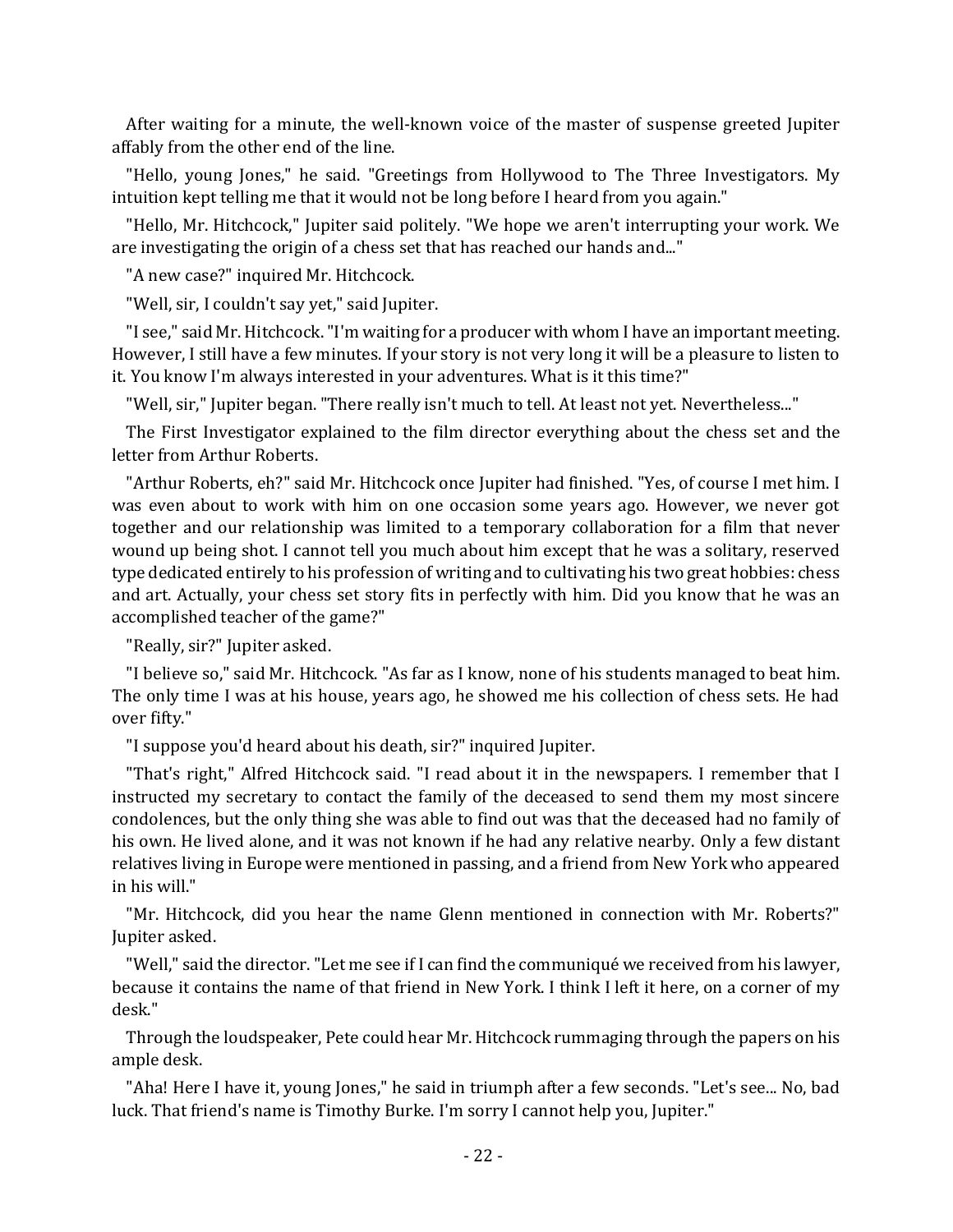"Don't worry, sir," replied the First Investigator, trying to hide his dismay.

However, the following words of the film director made him open his eyes wide.

"Just a moment! Wait!" Pete and Jupiter listened intently to what Mr. Hitchcock said. "Here's something, at the end of the communiqué. Glenn Heggyns. Say! Turns out it's the name of the lawyer who sent it to us. Maybe this is the Glenn you're looking for, young Jones."

"It's very likely, Mr. Hitchcock," Jupiter stammered, unable to suppress his excitement. "Would you happen to have the address of this Mr. Heggyns?"

"Of course I have it, Jupiter," said Mr. Hitchcock. "His address and phone number are printed on the header of the communiqué. Do you want to write them down?"

"Yes, thank you sir," Jupiter said.

With a gesture, the First Investigator motioned for Pete to take notes. The latter, after taking a pencil and a sheet of paper from one of the desk drawers, wrote down the information he heard from Mr. Hitchcock on the speaker.

"Thank you, sir," said Jupiter, once the film director had finished. "You have been very helpful."

"I'm glad," said Alfred Hitchcock. "Now, however, you will have to excuse me, my boy, for the time of my meeting is at hand. I hope you keep me abreast of your progress with the chess set and what Mr. Heggyns has to tell you. Who knows, a good mystery may come from this."

"Do not doubt that we will, sir," Jupiter said. "And, again, thank you."

Alfred Hitchcock said goodbye and hung up the phone. Jupiter did the same and disconnected the speaker. Then he leaned back in his chair and looked at Pete with a slight smile of satisfaction.

"You got the information?" he asked him.

"Of course!" was Pete's answer.

Jupiter leaned against the arms of the chair and clasped his hands in front of him.

"Now all we have to do is call Mr. Glenn Heggyns and talk to him about this chess set," he said, gesturing with a nod.

"Do you think it's the Glenn we're looking for?" Pete asked.

"Certain details lead one to believe so," said Jupiter. "Glenn is not a real common name. In addition, in his letter Mr. Roberts speaks of Glenn as a good friend and loyal assistant. If Mr. Heggyns was in the service of Mr. Roberts for a long period of time, he could very well refer to him in such a manner. I would say that..."

But his words were suddenly interrupted by the appearance of Bob Andrews at Headquarters, the firm's third member. He opened the trapdoor leading from Tunnel Two and emerged from it so suddenly that his two friends, whirled to look at him in surprise.

"Bob! What...?" Pete stammered.

"What's the matter, Records?" Jupiter asked.

Bob, studious and blond, dropped the trapdoor, which closed with a thud. He was breathing heavily, as if he had come running from the other end of town.

"Guys!" he said breathlessly as he waved a rolled-up newspaper in one hand. "Do you want to earn a reward? All we have to do is..."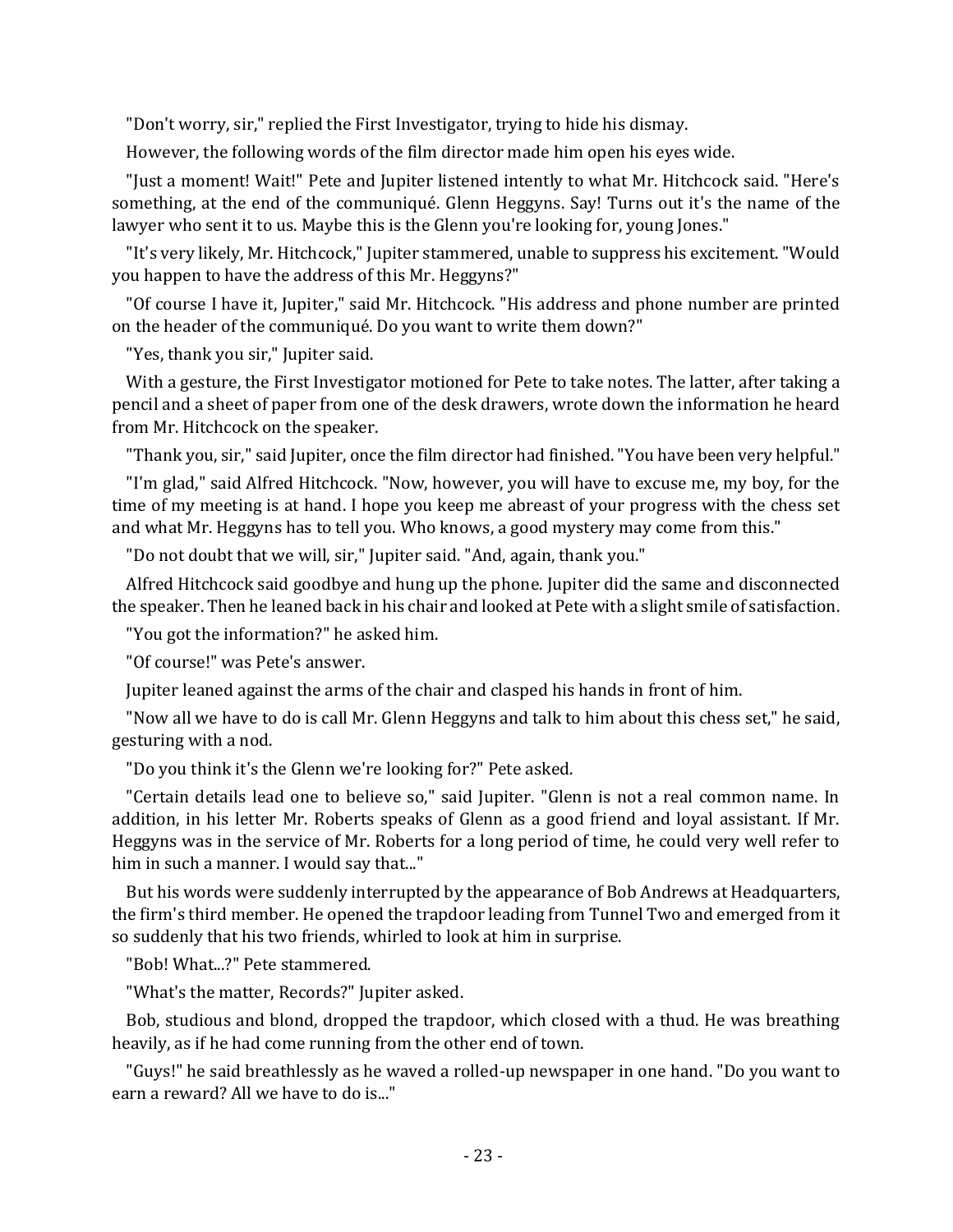Suddenly he fell silent and his eyes widened. Pete and Jupe exchanged a conspiratorial look and then looked back at Bob. He pointed with trembling fingers at the wooden chess set that rested placidly on the desk.

"It can't be!" he cried in astonishment. "But it's identical to the one being sought! How do you have it?"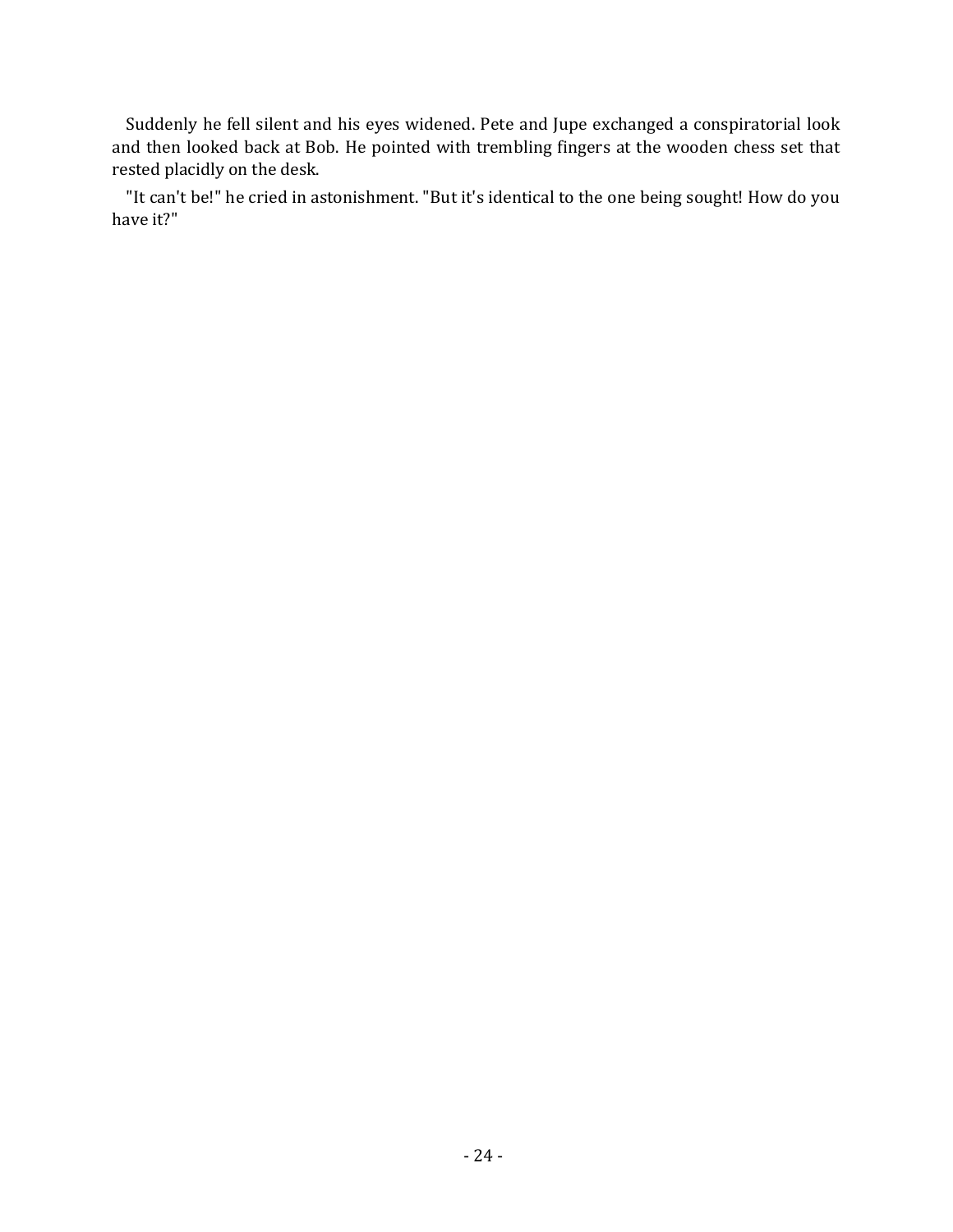## <span id="page-24-0"></span>Chapter 3 **DEDUCTIONS**

"Golly, Bob!" exclaimed Pete. "What do you mean?"

As the Third Investigator continued to point at the chess set lying on the table, Pete, stunned, looked at Jupiter, then at the chess set, then at Bob, and then back at Jupiter. It took only a few seconds for his expression of surprise to become one of attentiveness. Pete watched his friend frown and furiously pinch his lower lip as he watched Bob closely. Pete knew instantly what that meant: The First Investigator was forcing the gears of his mental machinery to turn.

"It has to be the same!" Bob exclaimed. "The description fits perfectly!"

"Records," Pete said, somewhat exasperatedly, "what are you talking about?"

Bob stopped pointing at the chess set and looked at Pete as if he had just noticed his presence in Headquarters.

"It's about that chess set, Pete," he said.

"About this chess set?" asked Pete, looking at the wooden set. "What's wrong with it?"

Bob took a step toward the desk opening his mouth to answer, but at that moment Jupiter, who continued to pinch his lower lip, finally intervened.

"One moment, Records," he said, raising his hand. "Give me a chance. Let me deduce and explain to Pete what his eyes and his understanding cannot see."

Bob turned to Jupiter, nodded and let a smile come to his lips. Whenever he could, his friend used the occasion to show off his enviable gifts of deduction. This, together with his secretive process, his fluid verbiage and his undeniable taste for the theatrical, made him an accomplished master of ceremonies.

"Go ahead, Jupe," Bob said, taking a seat in front of Pete. "Surprise us."

"Actually, my deductions should not surprise you," Jupiter began. "Nevertheless, I will oblige you."

Then, looking at Pete, he said in a rush, as if it were a paragraph he had been rehearsing for hours, "It would appear that this morning, during his work in the library, Bob was browsing through the local newspaper and he came upon the classifieds section. He found an advertisement that caught his attention, an announcement that spoke of the disappearance of a chess set identical to the one we have here and for which a reward was offered. So, once his day ended, Bob came here pedaling as fast as he could. On the way here, he stopped at the mall. It was a brief stop that barely lasted more than a minute. He bought the local newspaper at the newsstand and hit the road to the salvage yard at high speed."

As he spoke, the expression on Pete's face changed progressively. At first it was just a face full of surprise, but soon it transformed to disbelief whose degree of astonishment grew until it became the very representation of stupefaction.

"How did you find out?" The boy managed to stammer.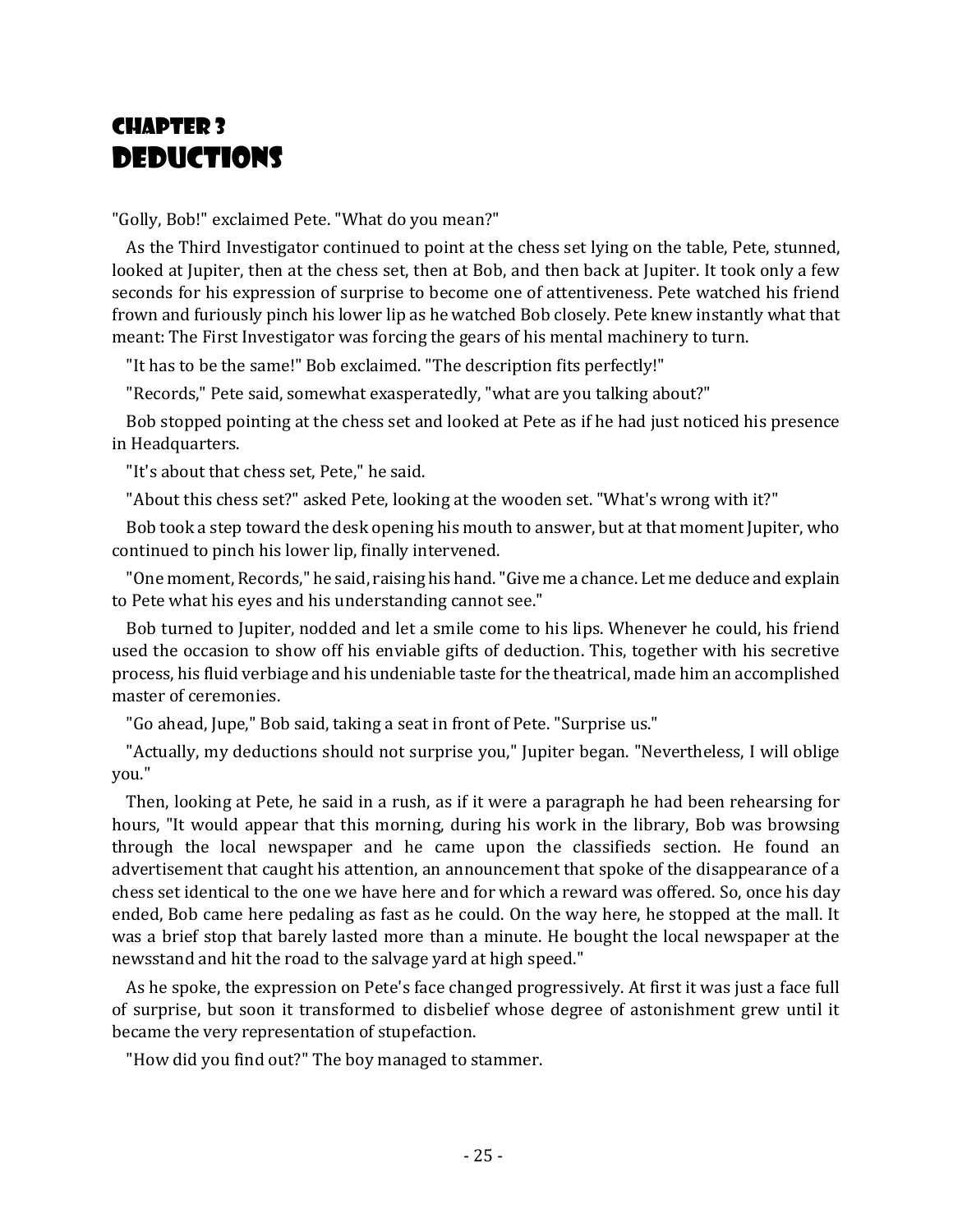"I haven't found out, Second. I've just figured it out," Jupiter said. "Come on, Records," he added, turning to him. "Tell Pete if my deductions are right. I already know that they are."

"Absolutely correct, Jupe," he replied, nodding. "Each and every one of them. I can imagine how you came to some conclusions, but I admit that the rest are completely beyond my comprehension."

Sighing, Jupiter leaned back in his chair. Pete looked at Bob and blinked.

"Golly, Bob!" he exclaimed. "Do you really know how Jupe came to some of his conclusions? Surprise me, Records. Explain at least one of them, because if you don't give me a reasonable explanation, I'll run from here convinced that something unnatural is happening in this old rickety trailer."

Bob adjusted his glasses and looked alternately at his friends as Jupe gathered his fingertips in front of him.

"Well," he began, "I understand how you deduced that I pedaled as hard as I could from the library. I came in here panting, and you both know that I have been at the library all morning since I don't leave until noon. However, I don't see how you knew it was a local newspaper, the classified ads, the ad I found, and..."

"You want to look at what you have in your hands, Bob?" Jupiter asked simply.

Surprised by the question, Bob looked down and realized that in his hands, on his lap, rested a rolled-up newspaper.

"Gosh!" exclaimed the Third Investigator. "I forgot that I had the newspaper with me! I guess when I came in here and saw the chess set, I was so shocked I forgot everything else."

"And while you were surprised by the chess set, Pete and I could see that newspaper in your hand," said Jupiter. "It was easy for me to see that it was a local newspaper (the typeface is unmistakable), and I saw that it was open to the classified ads section. I noted that there was a circle drawn in red marker around one of the ads and remembered what you said yourself as soon as you entered. You mentioned a reward and you said that the description of the chess set fit perfectly with the one that was lost. As you see, having these clues and knowing how to put them together, my deductions seem obvious."

"That's true," Pete agreed. "It seems clear once you explain it. The only problem is that we didn't have that explanation beforehand."

"But you had all the information necessary to piece it together," Jupiter said.

Bob nodded his head.

"Yes," he said, "the fact is, because we haven't had a case to investigate since Carson´s Carnival left Rocky Beach, I decided to check the classified ads in the local press. You can always find something interesting in them or run into an advertisement like the one I found, where someone wants to find a lost object. It's not that looking for something lost is too promising, but there's always the possibility that it will lead to a true mystery. It's happened to us before. Besides, it's better to look for a lost chess set than to sit around without anything interesting to investigate. But, Jupiter," he added, turning to his friend, "what I can't understand is how you deduced what I did when I left the library."

"Yes," Pete said, nodding. "How do you explain that, Jupe?"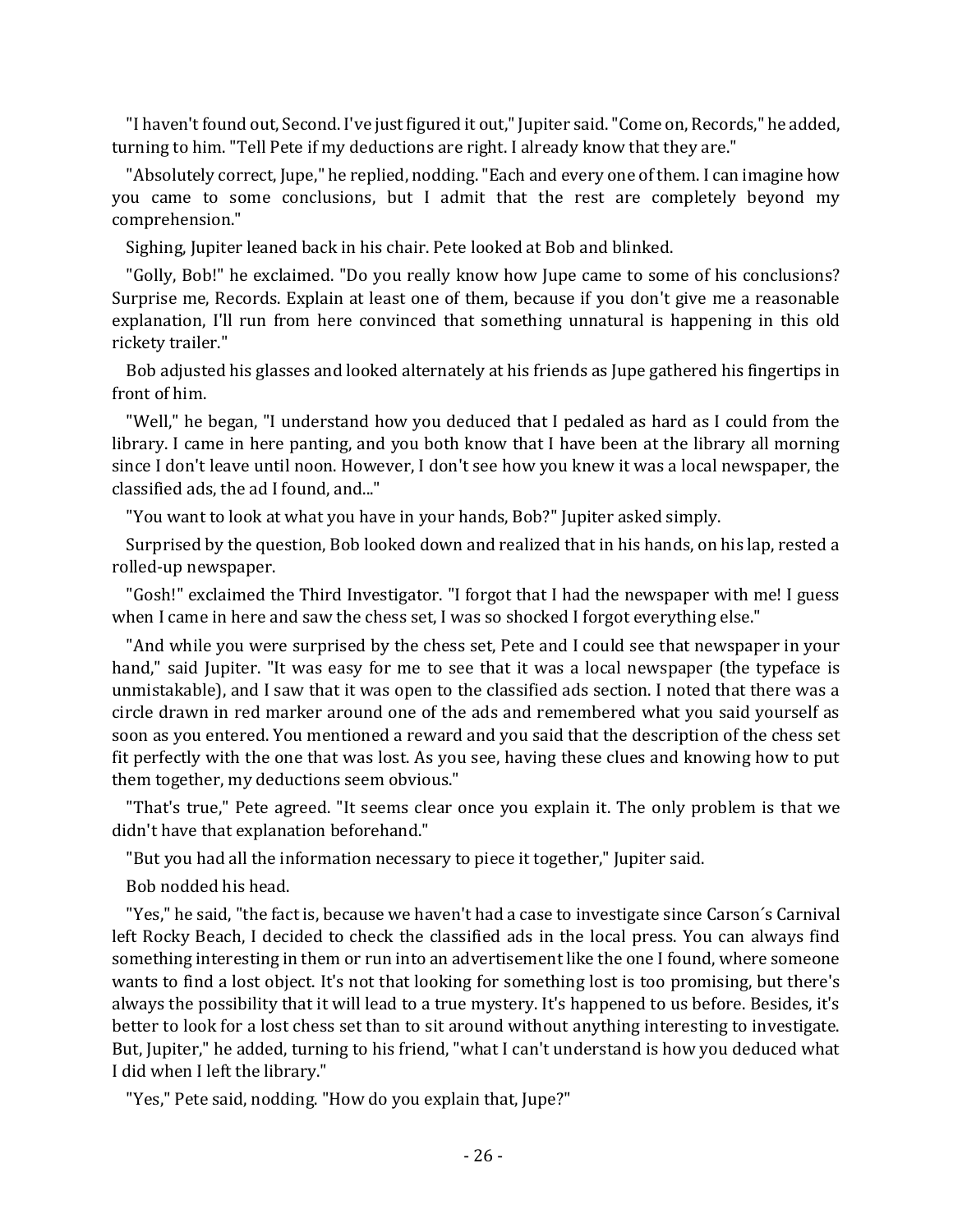Jupe looked at his friends and gave them a slightly exasperated smile.

"It's really simple," he began. "You see, Bob brought a newspaper with him. In a public library, the newspapers they receive daily are not loaned out, but are referenced during the day and then become part of the newspaper library, where they are archived and bound.

"Since the newspaper you brought doesn't belong to the library, you had to buy it on your way here, Bob. That's what you did in the mall which is on your way here."

"And how are you so sure?" Pete asked. "On the way from the library up here there are at least half a dozen places where Bob could have bought that newspaper. How do you know he did it at the mall?"

"By your shoes," said Jupiter. "They have traces of asphalt stuck to the edges of the soles. The residue is recent because it's still shiny. Also, upon entering Headquarters Bob left bits of asphalt on the floor."

Pete and Bob looked toward the trapdoor leading to Tunnel Two. On the ground near the trapdoor, several small sticky-looking dark spots could be seen.

"From the public library in Rocky Beach to our Headquarters, there is only one street where asphalt work is currently underway," Jupiter announced pompously. "That's Lincoln Street, which is adjacent to the block occupied by the shopping center, and precisely on the same facade where the newsstand is located."

Pete and Bob looked at each other.

"That's true," said the latter. "When I bought the newspaper, I started to search for the ad as I walked. I was so absorbed in it that without realizing it, I absently stumbled into the area under construction and stepped on a portion of newly added asphalt. It was warm and my feet sank slightly into it. I earned a good reprimand from the foreman."

"All right. That seems clear to me," said Pete. "But how did you determine Bob spent less than a minute in the mall?"

"If you look at the red circle that Bob drew around the ad," said Jupiter, "you'll see that it's very poorly drawn. Actually, it hardly looks like a circle. If one tries to draw a circle while walking or even running, it invariably turns out bad. That's what happened in this case."

"I actually drew it while riding my bike," Bob said. "I had even started pedaling."

"That's a small detail," said Jupiter, frowning. "On the other hand, Bob, you have half a dollar bill sticking out of your pants pocket. That means that, after buying the newspaper, you took the change and stuffed it in your pocket without worrying about whether it fell out or not. I suppose you even did it after you started running for your bike."

"That's the way it was," Bob nodded, pulling the bill from his pocket. "It may be the hastiest purchase I've ever made."

"A few 'small' deductions!" laughed Pete. "Now everything's clear."

Jupiter smiled, visibly flattered. However, Bob, adjusting his glasses, straightened up in his chair.

"Just a minute," he said. "It may be obvious to both of you, but there's something that remains a mystery to me."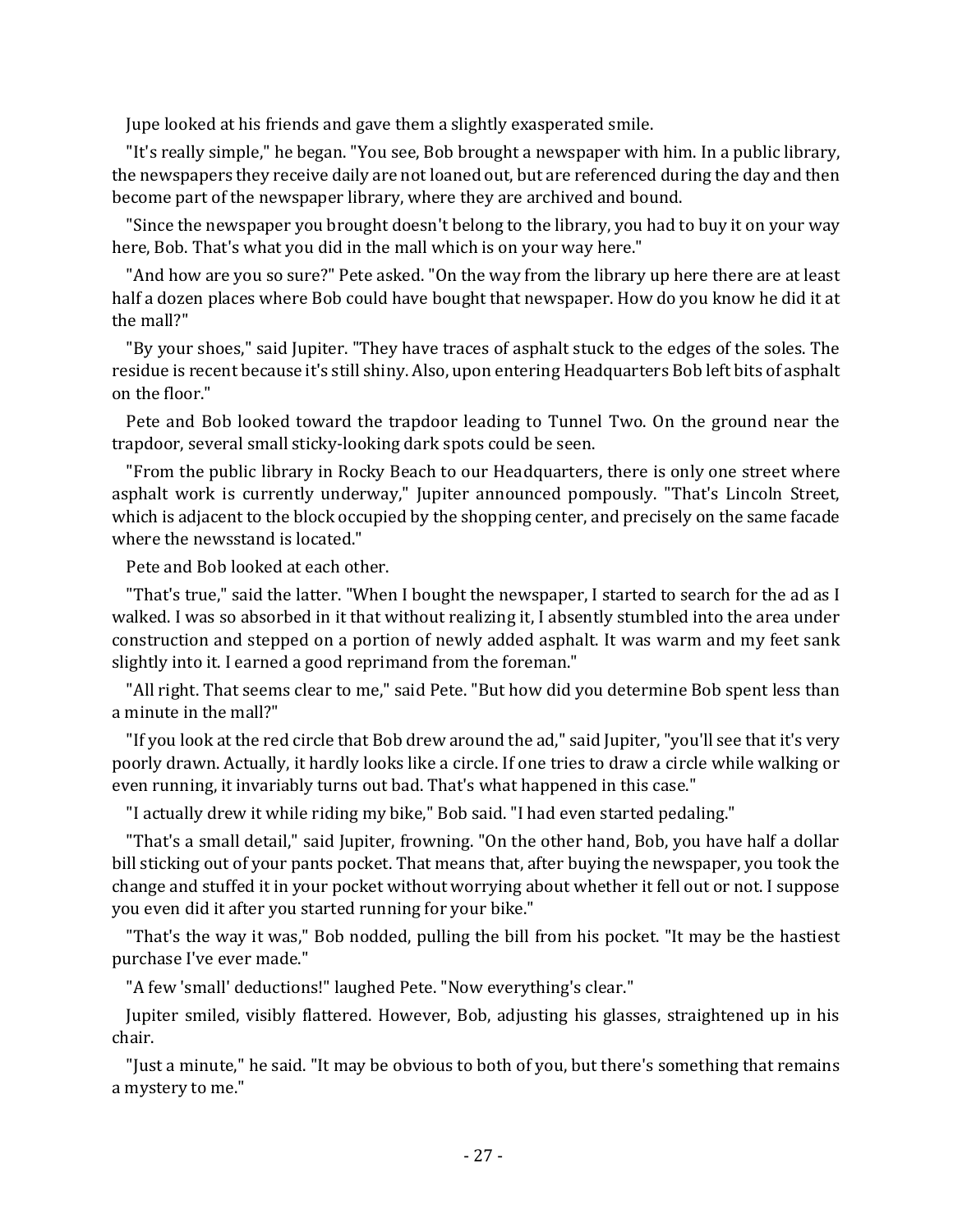"And what's that, Bob?" Pete asked.

"The fact that you have a chess set here that has a five-hundred-dollar reward on it," said the Third Investigator.

Pete sat up in his chair. Even Jupiter raised his eyebrows at what he had just heard.

"Five hundred dollars?" Pete asked incredulously. "Golly, Bob! It better be the chess set they are looking for! It *has* to be!"

"It is," Bob said. "The ad states it very clearly," he added, lifting the newspaper and spreading it on the table so his friends could read it. "Here it is."

Pete and Jupiter leaned over to read the ad Bob showed them. When they finished reading it, the two boys looked at each other and smiled.

"We have it!" exclaimed Pete radiantly. "It's ours! There is no doubt. Right, Jupe?"

"I think so," confirmed the First Investigator. "It has to be the one we have. The advertisement describes it in detail and, furthermore, anyone who finds it is asked to contact Mr. Heggyns by calling a telephone number. Let us see if it matches..." he added as he consulted the sheet of paper before him. "Yes. As I imagined, this is the same number that Mr. Hitchcock gave us. Therefore, I can say that the chess set that lies on this desk is the same as that sought by Mr. Glenn Heggyns, lawyer for the recently deceased Arthur Roberts."

"You forgot to mention that it's also the passport to a five-hundred-dollar bill," Pete laughed.

"Do you want to tell me what you're talking about?" said Bob. "Tell me once and for all what was going on before I got here."

Jupiter looked at the Third Investigator and leaned back in his chair.

"Bob, do you remember what you said earlier about how sometimes the search for a lost object ends up leading to mysteries of unsuspected magnitude? Well let's just say that in this case your hunch seems to be correct. You see..."

Then Jupiter and Pete proceeded to tell their companion what had happened since the chess set fell into their hands. Jupiter even showed him the letter to Glenn.

"Wow!" Said Bob with a whistle. "There's no doubt that the Glenn in the letter is the same as that of the advertisement. And what a letter! What do you think we should do next?"

"Just one thing," said Jupe. "Since we have his telephone number, our next step will be to call Mr. Heggyns and tell him that we have the chess set he is looking for. We will personally deliver it to him. Then we will propose to help him look for 'what almost no one believes is lost'. If Arthur Roberts presented Mr. Heggyns a mystery before he died, he may need some help in solving it. Especially knowing that more people are interested in its solution, as is clearly stated in the letter. Let's hope that Mr. Heggyns will accept our offer."

"All right, First," Pete agreed. "In that case, when should we call?"

Without another word, Jupiter switched on the speaker again, picked up the telephone and, after consulting the sheet of paper spread out in front of him, dialed Mr. Heggyns' number.

"Hello?" said a male voice on the other end of the line.

"Pardon me, sir," said Jupiter very politely. "My name is Jupiter Jones. I would like to speak with Mr. Glenn Heggyns."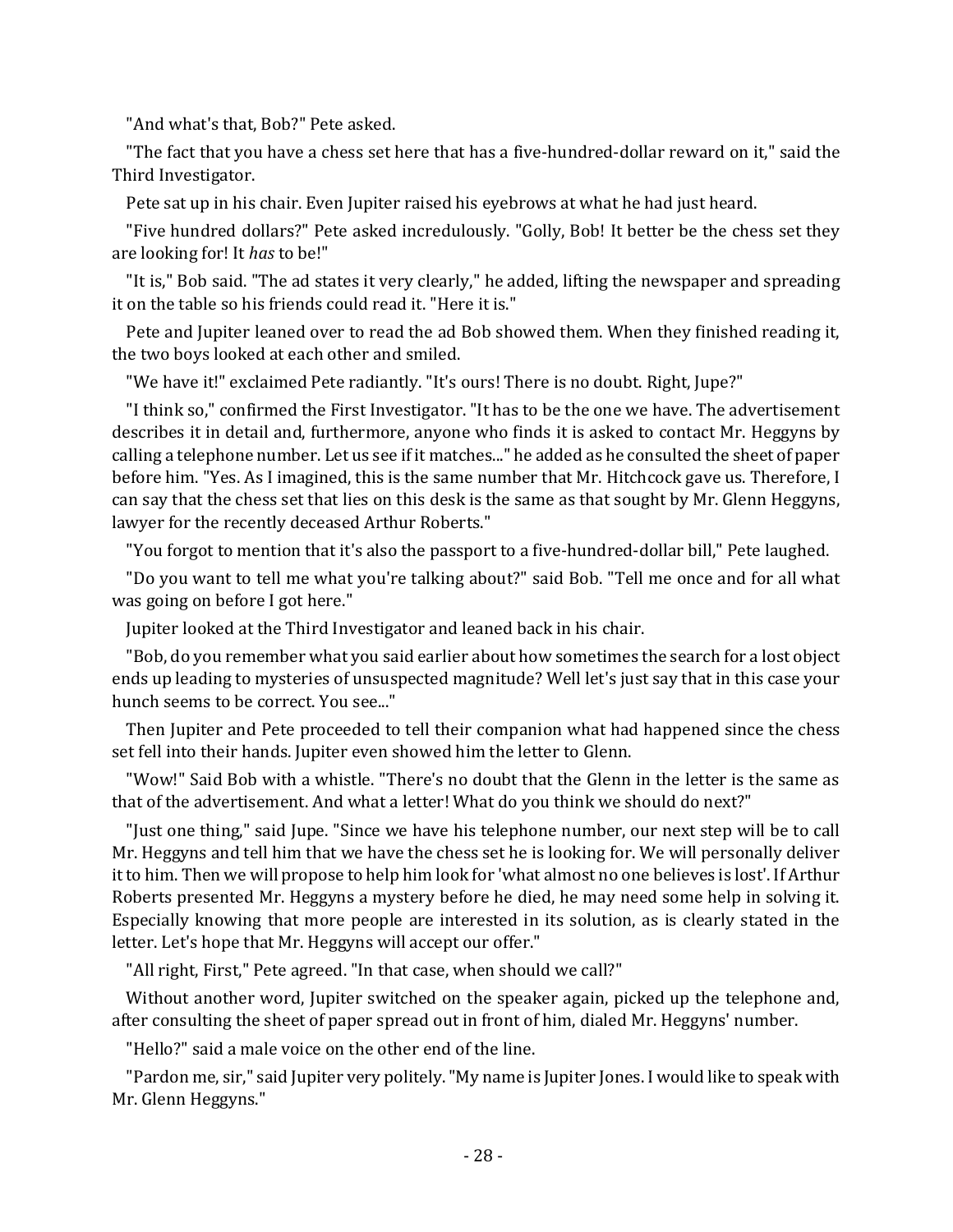"You're talking to him, lad," the man replied. "I am Glenn Heggyns. How can I help you?"

"I'm calling you in reference to the advertisement you published in the local newspaper," Jupiter explained. "In it, you said you had lost a chess set and asked whoever found it to call you at this number."

There was a brief silence on the other end of the line. Then, after a few seconds, Mr. Heggyns' voice was heard again in Headquarters.

"You have it? Are you sure it's the one I lost?"

Jupiter winked at his friends.

"Yes, Mr. Heggyns. At least I think so," he said. "The truth is that it fits perfectly with the description included in your ad. However, there are certain aspects of the chess set that allow me to assure you that it is the same one that you are looking for."

There was another silence on the other end of the line.

"What did you say, boy?" Asked Mr. Heggyns at last. "What do you mean by 'certain aspects?' " The voice sounded confused and surprised.

Pete and Bob exchanged a look and grinned. Jupiter Jones had a unique ability to surprise adults not only with his fancy words, but also with his tendency to propitiate situations shrouded in mystery.

"If you would be so kind as to come and see us or tell us where to find you, I think I can explain everything, sir," Jupiter said, not without a certain air of solemnity. "Anyway, we'll have to meet so you can recover your chess set."

"Of course, boy," said Mr. Heggyns. "I have to be out this afternoon. If it suits you, I can come and see you then. Where can I find you?"

"Do you know the Jones Salvage Yard in Rocky Beach?" Jupiter asked in turn.

Mr. Heggyns told the First Investigator that he knew of the junkyard.

"My aunt and uncle own the business," Jupiter said. "Come and ask for me."

"Did you say your name is Jupiter?" Mr. Heggyns asked.

"That's right, sir. Jupiter Jones," he said.

"I'll be there by mid-afternoon," Mr. Heggyns agreed. "Until then..."

Mr. Heggyns hung up and Jupiter did the same. He then disconnected the speaker and looked at Bob and Pete.

"That's it," he said with a satisfied smile. "This afternoon we will meet Mr. Heggyns and we'll find out if there is anything worth investigating in relation to the chess set and the letter. What's the matter, Pete?" he asked when his friend made a slight moan.

"Why didn't you even mention the reward?" said the Second Investigator in a pitiful voice. "Five hundred dollars would suit us very well."

Jupiter sighed.

"Second," he said, "a reward didn't enter my mind when I was talking on the phone a moment ago. There was only room for the opportunity of a potential mystery. And if we actually face a mystery, we must dedicate all our mental faculties to it."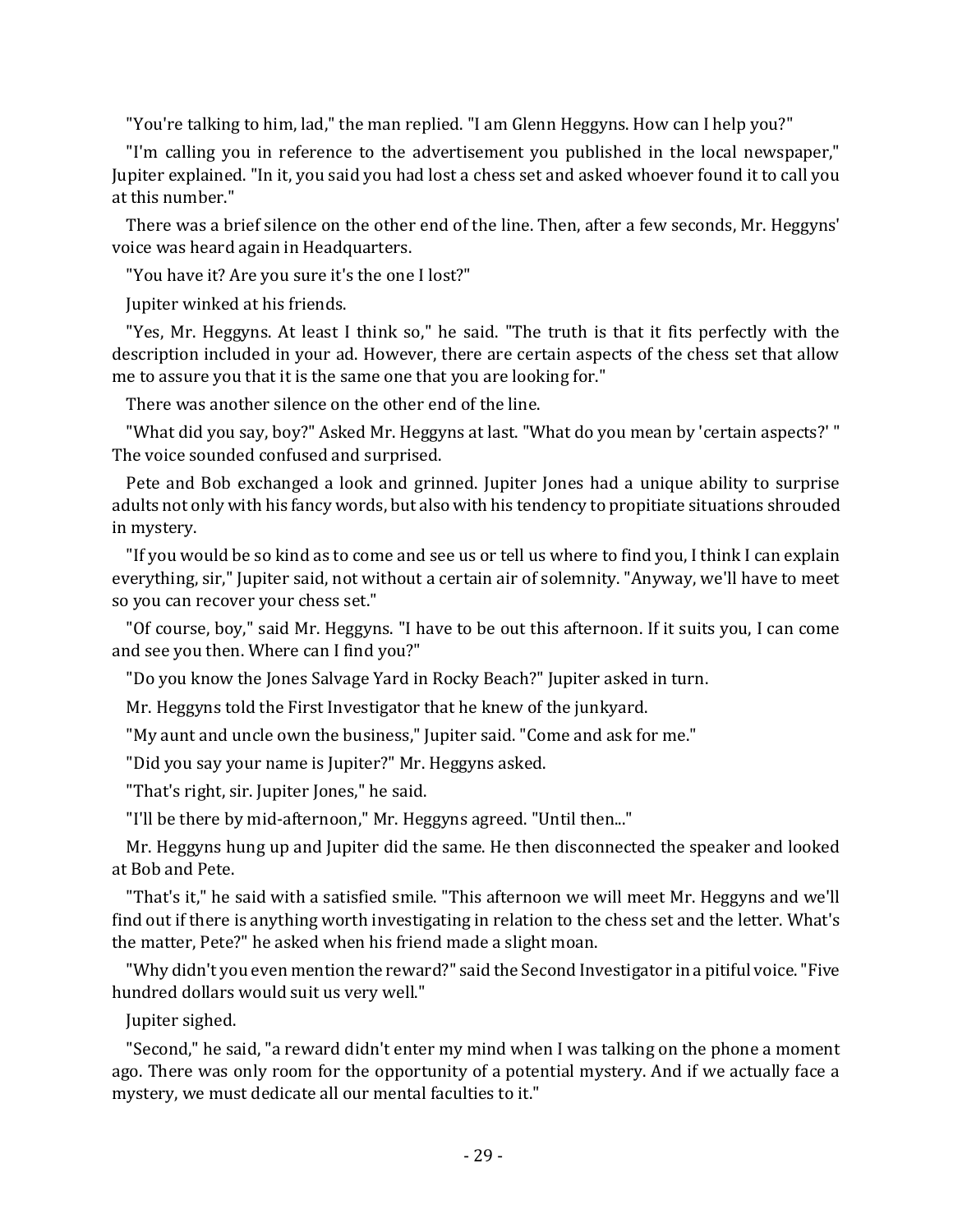"But we can't apply our faculties to this case right now, Jupe," Pete protested, rising abruptly. Jupe looked at Bob and raised his eyebrows in surprise.

"Why can't we?"

"Because it's time to devote our powers to another situation!" exclaimed Pete with a laugh. "It's time to eat!"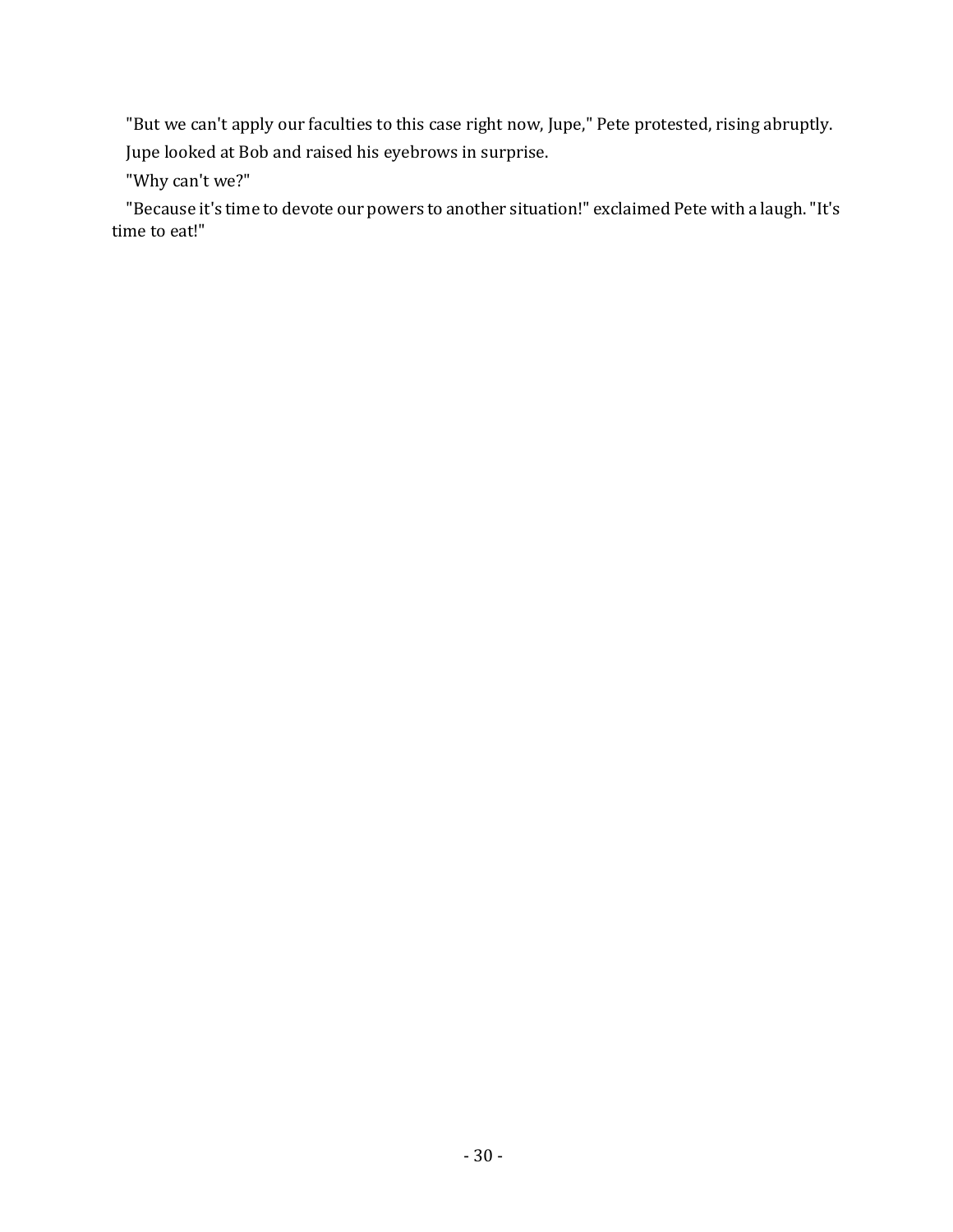#### <span id="page-30-0"></span>Chapter 4 A Client Appears

Lunchtime went by so quickly that before the boys knew it, the three of them were standing in front of the office, under Aunt Mathilda's attentive gaze, watching a truck full of junk pass through the great wrought iron gates that served as entrance to the salvage yard. As soon as they saw it, their faces fell. Pete, unable to restrain himself, let out a moan and Bob and Jupiter sighed.

Aunt Mathilda, on the other hand, watched the boys with a smile. The good woman was more than satisfied to be able to count on not two but three pairs of strong young hands to put to work. However, seeing how sad the boys were, and noting how sunken the wheels of the truck were due to the weight of the goods being transported, she seemed to pity them slightly.

"Come on, boys," she said. "Don't complain yet. Today you've worked hard, so as soon as we finish this you can have the rest of the afternoon to yourselves. Also, Hans, Konrad and even Titus are here to help, so if we all work hard I don't think it will be too bad."

The truck stopped near the office. A wide-backed man dressed in a blue uniform descended from the truck and approached the group as he consulted a sheet of paper.

"Mr. Jones?" he asked.

"Yes, that's me," he replied. "If I'm not mistaken, what you have here is the material from the discarded items auction, isn't it?"

"That's right," said the big man. "You can start unloading it whenever you want."

Actually, Aunt Mathilda was right. The presence of the strong arms of Hans, Konrad and Uncle Titus made the work much easier for the boys. Mr. Jones, the two Bavarian brothers and, occasionally, Pete, the most athletic of The Three Investigators, took care of moving the heaviest articles. However, that did not prevent the three boys from being sweaty and exhausted by the time the last object was deposited in the corner indicated by Aunt Mathilda. Between deep sighs and sore arms and legs, the three of them took a seat on the office steps.

"Your aunt wouldn't have a new set of muscles I could use, would she, Jupe?" Pete asked, panting. "I guarantee you, my body needs them."

Jupiter smiled.

"I don't think so, Pete," he said. "But there may still be some of the orange juice she made this morning."

"Orange juice!" Pete said. "I could drain a jug in one gulp!"

With renewed energy, and as if impelled by a spring, the three jumped up and rushed into the office. Seconds later they gave a good account of the orange juice remaining in the jug. They had just set aside their glasses when they heard Aunt Mathilda's powerful voice calling them from outside.

"Jupiter! Boys! Come out here! You have a visitor! Somebody is asking for you, Jupiter!"

The boys looked at each other and, without a word, went to the entrance.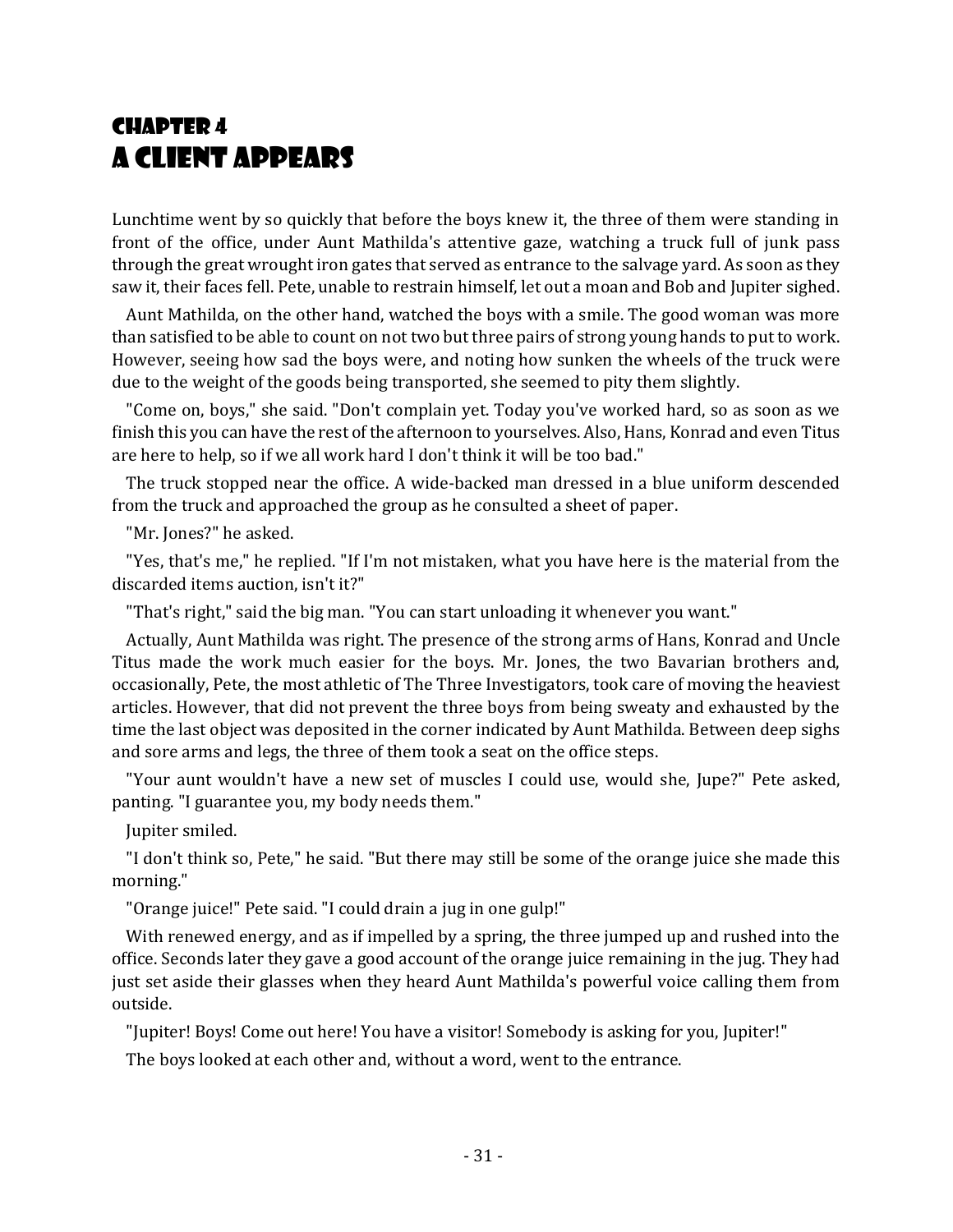"Here I am, Aunt Mathilda," Jupiter said as the three of them walked out the door. "Who wants to see me?"

The boys approached to where Aunt Mathilda was inspecting some of the newly unloaded salvage items. Next to her was a middle-aged man in a gray suit. He was thin, not very tall, wearing wire-rimmed glasses and his dark hair was flawlessly combed back. When he saw the boys, he smiled pleasantly.

"This gentleman," said Aunt Mathilda, "says that he spoke to you this morning on the telephone and that he agreed to stop by to see you."

"That's right, Aunt Mathilda," Jupiter said, nodding. Then, turning to the man in the gray suit, he added, "You must be Mr. Heggyns, correct?"

The man nodded, smiling.

"And you are Jupiter Jones," he said. "Nice to meet you."

Jupiter shook hands with the man and then looked at his aunt.

"Don't worry, Aunt Mathilda," he said. "I will attend to Mr. Heggyns."

The woman, more attentive to what Hans and Konrad were doing at the time, moved away, nodding vigorously. Jupiter turned to the newcomer.

"Let me introduce you to my friends Bob Andrews and Pete Crenshaw," he said, stepping aside.

Mr. Heggyns shook hands with Bob and Pete.

"Nice to meet you boys," he said. Then, looking at Jupiter again, he added, "So, is it you who found the chess set?"

"Not really, sir," replied Jupiter, "but it has come into my possession."

Mr. Heggyns looked at Jupiter without bothering to hide his surprise.

"What do you mean, boy?" he asked.

"Come with us and I'll explain, sir," said Jupiter. "It's this way."

Taking advantage of the fact that Aunt Mathilda and Uncle Titus as well as Hans and Konrad were absorbed in the inventorying of the unloaded items, the boys led Mr. Heggyns to a secluded corner of the salvage yard not far from Jupiter's open-air workshop. There they would have the opportunity to speak freely with their visitor without fear of being overheard. Jupiter guided them under a narrow roof that spanned much of the inner fence of the junkyard. Once there, they all sat down on several garden chairs made of wicker, each different from the other.

"Forgive me, lads," said Mr. Heggyns, as soon as he sat down, "but are you afraid that they will hear us? Did something happen?"

Jupiter cleared his throat and, sitting up in his chair, answered in a most solemn tone, "It's nothing, Mr. Heggyns. It's just that we don't want my aunt to put us back to work if she sees us chatting quietly with you."

"Aunt Mathilda said earlier that she gave us the rest of the afternoon off," Pete pointed out. "You heard it yourself."

"It would not be the first time my aunt changed her mind, Pete," Jupiter said with a sigh.

Mr. Heggyns settled into his chair.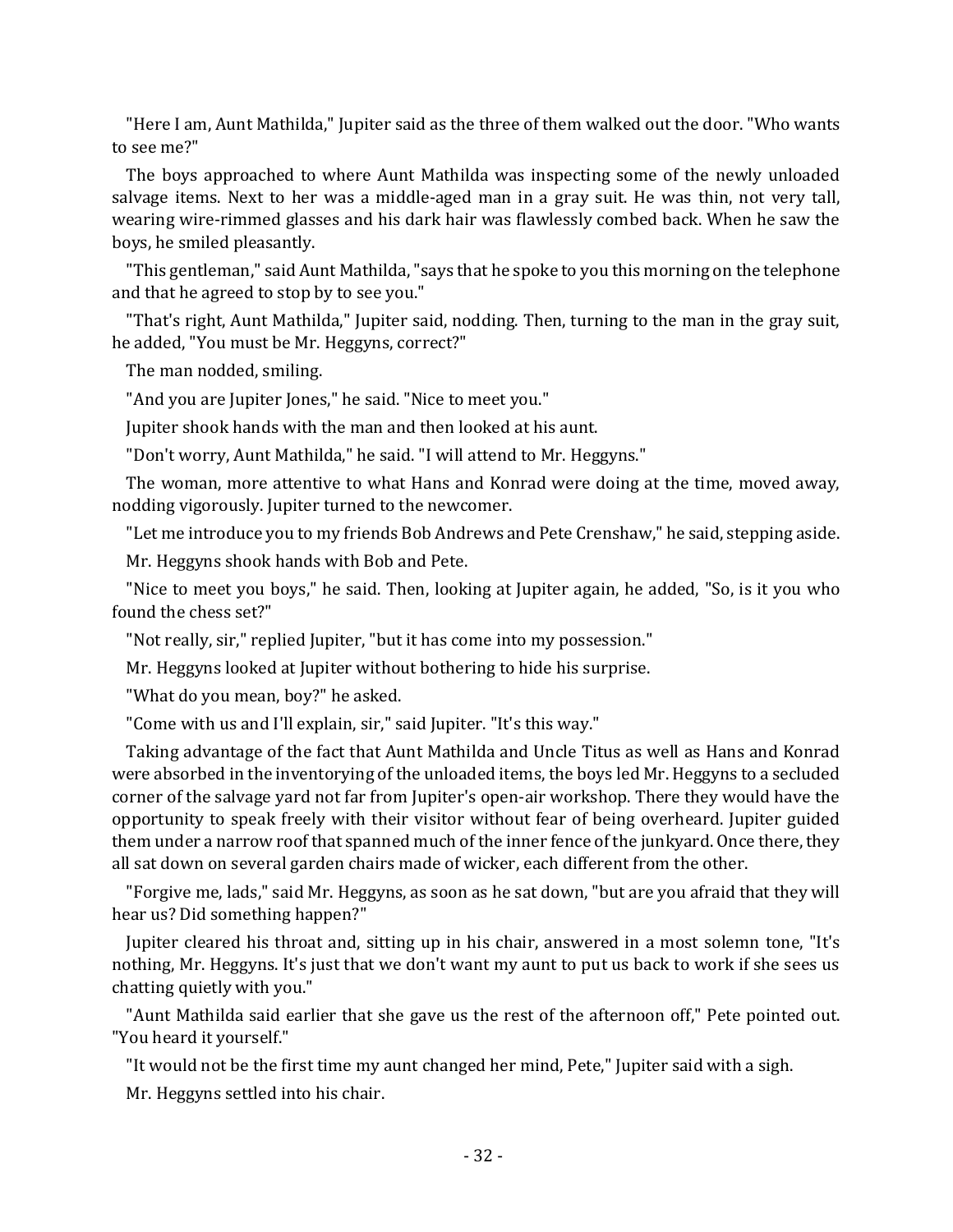"Even so," he said, "you can't deny that your course of action is mysterious. Why is this?"

Jupiter leaned forward, rested his elbows on his knees, and clasped his hands together.

"Let me answer that question by telling you all about the chess set that you lost and we have now," he began. "You see, sir..."

Pete and Bob listened as the First Investigator recounted how the chess set had come into his possession, as well as everything that had been learned from the call to Mr. Baker's pawn shop.

"A tramp, eh?" said Mr. Heggyns after hearing that part of the story. "The truth is that it does not surprise me. I am currently moving from my home and the move is taking me longer than anticipated. I have been moving belongings to my new apartment for almost a week, and the process is slow because I have to balance it with my work. Let's just say that I'm between two addresses at the moment. The fact is that, at the beginning of the move, I asked Martha, my housekeeper, to clean up and get rid of old junk. The chess set was temporarily stored in a box of worthless old items. I put it there in the short term due to lack of space. What happened was that Martha, still working with good intentions, got rid of the box, whereupon the chess set was thrown out in the trash. At least that's what I could find out from her. With the tumult from the move, it took me two days to discover the absence of the chess set. When I went to the garbage cans, the chess set, along with everything else, had disappeared. I suppose that tramp you mentioned found it and decided to pawn it."

"That must have been what happened," said Jupiter, nodding. "How did the chess set come into your possession, Mr. Heggyns? You didn't have it until recently. Someone sent it to you, did they not?"

At that, Mr. Heggyns opened his eyes in surprise.

"How do you know that?" he asked. "What do you guys know about the chess set? Have you been inquiring about it?" he added, looking at one after another of the three friends.

"Jupiter will explain everything, sir," Bob said, smiling. "But to begin with, here is our business card. Please take a look."

With a hesitant hand, Mr. Heggyns took the card that Bob offered him and read it with a confused expression. The card read as follows:

#### **THE THREE INVESTIGATORS**

"We Investigate Anything" ? ? ? First Investigator ........... Jupiter Jones Second Investigator .... Peter Crenshaw Records and Research .... Bob Andrews

"Very impressive," said Mr. Heggyns, blinking. "So, you investigate all sorts of things."

"That's right, sir," Pete said. "As you can see, 'We investigate anything' is our motto."

"And what do the question marks mean?" Asked the man.

The boys, who were waiting for that question, grinned.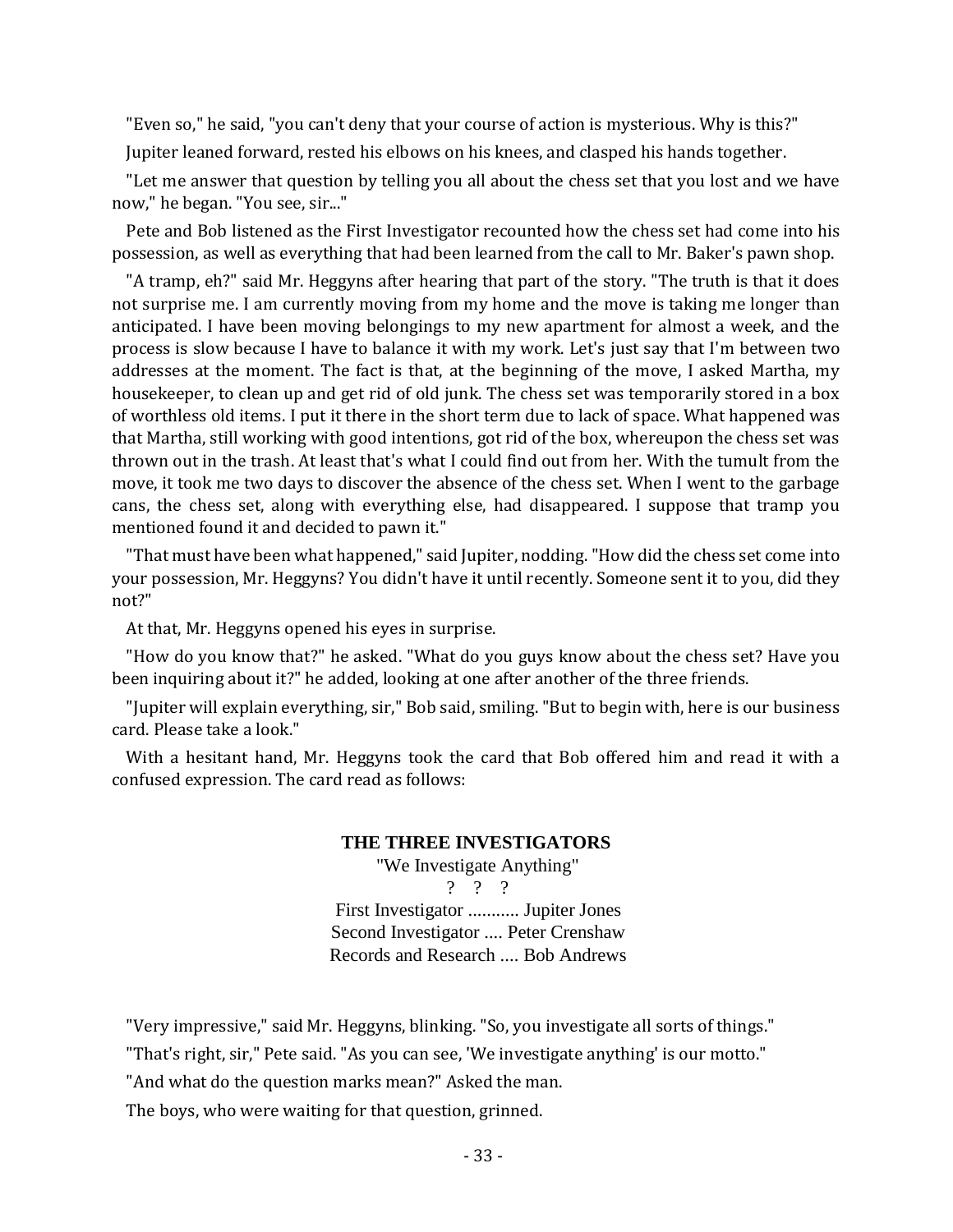"The question mark," Jupiter explained, "is the universal symbol of the unknown. It represents unresolved mysteries, unanswered questions, seemingly unexplained enigmas. That is why The Three Investigators adopted it as a trademark."

"I understand," said Mr. Heggyns, weighing the card between his fingers. "This is certainly surprising. However, can you tell me what this has to do with my chess set? And how do you know that I recently received it as a gift?"

"You will know at once, sir," replied Jupiter. Then, turning to Pete, he added, "Second, would you be so kind as to go get the chess set, please?"

"Right away, Jupe," said Pete, rising to his feet.

While Pete disappeared into the workshop to retrieve the chess set, Jupiter proceeded to relate to Mr. Heggyns everything concerning the letter found inside the game board and the subsequent conversation with Alfred Hitchcock.

"Whoa! You know Mr. Hitchcock personally?" Mr. Heggyns asked in surprise. "You truly are involved in the world of mystery. Yes, I remember sending the death notification of my friend and client, Arthur Roberts, to Alfred Hitchcock. I sent it to many people in the film industry, but I especially remember sending it to him. I love his movies. I really love everything about literature and mystery and suspense movies," he said with a wistful expression. Then, frowning slightly, he added, "And you say there was a letter addressed to me hidden *inside* the chess set? That's strange. I completely overlooked it. Of course, because of my work, it's true that I didn't examine it very thoroughly."

"Actually, we noticed it by pure chance," Jupiter acknowledged. "It was well hidden in the bottom of the drawer. We found it by accident."

At that moment, Pete arrived carrying the chess set and the envelope that contained the letter. Carefully, he placed both items in Mr. Heggyns hands. The man's face, radiant in recognition of the lost chess set, was furrowed by a wide smile.

"Thanks, boys," he said. "Yes, it's my chess set. As Arthur explained to me shortly before he died, it is completely handmade and impeccably finished. I am very happy to get it back, boys. Which reminds me that I offered a reward to whoever returned it to me. The reward belongs to you."

After putting the chess set on his knees, Mr. Heggyns put a hand inside his jacket and extracted a wallet. He opened it, and was about to take something out of it when Jupe stopped him with a gesture.

"No need, sir," he said solemnly. "We appreciate your generosity, but the best reward you can give us is not the one you mentioned in your ad."

Mr. Heggyns stared at the boys without blinking.

"But the offered reward is yours," he said. "And a promise is a promise."

"Please, don't insist," Jupiter said disregarding Pete's moaning and Bob's pitiful expression. "Instead of the money you offered, we would prefer another kind of reward. If you agree, of course."

"Very well," said Mr. Heggyns. "Your gesture is highly commendable. Now, what reward do you prefer?"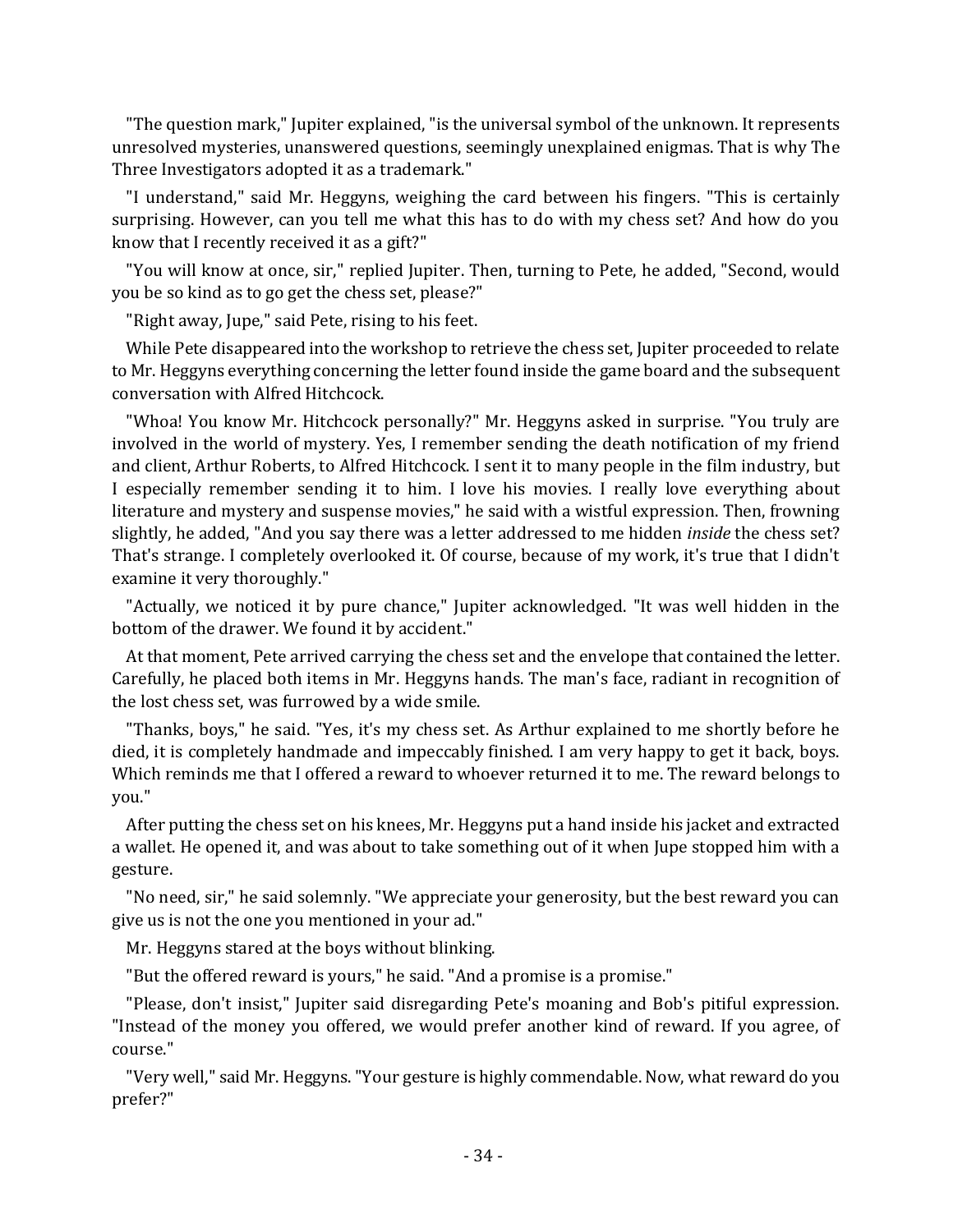Jupiter, very serious, pointed to the chess set with a slight movement of his chin.

"We are convinced that the chess set and the letter we found hidden inside it are the starting point that leads to a mystery of which we know very little yet," he explained. "If you would be kind enough to read the letter, sir, I think you will understand what I am saying."

At the suggestion of Jupiter, Mr. Heggyns took the envelope and opened it.

"I recognize the handwriting on the envelope," he said. "There is no doubt that it is Arthur's."

He took the letter out of the envelope and began to read it. As he did, his face adopted different expressions: amazement, amusement, intrigue... When he finished reading, he spread the letter on the chessboard and looked it over.

"Very much like Arthur," he muttered as he tapped the sheet of paper with his fingertips. "Not even the nearness of death could make him change. A mysterious man with a peculiar sense of humor to the end."

Then he looked up at the boys.

"Very well," he added. "I have read the letter. Now tell me, what reward would you like to get from all this?"

"It's very simple, sir," Jupiter said, leaning back in his chair and cupping his fingertips together. "We are investigators. That chess set and the letter pose a mystery, a kind of challenge in which it is proposed to find something very valuable, something that, as the letter itself says, 'almost no one believes is lost.' "

"That's right, Jupiter," Mr. Heggyns conceded. "A most intriguing description, don't you think?"

"For that very reason, sir," said Jupiter, "as a reward for having returned your chess set we would like you to allow us to help you unravel the mystery that surrounds that letter."

Mr. Heggyns looked openly at the boys and gave them a wide smile.

"Help me?" He asked, amused and intrigued. "Absolutely. It will be a pleasure to receive your help. Although I must warn you that this may only be a joke crafted out of the extraordinary love my old friend Arthur felt for mystery and intrigue. However, it's also possible that... Well, in any case, we can try to tackle the enigma that this letter poses. You have already read it. What do you think is the first step we should take?"

"The letter alludes to a hidden object," Bob interjected. "It is something extremely valuable that almost no one believes is lost. However, as a starting point, we are told to turn to a woman named Erika Schoenberg and ask her to type for us what is clearly a coded message."

"That's right, Mr. Heggyns," Jupiter went on. "We need to go see this woman to help us. Since the letter was intended solely for you, I presume that you know her. Therefore, we would need you to lead us to her in order to decipher the encrypted message. Do you know where to find Miss Schoenberg? Can you give us her address or phone number?"

To the surprise of The Three Investigators, Mr. Heggyns was silent for a few seconds and then laughed. The boys, disconcerted, exchanged looks of astonishment. Seeing them, Mr. Heggyns stopped laughing and, rising in his seat, struggled to regain his composure.

"I beg your pardon, boys," he said, still smiling. "I guess your question caught me off guard."

Jupiter, looking at the man with a strange expression, took a deep breath.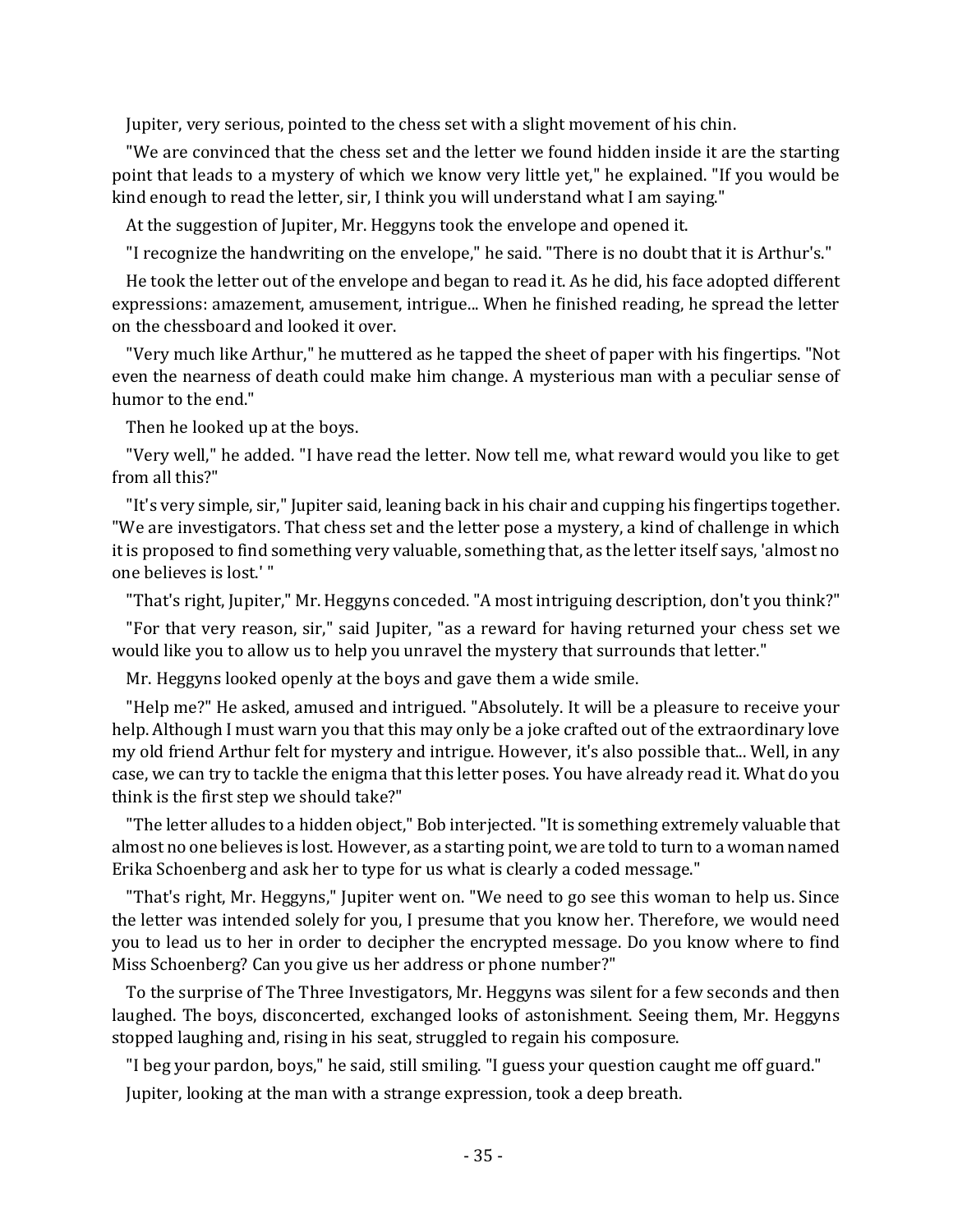"I don't understand, sir," he said. "What about Miss Schoenberg? Are we wrong and you don't know her?"

"Oh no. Nothing like that, Jupiter," replied Mr. Heggyns, shaking his head. "Of course, I know who she is. I know her very well even though she... has never existed!"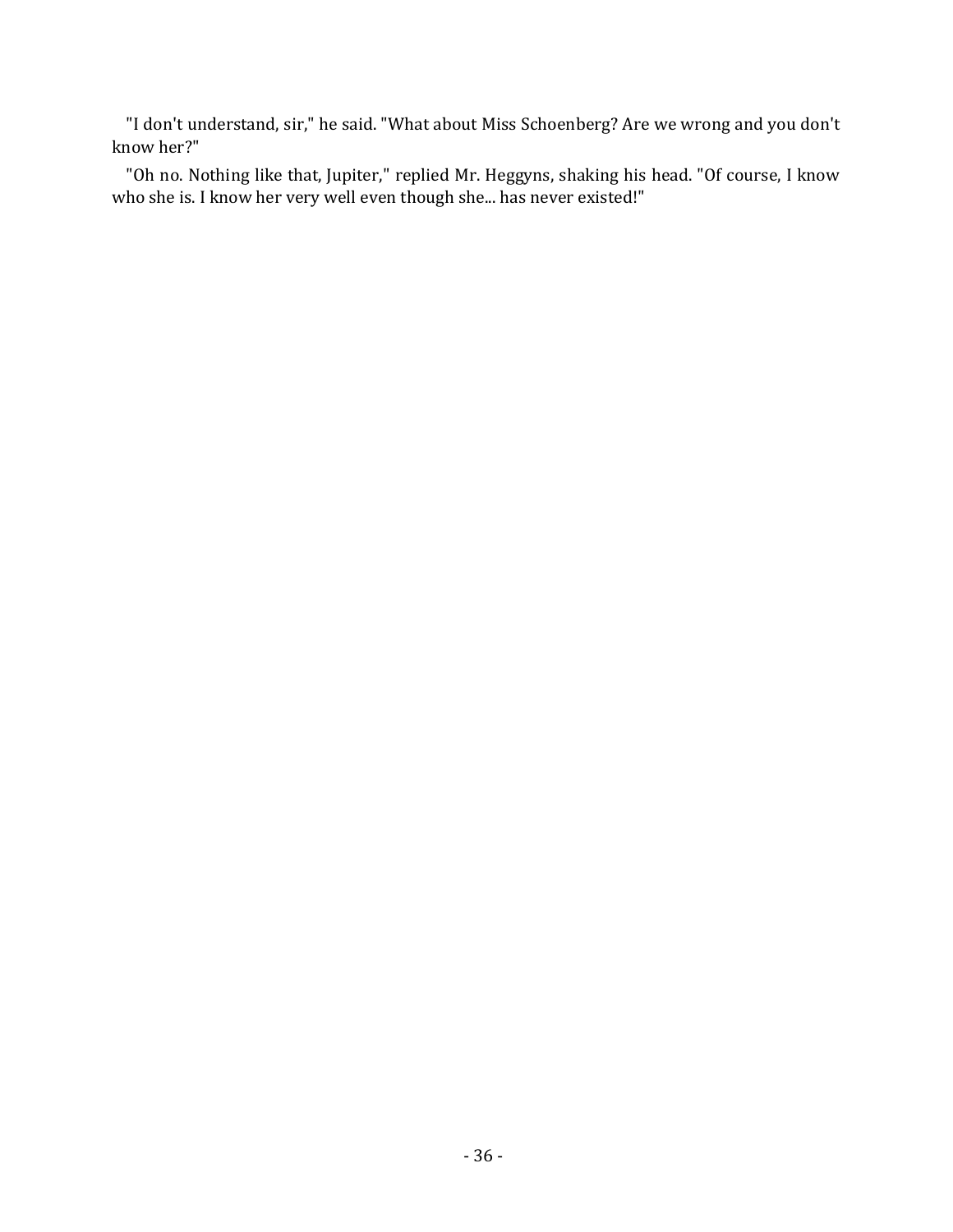## Chapter 5 The Enigmatic Miss Schoenberg

Mr. Heggyns looked at the boys, delighting in the expression of surprise that had taken over their faces. A mischievous smile curved his lips during the moment of silence that followed his puzzling words.

"Gleeps, Jupe!" exclaimed Pete, looking at his friend. "First a lost chess set, then a mysterious letter with the legacy of a dead man, and now a woman who doesn't exist, yet Mr. Heggyns assures us he knows. Our mystery is complicated, don't you think?"

Jupiter looked at Pete for a second, then turned to the chess set owner as he pinched his lower lip furiously.

"Certainly, Pete," he said, "Mr. Heggyns will be able to tell us what he means by saying that he knows Miss Schoenberg even though she has never existed. However, I would say... Oh, of course."

Suddenly, his face lit up.

Bob, intrigued, looked at Jupiter and frowned.

"Do you have an idea, Jupe?" he asked him.

"I was thinking that Mr. Roberts was a writer," replied the First Investigator. "He was a famous author of mystery novels. Hence, he created stories, created characters, which leads me to think that..."

"Bravo!" said Mr. Heggyns, amused. "You're a smart boy, Jupiter. Yes, you are right. Erika Schoenberg has never existed, and yet I know her very well. And I know her because I read about her. But she does not exist and has never existed, at least as a woman of flesh and blood. Erika Schoenberg was but a character in one of the most celebrated novels of my old friend Arthur. The novel in question was entitled *The Island of Mirrors*, and was one of the works Arthur was most proud of."

"A character in a novel!" Bob exclaimed. "In that case, how are we going to ask her to type the ciphertext that appears in the letter for us? We can't ask anything from someone who only exists in the pages of a book."

Jupe leaned back in his chair, still pinching his lower lip.

"I think Mr. Heggyns can answer that, Bob," he said, turning to the lawyer.

Mr. Heggyns looked at the chess set resting on his knees and caressed it with adoration. After a few seconds, during which he seemed to be absorbed in deep thought, he looked up at the boys again.

"I think, since you're going to help me unravel this entire matter, I'd better tell you everything from the beginning," he said. "And since the first step we must take is to go see Miss Erika Schoenberg, I propose this: come with me to see her and we will begin to solve this mystery together. We can go in my car, which I left parked next to the entrance. Along the way, I'll update you on everything I know about my late friend Arthur and this chess set. That way we'll save some time. What do you say?"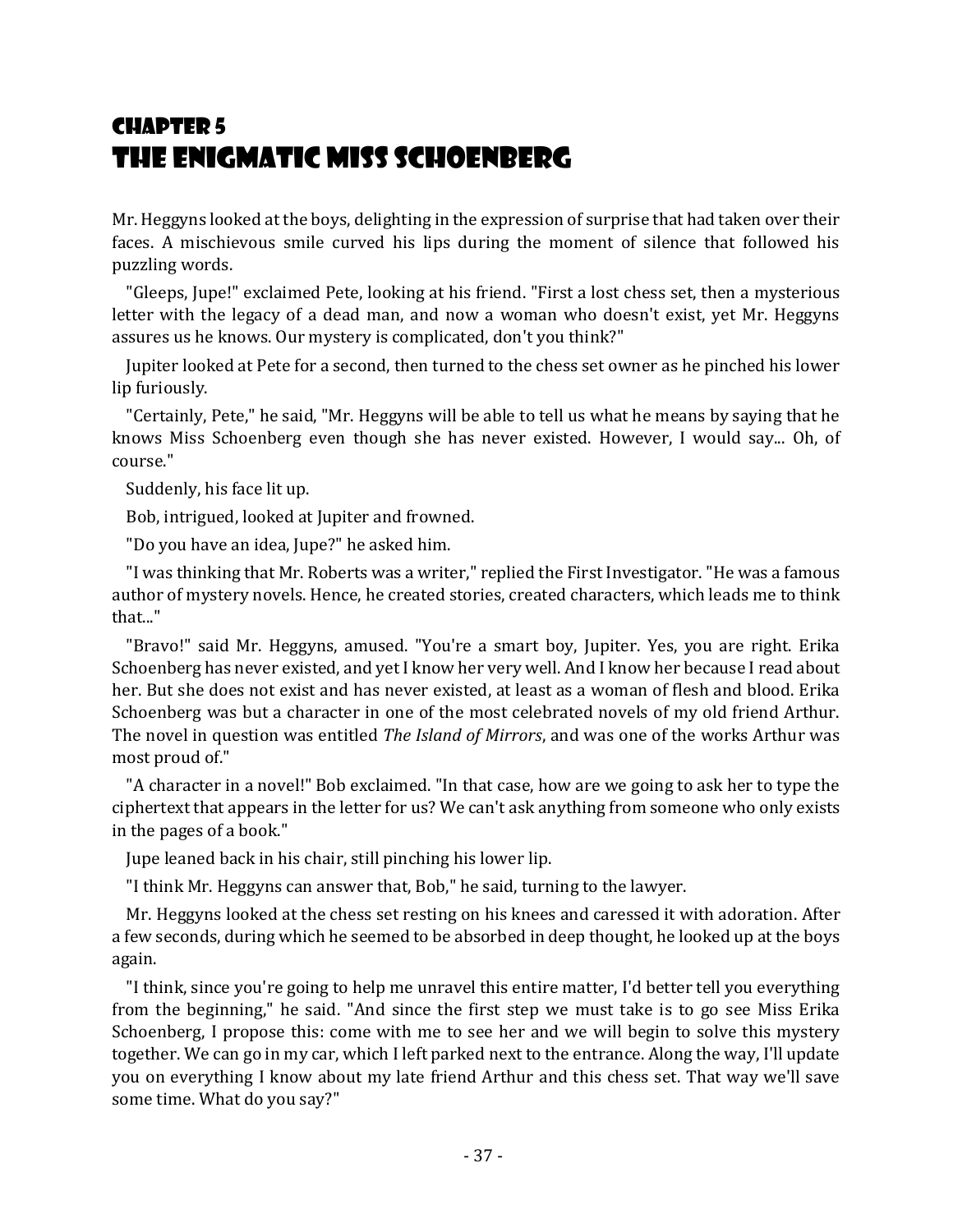The boys were enthusiastic, especially Jupiter, who, not yet clear how Mr. Heggyns intended to ask a character from a novel to type an encrypted message for them, was eager to take action.

After informing Aunt Mathilda that they were leaving, the boys left the salvage yard in the company of their visitor. He led them to a dark sedan parked by the curb. Seconds later, the four of them were traveling comfortably through the streets of Rocky Beach in Mr. Heggyns' vehicle.

"We don't have far to go from here," Mr. Heggyns said.

They headed into the hills, specifically a small canyon located not far from Hollywood.

Jupiter, sitting next to the driver and with the chess set on his lap, looked at Mr. Heggyns.

"Can you tell us your story now, sir?" he asked.

Mr. Heggyns accelerated slightly toward the outskirts of Rocky Beach and inhaled sharply.

"You see, boys," he began. "About two months ago, I received a short letter from Arthur in which he told me that just before his death, which was close at hand given that he was very ill, I would receive a chess set. According to Arthur, said chess set would help me untangle an ingenious mystery plot that he had specially devised for me and that, after his death, I could turn it into a novel."

Jupiter nodded.

"Yes, sir," he said. "All this can be deduced from the letter found in the chess set. Mr. Roberts says it very clearly."

"Arthur was a man prone to do things like that," Mr. Heggyns explained as he drove. "He had a most peculiar sense of humor and he loved surprises, which he employed in a thousand different ways in the outcome of his novels."

"Excuse me, sir," Bob said. "Why would he devise a plot just before he dies so that you can unravel it? What interest would that have in itself? Don't you think it's a strange legacy?"

"Well, guys, to tell you the truth," said Mr. Heggyns with a shy smile after a few seconds, "I love mystery stories. The ones Arthur wrote were fantastic. Simply sensational. I was always his most devoted fan. However, I like mystery stories so much that I don't settle for just reading them. I also write them, but with the difference that I am only an apprentice compared with Arthur, and my own stories are most common compared to those he wrote. So, while he was a professional writer, I was just a lawyer who took care of his legal affairs and who, in addition, wrote mystery stories in his spare time. I soon confessed this passion of mine to Arthur, who was delighted to help me develop my stories.

"Arthur was always much more than a client. First of all, he was a great friend. I was constantly encouraged to push my limits in the stories I wrote. Inspired by that, I wrote a couple of novels that, unfortunately, no publisher accepted. Today, years later, I recognize that their plots were weak and none of them deserved to be published. But my yearning to write a good mystery story remained. Arthur knew it. He always knew it. So, as a farewell gift at his death, he bequeathed to me a plot which he himself, thanks to his infinite imagination, had wrought especially for me. In the letter I received two months ago, he warned that unraveling the plot was not going to be easy, but I had to try it because the final result would be worth it. According to him, not only could I use the plot to write the mystery novel that I always wanted, but it also would provide the whereabouts of something very valuable. The letter that you found inside the chessboard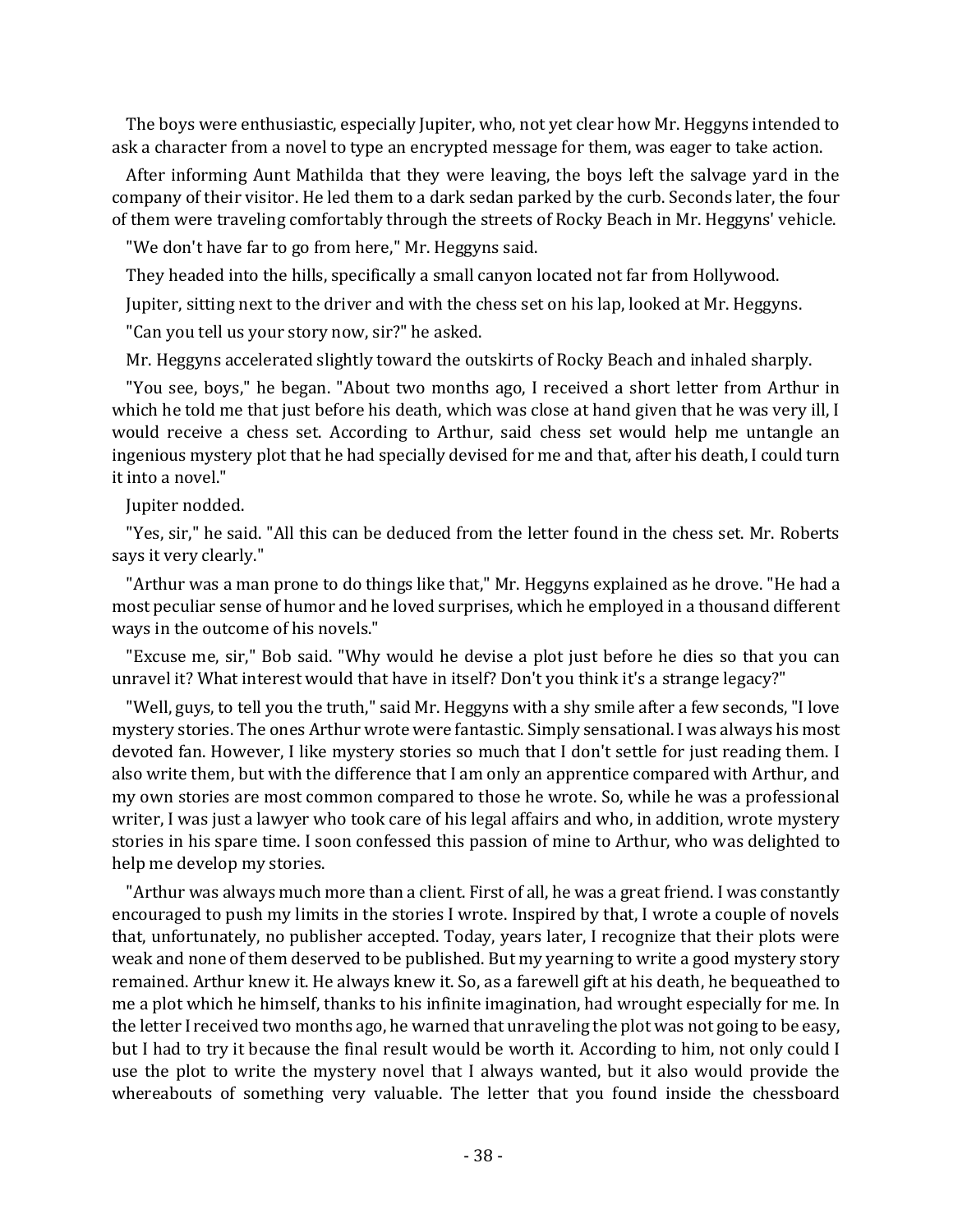confirms what Arthur told me in the first letter. I didn't give much importance to it, even after I received the chess set, but now I see that Arthur was not joking."

"That's right, sir," agreed Jupiter. "The letter is very clear in certain aspects, especially after hearing everything you have just told us."

"That letter is as clear as mud to me," Pete muttered from the backseat.

"If we read the letter carefully, we can see that the only real enigma lies in the encrypted message and the identity of the valuable object which Mr. Roberts claims to have hidden so mysteriously," Jupiter explained. "Everything else is crystal clear, especially after what Mr. Heggyns has just told us: that Mr. Roberts fabricated a plot for him to unravel, and later to inspire him to write a mystery novel; that the chess set is of vital importance in solving the mystery, which is demonstrated, in the first place, by the fact that it contained the hidden letter; that there is an invaluable object which Mr. Roberts has hidden and which can be found if we follow his clues; that the object in question is of incalculable value, since finding it can lead to universal fame. Finally, there are aspects very evident in this letter, although there are others that are not so much. Mr. Heggyns, what does it suggest to you that the object is something that 'almost no one believes is lost?' Isn't that a very peculiar description?"

The man nodded without taking his eyes off the road.

"That's right, Jupiter," he said. "I confess that I have no idea what such a description means. In fact, it is extremely confusing, as it seems to contain a certain contradiction. The object is hidden, although hardly anyone believes it to be. It's hard to find something hidden if, in principle, it doesn't seem to be hidden... even if it really is."

"Lots of gibberish," Pete said, scratching his head. "Are we looking for something we don't even know for sure has been hidden? Don't you find this a little pointless?"

"Be patient, Second," Bob said. "Give Jupe a chance. We're just getting started. What else occurs to you because of the letter hidden in the chess set, Jupe?"

"Several things," replied the First Investigator. "For example, tell me, Mr. Heggyns: do you know of anything of particular value that Mr. Roberts possessed, and which he might have hidden to create the plot he devised for you?"

Mr. Heggyns raised his eyebrows.

"Arthur didn't have an ostentatious lifestyle, though he was a very successful writer, and he made a lot of money," he said. "I was his lawyer, but not his manager. In fact, he didn't have one, he alone knew what he was spending most of his fortune on. He had no family and rather few friends. I am the closest thing he had to a confidant, and yet I must confess that Arthur was always secretive about how he spent his money. I am almost certain he didn't possess any valuable jewels. In fact, his great passions, besides literature, were chess and art."

"Art, eh?" murmured Jupiter. "Did he own any works of art? I mean, really valuable works of art."

"Some, though he wouldn't be considered a collector in the strict sense of the term," replied the lawyer. "He had expensive paintings at home, yes, and statues and vases of great value, but these couldn't be described as priceless masterpieces. In reality, Arthur's interest in art seemed to be reflected in books about art rather than in the actual possession of works of art. He owned several encyclopedias of art that collected all the periods of history and he was fascinated to visit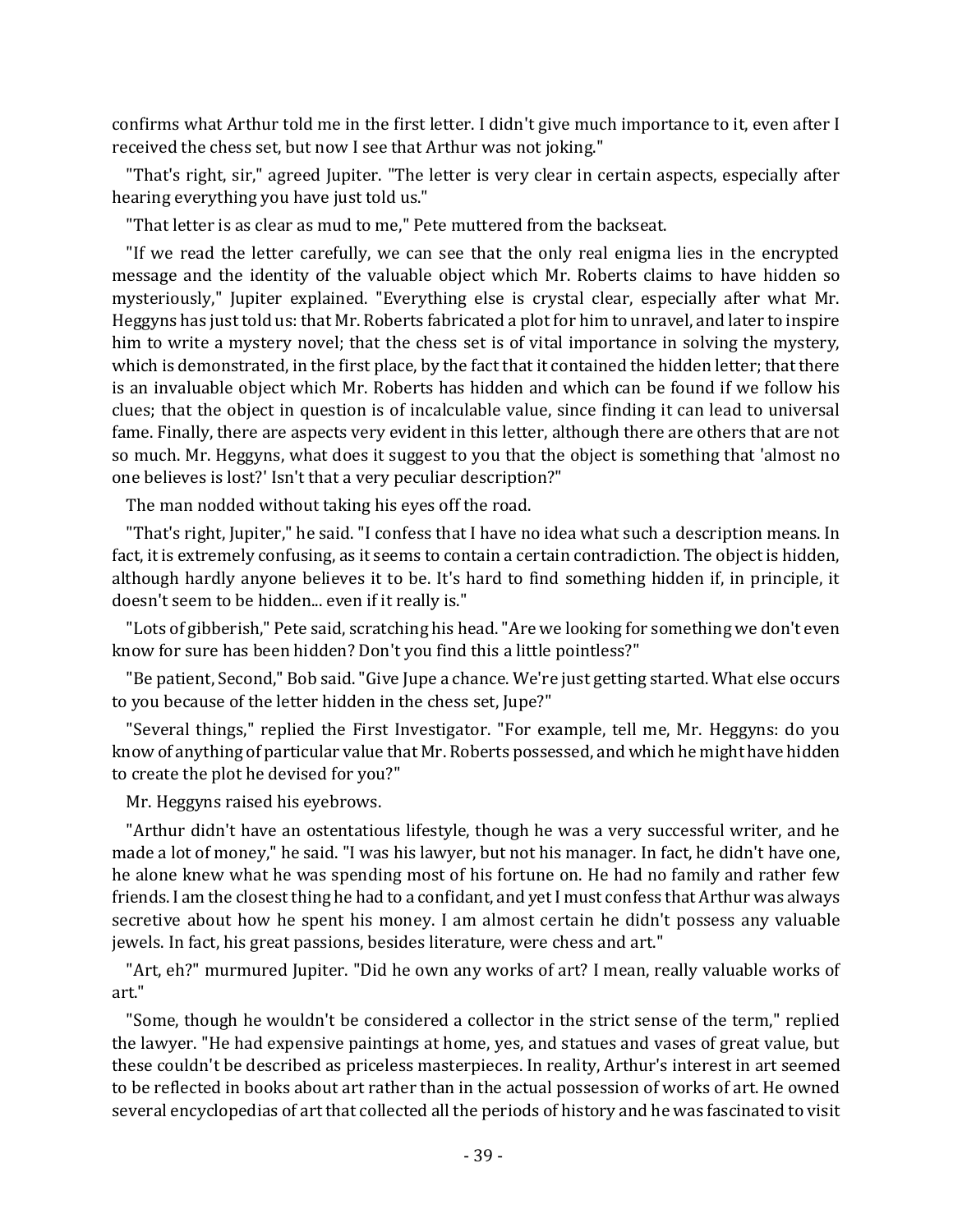museums, but he wasn't obsessed to own the work of the artists, with few exceptions, and then not with top rated artists. He simply saw a picture that he liked, and bought it from time to time. But, as far as I know, nothing whose finding could lead to universal fame."

There was a brief silence as the car left Rocky Beach and approached the hills.

Then Jupiter, looking thoughtful, asked, "You say that Mr. Roberts loved literature. Did he have many books in his home?"

"I believe so," said Mr. Heggyns. "The house was full of books. He seemed delighted to be able to line the walls with bookshelves full of books. He had so many that he even had to become his own librarian. I remember a summer in which, between finishing one novel and beginning another, he spent weeks cataloging, classifying and listing his books. He had thousands of volumes, each of which he adored as if they were his own children. I can almost see him sitting behind the huge desk in his office, amidst towering stacks of books, steadfastly enumerating and cataloging them in several different ways."

"Do you think the object Mr. Roberts hid might be a book?" Bob asked Jupiter.

"That's a possibility, Bob," Jupe said. "Perhaps, among so many books, Mr. Roberts referred to one of them. And if that book were on one of his shelves, it would be in plain sight to anyone, so it could be said that it..."

"...wouldn't really be hidden!" Pete finished. "It would be camouflaged among the other books, but not really hidden. Wow, Jupe! Do you think we have something?"

"I don't know yet, Pete," Jupiter said. "It's too early to say. Mr. Heggyns, do you think Mr. Roberts had any book of inestimable value? Perhaps an old volume or even a manuscript that could have been the work of one of the great geniuses of literature?"

Mr. Heggyns considered the question for a few seconds as he drove his car along one of the winding roads bordering the hills.

"I couldn't tell you, Jupiter," the lawyer finally answered. "During that summer when Arthur cataloged and listed all the books he owned, I got to help him on several occasions, and the truth is I didn't see anything that resembled what you are suggesting. Of course, it's also true that I never checked all of his books, so I suppose your idea is possible."

"Nevertheless, before we go over Mr. Roberts' books, we'll have to see what we can learn from Miss Schoenberg," Bob said. "According to the letter, that's the first step we must take."

"Which doesn't cease to intrigue me, Mr. Heggyns," said Jupiter. "I fail to understand how a character from a novel can help us type an encrypted message. Unless, of course, the key that decodes the message is in the novel that Mr. Roberts wrote."

"That's not the case, boys," said Mr. Heggyns, smiling. "But I beg you to be patient, for in a few minutes you will meet Miss Schoenberg personally. In fact, we have arrived."

Mr. Heggyns, who had driven into a narrow canyon, drove his car to a small bungalow. There, the road ended in a small courtyard next to which there was a paved space with the capacity to park a couple vehicles and a leafy hedge behind which could be seen the reddish roof of the house. The lawyer parked the car in front of the bungalow and they all got out. Then the man made his way to the front door. The three friends followed him visibly intrigued.

"Is this where Miss Schoenberg lives?" Pete asked.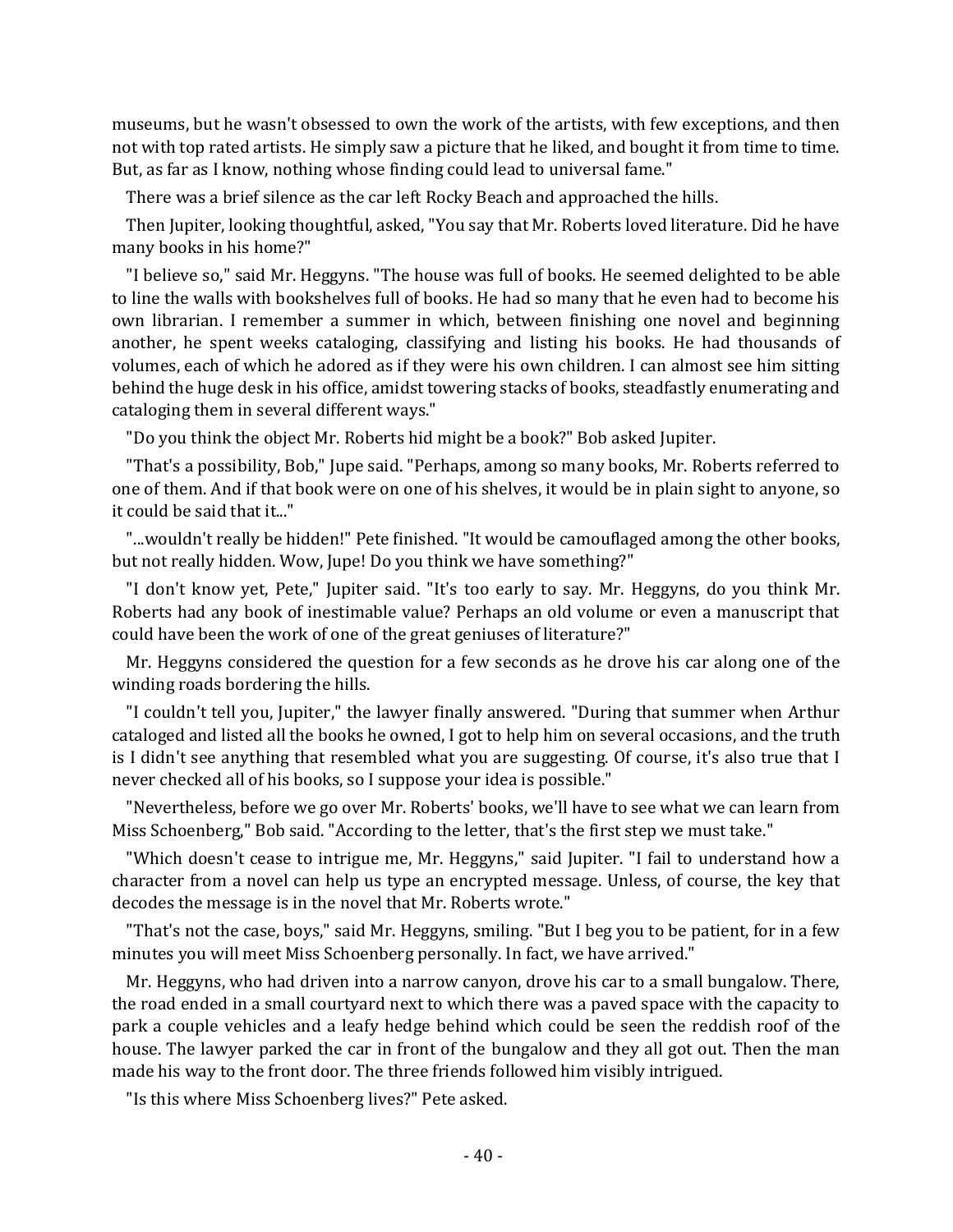"This is at least where we can find her," replied Mr. Heggyns with a smile, "but the one who lived here was Mr. Roberts. Yes, boys, this is my friend Arthur's house."

Immediately, in front of the confused and intrigued gaze of the boys, the lawyer reached into one of the inside pockets of his jacket and pulled out a key.

"And this," he added, "is the key that opens the house. As Arthur's lawyer, after his death I am his administrator. So, let's go inside. Miss Schoenberg is waiting for us."

"This doesn't seem like the kind of place you'd expect a famous writer to live in," Pete said.

"I told you before that Arthur didn't like to live in an ostentatious way," said Mr. Heggyns. "Besides, my friend was something of a hermit. This is a secluded and delightfully quiet place, and there is nothing that a writer appreciates more than a quiet and comfortable place to write. Take it from an amateur writer."

Pete and Bob smiled and Jupiter pinched his lower lip as Mr. Heggyns inserted the key into the lock. Once the door was opened, everyone entered. Mr. Heggyns turned on the lights and the boys could see a small hallway. There was a closed door on the left, a corridor led forward, and to the right was a large, comfortably furnished living room, the most striking aspect of which were the tall, solid bookshelves that filled the walls from top to bottom.

"Wow!" exclaimed Pete. "Where are the walls? It's all books."

"You didn't exaggerate when you said that Mr. Roberts had thousands of books," Bob commented. "This room is more like the library where I work than a private home."

"I told you so," said Mr. Heggyns. "It takes a lot of books to keep a person busy cataloging them for an entire summer."

The four of them entered the room. In reality it was not a library, but rather a conventional living room containing an abundance of books. In a gap between the shelves the boys could see a couple of pictures and a large mirror. Otherwise, the room was furnished by a low table, a few chairs and a large comfortable sofa.

"So, this was the abode of the famous writer Arthur Roberts," murmured Jupiter as if he were thinking aloud.

"This is indeed," said Mr. Heggyns. "If we dispense with the abundance of books, it is a quite ordinary home."

"Will we find Miss Schoenberg in one of those books on the shelves?" asked Bob, pointing to the volumes that filled a wide and solid oak shelf.

"I suppose so," said Mr. Heggyns. "On some of these shelves are the works of Arthur himself. He gave them a special place. In fact, he classified his books according to theme and genre. There is a bookcase dedicated solely to novels, another to plays, another to poetry, etc. In that one there," he said pointing to a solid maple bookcase, "are all his chess books. And in that one," he added, pointing to another corner, "all his encyclopedias and art books. Each shelf is cataloged and listed in a different way. Arthur was an extremely creative man."

"Very impressive," murmured Jupiter. "A booklover would find it hard to leave. But we haven't come to see books, but someone who lives in one of them. Well, Mr. Heggyns, I want to see how Miss Schoenberg can help us."

Mr. Heggyns smiled and turned.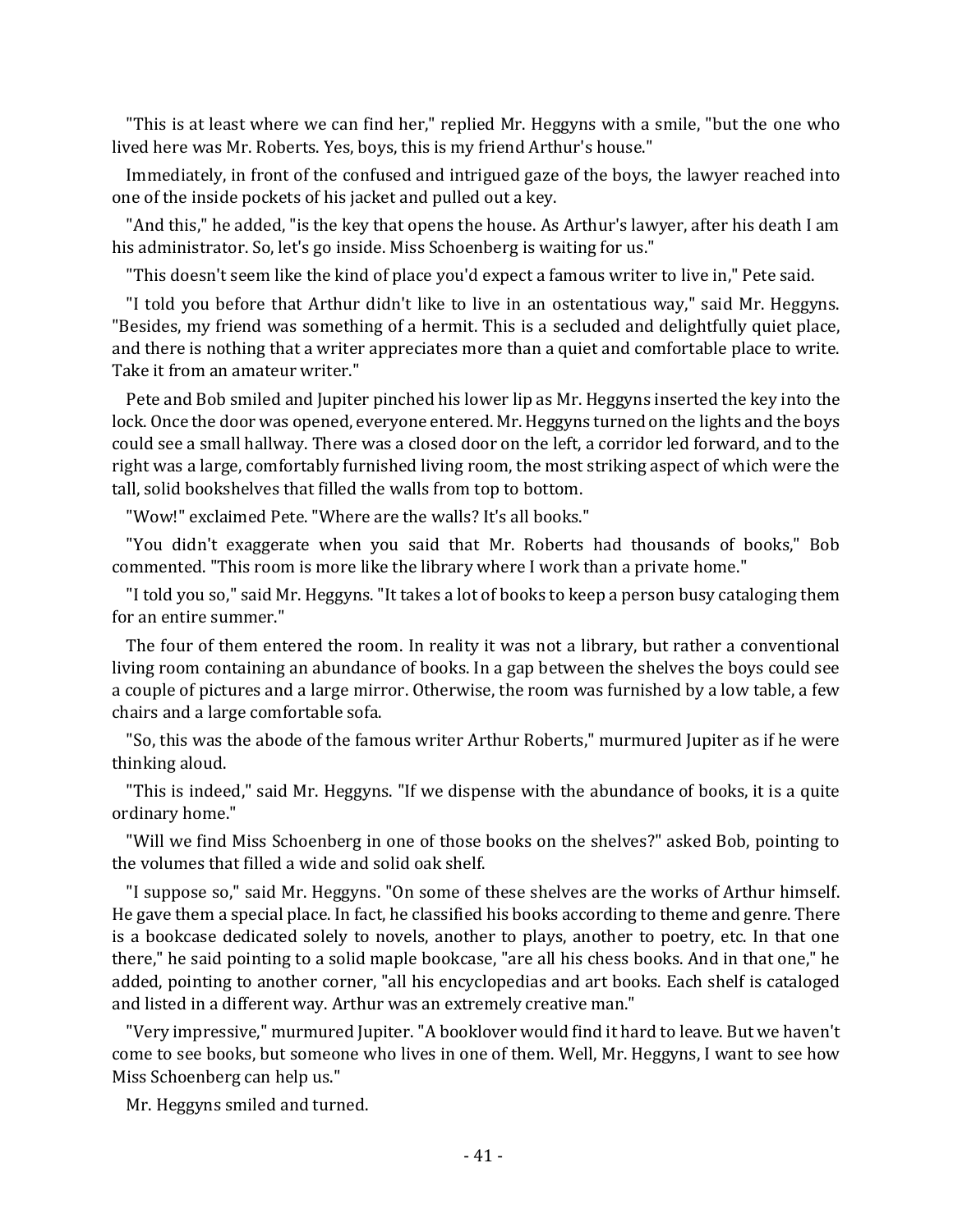"Of course, Jupiter," he said, heading back into the hall. "Come with me, boys. It's this way."

The Three Investigators followed the lawyer, who guided them down the hallway they saw on entering the house. When they reached the end, they turned right and entered a large room which appeared to be the study of the late Arthur Roberts. If the living room had surprised the boys by the number of books that covered its walls, the room in which they now stood drew their attention because of the incredible variety of objects that decorated it. A diverse assortment of items adorned the furniture and walls: a stuffed owl, an ancient oriental sword, a soldier's helmet from World War II, a shelf full of chess sets of all colors and sizes, a skull that smiled from the top of a cabinet, a bust of Leonardo da Vinci, a statue of a tiger, and dozens of other objects. A large armchair sat in the center of the room behind a huge desk covered with papers. Several paintings of various styles hung on the walls along with a multitude of framed photographs featuring the deceased writer in the company of important personalities from the movies and literature. The boys recognized their own mentor, Alfred Hitchcock, in one of them.

"This is Arthur's study," Mr. Heggyns said. "This was where he wrote most of his thrilling novels. As you can see, he loved to be surrounded by a wide variety of articles as he wrote. He said that this often served as his inspiration. Be that as it may, the room is quite astonishing, don't you think?"

"I agree," Pete said, nodding. "It looks more like an antique shop than the studio my father has at home."

"And now, boys, give me a moment and I will show you what we have come for," said Mr. Heggyns.

Under the watchful eyes of the boys, the lawyer went to a cabinet, opened it, and began to rummage inside. Jupiter, Pete, and Bob watched him pull things out and look behind many others with a puzzled expression.

"I think Arthur kept it here," the man said. "If I'm not mistaken... AHA! I found it. Here it is. I was sure Arthur had it in this closet."

Mr. Heggyns bent down and picked up something square from the bottom of the cabinet. Then he stood up and turned to the boys, carrying in his hands what appeared to be a medium-sized wooden box fitted with a latch and a metal handle. While the boys watched with an expression of wonder, the lawyer went to the large desk covered with papers and laid the mysterious box on it.

"Gather round, boys," he said. "That way you can see it better."

The boys obeyed, squeezing in front of the desk without losing sight of the box.

With a quick gesture, Mr. Heggyns opened the latch that held the box closed and popped it open. "Boys, I present to you Miss Schoenberg," he intoned.

For a few seconds the boys stared blankly at what was inside the box. Then, once they began breathing normally again, they blinked in amazement. Pete shook his head.

"But-if it's just a typewriter!" he cried in disappointment.

After a couple of seconds of silence, Bob cleared his throat and frowned.

"No, Pete," Bob said. "It just *looks like* a typewriter. It is very different from the one we have at Headquarters. I mean, it's not a conventional typewriter. This is something else."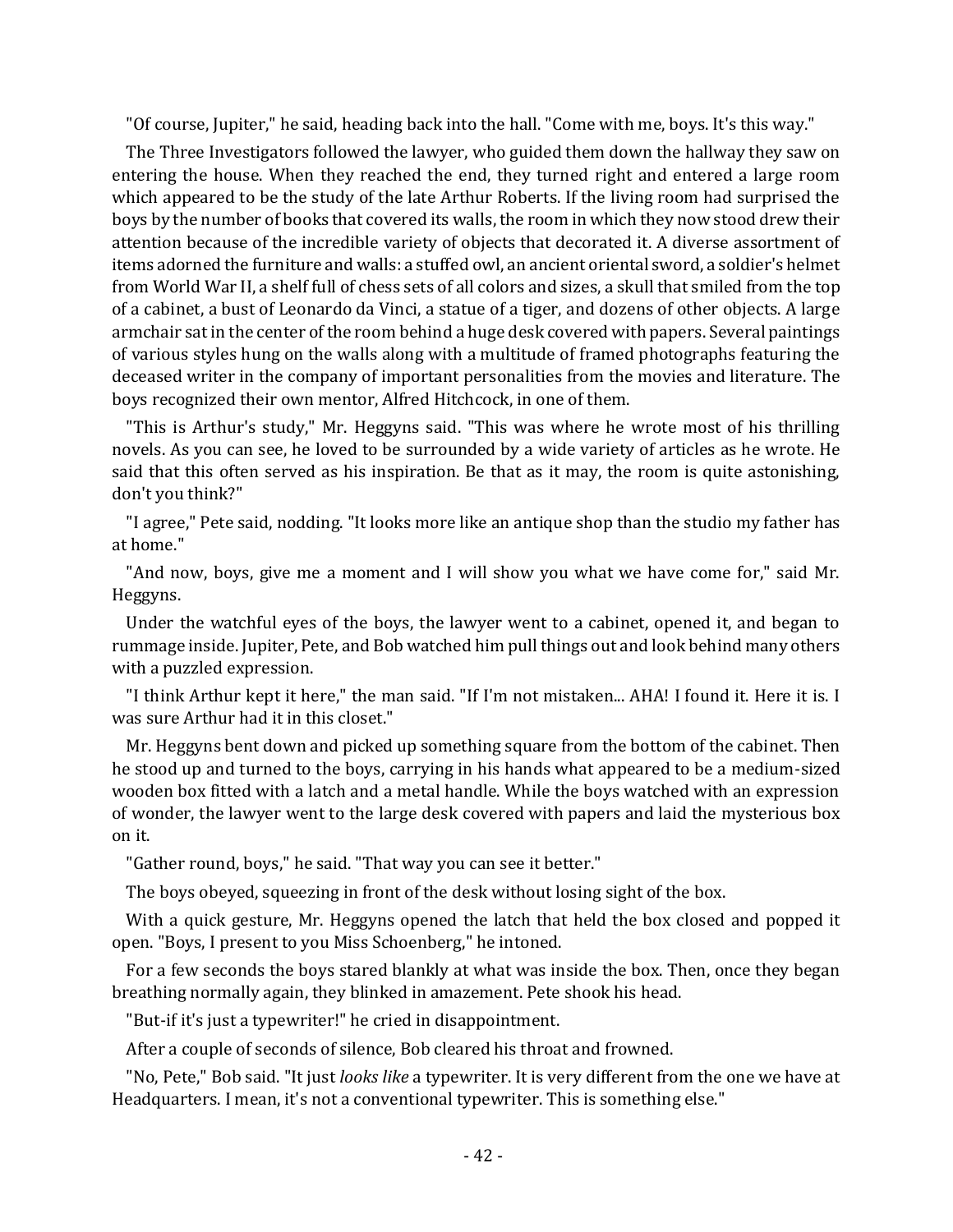And indeed, it was. What the three friends gazed at, though looking like a typewriter, was, at the same time, different. It was equipped with a keyboard that included all the letters of the alphabet. However, on the other side of it was a kind of panel in which all the letters of the alphabet appeared again, each in a tiny circular compartment. At first glance it gave the impression of having two keyboards. In addition, the appearance of the machine was especially bizarre because its base was covered by a network of cables that came in and out of different holes. Pete had the strange feeling that the machine was smiling mockingly from inside its open box, waiting for the boys to start using it.

"Two keyboards! It has two keyboards!" the boy grumbled. "What kind of typewriter has two keyboards? Isn't just one enough?"

"Don't worry, Pete," said Mr. Heggyns, smiling. "Actually, this machine doesn't have two keyboards, only one. The other is just a display panel. Bob was correct in saying that this isn't a typewriter, but something else. Jupiter, you are the First Investigator. Do you know what it is?"

Bob and Pete turned to look at their leader. The latter, who had remained silent, pinched his lower lip tirelessly.

"I think so," he said after a moment. "If I'm not mistaken, this is an Enigma machine. I read about it, but I never imagined that I would actually see one."

"Well done, Jupiter!" Said Mr. Heggyns. "Without a doubt, you are a true fount of knowledge. Boys, Jupiter's right. This is an Enigma machine. And more specifically an Erika model, which is a slightly later variant but whose operation is essentially the same as that of Enigma. This model dates, of course, from World War II. I don't know where Arthur got it, since the only thing he told me about it was that it was given to him by someone very important during a trip to Europe several years ago. He confessed to me once that he had always wanted to own one. I assure you that there are not many such as this in the world, so, as you can imagine, you are in front of a valuable collector's piece within the exciting field of cryptography."

"Crypto... what?" Pete asked.

"Cryptography," Bob repeated. "It is the discipline dedicated to writing encrypted messages. Cryptology, on the other hand, is the science that's dedicated to studying and deciphering these messages."

"And what the heck is this Enigma machine?"

"Surely Jupe can tell you, can't you, First?" Bob suggested.

The First Investigator took a deep breath, satisfied to know he had the attention of all those present.

"It's a coding machine and a decoder, Pete," Jupiter explained. "With it you can write encrypted messages and decrypt messages previously written by it or by another similar machine. The Nazis invented and used it during World War II. It was very effective until the Allies captured one and figured out how it worked. After arduous research, they managed to understand its mechanisms and, consequently, they intercepted many of the secret communications of the Germans, which helped the Allies win the war."

"I'm sure you even know how it works, don't you?" said Pete mockingly.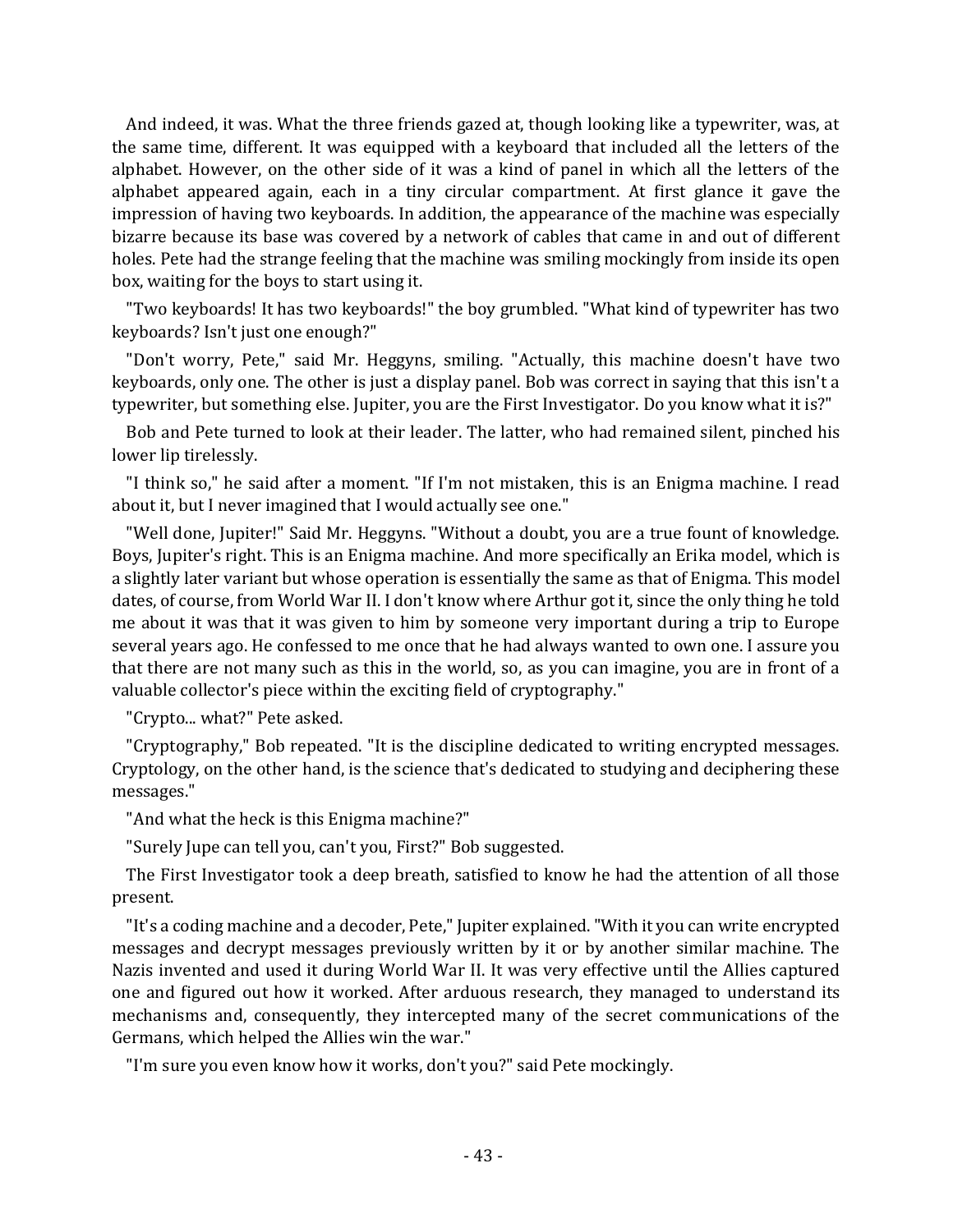"More or less," said Jupiter, frowning at his friend. "Its operation is fascinating and, at the same time, extremely complicated. According to what I have read about it, inside the machine there are three rotors that spin as you type. The rotors must be set in a predetermined position previously agreed upon, before typing a message. As I recall, in the letter we found inside the chess set, Mr. Roberts says that we should ask Miss Schoenberg to type the text for us, for she *is ready to do it*. Those last words lead me to believe that we shouldn't touch the rotors, but simply connect the machine and start typing the text."

"I think so too, Jupiter," agreed Mr. Heggyns, nodding. "So, let's get started."

The lawyer pushed a button on the side of the machine and it produced a slight hum, as if it had just awakened from a deep sleep.

"It seems incredible that it still works," Bob remarked.

"Arthur had it checked out by specialists shortly after obtaining it," said Mr. Heggyns. "They said it was in impeccable condition for it had rarely been used. But let's not waste any more time. Let's do what we came here to do. Come on, Jupiter, I'll give you the honors. I assume you know how to make it work, right?"

"I think so," replied the First Investigator. "That, at least, is simple. All you have to do is type in the ciphertext. For each letter pressed, another one lights up on the display panel, which is the part Pete took for a second keyboard. We will write down the letters that light up and we will get the original message, which is the one we are looking for."

"Very good, Jupiter. Here's the letter with the text," said Mr. Heggyns, taking it from his coat pocket and handing it to the boy. "Whenever you wish."

Jupiter looked at the letter and reached toward the machine to press the X key, which was the first letter in the encrypted message. The letter T automatically lit up on in the display panel.

"Records," Jupiter said to Bob, "write down the letters that light up."

"Don't worry, First. I'm on it," said Bob, who had already pulled a small notebook and pencil out of his pocket and written down the first deciphered letter.

"Now comes the T," said Jupiter, pressing that letter.

An H lit up on the display panel.

One by one, Jupiter pressed the letters of the encrypted message while Bob recorded the decrypted letters of the original message.

"So, this is the mysterious Miss Schoenberg," Pete said in fascination as he watched Bob and Jupiter work.

"Indeed, Pete," said Mr. Heggyns, amused. "*The Island of Mirrors*, Arthur's novel that I referred to earlier and where it appears, is set in the Second World War. In the novel, the Germans spend all their time hunting a mysterious woman known only as Erika Schoenberg, whom they suspect is a spy working for the Allies.

"It doesn't occur to them to suspect that Miss Schoenberg is a cipher machine that a harmless looking old man, who turns out to be the real spy, carries with him in a shabby suitcase. The novel is frankly brilliant and the climax is, in my humble opinion, tremendous."

Looking at Bob and Jupiter, he said, "How's it going, guys?"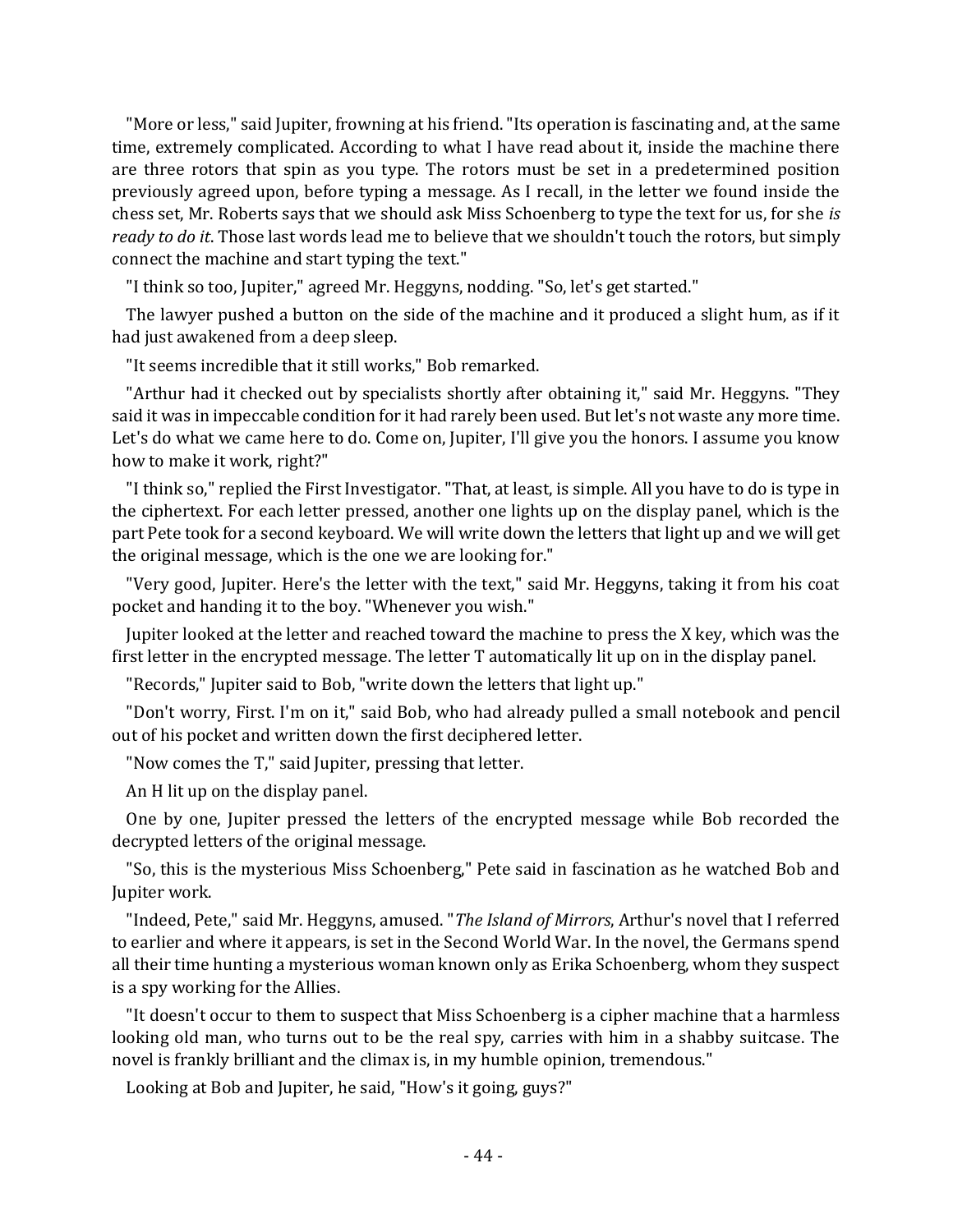"There it is," Jupiter announced. "The last letter is an A."

The boy clicked on that letter and the letter S lit up on the attached panel.

"I have it," Bob said, writing the last letter of the original message. "We're done. We have the message! Although..." he added after reading what he had just written, "I don't know what to think of it..."

Arching his eyebrows in surprise, Bob turned his notebook and showed the others the message he had transcribed. Jupiter, Pete, and Mr. Heggyns came over to see it better. What they read was the following:

THE WAY THE KNIGHT MOVES THE WAY THE BISHOPS MOVE THE WAY THE PAWN MOVES

"Oh, no...!" Pete moaned.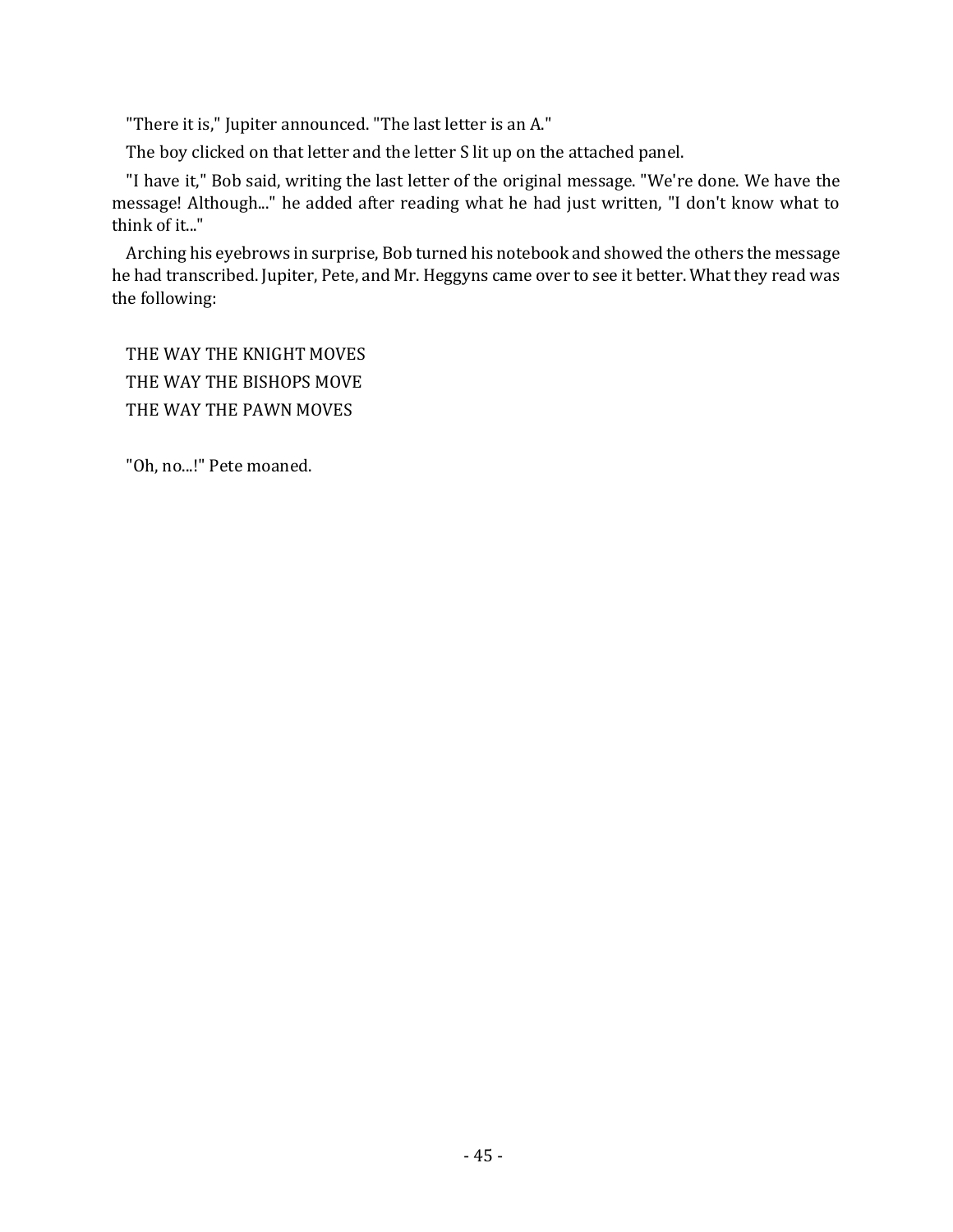## Chapter 6 Two Dubious Visitors

After rereading the message several times, the four looked at each other in silence.

"Good grief, Jupe!" exclaimed Pete, unable to contain himself. "I thought we had deciphered the message. All we have is more gibberish with the same meaning as the previous one: nothing. This case is a head scratcher."

"I think we've made some progress, Pete," Bob said. "At least we can read this message. What do you think, Jupe?"

Frowning, Jupiter was pinching his lower lip fiercely.

"It sounds like a chess puzzle," he said after a brief silence. "Yes, it certainly seems to be some kind of riddle related to chess. Fellows, we're progressing from one riddle to another."

"I agree with, Jupiter," said Mr. Heggyns. "Honestly, it sounds like Arthur."

"What do you mean, Mr. Heggyns?" Bob asked. "You mean Mr. Roberts liked chess related riddles?"

"Yes, of course he liked them, Bob," the lawyer replied. "I already told you he was passionate about the world of chess and everything to do with the game. However, this time I meant that it was very fitting for Arthur to behave in this manner. It was a technique he often used in his novels. He would expose one clue that led to another, and this, in turn, to a third, and so on. Sometimes he subjected his characters to the most unthinkable hardships leading them from one path to another. I firmly believe that's what his intention is here. He is presenting us a challenge. This message will lead us to a new clue, that one to another, and so on until we find what he hid. You cannot imagine how much he enjoyed designing this kind of plot. He was a most ingenious man."

"Could the machine be defective?" Pete asked. "Perhaps we didn't get the right message."

"No, Pete," the lawyer shook his head. "If the machine was damaged it would result in completely unintelligible text. The message we obtained, however, is perfectly readable. There is no doubt that this is the right message."

"Does the message seem readable to you?" Pete insisted. "I can't make heads or tails out of it."

"What Mr. Heggyns means, Pete," said Jupiter, "is that the message itself is understandable. The only thing that's not clear is what it means. That's what we have to find out. It seems to be a chess related riddle, and fortunately we have the chess set Mr. Roberts sent to Mr. Heggyns before he died. Now I understand why Mr. Roberts told him in his letter to always keep the chess set with him. This game seems to be an indispensable part of finding the whereabouts of what Mr. Roberts hid. Now that we have the original message, I propose that we devote ourselves to studying it thoroughly. Let's go back to the salvage yard and get to work, guys. Besides, it's getting late and Aunt Mathilda will begin to seriously consider having dinner without me. And that would be a big problem for me!"

They all laughed. Then, after checking his watch, Mr. Heggyns looked at the boys.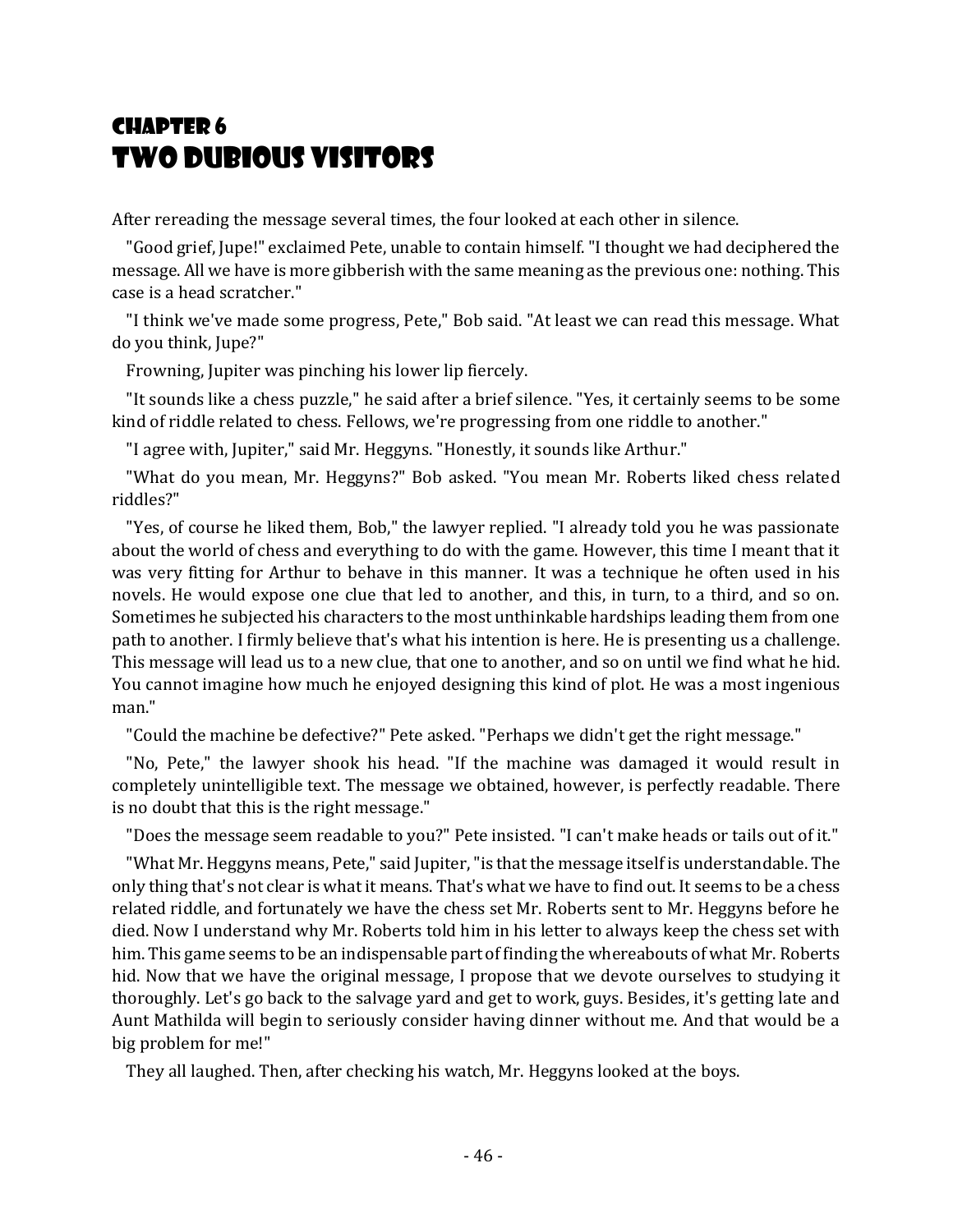"Very well," he said. "I also have some pending business to deal with. I'll drive you to the salvage yard and continue on to my house. However, I'll take Miss Schoenberg with me just in case we need to use her again. Once involved in one of Arthur's mysteries, you never know what might happen."

The lawyer quickly turned off the machine and closed the box that it was in. Then, picking it up by the metal handle, he placed it under his arm.

"Let's go, boys," he said.

They all headed for the front door. Once in the hall, Jupiter, who was in front, opened the door and began to step out. However, as he crossed the threshold, he came face to face with a man who had just come to call. Jupiter stopped dead in his tracks and stared at the stranger. The others, unable to stop in time, ran into the back of the First Investigator without knowing what was happening.

"What is it, Jupe?" Pete asked. "Let us out."

"We have a visitor," Jupiter said simply.

When the others looked up, they saw the man standing in front of Jupiter with his hand still raised as if he were about to knock on the door. As the newcomer lowered his hand and regarded Mr. Heggyns and the boys with surprise, the others were able to observe him more closely. The visitor, a tall, thin middle-aged man, was dressed in an expensive and impeccable suit and wore a hat no less flamboyant and expensive. His face was thin and bony, with sunken eyes and cheeks. His mouth had very thin lips and looked like a slash drawn on the skin of his face. His appearance was most elegant and distinguished, and was accentuated by the strong scent of cologne that surrounded him.

Once his initial surprise was overcome, the man looked at each of them and cleared his throat.

"I beg your pardon," he said in a strong British accent. "Unless I am mistaken, this is where my friend, the famous writer Arthur Roberts, resides, does he not?"

Mr. Heggyns stepped forward to stand in front of the stranger.

"Mr. Roberts passed away just a few days ago," he said. "If you were a friend of his, you should have been notified. I was his lawyer and personally took care of sending the unhappy news to all his friends and acquaintances. I don't know if you were on that list. Your name is..."

"I am Mr. Sinclair. Malcolm Sinclair," said the newcomer. "My friend Mr. Lagalle, here," he added, turning to one side, "and I have just arrived from Europe on a business trip."

As he stepped aside, the newcomer revealed a man shorter than himself who had up till then been hidden behind him. He was a dark-haired man with broad shoulders and strong arms, which caused a noticeable bulge in the sleeves of his suit. Instead of a hat, like his partner, he wore a type of cap. His general appearance wasn't as distinguished or elegant as Mr. Sinclair's, and the expression on his face was rather surly. He had thick eyebrows, and a deep scar drew a pink-colored diagonal line across his chin.

"Mr. Lagalle comes from Paris," Mr. Sinclair explained. "He met me in London so that we could come and visit Mr. Roberts on business. We both met him during his last trip to Europe and the three of us became close friends. We regret his death, Mr...."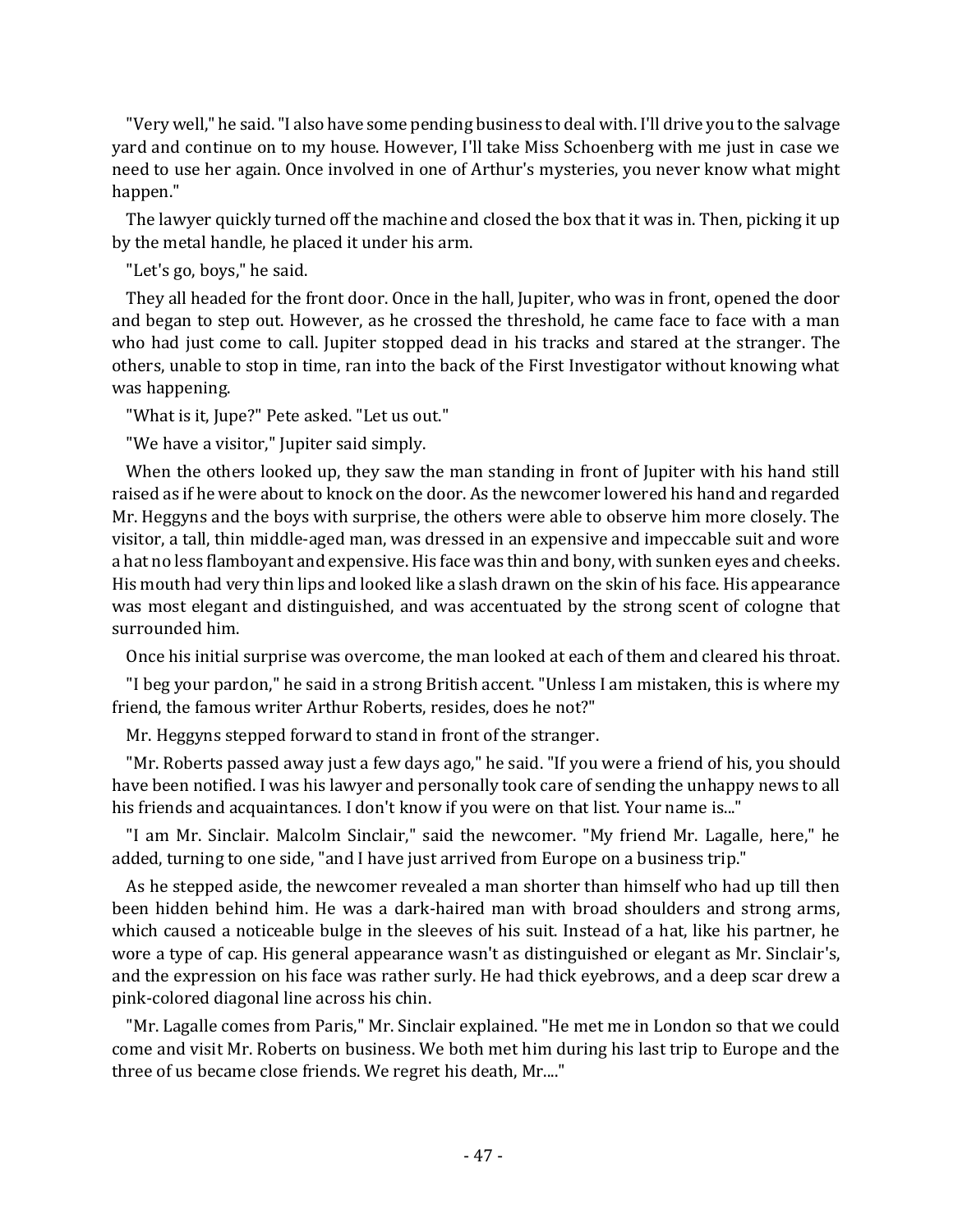"Heggyns," he said. "My name is Glenn Heggyns, and for years I was Mr. Roberts' personal lawyer until his death a week ago. As I have told you, I communicated the sad event to all his acquaintances, and even to his distant relatives in Europe, but I see that I didn't do the same with you. In fact, if I did not, it was because Mr. Roberts never mentioned your names nor alluded to you. How did you know him?"

The shorter man, the so-called Lagalle, twitched nervously and looked at his companion. The latter maintained his composure and smiled. Pete shuddered slightly at the smile.

"It's a long story," he said, "that would be a little tedious to tell. I deeply regret that my old friend Arthur did not tell you about us, but you know that these writers who like to live like hermits are often quiet men. Arthur was, no doubt. Maybe that's why he did not talk about us. Who knows?"

"Excuse me, Mr.… er… St. Claire," said Jupiter.

Mr. Heggyns looked at Jupe and gave a start. Pete and Bob, somewhat less surprised, turned to their companion. An actor by nature from a very early age, he had dropped his jaw, which hung half open giving his face a stupid expression, and had slumped his shoulders as if his arms weighed half a ton each. He narrowed his eyes too, which gave him the appearance of an imbecile. This was a ploy that Jupiter often used to confront people whom, at first glance, it was better to distrust. This trick had proven fruitful to The Three Investigators on many occasions, for it was unthinkable for anyone to be suspicious of a boy as stupid as the one Jupiter was portraying at the time.

"Sinclair, young man. My name is Sinclair, not St. Claire," he corrected, giving Jupiter a reproachful look.

"Excuse me, er… Sinclair," Jupiter went on in an idiot voice. "I don't know if you knew that my uncle is no longer with us."

Which was true. Jupiter's uncle was in the salvage yard, several miles away.

"Your uncle?" the Englishman asked, surprised. "What do you mean, your uncle? Who are you, boy?"

"My uncle will not be able to see you anymore," said Jupiter, looking stupid. "Maybe I can... er... attend to you myself."

Bob and Pete smiled at each other. Jupiter's uncle, of course, could no longer attend to many people that day, because, taking into account the time it was, the salvage yard would soon close its doors to the public.

"Your uncle?" repeated Mr. Sinclair, astonished. "Arthur Roberts was your uncle? I understood that he had no family in America."

Mr. Heggyns cleared his throat and laid a hand on Jupiter's shoulder.

"Jupiter is a distant nephew of the late Mr. Roberts," he said. "The poor boy was greatly affected by the death of his uncle. I am currently his adviser. Can I help you with anything? What kind of business did you wish to conduct with Mr. Roberts?"

"You see," Mr. Sinclair began, as he alternately stared in confusion at Jupiter and Mr. Heggyns. "Mr. Lagalle and I are art dealers. Mr. Roberts had something that we bought from him on one occasion but, for one reason or another, he couldn't send to us. So, after a lengthy wait, we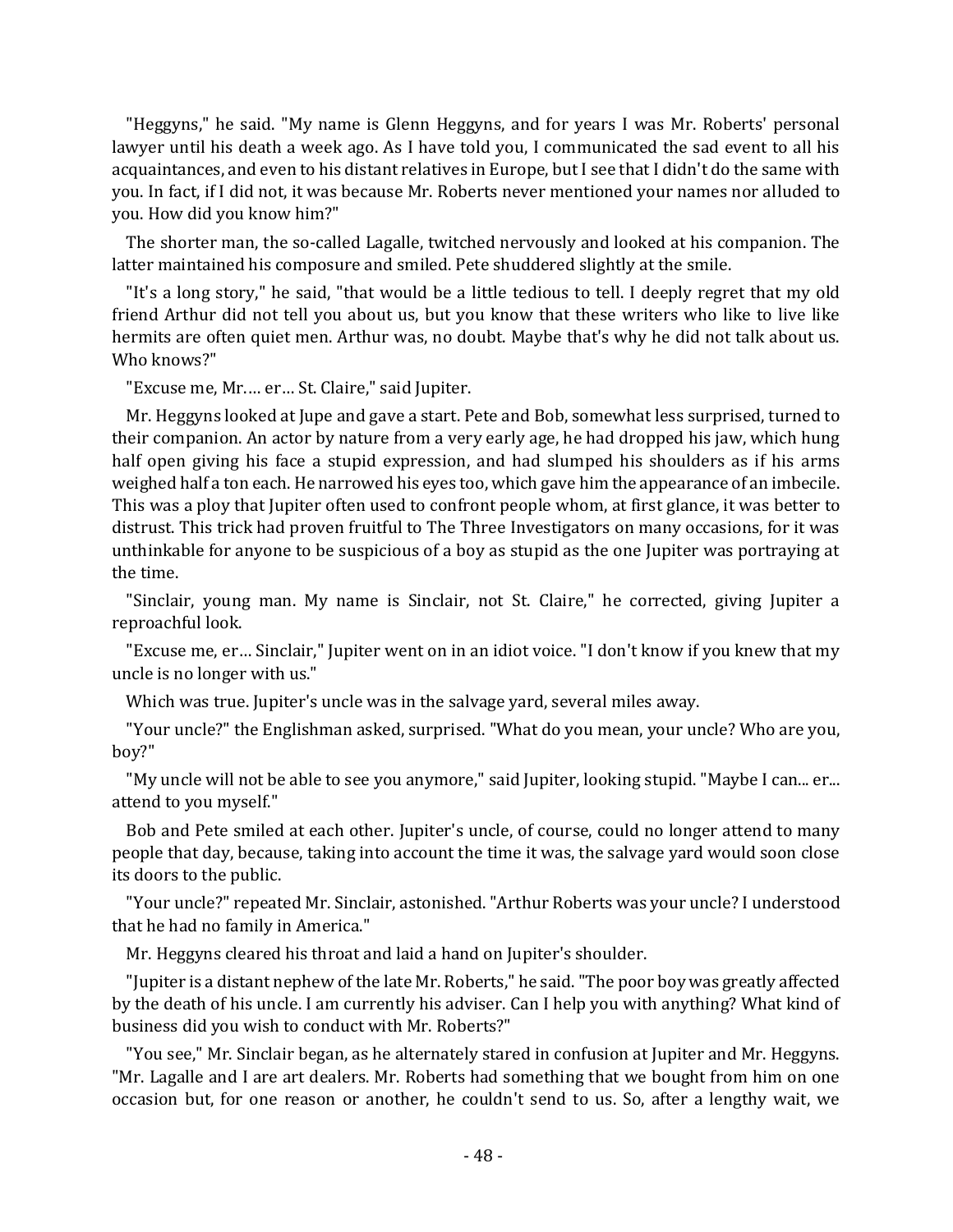decided to travel here to collect what belongs to us. We do not intend to disturb his nephew. We are just here in search of something that is ours. Now I understand that, being ill, Arthur was not able to send to us what he sold us."

"Did my uncle sell you something... er... Mr.... er... St. Claire?" inquired Jupiter. "What did he sell to you? Do you recall? Maybe I can... er... find it for you."

Bob and Pete smiled to themselves again. It was difficult for them to imagine a man as expensively dressed and perfumed as Mr. Sinclair rummaging through the heaps of scrap stacked in the salvage yard.

"Art, boy. Works of art," the man replied with a shuddering smile of yellow teeth. "I have already told you that we are art dealers. And I repeat that my name is not St. Claire, but Sinclair."

"Oh, I'm sorry, sir," Jupiter said, speaking in his hopelessly stupid voice. "Please... er... excuse me. Art, you say? Is it possible that... Mr. Heggyns," he added, looking at the lawyer with a helpless face, "do you think he is referring to my uncle's... er... pictures and statues?"

Mr. Heggyns looked at Jupiter in surprise.

"What are you saying, Jupiter? Ah! Oh, of course, yes. I'm sure he means them. Too bad they aren't here anymore."

"Yes... it's a shame," murmured Jupiter, pretending to be crestfallen.

Mr. Sinclair, appearing alarmed, looked at them both with a frown.

"What happened to the artwork in the house?" he asked.

"The police took them," Jupiter said simply.

"What are you saying?" Mr. Sinclair asked.

"That's right," Mr. Heggyns quickly corroborated. "After Mr. Roberts' death, the police decided to take possession of the artwork as a precautionary measure on the grounds that it's too valuable to remain unprotected in a house as isolated as this one, now that it is suddenly empty. The police have it all temporarily. However, they are merely custodians until Mr. Roberts' will is settled."

"If you wish... er... you can come with us to the police station," Jupiter offered. "We are going there right now. Maybe they'll let you see the artwork they have in custody and... er... maybe... maybe you'll find the one you say my uncle sold to you."

Mr. Sinclair glanced at his companion and took a step back.

"No, my boy, thank you very much," he said, still smiling. "I don't think it is necessary to go that far. Please follow the procedures relating to Mr. Roberts' will and we will contact you as soon as it is over. We have no wish to intrude. As for the police, it seems to me that it was a good idea to allow them to take custody of the artwork. Undoubtedly the best thing that could have been done, wouldn't you agree, Mr. Lagalle?"

The short, dark man just shrugged his broad shoulders.

"Let's go already. It's late," he said simply with a pronounced French accent.

"Yes, it is getting late," Mr. Sinclair agreed. "We must leave, gentlemen. I am sorry about your uncle, my boy," he added, turning to Jupiter. "Please accept my deepest condolences at such a regrettable loss. And now we must leave. It has been a pleasure meeting you."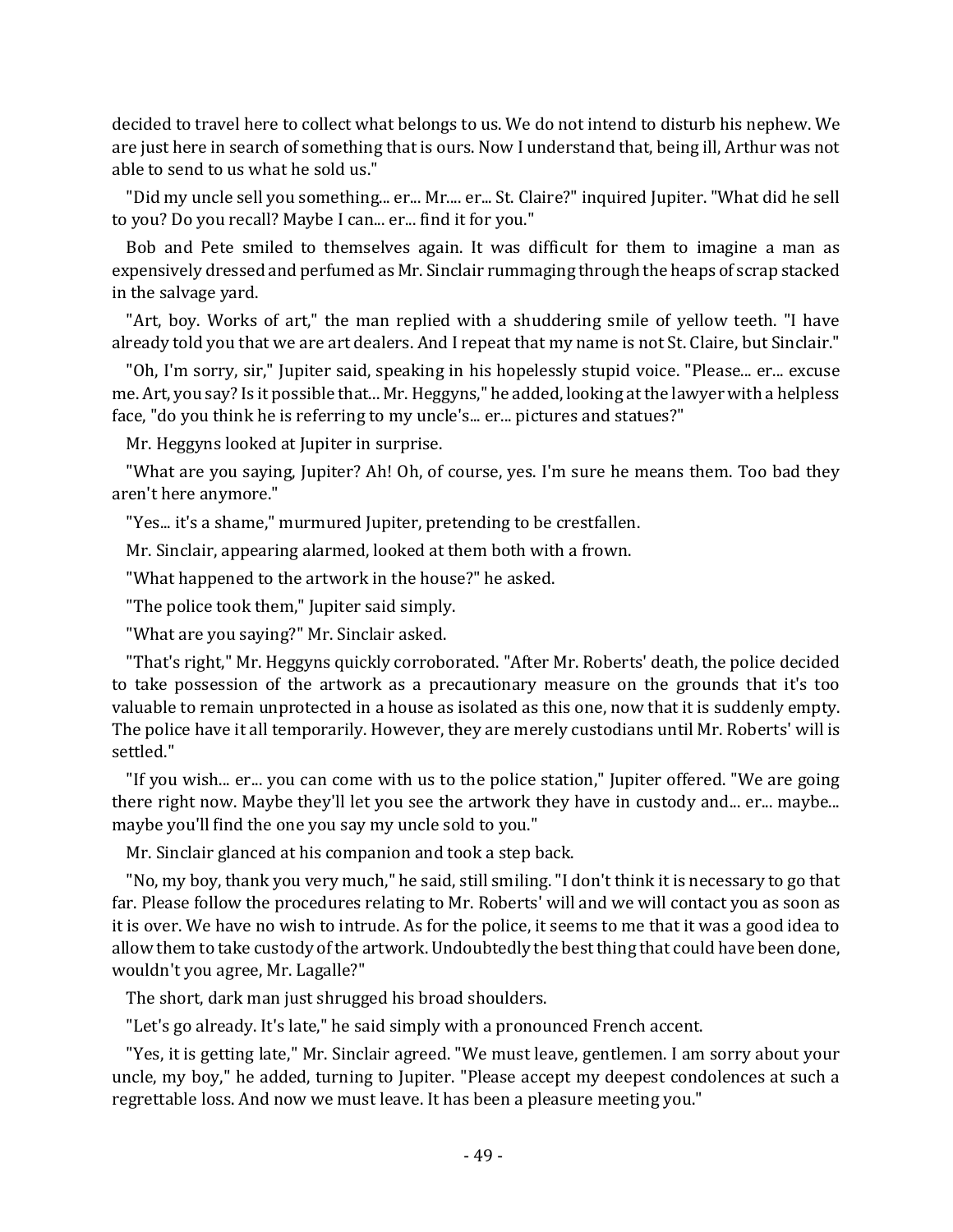The two men turned away and hastened toward the road, where a small black car was parked next to Mr. Heggyns' sedan. They jumped into it and sped away from the house, disappearing behind a bend in the canyon. Even after leaving, the strong smell of the Englishman's cologne hung in the afternoon air.

"You were great, Jupe!" cried Pete excitedly. "I didn't like the look of those two guys as soon as I saw them. And you managed to drive them away just by mentioning the police."

"That's right, Second," Jupiter acknowledged, speaking again like the intelligent boy he was, and putting aside the dimwitted persona he had just emulated. "Those two seem like the type to be cautious of. Mr. Roberts was right to warn us in his letter that there could be more people interested in finding what he hid before he passed away. Which is not surprising knowing that it's something of great value."

"It took me a moment to catch on to your performance, Jupiter," said Mr. Heggyns. "Fortunately, I reacted quickly enough and was able to follow your story. I didn't like those guys either. They looked dangerous."

"I think so too," Bob said. "The French guy's jacket was very tight, and I don't think it was all due to his muscles. He was probably wearing a holster with a gun."

"I got that impression also," said Mr. Heggyns. "I hope there aren't many more ruffians like that on the trail of what Arthur hid. Maybe this is too dangerous after all, boys."

"No, Mr. Heggyns," Jupiter said quickly. "I don't think there are many more people in search of what Mr. Roberts hid. In his letter, he said that 'it was possible' that someone else would be looking for it, not that it was a sure fact. In addition, he refers to the supposed loot as something that 'almost no one believes is lost.' That 'almost no one' excludes almost everyone. However, this meeting has certainly been enlightening, since it reveals something that until now was only a slight suspicion to me."

"And what's that, Jupe?" Bob asked.

"That what Mr. Roberts hid was a work of art," said Jupiter. "Let's connect the dots, Records. Mr. Roberts loved art and even owned some artwork. These two acknowledged being art dealers and claimed to be here to retrieve a work that Mr. Roberts sold them. The letter tells us it is something of great value. All this seems to point in one direction, the writer hid an extremely valuable work of art before he died."

"But, Jupiter," said Mr. Heggyns, "although Arthur loved art and possessed some works of definite value, he wasn't really a collector. I never knew of him acquiring any artwork that would be considered priceless."

"I know," said Jupiter. "But perhaps he did it on occasion without ever informing you. We shouldn't give up on such a possibility."

"I don't know, Jupiter," said Mr. Heggyns. "Perhaps you are right, but the fact is that seems a very remote possibility."

"Leave it for now," Bob intervened. "Right now, the important thing is to go home and start working on the message that we deciphered with the help of the Enigma machine."

Everyone agreed with Bob. So, after locking the door tightly, and clutching the wooden box firmly under his arm, Mr. Heggyns led the boys to his car and they all climbed in. Moments later,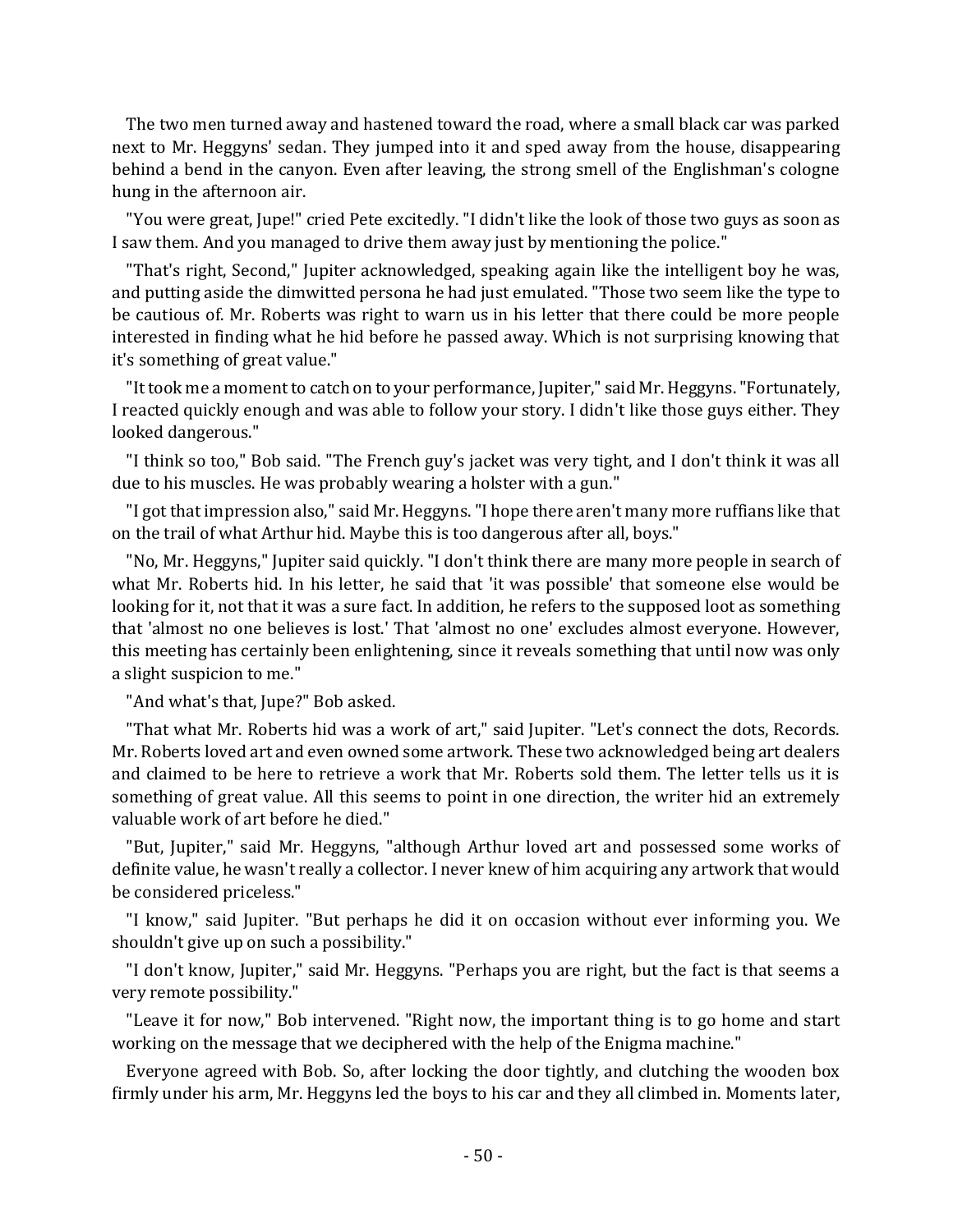they were headed home along the road that wound through the canyon and beyond, into the hills near Rocky Beach. The already setting sun's fading light projected the car's long shadow on the mountain slopes as they drove.

The street lights were already lit in Rocky Beach. By the time they reached the salvage yard, the sun, which sets rapidly in southern California, had almost disappeared. Everything was dark inside the immense junkyard except for the office, where someone, probably Uncle Titus or Aunt Mathilda, was rearranging papers awaiting the imminent closing time. Mr. Heggyns stopped the car by the curb, a few yards from the entrance.

"My aunt and uncle are about to close," Jupiter said.

The truth was that it had been a long hard day.

"Very well," said Mr. Heggyns. "Shall I leave the three of you here? Bob and Pete, do you want me to take you to your respective homes?" he offered.

But they shook their heads.

"Thank you, sir," said Bob, "but don't bother. Pete and I have our bikes here."

"As you wish," said the lawyer.

"Perhaps it would be better if you parked inside the yard, sir," said Jupiter suddenly, "and not in the middle of the street."

"Think someone followed us, First?" Pete asked.

Jupiter nodded.

"That's right, guys," he said, pinching his lower lip as he spoke. "Mr. Sinclair and his companion, Mr. Lagalle, may have followed us. In fact, I would almost count on it."

"But, Jupiter," said Mr. Heggyns, "I haven't noticed anything strange. I haven't seen their car behind ours at any time. And I assure you that I would have noticed, because when we started back I thought the same thing as you."

"They looked like they know how to follow someone without their quarry noticing," Jupiter said. "Also, they may have switched cars. Guys like that usually have an alternate vehicle wherever they go to secure an escape route or to 'disguise' their tracking."

"I see," Mr. Heggyns sighed. "What do you propose, Jupiter?"

"I suggest that you park your vehicle inside the salvage yard, in a dimly lit area," he replied. "I don't know if those two believed the story that I am a relative of Mr. Roberts, but if they watch us and see that I'm staying here, they'll discover that this is where I live, learn what my name is, and realize that we deceived them. Learning that we lied to them, they will think that we did it in order to hide some secret from them. In which case, they may prove to be *truly* dangerous."

"I think you're right, First," Pete swallowed.

"Besides, we don't want them to see the chess set," Jupiter added. "If they do they might think it's important and try to take it. And we need the chess set to solve this conundrum. Mr. Roberts made that quite clear in his letter."

"All right, lad," said Mr. Heggyns. "Let's park inside, then."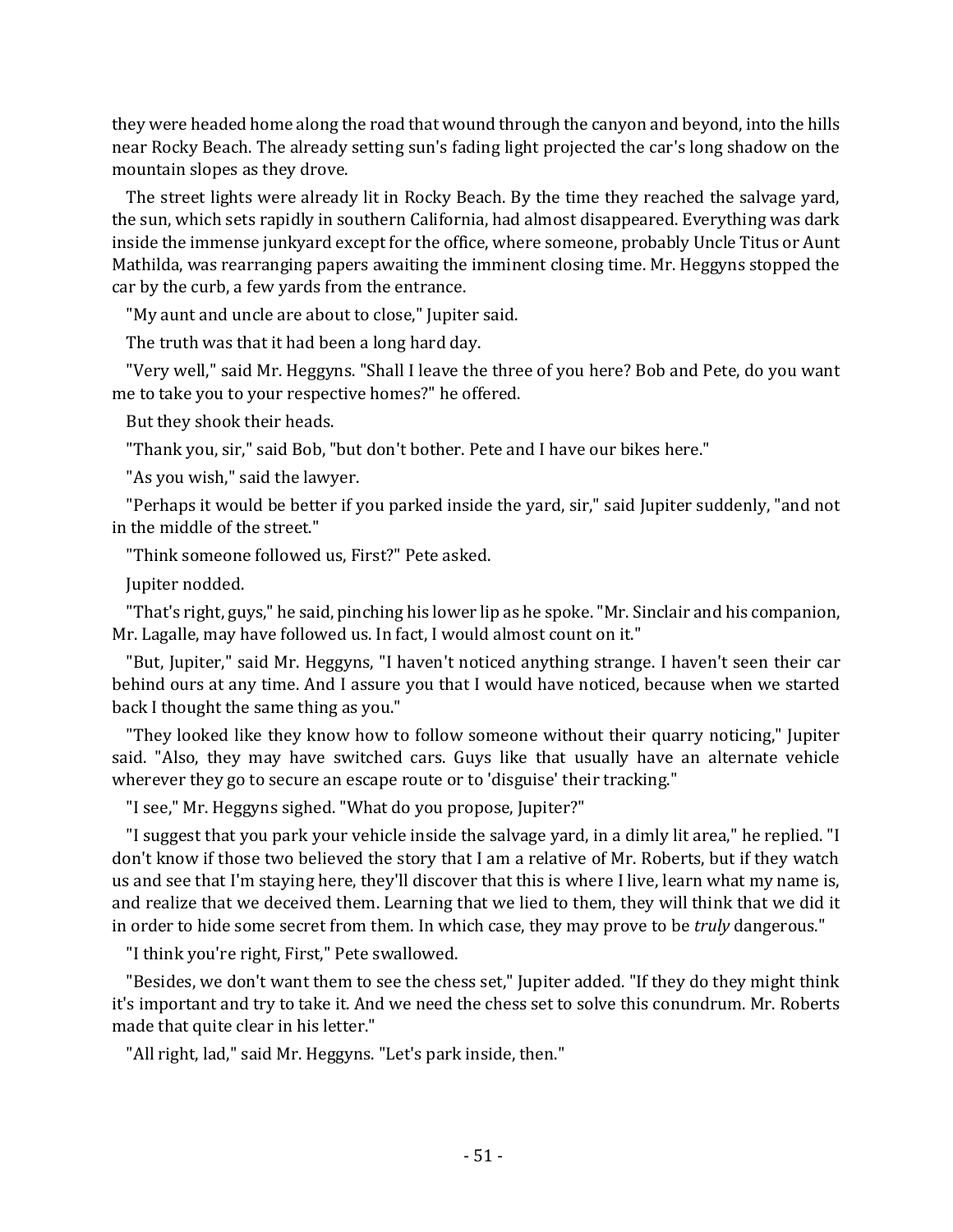The lawyer moved his car forward through the large open iron gates. Then he made his way to the shaded corner that Jupiter pointed out, and turned off the engine. After looking around and turning off the headlights, Mr. Heggyns turned to the boys.

"I hope things go well, fellows," he said. "Call me as soon as you figure something out from the message or if you see those men again. I hope they don't cause problems."

"I hope that too," Pete said nervously.

The boys got out of the car and said goodbye to Mr. Heggyns.

Before he started the car, he told them, "You'd better keep the chess set and the letter," he said, passing both things to Jupiter through the window. "If both are really so important, you will certainly need them to solve Arthur's message. So, keep them with you. I know that they will be in good hands. I will keep Miss Schoenberg with me," he added, smiling and enjoying the posthumous joke of Arthur Roberts. "If you think that she can be useful again you have only to call me."

"We will call to keep you abreast of our progress," Jupiter promised. "As for the chess set and the letter, thank you for entrusting them to us. We will keep them in a safe place."

After thanking them again, Mr. Heggyns started his car and left the salvage yard slowly without turning on his headlights until he reached the street.

Once they were alone, Jupiter said, "Stay in the shadows. We don't want to be seen. I'll go and put away the chess set in Headquarters. You can return home discreetly using one of our secret entrances."

Bob and Pete nodded and followed their friend. The three slipped stealthily from shadow to shadow in the direction of Jupiter's workshop. Unfortunately, Pete stumbled and knocked over a stack of garden blocks that fell apart like a house of cards, causing a loud rumble.

There were hurried footsteps in the office, accompanied by an exclamation. A second later all the yard lights went on. The shadows dissipated instantly as the three boys remained completely paralyzed. The strong figure of Aunt Mathilda suddenly appeared in the office doorway. Seeing them, she put her hands on her hips and glared at them sternly. Her frown was so profound that her forehead seemed furrowed by a deep scar.

"But for all the saints in heaven!" she blurted out, her voice echoing through the yard. "Jupiter Jones and company! What are you doing there? What a fright you gave me! For a moment, I thought there were thieves in the yard! What are you playing at?"

Jupiter swallowed and, adopting the humblest expression he knew, which in his case was not an easy accomplishment, he looked at his aunt.

"We were just playing... scouts, Aunt Mathilda," he said.

"Well, you have little or nothing to explore here!" cried the woman. "And for your information, we have closed. So, go wash your hands and get ready for dinner. Bob and Pete, are you boys staying for dinner?" she added.

The boys, who ate at the Jones' house almost as often as in their respective homes, chose to decline the offer on that occasion.

"No, thanks, Mrs. Jones," Bob said. "My parents expect me to dine with them from time to time." "Same for me," Pete sighed. "But thanks for the invitation."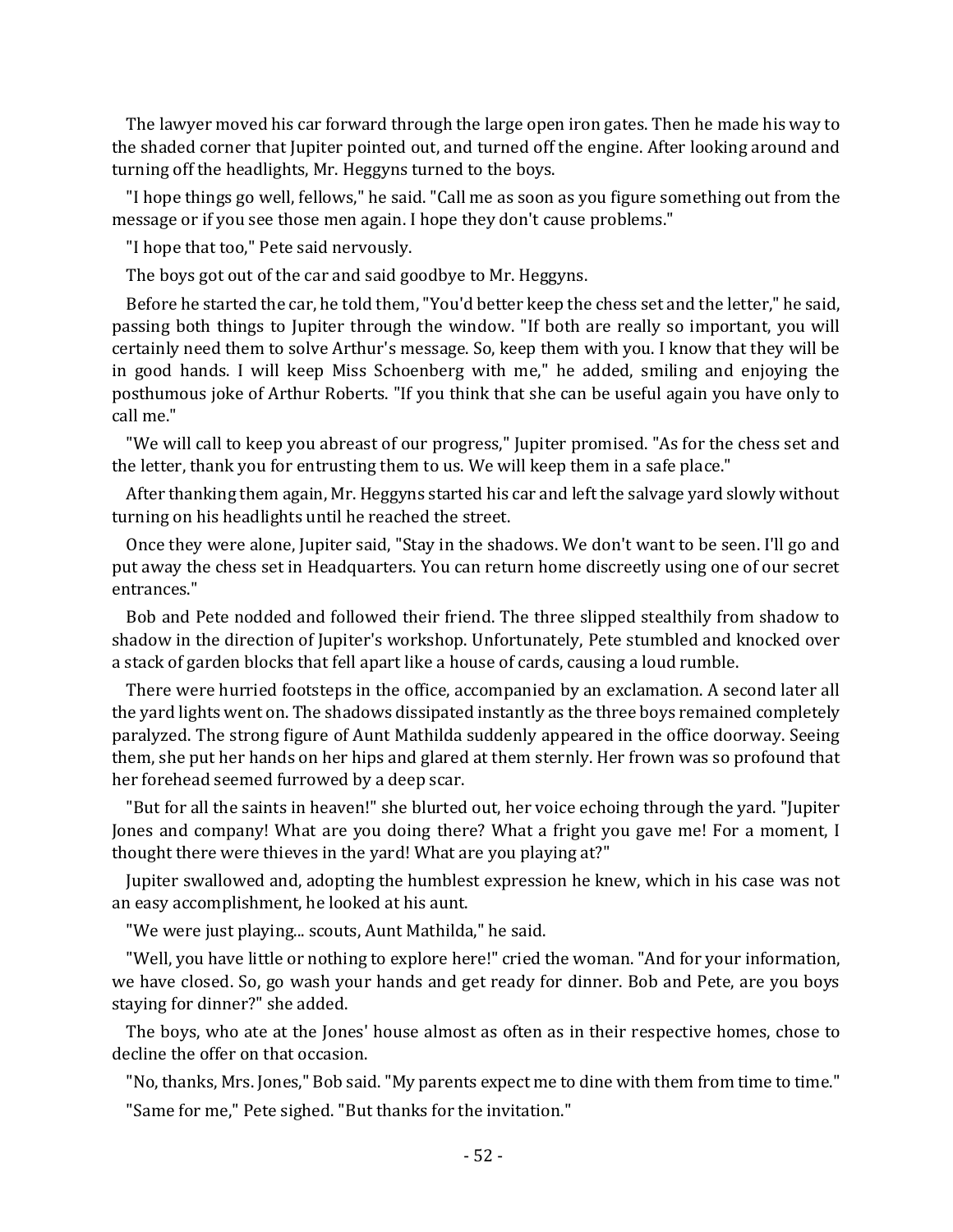"As you wish," muttered Aunt Mathilda. "And now quit playing around. What a fright you gave me!"

The woman retreated into the office and turned off the yard lights. They were plunged into shadows even deeper than before.

"Every last crook in Rocky Beach must have seen us," Pete sighed as he worked his way through the pile of blocks he had knocked to the ground. "Even if they weren't watching us before."

"It was a stroke of bad luck," Jupiter said. "Well, we'd better say goodbye until tomorrow. Pete, you think about Mr. Roberts' message. Bob, you do the same, but also try to learn more about chess in any free time that you have while working at the library tomorrow. It wouldn't hurt to know more about this fascinating game. I, for my part, have changed my mind and think that I will take the chess set to my room for tonight. Pete, you and I will meet at Headquarters tomorrow morning. Bob, you come as soon as you leave the library."

"And what will you do, Jupe?" Pete asked.

The First Investigator looked at his friends and shrugged. Then, frowning, he said, "Me? Apart from thinking about the message there is only one thing I can do."

"And what is it?" Bob asked.

"Play chess," Jupiter Jones said simply.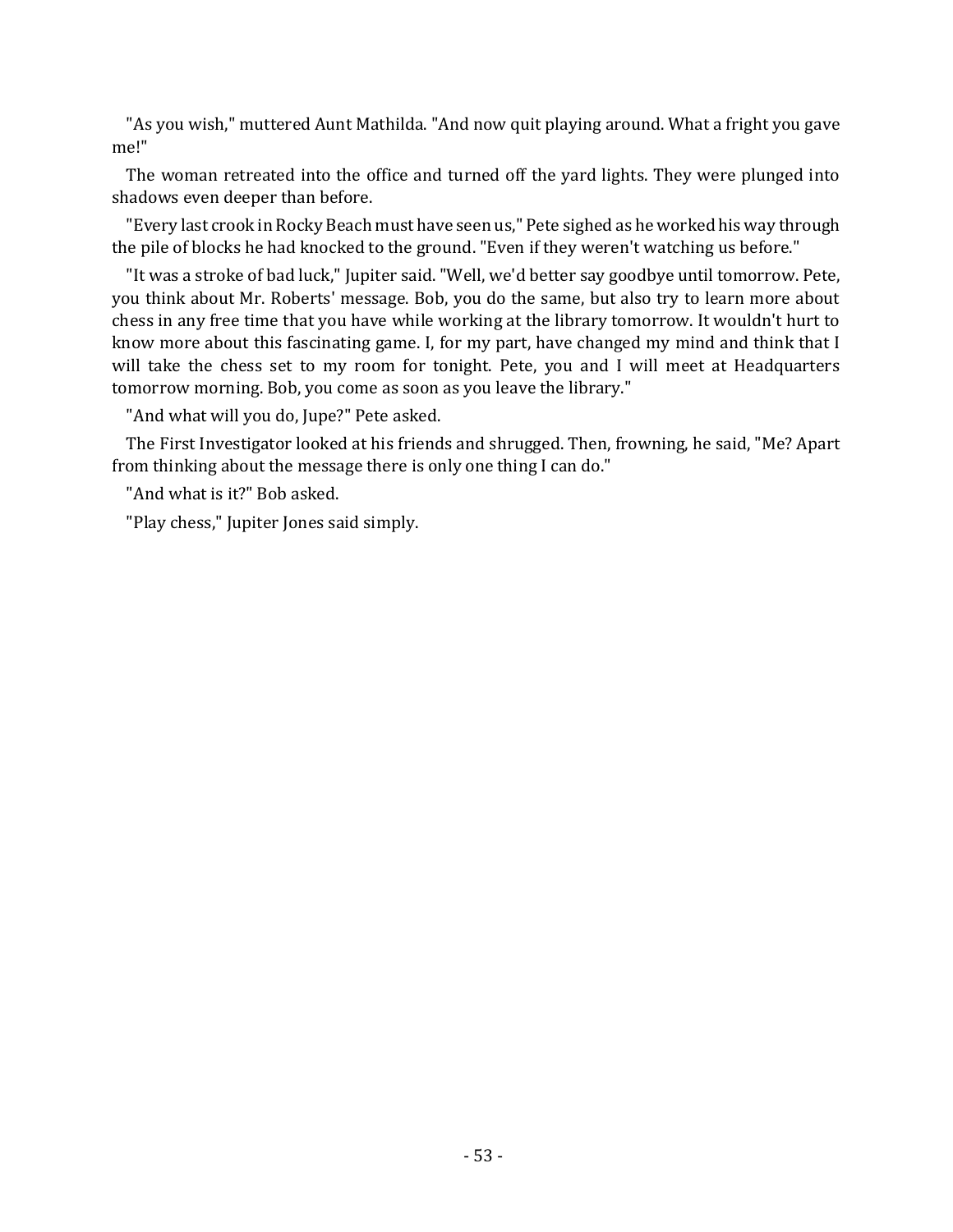## Chapter 7 A Visit from Chief Reynolds

The first thing Jupiter did when he opened his eyes the next morning was to take a hard look at the chess set, which rested placidly on his bedside table. He wondered silently what kind of secret the white and black piece of wood could have. Then, when he went down to the kitchen to have breakfast, his Uncle Titus, who had been sitting at the table for some time, set aside the newspaper he was reading and gave him a warm smile. Aunt Mathilda, standing behind her husband, said good morning as she fried bacon for breakfast.

"Good morning, Uncle Titus. Good morning, Aunt Mathilda," he said with a yawn.

"Good morning, Jupiter," his uncle replied. "How are you this morning? It doesn't look like you slept very well. I hope those losses in chess that I inflicted on you last night just before bed didn't keep you awake."

Jupe smiled in spite of himself. The night before, after supper, Jupiter had suggested to his uncle to play a game of chess, to which the man agreed delightedly. They had played two games and both had finished with the same result: victory of the uncle over the nephew. Jupiter, tired after the events of the previous day and with his mind more focused on the message left by Arthur Roberts than on the developments of the game, was no match for his uncle, an expert in chess and totally concentrated on the game. However, the boy consoled himself thinking that it had served as an approach to chess, to the movements of its pieces and, finally, to the mysterious case that The Three Investigators had on their hands.

"More or less, Uncle Titus," said Jupiter, sitting down at the table. "I must admit that you are an excellent player."

"Little can be done against the Jones opening if you're not a real expert," said his uncle, laughing. "It's all strategy, Jupiter," he said while touching his finger to his forehead. "Pure and simple strategy. The truth is that it's a pleasure to play with a chess set as finely crafted as yours."

"Yes, Uncle Titus," said Jupiter. "Although it's a pity that it really belongs to someone else."

"To someone else?" asked Aunt Mathilda, looking up from the pan. "By all the saints! Your uncle paid for it! It belonged to him until he gave it to you. It's yours now."

Titus Jones looked at his nephew inquisitively.

"What do you mean, Jupiter?" he asked him.

The boy proceeded to relate everything concerning the advertisement published in the newspaper and about the true owner of the game, although he was very careful to make only the slightest reference to the letter found in it and to the mystery that both the letter and the chess set had triggered. He added that he possessed the chess set at the moment because the real owner had agreed to lend it for a few days, as a reward, for him and his friends to practice. After hearing this, his uncle smiled and began to prepare his pipe.

"Your gesture is very praiseworthy, Jupiter," acknowledged his uncle. "If I were that Heggyns fellow, I would have been very sorry to have lost such a beautiful chess set. Not many people would do what you did. As for your birthday present, don't worry. I'll figure something out there."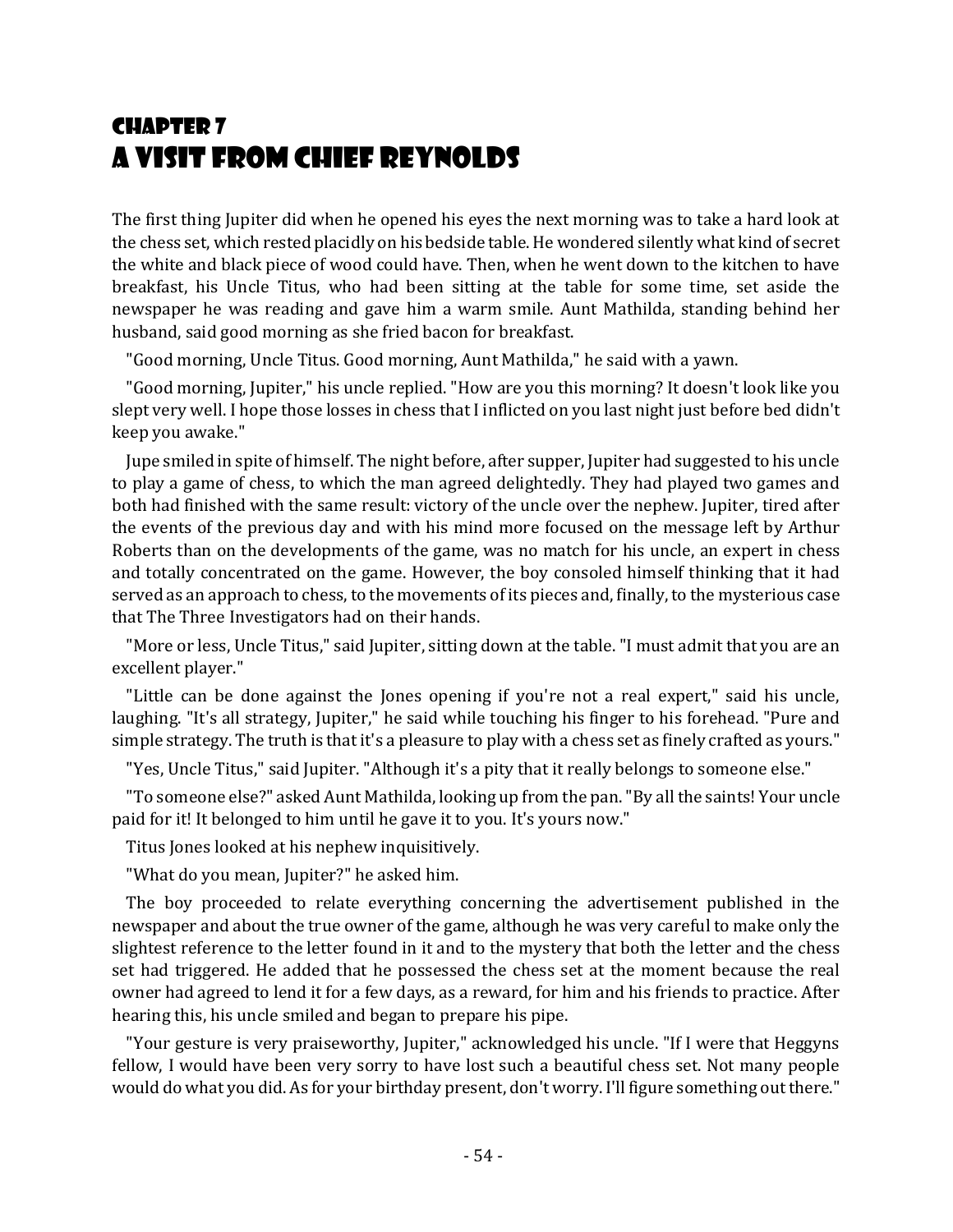"You don't have to, Uncle Titus," said Jupiter. "But thanks anyway."

After breakfast was over, Jupiter's aunt had him organize some items in the salvage yard. Resigned, the boy set to work, which allowed him to keep his hands occupied while his mind was absorbed in the message left by Mr. Roberts. As he worked, his thoughts came into focus little by little with certain ideas regarding the meaning of the message going through his mind. When, after half an hour, the task was finished, the First Investigator was an entirely different boy from the one who, sleepy and sulky, had come downstairs for breakfast. His eyes were now shining with pure excitement.

With nothing else to do for the moment, Jupiter looked around. After checking that there was no sign of Aunt Mathilda anywhere, the boy ran to the house where he lived with his aunt and uncle, went up to his room, picked up the chess set and, with it firmly tucked under his arm, ran back to the junkyard. Then he slyly entered the corner of his workshop, removed the grating behind the printing press, and scurried through Tunnel Two to Headquarters.

Once inside, Jupiter took a seat behind the desk and deposited the chess set in front of him. He opened the drawer containing the pieces, which continued to sit comfortably in the bed of foam, and he took out a knight, two bishops, and a pawn. With shaking hands, he placed the four pieces on the board and began to move them according to the rules governing the movement of the pieces.

After a minute, Jupiter, completely absorbed in his thoughts, stopped moving the pieces on the board. His eyes shone brighter than ever. Then, as if waking up from a trance, he picked up the phone and hurriedly dialed Mr. Heggyns' number. A woman's voice answered after a couple of rings.

"Excuse me for disturbing you, ma'am," Jupiter said. "Is this Mr. Glenn Heggyns' address?"

"Yes, that's right, but..." the woman replied nervously.

"Could I speak to him, please?" Jupiter asked quickly. "This is very important. My name is Jupiter Jones. Mr. Heggyns knows who I am."

"Yes, but... Mr. Heggyns cannot stand..." the woman replied in a whisper. "He's not... Anyway, he…"

Jupiter interrupted her, he was so excited.

"Not home?" he asked. "Well? Do you know when he'll be back? Or can you give me another phone number where I can reach him?"

"Mr. Heggyns..."

Jupiter, surprised, heard the woman stifle a sob.

"Are you Mr. Heggyns' housekeeper, ma'am?" he asked.

"Yes," the woman replied in a strangled voice. "Mr. Heggyns is in the hospital. Last night two unscrupulous men attacked him and... they hurt him severely. The poor man is badly injured... You found me at home by pure chance. I'm just picking up some of his belongings to take to him and... My Lord, what a disgrace!"

"Madam, is Mr. Heggyns seriously injured?" inquired Jupiter, more and more alarmed.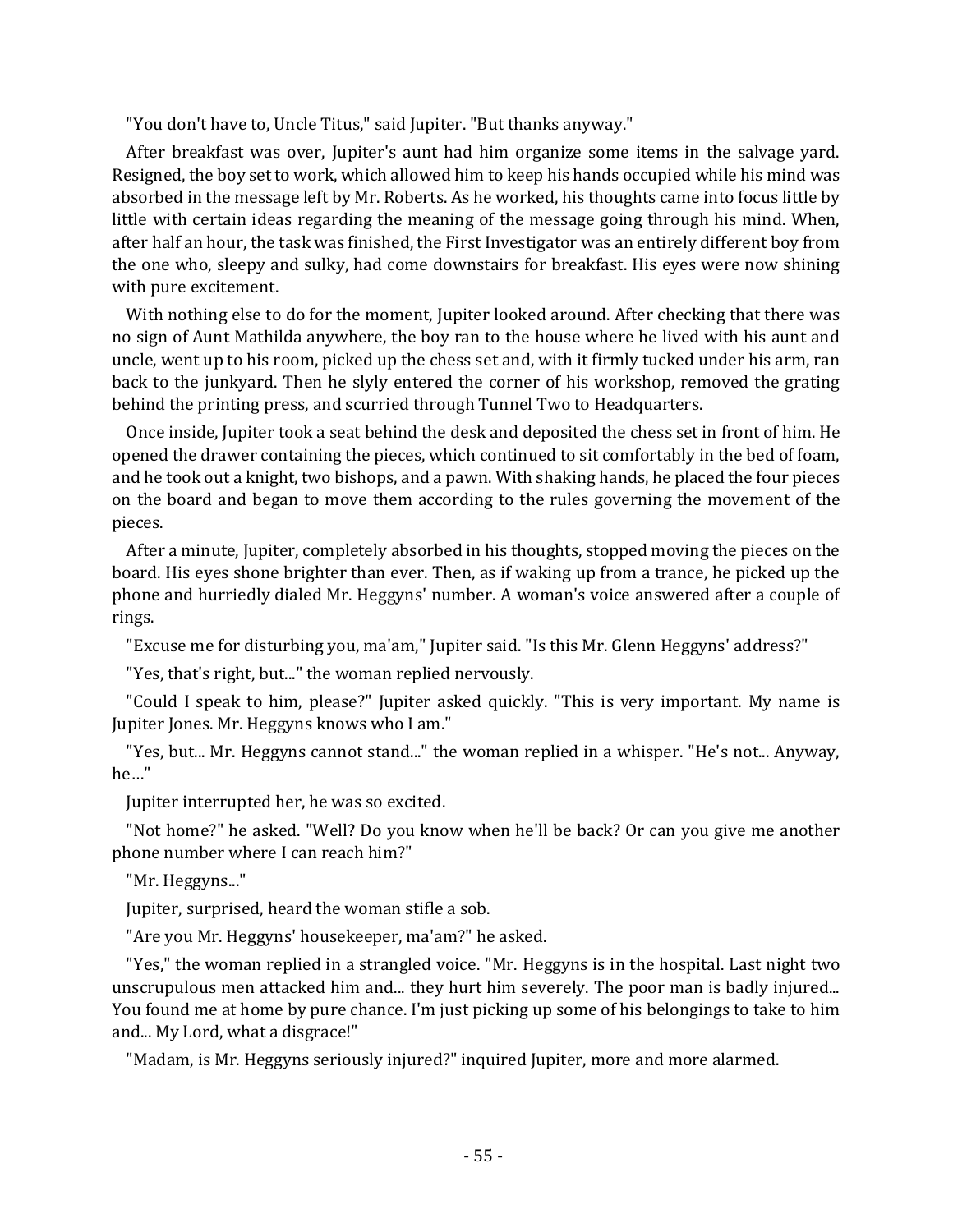"I don't really know yet," the woman replied. "I... How can someone do something like that to Mr. Heggyns? He is so good to everyone... I'm sorry, but I have to get back to the hospital as soon as possible. You should call there."

The woman on the other side of the line hung up. Jupiter, still surprised by the news he had just received, slowly hung up the receiver and stood motionless staring blankly.

"Rascal! Rascal! Give me back my doubloons, rascal!" Blackbeard, the mynah bird the boys had adopted after resolving an earlier case, croaked from inside the cage hanging from the ceiling.

Jupiter looked up and stared at him. Blackbeard, restrained by the attentive eyes of the First Investigator, chose to remain silent and hide his head under one of his wings. Jupiter finally looked away and sighed in dismay.

After a few seconds a noise from the floor made him react. The trapdoor leading to Tunnel Two opened and Pete was smiling. However, seeing the expression on his friend's face the Second Investigator couldn't help but exclaim as he took a seat in front of Jupiter, "Gosh, Jupe! What happened to you? Anybody would say you've seen a ghost. Did you fall asleep thinking about Mr. Roberts' riddle?"

Jupiter proceeded to recount what he had just learned from the call to Mr. Heggyns' address.

"Attacked!" exclaimed Pete as soon as he heard it all. "Golly, Jupe! Attacked by two unscrupulous men! I bet it was Sinclair and Lagalle! I knew those guys were dangerous! What are we going to do now?"

Jupiter sighed.

"In the first place," he said, "we don't know that it was Mr. Sinclair and Mr. Lagalle who attacked Mr. Heggyns, but for the moment what we can do is call the hospital in Rocky Beach to see how he is. If we can talk to him or even go to see him, we may find out who assaulted him, and we can discuss with him certain ideas I have about Mr. Roberts' message."

Pete blinked in surprise.

"Have you solved the message?" he asked. "I admit I was up all night going over it in my head without making sense of it. Well," he added, "at least until I fell asleep."

"I don't know if I've solved the message, Pete," Jupiter said. "But, I do have a definite idea about it. I would have liked to have gotten Mr. Heggyns' opinion. But, as you can see, it was impossible."

"And what idea is that, Jupe?" Pete asked simply. "What do you think the message means?"

"All in good time, Second," responded Jupiter. "First we have to call the hospital to see if we can find out anything about Mr. Heggyns' condition. Also, we must wait for Bob to let us know what he may have learned at the library."

Jupiter opened the desk drawer and pulled out a phone book. After searching for the phone number of the hospital in Rocky Beach, he picked up the receiver and started dialing. He had not quite finished when they suddenly heard Aunt Mathilda's powerful voice echoing through the salvage yard.

"Jupiter! Jupiter Jones!" shouted the good woman. "Where are you? Jupiter Jones! Get out here right now! You have a visitor!"

The boys exchanged a silent look. Jupiter hung up the phone and set the phone book aside while Pete jumped up and was about to take a look outside of Headquarters through the *See-All*. This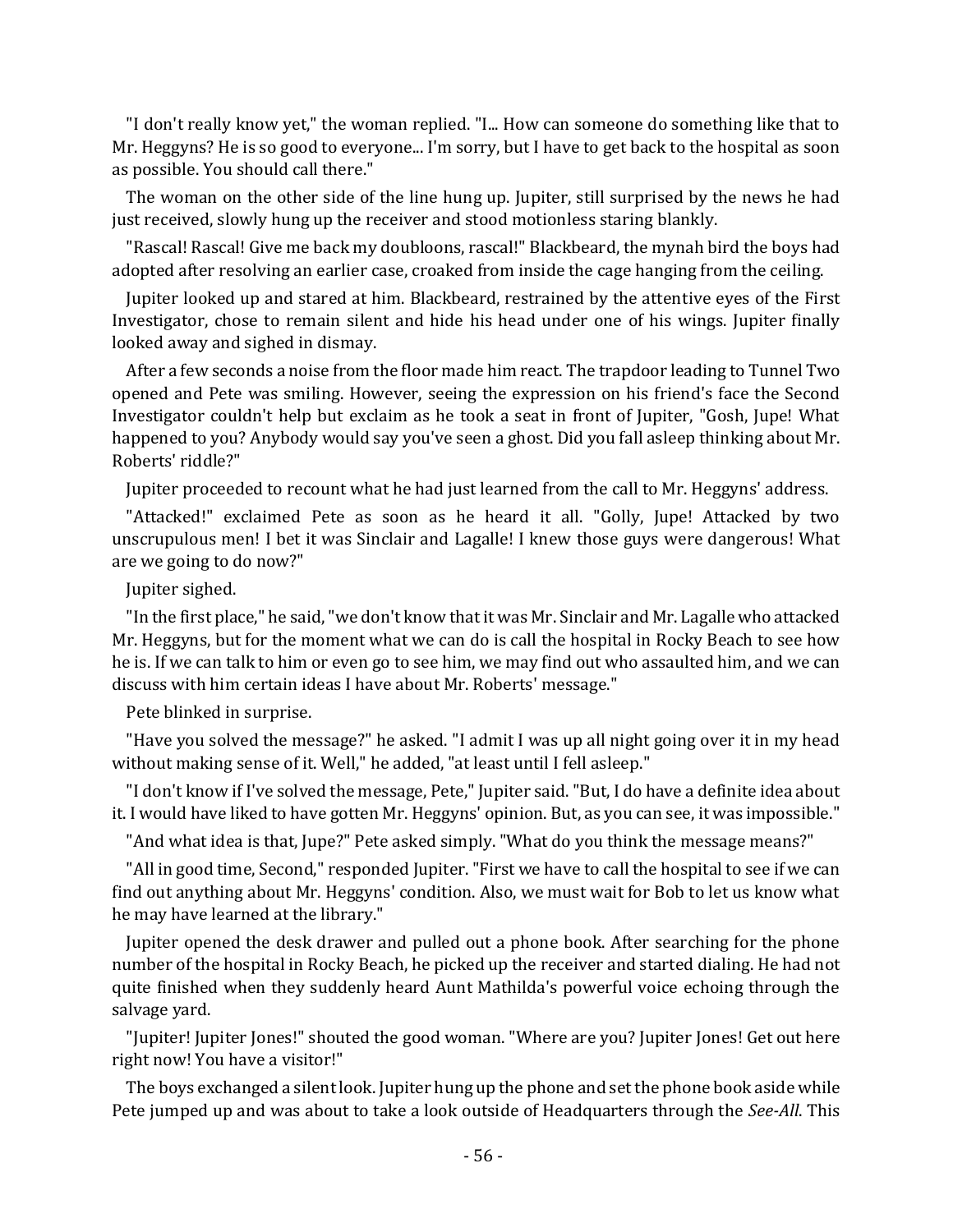was a contraption that Jupiter had built to remedy the only defect in their command post: their lack of visibility. It was really nothing more than a rudimentary periscope made of an old metal pipe inside of which mirrors had been arranged. Nevertheless, and in spite of being homemade, it was extremely useful to the boys to be able to inspect the vicinity of Headquarters.

Pete turned the *See-All* in one direction and then another until finally he found what he was looking for. In doing so, the boy gave a start.

"Golly, Jupe!" he cried. "Guess who's with Aunt Mathilda. Chief Reynolds!"

Jupiter looked at his friend and got to his feet. Chief Reynolds was the chief of police in Rocky Beach. The boys knew him well, for they had helped him on several occasions to solve very difficult mysteries.

"If the chief himself comes to see us, it must be important," he said. "Come on. Let's get out of here and see what he wants."

The two boys hurried out of Headquarters through Tunnel Two. The voice of Aunt Mathilda, who never ceased to call Jupiter, followed them all through the tunnel until they exited behind the printing press in his workshop. After briefly brushing off their trousers, the boys left the workshop, circled an enormous pile of junk, and headed to where Chief Reynolds and Aunt Mathilda were waiting for them.

When she saw them, she exclaimed, "There you are finally! I don't know where you were that it took so long to answer my calls. I was starting to get angry with you! Chief Reynolds has come to see you, Jupiter. By the way, good morning, Pete."

"Good morning, Mrs. Jones," the boy replied courteously as the woman turned and approached a customer who needed her help.

Jupiter and Pete were left alone with the police chief of Rocky Beach. Samuel Reynolds, dressed in his spotless blue uniform, gave them a faint smile although, in spite of it, his face showed obvious signs of concern.

"Hello, boys," he said, shaking hands.

"Hi, Chief," said Jupiter. "What brings you here? Can we help you with anything?"

Reynolds looked at the boys with a grave expression.

"I think you can help me," he answered. "I've come specifically to see you on a very particular matter. You see, I came directly from the hospital. If I am not mistaken, you know a man who was admitted yesterday after being brutally assaulted. His name is Glenn Heggyns. Am I right? Do you know him?"

Jupiter and Pete assented.

"That's right, Chief," said the First Investigator, "but only since yesterday."

Reynolds nodded slowly and pursed his lips.

"Very well," he said. "He told me exactly the same thing. Anyhow, the fact is that last night, as he was heading home, Mr. Heggyns was assaulted by two individuals who attacked him, threatened him, and even robbed him."

"Yes, sir," said Jupiter, nodding. "We know. Well, at least we know he's in the hospital because he was attacked yesterday. We knew nothing of any robbery."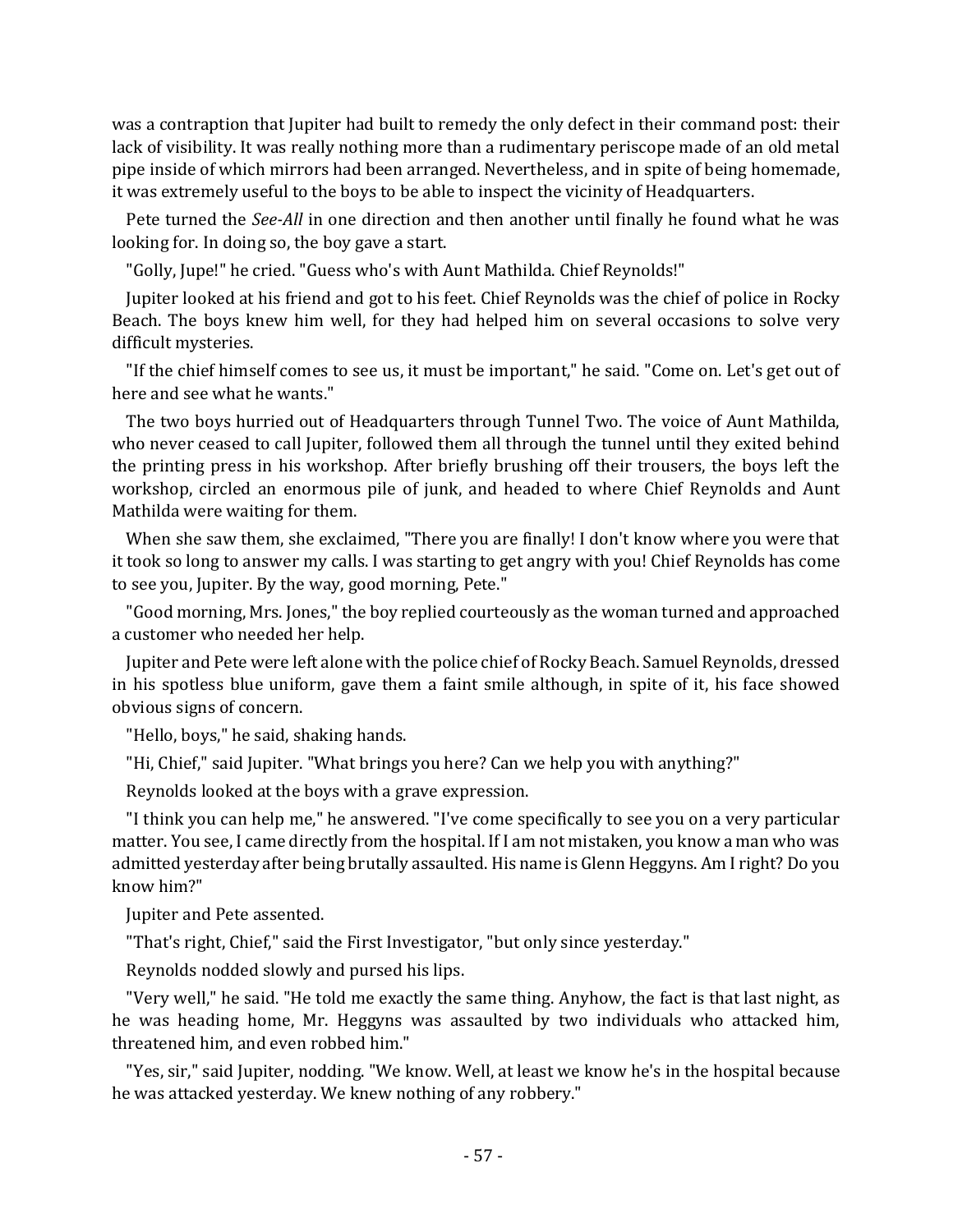Chief Reynolds raised his eyebrows, visibly surprised.

"You knew that?" he asked.

"Well, we actually found out just before you came," Jupiter said.

The First Investigator proceeded to relate everything concerning the call he had made to Mr. Heggyns' home and the brief conversation he had had with the lawyer's housekeeper.

"We were about to call the hospital to see if we could talk to him, or at least find out what his condition was, when you arrived," Jupiter concluded. "That's all we know. So, you were able to talk to Mr. Heggyns? How is he?"

Chief Reynolds took off his cap, put it under his arm and ran a hand over his forehead.

"First of all," he said, "I want to be clear on one thing. Mr. Heggyns is not well. The doctor has ordered absolute rest for him, so I don't want you to disturb him under any circumstances. Given his delicate condition the only people who are allowed to see him are the doctor in charge of his case and myself, since he asked for me personally. I will tell you that his condition is serious, but if he maintains absolute rest as prescribed by the doctor and is not subjected to stress of any kind, he should recover well. Apart from a severe shock, Mr. Heggyns has suffered acute trauma and has dizziness and intervals of unconsciousness."

"What exactly happened, sir?" Pete asked.

"He told me this morning while he was conscious," Reynolds said, "that after dropping you off here last night, he was driving home on one of the minor highways along the coast when a car driven by two individuals pursued him and forced him off the road. His car was literally rammed and crashed into a tree. Half-conscious from shock, and unable to move, Mr. Heggyns, however, could see the car that struck him had stopped a few yards ahead of his and two individuals got out of it. The two men came up to where he was, searched the car, and stole a wooden box containing a valuable message-coding machine dating back to World War II. The last thing he saw was the two men running back to their car carrying the machine. Then he passed out. When he awoke, he was already in the hospital.

"Mr. Heggyns told me that the two men who attacked him are the same people he and you saw yesterday at the house of a Mr. Roberts, a writer who died recently and who was a client of Mr. Heggyns. He gave me a brief description of the two individuals, but he said that you might be able to add to the information about them. Mr. Heggyns also showed me your card and explained to me that you are helping him find something that his late client, Mr. Roberts, hid with the intention of him finding it. I suppose this is one of those strange mysteries that you love to solve, right?"

Jupiter and Pete nodded.

"That's right, Chief," said the First Investigator. "That is the case we are currently on. It all started yesterday, when my Uncle Titus gave me a chess set he had just acquired at a pawn shop downtown. You see, sir, it turns out..."

Jupiter proceeded to recount to Chief Reynolds everything concerning the case thus far, without omitting a single detail. He explained everything step by step, paying particular attention to describing both the Enigma machine, whose theft was the alleged motive of the assault on Mr. Heggyns, and to Malcolm Sinclair and Mr. Lagalle, who were clearly the perpetrators of the aforementioned assault.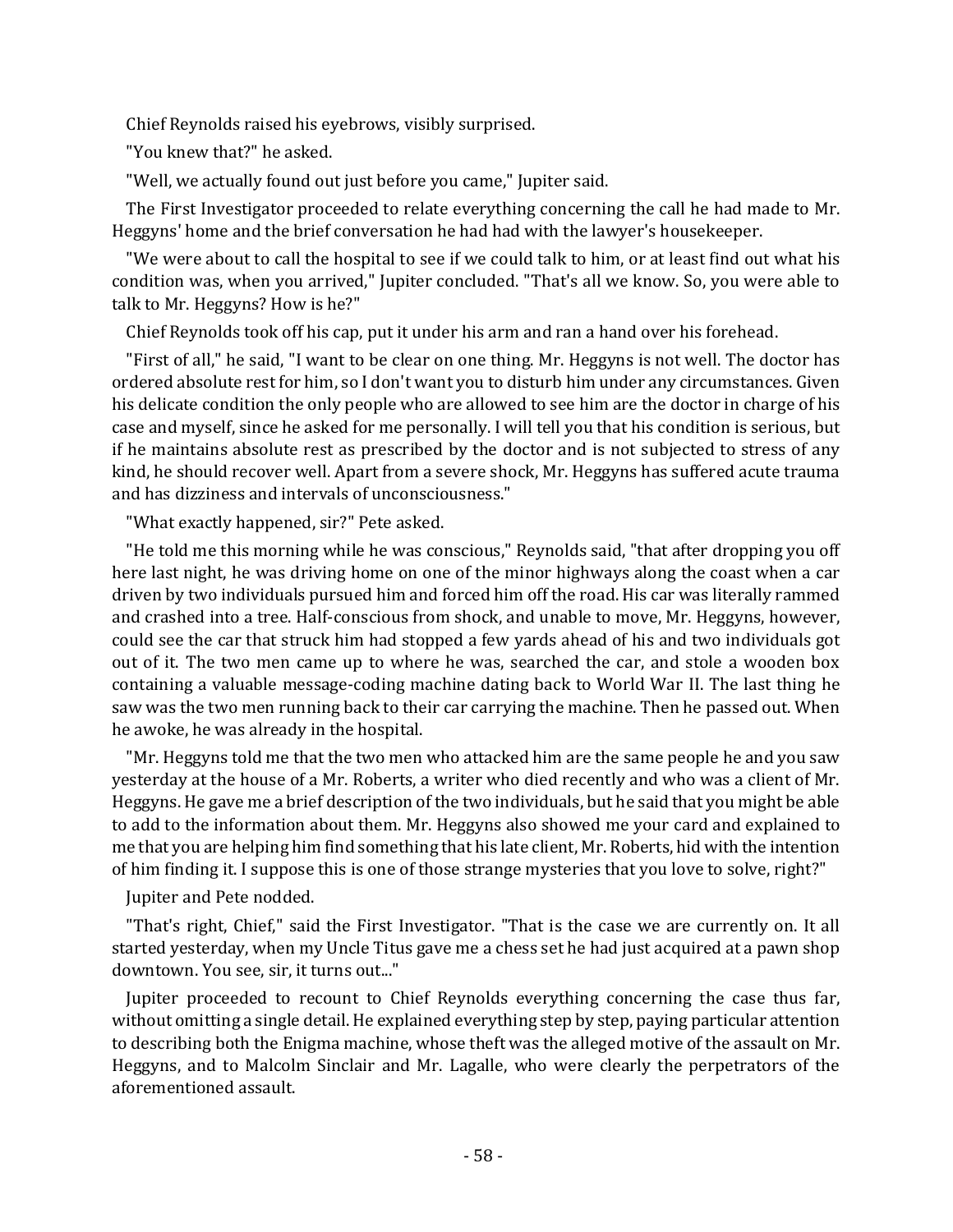When Jupiter went on to describe the car in which the two individuals left after a brief visit to the home of Arthur Roberts, it occurred to him to ask, "What kind of car attacked Mr. Heggyns, Chief? Did he describe it?"

"Mr. Heggyns could only tell me it was a red sedan," said the chief, "he didn't get a chance to see anything else, let alone the license number."

Jupiter bit his lower lip.

"When those two left Arthur Roberts' house, it was in a smaller, black car. I thought that they might have another vehicle. That's why none of us managed to notice anything strange yesterday, while, presumably, they followed us."

Jupiter added an exhaustive description of the small black car which Chief Reynolds wrote down in a small notebook alongside the previous notations he had made regarding the description of the two individuals and some details concerning the mystery raised by the dead writer.

"All right, guys," the chief finally said, closing his notebook and putting it in his shirt pocket. "So, you are helping Mr. Heggyns to look for something that Arthur Roberts, the recently deceased writer, seems to have hidden with the sole intention of him finding it. That sounds rather macabre and twisted, as if Roberts was trying to write a final mystery story even after he died. Or as if, unable to write it because he died, he was making you live through it."

Jupiter pursed his lips.

"Yes, sir," he said. "I suppose all this could be interpreted from that point of view."

Chief Reynolds was silent for a few seconds, then inhaled deeply, "Look, boys," he said. "This case doesn't seem to be a game at all. Someone has been attacked without hesitation, and if there are criminals around capable of doing that to an adult, think about what they could do to three boys like you. I know that if I forbid you to proceed with your investigation it won't do much good because you will carry on with it anyway. I know what a mystery means to you, especially to you, Jupiter. So, I want you to promise me that you will keep your eyes wide open and that you'll be careful at all times, without exception. You have proven yourselves on more than one occasion, and I trust your judgment to the utmost, but promise me that you will be extremely careful. Do we agree on that, young men?"

Pete and Jupiter nodded.

"We will, Chief," said the latter. "Thank you for letting us continue with the investigation."

"All right, Jupiter," said the chief. "Now, boys, tell me one thing. Are you fully convinced that what Arthur Roberts concealed was a work of art? What makes you think so?"

"Jupe, at least, is," Pete replied. "Right, Jupe?"

Jupiter nodded.

"Yes, sir," he said. "Certain details of the case, to which I have already alluded, cause me to believe it. Details, for example, that Mr. Roberts loved art but had only a few works of relative value in his house. That leads one to think that he could have kept one or more extremely valuable works somewhere else, somewhere he never told his lawyer, Mr. Heggyns. On the other hand, Mr. Sinclair and Mr. Lagalle have shown by their actions they are after something. Otherwise I don't think they would have gone so far as to attack Mr. Heggyns in the way they did.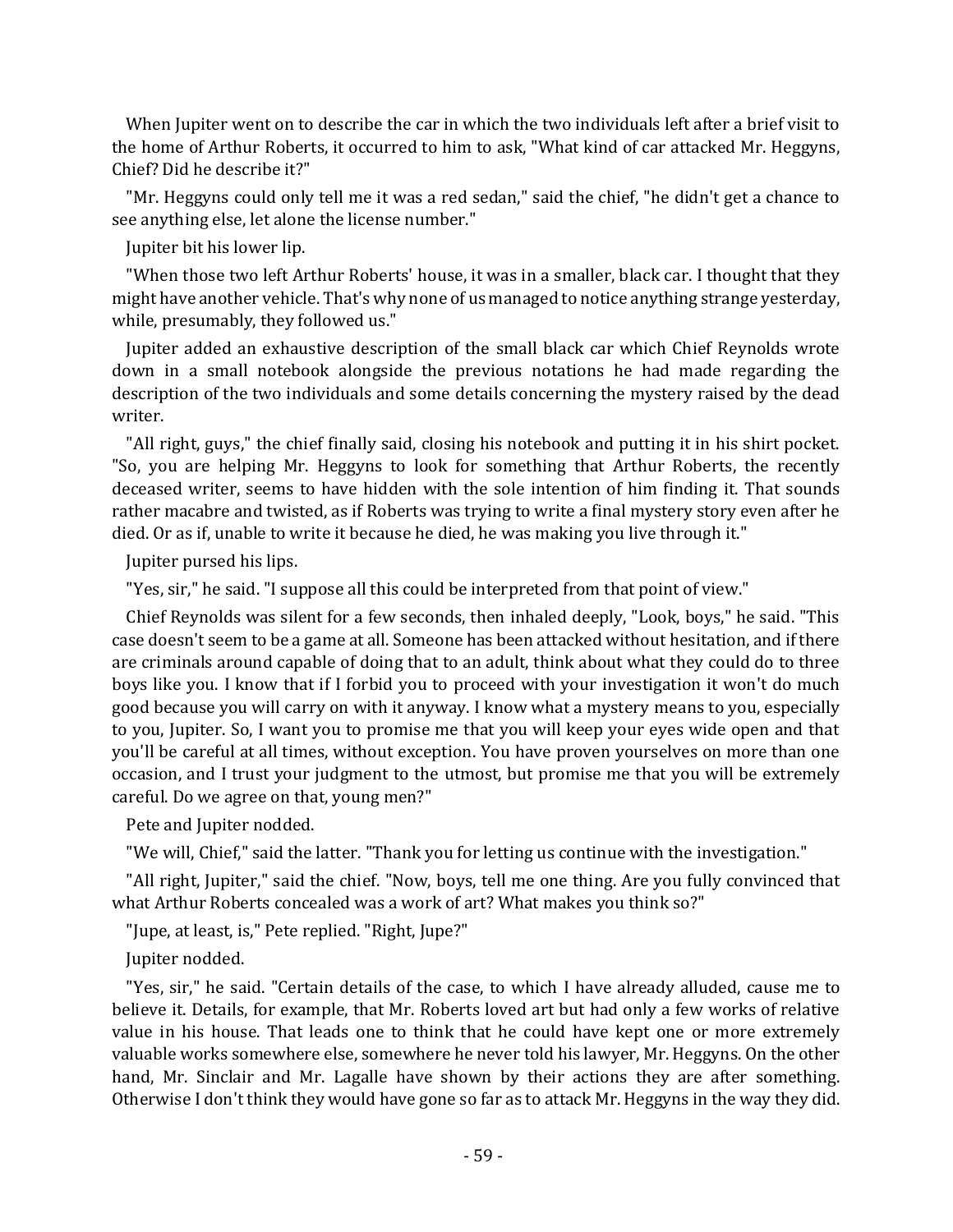They claim to be art dealers in search of something Mr. Roberts possessed. I don't think they are art dealers, but rather members of some gang of smugglers. In any event, art keeps popping up in this case."

Chief Reynolds stared at Jupiter for a few seconds and smiled.

"You are quite perceptive, Jupiter," he said. "That, and because I know that I can trust you, is why I'll provide you with some information that, although it's never been proven, is a consistent rumor that's been going around the underworld for some time. What I'm going to tell you must be kept strictly between us."

Jupiter and Pete, intrigued, opened their eyes wide.

"We won't say a word, sir," Pete said.

"You see, boys…" Chief Reynolds began. "Over the past few years, the Rocky Beach Police Department has broken up, on more than one occasion, bands of outlaws specializing in the art trade. For good or ill, the mansions of people connected to the movies abound in this area and in the environs of Los Angeles. These people are rich, and many of them collect art. And when I say art I'm talking about works of art that are worth a lot, a lot of money. There are walls in some Hollywood mansions that are worth much more than those in many museums based on what hangs on them. You yourselves, from a previous case, can attest to everything I'm telling you."

"Roberts was one of those people in the movie world who loved art," Chief Reynolds continued as the boys nodded. "Or at least that's what most people believe. A self-confessed member of one of these bands that operated in Hollywood, whom we arrested about a year ago, revealed Arthur Roberts' name has been heard persistently in the world of art trafficking for a long time. This person once told us that he had heard that Roberts had dealt with art traffickers. According to him, this happened, as I say, years ago, before I was even a policeman. But the rumor, widespread in some circles, may have taken hold following the death of Roberts. What is said specifically is not that the writer bought works of art, but that he knew of traffickers and that on one occasion he cooperated with them by identifying genuine works of art and differentiating them from mere forgeries. In other words, by virtue of his extensive knowledge of art, he came to act as an appraiser certifying the authenticity of stolen works with which others trafficked. This doesn't make him a trafficker really, but someone who knew that world, who maintained certain... let's say... risky contacts, and perhaps, on occasion, as a lover of the art world, would acquire something valuable that had to be kept hidden.

"If this is all true, which has never been proven, you may be right in believing that what Mr. Roberts hid before he died was a valuable work of art that he acquired long ago but has kept hidden for years in a safe place only he knew about.

"Although not widespread, it's only a rumor that exists in certain spheres of the underworld, and it's possible that a few believe that there is some truth at the bottom of it all. That's why you may encounter some particularly dangerous individuals if you decide to go ahead with this case. Some of whom you have already met. I hope there are no more involved in this affair. That's why I'm asking you to stay alert at all times."

Pete and Jupiter exchanged glances.

"Whew!" exclaimed Pete. "Encrypted messages, a hidden treasure, our client in the hospital, and now... art traffickers no less! And it all started with a simple game of chess!"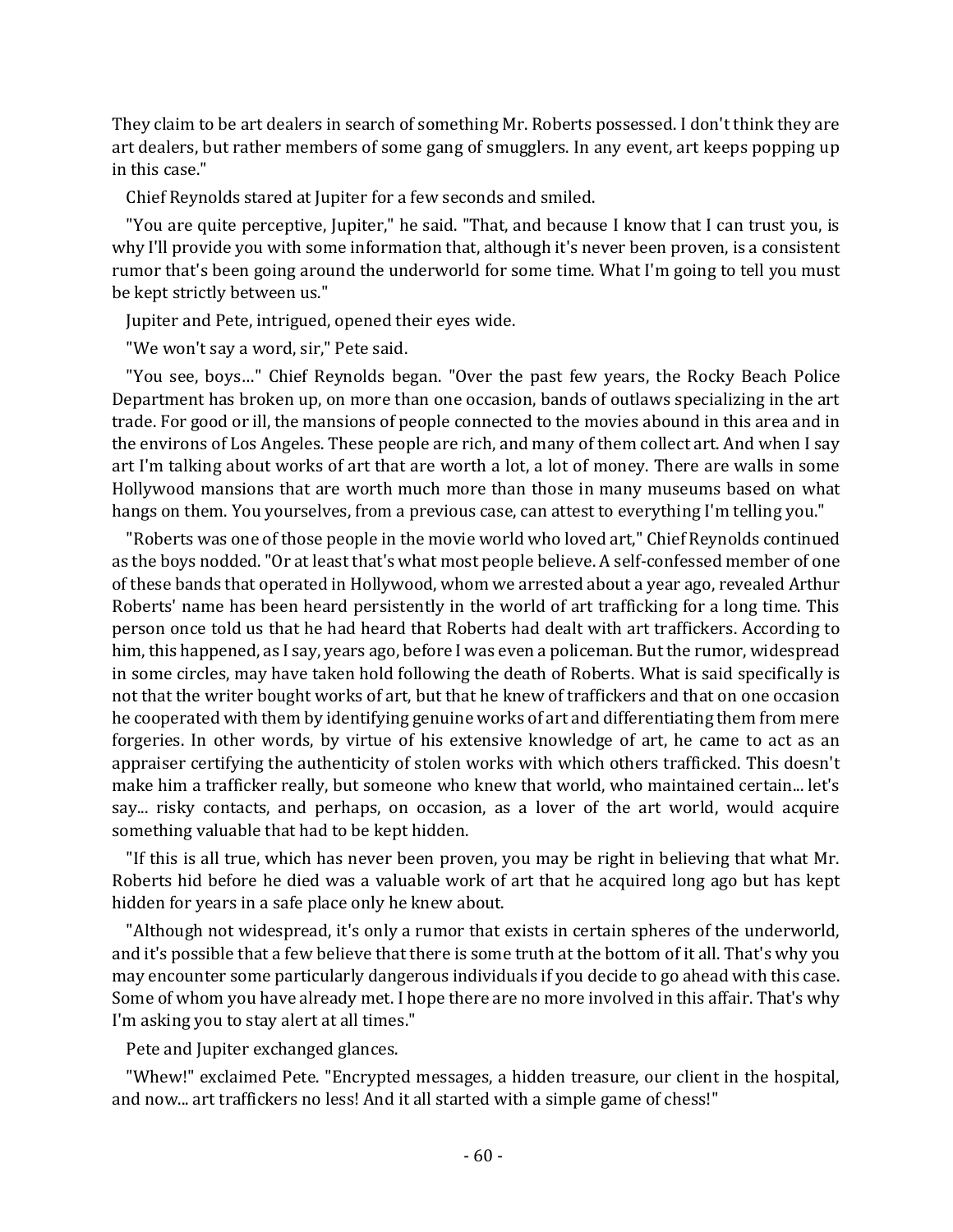"The case is growing more serious, intricate and even sinister," Jupiter admitted. "We may be unwittingly sitting on a time bomb. Thank you for your confidence in telling us all this, Chief Reynolds, as well as your advice. But don't worry. We will keep our eyes open. If we notice anything strange, we will let you know."

"I hope so, Jupiter," said Chief Reynolds. "I think it's the right thing to do. And now excuse me, but I must go. I have things to do. Keep me informed of everything that happens. And don't bother Mr. Heggyns. If you need to tell him something, come to me and I will pass it on to him as soon as I can."

"We will, Chief," Pete said. "Say hello to Mr. Heggyns for us the next time you talk to him. Tell him that we wish him a speedy recovery."

Chief Reynolds shook hands with the boys and put on his cap. Then he turned and went to his patrol car, which he had parked by the entrance of the salvage yard. He got in, started it up, and went down the street.

When they were alone, Pete looked at Jupiter.

"What a mess! When I think of how we could be sunbathing on the beach and enjoying the last days of summer..."

Then, seeing that his friend was absorbed in his thoughts and kept pinching his lower lip, he asked, "What do you think, Jupe? Any ideas?"

He looked at Pete.

"It's just that," he said, as if he were thinking out loud, "I think I can understand why, if the rumors were true, Mr. Roberts kept his past relationship with art traffickers from Mr. Heggyns."

"Oh yeah?" Pete asked. "Why do you think he did it?"

"He was his friend," said Jupiter. "If Mr. Roberts really did associate with art smugglers, he would probably break the law. If he told Mr. Heggyns, who was his personal lawyer, he could be seen by the law as an accessory if the whole matter someday came to light. Fortunately for Mr. Roberts, that never happened while he was alive. But he had to ensure the innocence of his lawyer, Mr. Heggyns, anyway. That's why he never told him anything at all. And now that he is dead, he conceives an ingenious plot by virtue of which he can make Mr. Heggyns, by finding the hidden treasure, able not only to gain fame but also to have a good plot for a novel. And he is completely innocent, for he never suspected Mr. Roberts' secret. No doubt Arthur Roberts was a most intelligent man. Otherwise he would never have been able to live the double life he lived for years."

"No doubt about it," Pete agreed. "This story is certainly complicated and besides... Hey! Here comes Bob. Maybe he has news."

Jupiter looked up and saw Bob riding through the large, open salvage-yard gates. When he reached them, he braked abruptly and dismounted.

"Guys, wasn't that Chief Reynolds driving the patrol car that just left here?" he asked. "Did he come to talk to you? Did something happen?"

Jupiter and Pete told him everything that had happened that morning. When he heard his friends' story, Bob let out a low whistle.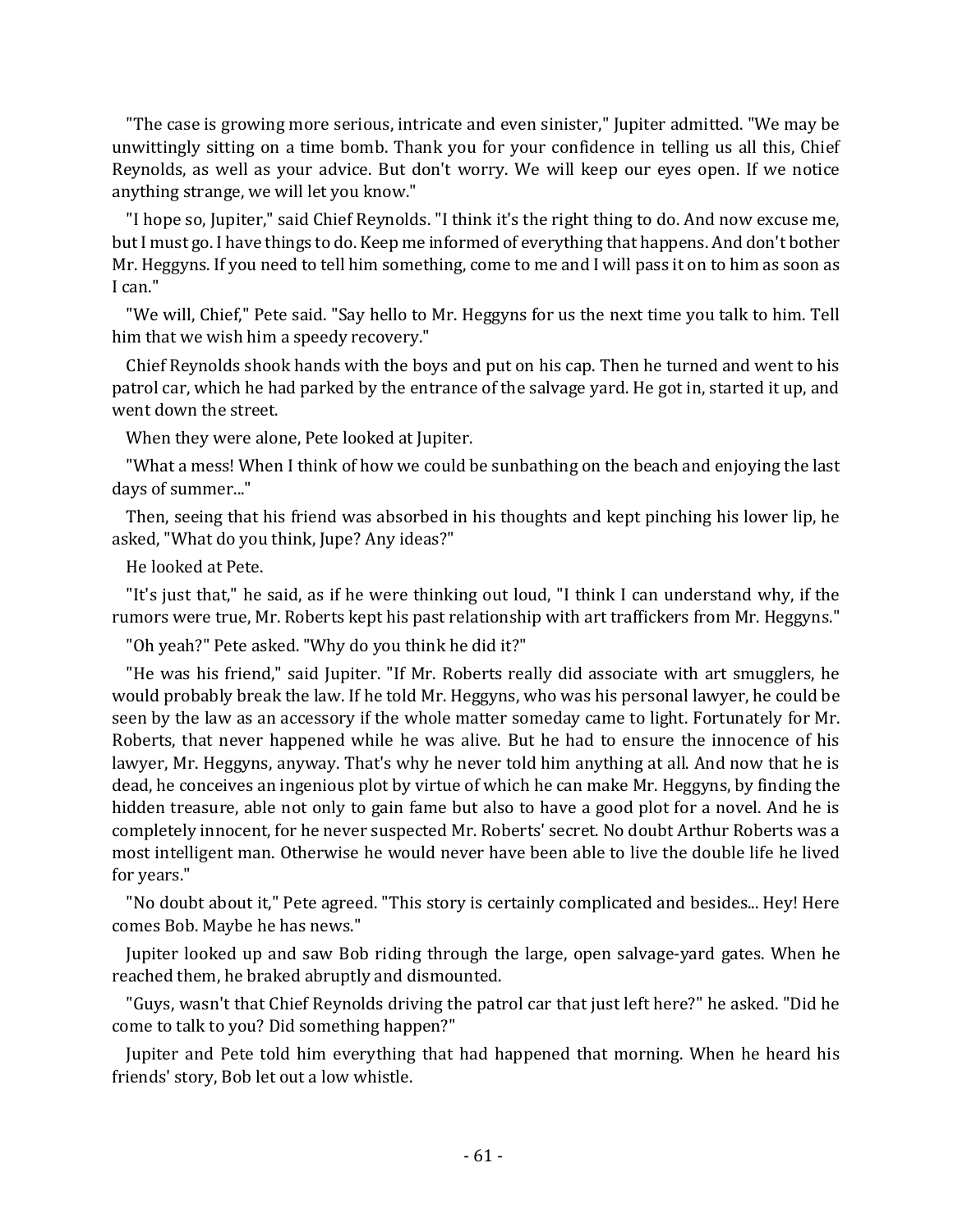"Wow! Things got complicated, but at least we're learning something," he said. "I'm sorry about Mr. Heggyns. I hope he gets better soon."

"So do we," said Jupiter. "How about you, Records? Have you been able to find out anything during your work in the library?"

"Not much," replied Bob, pulling a small notebook from the back pocket of his trousers. "But if you want, we can exchange thoughts at Headquarters."

"Great idea!" exclaimed Pete. "Did you know that Jupe thinks he has discovered the meaning of Mr. Roberts' message?"

Bob turned to Jupiter.

"Is that true, Jupe?" he asked.

"Mmm... It's possible," grumbled the First Investigator, slightly morose. "First let's go to Headquarters and hear what you have to tell us."

The three of them headed for Jupiter's workshop, where Bob parked his bicycle. Then they entered Headquarters through Tunnel Two. Jupiter took the swivel chair behind the desk. Bob and Pete took seats in front of him.

"And now, Records, tell us what you learned," Jupiter said.

Bob cleared his throat and opened his notebook.

"It's not really a big deal," he said. "Once you start looking for information about chess, you can find it in thousands of books. No matter how much I searched and searched, I didn't find anything really useful to our investigation, let alone to unravel the mysterious message of Mr. Roberts."

"You never know, Bob," Jupiter said. "Please, tell us everything you found out."

"Okay, First," Bob said, staring at his notes. "To begin with, chess is an ancient game about whose origin there are many versions. The most accepted one is that it was invented in India back in the sixth century AD. Thanks to the trade routes, knowledge of it spread first to Persia, then to the rest of Asia, and from there to the Arabs, who studied it, wrote treatises on it, and formalized its rules. It did not take long to expand into Europe, although it wasn't until the sixteenth or seventeenth century when the game evolved into the form we know today and the rules that are known today were written down. Its development progressively increased, and soon the first schools appeared. From there to the present its rules have not changed.

"The objective of the game is to 'checkmate' the opponent's king by placing it under an inescapable threat of capture. This is achieved through the collaboration of all of a player's pieces and making the proper moves based on a strategic plan. The strategy thus becomes the fundamental point to executing a good game.

"As far as the movements of the pieces..."

"What's the use of knowing all that?" interrupted Pete. "How does that relate to Mr. Roberts' message?"

"Give Bob a chance," said Jupiter. "Records," he added, turning to him, "you know the rules of chess, if I'm not mistaken. Pete, on the other hand, does not. Mr. Roberts' message concerned the movements of some particular pieces. Can you explain anything to Pete about this?"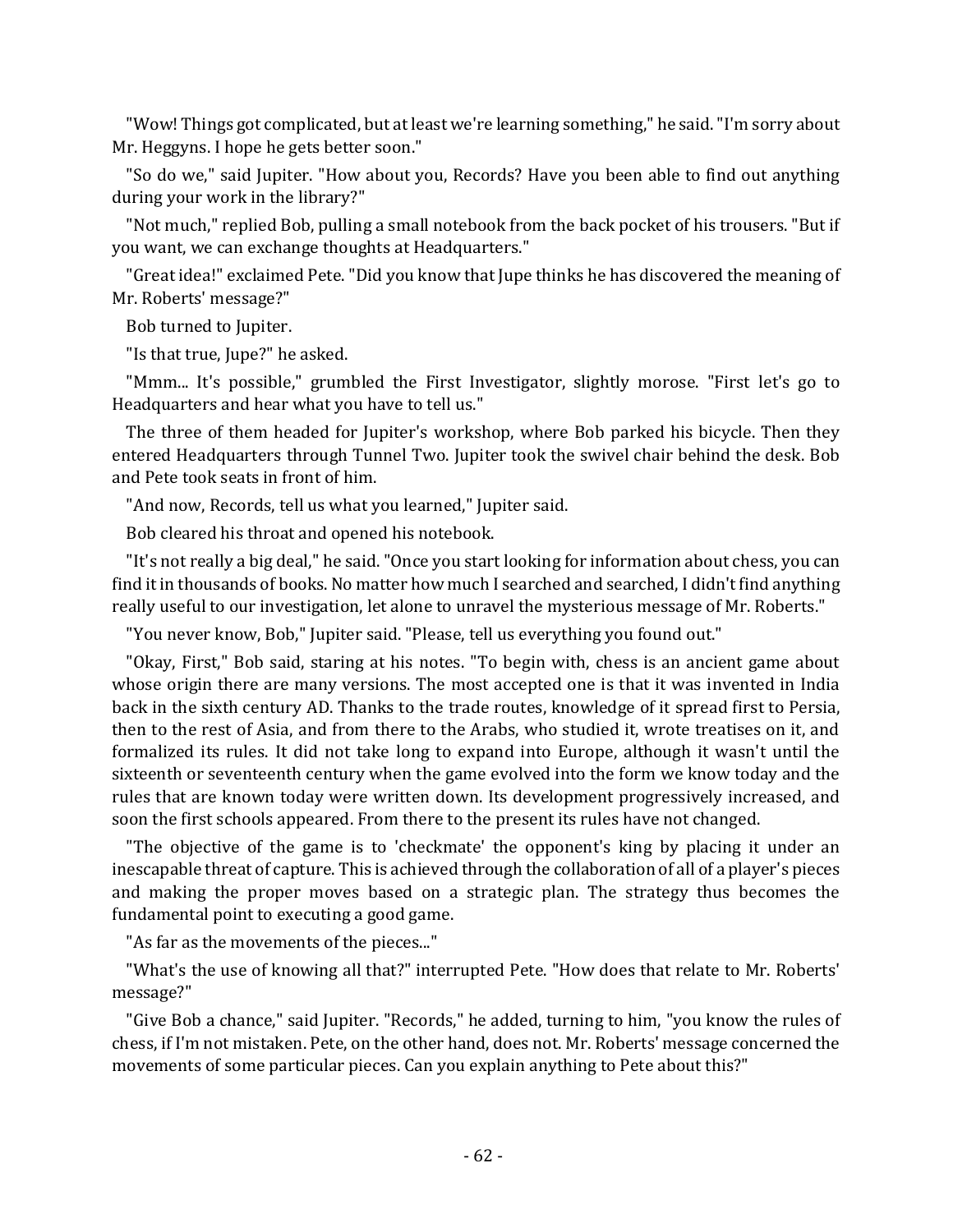"Of course, First," responded Bob. "If we remember the message, it alludes to the way the knight, the bishop and the pawn move. With regard to this we have the knight, which always moves in the form of an L, the bishop, which always moves diagonally regardless of how many squares it travels, and the pawn, which always moves forward, that is, vertically as we look at the board."

Pete looked at Bob, then at Jupiter, then at Bob again.

"Well?" he asked. "Does that clarify anything about this case? If so, I swear I don't see how."

Bob turned to Jupiter.

"Jupiter," he said, "I'm with Pete. I confess that as much as I have read Mr. Roberts' message and have thought about the movements of the pieces, I haven't been able work out anything. Pete said earlier that you thought you'd figured something out. What is it?"

"C'mon, Jupe," Pete insisted. "Stop being so mysterious and tell us what your idea is about the message. No matter how much I think about it, I can't figure it out."

"That's because you don't see what you should see," said Jupiter. "Or, at least, you don't see what Mr. Roberts wants us to see."

"Stop gibbering and tell us, Jupe," Pete complained. "It's bad enough I have to be here and can't go swimming."

Jupiter, somewhat arrogantly, smiled and leaned forward until he rested his elbows on the desk.

"All right," he said. "Bob, can you repeat your description of the way a knight moves?"

The Third Investigator, surprised, adjusted his glasses and repeated, "The knight always moves in the form of the letter L."

Jupiter looked at his friends.

"Well?" Pete asked after a few seconds of silence.

"Don't you see?" said Jupiter. "The knight moves in an L shape. By saying that Mr. Roberts is telling us..."

"Just a second, just a second!" Bob exclaimed. "Do you mean that...?"

"Indeed, Bob," Jupiter said, nodding. "Mr. Roberts is telling us something. He is telling us... the letter L! Or, at least, it refers to something or someone whose name begins with that letter."

"Darn it!" exclaimed Pete. "Bob said it before and I didn't even notice. It seems so obvious..."

"Often the most obvious is the most difficult to notice precisely because it's not hidden, Pete," Jupiter pointed out. "All right. So, the first line of the message left by Arthur Roberts refers to the letter L. What else do we have, Bob?"

"Well," said he, thoughtfully, "we have the movement of the bishop, which, as I said before, is always diagonal. So, if we follow the same method as with the knight's movement, we have to..."

Then, shaking his head, he said, "There's something wrong, Jupe. If we draw a diagonal line, which is how a bishop would move, we get no letter, no number or any other character. All we get is a simple diagonal line."

"Read the message carefully, Bob," Jupiter said. "In the second line, it clearly says: 'as the bishops move,' not 'as *a single* bishop moves.' So, we must consider the movement of the two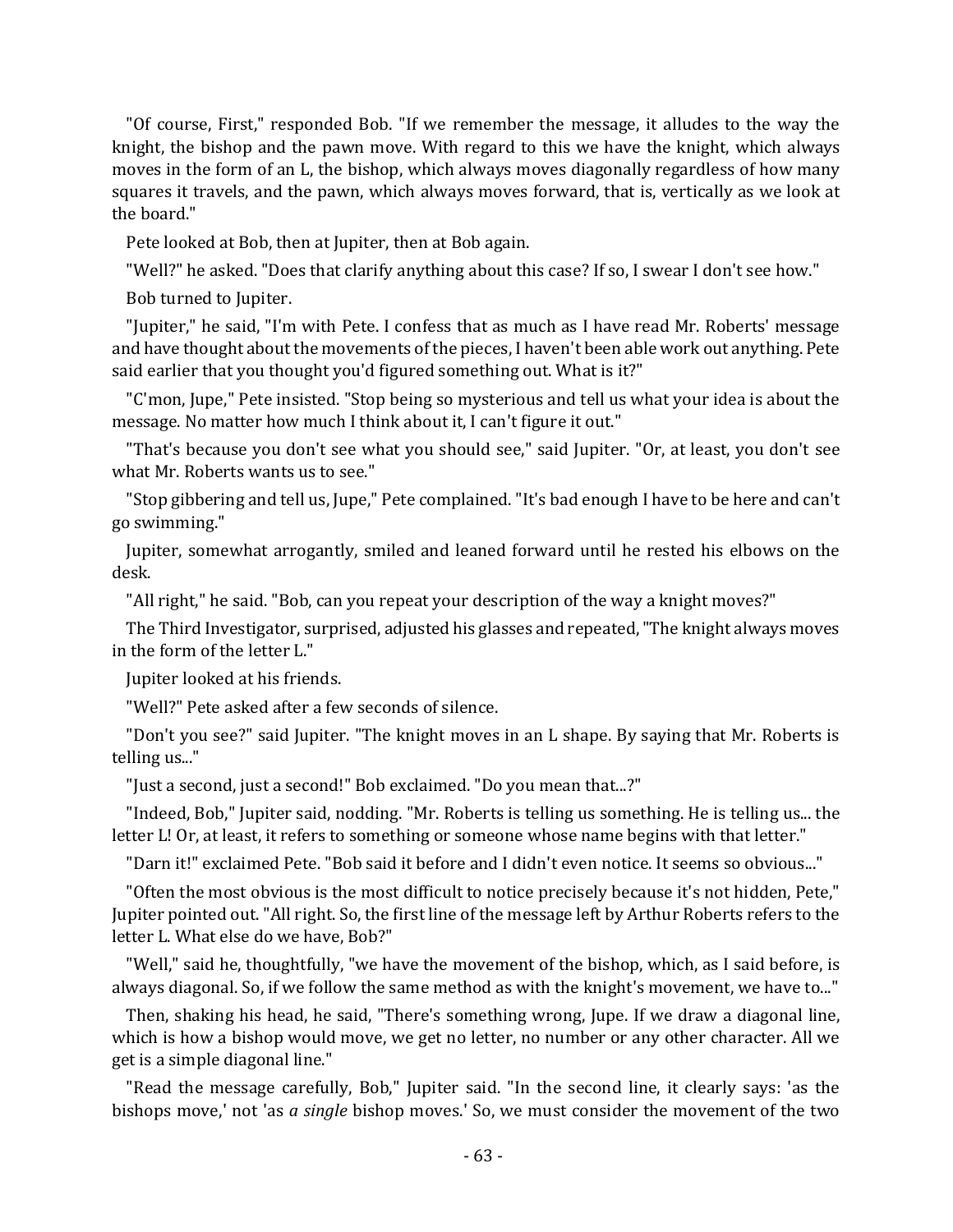bishops at the same time, do you understand? See what happens when I move these two bishops on the chessboard starting from their original positions."

Pete and Bob watched their leader pick up the two white bishops and put them on the board. The First Investigator then moved one of them to the opposite end of the board. Then he moved the other. The imaginary lines drawn by the movement of both pieces intersected right in the middle.

"You see?" inquired Jupiter. "Do you see what happens if we draw a straight line with the movements of each bishop?"

"The letter X!" cried Bob, his eyes widening. "The two lines intersect and form an X. Mr. Roberts is telling us another letter! I get the feeling that they could be the initials of something or someone."

"That's what I thought, Records," said Jupiter. "In fact, with respect to the movement of the bishops there are other possibilities, but this is the only one that results in a definite letter. Thus, we have the letter L and also the letter X."

"And what about the third line of the message?" Pete said. "Have you forgotten about it?"

"It's next, Pete, it's next," Jupiter said. "Bob, please, tell us about the pawn's movement."

"As I explained before," Bob said, "the pawn moves vertically to the opponent's line of pieces, so..."

"Wait a minute!" exclaimed Pete. "If we are drawing letters from the movements of specific chess pieces on the board, leave this to me. A vertical movement consist of drawing a vertical line. If we draw a vertical line, we get... the letter I. Plain and simple the letter I! Am I right, Jupe?"

He nodded.

"That's right, Pete," he said. "I'm sure we are on the right track with this. I believe that with this message Mr. Roberts is telling us to look for something or someone whose name matches the initials we have just discovered: L, X and I. I am convinced that he didn't mean anything else."

"Initials!" Bob repeated. "Or an acronym that leads to something! Jupe, do you have any idea where we should look for what these three initials correspond to?"

"I've been thinking about that too, Records," said Jupiter. "In the letter that he hid in the chessboard Mr. Roberts wrote, just after the encrypted message, the following."

He picked up the letter from the desk, unfolded it, and read aloud: " 'That was the easy part. Now search what I love the most. The name will lead you on the right path.' Does that suggest anything to you?"

"That only suggests one thing to me: Keep looking," grumbled Pete, frowning.

"Bob," said Jupiter, "you're good at proposing courses of action. What does what I just read suggest to you?"

"I suppose," replied Bob, "that what Mr. Roberts loves most must be in his house. I think there is something that we have to find there, something that matches the initials that we just discovered. Maybe it's the name of a friend or somewhere to go. Hence it says 'the name will lead you on the right path.' "

"So..." said Jupiter.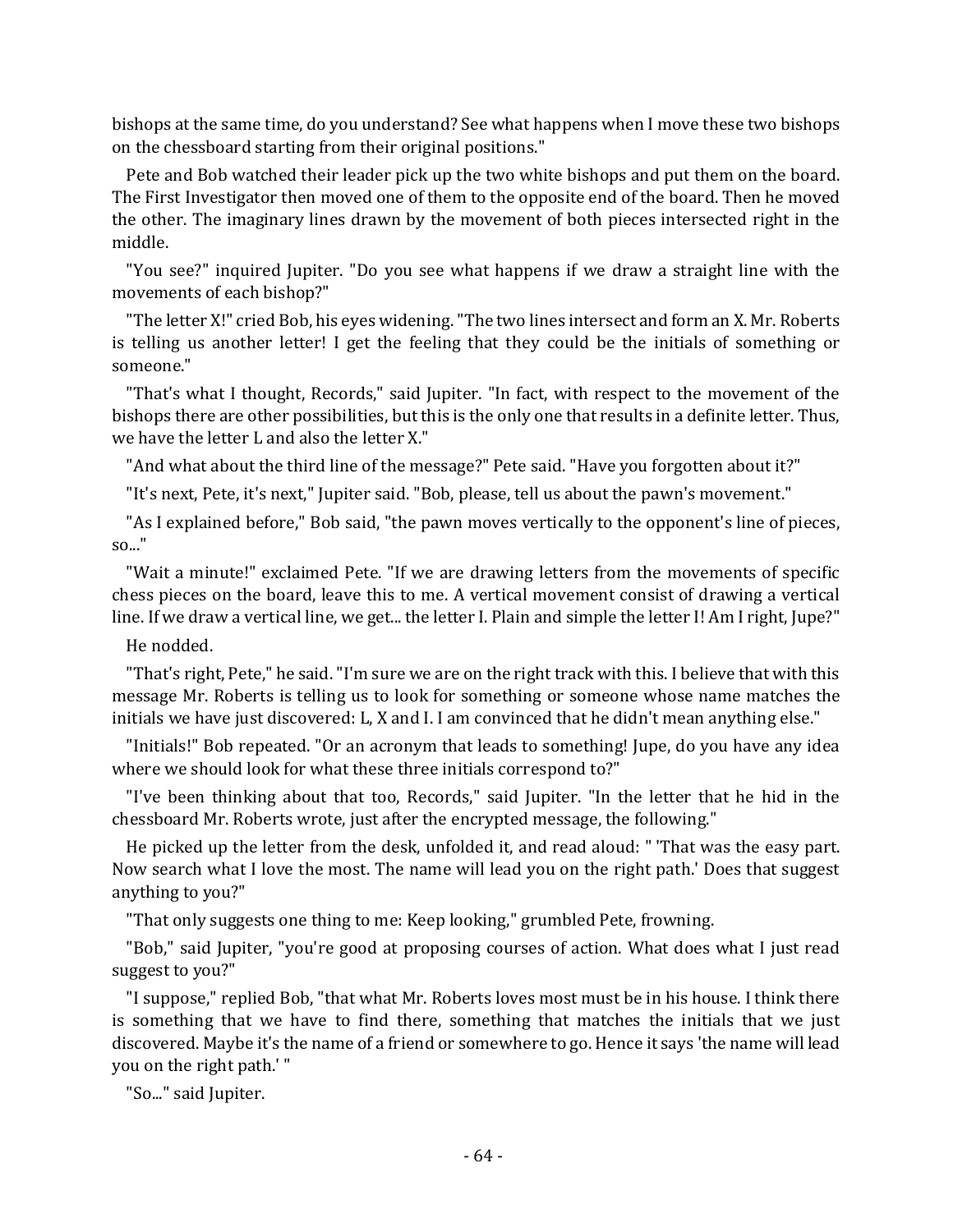"So, I suggest that we return as soon as possible to Mr. Roberts' house, and look among his possessions for something that fits with what we've discovered from the encrypted message. Then, we will have found the next clue."

"That's right, Records," Jupiter agreed. "Like you, I think our next move is to return to Mr. Roberts' house."

"How are we going to get in?" Pete said. "Mr. Heggyns has the key. And we can't go to him because he's in the hospital."

"Pete's right," Bob said, looking at Jupiter. "I didn't think about that detail."

"We'll figure something out," said the First Investigator. "We will get in somehow. Mr. Heggyns is our client which gives us his permission to undertake our search. And our purpose is completely honorable."

"If anyone sees us, they might not think so," said Pete.

"We'll be careful," Jupiter said. "Well, it's time for us to get going. Let's go ask Uncle Titus to borrow the small truck with Hans or Konrad. Given what time it is," he added after consulting his watch, "we'll have to wait until after lunch to go. But the sooner we ask for the truck, the better."

The three of them rose and entered Tunnel Two. After crawling for a few yards they emerged from the tunnel in Jupiter's workshop.

They were about to leave when Pete, who had fallen behind slightly to brush off his pants, exclaimed, "Gosh! Look! Do I see what I think I see?"

Bob and Jupiter stopped and turned to look at their friend. The boy, with his eyes wide, was pointing at the printing press. Bob and Jupiter looked where Pete was pointing and felt their jaws drop in surprise. There, on the printing press, was a battered wooden box with a metal handle. A box they all recognized.

"The Enigma machine!" shouted Bob, puzzled. "How did it get here?"

"It wasn't there when we entered Headquarters!" exclaimed Pete. "I'm sure of it."

"Evidently somebody brought it here and left it," said Jupiter, who had quickly recovered from his surprise and was pinching furiously on his lower lip. "And whoever brought it didn't leave it there by chance, but brought it to *us*, so that we would see and recover it. So, the valuable Miss Schoenberg reappears. Very, very interesting..."

"Good grief!" cried Pete. "As if all this weren't enough trouble, now we must add the puzzle of an Enigma machine that mysteriously reappears."

"Who brought it here, Jupe?" Bob asked. "Do you think it could have been Sinclair and Lagalle? They stole it yesterday. Perhaps, not knowing how to use it, they returned it thinking that we do, with the intention of letting us use it while they keep an eye on us. They'll track us while we lead them to the hidden treasure."

"Mmm... It's possible," Jupiter agreed. "Maybe it was them and maybe not. If there are more people involved in this affair, it may have been taken from them and brought to us on their own. Remember that we don't know how many people might be involved in this whole story. Maybe while Sinclair and Lagalle watch over us there are people who, in turn, are watching over them."

"Uh!" Pete growled. "To make matters worse, thieves who are being watched. That's what I call a tangled mess!"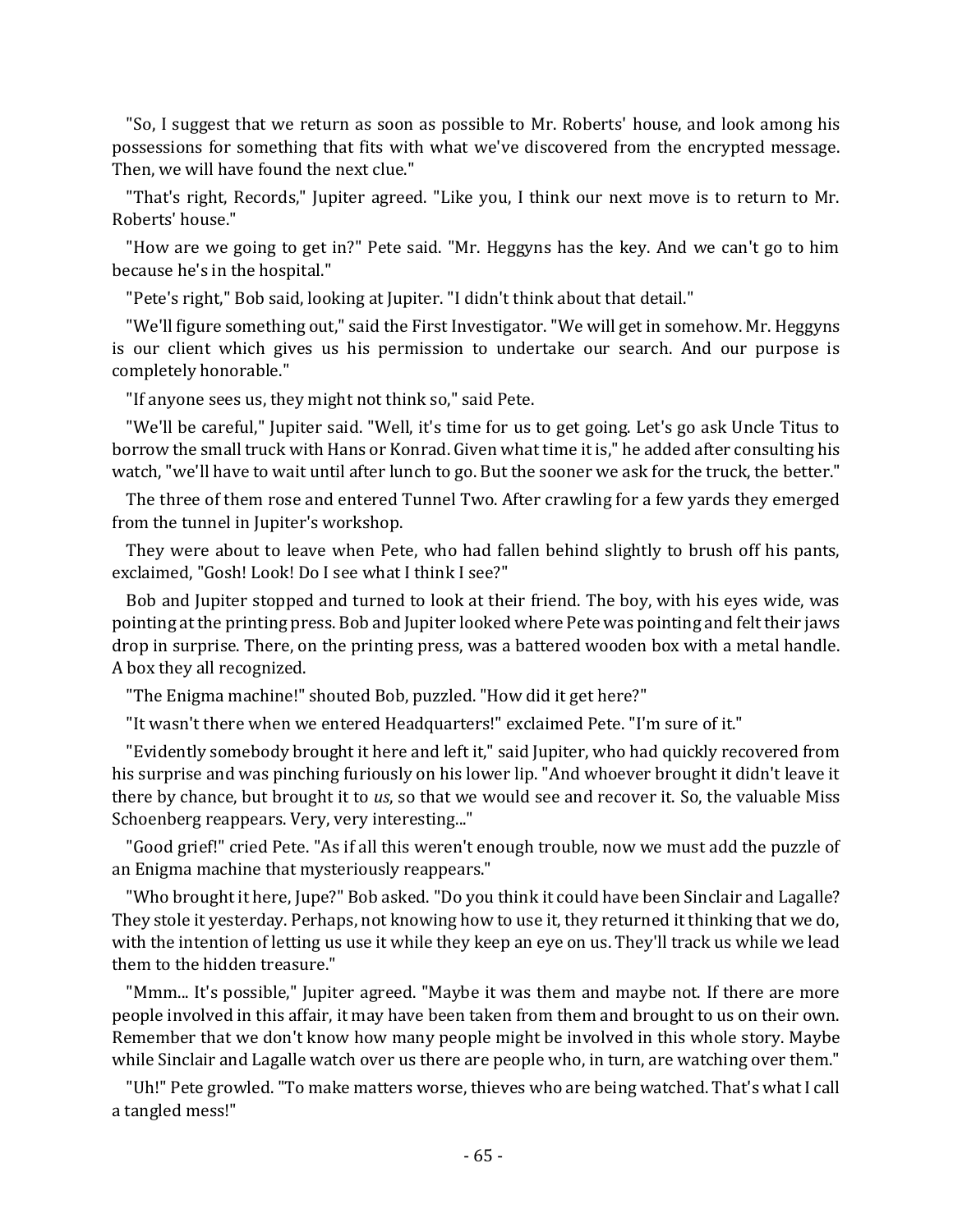"Which reminds me of the promise we made to Chief Reynolds about keeping our eyes open at all times," Jupiter said, ignoring Pete's remark.

Then, approaching the printing press, he picked up the box and opened it.

"It doesn't look so good, Jupe," Bob commented. "Do you think it may be damaged?"

Jupiter bit his lower lip and held up the open box. The machine inside appeared rickety, it was cracked in three or four places and had some broken keys. The box itself was battered and didn't close properly. Jupiter noticed that one of the hinges was broken and one of the corners of wood was splintered. As he shook it lightly, the three of them noticed a muffled but disturbing sound of loose parts.

"I'm afraid it is," Jupiter finally said. "This machine was in Mr. Heggyns' car yesterday when he suffered the accident. I presume that it was broken in the accident and is clearly unusable."

"Boy, are we in a fix!" cried Pete. "I hope we don't need it again to unravel this mystery, because if we do, we can say goodbye to the treasure Mr. Roberts hid."

"I'm afraid you're right, Second," Jupiter said. "I also hope that we don't have to use it again."

"What do we do with it, First?" Bob asked.

"Since it's of no use broken, we can hide it right here in the workshop," Jupiter replied. "Then we'll talk to Uncle Titus, Hans and Konrad. One of them might have seen someone hanging around here who may have left the machine."

Jupiter closed the battered wooden box, placed it under the printing press, and covered it with a piece of burlap cloth he picked up from a corner of the workshop. The machine sat there, covered and innocent looking.

"No one will suspect an ordinary looking bundle covered with burlap," he said.

Then the three boys came out of the workshop and rounding the huge piles of junk that hid Headquarters crossed the yard and approached where Uncle Titus, along with Hans and Konrad, was busy sorting some of goods purchased the day before. But, no matter how much they were asked, none of the three could help them. They had been too busy to pay attention to the corner of the junkyard where Jupiter's workshop was located. Not even Aunt Mathilda, who was approaching them with the firm intention of putting them to work for a while, could be of help. There had been plenty of customers to attend to all morning, so the good woman had not noticed anything out of the ordinary nor had she seen anyone who fit the descriptions the boys gave her of Sinclair and Lagalle.

"I'm sorry I can't help you boys," Mrs. Jones concluded. "However, I'm happy to see you, because you can help me with the pile of stuff on that side," she added, pointing to a corner of the salvage yard.

The boys groaned as they looked in the direction she indicated and saw what awaited them.

"It would be perfect if you would inventory and organize it while I prepare lunch," she said, handing her nephew a pen and a notebook. "And I won't accept protests of any kind, Jupiter. So, stop looking at me like that and... get to work!"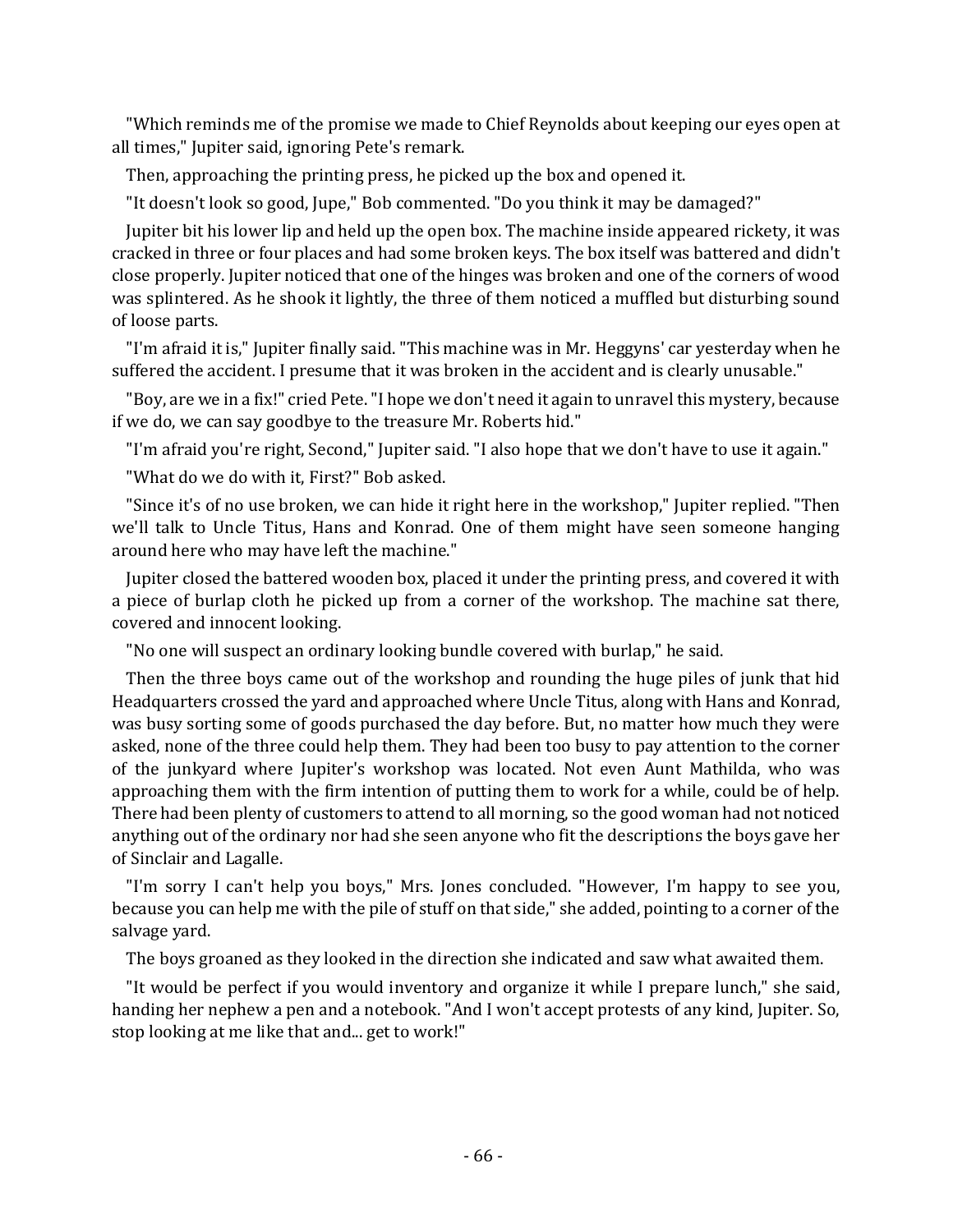## Chapter 8 Back to the Writer's House

"What exactly are we going to look for at Mr. Roberts' house, Jupe?" Pete asked.

"Anything related to the letters we discovered," Jupiter replied absently, for he seemed absorbed in his own thoughts. "The name of a person, a reference to a place... I don't know, anything. We'll just have to start looking and we'll know it when we see it."

"And if we don't find anything, Jupe? What if we can't even figure out what we are looking for?" Pete demanded.

"Then I'll start worrying," Jupiter said simply.

The three boys were crowded inside the cab of the small truck driven by Hans, with Bob sitting on Pete's knees. After finishing the inventory work assigned by Mrs. Jones, and after a quick meal, Uncle Titus had given Jupiter the use of the vehicle for the afternoon. There were no pending trips to make, so the junkman could dispense with the truck and one of his assistants for the rest of the day.

"What bothers me the most, Jupe," Bob said as Hans drove toward the outskirts of Rocky Beach, "is one of those letters, the X. There aren't many names, of people or places, that begin with an X. Are you sure we're on the right track?"

Jupiter, as if awakening from deep trance, looked at Bob.

"I confess, Records, I've had that thought too," he replied. "However, even though few words and names begin with X, they do exist. I believe we are on the right track. Even if we aren't, it is our duty as investigators to exhaust all possibilities that present themselves. But, as I say, I am convinced that... What is it, Hans?"

"Not sure, Jupe," replied the blond Bavarian looking in the rear-view mirror, "but I think someone follows us."

"Can you see who it is, Hans?" asked Pete, looking in the right side-view mirror.

"Don't look back," Jupiter warned. "Act normally."

The others obeyed.

Then, after a few seconds of calm, Jupe spoke again, "Carefully look in the rear-view mirror, Hans, and tell us if he's still there." Hans did as he was told and nodded.

"Act natural, fellows," Jupiter said. "Hans, what kind of car is it?"

"A red sedan," said the Bavarian. "He is behind us after we left the salvage yard. He follows us very carefully, but I see him there all the way."

"A red sedan!" Bob cried. "I bet it's Sinclair and Lagalle. They don't know that we know that they have a red sedan in addition to a black car. That's to our advantage."

"Can you see who is driving it, Hans?" Jupiter asked.

The Bavarian glanced surreptitiously in the rear-view mirror as he continued driving down the streets of Rocky Beach.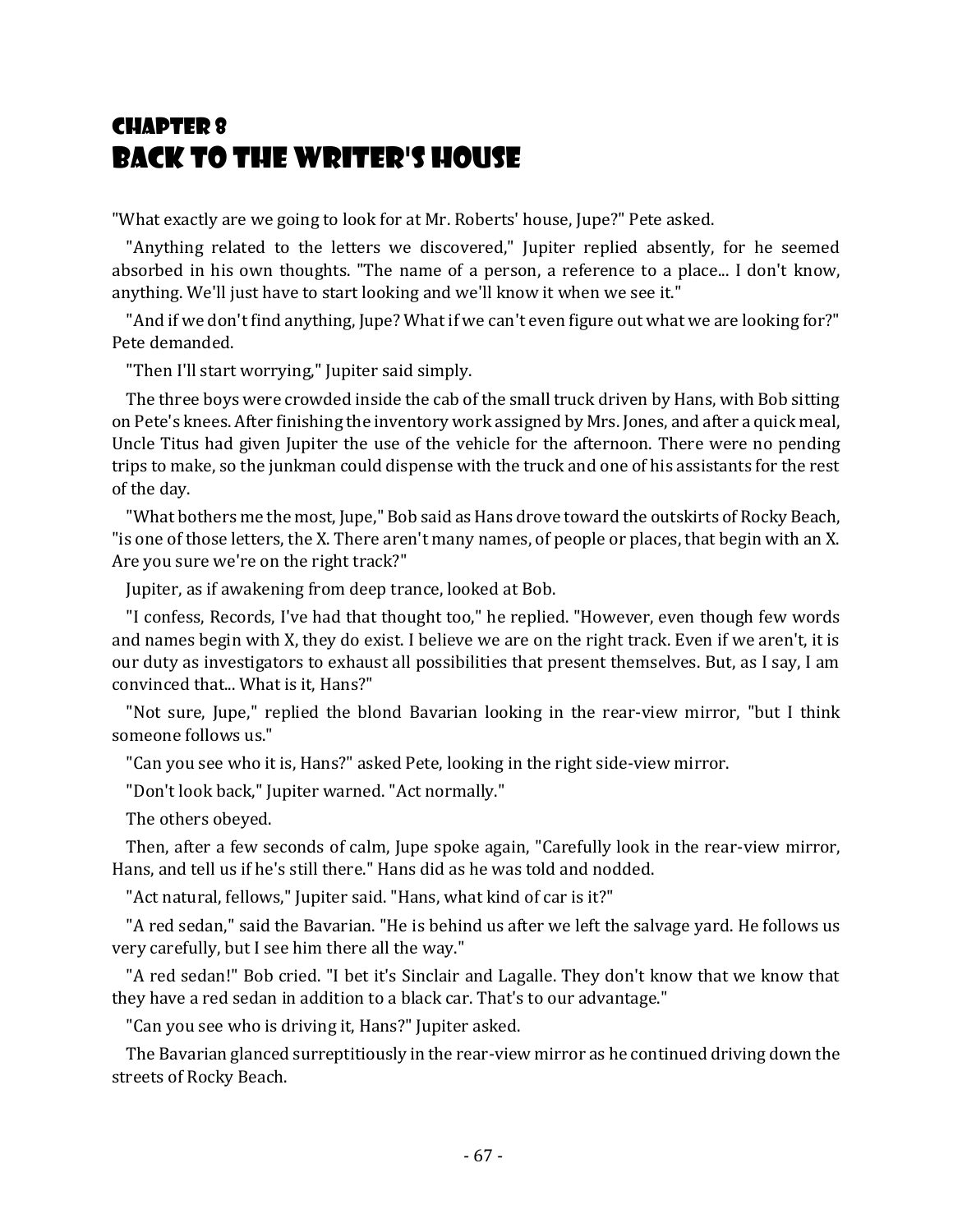"There are two men," he answered. "The driver is a short guy. The other looks tall and wears a hat."

"It's them, Jupe!" moaned Pete. "They must have been watching us all the time."

"I think so, Pete," said the boy.

"What now, Jupe?" Hans asked. "You want me to try and lose them?"

Jupiter pondered for a few seconds and then, biting his lower lip, replied, "Change of plans, guys. Hans, circle the next block and take us to the freeway. Once there we will try to lose them. There are lots of cars on it at this hour. That will make it easier for us."

"Hokay, Jupe," said Hans.

Obeying the First Investigator, Hans turned right at the next intersection, circled the block, and headed for the nearest Los Angeles freeway entrance, which wasn't far from where they were. Los Angeles, as well as the entire suburban area that surrounds it, is traveled via wide freeways of many lanes that crisscross to form a dense network through which thousands of vehicles travel daily. In the midst of this tangle it was not too difficult to mislead a pursuer at certain times of the day.

"Are they still there, Hans?" Pete asked.

"Yes, Pete," said the Bavarian.

"We shouldn't let them realize that we know they're following us," Jupiter said. "Let's head to the freeway as if nothing is going on. Once there we will have time to accelerate to lose them."

"That's easy, Jupe," declared Hans.

Hans turned right and headed down a very quiet street at the end of which one of the entrances to the freeway could be seen. At the end of an access ramp, thousands of vehicles were speeding along the imposing road built from tons of concrete.

The small truck advanced down the street. From the rear-view mirror, Hans could see the red sedan round the corner and turn in behind them.

"They are still behind us," the Bavarian reported. "I do not think they notice that we see them because we go slow. I hope it is easy to lose them on the freeway. We wait for the right moment to accelerate and... But what the...?"

Unable to avoid it, the boys, even Jupe, turned to see what had caused Hans' surprise. Forgetting all caution, the three boys' faces watched through the rear window of the cab as a second car squealed around the corner at high speed.

Everything happened in a flash. As Hans and the red sedan drove at moderate speed, the newcomer turned directly toward them with such speed that the three friends barely managed to notice that the vehicle was dark blue. Nevertheless, the blue car accelerated into the red sedan and, with a sudden change in direction, pushed it toward the curb. After a brief crash and a momentary screech of metal against metal, the red sedan, partially lost control, swerved sideways, jumped over the curb and crashed sideways into a street lamp. The vehicle stopped with two burst tires while a wisp of smoke emerged from the engine. Jupiter, Pete, and Bob could briefly see the angry faces of Sinclair and Lagalle. The latter seemed to be uttering all sorts of curses while threatening the driver of the other vehicle with raised fists.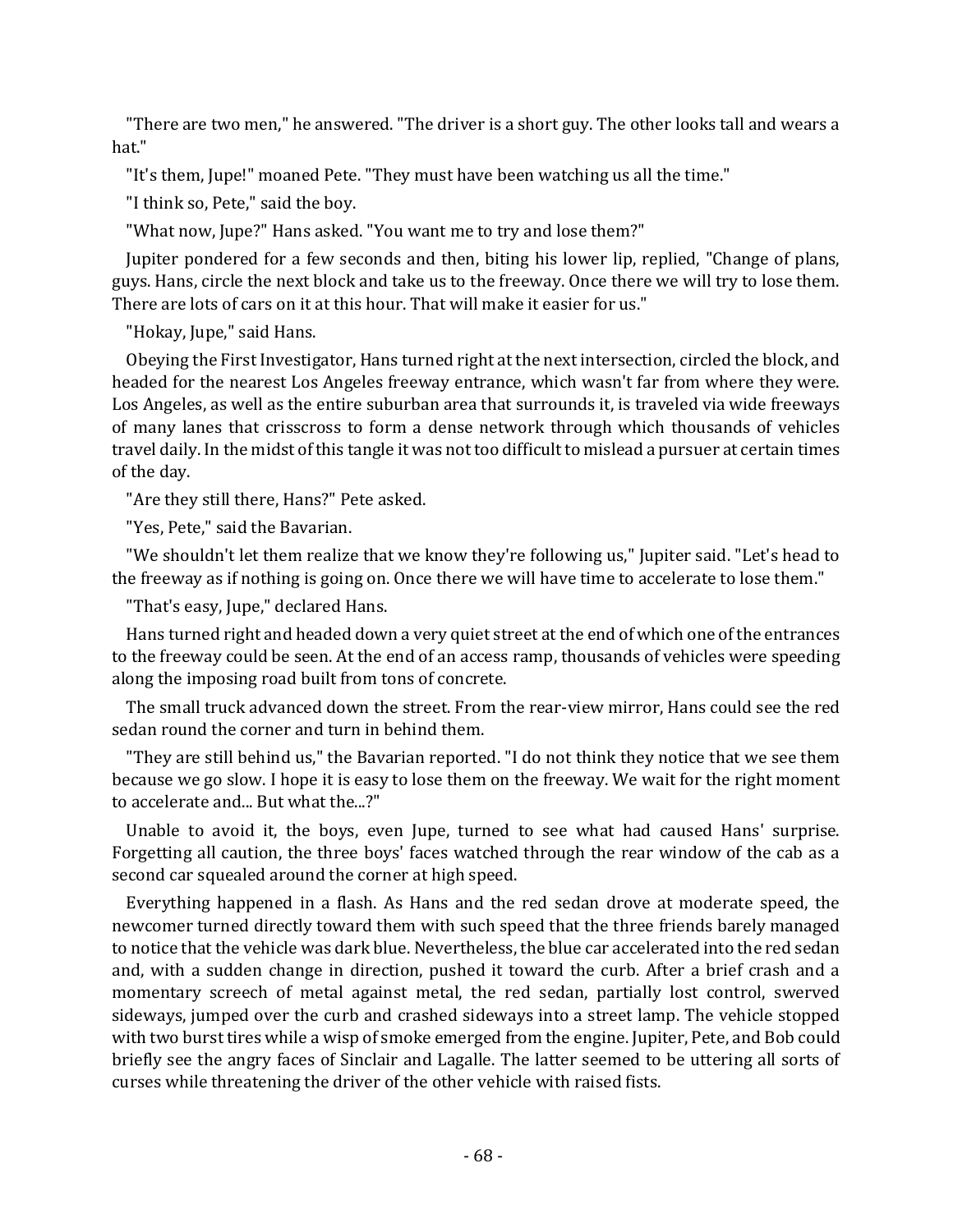As for the dark blue car, without diminishing its speed but rather the opposite, it raced toward the small salvage-yard truck, and flew past it. Hans and the boys watched as it sped off toward the freeway access ramp, onto the freeway, and disappeared into the swarm of vehicles that were rolling along in the California sun.

"Gosh!" exclaimed Pete, once he had recovered from surprise. "What crazy driving! Luckily this is a lonely street and there were no pedestrians in sight. Could you see who it was?"

"No, second," said Bob. "The car had tinted windows. I couldn't see anything even when he whizzed past us. Of course, he did it so fast that I doubt we could have seen something even if it was ordinary glass."

"Anyone see the license plate number?" Hans asked. "That guy belongs in jail."

"The license plate was partially covered with mud," said Jupiter, speaking slowly as he pinched his lower lip. "Possibly its occupants did it on purpose to hide the number. Of course, the driver deserves to be arrested, but the truth is he did us a favor."

"A favor?" Pete asked. "Jupe, that guy is crazy. He almost killed us!"

"No, Pete, he isn't," said Jupiter. "Reexamine what just happened."

Pete blinked in surprise.

"Jupe's right, Second," Bob said. "The blue car attacked Sinclair and Lagalle but passed us untouched. At reckless speed, it's true, but without touching us. It's clear that we were not his target."

"That's right, Records," said Jupiter. "What happened is irrefutable evidence that, apart from Sinclair and Lagalle, there are more people interested in this whole affair. Who are they? We don't know, but what is clear is that, at least on this occasion, they have helped protect us from Sinclair and Lagalle."

"Jupe!" blurted Bob, suddenly hit with an idea. "Do you think it could have been them who left the Enigma machine in the workshop at the salvage yard?"

Jupiter was silent and thought for a few seconds.

"That's a possibility," he said at last. "I wouldn't be surprised if they did. Friends, someone else definitely wants us to find what we are looking for. Thus, we are watched over by more than one band of criminals, which, as we've seen so far, can be considered as potentially dangerous."

"Jupe," said Hans, who had reduced his speed slightly, "if you are in a mess and there are dangerous men after you, I think we should go back and tell your uncle, or let us go to the police now. Going to the police now is smart."

Jupiter considered the idea.

"Actually, the police are already aware of everything, Hans," he said. "However, it would be wise to inform them of what has just happened. Even so, I'd rather do it later, Hans, if you don't mind."

"Hokay, Jupe," the Bavarian agreed. "Then what should we do?"

"I'd like to go where we were headed in the first place," Jupiter responded. "Then, once we've finished our task, we can call the police. Let's forget the freeway, Hans, and resume our earlier route."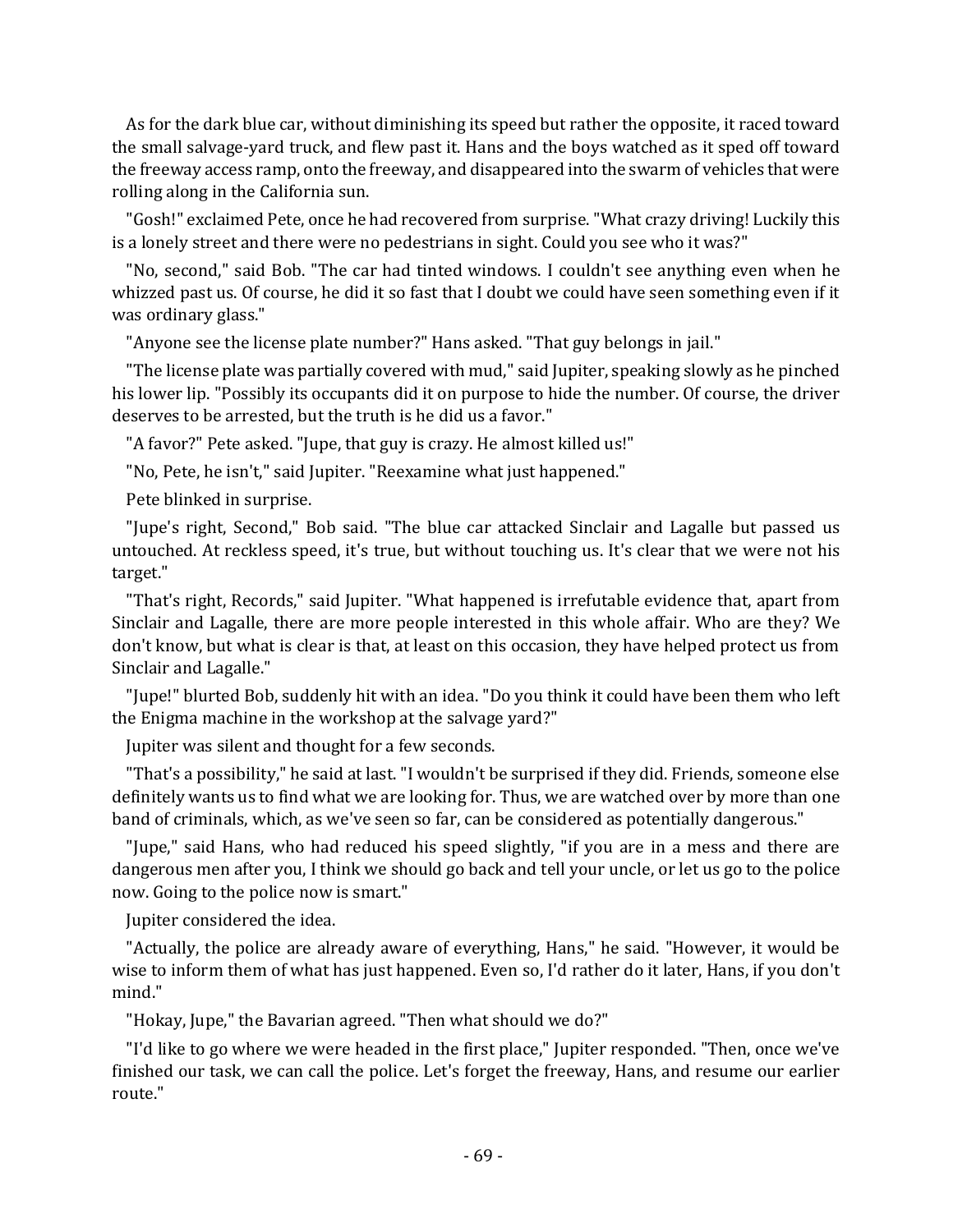"Hokay, Jupe," Hans said simply.

The Bavarian turned at the next corner, just a block before reaching the freeway access ramp, and returned to the streets of Rocky Beach. They rode the rest of the way in virtual silence, alert and with their eyes wide watching for possible pursuers or any suspicious detail around them. However, they did not see the dark blue car again, nor did they see the presence of any vehicles that might be following behind them.

Thanks to Hans's firm hand at the wheel, they soon found themselves on the outskirts of Rocky Beach following the winding road that ran through the hills. After a short time, the Bavarian, following the directions of the boys, entered the narrow canyon leading to the home of Arthur Roberts.

"Please, park there by the curb, Hans," Jupiter directed as soon as he saw the house. Hans obeyed and parked the truck in front of the hedgerow that stood by the curb. Jupiter, Pete and Bob got out and headed for the front door. Hans followed closely.

"How will we get in, Jupe?" Pete asked.

"We will check the doors and windows," responded the boy. "With a little luck, we will find an open one or one that's easy to open."

"Well, we must be on a lucky streak, First," Pete said. "Behold!"

Jupiter and Bob looked to where Pete was pointing. His arm was reaching toward the front door, which was ajar.

"The door is open!" Bob exclaimed. "Mr. Heggyns couldn't have opened it. He's the one with the key and he's in the hospital. And we all clearly saw him lock it yesterday, when we left here."

"Someone must have entered by force," Pete remarked.

The three of them ran to the door. Jupiter bent over and stared at the lock for a few seconds. Then he stood up and looked at his friends with a frown.

"The door has been forced," he said. "They didn't use a crowbar because the frame is not damaged, but some sort of picklock. They opened the door but left the lock unlocked."

"Be careful," said Hans, who had joined them. "Someone might be inside. He is dangerous, I think."

"You're right, Hans," Jupiter conceded. "We should search the house room by room. Let's stay together and not get separated. Above all, try not to make the slightest noise."

Following Jupiter's instructions, the four of them entered the house and moved from one room to the next as quietly as possible until they had passed through the entire house. As they looked, they discovered many of the things that had been neatly arranged the day before were now either strewn on the floor or thrown into a corner. While the house looked as if it had been searched, that search didn't appear to have been very thorough, but rather somewhat hurried. Although there were some books lying on the floor in the living room, most of them were still on the shelves.

As for the furniture, some of it had been displaced, but not all the drawers had been opened and emptied.

"The general impression I am getting of this search," commented Jupiter, "is that whoever carried it out was in a hurry and impatient. If they had searched the house thoroughly, surely we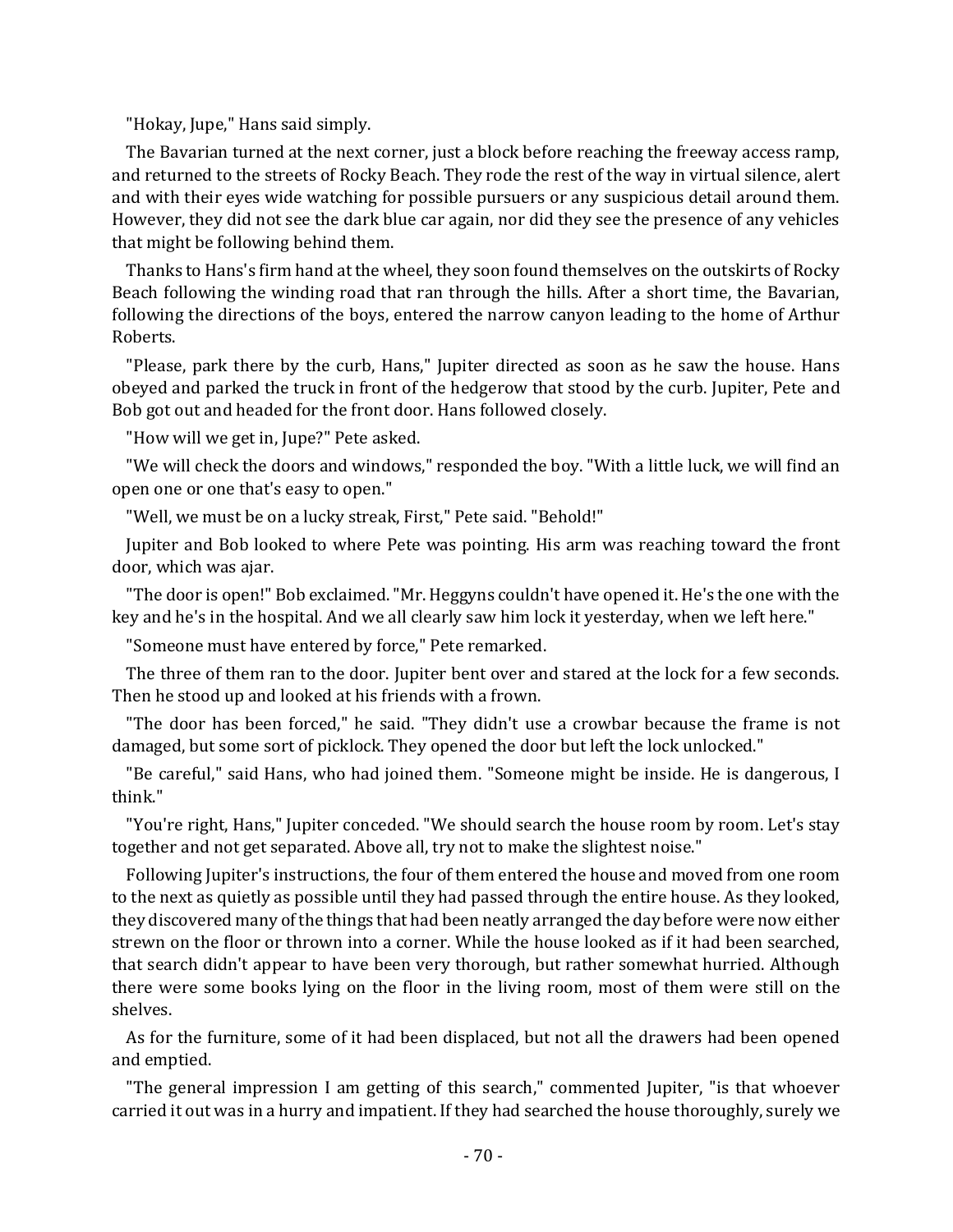would have found things like raised floorboards. Whoever searched the house was either surprised in the middle of their work, or changed their mind and simply walked away."

"Or maybe he found what he was looking for," Bob said.

"I don't think so, Records," said Jupiter, shaking his head. "If so, I don't think they would have followed us on our way here if they had found what they were looking for. No, Bob, the treasure is still hidden. I'm sure of it."

They found themselves in the room that was once the study of Arthur Roberts, the same one in which they had deciphered the encoded message the day before.

"Whoever searched the house paid special attention to this room," Pete commented.

In fact, the disorder appeared to be greater there. The desk drawers and cabinets had been emptied and thrown to the floor. The closet was open and had been rifled through. All its contents were lying on the floor. The unusual objects that inhabited the room had been moved around, the huge wooden desk had been displaced, and all the papers that had covered it the previous day were scattered on the floor. Many of the photographs that hung on the walls were crooked. Some of the larger ones had been picked up and thrown to the ground.

"No wonder they searched this study more thoroughly," Jupiter said. "Mr. Roberts kept many of his favorite items in this room. It was, so to speak, his lair, the place where he wrote his novels. In a sense this room might have been the place where Mr. Roberts kept 'what he loves the most'. So, if we are to find what Mr. Roberts loved the most, it would be advisable to start doing so in this room."

"Sounds reasonable," Pete agreed.

"Whoever searched this room even included the walls," Bob interjected.

"You can say that again," Jupe agreed. "Some of the pictures have been moved or taken down, as if they were expecting to find a safe or a secret panel behind one of them. Even the picture of Mr. Roberts with Mr. Hitchcock has been moved."

Bob, meticulous and orderly by nature, approached the wall to straighten the photo mentioned. As he did so, Hans approached Jupiter and stood in front of him.

"Jupe," he said, "this house is broken into and may be robbed. Also, we saw one car run another one off the road. I am sorry but we should call the police now. You know we should. Your Uncle Titus would say that, too."

Jupiter looked at Hans intending to plead in favor of continuing their investigation. However, after hearing and considering Hans' words, he ended up giving in. With a resigned expression, he let out a breath.

"I think you're right, Hans," he admitted. "It would be best to call the police as soon as possible. Let's find a phone and call Chief Reynolds."

He was about to leave the study with Hans to search for the telephone when Bob's voice stopped him.

"Fellows! Come here! Come and look at this! Tell me if I'm seeing what I think I'm seeing!"

Jupiter, Pete and Hans ran up to where Bob stood, by the wall. There, the Third Investigator pointed with a trembling hand at one of the photos that still hung crookedly on the wall.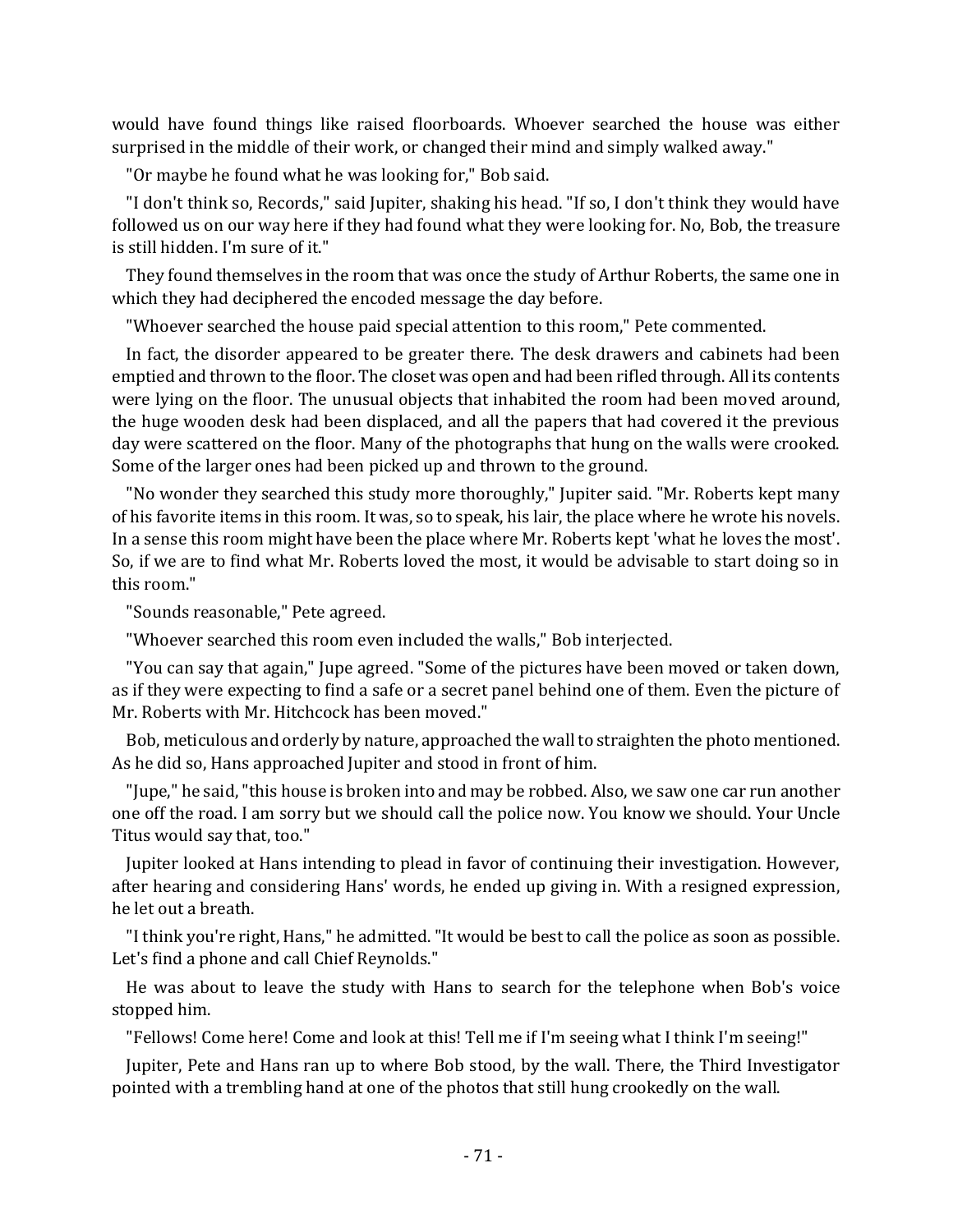"I came over to straighten the picture with Mr. Roberts standing next to Mr. Hitchcock when, suddenly, look what I saw," he explained.

With the tip of his finger, Bob touched the photo immediately below the one in which Alfred Hitchcock appeared. In this new photo, the thin figure of Arthur Roberts appeared at the door of one of the famous Hollywood studios in the company of a short, chubby man who wore a broad smile. It was a black and white photo that seemed to have been taken at least fifteen or twenty years ago.

"What about it, Records?" Pete asked. "What's with the photo? Unless I'm missing something, we don't know the guy who appears in it with Mr. Roberts."

"Look at what's right under the picture," Bob said.

They all looked. Pete scratched his head.

"It's just a photo caption," Pete said. "As far as I can see, almost all the photos in this room have them. Mr. Hitchcock's, for example, says: 'With the master of suspense during a break in the filming,' " he read.

"I know, but read *this* at the bottom of the page, Pete," Bob insisted, pointing again to the photo that had so powerfully caught his eye.

"As you wish," he agreed. "It says: 'With my dear friend, screenwriter Lewis Xavier Inglewood, at the studio door.' So?"

Jupiter, his eyes bright with pure excitement, smiled.

"Good work, Bob!" he said. "We have it! We just found what we came for!"

"What are you guys talking about?" Pete asked. "Have you lost your mind? What have we found?"

"We have Lewis Xavier Inglewood," Jupiter said.

"So?" the Second Investigator asked again.

"Lewis Xavier Inglewood," Jupiter repeated. "The name that fits with the initials L, X and I that we discovered from Mr. Roberts' message."

"Whiskers, Jupe!" Pete cried as the light of understanding finally worked its way into his head. "The message was about a friend of Mr. Roberts!"

"That's right, Pete," Jupiter said, nodding. "An old and dear friend of his, that's why Mr. Roberts told us to look 'among what he loved most.' He was referring to an old friend of his."

"Are you really sure we're on the right track?" Pete asked hesitantly.

"We must be," Bob said. "Xavier is not a common name in English. And finding someone whose initials exactly match the letters that we discovered in the message is already something that's difficult in and of itself. At least on this occasion, I believe that we can definitively rule out coincidences."

"Bob's right," said Jupiter. "Without a doubt, we are on the right track. If Mr. Roberts was referring to Mr. Inglewood, I think our next step will be to visit him and see what he can tell us about Mr. Roberts. Maybe he has something for us or he can tell us where to find the next clue."

"And how are we going to meet with him?" Pete asked. "We don't know where he lives."

Jupiter pinched his lower lip for a few seconds.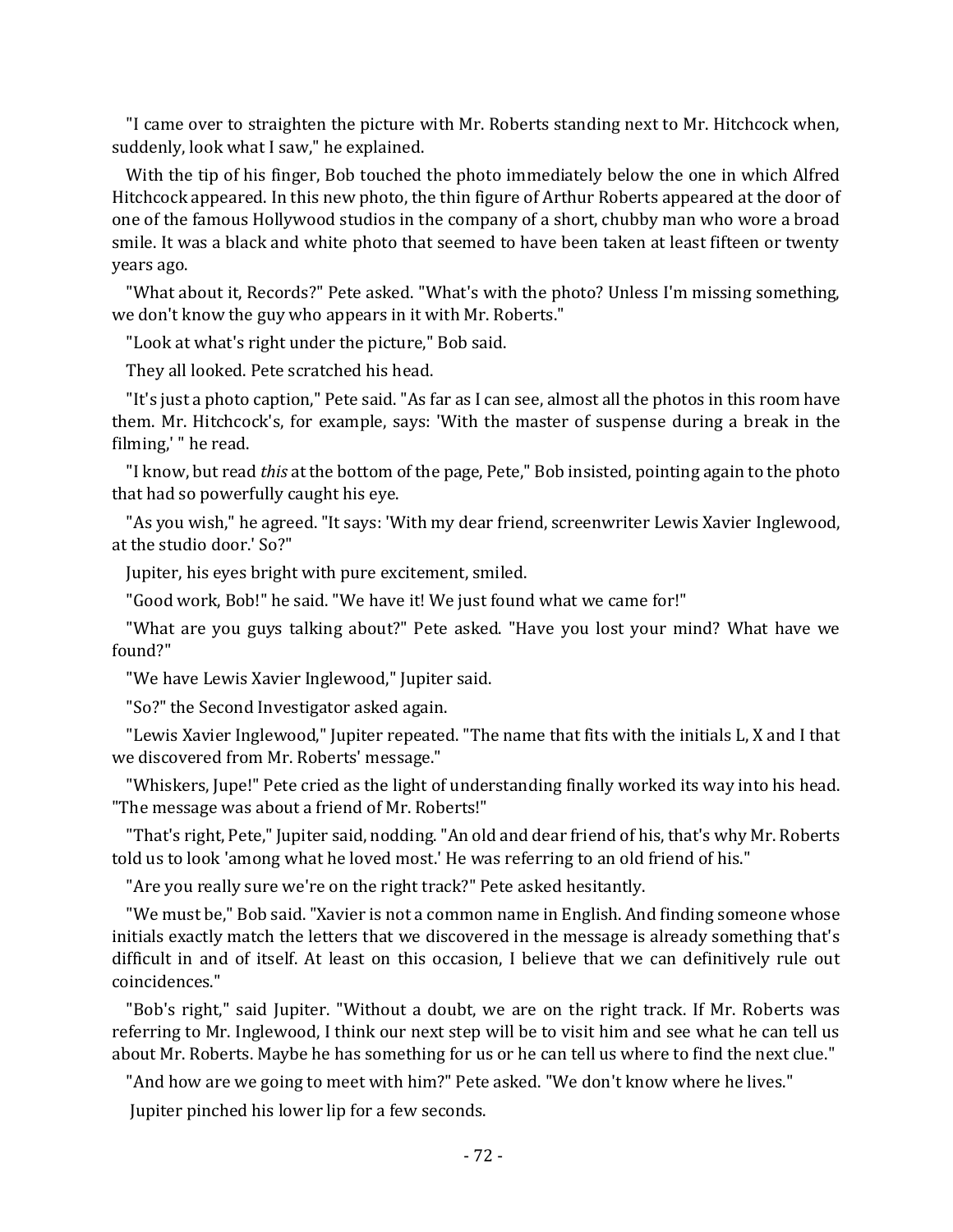"Mr. Inglewood was a personal friend of Mr. Roberts," he said at last. "Therefore, he should have his address or his telephone number somewhere. Fellows, let's find an address book or notebook. I don't know, anything where someone would write down the phone number and address of an old friend."

"Wait, Jupe," Hans said. "First, call the police."

For a moment, the First Investigator seemed about to raise a protest, but finally agreed.

"Yes, Hans, you're right," he said, not without regret. "I'm sorry. What we discovered made me forget what we were about to do. Bob, Pete," he added, turning to his friends, "look for an address book or a phone number while I use the phone to call Chief Reynolds."

While Jupiter called the chief, Pete and Bob opened drawers and shuffled through papers carefully so as not to add to the disorder already there.

"This is like looking for a needle in a haystack," Pete complained. "How are we going to be able to find an address book in this jumble of papers, books and all kinds of stuff? This is worse than a jungle."

"Come on, Pete," Bob said as he looked into one of the drawers of the large desk. "You heard Jupe: no doubt we are on the right track. Let's keep looking."

Hans joined them in the search, but even with the help of the blond Bavarian they were unable to find anything useful. Finally, after a few minutes, Jupiter appeared again in the study door.

"I just talked to Chief Reynolds and explained what happened," he announced. "He's coming. I don't think it will take him too long to get here. The chief said that the wisest thing to do is to leave a guard on duty here for a few days while an inventory of everything in the house is being carried out. How about you? How did it go? Anything to report?"

Bob looked up from under a pile of papers and regarded their leader.

"We haven't found anything yet, Jupe," he said. "Help us search. With any luck, we might find something before Chief Reynolds shows up."

"I really don't think it's worth looking, Records," Jupiter mused.

Pete, Bob, and Hans sat up and looked at the First Investigator.

"What do you mean, Jupe?" Bob asked, surprised. "I hope Chief Reynolds hasn't removed us from the case."

"Not at all, Bob," Jupiter said with a half-smile. "What I mean is that *you* don't have to keep looking."

Then, lifting up a small leather-bound notebook he'd kept hidden behind him, he added, "I got it, guys. I found this address book lying in a corner behind the telephone table. It must have fallen there while they searched the room. Actually," he said, with a certain tone of self-reproach in his voice, "I should have realized that a phone book is never far from a telephone."

"This notebook," he continued, after regaining his usual aplomb, "contains not only Mr. Inglewood's telephone number, but also his address. He lives in Hollywood, so if we hurry we can go see him. It's not far from here and it's still early enough to pay a visit to the screenwriter. So, let's get going fellows!"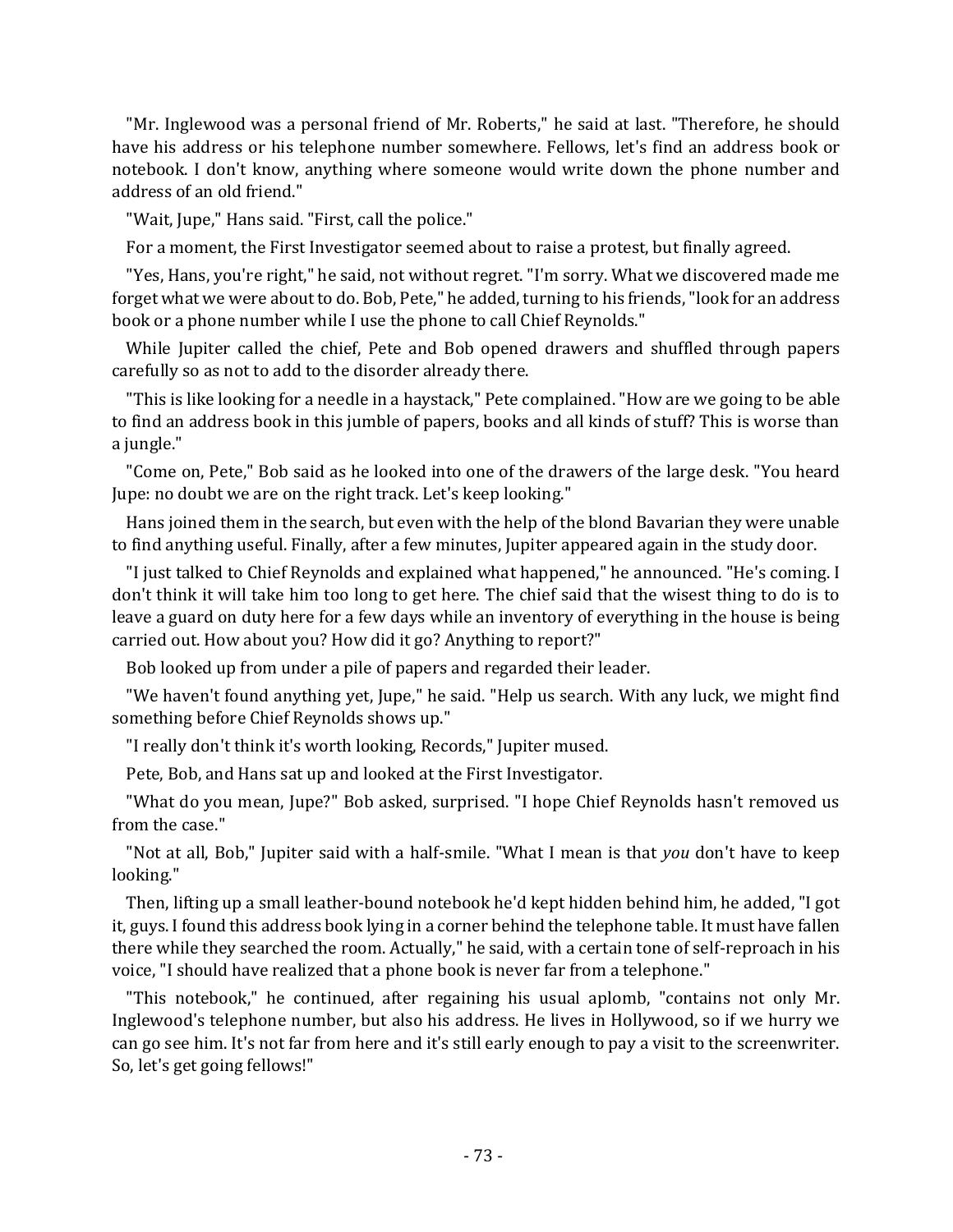# CHAPTER 9 Conversation with a Friend

"Here it is, Hans," said Jupiter. "This must be the house. Park by the curb, please, if you would be so kind."

"Hokay, Jupe," said the Bavarian.

It had been barely twenty minutes since the boys left the late Mr. Roberts' house in the small truck driven by Hans. While he drove, Jupe, Pete and Bob, after consulting a map found in the glove compartment for the exact location of the street in question, served as guides while traveling the distance to the address where Lewis Xavier Inglewood purportedly lived. After leaving the hills they went into one of the residential neighborhoods of Hollywood. The sun was already beginning its descent on the nearest mountains when they finally found the house they were looking for.

Hans parked the truck in front of the house and the boys jumped out onto the sidewalk.

"Wait for us here, Hans," said Jupiter. "I don't think it will take long."

Hans nodded and pulled out a newspaper. The boys started toward the house. It was a rather small bungalow half hidden behind tall thickets of shrubs and sycamores. A path of flat stones divided the large well-kept lawn and served as access to the bungalow.

"I hope Mr. Inglewood is home," Jupe said. "I'm looking forward to any clues he can provide."

Following the path of stones, the boys left behind the bushes that hid the house and went to a small porch. Jupiter stepped forward with the intention of ringing the bell, but just as he was about to ring, a man's voice stopped him.

"What are you boys looking for? Can I help you with anything?" he asked.

The boys turned to the voice and could see a short, plump old man approaching them through the bushes. He wore large, thick gloves and carried a small hoe in his hand. His smile was very friendly. The boys recognized the old man as the same man they had seen smiling with Arthur Roberts in the photograph taken years ago.

"Mr. Lewis Inglewood?" Jupiter asked.

"Yes, I am, lads," the man said softly. "Or at least that's the name I've always been known by. Did you want to see me?"

"That's right," said Jupiter. "We've come to see you on a matter concerning Mr. Arthur Roberts."

The man blinked, then smiled nodding.

"You mean the late Mr. Roberts," he corrected. "He died last week. He was an old friend of mine."

"We know, sir," said Jupiter. "We've come to see you, because the late Mr. Roberts has led us to you. We represent Mr. Glenn Heggyns, who is not able to come to see you personally because he is in the hospital. We work for him. Here are our credentials, sir."

Jupiter pulled out one of The Three Investigators business cards and handed it to the old man. He took off one of his gloves and grasped it with a strong, wiry hand.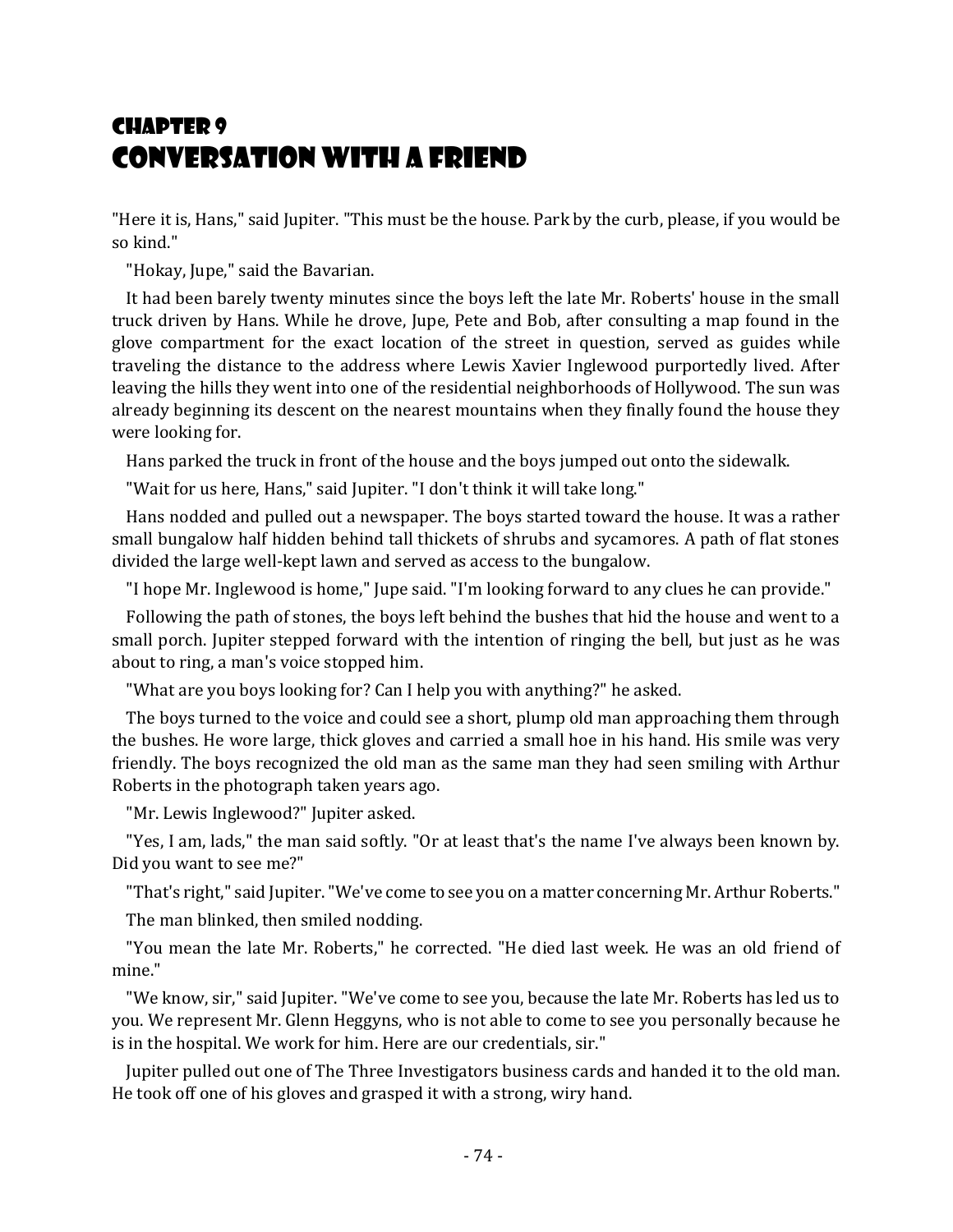"I know Glenn, yes. He was Arthur's lawyer," he said as he examined the card. Then, after reading it, he added: "An impressive card of yours. What do the question marks mean?"

Jupiter explained it to him and proceeded to introduce Pete and Bob.

"Nice to meet you boys," the man said politely, shaking hands with the three of them. "And you say that Glenn is in the hospital? What has happened to him?"

Without going into too much detail, the boys brought Mr. Inglewood up to date on what had happened to Mr. Heggyns.

"I hope he recovers soon," the man said. "It's crazy driving a car on the streets these days. An old man like me gets goose bumps just thinking about it every time he crosses the street. But tell me one thing: you said that you have come to see me for Glenn because old Arthur has led you to me. That intrigues me. It sounds like one of Arthur's old mysteries. Can you explain exactly what you meant by those words?"

Jupiter nodded and proceeded to briefly tell the old man about the chess set and the letter hidden in it which Mr. Roberts had addressed to Mr. Heggyns before he died. Then he told him about the hidden object and how they were trying to find it from the different clues the writer had left them.

"So," concluded Jupiter, "we came to see you because the last clue we found led us to visit you. We want to ask you if you can help us and if you have something to provide, whether it be some object, message, or information that Mr. Roberts entrusted to you before he died."

Mr. Inglewood looked at the boys attentively and then, smiling gently, said, "Come with me, boys. I would like to speak with you and invite you to a glass of fresh orange juice. I will not detain you long and the orange juice is worth it. My wife made it."

The boys nodded and followed Mr. Inglewood into the backyard. There they took their seats in large garden chairs which the old man offered.

"Give me a few seconds while I bring the orange juice and glasses," said Mr. Inglewood.

He disappeared into the house. When they were alone, Pete looked at Jupiter.

"Jupe, don't you think we're wasting our time?" he asked in a low voice.

"I don't get that impression, Pete," he said. "If Mr. Inglewood had nothing to tell us he wouldn't have offered us his hospitality. Be patient, Second. Let's see where all this leads."

The boys were silent when their host reappeared. He arrived loaded with a tray carrying a pitcher filled with orange juice and four glasses, which he placed carefully on a small wicker table. No longer smiling, Mr. Inglewood poured four glasses and handed three of them to the boys. Then, after taking a drink from his own glass, he exhaled deeply.

"So, you've come in search of some clue that, you presume, Arthur gave me and that should help you find something he hid before he died," he said, staring at the boys.

"Exactly," said Jupiter. "Can you tell us whether our assumptions are correct, Mr. Inglewood?"

"Partly, and partly not," was the enigmatic answer the old man gave after taking another drink from his glass of orange juice.

"What do you mean, sir?" inquired Jupiter, visibly intrigued.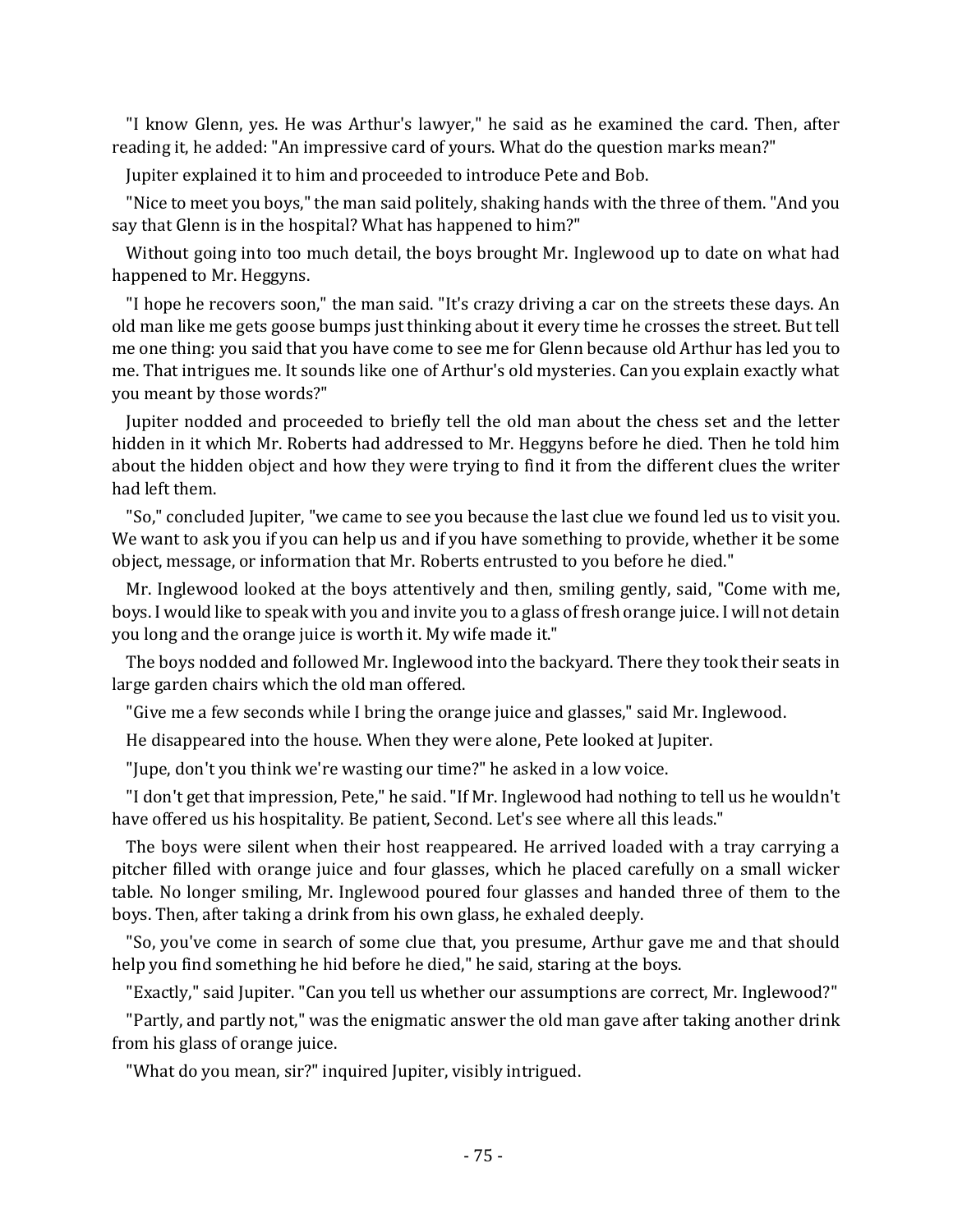"I mean," replied the man, "that it's true that Arthur gave me something, but that something was supposed to go to Glenn and not three boys claiming to be investigators."

There was a brief silence during which the old man drank another sip of orange juice. Jupiter had not yet tasted his.

"Nevertheless," said Mr. Inglewood, gently, "as you claim to come from him, and since you seem to be respectable boys, I will trust you and give you what Arthur has entrusted to me."

"Oh... Thank you, sir," said Jupiter, breathing quietly, his lips parted for the first time. "This orange juice is excellent," he added.

Mr. Inglewood laughed.

"I know, boy," he said with a laugh. "You're very kind."

Then the man put one of his strong hands in his shirt pocket, pulled a white envelope out of it and handed it to Jupiter.

"About three weeks ago, Arthur came to see me and gave me this envelope," he explained. "Although he was very ill, he had the strength to come and hand it to me. In doing so he gave me very clear instructions regarding it. He made me promise I would not open it under any circumstances and that I would hand it over to Glenn only if he came here to pick it up. He strictly forbade me to send it to him, for it was he who had to come for it, since, according to Arthur, that meant that everything was going according to plan. When I asked him what he meant by that, he laughed and refused to answer. Well, if, as you say, what is in that envelope can lead you to something hidden maybe that explains Arthur's words. Nevertheless, you have the envelope. You look like good lads and say you come from Glenn. That's enough for me."

"By the way," added the old man, "you will notice that the envelope is sealed. As you see, I kept my promise not to open it and read its contents. And all this, undoubtedly, arouses my curiosity. I'm convinced that it is one of those fascinating mystery plots that only someone like Arthur was able to come up with, right?"

"We think so, Mr. Inglewood," Jupiter said, turning the mysterious envelope in his hands. "You worked with Mr. Roberts, didn't you? If I understand correctly, you are a screenwriter."

"I *was* a screenwriter," corrected the old man. "All that has been left behind and now I'm only interested in taking care of my garden plants. As for your other question, yes, I worked side by side with Arthur in the film adaptation of some of his novels. He was a real genius inventing mystery plots while I, in reality, was nothing more than a script adapter specializing in dialogue. Working with him was a simply delightful experience."

"Is it true that Mr. Roberts was fascinated by chess and art?" Bob asked.

"Yes, it is," said Mr. Inglewood. "He was an excellent chess player. I at least never managed to defeat him. As for art, he used every spare moment to visit a museum no matter how small and insignificant it might be. I remember a certain whirlwind trip that we took to Paris years ago, with the aim of establishing locations for one of our scripts. In three days, he toured all the museums of the French capital and the surrounding cities. Although books were what he cared about most in this world, art was his great frustrated passion."

"Do you think he could have managed to secretly collect valuable works of art?" Jupiter asked, draining his glass of orange juice.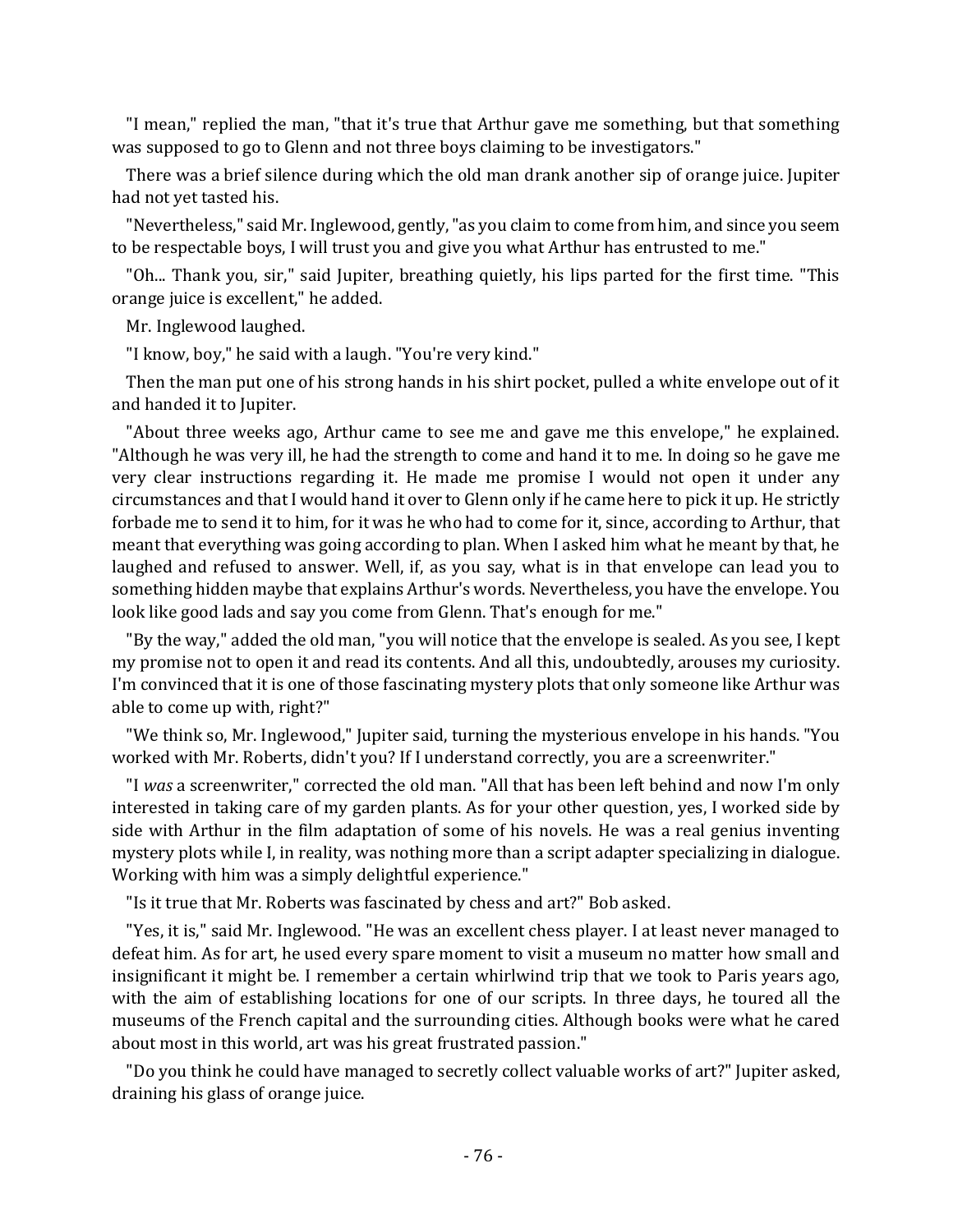Mr. Inglewood frowned, and after a moment's thought he shook his head.

"I don't think so," he said. "Arthur didn't usually buy works of art. He preferred to buy books. Of course, I could very well be wrong about that. Arthur was always a mysterious man. I had known him for years and I always had the feeling that he was wrapped in the same aura of mystery that could be perceived on every page of his novels."

"Well," said Jupiter, putting his empty glass on the table and rising to his feet, "it has been a pleasure to speak with you, sir, but now we ask you to excuse us, for we have obligations to attend to. Thank you very much for your hospitality and for trusting us with the envelope Mr. Roberts gave you."

"The pleasure has been mine, boys," said the old man. "Please wish Glenn a speedy recovery from me the next time you speak to him."

The boys promised they would and let Mr. Inglewood accompany them to the front of the house. From there they left him and returned to the sidewalk via the stone footpath. As they walked to where Hans was waiting for them, Jupiter raised the envelope they had just collected in front of him and gazed at it thoughtfully.

"We got it, guys," he said. "We have the next clue."

"Why don't you open it and see what it's all about, Jupe?" muttered Pete.

"We must be careful, fellows," warned the First Investigator. "Remember that they may be watching us."

Pete looked up and down the street and gave a snort.

"Come on, Jupe," he complained. "The street is deserted and there is no one here except us and Hans waiting for us in the truck. Open the envelope right now and look inside. You want to do it even more than we do."

Jupiter looked at Pete, then at Bob, then nodded reluctantly.

"Well okay. I'll open it. But I still don't think it's a good idea."

Despite his reluctance, his hands trembled as he opened the envelope and pulled out a folded sheet of paper. Slowly he unfolded it and spread it out in front of him as Pete and Bob stood behind him to look over his shoulder. When the three of them finished reading, despair showed on their faces. Pete, frowning, sighed.

"Golly, Jupe! All that trouble for this? It must be a joke."

"I confess I don't understand, Jupiter," Bob murmured. "We must have done something wrong or overlooked some detail."

Jupiter, incredulous, bit down furiously on his lower lip as he reread the message found in the envelope. This one, in a neat and clear handwriting, said:

*"This is a false clue, my friend, so you have to go back. And don't forget to keep in mind that things are not always what they seem."*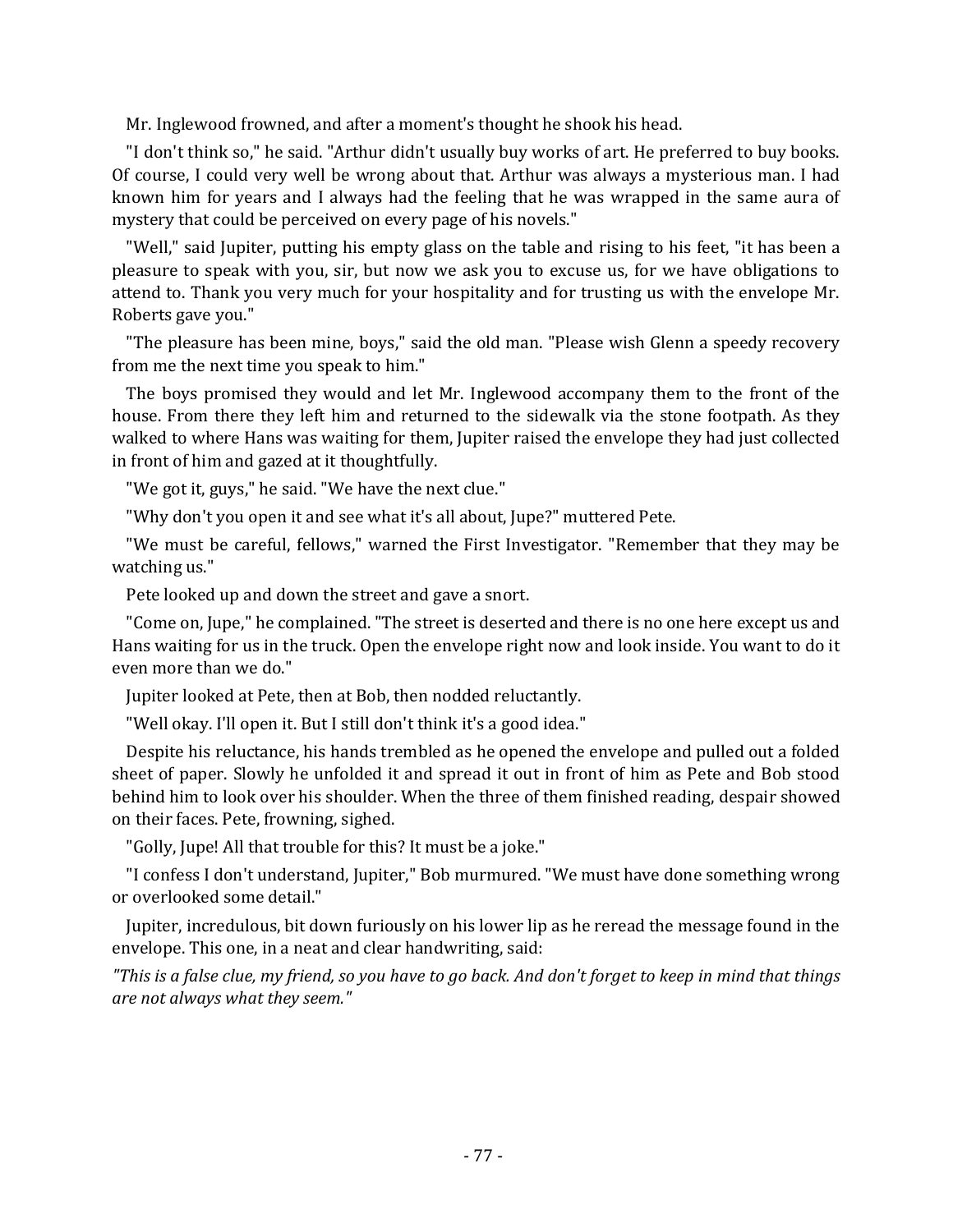## Chapter 10 A Scuffle in the Dark

Jupiter was silent all the way back to the salvage yard. Pete and Bob, intrigued and confused, asked him one question after another, but both, seeing that their scowling and sulky friend refused to answer, chose to keep silent as well and watch the traffic of Hollywood and Rocky Beach monotonously stream by while Hans drove.

When they finally arrived at the junkyard, the sun was already very low on the horizon and the sky was beginning to darken. Hans drove the truck through the large wrought-iron gates and parked in front of the office. Pete, Bob, and Jupiter got out slowly and thanked Hans for his time.

"No thanks needed," replied the Jones' blond assistant. "Good luck," he added.

"Thank you, Hans," Pete said with a breath. "At this point I think we'll need it."

Hans smiled and entered the office. The boys, standing by the truck, looked around. The setting sun bathed the junkyard with oblique orange light. In that dying light, the piles of scrap and salvage gave the impression of metal giants sleeping at dusk. There were no customers searching among them for treasure long awaited. It was late and the salvage yard was about to close.

Bob and Pete looked at Jupiter. For the first time since they left Mr. Inglewood's house, he looked back at them. Then, with a deep sigh, he put his hands on his hips.

"I was convinced we were on the right track," he said. "I was so sure we were..."

"Don't take it so hard, Jupe," Bob said. "We were on track but it turned out that this wasn't the right one. But we haven't lost the trail. We just have to go back and review the steps we've taken so far."

"Bob's right, Jupe," Pete said. "We've misinterpreted some clue, but we haven't lost the trail. Let's say we were on the right track but we took a wrong turn."

Jupiter looked at Pete and smiled slightly.

"I suppose you're right," he said. "We will have to go back and start over. I think if we go to Headquarters to talk it over and put our ideas together maybe we can..."

"Hold on, Jupe!" Pete interrupted. "It's getting late. Your aunt and uncle are about to close the salvage yard for the day. Bob and I are expected for dinner. And I think you'll agree that we've had more than enough excitement for one day. Let's go home, rest, and tackle the case tomorrow, when our brains are fresh and our bodies more rested. I vote for it. Does anyone else vote with me? Come on! Just raise your hand and say yes."

"I'm with Pete," Bob said. "Also, I have to go home and pull together all the information regarding the case. I have a lot of notes to put in order."

Jupiter, though not willingly, agreed.

"All right," he said, frowning. "Let's go home and rest. But let's meet again at Headquarters tomorrow. Bob, we will see you as soon as you finish your day at the library. I think we've had enough for today."

"You said it, First!" Pete chuckled.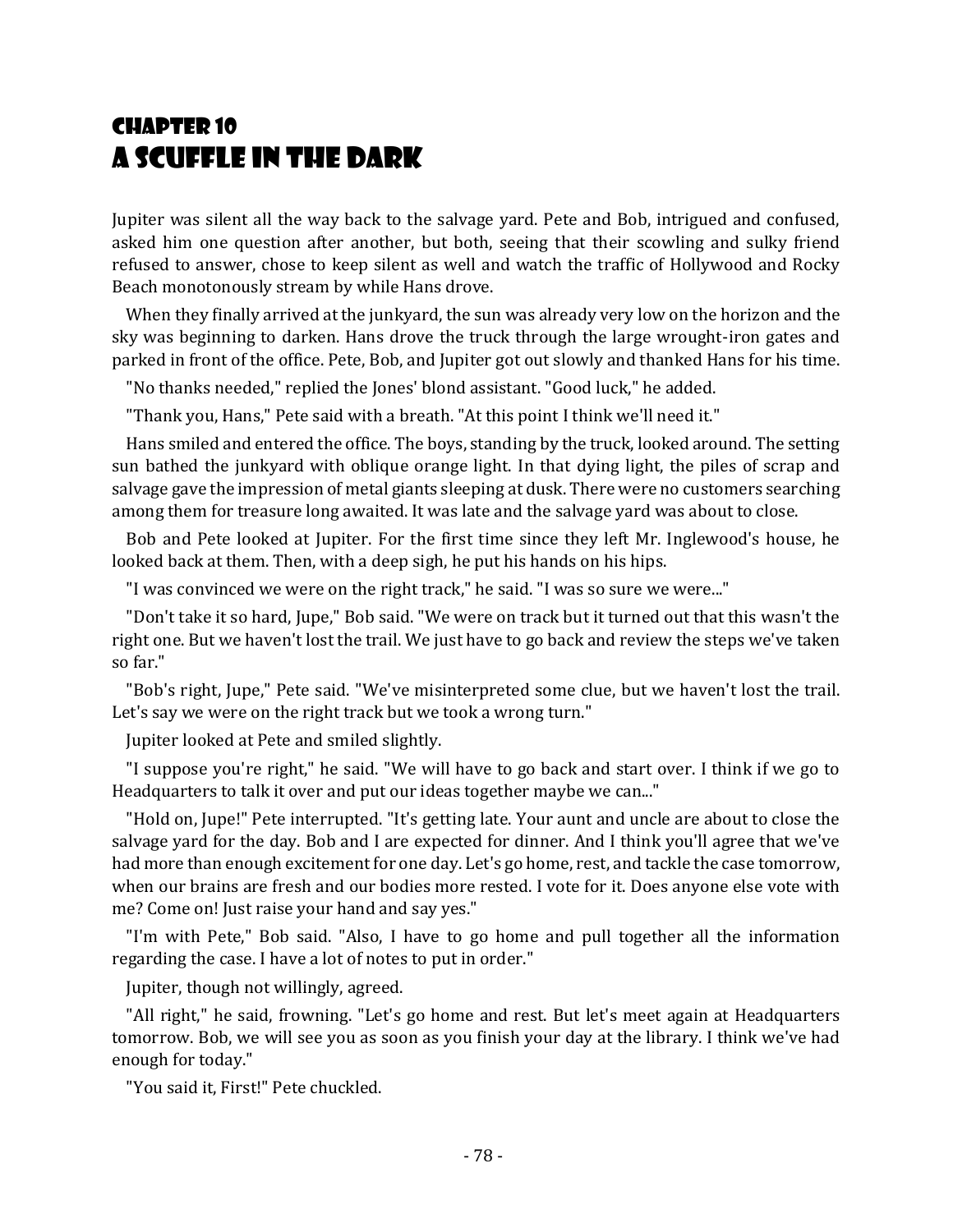"I'll think about the case while I sort out my notes, Jupe," Bob said. "If I can think of anything that might be interesting, I'll call you. See you tomorrow."

Jupiter accompanied his friends to where they had left their bicycles and followed them to the front gates.

Once there, Bob turned to him and asked, "Jupe, what do you think of the message Mr. Inglewood gave us? What do you think he means by saying that 'things are not always what they seem?' "

"I don't know, Bob," said the First Investigator. "It's a phrase that appeared in the letter that we found in the chess set. It seemed something merely circumstantial, put there to indicate that we can expect almost anything from this case. But it may have some hidden meaning or point in some particular direction."

"The phrase might be more important than it seemed at first glance," Bob said.

"I suppose so," Jupiter admitted. "I'll think about it tonight."

"It only suggests to me the fact that Mr. Roberts is making fun of us," groaned Pete. "Maybe there is no treasure after all and this whole thing is just a big joke."

Jupiter looked at Pete.

"Mmmm..." he said thoughtfully. "I don't think so, Pete. I think there is something hidden. Otherwise Mr. Roberts wouldn't have written a letter that seems so serious and formal and wouldn't have taken the trouble to hide it."

"I hope something occurs to you soon, Jupe," Pete said. "I admit that I'm completely stumped."

Jupiter said goodbye to his friends, who pedaled together down the street for a few blocks before separating and heading to their respective homes. Once alone, Jupiter, unable to go home because of the ideas churning in his head, decided to ponder the case a little longer and headed for his workshop to reflect. As he passed the office, his uncle Titus, who was walking out the door, stopped him.

"Hello, Jupe," he said. "I haven't seen you all afternoon. Where have you been?"

"Pete, Bob and I have been busy trying to solve a riddle that defies us," Jupiter replied. "We haven't yet found the answer. We thought we had made progress in resolving it but we were wrong."

"Ah, yes... you and your puzzle solving club," his uncle murmured.

Both he and Mrs. Jones firmly believed that the organization formed by Jupiter and his friends was nothing more than a club dedicated to solving puzzles, riddles, crosswords, and the like. Not unfounded, because it had been in the beginning. But what they didn't know was that the initial club had led to The Three Investigators, whose purpose, as well as the kind of mysteries they faced, were of a much more serious nature.

"By the way," continued Uncle Titus, "I have something for you."

The junkman crouched down and took a medium-sized cardboard box from a corner of the porch that seemed to contain an assortment of items. Then he approached Jupe and handed it to him. He looked at the contents of the box and looked at his uncle.

"What is this, Uncle Titus?" he asked. "And what do you want me to do with it?"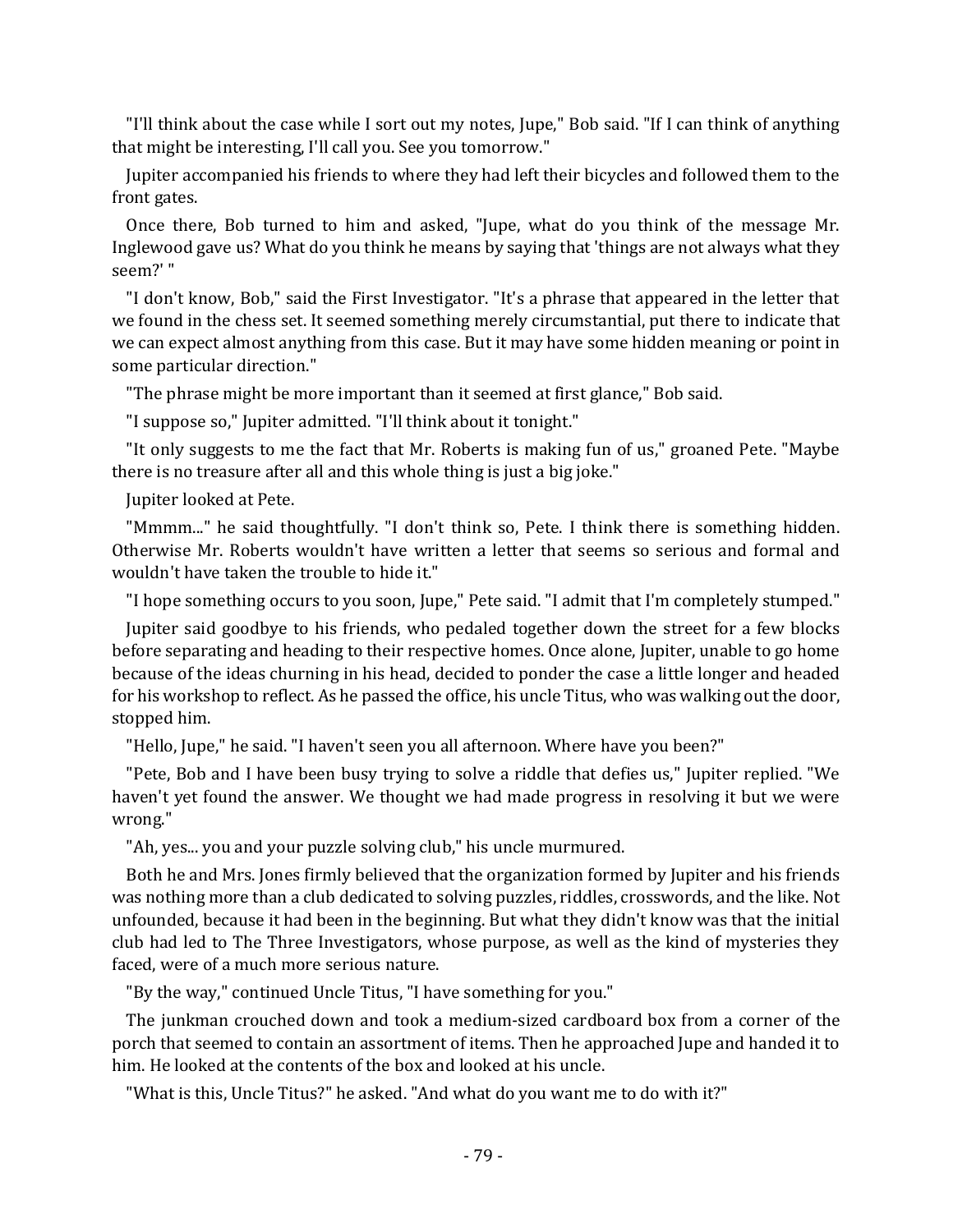"These are things that have come into the yard this afternoon, and that, far from being junk, can look as good as new if the necessary repairs are made," Uncle Titus explained pompously as he gave a slight tug at one end of his mustache. "As for you, young man, I have just named you the official repairman of the salvage yard. So, let's go, Jupe. See if you can fix this junk to sell later. If you do a good job and there is something there that you like, you can keep it."

Jupiter looked first at his uncle, then at the box in his hands.

"All right, Uncle Titus," he said. "I'll see what I can do."

He started toward his workshop. As he was on his way, his Aunt Mathilda, who had just left the office to join her husband, shouted to him in her powerful voice, "Hurry up, Jupe! We're closing right away!"

"Don't worry, Aunt Mathilda," Jupiter said over his shoulder. "You go. I'll take care of closing."

His aunt and uncle watched him as the boy walked away to his workshop in the dying light of evening.

"What is the boy doing, Titus?" Aunt Mathilda asked her husband. "Do you know something?"

"Let him be, woman," he said, embracing his wife. "He has one of those puzzles he likes to solve in his head. I've given him some manual work to keep him entertained. This will keep his hands busy while exercising his mind deciphering puzzles."

After circling a large pile of junk, Jupiter arrived at his workshop. Once there, he sat down and began to inspect the objects contained in the box by pulling them out one by one and putting them in a row on his workbench. At that hour of the day the light was so dim that he had to get up for a moment to turn on a small lamp hanging over the printing press. Then he sat back down and continued taking things out of the box. He found a wide variety of items: a microscope with a broken lens, a new pipe with a broken mouthpiece, a magnifying glass, a pair of books in good condition but with the covers separated from the text, a tennis racket with loose string, a stuffed toy, an alarm clock whose glass lens was cracked...

Suddenly, Jupiter was completely paralyzed. His mouth fell open of its own accord as he gazed at the alarm clock he had just placed on the workbench. He stared bewilderedly at the cracked glass lens for at least half a minute while a single phrase echoed in his head: "Things are not always what they seem." When he finally managed to react, he reached out, picked up the alarm clock, and held it with disbelief in front of him for a few seconds as he felt an uncontrollable urge to smack himself in the forehead.

"How could I have been so stupid?" He reproached himself. "Of course, things aren't always what they seem. Sometimes they aren't what they appear to be at first glance."

Jupiter left the alarm clock on the workbench and stood up completely forgetting the box and the other items it contained. Then he circled the printing press, knelt, and entered Tunnel Two. Seconds later he opened the trapdoor that led to Headquarters and rushed to the telephone. Maybe he could still find him in his office. Fingers trembling with excitement, he dialed the number for the direct line to Chief Reynolds.

"Rocky Beach Police Station. Samuel Reynolds speaking," he heard the voice say.

"I'm glad I found you, Chief," said the boy. "This is Jupiter Jones. I need to ask you a favor."

On the other side of the line, Chief Reynolds gave a slight growl of impatience.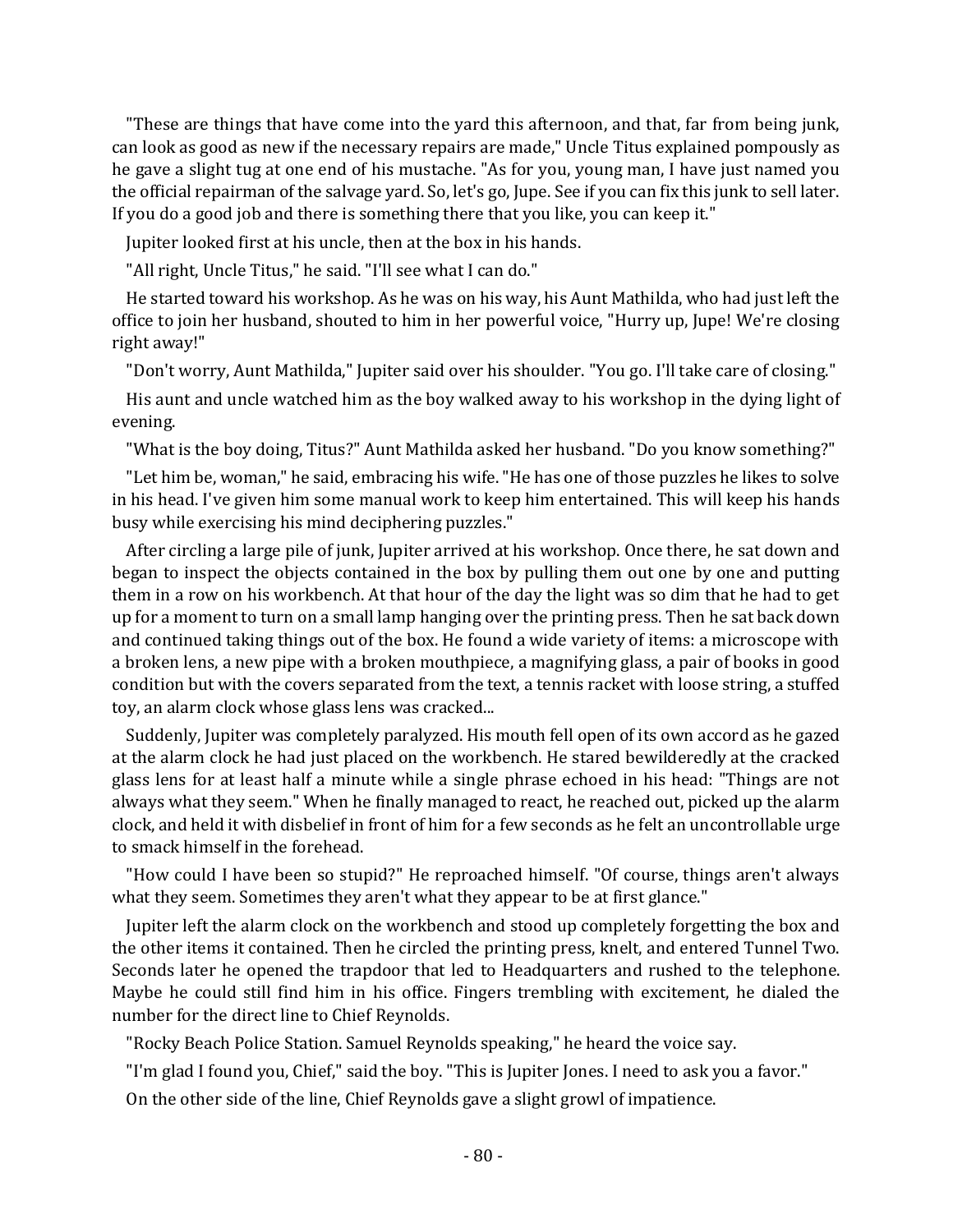"You found me by chance, Jupiter," he said. "I was just leaving. Tell me what's going on? What is so urgent that you need to ask me? Speak. And make it quick."

"You see, sir," Jupiter began, "I'm calling you with the motive for the search of Mr. Roberts' home. If I remember correctly, you told me this afternoon on the telephone that you would leave one of your men guarding the house so that nobody could return and re-enter it, did you?"

"That's right, Jupiter," said the chief of police. "In fact, one of my men is guarding the house right now. He will remain at his post until tomorrow, when the police detectives get involved. They're the ones that will have to take inventory of everything in the house to try to determine if something is missing. They may have to stay for a few days until the inventory is completed. Why do you ask?"

Jupiter swallowed.

"Chief, could you speak to your officer and arrange for him to let me in? I'll be there as soon as possible. I think it could be in a half hour or so, if Worthington and the Rolls-Royce are free tonight, and..."

"I'm afraid that's quite impossible, young Jones," said the chief. "No one can enter that house until the police detectives arrive. No one except the police and the owner of the house, of course, and the latter, unfortunately, cannot do so."

"But you could, Chief," Jupiter argued. "You are the chief of police. You would be let in. And if I go with you, so would I. Couldn't you...?"

"Don't even think about it, Jones," Reynolds said flatly. "If you want to go into that house you will have to wait until tomorrow. Right now, what you ask is impossible. Unless it's an emergency, of course. Is that the case?"

Jupiter was silent for a few seconds.

"Well, not really, Chief," he said at last in a slightly strangled voice. "I suppose I could wait until tomorrow. But..."

"What do you have to do that is so important in the house of an old dead writer?" inquired the chief. "Are you and your friends still in pursuit of the treasure supposedly hidden by old Mr. Roberts?"

"That's right, sir," Jupiter agreed. "Actually, all I have to do is find a book. I won't need to take it, not even read it. I just need to see the title."

"And you have to go there now to see the title of a book?" Reynolds asked, not without a trace of annoyance in his voice. "Jupiter," he added more calmly, "I highly commend your work and that of your friends, and I acknowledge that your help has been vital to the Rocky Beach police on more than one occasion. However, you'll have to wait until tomorrow to find that book. I have a reliable man at that house that will not allow anyone to approach it. Besides, books can't walk by themselves, so the one you are looking for will not escape. And if you attempt to get in my officer will be there to stop you. Got it, young man?"

"Yes, sir," said Jupiter in a low voice, unable to conceal his dismay. "I understand perfectly. Thank you anyway."

After a few seconds of silence, however, Reynolds added, "We'll do this, Jupiter. If you go to Roberts' house tomorrow morning at ten o'clock, I may be able to do something for you. I will be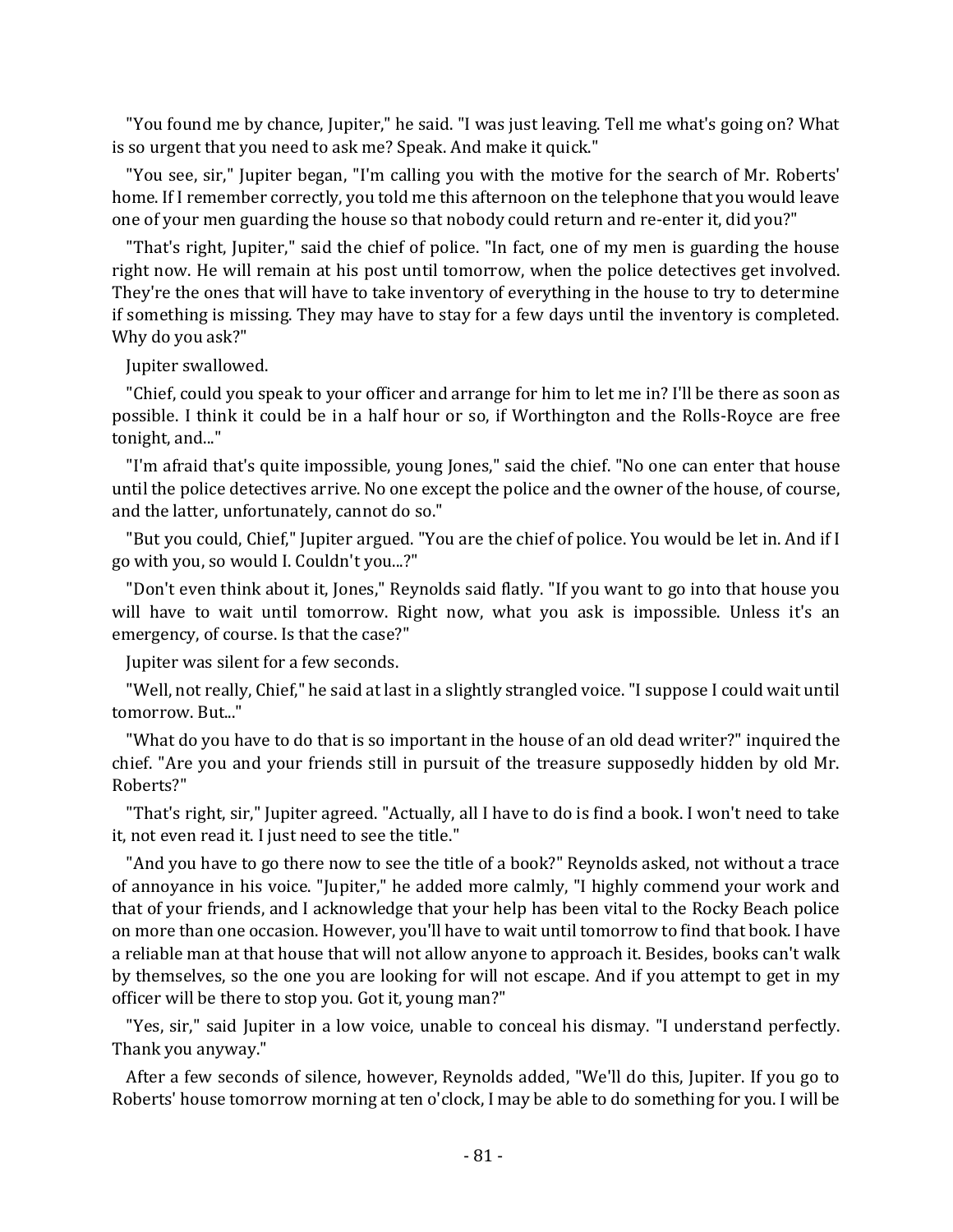there and you'll be able to enter with me, because the police detectives will not arrive until later. However, once in the house you will have to stay with me the entire time, understood?"

"Understood, sir," said Jupiter. "Until tomorrow at ten, then. And again, thank you very much."

Chief Reynolds hung up and Jupiter did the same. Then, lifting the handset once more, he dialed Pete's number.

"Hi, Jupe," said the Second Investigator. "Any progress?"

"Possibly," said Jupiter. "Do you think you can be here tomorrow morning at nine-thirty? We will make a brief excursion to the hills."

"Seriously?" Pete asked. "How about going swimming, Jupe? It's still hot and ..."

"See you tomorrow at nine-thirty, Second," Jupiter said.

"I'll be there," Pete sighed.

Jupe hung up again and lifted the handset for a third time. He dialed the Rent-'n-Ride Auto Agency phone number and, seconds later, spoke to Mr. Gelbert, the owner.

"Well, young man? What do you want?" Mr. Gelbert asked.

Jupiter requested the services of Worthington and the Rolls-Royce for the next morning at nine-thirty, a service he was granted. Fortunately, both chauffeur and car were not previously engaged until the afternoon.

After winning a contest some time ago, Jupiter had been awarded the use of the car with Worthington, its English chauffeur, for a period of thirty days. The gratitude of August August, a boy whom The Three Investigators had helped find a valuable jewel inherited from his greatuncle, had allowed them the opportunity to continue to use the Rolls-Royce and its driver whenever they wished.

"Thank you, Mr. Gelbert," Jupiter said. "I'll see you tomorrow, then."

Jupiter hung up for the third time, and, letting out a deep breath, leaned back in the swivel chair he was sitting in. A multitude of ideas rushed through his head, but one of them stood out above all the others: that things are not always what they seem. Curiously, and almost by pure chance, an old alarm clock with a cracked lens had triggered his understanding. However, he would have to wait until the next morning to see if the new lead he had just found was a good one and if it would put them back on the right track. It would be a very long night. His impatience and Mr. Roberts's mystery would make it difficult to fall asleep.

Slowly, Jupiter got to his feet and descended into Tunnel Two. Moments later he pushed open the metal grating that covered the opening of the tunnel behind the printing press and found himself back in the workshop. Turning off the light that hung over the press, he stood up and headed for the exit. Outside, the salvage yard was completely engulfed in shadows.

As soon as he left the workshop, something caught Jupiter's attention. It wasn't a noise, not even something he could see, for everything was covered in a thick blanket of darkness. It was something that he breathed in heavily through his nose: the undeniable scent of a cologne he had perceived once before.

Although the smell had put him on guard, by the time Jupiter had decided to run, it was too late. A huge, bony hand covered his mouth as a pair of incredibly strong and sinewy arms circled his torso, imprisoning him and making any resistance or attempt to flee useless. Unable to use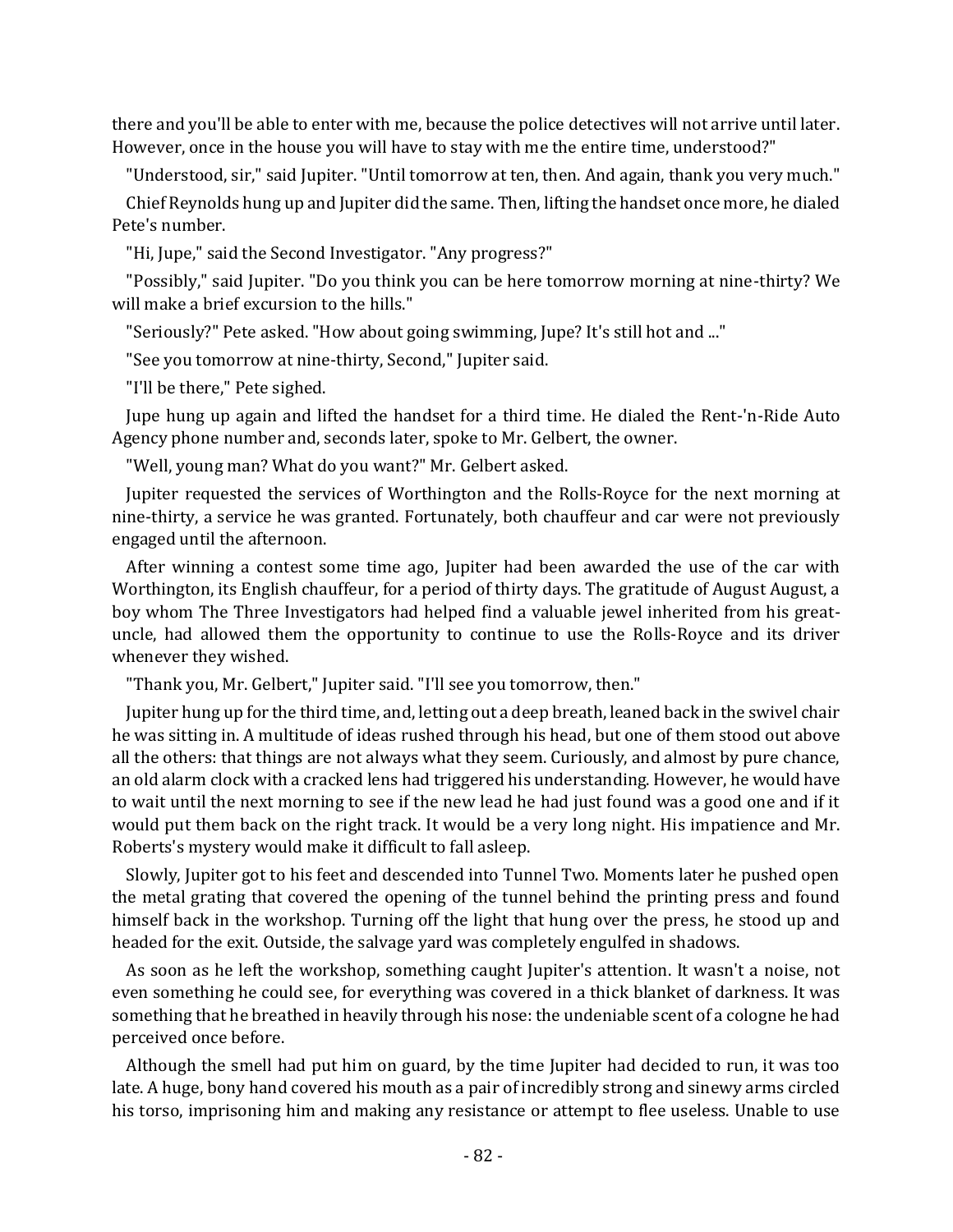his arms, Jupiter desperately thrashed with his legs, striking out at the men who had grabbed him. The man who kept his mouth closed, groaned when he got kicked. Then his voice, with a strong English accent, sounded next to his ear in a muffled whisper.

"If I were you I would be quiet, my boy," said the voice. "I know how to keep calm, but my friend here, is not as patient as I am. When someone is troublesome, he doesn't hesitate to stick a knife between his ribs. And I assure you that he is extremely skilled with a knife even in the dark. So, will you be still?"

Jupiter, understanding, nodded and relaxed his body. The man who had been restraining his upper body with his vice-like arms released him and appeared to take something out of a pocket. Then he switched on a flashlight and lit himself briefly. For a moment, Jupiter could see the face of Lagalle, Sinclair's cohort, smiling at him with an eerie expression. Beside his face, raised in the air, Jupiter saw the glint of a large intimidating knife blade.

"This is what awaits you if you do not cooperate, lad," Lagalle said, nodding at the knife. "Now come with us if you don't want to have six inches of steel tangled in your gut."

Lagalle turned off the flashlight, plunging them back into gloomy darkness. What little light there was came only from the moon and from the beam of a distant street lamp on the other side of the high fence.

"If you cooperate you won't suffer any harm," Sinclair whispered to Jupiter. "We're just looking for information."

Then, speaking to his companion, he added, "Let's go, Henri. Lead the way and get us out of here. I cannot see anything in the middle of this cursed darkness."

Without a word, Lagalle began to walk while Sinclair and Jupiter, the former without ever letting go of the latter, followed in almost absolute darkness. Jupiter could see the timid, pale reflection of the moon on the sharp knife the Frenchman was still holding.

The silent procession slowly circled the large scrap heaps toward the salvage yard's wide main gates. Jupiter saw with dismay that the office was already closed and dark, which meant that neither his aunt and uncle nor Hans nor Konrad were there. Surely, they had gone home after hearing that he would close up. Recalling his own words, Jupiter felt an uncontrollable desire to kick himself for being so stupid as to forget that he and his friends were being watched and for having brought about a situation in which he had found himself alone in a highly vulnerable position. Jupiter wondered how long Sinclair and Lagalle had been hiding in the junk waiting for the right moment to capture him. Undoubtedly, after suffering the car accident that afternoon, they had decided to go to the one place where they knew for a fact that they would find him: The Jones Salvage Yard.

Continuing to move slowly to avoid stumbling in the dim light, and trying to make as little noise as possible, captors and captive circled one last corner and headed down the straight path leading to the wide iron gates. Suddenly, just as they passed by the last pile of junk that stood in their way, a tall shadow emerged from the large mound of junk, and, moving with great speed, fell on Lagalle. The Frenchman, surprised, stifled a groan and rolled on the ground with his attacker, both locked in a flailing mass of arms and legs. Jupiter saw the Frenchman's knife soar through the air and, with one last ghostly flash, it was lost in the shadows.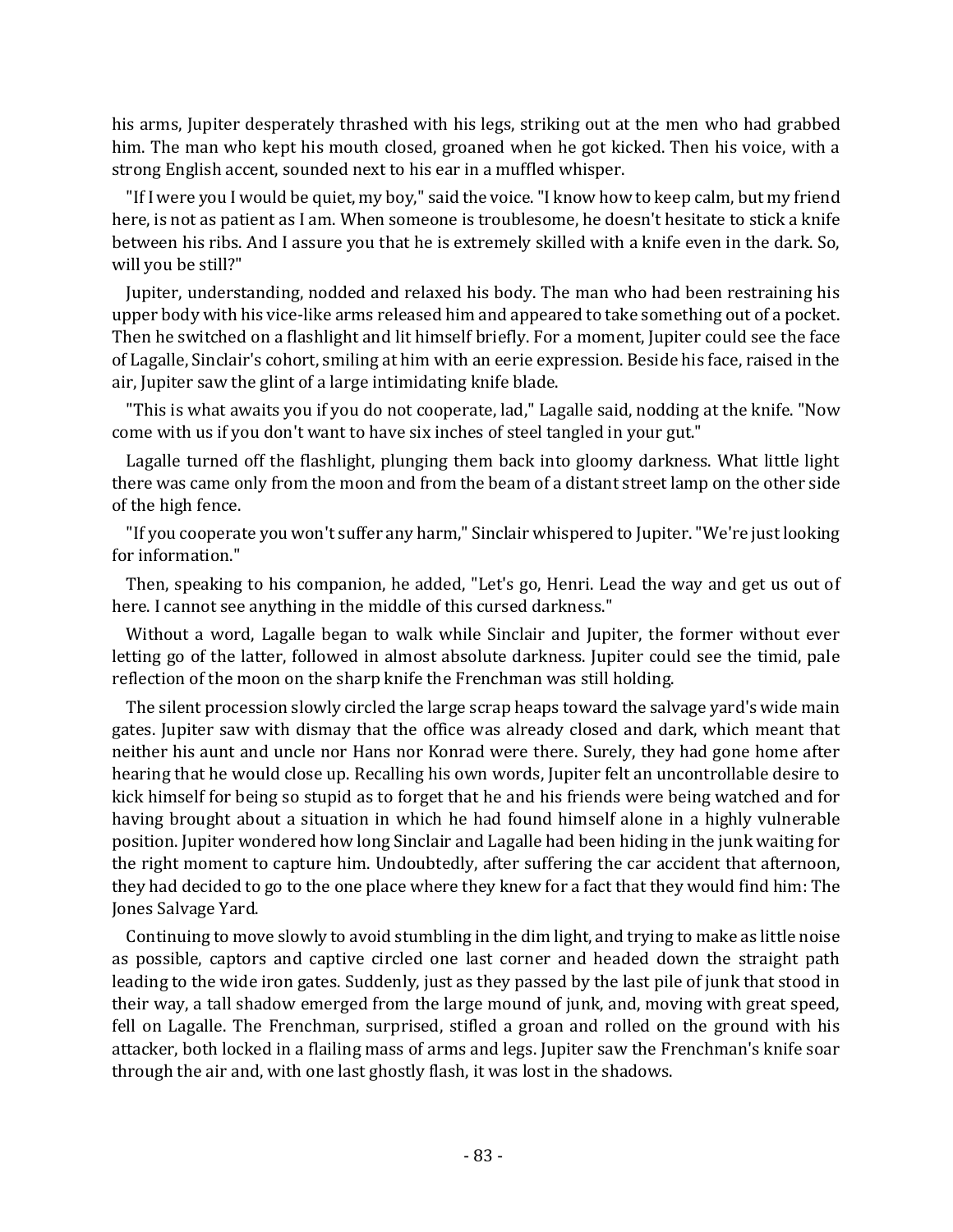Seeing his partner attacked, Sinclair retreated to a corner, dragging Jupiter with him. As he did so, the boy could see the Englishman poking his free hand into the inner pocket of his jacket in search of what could only be a weapon. However, before he got it out, someone grabbed him from behind. Jupiter, noticing the Englishman's grip had suddenly loosened, threw all his weight forward and managed to disengage himself with little difficulty. Free at last, the boy started to run, but being disoriented by the darkness and what was going on around him, he stumbled over something and fell heavily to the ground, banging his head on something hard and blunt. Stunned by the blow and unable to move or think clearly, Jupiter chose to remain where he was, crouched on the ground, watching what he could of what was happening beside him.

Apparently, Sinclair and Lagalle had been attacked by members of a rival gang, perhaps the same ones that forced them off the road that afternoon, although this detail was impossible to verify, since Jupiter had not been able to see the faces of those men then nor was able to see them now. All Jupiter could see were human-shaped bundles that, in a fierce struggle, seemed to leap in a ghostly struggle through the shadows of the yard.

At one point, Jupiter heard Sinclair, who seemed to have momentarily freed himself from his attacker, running across the yard.

"Let's get out of here, Henri! Quick! He is here!" he shouted as he passed the place where Lagalle and his opponent were fighting.

With one last terrific shove, the Frenchman flung off his opponent, who came to rest against a pile of scrap, and ran after his partner. Jupiter managed to see, one after another, the silhouettes of the two men, neatly trimmed against the light of a lamppost, running through the still open wrought-iron gates. Seconds later there was the sound of an engine starting, followed by a sudden squeal of tires as the car sped off into the night.

Once the two men had left, Jupiter remained motionless, not even daring to breathe, lying on the earthen floor of the courtyard. After all, he was not alone. A few yards away there were still at least two people whose intentions were not yet clear.

Though his head ached horribly from the blow, Jupiter listened quietly, crouching in the dark. After the scuffle, the two men sat up and brushed off their clothes amid slight grunts of pain. Jupiter could see that they were looking around, looking for something in the shadows.

"Where did that boy go? Can you see anything?" He could hear the silhouette of the tall, stout man with a raspy, unpleasant voice.

The other, somewhat shorter but equally broad, did not respond. From the ground, Jupiter could see his silhouette against the dark sky. The man stood completely still, with his head bowed, as if expecting to hear the slightest noise. Jupiter struggled to hold his breath.

"I know you are there, boy," he heard the second man finally say in a low, manly voice. "Don't worry, do not be afraid. We don't intend to hurt you."

Knowing that he was discovered, Jupiter swallowed and gathered all his courage.

"What do you want?" he asked, from the ground.

Jupiter could see the man's head automatically turning to the shadows where he was hiding. Something resembling a malicious smile glided across his face. Jupiter swallowed again.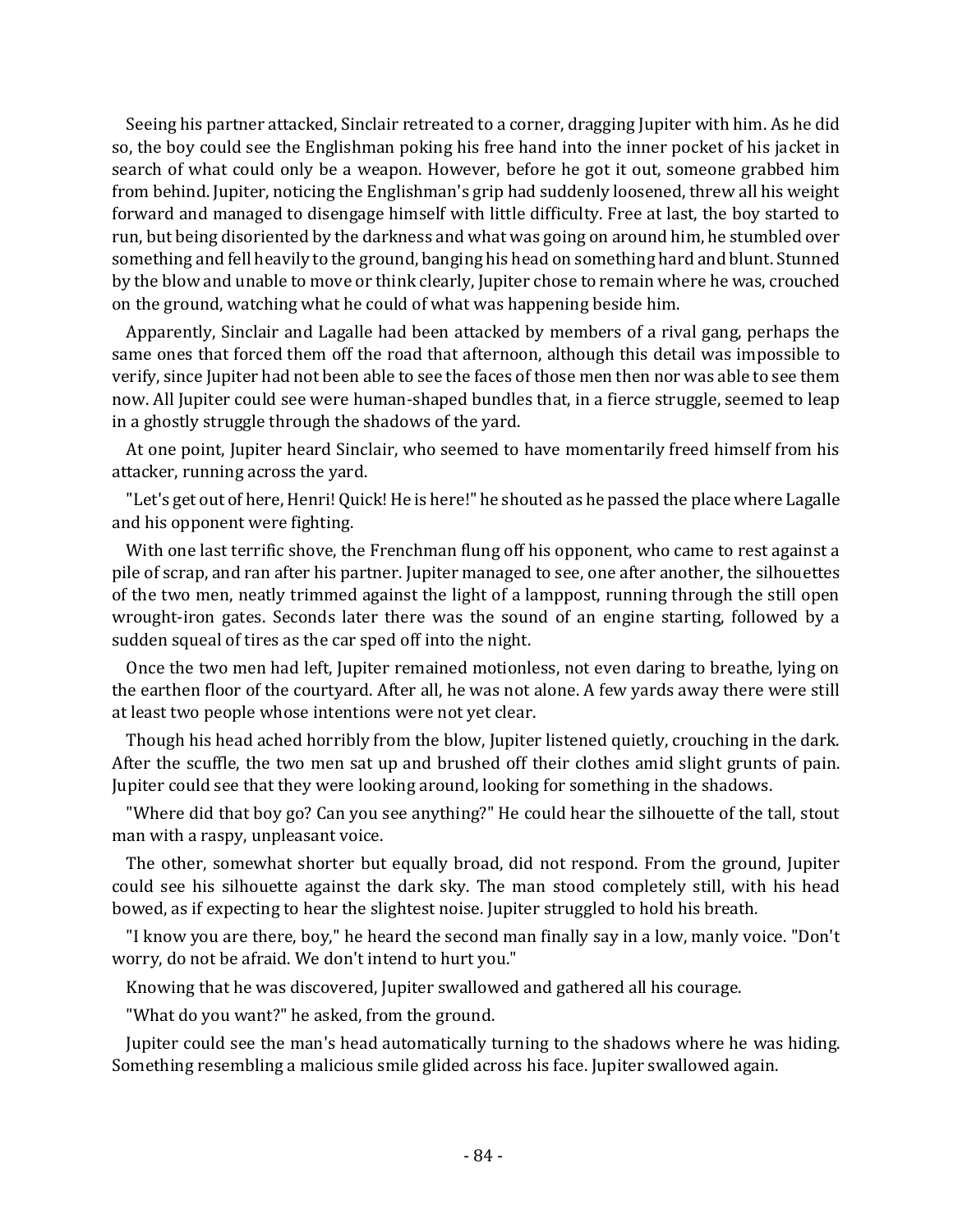"We're just looking for information," the man said quietly. "Don't be afraid to come with us. The boss wants to see you."

Jupiter hesitated, holding his breath. Just then, hurried footsteps echoed closer and closer to the entrance gates of the salvage yard. Seconds later, three men came running through the gates and began focusing powerful flashlights all over the yard.

"Let's get out of here, Norbert!" said the shorter man to his companion. "Let's go out the way we came. As for you, my boy," he added to Jupiter, "you will hear from us again."

The two men disappeared into the darkness as if they had been swallowed up by the shadows. Jupiter, exhausted, got to his feet laboriously. At that moment, the lights of the courtyard were lit and the three men who had run into the junkyard moments earlier came to where Jupiter was.

"Uncle Titus! Konrad! Hans!" shouted Jupiter, recognizing them.

"Jupiter!" exclaimed his uncle, coming up to him and taking him by the arm. "What happened? Are you okay? We heard noises and thought something might have happened to you."

"I'm all right, Uncle Titus," the boy replied. "I think I surprised a thief. That's all. I ran into him by accident and tried to stop him, but he was faster than I was. I fell to the ground and he escaped over the fence."

"Thieves!" cried a fourth figure Jupiter had not seen enter following the three men. "Just what I imagined!"

Jupiter looked toward who had just spoken, and smiled slightly when he saw his aunt Mathilda with a scowl on her face. The good woman was holding a huge frying pan in her right hand.

"Thieves in the salvage yard! In *my* salvage yard!" Mrs. Jones went on shouting. "That's all we need! That rascal is lucky he got away, because if I had gotten my hands on him he'd have known who Mathilda Jones is!"

Jupiter couldn't help but sympathize with any thief who ever had the misfortune of falling into the hands of his aunt. Such compassion, however, was nothing compared to what he felt for himself when he heard what she said next:

"But for all the saints! Jupiter, look at yourself! You are covered in dirt from head to toe! And it looks like you have a good lump on your forehead! Jupiter Jones, take a bath right now!"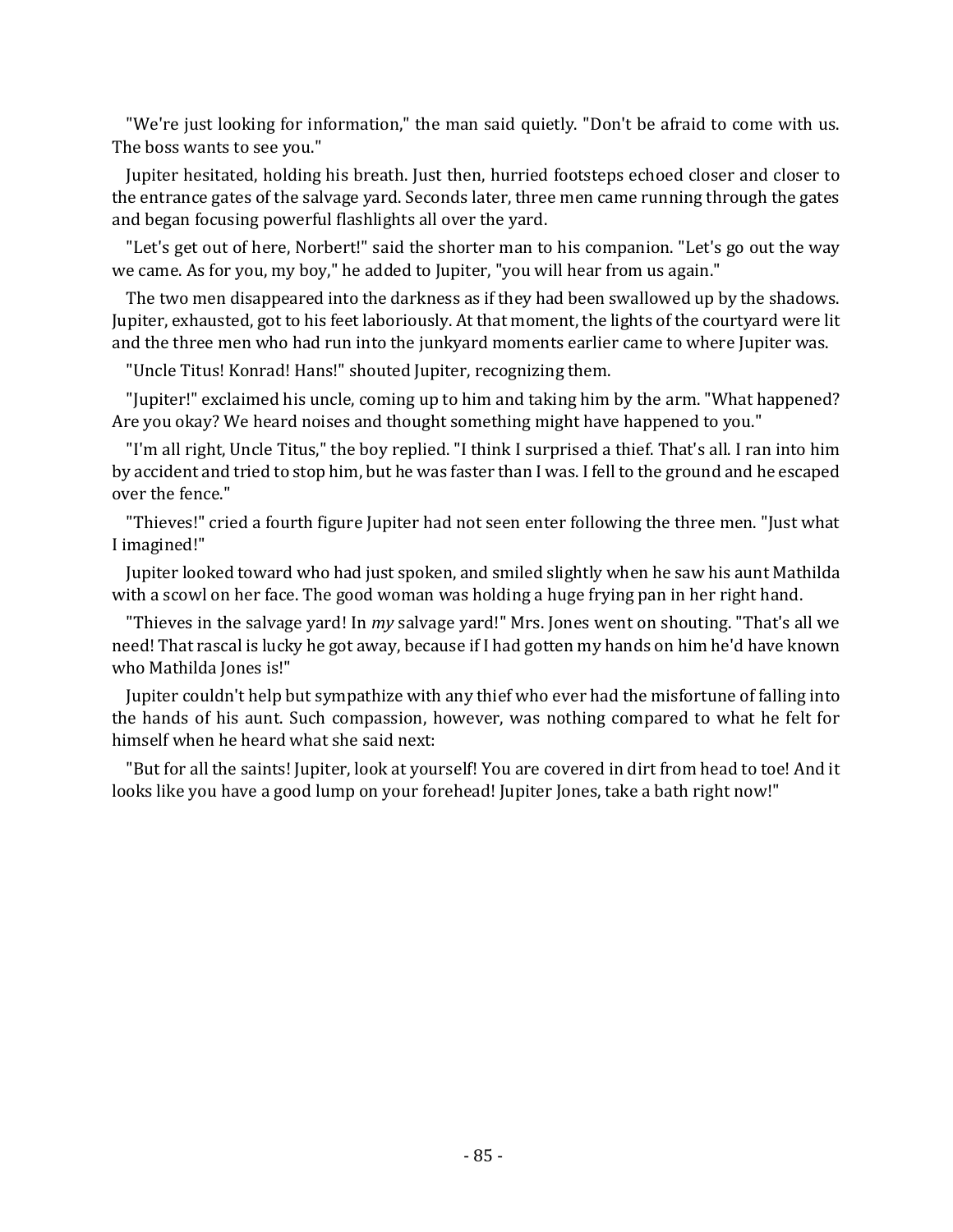## Chapter 11 Following a New Lead

After eating a hearty breakfast and promising his mother that he would clean and organize the garage that afternoon, Pete Crenshaw pedaled furiously through the streets of Rocky Beach so as not to be late for his appointment with Jupiter Jones. Pete, knowing how it displeased his friend when his plans were disrupted by an unexpected delay, increased the pace of his pedaling.

He soon caught sight of the outer fence of the Jones Salvage Yard. On this occasion, however, Pete decided not to enter through the front gates to prevent Mrs. Jones from seeing him and automatically putting him to work. Instead Pete headed toward the far end of the front fence of the junkyard. At a particular point about thirty yards from the wide entrance gates he stopped by the fence. A picturesque scene in which a ship was struggling in the midst of mighty swells had been painted on the outer fence. In one corner of the scene a fish peered out of the water and watched the boat battered by the waves. Pete came up to the fish and pressed the spot where the eye was painted. Automatically two of the spring-driven fence boards rose, revealing a secret entrance. This was Green Gate One, so called because of the greenish color with which the sea had been painted. This entrance provided access to the corner of the salvage yard where Jupiter's workshop was located.

Pete entered through the gap in the fence hauling his bicycle behind him. Then he turned and pushed the boards down returning them to their original position. It was still five minutes until nine-thirty. He had arrived in plenty of time.

"Be still!" he suddenly heard a voice say behind him. "Don't move!"

Pete gave a start and stood motionless, obedient to the warning just heard. Then, slowly, the tall brown-haired boy turned and looked around. A few feet from him, squatting on his heels and staring intently at the dirt floor, was his friend Jupiter.

"Hey, Jupe! What's wrong?" Pete grumbled. "You scared me."

"Give me a moment, Second," Jupiter said, not looking away from the floor. "And, above all, don't move from where you are."

"Do you mind if I breathe?" Pete asked sarcastically. "I've been pedaling at full speed all the way from my house and I'm out of breath. I hope you don't mind me taking in some oxygen. I need it to survive."

Jupiter did not answer. In fact, he didn't even look at him. He continued to stare at the dirt floor and slowly moved toward where Pete was standing. After a couple of minutes, the stout boy got to his feet and pinched his lower lip, an unmistakable sign that he was employing all his mental machinery.

"Just as I imagined," he whispered softly. "It was the only possible answer."

Pete, blinking, sighed.

"What did you imagine?" he asked. "What is going on? And, above all, can I move now? I'm getting a statue complex."

Jupiter, distracted, looked at his friend.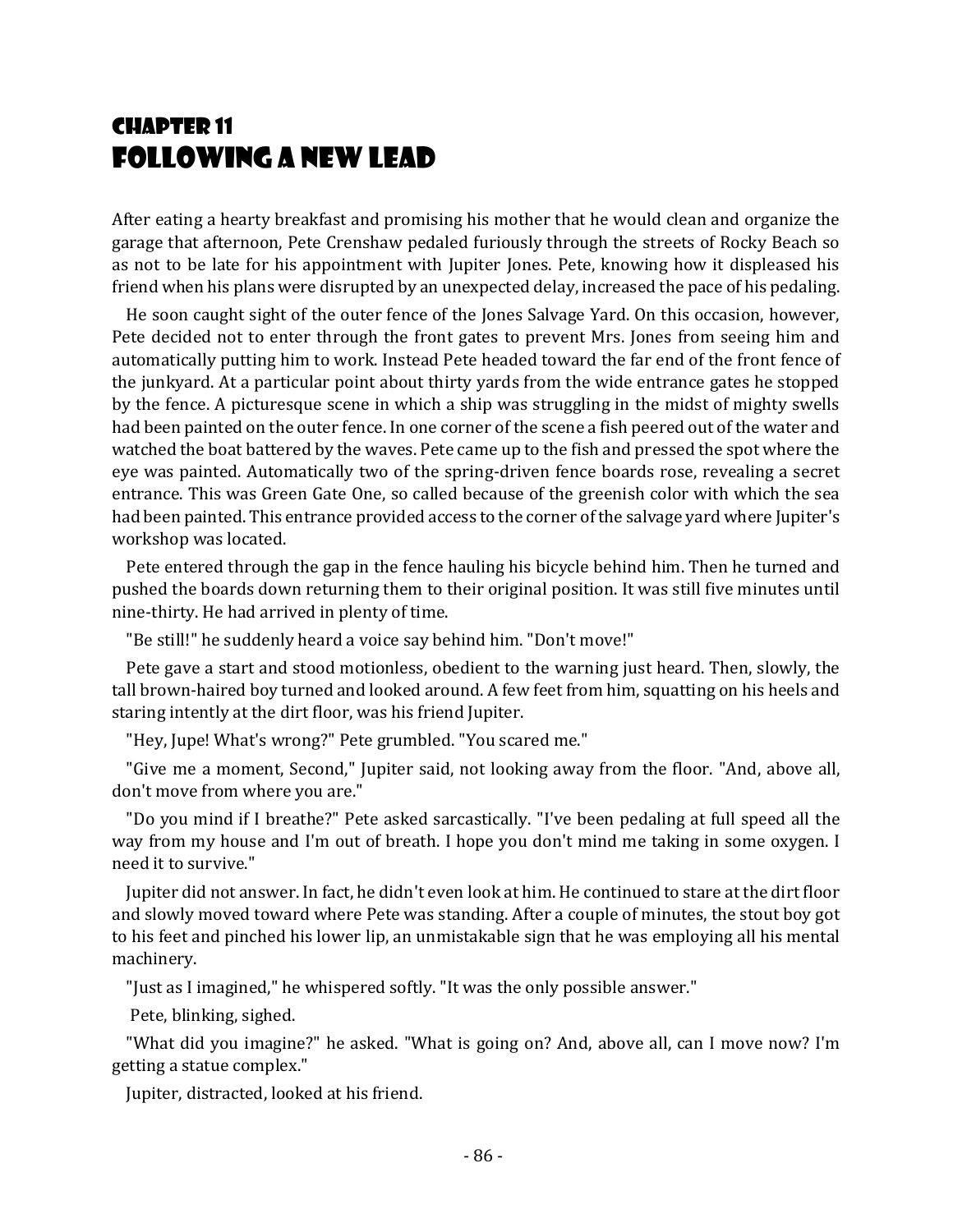"Hmm? Oh, yes, of course, Pete," he said. "Go park your bike anywhere. I hope you're ready to leave. Worthington will be here shortly."

"Thank you for allowing me to move," Pete sighed sarcastically.

The Second Investigator pushed his bicycle into a corner, left it there leaning against the fence and returned to where Jupiter was brooding.

"Well, First," he began, "can you tell me now what this is all about? What were you looking for on the ground? Have you lost a fifty-cent piece?"

Then, opening his eyes wide, he pointed to Jupiter's forehead.

"That's quite a bump!" he exclaimed. "How did you get it? Did you fall out of bed this morning?" he added teasingly.

Jupiter frowned and grunted. He then proceeded to tell Pete everything that had happened the night before when he was assaulted on leaving Headquarters.

"It's definitely confirmed," he concluded, "that there is more than one gang in this whole affair. The members of the first gang are Sinclair and Lagalle. I'm not sure if the two men who attacked them last night are the same ones who helped us yesterday on the road since I couldn't see their faces then nor could I see their faces last night. The only thing I can say for sure is that the tall one answered to the name of Norbert. However, their voices were not familiar to me at all. Maybe it's a third gang and there are more thugs involved than we even imagined. Nevertheless, I am sure of two things: the two gangs know each other, because during the fray I clearly heard Sinclair, on his escape, shout, 'He is here!' No doubt he was referring to one of the men in the other gang. On the other hand, I'm sure that the members of the second gang at least know of the existence of Green Gate One."

"Why's that, Jupe?" Pete asked.

"Sinclair and Lagalle ran away through the front gates of the salvage yard," Jupiter explained, "but not the other two men. They escaped 'out the way they came', according to the shorter one. When they escaped, they headed to this corner of the yard and not the front gates because my uncle and Hans and Konrad were entering right then. So, they had to get out some other way. Through this corner of the yard, more specifically. Today, in the light of day, I can clearly see the traces they left on their escape. I was studying them right when you entered. Next to the fence, where Green Gate One is located, there are usually just our footprints. But today you can see traces of two people other than us, traces that are different and bigger. Thus, Norbert and his accomplice, the members of the second gang, entered and exited using our secret entrance. That proves that they have been keeping a close eye on us and that at least one of us has used Green Gate One while being watched. From now on we must exercise extreme caution and use secret entrances only when we are absolutely sure that we aren't being watched or, when in doubt, use them only when strictly necessary."

"I get it, First," Pete agreed. "And now can you explain...?"

But Pete didn't finish the question. A honk interrupted him.

Jupiter, hearing the honk, said, "Worthington has just arrived. Let's go meet him. Hurry."

"Do we really have to?" Pete asked. "This case is getting more and more complicated, Jupe. The only thing I'm in a hurry to do is to forget about this case and let someone else take care of solving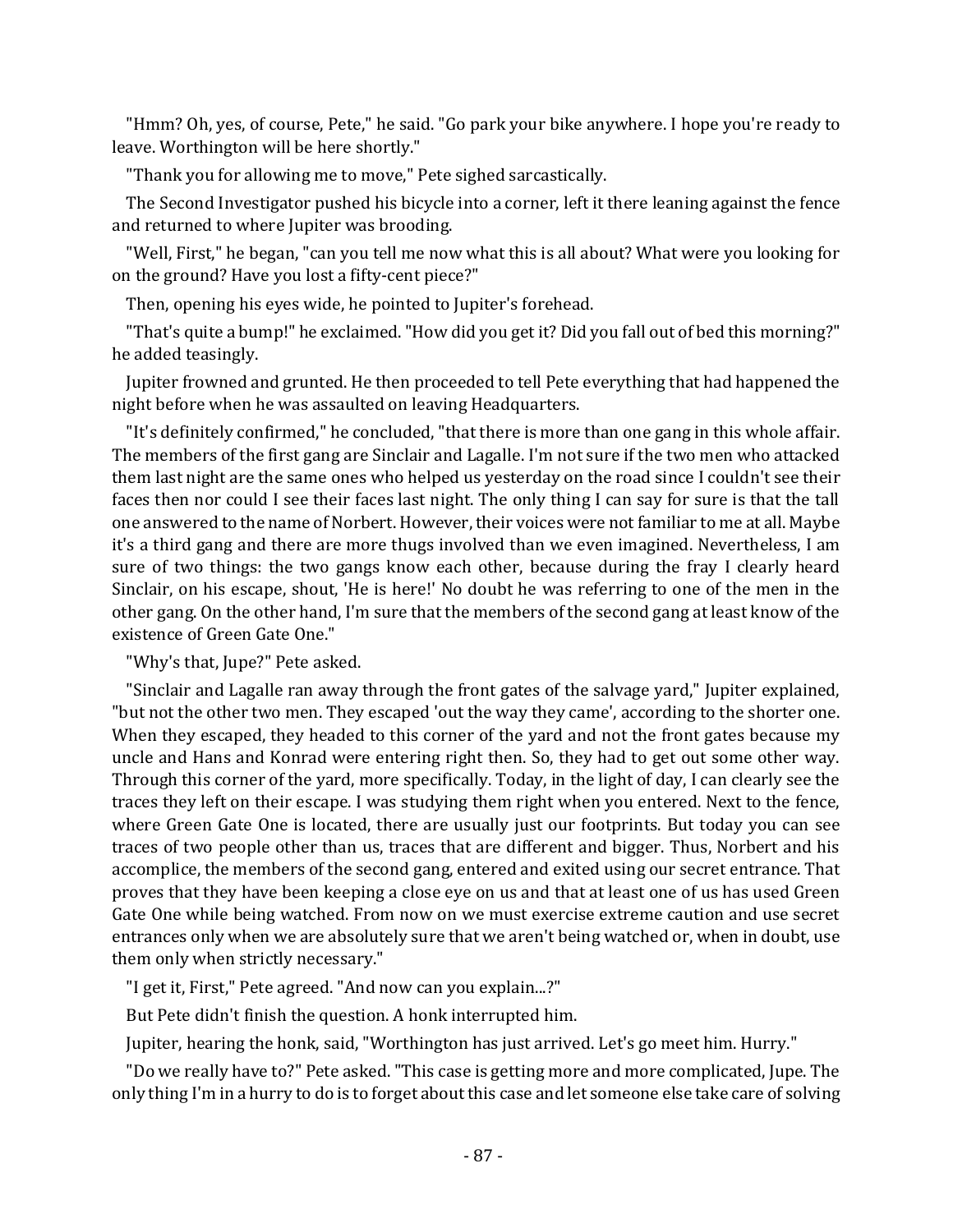the mystery. It isn't easy to be an investigator when you have at least two bands of criminals following you, ready to catch you in the middle of the night."

"On the contrary, Pete," said Jupiter. "All this makes it even more stimulating. Besides, these men won't leave us alone until we solve the entire mystery. So, the sooner we set the record straight, the sooner we'll be free of the danger they represent to us. And now let's go!" he added as he started walking.

"All right, Jupe. You know what you're doing," Pete said, following his friend. "But at least tell me one thing: where are we going?"

"I will answer any question you want to ask me during the journey," Jupiter merely replied. "Now let's hurry. Worthington is waiting for us."

The two friends rounded the large scrap heaps that separated them from the center of the yard. When they reached it, they saw the magnificent Rolls-Royce at the front gate, its immaculate body and gold-plating glistened in the California sun. Seeing them emerge, Worthington, the tall, impassive English chauffeur in his impeccable uniform, stepped out of the car, opened one of the rear doors for the boys and greeted them with a slight bow.

Jupiter and Pete strode toward him.

"Let's make sure Aunt Mathilda doesn't see us leave," Jupiter said. "I would rather not run into her or her desire to put us to work this time."

"This time, you say?" Pete said. "Gosh, Jupe! That's what I *always* prefer!"

Worthington greeted them with a wide grin as the boys arrived at the car.

"Good morning, Master Jones," he said. "Good morning, Master Crenshaw. Nice to see you again."

"Good morning, Worthington," Jupiter said. "Thanks for coming."

"It's a pleasure," said the English driver. "A new mystery to investigate?"

"That's right, Worthington," Jupiter said as he and Pete entered the luxurious car. "On this occasion we are investigating the whereabouts of a valuable object that someone hid before dying."

"Mmmm... Sounds interesting, Master Jones," Worthington said. "I hope you are able to bring the investigation to a successful conclusion."

"Thank you, Worthington," said Jupiter.

Once the boys were settled inside the vehicle, the English chauffeur closed the door and got behind the wheel.

"Where are we going, Master Jones?" Worthington asked, preparing to put the car in motion.

Jupiter gave him the necessary instructions to take them to the house of the late Mr. Roberts. Worthington, being satisfied, drove the Rolls-Royce out into the street, joining what little traffic there was at that hour. Pete blinked in surprise at the directions given by his friend.

"Are we going to Mr. Roberts' house again?" he asked, intrigued. "What for, Jupe?"

Ignoring him, Jupiter tilted his head slightly toward the rear window of the vehicle and peeked out. A couple of blocks away, and seemingly satisfied, he settled into the soft backseat with a sigh of relief.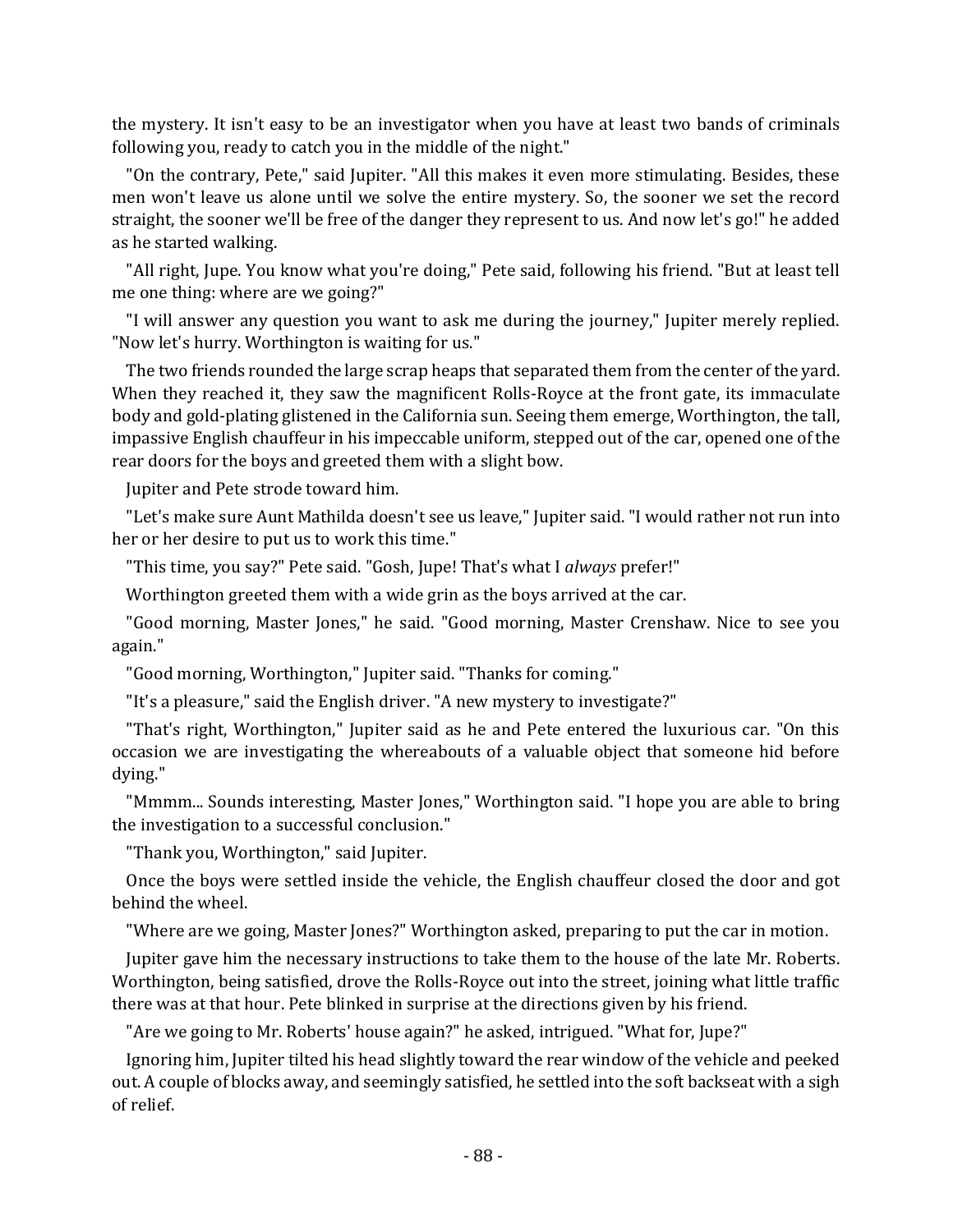"Apparently, no one is following us this time," he said. "But we shouldn't ever lower our guard."

"Well, maybe they decided to take a break after last night," Pete said.

"I don't think so," said Jupiter. "Although surely they will be more prudent now when it comes to us. That will be in our favor unless they decide to join forces to go after us. I hope something like that doesn't happen."

For a few seconds the two boys were silent as Worthington drove toward the hills.

"Well, Jupe," Pete said at last. "Now will you explain to me what this is all about? Why are we going back to Mr. Roberts' house?"

Jupiter, without looking at his friend, replied, "To find the next clue, Pete."

"What do you mean, First?" Pete asked, blinking. Then, adopting a more serious pose, he added, "Jupiter Jones, you've discovered something and are convinced that it's important. Why don't you say it already? Don't be so mysterious. You said earlier that you would answer all of my questions on the way. Well, we're on our way. Start talking."

Jupiter looked at Pete and grinned.

"Very well," he said. "You see, I think I've discovered the next clue Mr. Roberts was referring to. Although I must admit in all honesty that chance had a lot to do with it. Of course, that's not a bad thing, many important details in the history of criminology have been discovered by chance. Nevertheless, I was stupid not to notice such a simple detail earlier."

"Get to the point, Jupe," Pete said, intrigued.

"Last night, when I said goodbye to you," explained Jupiter, "my uncle Titus handed me a box of second-hand objects that needed to be repaired. Inside the box I found an alarm clock. I didn't notice at first, but when I looked at it again I saw a most trivial detail. Then I understood everything."

"And what does a used alarm clock have to do with Mr. Roberts and all this business about the chess set and the hidden treasure?" Pete asked.

"The numbers, Pete," Jupiter replied enigmatically. "That's what it has to do with. That's the clue!"

"The numbers?" repeated Pete, confused.

"That's right," continued Jupiter. "You see, on most clocks the numbers that appear on the dial indicating the different hours are conventional numbers, also called Arabic numbers. These are the numbers we use every day. The 1, 2, 3, etc. But many other clocks mark the hours with another type of numbers, numbers that are letters. Or, rather, letters that are numbers."

"What do you mean, Jupe?" Pete asked.

"I'm talking about Roman numerals, Pete," Jupiter explained. "That's what I mean. Letters that aren't really letters, but numbers. The alarm clock that my uncle gave me displayed the hours from one to twelve with Roman numerals. When I saw them, it all made sense. It was stupid of me not to realize it before."

"Golly, Jupe!" cried Pete. "Are you certain?"

"Completely, Second," said Jupiter. "It fits. On the one hand, that's the reason Mr. Roberts said that 'things are not always what they seem.' That phrase, which appears in the letter addressed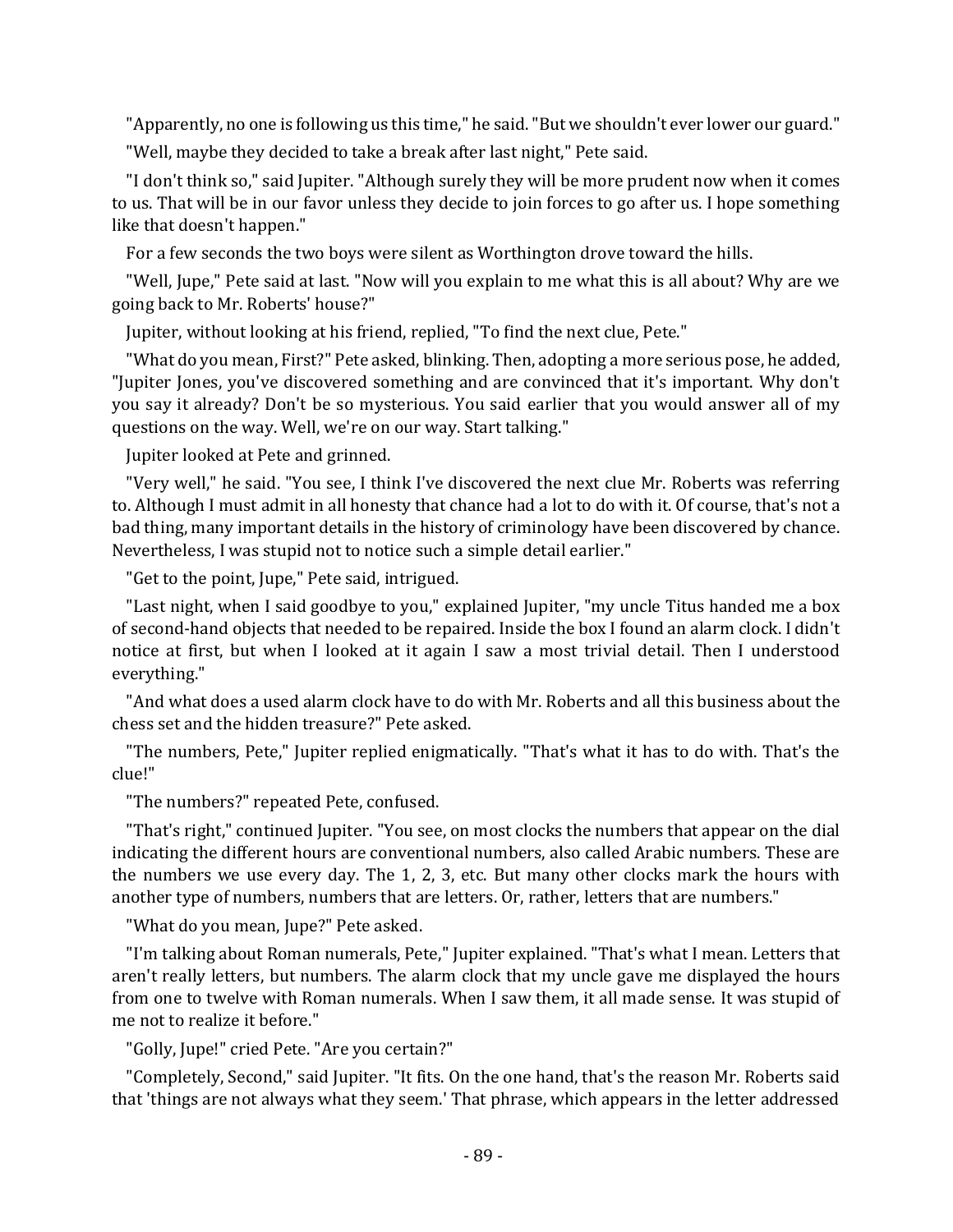to Mr. Heggyns, is repeated in the message that Mr. Inglewood delivered yesterday. So, 'if things are not always what they seem,' it is logical to think that letters are not always letters, but sometimes they are something else. Sometimes they are just…"

"…Numbers!" Pete finished. "Wow, Jupe! That does sound meaningful."

"But there's more, Pete," Jupiter went on. "Do you remember what Mr. Heggyns told us that Mr. Roberts did with the books he owned at home?"

"What do you mean, Jupe?"

"I'm referring to the fact that Mr. Heggyns told us very clearly that Mr. Roberts spent a whole summer ordering, sorting, and cataloging all his books. He even *categorized them in different ways*. Don't you get it, Pete? I'm convinced that some of these books are numbered with Roman numerals, and that on one of the shelves in that house there is a book whose number is LXI, which is 61 expressed in conventional numbers."

"Golly, Jupe!" Pete exclaimed again. "That all makes sense! However, what makes you think it's one of the *books* that Mr. Roberts owned? What is their connection with the message?"

Jupiter bit his lower lip.

"There was a detail that made me think of books," Jupiter explained. "In his letter, Mr. Roberts says clearly: 'seek what I love most.' We were misled by the fact that we discovered an old friend of his whose name fit with the initials L, X, and I. You love your friends, and that's what got us off track. But Mr. Roberts also loved other things, like art, chess, and... his books. Mr. Heggyns told us quite clearly and we missed it. Even Mr. Inglewood alluded to it yesterday.

"In other words, when Mr. Roberts says in his letter that 'the name will lead you on the right path,' what he is really referring to is, more or less…"

"...The title of the book!" cried Pete. "Whiskers, Jupe! Am I right?"

"I think so, Pete," answered Jupiter. "The name of the book in question, in other words its title, is supposed to lead us on the right path."

"So," said Pete, "we have to go to Mr. Roberts' house, go into his library, find the books classified with Roman numerals, find the one numbered LXI, that is, number 61, and read the title. And that title will point us to the next clue. Is that it, Jupe?"

"That's right, Pete," said the First Investigator. "Or, at least, that's what I've concluded from my deductions. I firmly believe in my theory, and I'm convinced that this time we are on the right track."

"Whew!" whistled Pete. "If your theory is right, then Mr. Roberts truly could devise the most twisted and baffling plots."

"You can be absolutely sure about that, Second," Jupiter said. "But I'm also convinced of something else."

"What's that, Jupe?" Pete asked, looking at his friend.

"We're going to unravel this mystery," Jupiter said, not without some pomposity. That said he refused to add one more word the rest of the way.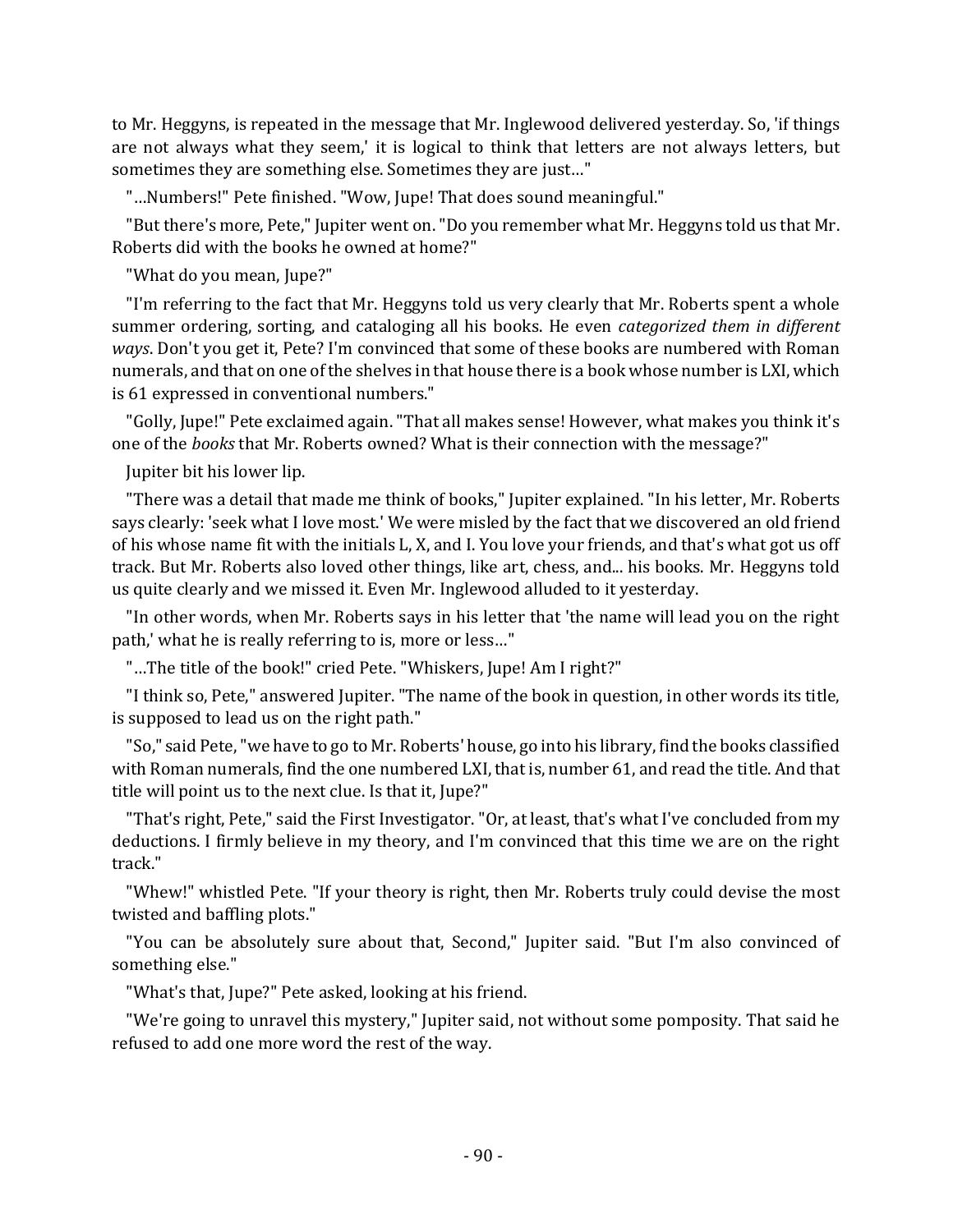### Chapter 12 The Mysterious Title

After a pleasant drive through the hills, the Rolls-Royce finally entered the canyon leading to Arthur Roberts' house. Pete couldn't help but look back from time to time to see if anyone was following them. Seeing no suspicious cars, the boy sighed in relief, especially when he spotted a pair of police patrol cars from Rocky Beach as they approached the deceased writer's house.

Following Jupiter's instructions, Worthington approached the house and stopped by the sidewalk a few yards from the patrol cars. Watching the gleaming Rolls-Royce park, the guard at the garden gate approached the car and leaned toward the driver's window.

"I'm sorry, but you cannot stay here," he told Worthington. "This house has been broken into and the entire area is under police control."

Before giving Worthington time to answer, Jupiter lowered his window and, adopting the most adult-like voice and pose possible, told the officer, "Excuse me, good man, but I have a date here with Chief Samuel Reynolds. He is waiting for me. Would you be so kind as to inform him of my arrival, please?"

Even knowing his friend's gifts as an actor, Pete couldn't help but grin at the sound of it. Despite being a young man, Jupiter seemed to have aged ten or fifteen years. His demeanor, coupled with the presence of the Rolls-Royce, gave him the appearance of a serious and demanding young man who didn't like to be kept waiting.

The officer, on hearing this, hesitated.

"I repeat that the area is under police control and strangers are not allowed," he insisted scratching his head.

"And I repeat that Chief Reynolds is waiting for me," replied Jupiter. "Kindly advise him, sir, or I shall be forced to go in search of him myself. "

The officer seemed more confused than ever. But Samuel Reynolds' manly, authoritative voice, who appeared behind the dazed officer, put an end to the discussion.

"It's all right, Johnson, it's all right," he said. "The boy is correct. Return to your position and I will take care of him."

Still confused and frowning, the officer obediently retreated to the entrance of the garden. Once alone by the Rolls-Royce, Chief Reynolds put his hands on his hips and looked at Jupiter.

"Very well, young Jones," he said, not without some severity. "You've got what you wanted: to come to this house even though it goes against the rules. How can I help you this time?"

"As I told you on the phone yesterday, Chief," Jupiter said as he and Pete climbed out of the luxurious car, "I need to consult a book that I hope to find in this house."

"Ah, yes, that's right," said the chief. "I remember you mentioned something about a book. You see, Jupiter... this house has been broken into, and nothing that's still in the house can be removed. So, you can't take anything, whether it's a book or not."

"Not a problem, Chief," said Jupiter. "I just need to look at it. Anyway, if we need the book itself maybe we could get a copy in the public library. As you know, our partner, Bob Andrews, works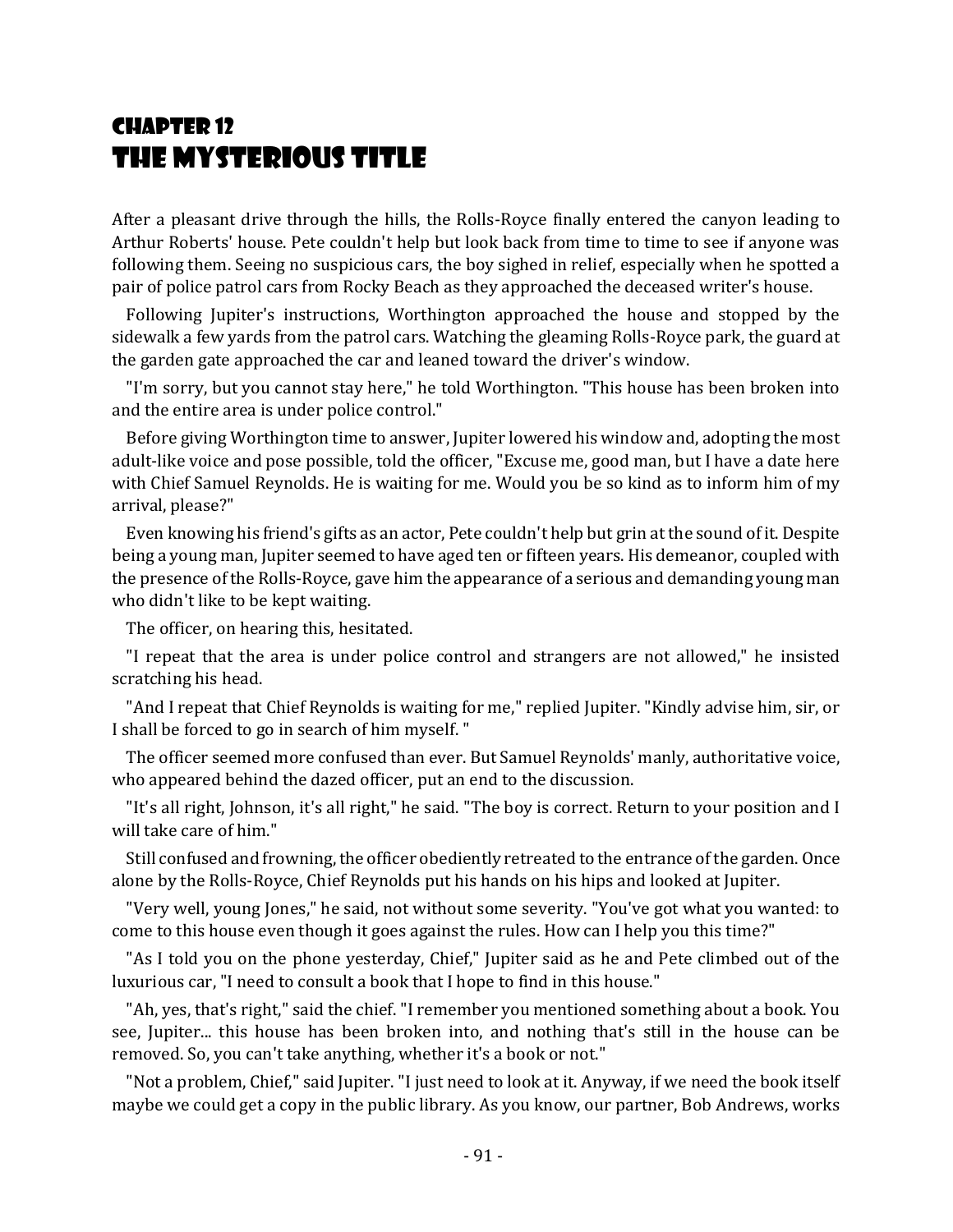there and could easily borrow it. Even so, I don't think it will be necessary to take the book out of the house. In theory, we just need to see the title."

Chief Reynolds looked at the boys and sighed.

"All right, guys," he said. "Come with me. But keep one thing in mind: don't touch anything. If you need to examine something tell me and I will get it for you."

"If you mean footprints, don't worry about that," Jupiter said. "We've been in this house twice before, so chances are that ours are already inside."

"We'll talk about that later. For the moment, just do what I tell you and don't touch anything," insisted the chief. "And now, follow me."

Pete and Jupiter nodded, and after asking Worthington to wait for them, they started off after the Rocky Beach Police Chief. He led them through the garden and into the house. Once in the hall, he turned and looked at the boys.

"Well, Jones?" he asked Jupiter.

"Let's go into the living room, Chief," he said. "That's where Mr. Roberts had his private library. We will search there."

"Very well," said the chief of police.

The three of them stepped into the large room and studied it from the threshold. Pete and Jupiter once again stared at the large bookshelves crammed full of books. They rose from floor to ceiling and occupied almost all the walls.

"Mr. Roberts personally cataloged all his books," Jupiter explained. "He grouped them into sections and gave each one a different numbering system. We are looking for the section of his library that is marked with Roman numerals, whatever its topic."

"That will be easy," Chief Reynolds remarked. "The books don't seem to have been one of the primary objectives of the search. Let's look. But remember we don't have much time. The police detectives will arrive soon, and I'd rather you weren't here then."

"It should just take a few minutes, Chief," said Jupiter, who, being careful not to touch anything, had already approached the first shelf to see the numbering of the books there.

Each of them approached a different wall and began to look at the shelves.

"Every book has a label on the bottom of the spine," Jupiter commented after looking at the books in front of him. "That's where the number is. These aren't the ones. They are numbered with the Greek alphabet."

They kept looking.

"Maybe the book we're looking for is about chess," Jupiter said, biting his lower lip. "This entire case has to do, in some way or another, with the game. Let's look at the chess section. Maybe there ..."

"That section is over here, Jupe," Pete interrupted. "It's right in front of me and ... yes! They are numbered with Roman numerals. You were right, Jupe!"

Jupiter and Chief Reynolds approached Pete, who was kneeling in front of an oak shelf that occupied the farthest corner of the room.

"Look for number 61, Second," Jupiter directed. "That's the number LXI."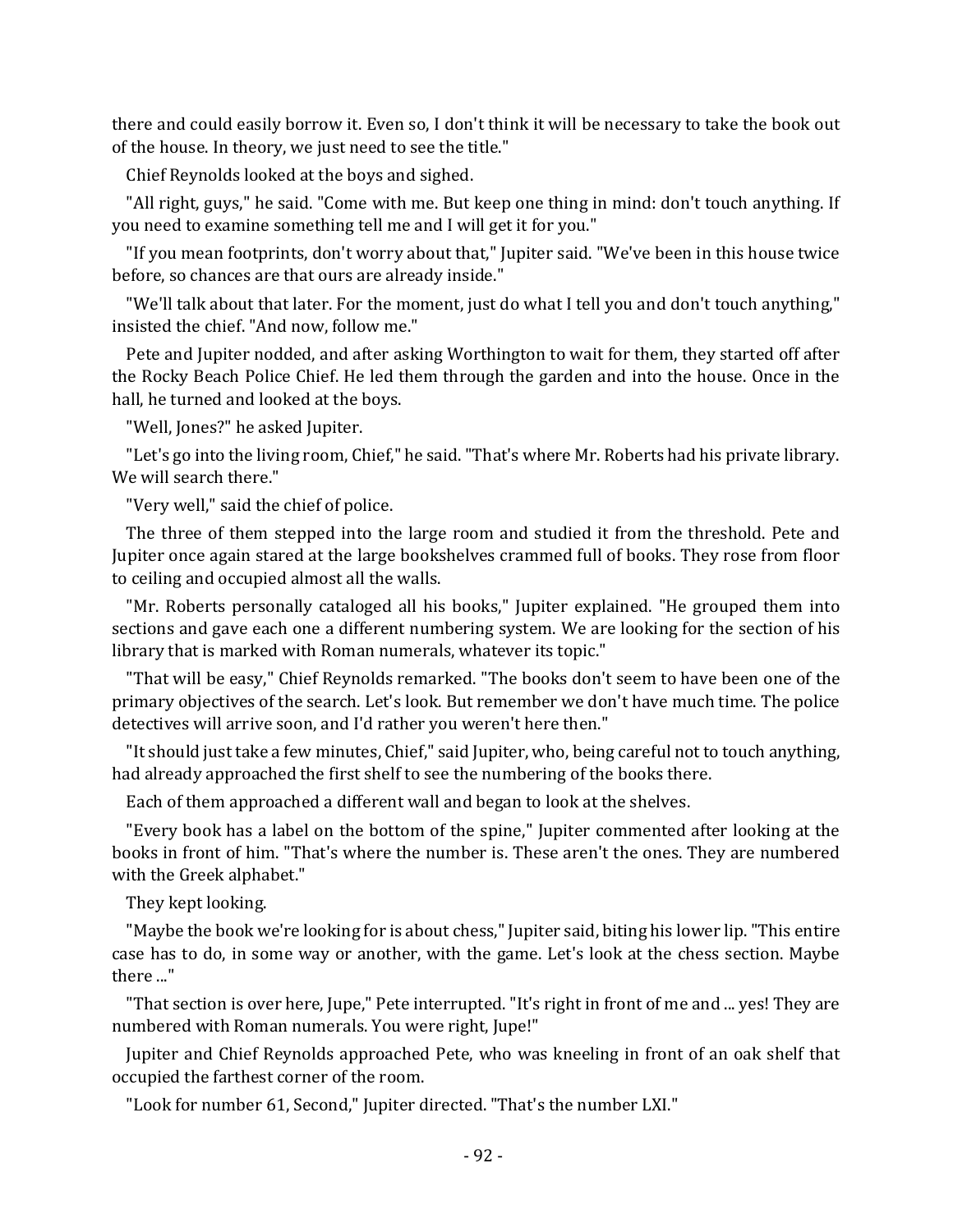"Here it is, Jupe!" Pete answered. "I see it! Please, Chief Reynolds," he added, turning to the chief of police, "please pick it up and show us. The title isn't on the spine. It looks like a fairly old book."

Chief Reynolds pulled thin rubber gloves from his pocket and put them on. Then he bent down and picked up the book Pete was pointing at. He then stood up and held it out so that Pete and Jupiter could look at it. It was, in fact, a rather old-looking book as Pete had said. Its covers were quite worn and its pages had begun to yellow at the edges due to the effect of humidity, light and the passage of time.

"You couldn't read the title on the spine because it was covered up, Pete," Chief Reynolds explained. "Doubtless the covers fell off at some point, and Mr. Roberts repaired it to keep it from deteriorating more. However, the title appears on the front, boys. Read it for yourself."

"We did, Chief," Pete said. "And, honestly, I don't get it. What do you think, Jupe?"

"*The Basis of Chess*," Jupiter read quietly, as if distracted by his own thoughts. Then, as if returning to himself, he added, "The truth is... I don't know what to say. I had hoped the title of the book would be somewhat more descriptive. *The Basis of Chess*. Such a title, which says so much and so little at the same time, is extremely intriguing."

"Jupiter, what sort of title is that?" Pete asked. "It doesn't really tell us anything. Are you sure this is the clue we are looking for?"

"It has to be, Pete," Jupiter said, still pinching his lower lip. "I'm absolutely sure that my theory is correct. Mr. Roberts was referring to the title of *this* book. We have to think about it, Second. Chief," he added, turning to the chief of police, "can't we take the book to study it, even for just a few hours?"

Chief Reynolds shook his head.

"I'm afraid that's quite impossible, Jupiter," he said. "Also, if you have already found what you were looking for, I have to ask you to leave the house. The police detectives will arrive at any moment and it would be inappropriate for them to find you here."

"You're right, Chief," Jupiter said, visibly disappointed. "Maybe Bob can find us a copy at the library, even though it's such an old book. Fortunately, the Rocky Beach Public Library is very well stocked. Let me just write down the author's name so that I can communicate it to our friend."

Jupiter wrote the name on a piece of paper and thanked Chief Reynolds for his help. After returning the book to its place, the chief accompanied them outside and told them goodbye. Pete and Jupiter walked slowly back to where the Rolls-Royce was parked with Worthington at the wheel. On the way, Pete looked at Jupiter. The latter, lost in thought, frowned and pinched his lower lip furiously.

"What do you think, Jupe?" he asked. "What's our next step? What can we conclude from such a meaningless title as *The Basis of Chess*?"

"I acknowledge that I am exceedingly perplexed," replied Jupiter. "However, I don't think it would do us any harm to have a copy of that book. Perhaps reading it will help us to find the clue we need to proceed with this case. Come on, Pete, we'll call Bob at the library from the phone in the Rolls-Royce. We'll ask him to look for a copy of Alexander Redimov's *The Basis of Chess* and borrow it. A dose of chess research wouldn't hurt us on this case."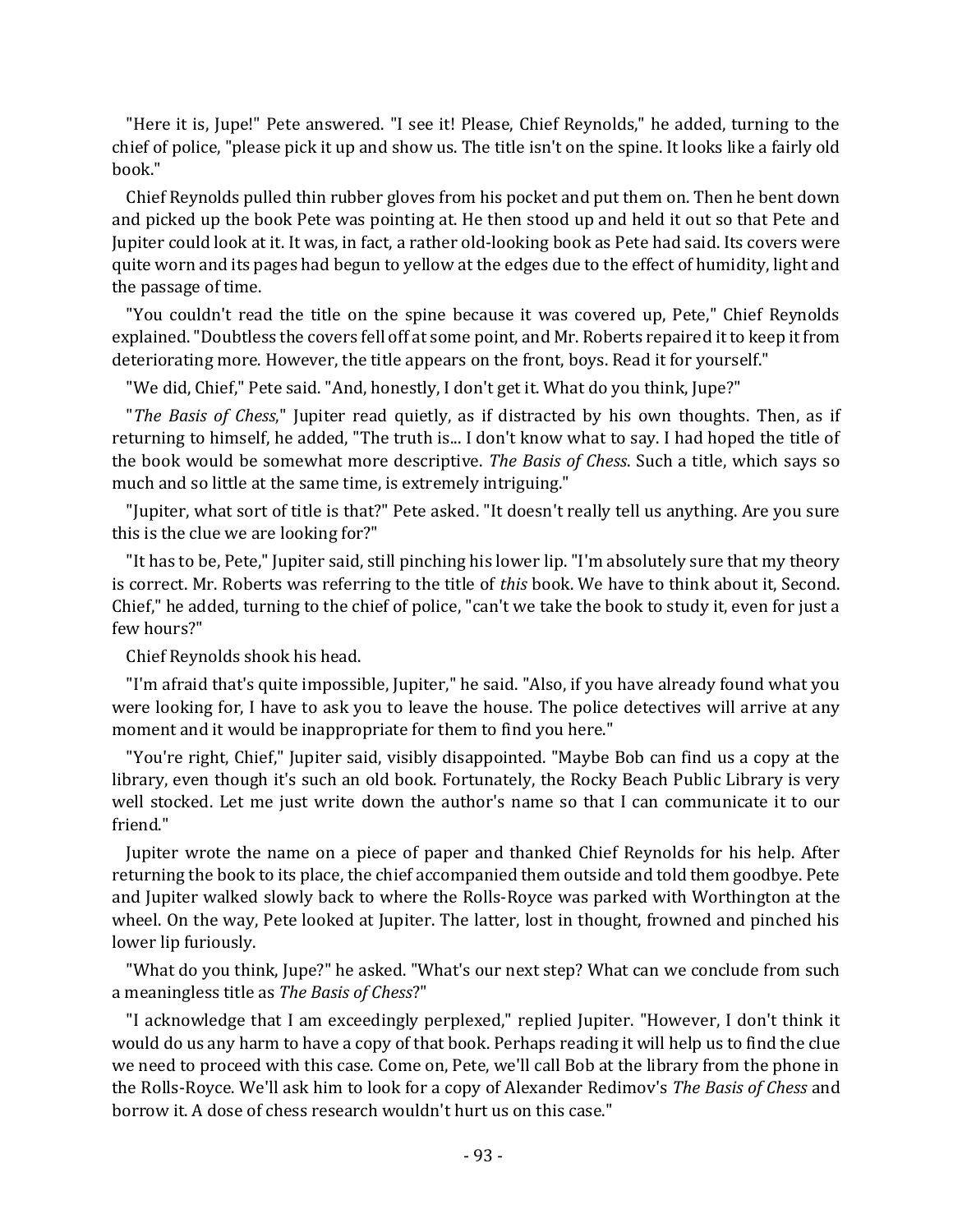"And what will we do if Bob can't find a copy of the book?" Pete asked. "It's an old book that may not be so easy to find. Then we won't be able to make progress with this case?"

Jupiter was silent for a few seconds.

"Well?" Pete persisted.

"In that case, and much to my dismay," replied Jupiter, frowning, "I will gladly agree to accompany you to the beach and take advantage of the last days of summer swimming in the ocean."

Pete's laughter echoed through the canyon as Jupiter, pinching his lower lip, strode back to the gleaming Rolls-Royce.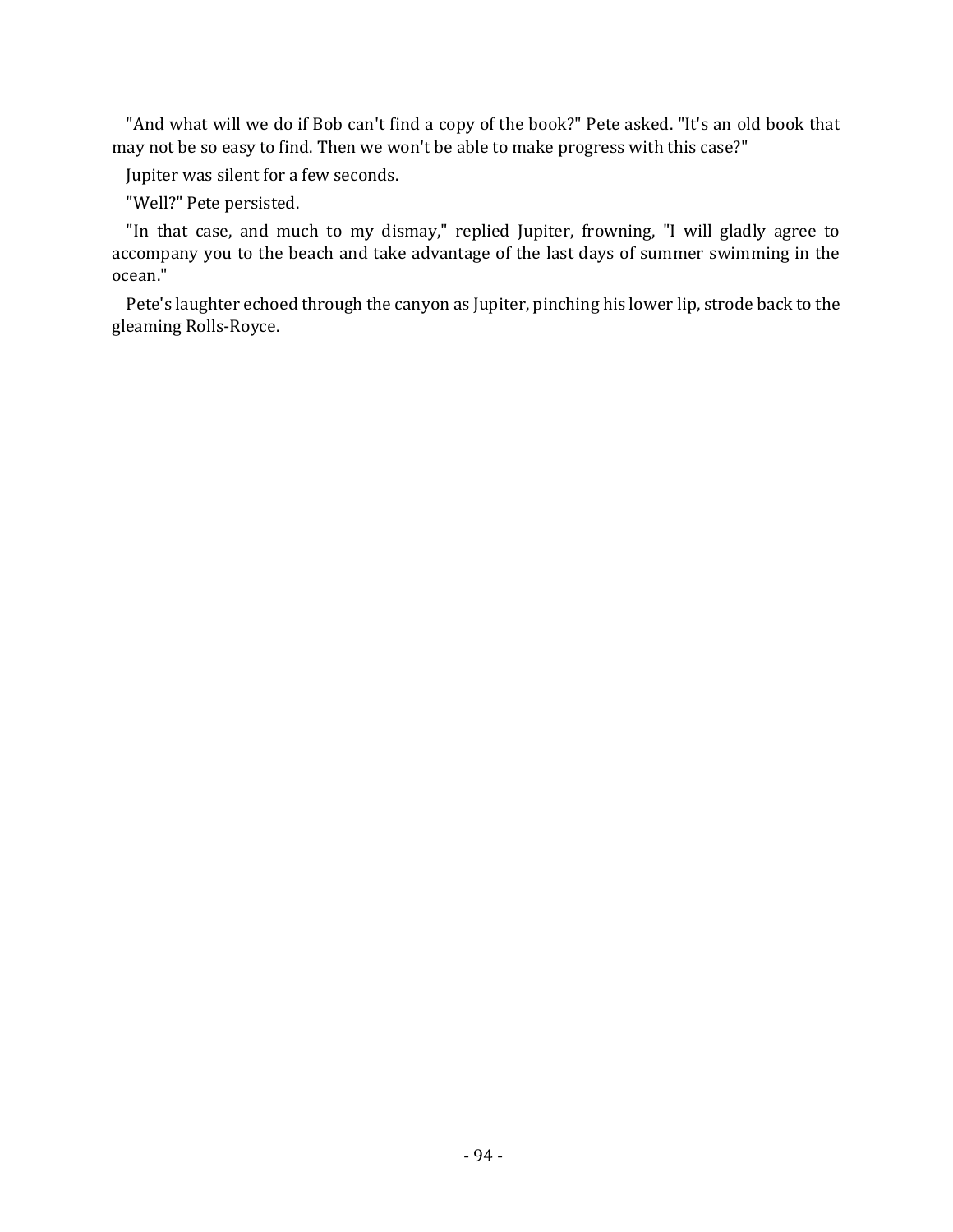### Chapter 13 **STUMPED**

Bob Andrews pushed open the trapdoor at the end of Tunnel Two. As he bounded into Headquarters he saw that his friends Pete and Jupiter were already there, waiting for him, just as they had told him they would be when they called him at the library from the telephone in the Rolls-Royce.

It was nearly noon and lunchtime was approaching. Worthington and the magnificent automobile had returned to the Rent-'n-Ride Auto Agency after depositing the boys back at the salvage yard. Aunt Mathilda, who saw them arrive by pure chance, put them to work immediately sorting and carrying scrap metal from one place to another in the yard. The arduous day of work lasted until just before lunchtime. Jupiter and Pete had taken advantage of the lull to retire to Headquarters in order to exchange views on the case and wait for the arrival of the Third Investigator.

After adjusting his glasses, Bob moved to the desk where his friends were sitting. Pete, looking tired, played absentmindedly with the chess pieces while Jupiter seemed to brood with a sulky expression. Seeing Bob arrive, however, Jupe glanced up and looked at his friend.

"Hello, Bob," he said. "You get it?" he asked simply.

Bob smiled and raised the book he had kept hidden under his arm.

"I have it, First," he said, handing the book over to Jupiter. "You can't imagine how difficult it was to get it out of the library. Convincing Miss Bennett was hard work."

"Hey!" Pete scoffed as he lined up the black and white pieces on the chessboard. "Hard work, you say? We worked hard this morning when we got back from Mr. Roberts' house. Aunt Mathilda caught us by surprise, so we couldn't escape. And it was awful. Thanks, Records, but don't talk to me about hard work."

"Why did you have trouble getting the book out, Bob?" Jupiter asked, ignoring Pete's comment and beginning to flip through the book. "What do you mean?"

"To begin with, I had trouble finding it," Bob explained. "That book is out-of-print, because it's very old. It was mentioned in the card catalog but there was no trace of it on the bookshelves or in the list of books on loan. Finally, and with the help of Miss Bennett, I found it in the warehouse, waiting to be repaired, and included on the list of off-loan books that are not allowed to be taken out of the library. After much insistence, I got Miss Bennett to allow me to check it out, but only for a couple of days and on the condition that I work in the library this afternoon as a special favor. I couldn't refuse, so you won't be able to count on me to help with the case this afternoon. What do you think, Jupe? Do you think a couple of days will be enough if you have to read all of it? As you can see, I had to do a few repairs on the book."

"And you did a good job," Jupiter acknowledged as he stared at the book. "I'm sorry you'll be at the library and away from the case this afternoon, Records, but we'll keep you informed if there are any developments. As for your question, I hope it isn't necessary to read the whole book, although, worst case, I think two days will suffice to read all of it."

"I hope this book is the clue we're looking for, Jupe," said Bob.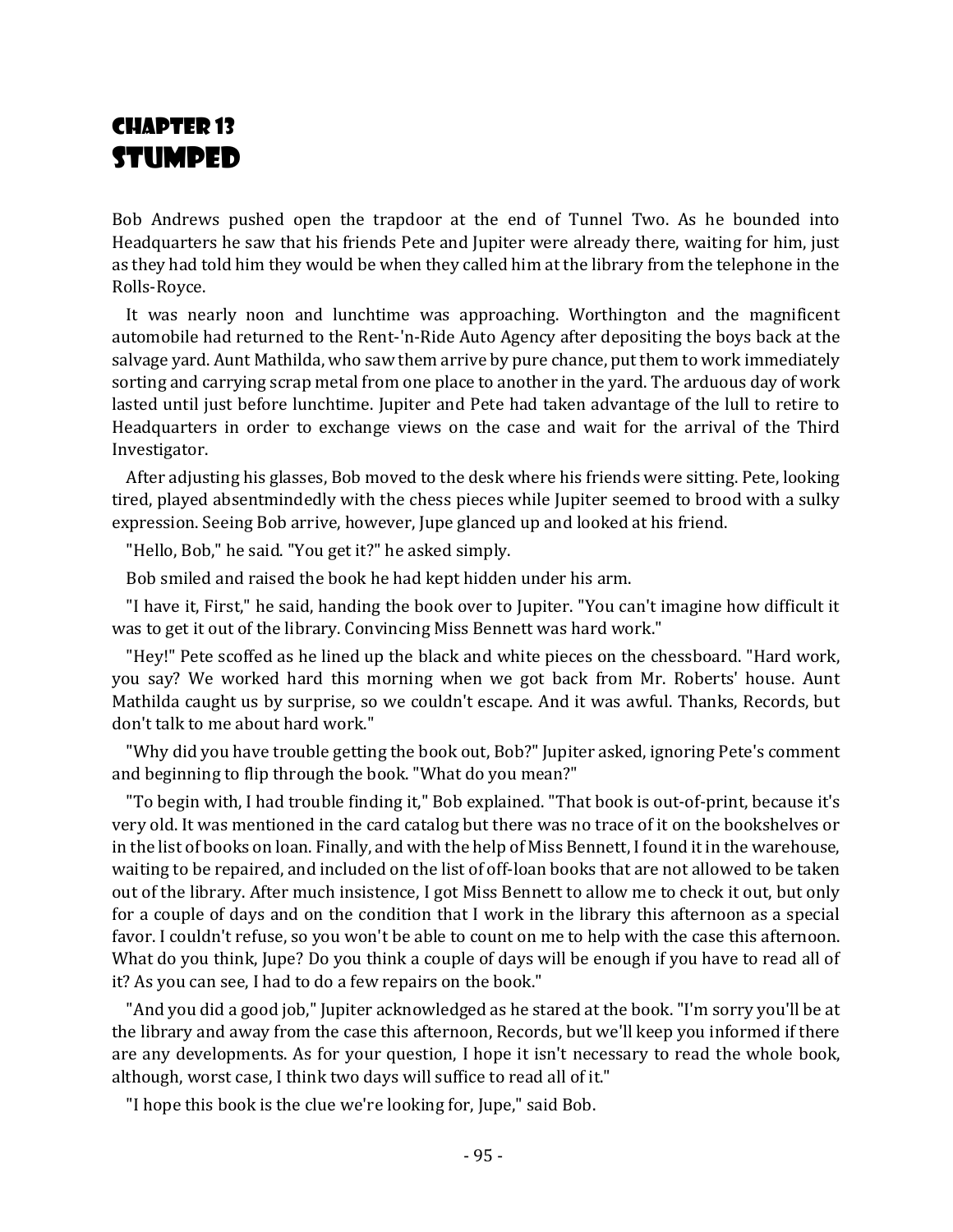Jupiter turned the book over in his hands.

"I hope so too," he said, frowning. "As far as I can see, this is the same book that we saw at Mr. Roberts' house, although it's a later edition. Even so, this copy is almost as old as the other. Nothing seems to indicate that the text of this version has undergone changes in its content with respect to the previous edition. Anyway, friends," concluded Jupiter, "we have a copy of Alexander Redimov's *The Basis of Chess*, if only for two days. I hope we find it useful, although, frankly, guys, I don't know what to think."

"What's the matter, Jupe?" Bob asked. "You aren't sure that this is the clue we need?"

"Jupe is in a bad mood," Pete said. "He recognizes that the title of this book doesn't tell him anything and that this whole thing is nothing but complete and utter nonsense leading nowhere."

Bob looked at Pete and then back to Jupiter, who, after a few seconds of silence, let out a long, deep breath.

"I confess that I'm certainly stumped," he said finally with resignation. "If Mr. Roberts actually referred to this book in his message, which I don't doubt, I fail to understand why he bothered to tell us that its title would lead us on the right path. If so, a title like *The Basis of Chess* should be clear enough to indicate a direction or clue to follow. But the truth is the title is so general, so brief, says so much and so little at the same time, that it leaves me completely bewildered. Frankly, I don't know what to think. And yet there must be something in this title that is enlightening."

"Perhaps the title itself is just a sign indicating the path, and the path is the reading of the book," suggested Bob. "It's possible that the book explains some tactic or movement of chess pieces that... Hey, guys!" he shouted excitedly. "What if some basic tactical chess moves are explained in the book? What if these moves led to others and these were the basis of more letters, as happened with the first part of the message? What do you think, Jupe?"

"I don't know, Records," said Jupiter. "I acknowledge that it's a possibility that we must consider."

"That sounds like Chinese to me," Pete protested. "Besides, I don't think that many letters can be built with the movements of the chess pieces, let alone long messages, whether composed of letters, Roman numerals or whatever."

Discouraged silence spread among the three young investigators. After about a minute Bob cleared his throat.

"I think Pete's right," he said. "However, there is something in that book, in its title, or in some other part of it, that will indicate what our next move should be."

"We agree, Bob," Pete conceded. "But, what can it be?"

"Any ideas, Jupe?"

Pete and Bob looked at their friend. He pondered for a few seconds as he flipped through pages and pages of the book until, shaking his head, he looked back at his friends.

"I'm sorry, guys," he said, "but nothing meaningful occurs to me. I'm mentally blocked. Of course... Let's see, guys. If you hear someone refer to 'the basis of chess,' what would you think automatically? What would the title of the book suggest to you?"

"You have to beat the opponent," Pete said without thinking.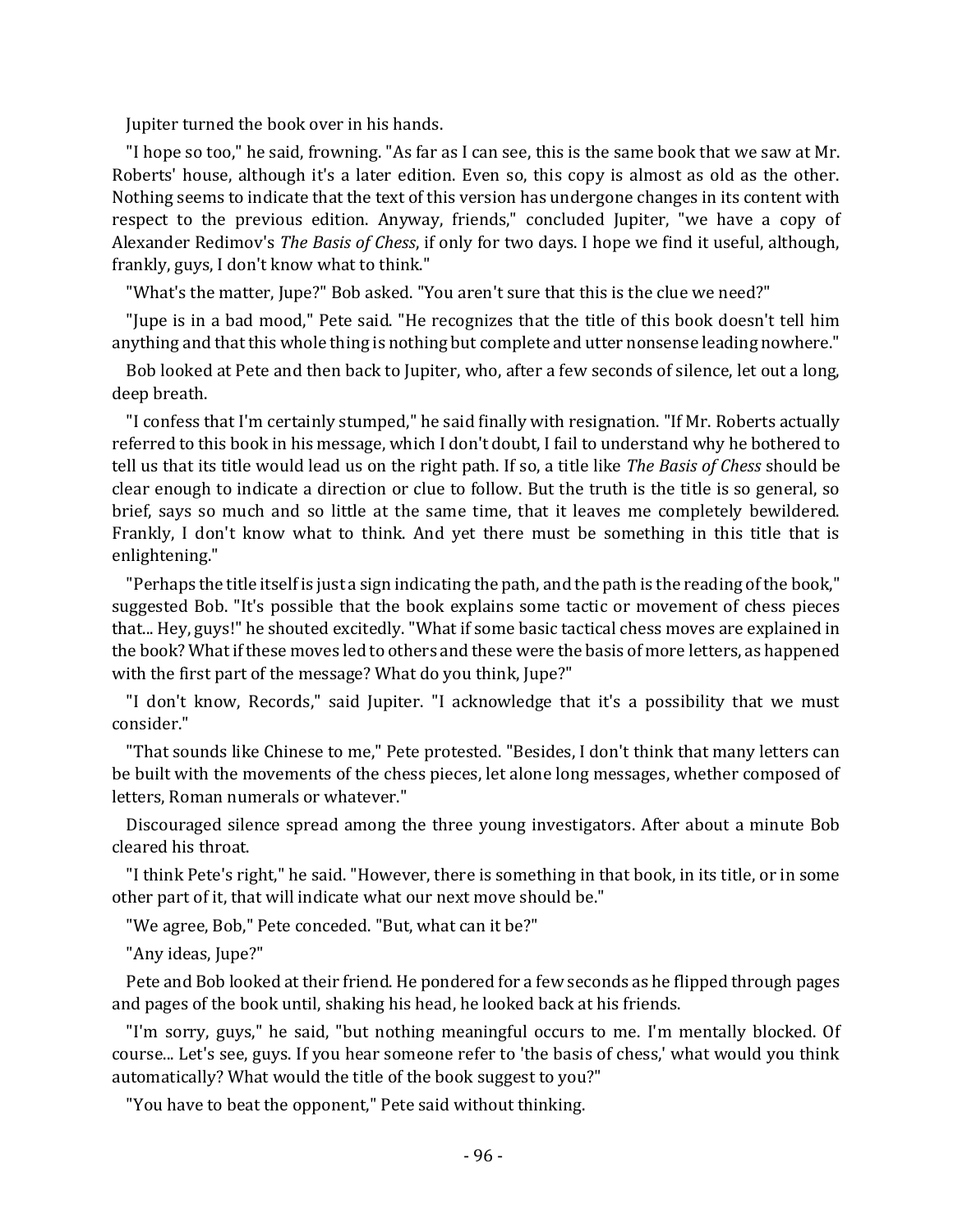"You must defeat the enemy king," Bob said softly.

"You don't understand what I mean," said Jupiter. "Beating the opponent or, similarly, defeating the enemy king, is the *object* of the game, but not its basis. The pillars on which chess is based are something else. Let's see, Bob. You know the rules of chess better than Pete. What would the title of the book suggest to you if you heard it mentioned?"

Bob pondered for a few seconds.

"Well," he said at last. "I guess strategy. After all, it is a game of strategy. That's its foundation. Strategy, tactics, and also to be able to discover and predict the opponent's strategy. It's a game where you have to attack and be cautious at the same time. To play chess, you have to watch where you step."

Silence gripped Headquarters again for a few seconds.

"Well?" Pete finally said. "What does that tell us, fellows? What good does it do us to know that the basis of chess is strategy and one has to look carefully where he puts his feet?"

Jupiter pinched his lower lip furiously. Pete and Bob could almost hear his mental cogwheels colliding with each other. Finally, the First Investigator, giving up, leaned back in his chair and directed an inquiring look at the chess pieces Pete had left on the board.

"I wish those pieces could talk," he said absently. "Anyway," he added, getting to his feet, "I suggest we take a lunch break. Perhaps some fresh ideas will come more easily on full stomachs."

Pete, standing up, looked at his friend.

"If you just said that we'll forget the book and the chess set for now, we'll go eat, and we'll deal with the case after lunch... I just have to say that I can't agree with you more!" he laughed.

Amidst the laughter, Pete and Bob went to the trapdoor and entered Tunnel Two. Jupiter, still brooding, followed slowly, not before giving a last, defiant glance at the book and the impassive chess pieces resting on the desk in Headquarters.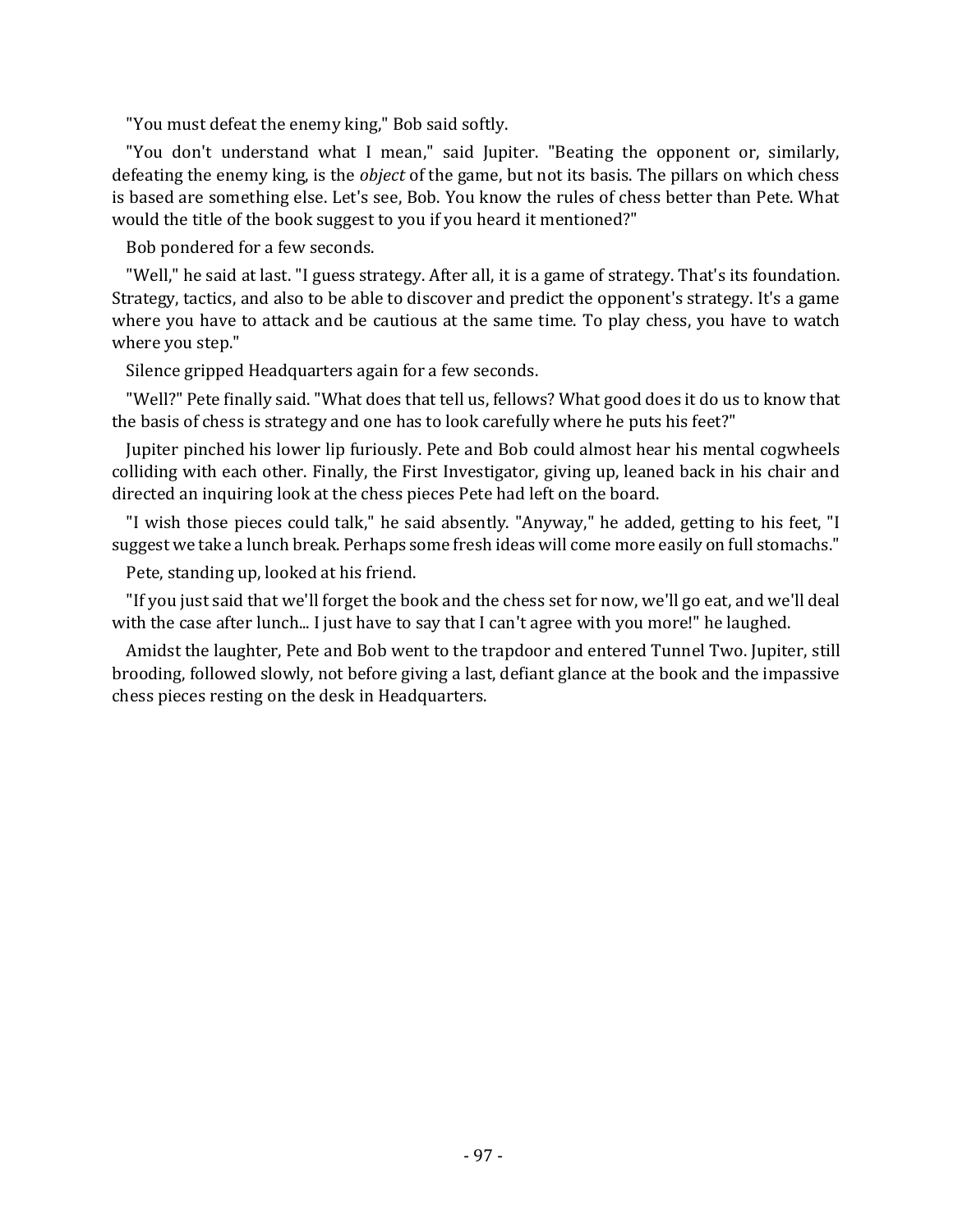# Chapter 14 An Astonishing Discovery

After a quick meal at the Jones' house, Pete, Bob and Jupiter asked permission to leave and crossed the dirty, narrow street in the direction of the salvage yard. Once there the boys headed toward Jupiter's open-air workshop. Bob turned to his friends.

"Well, guys," he said. "Miss Bennett asked me to not be late this afternoon. I'm afraid I have to leave now."

"Of course, Bob," Jupiter conceded reluctantly. "I'm sorry you had to work extra to get the book."

"No problem, First," Bob said. "Keep me up to date with anything new."

"Don't worry," Pete said. "We'll call the library. If you aren't there we'll leave a message at your house."

Bob said goodbye and went to pick up his bike. Seconds later he was going out through the great iron gates of the salvage yard, leaving a cloud of dust behind him. Once he was gone Jupiter continued toward his workshop.

"Let's go to Headquarters," he told Pete. "Let's see if our full stomachs are capable of producing any new ideas."

"Darn, Jupe! I can't stay," Pete cried. "I just remembered that this morning, just before leaving, I promised Mom that I would spend the afternoon cleaning and organizing the garage. Sorry, First, but I'd better leave if I don't want to get in trouble. Call me if you make any progress, will you?"

Jupiter nodded dejectedly and watched as Pete got on his bicycle and left the same way Bob had just moments earlier.

Completely alone, Jupiter looked around, and after shrugging his shoulders, finally reached his workshop and stepped around the printing press to get into Tunnel Two. Once inside Headquarters, he went to the desk and took a seat in the swivel chair. Sitting there, he folded his arms and, frowning, stared at the chess pieces that Pete had left lined up on the board. There he remained for a while, examining them without blinking, while the pieces, in turn, looked at him blindly as small silent witnesses of a mystery they had no intention of revealing.

A multitude of ideas began to fill the First Investigator's head. For a moment, while he sat there alone silently with his arms folded looking at the chess pieces, they seemed to be secretly laughing at him, as mocking guardians of the unknown. Feeling a bit foolish at this fleeting thought, Jupiter leaned on the table and occupied himself by sliding the pieces over the polished surface of the board. Then, continuing to think, he took a couple of pieces and rotated them between his fingers, feeling their solid wooden bodies and the soft circle of green felt attached to their bases. After a while, tired of the chess pieces, he picked up the board and examined it closely without finding anything special about it. It was simply a wooden drawer containing a bed of foam in which the pieces could be safely stored.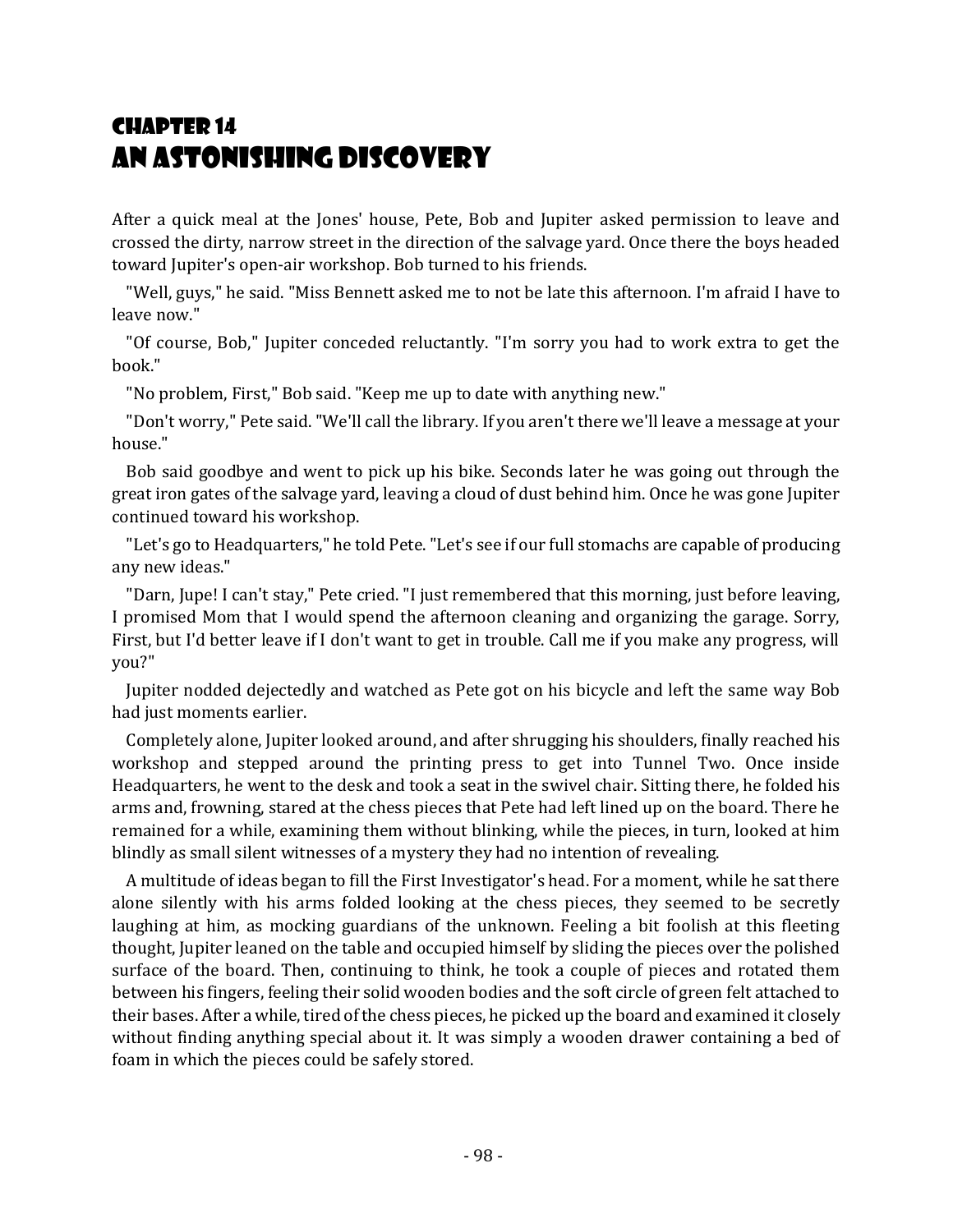Jupiter finally left the board on the desk and took the book. *The Basis of Chess*, by Alexander Redimov, he recited once more. He then opened the volume and began to read it paying special attention to those parts in which any aspect of strategy or tactics was explained, discussed or even mentioned in passing. Oblivious to the passage of time, Jupiter busily read the book for a long while until, finally, the powerful sound of his Aunt Mathilda's voice summoned him from his self-absorption.

"Jupiter! Jupiter Jones!" cried the woman. "Where on earth are you this time? Come out of there! There are things to do in the yard!"

Startled, Jupiter looked up and, with great care, set the book aside. He got to his feet and made his way to the trapdoor that led to Tunnel Two. A minute later he circled the large piles of junk that hid Headquarters and out into the yard.

"It's about time you showed up here!" his aunt reproached him as soon as she saw him. "We have work to do! Hans and Konrad have gone out with the big truck and your uncle is busy in the office. Now take over the job of charging customers while I attend to those who arrive."

"Yes, Aunt Mathilda," replied the boy.

Jupiter, obediently, did as his aunt had directed him while the woman approached a newly arrived couple who signaled her requesting help. Nevertheless, the First Investigator was so preoccupied with the mystery of the chess set that he made three mistakes in the first half hour while giving change. His aunt, seeing the level of her income in jeopardy, finally decided to relegate the boy from his job and assigned him to paint white garden chairs which, despite some rust, were not in poor condition.

Grumbling to himself because of his bungling, Jupiter retired to the area behind the office and there, armed with a paintbrush, a can of white paint and a good dose of patience, began to apply the paint soaked brush to the rusty metal chairs. His head, meanwhile, drifted light years away to a strange world full of chess pieces that made the most convoluted movements.

Jupiter remained there for much of the afternoon as the sun began to descend above the hills that surrounded Rocky Beach. And that was where, as the day began to wind down, his uncle Titus found him when he left the office to stretch his legs.

The junk dealer, seeing his nephew so dedicated to his work but so engrossed in his own thoughts, approached him with a playful smile on his lips as he tugged at one end of his huge mustache. The man, invariably cheerful and carefree, felt an intense desire to jest when he saw such a grave expression covering his nephew's face.

"Hi, Jupiter," he greeted cheerily. "How's it going? Have you finally decided to dedicate yourself to painting now that you've proven that you can't do anything against the great Titus Jones, incomparable chess master?"

Jupiter looked up and, leaving the paintbrush in the paint bucket, smiled regretfully.

"Hi, Uncle Titus," he replied. "It's not that. I was... I was completely absorbed in my thoughts."

"Those thoughts wouldn't have anything to do with chess, would they?" asked Uncle Titus, pouring a ration of tobacco into the bowl of his pipe. "It seems that lately that game is always on your mind."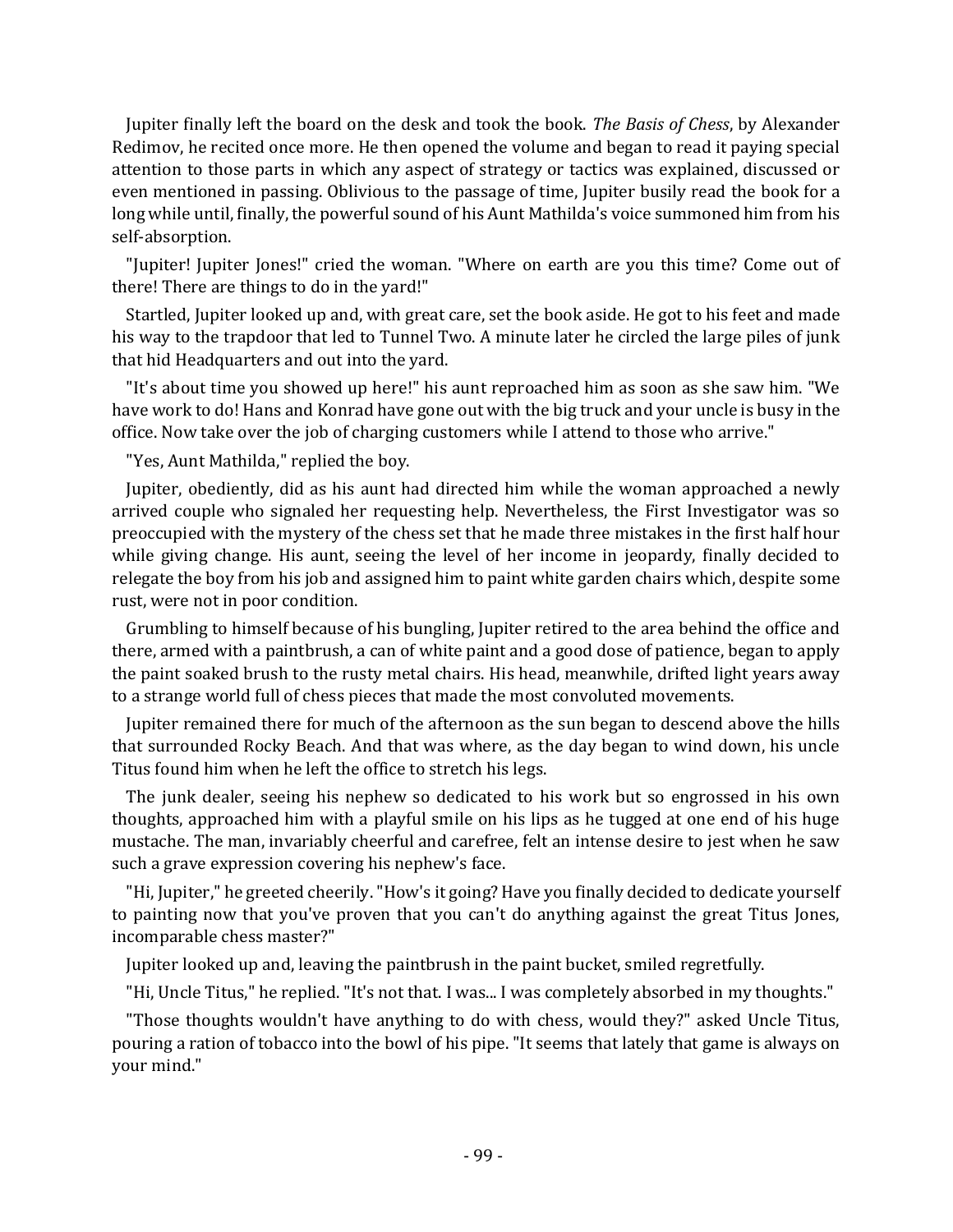"Something like that, Uncle Titus," said Jupiter. "In reality it's a kind of riddle that doesn't seem to make much sense."

"What is it exactly, Jupe?" The junkman asked as he lit his pipe.

Jupiter pondered for a moment. Then, resolutely, he said, "Uncle Titus, if anyone asks you what you think is the basis of chess, what would you answer?"

His uncle blinked in surprise.

"The basis of chess?" he repeated after taking a draw from his pipe. "Wow! Well, my answer would be that the basis is the strategy, of course. Pure and simple strategy. And knowing how to predict both the movements of the adversary and the consequences of the movements themselves. That is fundamental in chess."

Jupiter felt that Mr. Roberts had weaved his plot so intricately as to prevent the movements of anyone who decided to try to unravel it.

"I know, Uncle Titus," Jupiter insisted. "But what if they asked you the question in such a way that it was necessarily a kind of riddle?"

Then, suddenly inspired, he added, "And imagine you applied a phrase like: 'things are not always what they seem' to that riddle. What would you answer?"

Uncle Titus took a long puff from his pipe and thought for a few seconds. Then, without further ado, he laughed, enveloped in a small cloud of smoke.

"I would answer the board and the pieces, of course. Without them you couldn't play. It would be almost like walking without feet."

Uncle Titus laughed again, satisfied with his own response. Jupiter, for his part, gave a disgruntled smile and sighed.

Suddenly, the First Investigator froze. His eyes, bright with excitement, opened wide as his breathing halted completely for a few seconds. What Uncle Titus had just said was in itself something apparently absurd. But what if...? After all, that answer fit the title of the book perfectly without having to read it in its entirety. Often the more complicated questions required the simplest answers. Plus, on the one hand, things were not always what they seemed, and on the other, chess was a difficult game, so perhaps the simplest answer, however absurd it might seem... What if...?

Trembling with excitement, Jupiter got to his feet and ran to the opposite corner of the salvage yard, where his workshop was located. His uncle blinked in surprise.

"Where are you going, Jupe?" he asked. "Have you suddenly felt the urge to exercise?"

"Excuse me, Uncle Titus," the boy replied, still running, "but I just remembered something I left undone. Can you handle those garden chairs until it's finished? Thank you!"

Without waiting for an answer, Jupiter disappeared among the huge piles of junk. His uncle, amused at such strange behavior, shrugged, sucked in a deep puff from his pipe, tugged at one end of his mustache with one hand, and with the other hand took the paintbrush and began to apply short, quick brushstrokes to the chair that had been half painted.

Meanwhile, Jupiter arrived at his workshop, hurried though Tunnel Two, and panting, he entered Headquarters. Once more he took a seat in the swivel chair and stared at the chess set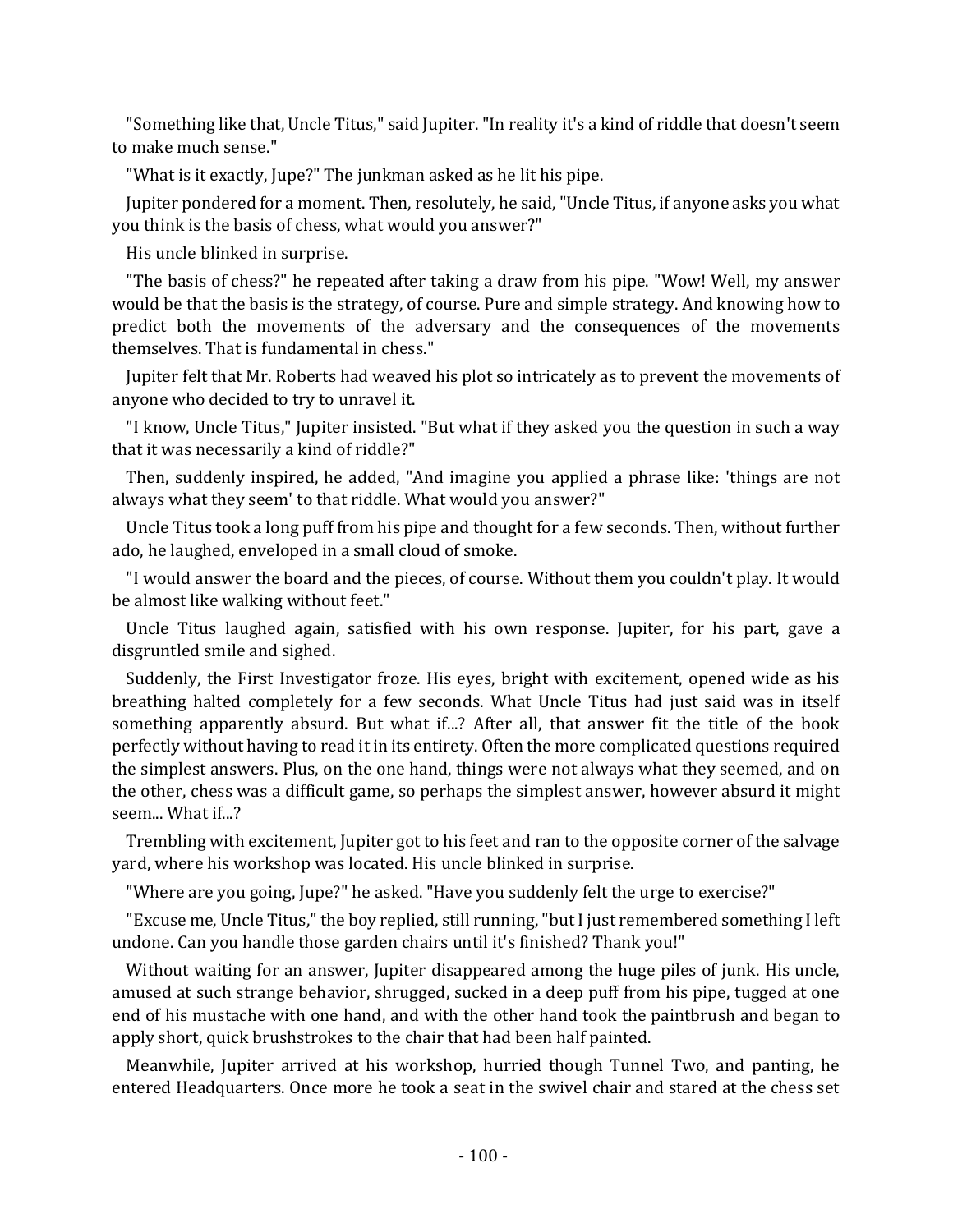as he had done just a few hours earlier. This time, however, a strange smile crossed the lips of the First Investigator.

Suddenly the phone rang. Without looking away from the chess pieces, Jupiter reached out and took it.

"Hello?"

"Jupiter," said Bob's voice from the other end of the line, "I'm calling you from the library. I've been thinking about Mr. Roberts' riddle. Tell me this: do you think the word *basis* could be a reference to the chessboard? After all, a chessboard is the *base* on which the pieces are placed and arranged. The game develops on it, like actors on a stage. Do you think Mr. Roberts could be referring to something like that with his message?"

Jupe was silent for a moment.

Then, in a low voice, he asked, "What made you think of that, Bob?"

"Well," replied Bob, with a slight embarrassment in his voice, "it wasn't really my idea. You see, this afternoon I was so distracted thinking about the title of that book that I asked Miss Bennett what she thought. I explained what was going on and she happened to say, jokingly, what I just told you. The idea hasn't stopped bouncing around in my head for a while and I thought I should tell you about it. What do you think?"

Jupiter was silent for so long that Bob thought that they had been cut off.

"Jupe? Are you there?" he asked.

"Yes, Bob," said Jupiter. "My uncle Titus made me think of a similar idea."

"Really? And what do you think...?"

"Bob," Jupiter interrupted in a visibly excited voice, "try to be available. I'll call you as soon as I find out. Now, goodbye."

"All right, Jupe," he just had time to say before Jupiter hung up.

Sitting in the swivel chair, the First Investigator leaned his elbows on the desk, set the chess pieces aside, and took the chessboard in his hands as ideas rushed feverishly through his head. What his uncle Titus had said to him just a few minutes earlier echoed again in his ears: *The board and the pieces, of course. Without them you couldn't play. It would be almost like walking without feet*. The words whirled in his head. Then he remembered briefly other words that had been uttered inside Headquarters, just a few hours earlier. *To play chess, you have to watch where you step*. Those had been Bob's words. And Pete, shortly afterwards, had pointed out: *The basis of chess is strategy, and one has to look carefully where he puts his feet.*

Feet.

Feet can be considered as a base. For example, the base of a person on which sits the full weight of his body.

The feet (or simply the foot, depending on the case) can also be the bottom of a ladder or the base of a column, a tree, a statue or... a figure.

Chess pieces are small statues, or figures, representing different characters.

These figures don't have proper feet, but, like any statue, they have a *base* on which they set on the board.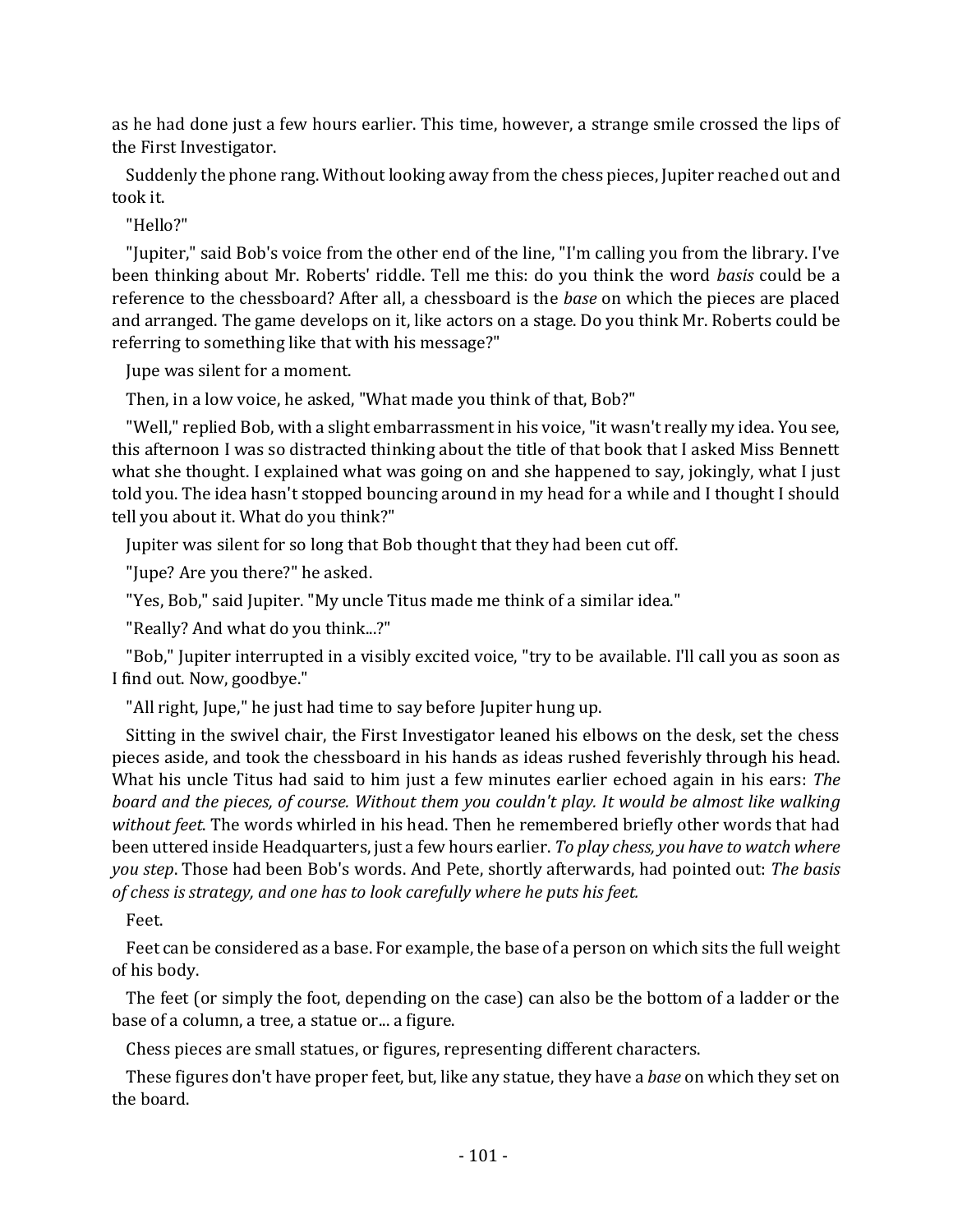Jupiter set the chessboard on the desk and focused his attention on the chess pieces. He took one at random, a black rook, and examined it carefully. He traced its smooth carved wood surface with his fingers. It was made of solid wood, and there were no cracks or crevices to reveal even the smallest secret compartment. It wasn't hollow, so it couldn't have a message inside. It was made of one piece, so there was no use looking for something inside it.

Suddenly, Jupiter became completely still and scrutinized the chess piece even more closely. No, in reality, not all of it was made from a single piece of wood. Jupiter turned the figure of the black rook between his fingers and turned it face down. There was the base of the figure before his eyes. The bottom of the figure was circular, and its base was lined with a small circle of green felt that had been adhered to it in order to make the piece glide across the board more smoothly and avoid scratches.

Thus, the figure wasn't entirely a single solid piece. And the circular piece of felt could easily be removed and replaced without damaging it.

Eyes bright with excitement, Jupiter rummaged in one of his pockets and pulled out his Swiss multi-bladed knife. He unfolded one of the blades and plunged the point between the wood of the chess piece and the felt cloth that lined the base. Little by little, and with some difficulty, he managed to separate the circle of felt from the wood. Then he put the felt and pocket knife on the table and looked closely at the bare base of the figure.

There was something written on the small circle of wood. Despite the remains of dried glue and a few strands of felt, Jupiter was able to read the following:

### **2 3 on 9**

Jupiter held his breath. What was the point of writing those numbers on the base of this chess piece? It couldn't be a trademark or anything like that. Looking closely, the white numbers seemed to have been written by hand on the black wood with the aid of a very fine paintbrush.

He had finally found something! He had finally found *the basis of chess*!

After a first jubilant moment Jupiter, however, was again submerged in concern. He had discovered something, yes, but he didn't know what it meant or why it had been written there. After taking a couple deep breaths, he set aside the black rook, looked at the rest of the figures, and, without thinking twice, he took another at random.

This time it was a white pawn. With the tip of his Swiss knife and a few skillful movements he managed to remove the piece of green felt, which he set aside. He looked at the base of the pawn and again found something written on it. This time it was numbers written with black paint on the white wood.

#### **6 8 on 3**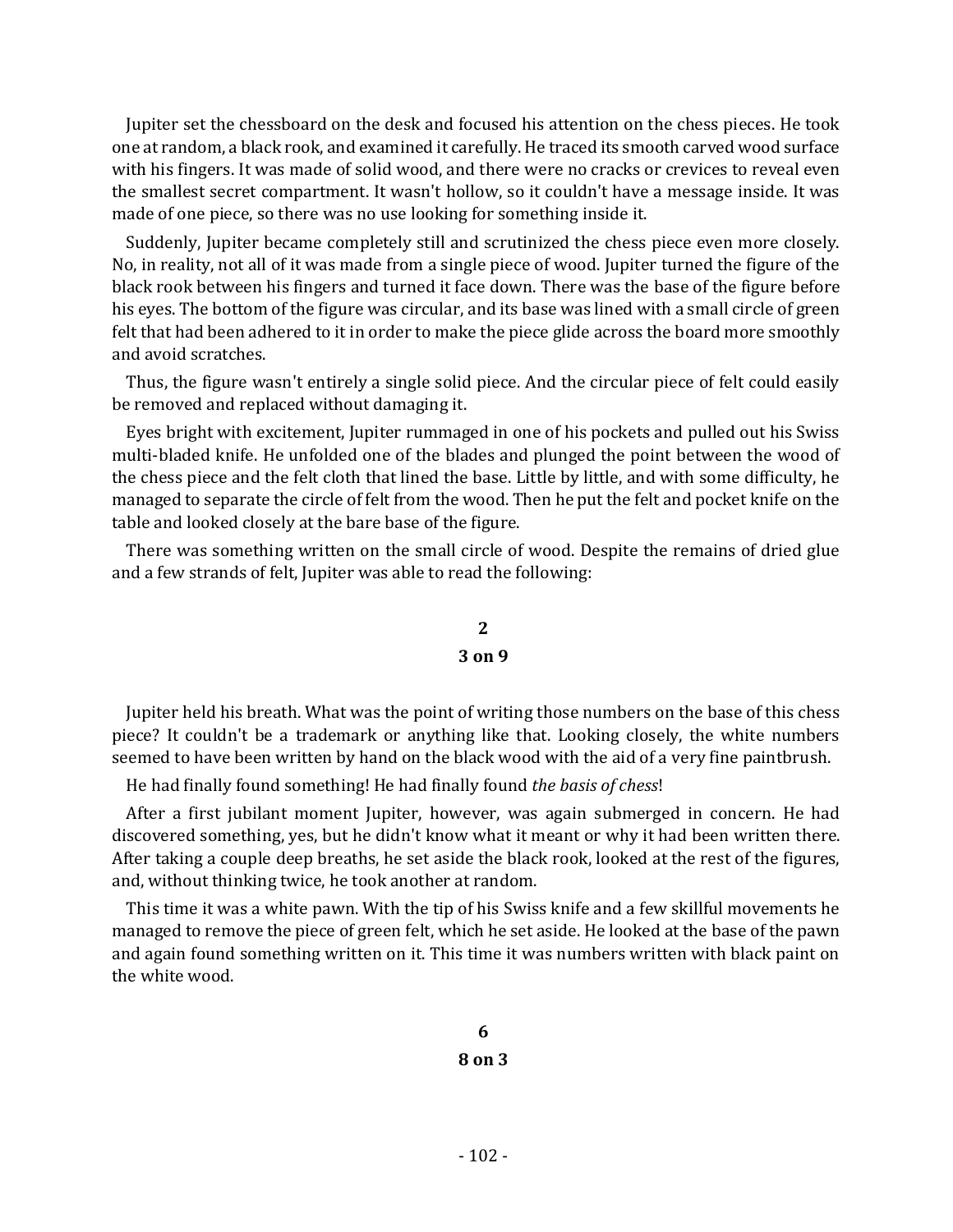Jupiter's excitement was increasing. He had just found more mysterious numbers. Although he didn't know their meaning, there were thirty other chess pieces left, so that perhaps one of them, or all together considered as a whole, could make him understand what one piece was unable to tell him separately.

Jupiter looked at the rest of the pieces, which resembled silent little dwarves waiting their turn to reveal their secret. After a few seconds of hesitation, the First Investigator set to work with frenetic energy. Nevertheless, considering it prudent to proceed with a logical plan, he decided to start on the white pawns. He repeated the operation one after another, stripping each pawn of the felt layer that covered their bases. After a few minutes of uninterrupted work, he combined the numbers found on these pawns with the numbers he found previously, resulting in the following list:

|  |  |  | 4 2 8 5 6 1 7 3                                            |  |
|--|--|--|------------------------------------------------------------|--|
|  |  |  | 6 on 5 9 on 1 7 on 22 2 on 15 8 on 3 4 on 9 1 on 21 3 on 2 |  |

He took a pencil and a sheet of paper and wrote down all the numbers. He looked at them for a few seconds and realized that the upper numbers found on each piece ranged from 1 to 8. Chess has eight white pawns; the upper numbers must necessarily indicate the order in which the pawns were to be arranged. Thus, once ordering the messages, he obtained the following:

|  |  | $1 \qquad 2 \qquad 3 \qquad 4 \qquad 5 \qquad 6 \qquad 7 \qquad 8$ |  |  |
|--|--|--------------------------------------------------------------------|--|--|
|  |  | 4 on 9 9 on 1 3 on 2 6 on 5 2 on 15 8 on 3 1 on 21 7 on 22         |  |  |

Supposedly this was the order in which the messages found on the pawns were to be arranged. Jupiter didn't know what the messages might mean. At least for the moment. But there were still more pieces to be examined, and perhaps what they revealed would shed some light on the significance of the numbers.

It was necessary to put it all in order, Jupiter reflected. In every game of chess, the player who plays with the white pieces is the player who makes the first move. Thus, the white pieces must speak first. And, arranged in order on a board, from left to right and from top to bottom like reading a book, the first piece to consider would be a white rook. Jupiter, therefore, took the two white rooks and removed the pieces of felt from their bases. What he found was the following:

| <b>Oceanview Park</b> | <b>13 on 16</b> |
|-----------------------|-----------------|

Jupiter smiled and trembled with excitement. It was already looking better. He read what he'd just found. He understood that, of the two white rooks, he had to consider the one with the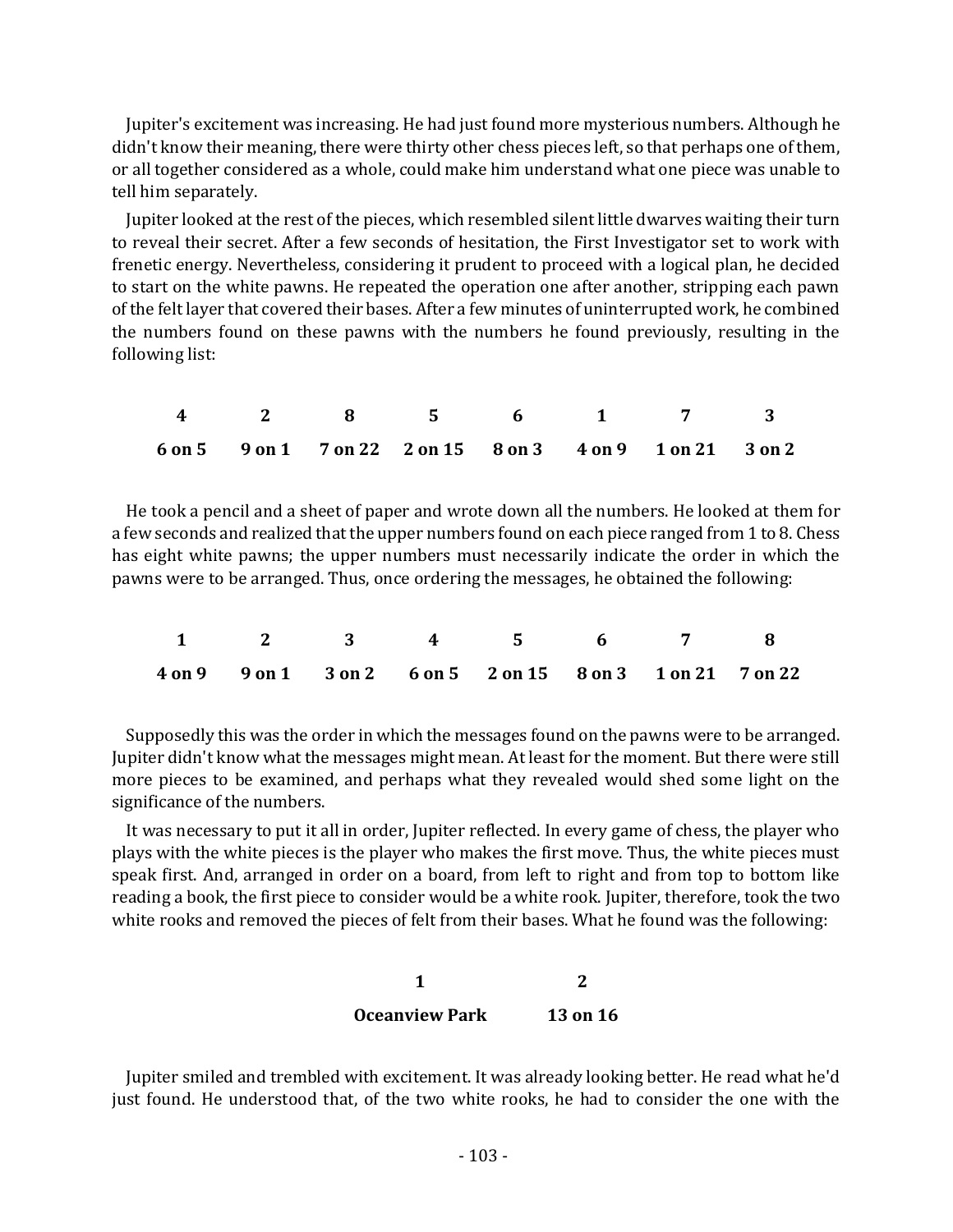number 1 written on top first, since that number, as with the pawns, indicated the order in which they were to be arranged.

Jupiter picked up a new sheet of paper and, in the upper left corner wrote:

#### **1 Oceanview Park**

This was the first piece of the new message. Arthur Roberts seemed to be heading toward one of Rocky Beach's oldest public parks. Jupiter knew Oceanview Park well enough. He had been there dozens of times. In fact, it was only about fifteen blocks from the salvage yard. And apparently, this had been the place chosen by Arthur Roberts to propose a new stage in the search for the hidden treasure. How long would this endless search last? One clue led to another and then another.

Jupiter placed the first white rook on the chessboard, at the square corresponding to the beginning of a game. Then, bearing in mind that a white knight should be next to the rook, Jupiter took the two white knights and carefully removed the felt covering with his pocket knife. When he finished, he saw that he had obtained the following:

| <b>Bandstand</b> | 8 on 4 |
|------------------|--------|

He placed the message of white knight number 1 next to the one found on rook number 1. So, once in Oceanview Park they had to go to the bandstand. Mr. Roberts was becoming more specific, gradually narrowing down where the search for the treasure he hid should proceed. Jupiter was well acquainted with the bandstand the message referred to. It was one of the oldest in Southern California, although it had been a long time since any band had played there.

Jupiter resumed working. Next it was the two white bishops. The boy worked hard and methodically, first with the white pieces and then with the black ones. Once the felt that lined the bases of each and every chess piece had been removed, the boy gathered the messages and ordered them. He decided that, logically, they should be ordered according to the pieces from which they came, which, in turn, should be ordered from left to right and top to bottom, starting from the initial position of each piece at the beginning of a game.

After ordering all the pieces and all the messages, what he wrote on a new sheet of paper was as follows:

| Wh. Rook 1            |            | Wh. Knight 1 Wh. Bishop 1 Wh. King Wh. Queen Wh. Bishop 2 Wh. Knight 2 Wh. Rook 2 |         |         |         |        |          |
|-----------------------|------------|-----------------------------------------------------------------------------------|---------|---------|---------|--------|----------|
| <b>Oceanview Park</b> | Band stand | 5 on 14                                                                           | 6 on 10 | 12 on 1 | 2 on 24 | 8 on 4 | 13 on 16 |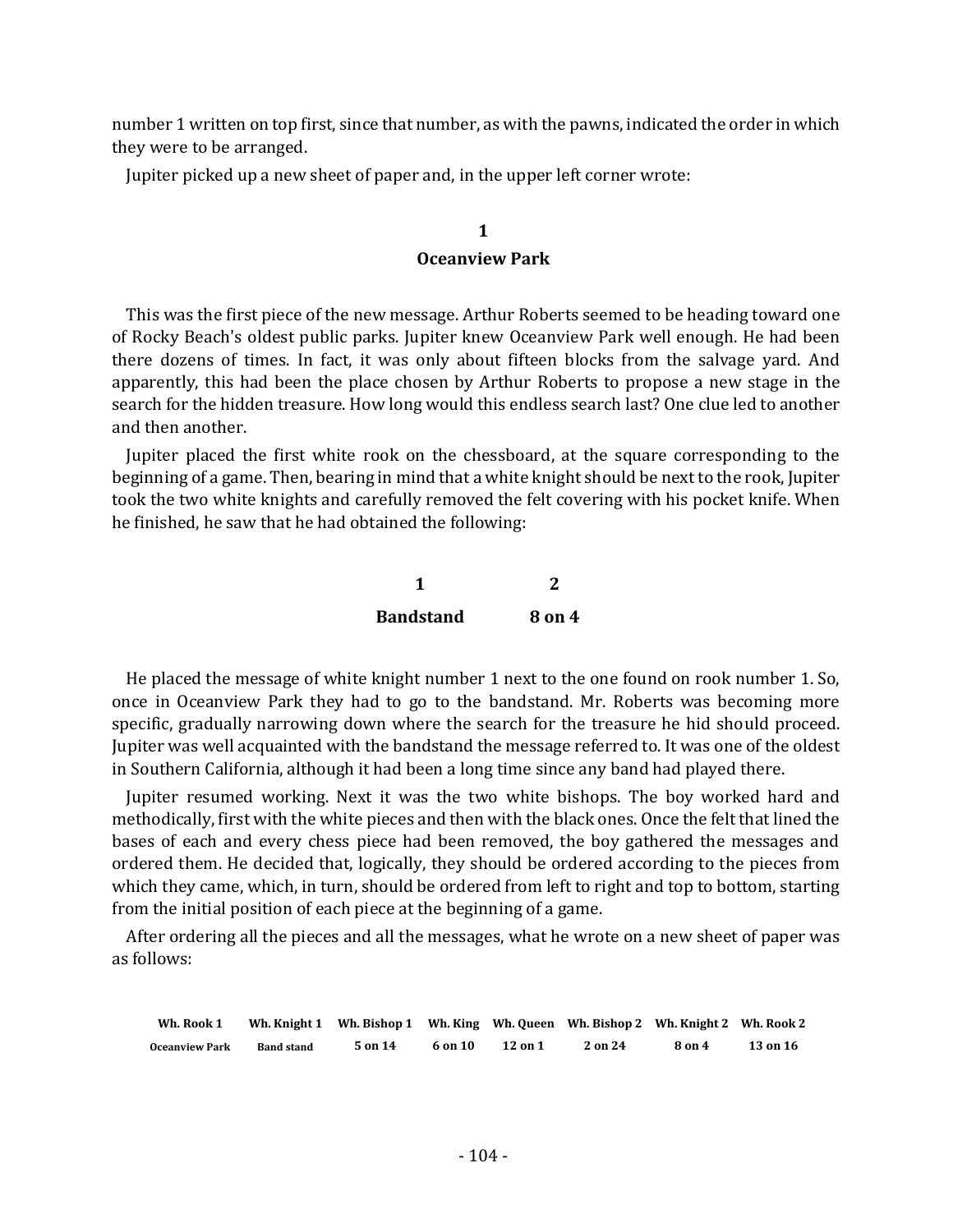| Wh. Pawn 1        |                   | Wh. Pawn 2 Wh. Pawn 3 Wh. Pawn 4 |                   | Wh. Pawn 5        | Wh. Pawn 6   | Wh. Pawn 7        | Wh. Pawn 8        |
|-------------------|-------------------|----------------------------------|-------------------|-------------------|--------------|-------------------|-------------------|
| 4 on 21           | 9 on 1            | 3 on 2                           | 6 on 5            | 2 on 15           | 8 on 3       | 1 on 22           | 7 on 22           |
|                   |                   |                                  |                   |                   |              |                   |                   |
|                   |                   |                                  |                   |                   |              |                   |                   |
| <b>Bl. Pawn 1</b> | <b>Bl. Pawn 2</b> | <b>Bl. Pawn 3</b>                | <b>Bl. Pawn 4</b> | <b>Bl. Pawn 5</b> | Bl. Pawn 6   | <b>Bl. Pawn 7</b> | <b>Bl. Pawn 8</b> |
| 1 on 19           | 9 on 20           | 11 on 12                         | 8 on 13           | 5 on 7            | 12 on 5      | 3 on 24           | 16 on 17          |
|                   |                   |                                  |                   |                   |              |                   |                   |
|                   |                   |                                  |                   |                   |              |                   |                   |
| <b>Bl. Rook 1</b> | Bl. Knight 1      | <b>Bl. Bishop 1</b>              | <b>Bl.</b> King   | Bl. Queen         | Bl. Bishop 2 | Bl. Knight 2      | <b>Bl. Rook 2</b> |
| 4 on 23           | 11 on 28          | 12 on 18                         | $10$ on $10$      | $10$ on $4$       | 18 on 27     | 6 on 20           | 3 on 9            |

When he finished writing, his hands trembled with excitement and his head was feverish. He leaned back in his chair and took a deep breath.

"I've got it!" he yelled. "I've got it, Mr. Roberts! I've got it!"

"I've got it, Mr. Roberts! I've got it!" squawked Blackbeard, the myna bird, from his cage suddenly awakening from his interrupted sleep. "I've got it, rascal! Give me back my doubloons!"

Jupiter looked up at the cage and his eyes met Blackbeard's. He was so jubilant that he would have gladly gone to the cage and kissed the dark yellow-billed bird.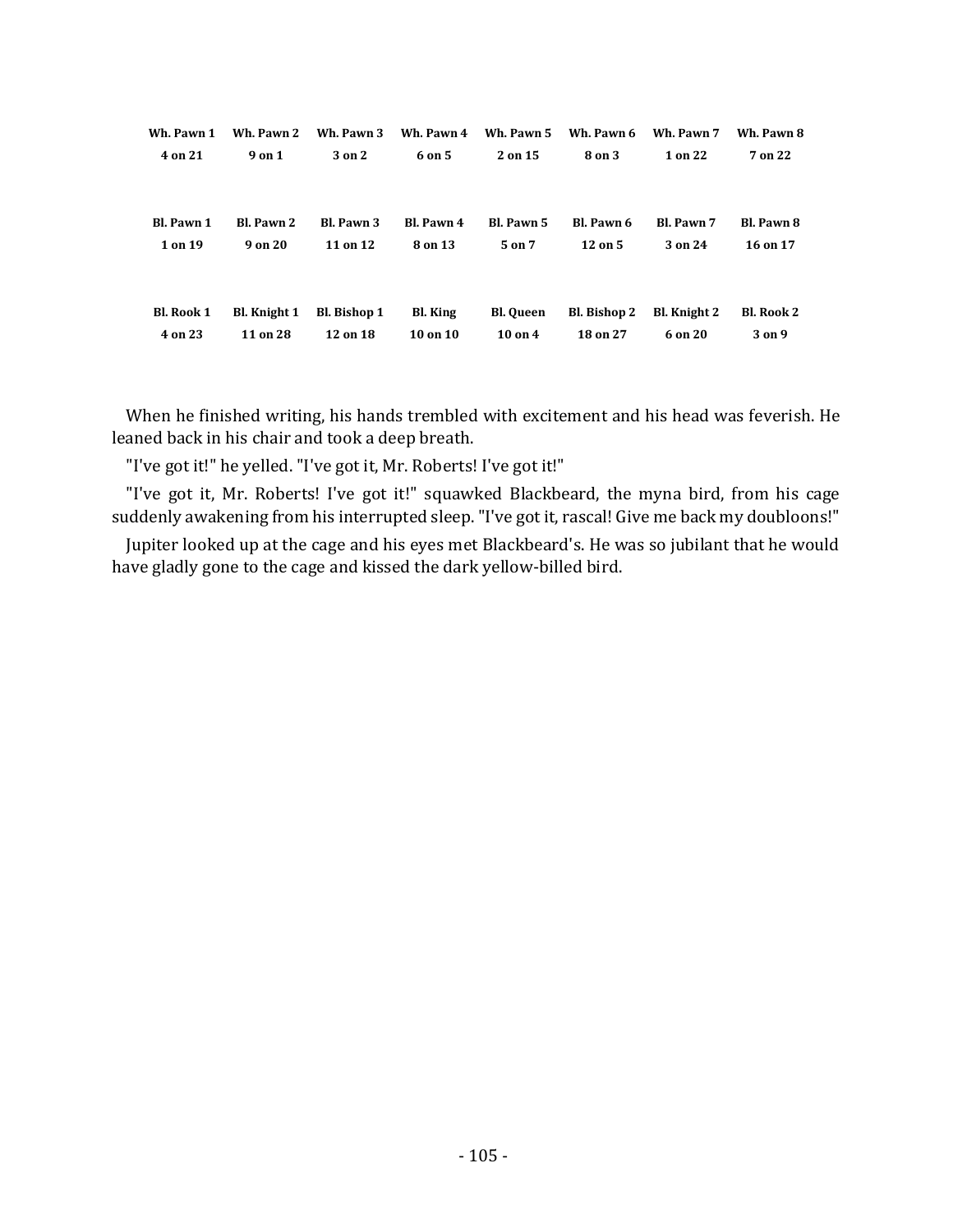# Chapter 15 An Unexpected Visitor

Bob Andrews kept looking at the phone hanging from the kitchen wall as he hastily ate an early dinner that day. After an exhausting afternoon of work in the library, the Third Investigator had come home hungry and tired but still wondering if his friend Jupiter had made any progress in the case. His mother, brown-haired and with a graceful figure, sat down beside him as he devoured everything on his plate with canine hunger.

"Really? Jupiter hasn't called all afternoon or left any messages for me, Mother?" Bob asked again.

"For the third time in five minutes, Robert, your friend Jupiter has *not* called," his mother replied both amused and angry. "Why so much interest in that call?" added the woman, looking at him quizzically. "What are you up to this time?"

Bob swallowed a piece of sausage.

"We're trying to find something valuable," he explained. "You see, someone hid a letter in a chess set, we found it and..."

"A letter in a chess set?" interrupted his mother. "How strange!"

"That's right, Mom," Bob agreed. "The letter spoke of a valuable hidden object that could be found by following specific clues. We tried..."

The ringing telephone interrupted him. At his mother's stunned stare, Bob sprang nimbly out of his chair and picked it up before it rang for a second time.

"Hello?" he answered.

"Bob?" Jupiter's voice sounded excited and urgent. "Could you be at Headquarters after dinner? Let's say... in an hour?"

"I'll be there, First," Bob said. "What's it about?"

"We're going on a night expedition," Jupiter answered. "We have to act quickly and discreetly. Don't forget they're watching us, but it may be easier to go unnoticed at night than during the day."

Bob was unable to contain himself.

"What have you discovered, Jupe?" he asked.

"There's no time for explanations now, Bob," Jupiter said simply. "Call Pete and tell him to meet us at Headquarters in an hour. There's no time to lose. See you later."

Bob hung up and, doing as Jupiter requested, picked up the phone again to call Pete. As the phone began to ring in the Crenshaw's home, Bob wondered what Jupiter might have discovered and where he planned to take them that night.

While Bob pondered such questions, inside Headquarters of The Three Investigators Jupiter Jones got to his feet and approached a small bookshelf full of books. From these, he removed a medium-sized volume that contained maps of a number of cities in Southern California and began to leaf through it.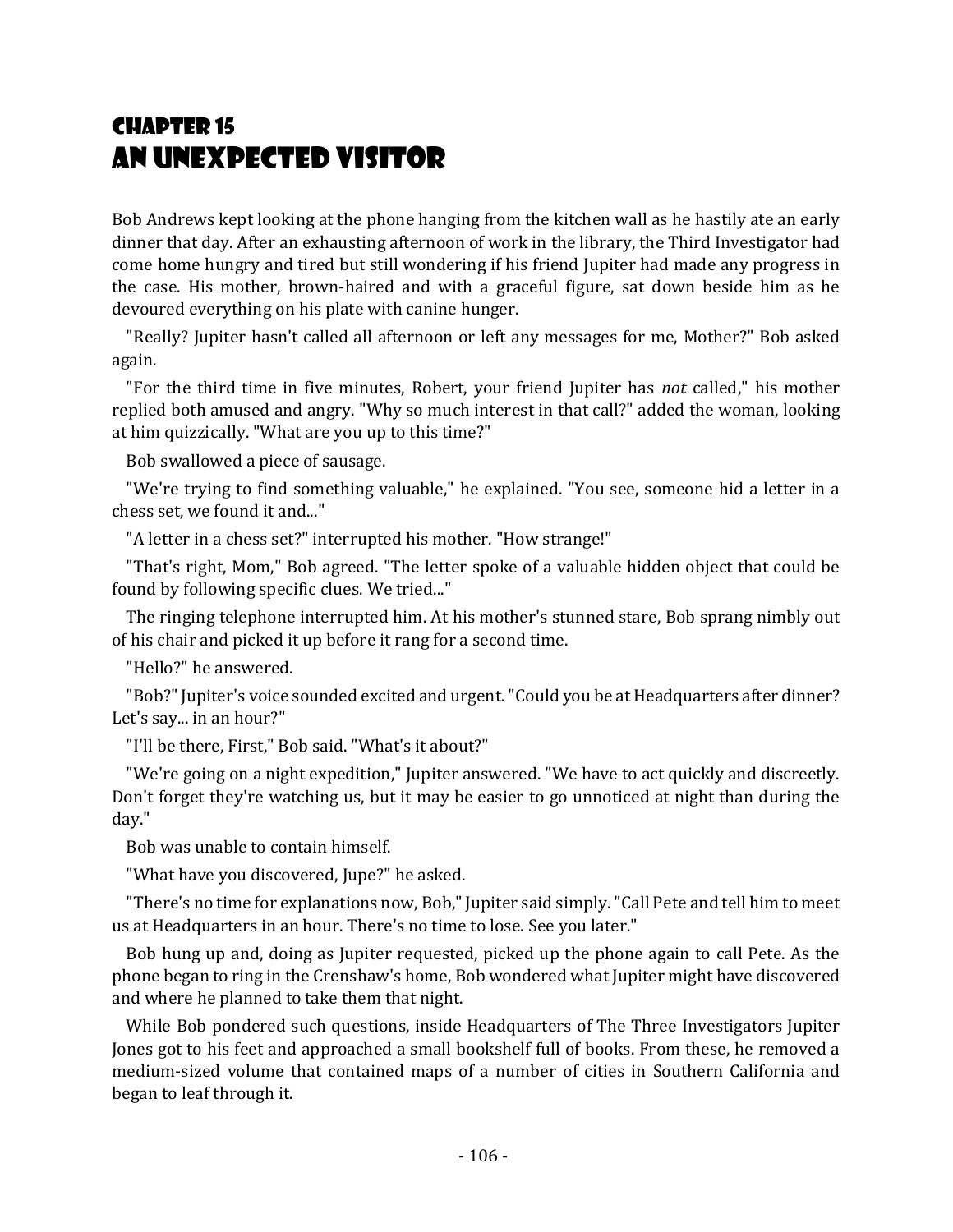Soon he found what he was looking for. As he recalled, the section for Rocky Beach had a detailed street map that included a map of Oceanview Park and all its facilities. With a quick motion, he tore out the page that showed the map of the park and put it in his shirt pocket.

Then he took the sheet of paper on which he'd written down everything he'd just discovered from the chess pieces and put it in his pocket as well. Once this was done, he made his way to the trapdoor that led to Tunnel Two. Behind him, scattered on the desk, were the chess pieces and a small pile of green felt. Jupiter gave them one last triumphant look before he left.

The First Investigator quickly scampered through the galvanized metal pipe, set the grating aside and emerged inside his workshop.

Everything seemed quiet and calm. Jupiter could see that the afternoon had advanced into evening, and that growing shadows had engulfed the salvage yard.

After standing up, Jupiter stepped around the printing press and set out for the main yard.

"Good afternoon, young Jones. It appears that our paths are destined to cross once more."

Jupiter stopped dead. Alarmed, his heart skipped and began to beat wildly. The words that had just sounded in the workshop took him by surprise. However, it was not the words themselves nor the surprise caused by hearing them that left him completely petrified, but something Jupe had detected in that voice: the French accent.

Jupiter knew the owner of that voice. Not in vain, The Three Investigators had encountered him during the resolution of two of their earlier cases. And the boys could hardly forget the difficulties that he had caused them in the past.

When Jupiter had regained control of himself after a few seconds, he chose to remain completely motionless and search the darkness in the workshop. In the stillness of the evening, Jupiter was able to perceive what appeared to be the outline of a man's shoulders and a hat shifted slightly between the shadows on the other side of the printing press.

Suddenly, a faint rasp sounded in the corner. A spark timidly dispelled the darkness. There, in the faltering match light, appeared the face of Huganay. Half-buried in the shadows and dimly illuminated by the trembling light of the match, which threw ghostly outlines throughout the workshop, the face of the dangerous art thief had a ruthless hue that made a chill run down the First Investigator's spine.

Huganay smiled. A soft, malicious laughter echoed in the workshop.

"I hope I did not frighten you, my dear friend," said the Frenchman. "If so, I beg you to excuse me, for that was not my intention. And, by the way, do not be afraid. I am not here to hurt you. I just came to talk to you."

Jupiter, now fully recovered, remained in his place.

"I should have guessed you were involved in this whole affair," he said. "When I found out that we were after a hidden work of art and I saw a band of European thieves appear, I should have assumed that you wouldn't be very far away."

Huganay smiled again. In match light, his mustache cast dancing shadows on his cheeks. His appearance was truly ghostly.

"Please, young Jones, do not compare me with those beginners," he muttered. "They have no chance against me."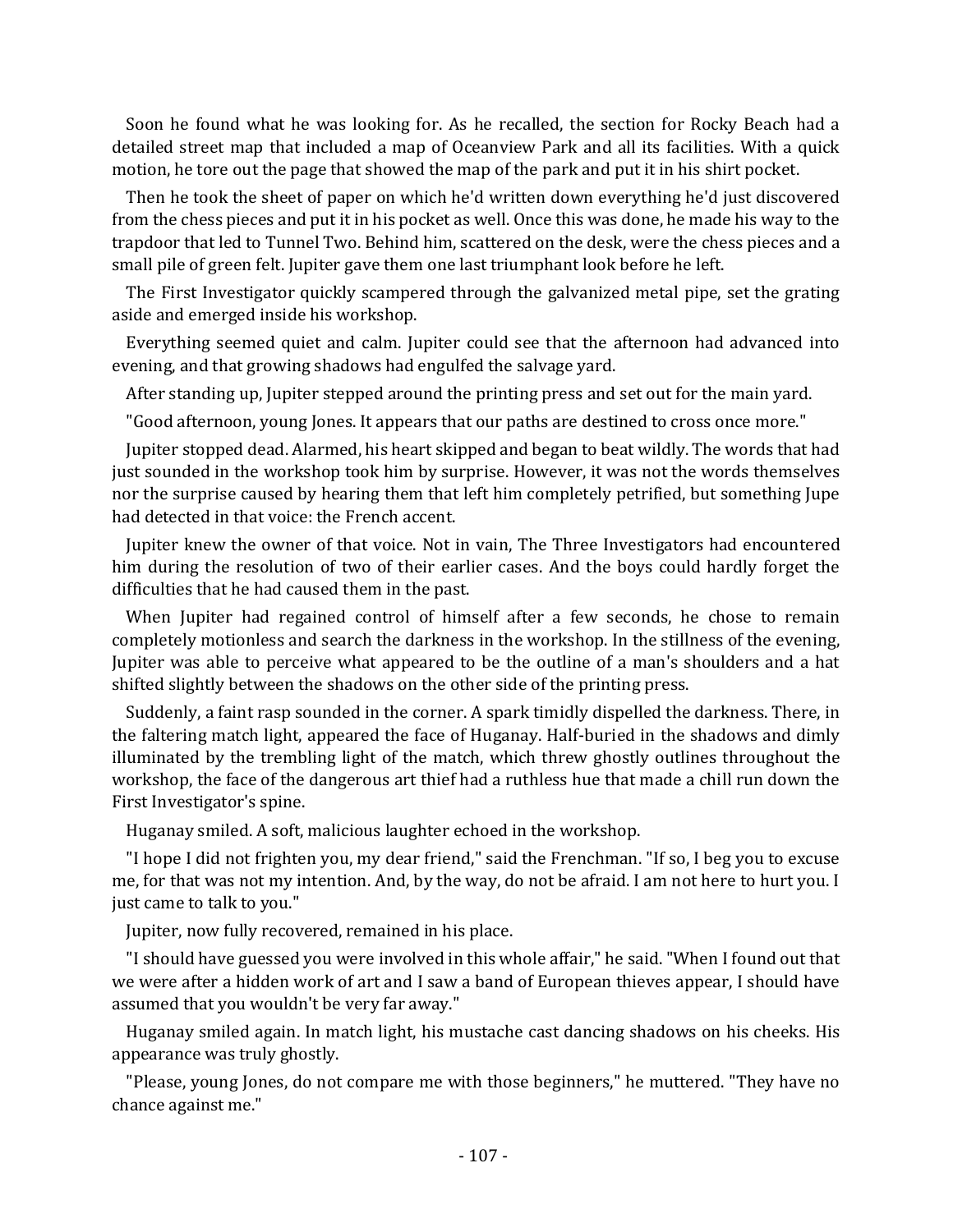Jupiter bit his lower lip and thought for a moment.

"You've been watching over us all this time, haven't you?" he asked. "It was you who snatched the Enigma machine from Sinclair and Lagalle after they robbed Mr. Heggyns. And it was you who gave it back to us, leaving it here, in the workshop, the next day, without anyone seeing you."

Huganay nodded, pleased.

"That's right, my young friend," he said. "I see that you continue to connect the dots quite well. What if we turn on the lights and keep talking? Do not worry about who can see us. I am not alone. My men will be in charge of keeping at bay anyone who tries to bother us. Anyway, as long as I'm here with you those men would not dare to come near. They fear me too much to even try."

Understanding that Huganay's intentions were friendly, Jupiter nodded and turned on the small bare bulb that hung from the roof of the shop. An oblique light fell on Huganay's face without letting it lose a single hint of his devilish appearance.

"Let's sit down and talk, my young friend," Huganay said.

Jupiter nodded, and the two sat facing each other on separate stools.

"It was you who forced Sinclair and Lagalle off the road yesterday, near the highway. You were in that car," said Jupiter. "And it was you, or at least two of your men, who helped me last night right here, in the salvage yard, when they attacked me. I didn't see you, but I'm certain you weren't far away."

Huganay, visibly pleased, nodded again.

"That's right, Jones," he said with a malicious gleam in his eyes. "My men and I have been watching those who were watching you and we kept you safe. Norbert and Harris, my helpers, are most efficient types, not like the dimwitted Lagalle and *Mylord*."

"*Mylord*?" inquired Jupiter.

"Ah," said Huganay. "That is the nickname Malcolm Sinclair is known by in the underworld."

"He and Lagalle are art thieves, aren't they, Mr. Huganay?" Jupiter asked.

Huganay smiled.

"That, at least, is what they claim to be," replied the Frenchman. "I have known them well for some time, when, like me, they began their career in Europe. *Mylord* is just a graceless swindler who pretends to be an art thief. He has tried everything, but he has had only minor success. He's too clumsy for this business. As for Lagalle, I know him well because he came to be under my command during a time when I was operating in France. I never liked him. Too impulsive. Handles guns and knives well, which makes him a dangerous character.

"But do not fear anything from them, my friend. Since last night they are watched more closely than ever. Besides, while you're with me you'll be safe."

Jupiter looked at the Frenchman and frowned.

"You say you're here because you want to talk to me," he said. "What do you want to talk about?"

Huganay leaned forward until his elbows rested on his knees, and he stared into Jupiter's eyes.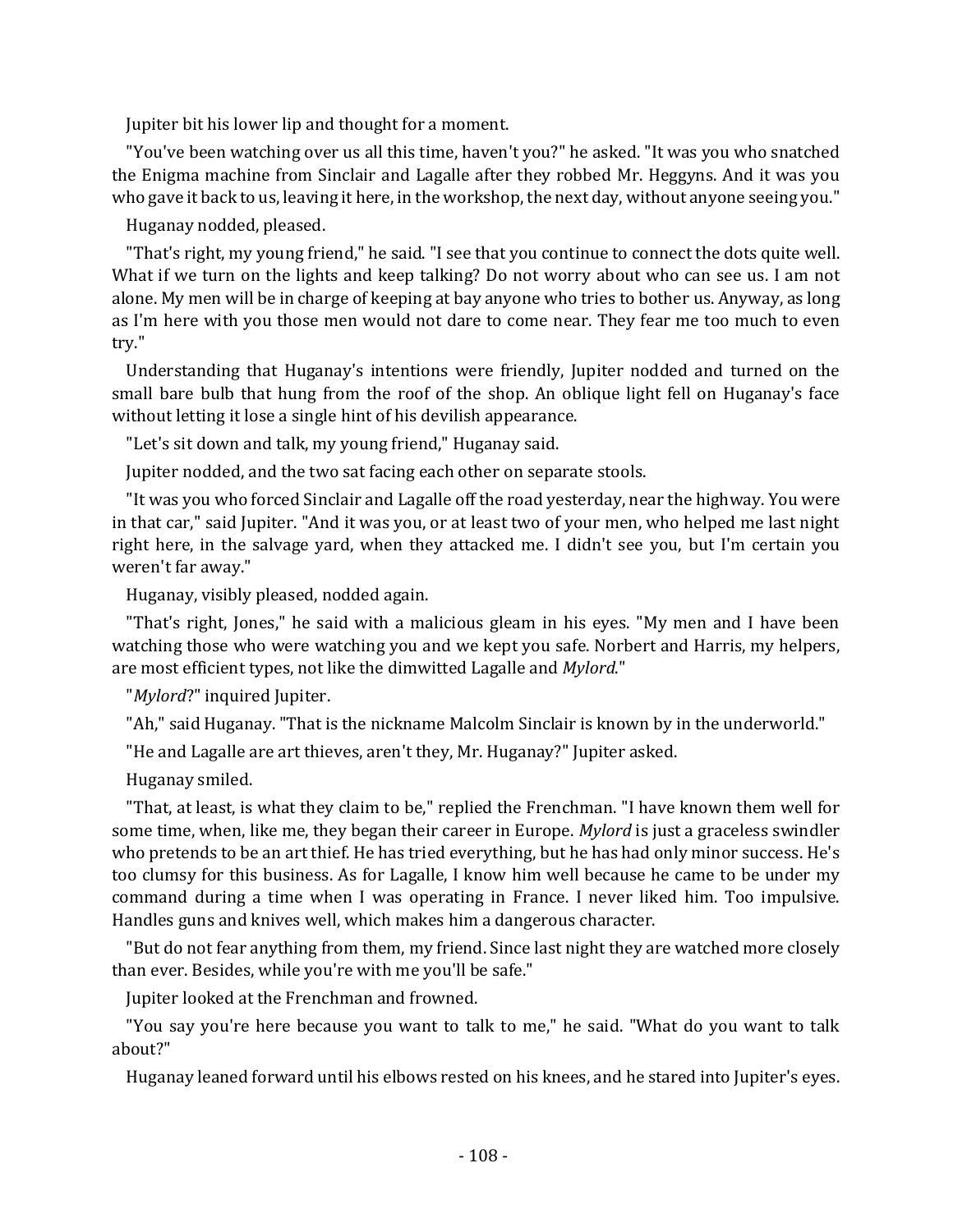"I do not like absurd questions, Jones," he said sternly. "You know very well what I'm looking for. I'm looking for the same thing as you. I look for the painting, the masterpiece that Arthur Roberts concealed before he died. And I think it's high time we joined forces to find its whereabouts. You and your friends have the means to find the painting but you lack protection. I do not have the means but I can offer you the protection you need. We will work better, faster, and more secure together. Under these circumstances, I have no doubt that we will find the picture."

Jupiter considered for a moment.

"Can I count on your full protection for myself and my friends?"

"Boy, you've been counting on it since this whole affair began," Huganay responded. "In return, in addition to helping me find the picture, you will have to promise me that you will not go to the police under any circumstances. Is that clear? Keep the police out of all this. Agreed?"

Jupiter considered again. Finally, believing it to be his best option, decided to accept the deal that Huganay was offering him.

"Very well, my young friend," the Frenchman agreed cordially. "From now on we will work together. The terms of our agreement are, therefore, clearly established. But tell me, is there anything you want to ask me before we continue?"

Jupiter bit his lower lip and nodded.

"What exactly are we looking for, Mr. Huganay? What painting is it?"

Huganay looked at Jupiter silently for a few seconds as if pondering the fact that the boy was asking him that question.

"Well," he said at last, "I thought you knew. Of course," he added, reflecting, "it's not surprising that you don't know which picture it is, since, in truth, almost nobody knows the secret. So, let me reserve the answer to your question. However, I will do something for you. When we find the picture, I'll let you be the first to see it, after myself, of course. Perhaps then you'll be surprised."

Jupiter, who loved expressing himself to others enigmatically but hated when they did the same to him, frowned and reluctantly agreed. Huganay, amused, reached out and patted his shoulder.

"Do not fret, young friend. This way, you'll have one more incentive to bring this search to a successful conclusion," he said. "And now let's start with you. What have you learned so far and how do you think it can help us find the picture? I know you're a smart boy, Jones, so you'd better tell the truth. I am convinced that you know things that can assuredly lead us to our objective. Very well, boy. Now speak. I will listen."

With some hesitation at first, but with greater certainty as his story formed, Jupiter told him what he and his friends had discovered thus far. He left to the end what he had discovered just a few minutes earlier on the chess pieces.

"Hmmm..." Huganay reflected. "Encrypted messages hidden under the felt covering the bases of the chess pieces. And all the messages together should lead to a place where, supposedly, the painting is hidden. An ingenious way to send a message. Very typical of a man like Arthur. Do you have the messages you found there?"

Nodding, Jupiter took out the sheet of paper on which he had written down the series of encrypted messages and showed it to the art thief. He frowned at it.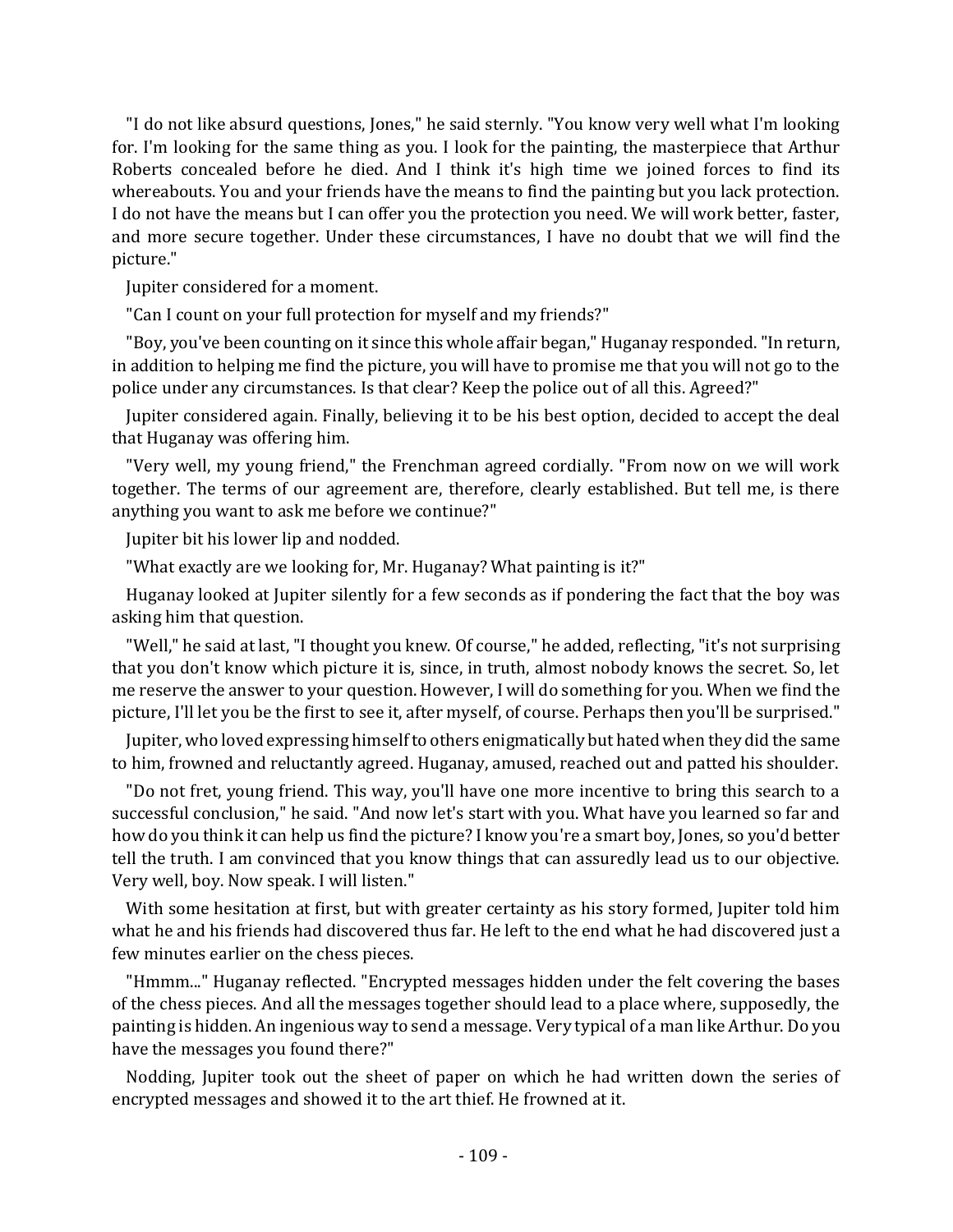"The Oceanview Park bandstand," he said. "That all seems clear. But what do you think all these numbers could mean? Do you have any idea?"

Jupiter hesitated.

"I'm not sure, sir," he said, "but I think it's something to be solved once we're at the bandstand."

"What makes you think that?" Huganay asked.

"You see, sir," said Jupiter, "the numbers on the paper follow the same coding method as certain encrypted messages which my friends and I have encountered on an earlier case. On that occasion, the numbers represented specific pages of a book and the number on that page identified the word in question. Well, in the encrypted messages that I found on the chess pieces the same method and the same pattern are repeated."

"You mean the numbers refer to words in a book?" Huganay asked. "Do you have that book? I mean... do we have it?"

"I don't think it's a book, sir," said Jupiter, "but something simpler."

"What do you think he's referring to, then?"

"If you look closely at pairs of numbers, sir," said Jupiter, "you will notice that the first numbers are not large. The highest is an 18. The second numbers, meanwhile, also don't reach very high values. The highest number is, let me see ... a 28. That makes me think of a text that isn't very large. Bigger than a sentence, yes, but not as extensive as a book.

"I've known Oceanview park and the bandstand since I was a kid. And I know that there is text inscribed on the floor of the bandstand with a mosaic-like technique. The text commemorates the inauguration of the park, one of the oldest in this part of California, and refers to the old pioneers who came to the coast of the Pacific Ocean and founded the cities around Los Angeles, including Rocky Beach.

"If I remember correctly, this text consists of about thirty lines, and there will be no more than twenty words in each of them. In my opinion, these dimensions are perfectly in line with those of the text to which the numbers refer. So, either I'm wrong or what we have to do next to find the picture is to go to the bandstand in the park and see what words of that text, inscribed on the floor, Mr. Roberts referred to with the numbers he hid on the chess pieces. If after gathering all the words the resulting message makes sense, which I don't doubt will happen, it will be a sign that we are on the right path."

"Your theory sounds completely plausible!" exclaimed Huganay, with bright eyes. "Plausible and quite ingenious. Arthur Roberts was able to pose the most convoluted riddles, but it seems to me that what you just said makes sense. Boy, I think you have the next clue in your hand. When do you think we can go to Oceanview Park to see if your theory is correct?"

"Well," said Jupiter, "I had actually thought of going there tonight. The park will be deserted and there will be no one to bother us. In fact, I have already advised my friends to meet me here in"---he consulted his watch---"a little more than half an hour."

"Half an hour, eh?" said Huganay, his face dark. Then, after a few seconds of reflection, he added decisively: "Very well, then. We will not alter what is planned. Here's what we'll do: meet here with your friends. When the three of you are together, exit through the secret entrance there, in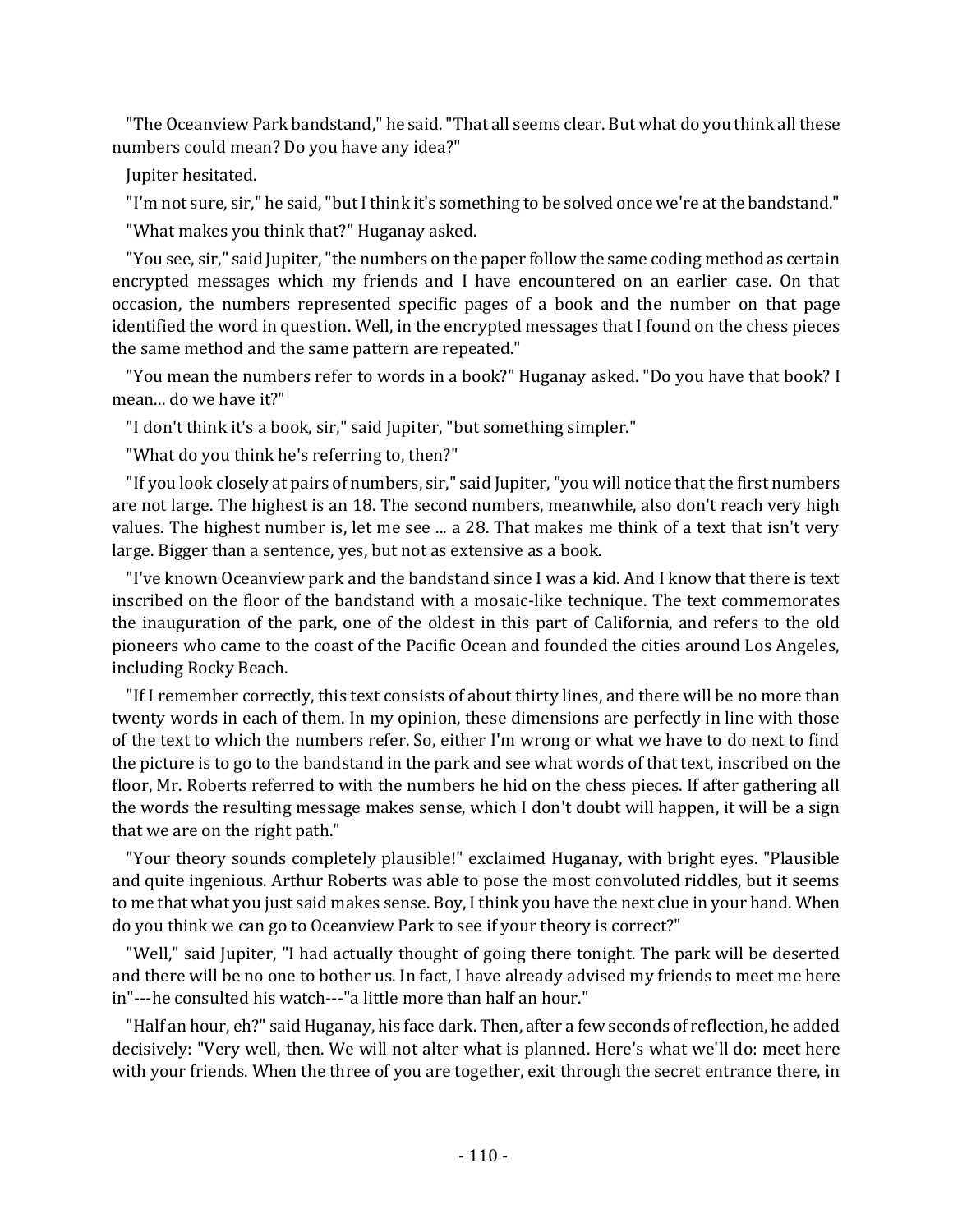the fence, and meet me at the nearest corner. I'll be waiting for you in my car. Together we will go to Oceanview Park and pay a visit to that old bandstand. Agreed, boy?"

Jupiter nodded.

"Very well," Huganay continued. "Remember that under no circumstances are you to notify the police. It's part of the deal. Your own security depends on how much or how little you respect what you and I have agreed upon. Have I explained myself clearly enough?"

Jupiter nodded again.

"Understood, Mr. Huganay," he replied.

"Perfect," said the Frenchman. "I am leaving now. Until half an hour, young Jones. It's a pleasure to work with you again. I wish one day I could have you completely on my side."

Having said that, Huganay got up, left the workshop and disappeared in the night as quietly as he had appeared. Behind him, alone in the interior of the workshop, was Jupiter. The boy was deep in thought.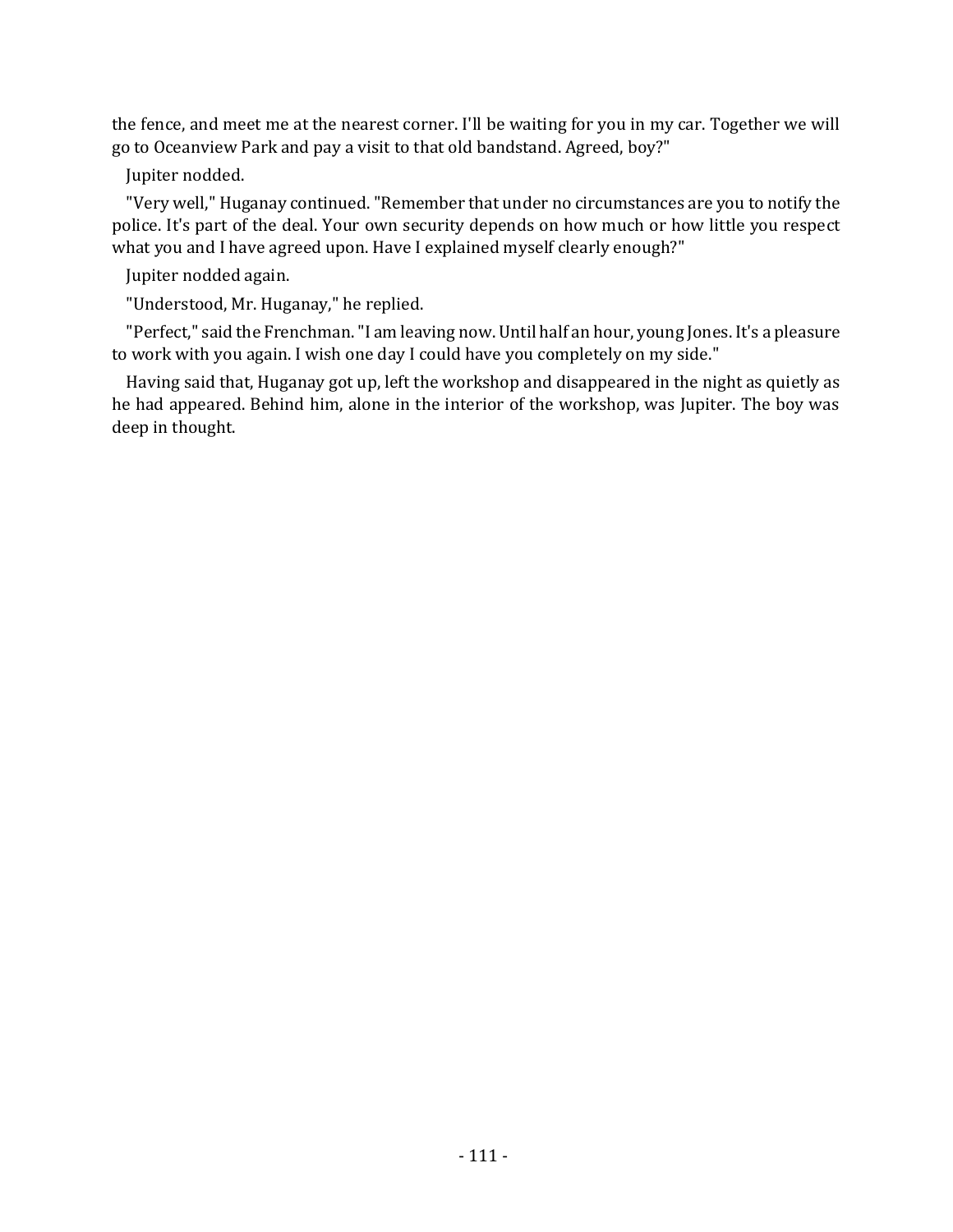### Chapter 16 In the Park at Night

When Pete Crenshaw raised the trap door from Tunnel Two and entered Headquarters, he saw that Bob and Jupiter were already there. Jupiter, who did not stop twirling a pencil between his fingers, turned to him at the entrance and looked at him impatiently.

"You're late, Second," he said simply.

"Sorry, guys," Pete said. "Mom insisted that we have the custards she made this afternoon for dessert. But I'm only a few minutes late."

"A single minute can prove decisive in certain circumstances," Jupiter said.

"Well, Jupe," Bob intervened, "now that Pete has arrived, are you going to tell us what this is all about? What did you discover? Where do you want us to go tonight?"

Jupiter proceeded to tell his friends what he had discovered only a short time earlier on the chess pieces. To support his story, he opened the desk drawer and took out both the chess pieces and the discs of green felt. Seeing the pieces and the messages written on their bases, Pete and Bob stared in amazement.

"Gosh! What a story!" cried Pete. "Hidden messages on the bottom of the chess pieces! Who would think to look there even considering the title of the book we found?"

"It's just amazing," Bob said admiringly as he grabbed a pair of chess pieces and examined what had been written on their bases. "So, that was what Mr. Roberts was talking about 'the *basis* of chess.' It's very original."

"And very clever," agreed Jupiter. "Now let's hurry, fellows. We have things to do."

"Are we going to Oceanview Park, like the message says, Jupe?" Pete asked.

"That's right, Second," said Jupiter.

"Does it have to be right now?" Pete protested. "It's nighttime and the weather is awful. Besides, they're predicting fog. The park will be empty, too empty..."

"That's why we have to go now," Jupiter replied. "At night will work best. No one will see us, no one will bother us, and searching will be easier without unwelcome observers."

"But, Jupe, the park is closed at night," Pete said.

"I know, Second, but we'll find a way in. Don't worry," said Jupiter.

"How can I waste time worrying, Jupe? I'm too busy wanting to stay here," Pete moaned.

"Stop complaining, Pete," Jupiter insisted. "I feel we are getting closer and closer to solving this case and we can't afford to waste any more time."

The First Investigator opened the bottom desk drawer and pulled out three powerful flashlights.

"Take it," he said, handing them each one. "They will be useful. Now, let's go. I've taken the trouble to get a detailed map of Oceanview Park. Although the three of us know the park, a map can always be useful if we are going to look for something there. Let's go, fellows. No time to lose. He's waiting for us."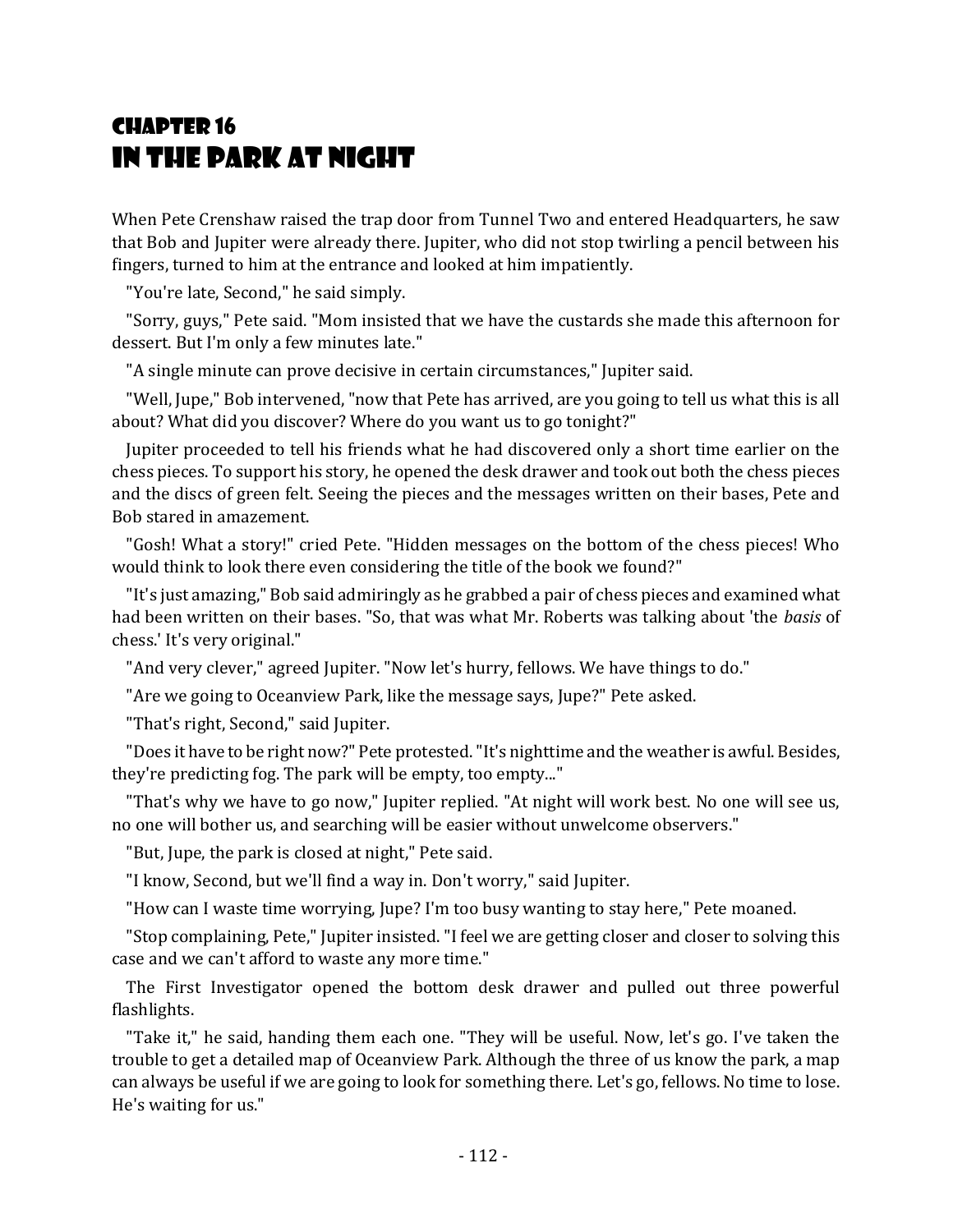Pete and Bob looked at each other.

"Did you say he's waiting for us?" Pete asked. "Who's waiting for us?"

"You mean Hans or Konrad? Or Worthington, perhaps?" Bob asked.

"Follow me and you'll see for yourselves," Jupiter said in answer.

After saying this, he entered Tunnel Two and began to crawl on all fours. Pete looked at Bob for a second and sighed.

"Does Jupe always have to be so mysterious?" he groaned as he also entered the passage.

A minute later the three friends left the workshop and stepped into the shadows that surrounded the salvage yard, which was already closed.

"We'll go through Green Gate One," Jupiter instructed, heading for the junkyard fence. "Try not to make any noise."

Obediently, Pete and Bob moved with extreme caution and followed their friend through Green Gate One. Once it was closed, the three found themselves in the middle of the dingy, dark street.

Jupiter turned to the other two. "Follow me," he whispered.

Jupiter walked quickly and stealthily to the nearest corner while Pete and Bob followed in silence. Once at the corner, Jupiter stopped. A lonely streetlamp cast a desolate beam of light that drew a yellowish circle on the sidewalk. A few wisps of fog floated slowly and lazily in the air piercing the aura of light, giving it a milky texture.

"The fog from the sea is starting to appear," Pete whispered. "By now it must be invading most of the city. It's moving fast and that... ulp... makes me nervous."

"Calm down, Pete," Jupiter said. "The fog won't hinder our search. You and I have searched in the fog before. And we were successful."

Pete nodded, but he couldn't help but swallow hard as he remembered the difficulties they had faced during the resolution of an earlier case while escaping from criminals in the middle of the fog. And in an old abandoned cemetery no less.

Jupiter stepped forward and pointed to an old blue sedan parked near the sidewalk, just at the edge of the circle of light projecting from the street lamp. The First Investigator approached the car. Pete and Bob followed. Bob, however, hesitated in alarm.

"Jupe, isn't that the car we saw run Sinclair and Lagalle off the road yesterday?" he asked.

"It's the same," Jupiter said over his shoulder, not looking back. "Come with me and don't worry."

When the boys were finally at the sedan, the driver's window rolled down and the silhouette of a man could be seen behind the wheel.

"Good evening, sir," Jupiter said. "We apologize for the slight delay."

"Good evening," said the man with a French accent. "I was beginning to believe you would not come."

"I suppose you remember Pete and Bob," Jupiter said, stepping aside. "I don't believe they have forgotten you."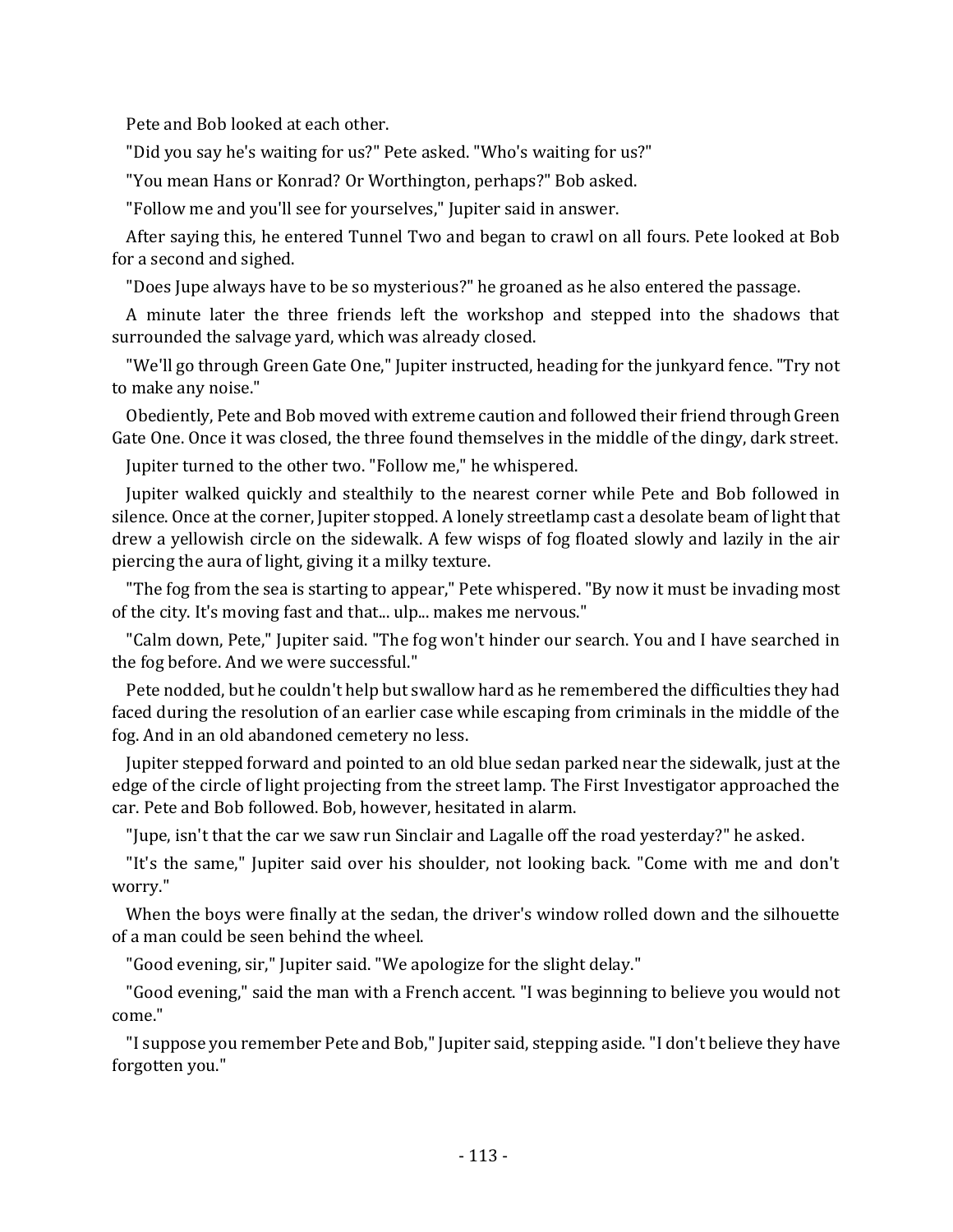The man sitting behind the wheel poked his head out the window and looked at Jupiter's friends. Pete and Bob, who had already recognized the voice, felt a chill down their spines as they saw the unmistakable face of Huganay, who gave them an incipient and enigmatic smile.

"Nice to see you again, boys," said the Frenchman. "Are you ready to go on an expedition?"

"Huganay!" shouted Pete, taking a small leap back. "Jupe! Have you gone mad?" he added, looking at his friend. "What's going on?"

Jupiter walked over to Pete and took him by the arm.

"Mr. Huganay is here to help us, Pete," he explained. "He and I have made a deal whereby he will protect us from Sinclair and Lagalle and we will help him find the missing painting."

"But we can't trust him, Jupe!" Pete insisted. "He isn't on our side! Have you forgotten that chase in the Merita Valley cemetery, when we solved the *Mystery of the Stuttering Parrot*?"

"Think about it, Pete," Jupiter said, trying to convey calm with his voice. "He helped us get Harry's father out of jail when we solved the *Mystery of the Screaming Clock*. That time he cooperated with us. That's what he intends to do now. He is after the picture and wants it for himself, but we are also looking for it, and he has offered to protect us if we help him find it. Accepting his help is our best alternative at the moment."

"That's it, boy," Huganay said, smiling enigmatically. "I am your best, and surely, only alternative. *Mylord* (or Sinclair, as you call him) and Lagalle are idiots, but they are also dangerous. And only I can help you deal with them. If you stay with me they will not dare to approach you."

Bob, who had recovered from his surprise, looked at Pete.

"They're right, Second," he said. "Remember this was the car that came to our aid yesterday, when Sinclair and Lagalle were after us. Mr. Huganay was protecting us then. And there's no doubt that he knows how to do it."

"I'm glad to see that young Jones is not the only intelligent boy around here," Huganay said, laughing softly. "Okay, boys. That's enough discussion. Time is short. Get in the car. We have work ahead of us."

Pete, still uneasy, looked at Jupiter.

"Are you sure about this, Jupe?" he asked.

Jupiter nodded and, without further response, opened the back door of the car and got inside. Bob followed. Pete, after hesitating for a couple of seconds, climbed into the vehicle also and closed the door behind him.

"Are you coming alone, Mr. Huganay?" Jupiter asked as he and his friends settled into the backseat.

"That's right," said the Frenchman. "My men are now doing certain things... let's call them 'surveillance work' by driving *Mylord* and Lagalle away. I instructed my men to take care of them in such a way that you and I had a clear path to operate at our leisure. Besides, if they had come there would not have been room for everyone in the car," he added with a laugh.

Pete shuddered when he heard the Frenchman laugh.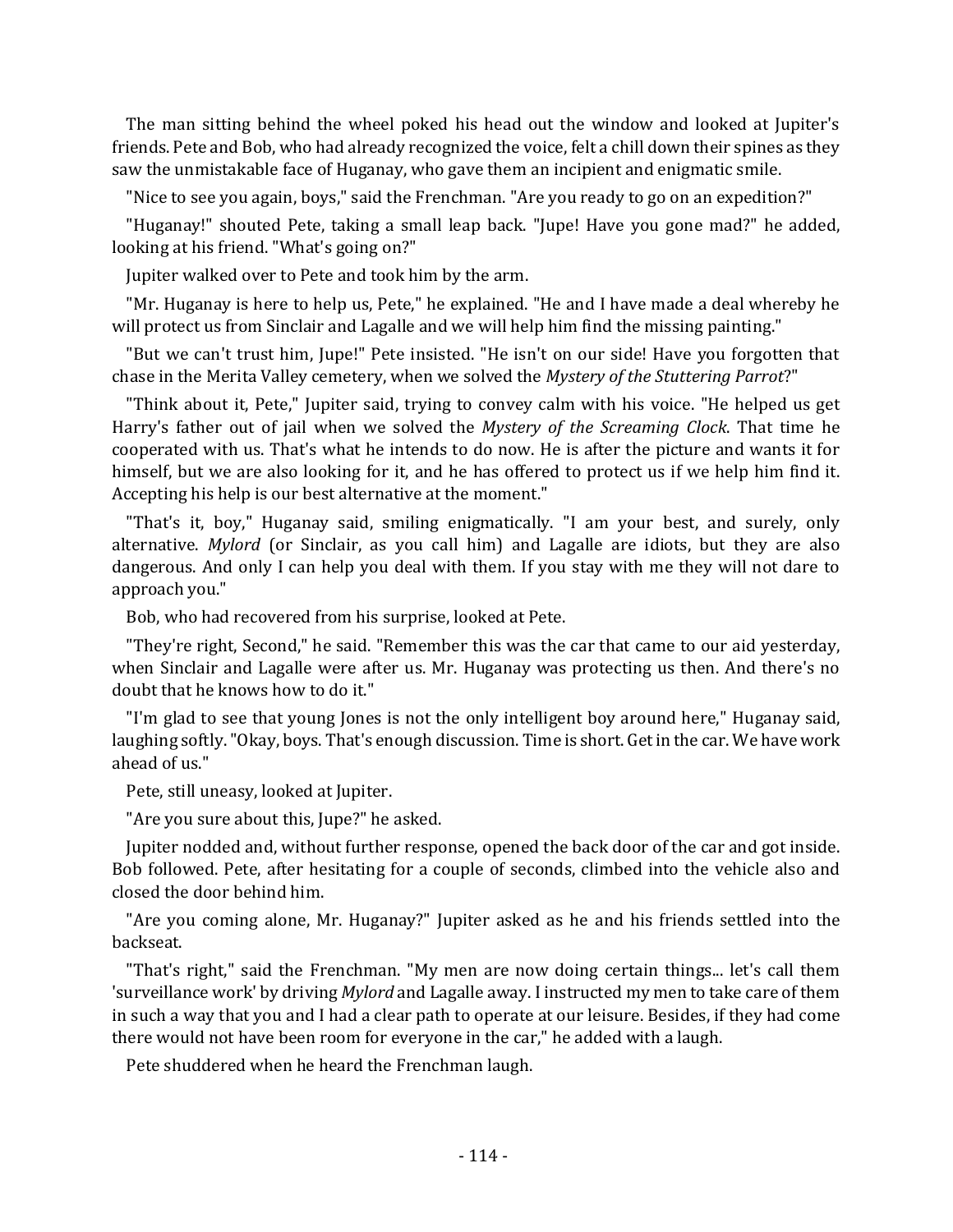"And now let's be on our way," Huganay said, starting the engine. "Oceanview Park awaits us. Tell me the way, my young friends, if you would be so kind."

Huganay set the vehicle in motion and pulled away from the sidewalk. Moments later the Frenchman was driving the sedan through the dark streets of Rocky Beach toward Oceanview Park following the directions Jupiter gave him.

The sedan traveled along the city's side streets. The closer they got to their destination, the thicker and more disturbing the presence of the fog became.

Not in vain, wisps of mist licked the car and collided softly against its surface like ghostly fingers. Huganay, behind the wheel, frowned, and for a moment lost his sardonic smile.

"We didn't choose the best night to go hunting for treasure, did we, young Jones?" He commented as he drove.

"I don't know what to tell you, sir," said Jupiter. "The fog could play in our favor if we consider that it can make it harder for them to follow us."

Huganay smiled again.

"Obviously, you're right, boy," he said. "What do I do at the next intersection?"

"Turn right, sir," said Jupiter. "Almost there."

The fog thickened at times, occasionally wrapping the car in a kind of white blanket. Pete, curled up between Bob and the door, swallowed nervously several times as the fog drew ghostly faces that crumpled against the car window.

"We've arrived," Jupiter announced after a couple of minutes. "That dense mass you can vaguely see there in front of us is some of the trees in Oceanview Park. You can park there by the curb, sir."

"All right, lad," Huganay agreed.

The Frenchman pulled to the curb and stopped the car. As Huganay turned off the engine, the three friends peered through the mist at the fog-shrouded park. The tops of the trees stuck their branches through the tendrils of white mist like grieving souls desperately stretching their arms in search of a handhold. Pete shivered again.

"Out, boys," Huganay said, opening the door and getting out of the car.

The boys obeyed and got out of the vehicle. Automatically, the fog and the cold night clung to their bodies like invisible ghostly breath. The boys, unable to suppress a shiver, looked around as far as the fog allowed them to see. The street was deserted except for themselves. The night and the fog covered everything like a fateful shroud.

"Lead me to the entrance, boys," Huganay said. "It would appear that this park is surrounded by a high fence."

The boys looked to where Huganay was pointing. The fence surrounding the park's perimeter was made of thick iron bars having tips that looked like ominously sharp spears.

"The park is closed at this hour, Mr. Huganay," said Jupiter. "All the doors are chained and have thick padlocks. We could try forcing the locks to enter."

"Forget it, Jones," said the Frenchman. "Locks are not my forte. When it becomes necessary to open one I always turn to a specialist."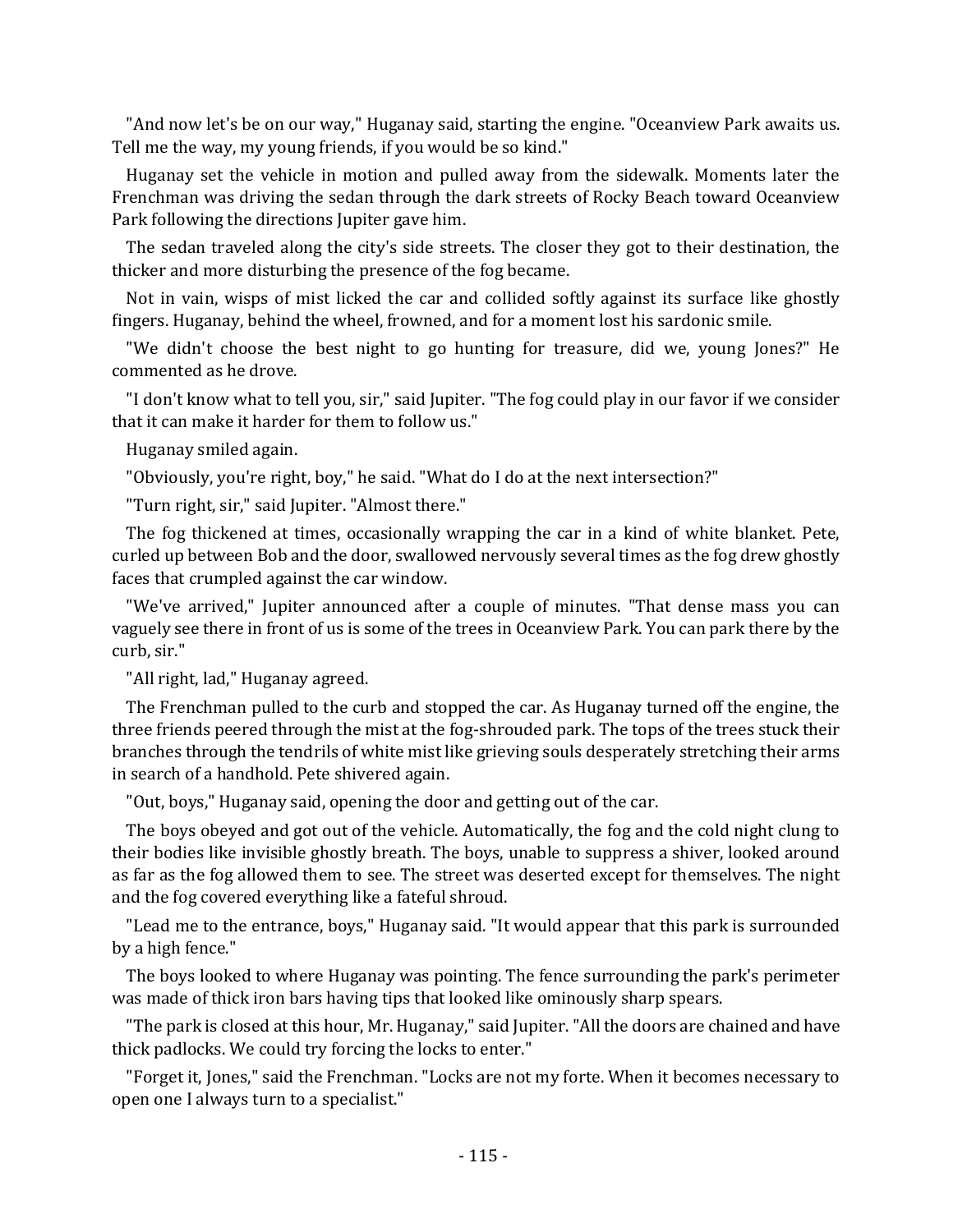"We can't jump the fence," Bob said. "Not only is it too high, but we run the risk of getting speared on those high bars."

"We will not have to jump the fence," Huganay said softly. "Leave that to me."

The Frenchman rummaged in the pocket of his jacket and pulled out a small flashlight. Then he went to the trunk of the car and opened it. Under the boys' curious gaze, he searched inside the trunk as he lit it up with the beam of light. After a few seconds, he stood up holding a small hydraulic jack in his hand.

"Boys," he said after closing the trunk, "give me a hand holding this between two of those bars."

Huganay went to the fence, placed the jack horizontally and positioned it between two bars. Obediently, Pete and Jupe each held one end of the jack while the Frenchman grasped the handle firmly with one hand and began to turn it.

Little by little, under the strong and powerful arm of Huganay, the jack grew and bent the bars on either side of it. After a minute Huganay removed the jack and left it on the sidewalk. The thick iron bars were now bowed, leaving enough space between them to permit a person to pass through cleanly.

"Come on, boys," the Frenchman said.

One after another, the four of them entered through the bars and into the park. After moving a few yards through the fog and shadows, they came to a stand of trees. Huganay stopped them there.

"Jones, do you have the map?" he asked the First Investigator. "Let me see it."

Jupiter, carrying the map in one hand and the flashlight in the other, unfolded the map and handed it to Huganay. He took it and lit it with his flashlight so everyone could see it.

"We are here," said Jupiter, pointing a finger at the map. "We're very close to the east entrance, which is on our right. The bandstand is higher up near the north wall. We can get there using this path, which passes by the entrance of the old Cave-Labyrinth."

"Cave-Labyrinth?" Huganay asked. "What the devil is that, boy?"

"It's an old attraction that was built in the park many years ago," Jupiter explained. "I played in it when I was little. It's an artificial cave whose underground paths split in multiple directions to form an actual labyrinth of tunnels. It could sometimes take hours to find your way out. The tunnels extend over much of the subsoil of the park. It was an attraction that was successful at the time, but fell into disuse and has remained closed to the public for years. That's why its openings are closed and fenced. Entry into it without permission is prohibited."

"Curious attraction," said Huganay, looking at the map. "I must admit," he added, pointing to it, "that this map is extremely detailed. It even includes a diagram of the labyrinth tunnels. I imagine more than one person who visited this attraction when it was open would have given anything to have a map like this. They would have found the exit in a matter of minutes. Okay, boys," he finished, looking up. "Time is short. Let's follow this path and go to the bandstand."

Shrouded in mist, the group began to move slowly through the trees.

"Pete," said Jupiter, "your sense of direction is excellent by nature. You better lead the way. Do you know how to get to the trail?"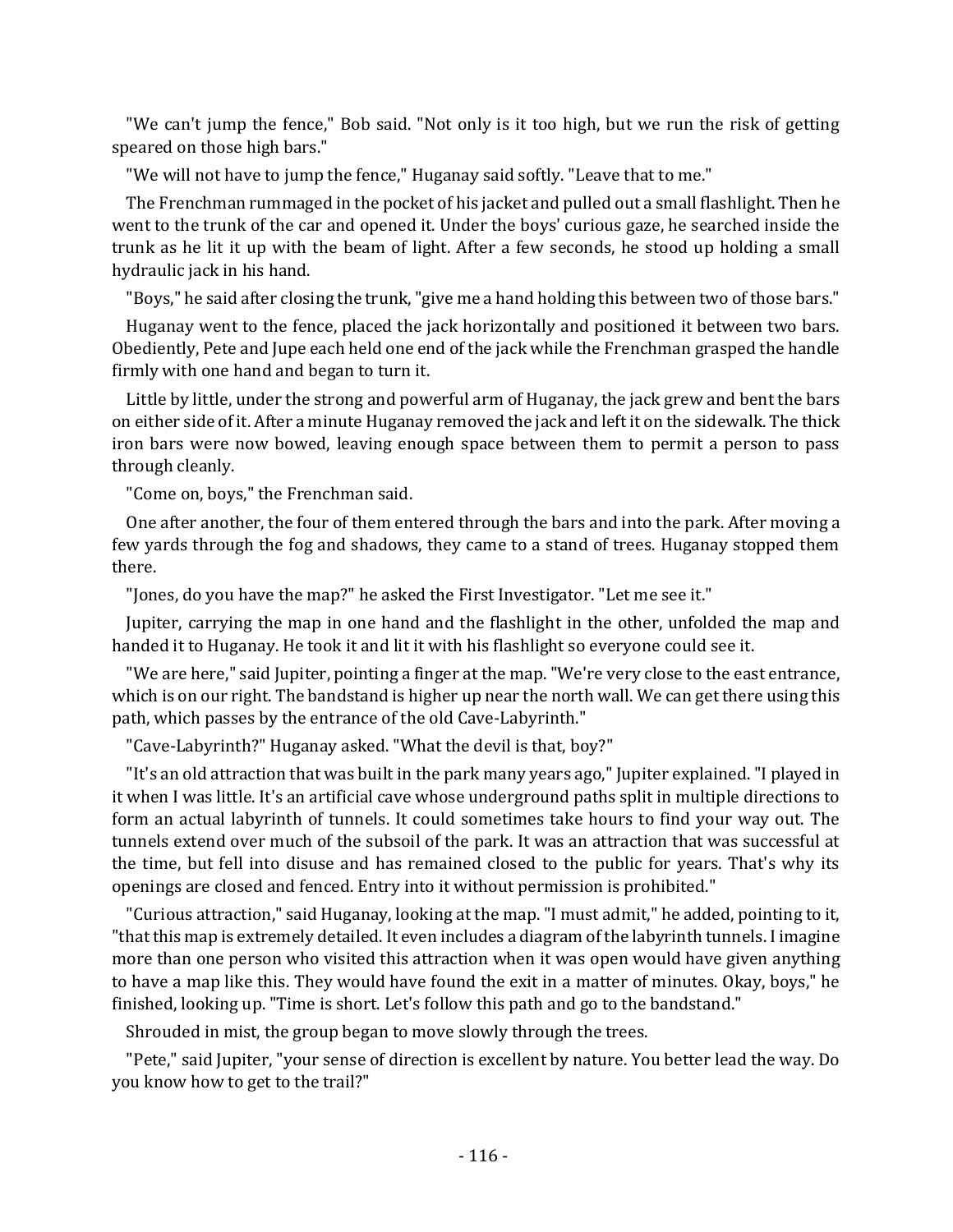"According to the map," replied Pete, "the path must be right in front of us. If it were not for the fog, we would be seeing it right now. Let's keep going."

Huganay nodded in agreement and led the way with Pete at his side. Bob and Jupiter followed on their heels. After walking for a few dozen yards, they finally reached the path they were looking for. The hard dirt path divided the wide grass field and was lost in the fog at both ends.

"Now let's follow the path to the right and up," Pete said. "And let's hurry. The fog seems to be getting thicker."

Hurrying, yet remaining cautious, the four of them proceeded along the path. The flickering beams of their flashlights moved in front of them, dissolving the darkness of the night but unable to pierce the asphyxiating and milky texture of the fog. It seemed to absorb the light as if by magic, slowing and frustrating their progress. They entered a dense bank of fog and could scarcely see more than six or seven feet in front of them. Pete, sure of the direction they were headed at the moment, was greatly relieved to think that Huganay was at his side and not pursuing them from behind.

After a few minutes of slow progress, the fog seemed to dissipate slightly. Then they saw a wooden sign, with worn letters painted in black, hanging from a wire fence. The sign read:

### CAVE-LABYRINTH ENTRANCE CLOSED NO TRESPASSING

Huganay pointed at the fence with his flashlight. On the other side, half-hidden by the wisps of fog, the four of them could see a wide opening in the form of an arch that penetrated the earth and whose entrance was covered by a wire mesh. Thanks to the ghostly effect of the fog, it looked like a huge mouth trying to yawn through a gag.

"Here is the entrance to the labyrinth," said Huganay. "A peculiar and unique attraction for a leisure park."

They continued along the path, which, after a few yards, turned sharply left, to the north. Along the way, thicker banks of fog alternated with less dense ones, which aided their progress at times. At last, after crossing a group of leafy trees, they came to a clearing completely devoid of fog. Pete and Huganay probed the shadows with their flashlights, and all of them could see the tall, dark bulk of the old bandstand, fifty yards away.

"There it is!" cried Pete.

"Let's hurry over there," Huganay said. "The fog is less thick in this part of the park. We should take advantage of the break that it offers us."

The four of them ran to the bandstand. Then they hurried up the dozen steps that surrounded its base and gathered on the stage that had, long ago, welcomed the music of a small orchestra on a multitude of occasions.

"I think it's been a long time since the music played, boys," Huganay remarked.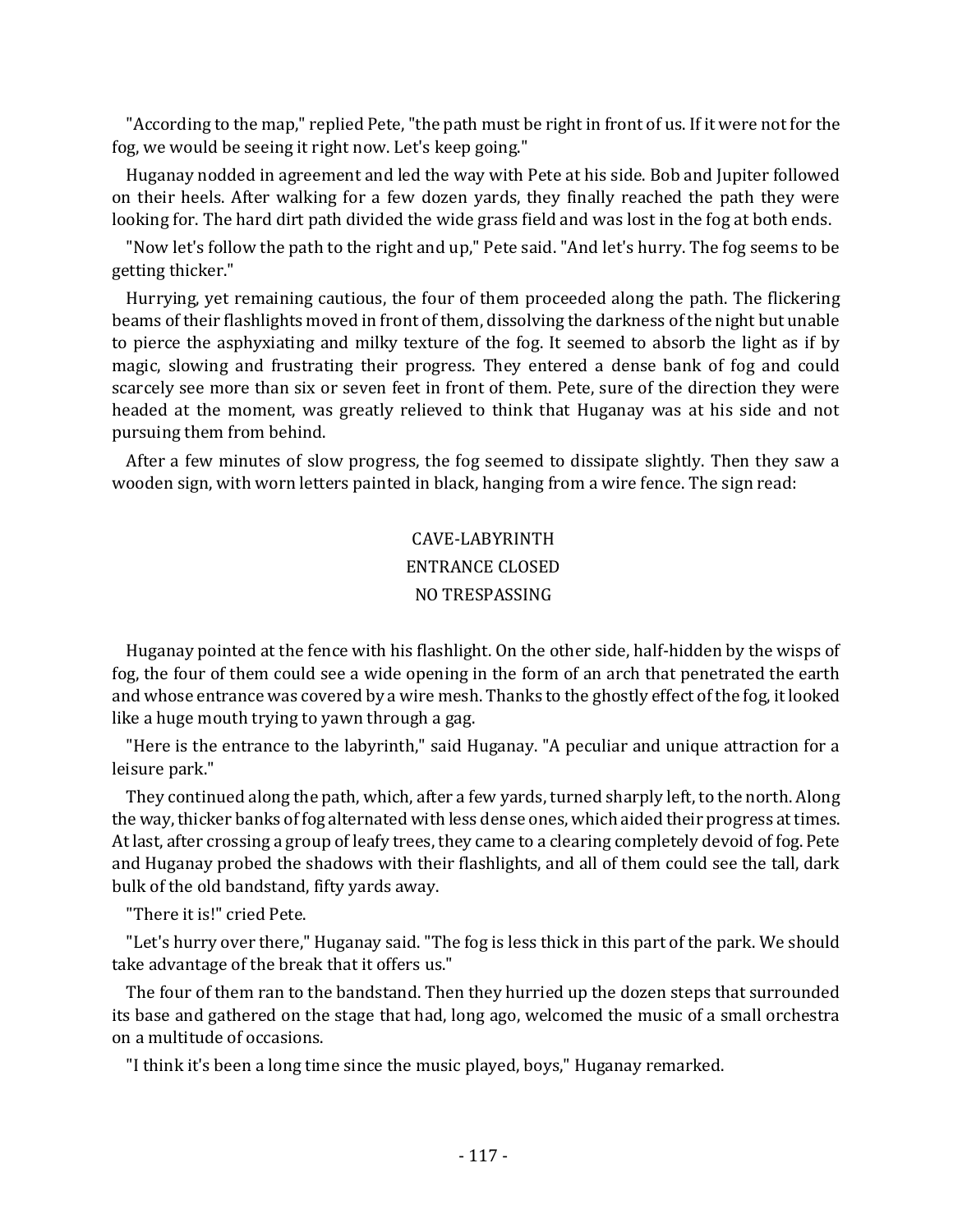The boys looked around. The bandstand looked dirty, miserable and abandoned in the haunting light of their flashlights. A multitude of dry leaves and a thick layer of dust covered its surface giving it the appearance of a strange temple that no one cared to visit. Pete walked over to the railing and surveyed the landscape before him. In the dim glow of the fog-blurred streetlights nearby, everything seemed sad and desolate as if it were a lunar landscape.

"Very good, Jones," said Huganay. "Now show me the text you told me about."

Pointing to the ground with his flashlight, Jupiter went to the center of the bandstand and brushed away a small pile of dry leaves with his feet.

"Help me clear this," he said. "It's been a long time since anyone has used a broom on it."

With everyone's help, the floor of the bandstand was swept out in no time. Once cleared, Jupiter stepped back and bit his lower lip.

"Point your flashlights to the ground," he said.

Three beams of light joined his and the floor of the bandstand was almost completely illuminated. They all looked closely. There, inscribed on the floor with a technique similar to that of a mosaic, words and entire lines could be read clearly, despite the dust and the passage of time. The body of the text occupied nearly the entire surface of the central part of the stage.

Huganay stepped forward and focused on the heading of the text. There the title could be read followed by the name of its author, an old local poet.

"You were right, Jones," he said. "It is a commemorative text written in honor of the old pioneers of Southern California. Let's see if you were also right in your assumptions. We must act quickly."

Jupiter, nodding, rummaged in his shirt pocket and pulled out the sheet of paper with the numbers he had found written on the bases of the chess pieces. He unfolded it and held it up in front of him.

"Bob," he said, "write down the words we read. If the message we get makes sense, it means we are on the right track."

After putting his flashlight aside, Bob dutifully took out a small notebook and a pencil preparing to write whatever was dictated.

"Let's see," said Jupiter. "The message on the first chess piece says: '5 on 14'. Then look for word number 5 on line number 14."

Huganay, Pete and Jupiter counted at the same time until they found the word they wanted.

"Look," Jupiter read. "That's the first word, Bob. Write it down."

Bob obeyed.

"The next word is on line number 10," Jupiter said, "and it's the sixth word on that line."

"West," Huganay remarked after a rush. "Write it down, boy. 'Look west,' this makes sense. The message is taking shape."

Little by little, word by word, Bob was writing down with trembling hand what the others dictated. When they had finished reading out words, the boy took the flashlight so he could better read what he had written. He read it quickly and then looked at the others. They, expectant, looked back at him with intrigue.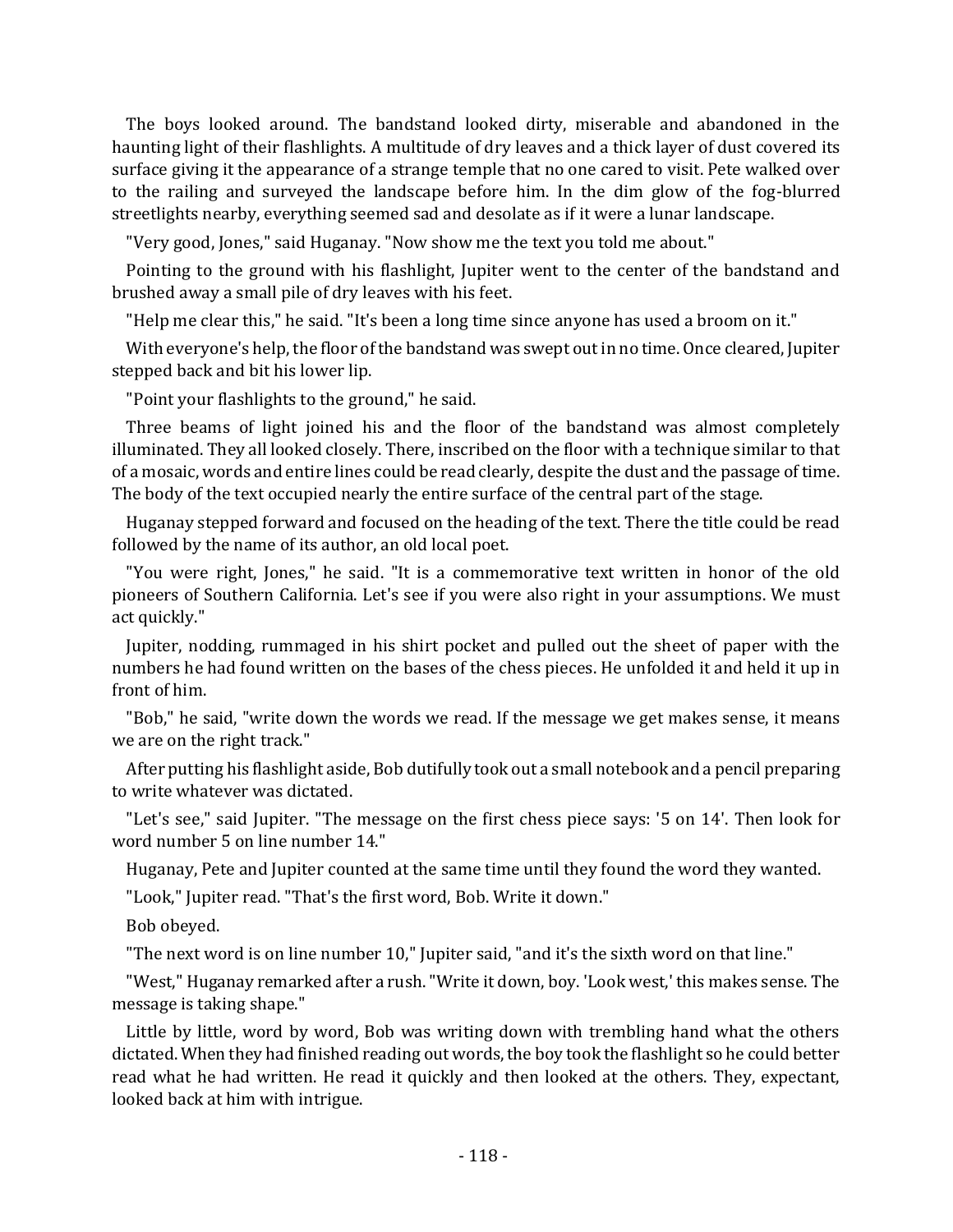"There are no more words, boy," said Huganay with a trace of impatience in his voice. "Now read the result."

Bob looked at him and nodded.

"Yes, I think we finally have it," he said. "The resulting message makes sense."

"Read it! Quick!" demanded Huganay.

"Wait for the punctuation marks," said Bob. "It will be ready in a moment."

"Hurry up, Bob!" urged Jupiter. "We're dying to know!"

Bob worked eagerly for a few seconds.

Finally, finishing the correction, he put away the pencil, cleared his throat and read, "'Look west. Guide your horse, old pioneer, ninety yards away. Then eighty. Follow metal look that leads to the hole in the water. Look under step seven behind door thirteen.'"

When he finished reading, Bob looked up from his notebook and looked at the others. They stared back at him in bewilderment. There, standing in the middle of the bandstand, everyone was silent.

"Gosh, Bob!" exclaimed Pete after a few seconds. "You call that a meaningful message?"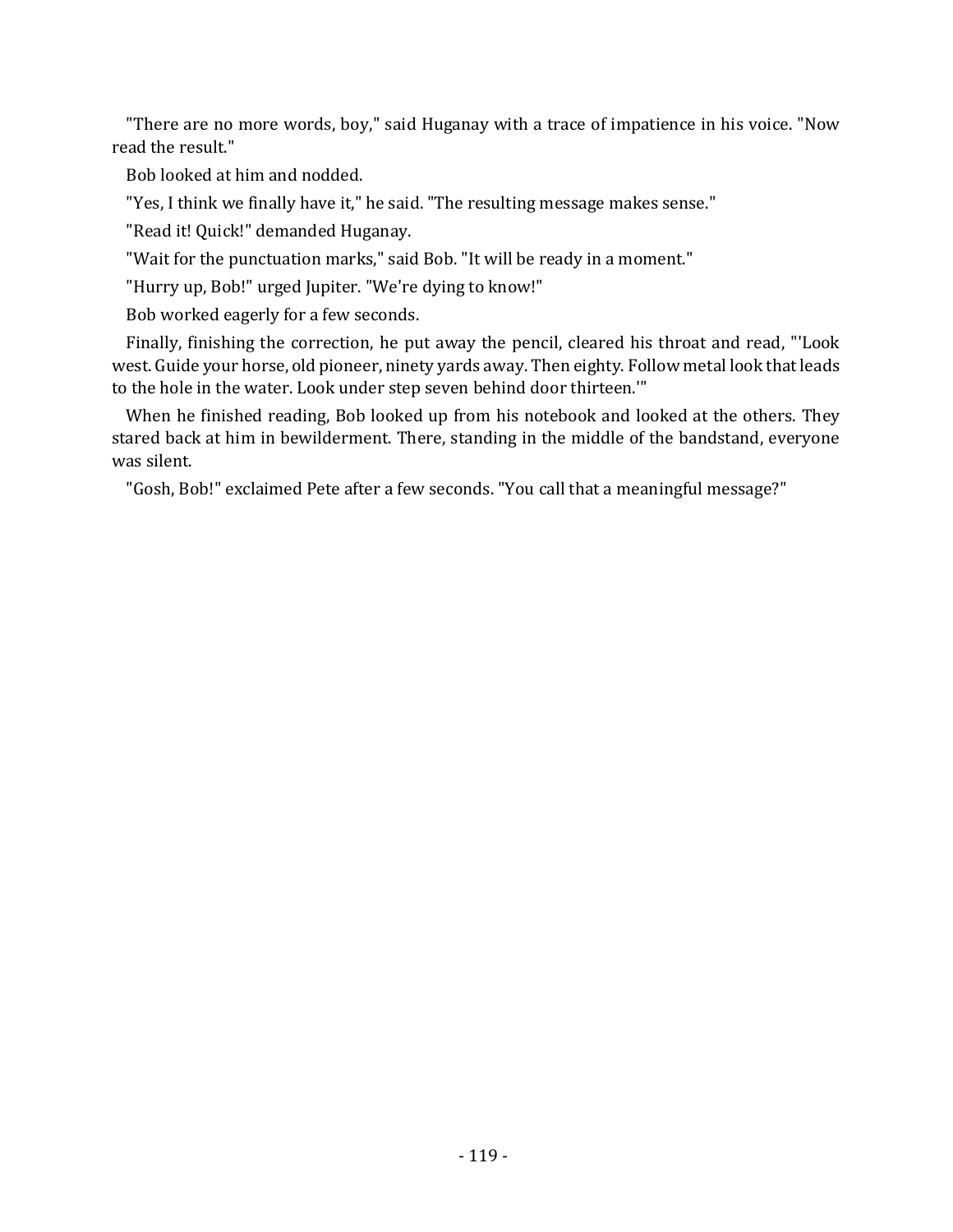# Chapter 17 Resolving the Message

Bob blinked and looked at Pete.

"The message makes sense from a grammatical point of view," Bob said. "The meaning that the message contains is something else."

"Forget the grammar, Records," Pete said wryly. "It won't get us out of this mess. I have enough trouble with it on school exams."

Huganay stepped forward.

"We'd better focus, boys," he said. Then, turning to Bob, he added, "Show Jupiter what you have written and let him read it carefully. Surely, he can think more clearly than the rest of us. He has demonstrated that on other occasions."

Bob handed Jupiter the sheet on which he had written the message. With a deep frown, the First Investigator took it with one hand while pinching his lower lip with the other. The boy read the message carefully and thought for a few seconds.

"Well, Jones?" Huganay finally asked. "What do you make of it? What new game does old Roberts present to us?"

Jupiter looked at Huganay and then read the message again. His brow, furrowed in thought, looked like a scar drawn in the middle of his forehead.

"My impression," he said at last, "is that this new message leads us to some sort of hiding place, perhaps in the park, where the picture or, at worst, a new riddle might be waiting for us. At first glance this seems very clear."

"Clear, you say?" Pete said. "And what do you think of the metal look and the hole in the water? How can you make a hole in the water? And step seven behind door thirteen? What door is that? And where is that seventh step?"

"Calm down, Pete," Bob said. "Give Jupiter a chance. He's only read the message a couple of times."

"Well, Jones," Huganay said, looking at Jupiter. "What, in your opinion, should be our next move? Think fast before the fog returns making our search even harder!"

Huganay pointed around as the boys looked in all directions. Thick, threatening fog banks were approaching the bandstand like white gauze curtains moving in slow motion. Pete felt a chill at the icy, wet touch of a wisp of fog that brushed his arm.

"Okay, fellows," Jupiter said, turning his attention back to the sheet of paper. "Let's break it down. We can start by doing the first thing the message tells us and surely the steps we take will allow us to figure out on the way what the following sentences of the message refer to."

"That sounds reasonable, Jones," Huganay agreed. "Let's proceed!"

"The first thing the message says is 'Look west,' " read Jupiter. "So, let's follow this first instruction, which is the clearest of all. Pete," he added, looking at him, "you'd better lead us. Your excellent sense of direction is innate. The map of the park won't help us much in this fog."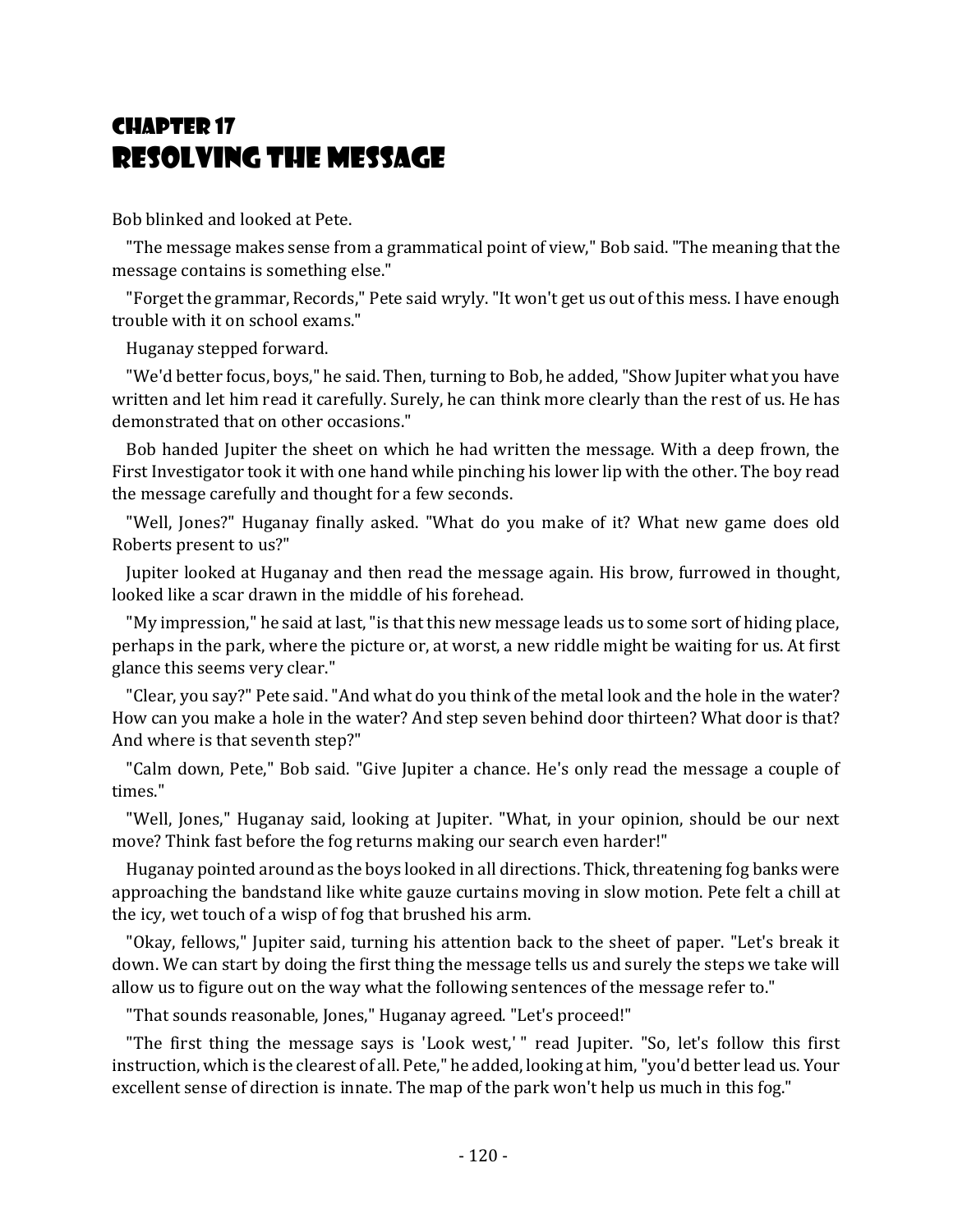Pete looked around.

"This bandstand has four entrances," he said. "We came up here by the south entrance. Those other steps over there," he said, pointing to his left, "correspond to the west entrance. We have to go that way."

They all looked to where Pete pointed. At the foot of the steps on the west side of the bandstand, a narrow dirt path, similar but narrower than the one they arrived on, trailed off into the mist and darkness.

"Come on, then," Huganay said, and started walking. "There is no time to lose."

"One moment, Mr. Huganay," said Jupiter.

The Frenchman stopped and looked at the First Investigator.

"What is it, boy?" he asked.

"Let's keep in mind what the message says right after," Jupiter said. " 'Guide your horse, old pioneer, ninety yards away. Then eighty.' We must proceed carefully and obey these instructions. Mr. Roberts tells us that we must go ninety yards west. Once this is done, we must move forward another eighty. I propose that we advance the first ninety yards taking ninety steps of approximately one yard each. Let's go down to the base of the bandstand and start walking from the trailhead."

Huganay was satisfied, and he and Jupiter descended the steps of the bandstand making the beams of their flashlights dance before them. Pete and Bob followed.

"Mr. Huganay," said Jupiter when they were all there, "you have the longest legs. Could you give us ninety steps of about a yard each?"

"I suppose if I came here all the way from Europe to look for a painting I can do what you ask, boy," the Frenchman said smiling.

Huganay marked two steps at the beginning of the trail and Jupiter bent down to measure them. After making a quick calculation with the width of his hand, he rose again and looked at the trail that was lost in the fog.

"Ninety steps will suffice," he said. "Let's begin."

Huganay advanced while counting his steps and was followed closely by the boys. As they followed the path, the bandstand disappeared behind as the fog engulfed them. They were alone and abandoned again, surrounded by a blanket of indolent white mist.

Finally, after a couple of minutes, Huganay took his final step and stopped. Everyone looked around. The path they had followed led them straight to the very center of a junction where four similar paths converged to form a tiny square. There was a wooden bench in each corner of the square that offered rest to those who visited the park during the day. Beside each bench a street lamp threw its dim, muffled light through the milky veil of fog.

"We're at a crossroads," Huganay said, glancing around with his flashlight. "What do we do now, Jones?"

Jupiter held the message in front of him and focused on it with his flashlight.

"The message clearly indicates that we must go another eighty yards," he said.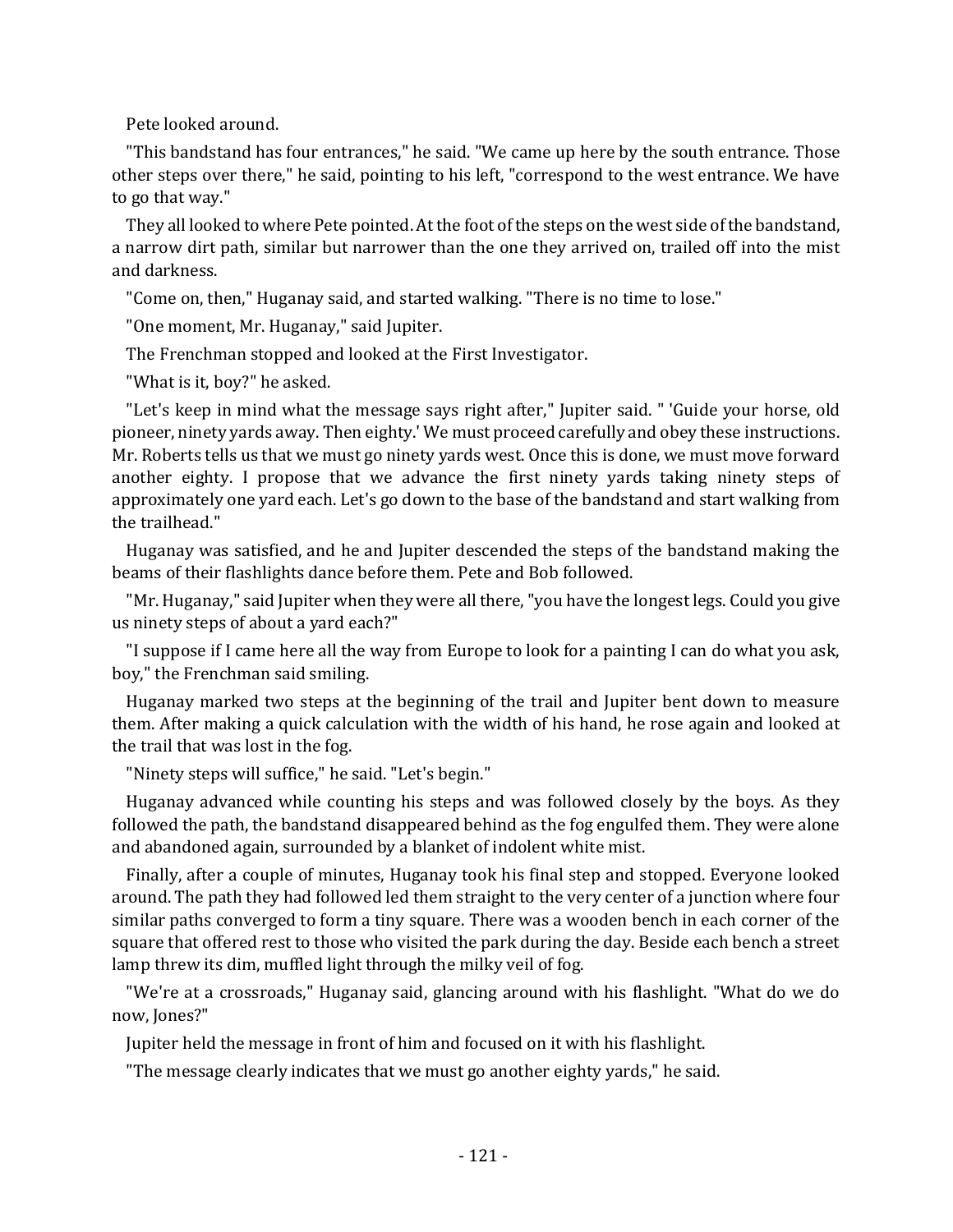"I don't understand, Jupe," Pete said. "If Mr. Roberts wanted us to walk ninety and eighty yards, which is one hundred and seventy, why not just say so, and not have to count twice?"

"I suppose that's due to the limitations of the text inscribed on the floor of the bandstand," Jupiter replied. "The number one hundred seventy doesn't appear in the text, but ninety and eighty do. I guess that's the only reason."

"Well, Jones? Are we still moving forward?" Huganay asked.

"That's right, sir," said Jupiter. "Another eighty yards straight west."

"Let's go that way," agreed the Frenchman.

Huganay strode forward. The boys, as before, continued to light the way with their flashlights. As they walked, Bob approached Jupiter.

"Something doesn't fit, Jupe," he said softly.

"What do you mean, Bob?" his friend asked, looking at him and biting his lower lip.

"I'm not so sure we're moving in the right direction," Bob explained. "Something doesn't fit and I don't know what it is. I have the impression that we skipped some important detail. Maybe if we went back..."

An exclamation of disgust interrupted him. It was Huganay, who had just stopped with a grimace of disgust.

"I don't get it!" the Frenchman continued to shout. "I haven't even walked fifty steps! Something's wrong, boys."

When Bob, Pete and Jupiter came alongside the art thief, they understood the meaning of the words he had just uttered. A few yards away from where they had stopped, a metal fence, about three feet high, had just emerged from the fog, blocking their passage. Behind the fence, a large expanse of water definitively ended the trail.

"The pond!" Bob exclaimed. "The park pond! That's what I missed! Something told me that we couldn't continue this direction. Now I understand why I was so sure we weren't heading in the right direction. I saw it before, on the map."

They all stared in dismay at the reservoir of water that lay on the other side of the short fence. The mist slid gently just above the surface of the dark waters like a ghostly halo in the middle of the night. Pete thought that the scene couldn't be more unnerving.

"We cannot continue this way, Jones," Huganay complained, turning to Jupiter. "We must have overlooked some detail. Unless, of course, old Roberts wants us to take a swim. Think, boy!" the Frenchman said. "What do we do now?"

"Just a minute!" cried Pete. "The message refers to a hole in the water, whatever that means. The pond is full of water. Are you sure this isn't where we should look for the next clue?"

They all looked at Jupiter after hearing Pete's suggestion. The First Investigator consulted the message once more and, pinching his lower lip, looked back thoughtfully.

"I don't think so, Pete," he replied, shaking his head. "If we were to look here for the hole in the water, what happens to the metal look? No, fellows, the message states clearly: first we must find the metal look, whatever it is, and it will take us to the hole in the water. We must go step by step,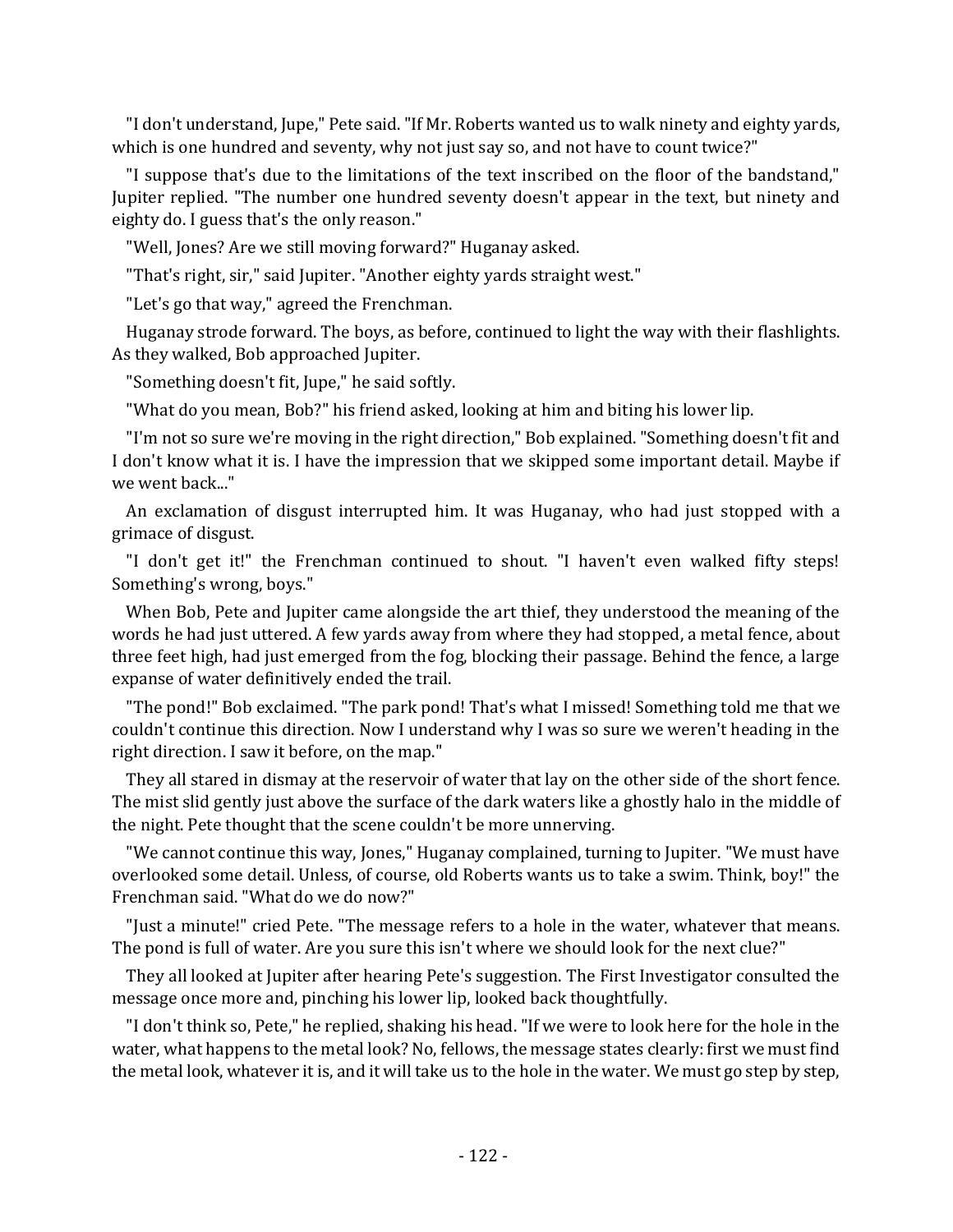and at least on this occasion we must go back. Let's go back to the small square we came to earlier. I wouldn't be surprised if there had to be..."

Suddenly, Jupiter was silent while he stared in front of him with his eyes wide. In the ghostly glow of the flashlights everyone could see how those eyes glittered with excitement.

"What is it, Jones?" Huganay inquired.

"What is it, Jupe?" Bob asked, approaching his leader.

Jupiter, seeming to return to himself, blinked and looked at his friends.

"How could I have been so stupid?" he said. "How could I have overlooked such a simple and logical detail in this whole affair? Quick! Let's go back to the crossroads!"

He turned and ran into the fog. The others followed him closely. A few seconds later they all met again at the little square where the four lampposts sadly poured their gloomy light over the empty benches.

"You shouldn't just run like that into the fog, Jupe," Pete said. "You could get lost, and we should stay together at all costs. This fog is dangerous."

Jupiter, not paying any attention to what Pete told him, looked around.

"Guys," he said, "I've just come to understand why Mr. Roberts asked us to advance first ninety yards and then advance eighty rather than simply ask us to advance one hundred seventy."

"I thought you'd answered that before, when you talked about the limitations of the text on the floor of the bandstand," Bob said.

"That's an added reason," said Jupiter. "The real reason is something else, fellows."

Pete and Bob looked at each other. Huganay put his hands on his hips and looked at Jupiter with a frown.

"And what, according to you, is that reason, Jones?" he asked.

"We must read the message carefully," said Jupiter. "It says: 'Guide your horse, old pioneer, ninety yards away. Then eighty.'"

"Well?" roared Huganay.

"Can't you see?" Jupiter said in disbelief. "The key is in the word 'horse'. If Mr. Roberts would have wanted us to walk ninety yards and then eighty in *a single direction*, why not just say it? Instead, it tells us to advance ninety yards to the west and then eighty more, but, in a direction *other than west*."

Pete scratched his head.

"I don't understand where you're going with this, Jupe," he said.

"It's very clear!" said Jupiter. "Why does Mr. Roberts, who was an excellent chess player, refer to a horse? In the message, it says: 'Guide your horse'. This whole thing is related to chess, so we have to guide our horse *according to the rules of chess*."

"You mean...?" Bob asked.

"I mean that we have to go ninety yards and then eighty yards just as a knight, which is represented by a *horse* in chess, would do. Specifically, an *L-shaped* movement. Otherwise it wouldn't make sense for Mr. Roberts to refer to a horse in his message. So far, we've advanced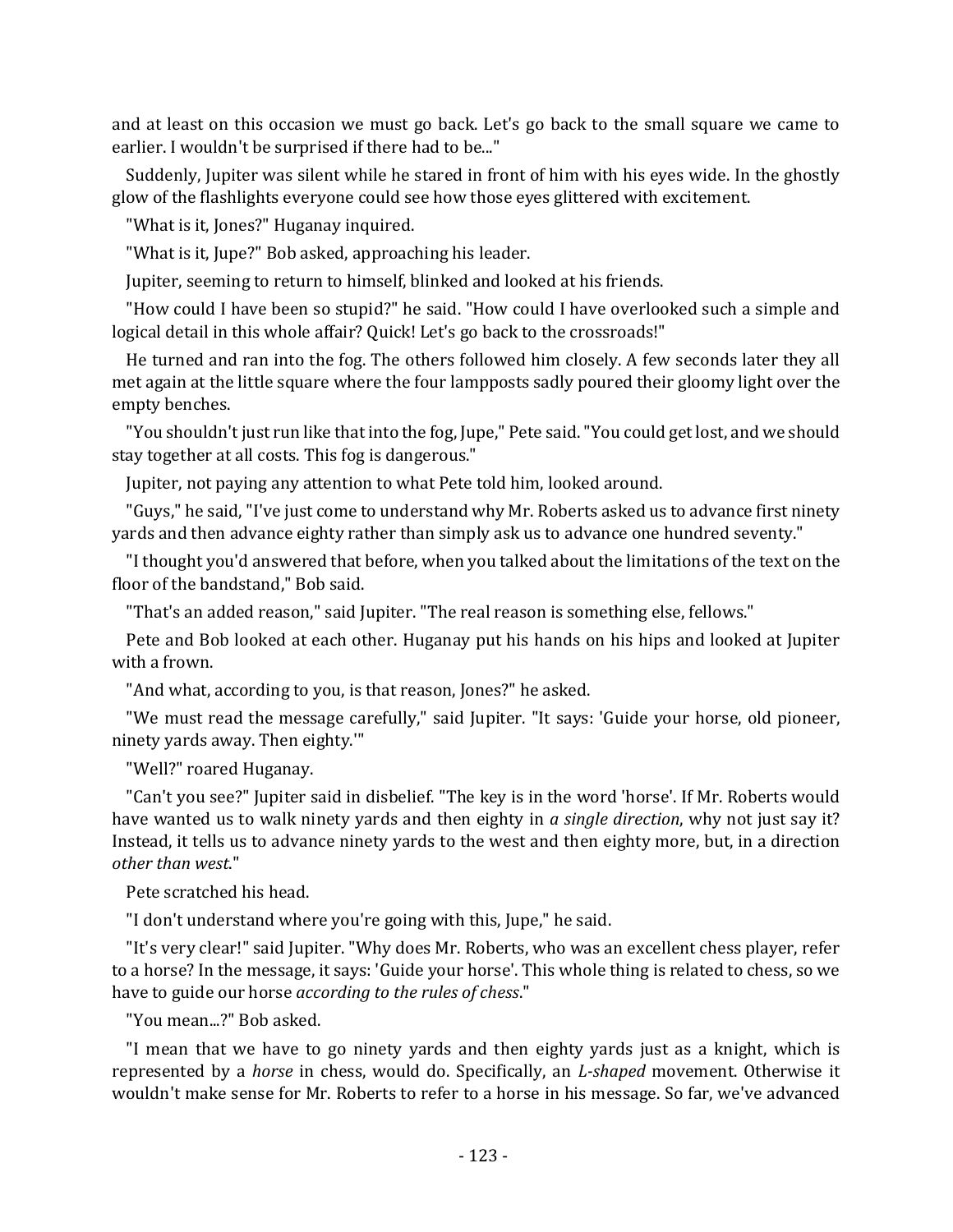our horse ninety yards in a westerly direction. Now we move forward the other eighty describing the other part of the L, specifically, advancing to the right or to the left. In other words, to the north or to the south. Only then will we be moving our horse according to the rules of chess."

"I think you're right, lad," Huganay said, nodding. "We have to move forward just as a knight in chess would. This is another of the tricks that old Roberts devised to confuse us."

"That's right," said Jupiter.

"Okay," Pete said. "If we are in the middle of this small square, we have to advance eighty yards either to the north or to the south. Which direction should we go, Jupe?"

"Let's find out," Jupiter said simply. "Let's try turning to the right, that is, to the north."

Huganay was satisfied and began to count steps in the indicated direction. They all moved together along a narrow path that led through the twisted shapes of the trees.

Suddenly the path disappeared completely, leaving the four of them in front of a thicket of shrubs that appeared before them out of the fog. They all stopped.

"I don't think we're going in the right direction," Bob said. "We hardly took thirty steps and this hedge cut us off."

Pete walked over to the bushes and pulled out some branches. He focused his flashlight in the gap between them and peered on tiptoe.

"Bob's right," he said. "On the other side of these shrubs there is nothing but the fence that surrounds the park and, beyond that, the street. Let's turn around, guys."

Sure as to which direction to go now, the four returned to the center of the square again.

"South must be the direction," Jupiter commented. "Once you have eliminated every other possibility, the one that remains must be, without any doubt, the correct one. Let's go south."

For the third time Huganay began to move forward in great strides with the three boys at his heels. Counting the steps of the Frenchman, the group entered the narrow path that started from the square. Soon it was behind them, lost in the fog, and they advanced through the dark shapes of the trees.

They were still short of completing the required distance when they were suddenly enveloped by a particularly thick bank of fog. It was so dense that they were forced to slow down and continue almost blindly, with their hands outstretched in front of them to avoid colliding with any unseen obstacle.

"This fog is unbearable!" complained Pete. "The flashlights are useless in these conditions."

It was true. The fog was so thick it seemed to reflect back their flashlight beams as if it were a mirror, almost completely blinding them.

"Careful, boys," Huganay said. "Direct your flashlights toward the ground. That way our own light won't blind us."

The boys obeyed and the four of them advanced painstakingly and silently.

When Huganay finally counted the last step, they found themselves facing a clearing that had just opened in the fog. The thick fog-bank they had just passed through was now behind them, hanging from the air like a heavy white curtain. The visibility in the clearing before them was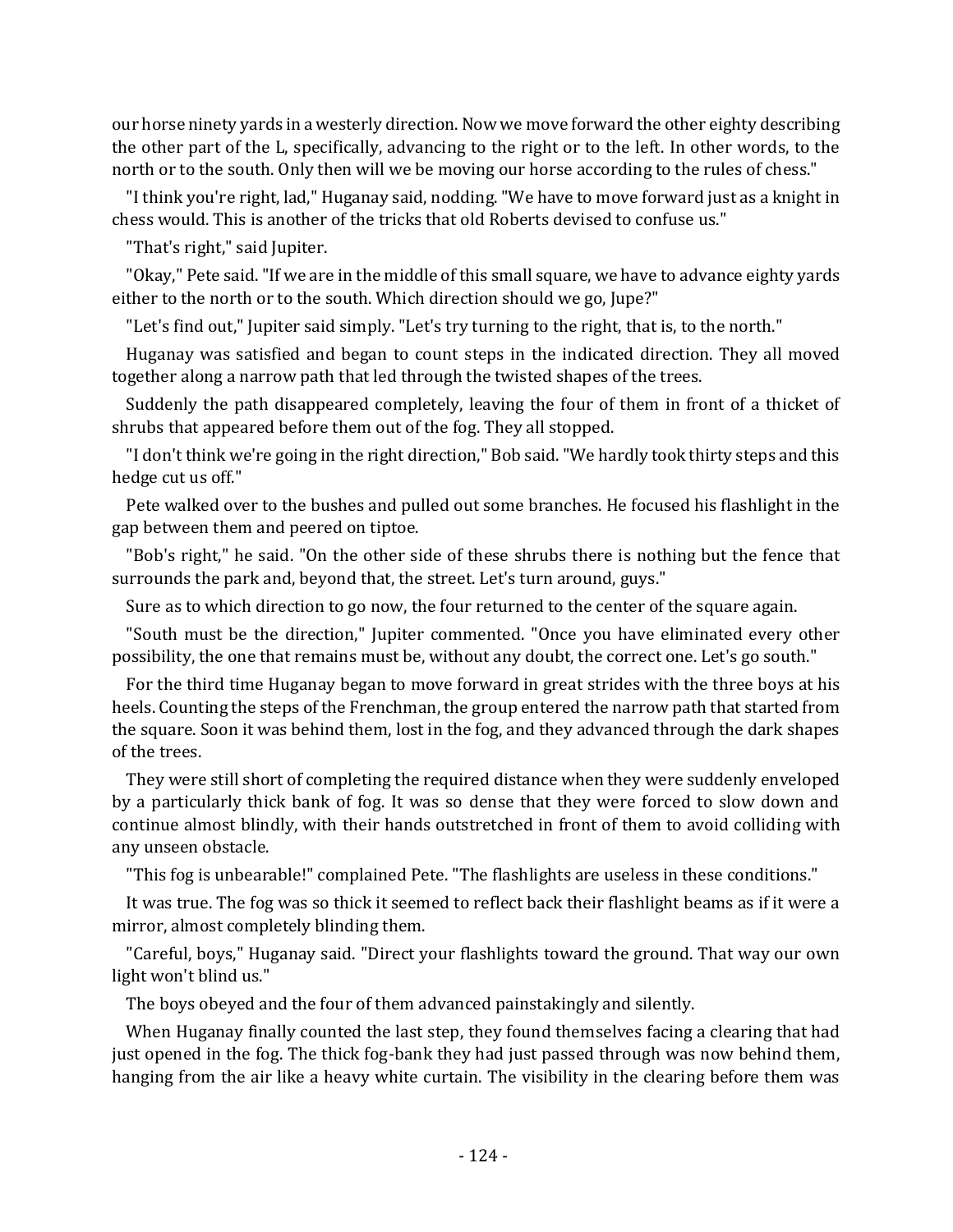relatively good despite a few scattered wisps of mist still floating in the air. It felt like leaving the night to emerge in the middle of the day for Huganay and the boys.

"We've taken the last step, boys," Huganay said. "Let us take advantage of the fact that the fog is less dense here and work fast."

They had reached a small square similar to the previous one. There were trees, benches, lampposts that shed a halo of ghostly light... and something else.

"Look!" shouted Bob, pointing ahead.

There, in front of them in the center of the square, a bronze statue stood on a solid stone pedestal. Carved in the pedestal it read *Monument to the pioneer*. The statue itself represented a pioneer of the mid-nineteenth century wearing a large hat, riding pants, neckerchief and pistol on his belt. One hand was placed over the eyes shading them like a visor in order to scan the horizon. His expression was grave and expectant. His gaze, lost in the distance, was fixed in a single fog-filled direction.

"The metal look!" exclaimed Huganay. "We found it! Quick, Jones! What else does the message say?"

With his hands quivering from excitement and cold, Jupiter aimed his flashlight at the message again and read.

"'Follow metal look that leads to the hole in the water.' Quick!" he said urgently. "Let's see where the statue is looking! His gaze will show us where we must continue our search."

Everyone approached the statue. Pete, taking the initiative, climbed nimbly and perched on the solid stone pedestal. Once there he followed the direction of the statue's gaze. In the distance, between a cluster of trees and the dim light of a street lamp, he thought he could see a dark blurred shape that was barely distinguishable from the fog.

"There in the distance, under the trees!" he cried, extending an arm directly in front of himself. "There's something out there, but I can't tell what it is because of the fog."

"Let's run!" Huganay ordered. "There's no time to lose!"

The Frenchman, Bob and Jupiter ran in the direction indicated by Pete. The latter jumped to the ground and followed closely. They ran like shadows through the patches of fog in the direction of a small, out-of-the-way spot where something resembling a small hut stood alone looking abandoned. They were only a few yards away when the fog seemed to dissolve abruptly and left them alone, face to face, with their objective. Seeing it clearly under the light of the flashlights, they all stopped dead and stared at it in complete silence.

There, before them, stood a small circular structure made of stone blocks and topped by a small gabled roof. Underneath the roof was a crankshaft from which hung a half-wound rope and a dirty, rusting bucket. On the roof, with letters discolored due to the passage of time, a small sign said:

#### WISHING WELL

#### One coin and your wish will come true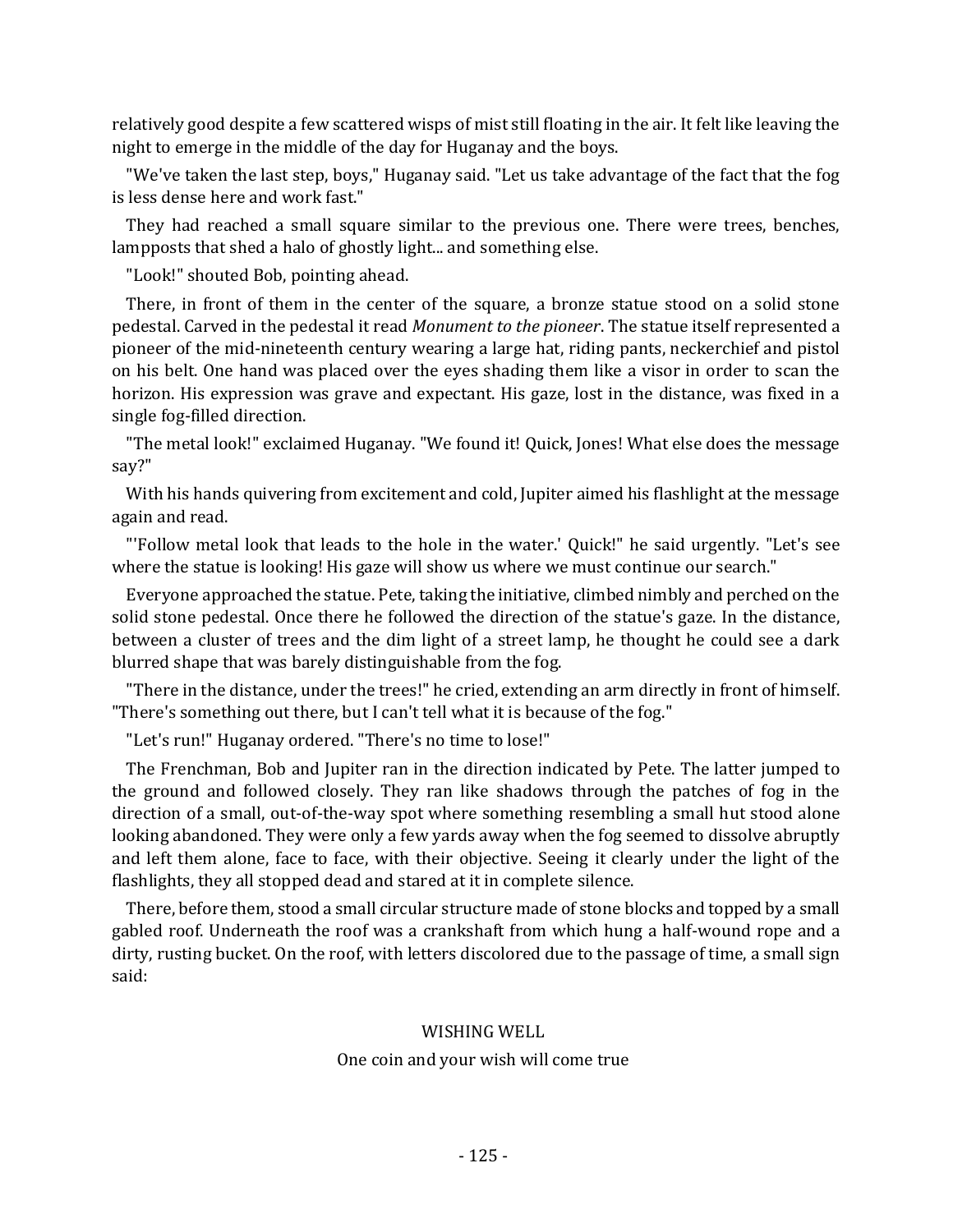"A well!" Pete shouted at last, breaking the silence. "An old wishing well!"

"Is this really the place where the message should lead us?" Huganay asked, not seeming to believe what he was seeing. "Are you sure, Jones?"

They all looked at Jupiter. The latter, after pinching his lower lip, took a deep breath.

"I think so," he said solemnly. "After all, from a poetic point of view a well could essentially be described as *the hole in the water*."

Huganay looked at Jupiter and then stared at the well.

"It's possible," he muttered. "What does the rest of the message say?"

Jupiter looked once more at the sheet of paper.

"Look under step seven behind door thirteen," he read. "I don't see how the well can relate to a door number thirteen, but what is certain is that many wells have steps in them that lead to the bottom."

"That's true," agreed Huganay. "Maybe this is one of them. Anyway, lads, if this is where we have to look for door number thirteen referred to in the message, there's only one way to find out."

The Frenchman moved decisively to the edge of the well. As he walked, his voice resounded with determination in the faint fog-filled light.

"Follow me, boys. It's time to find out if this old well has any secrets to unveil."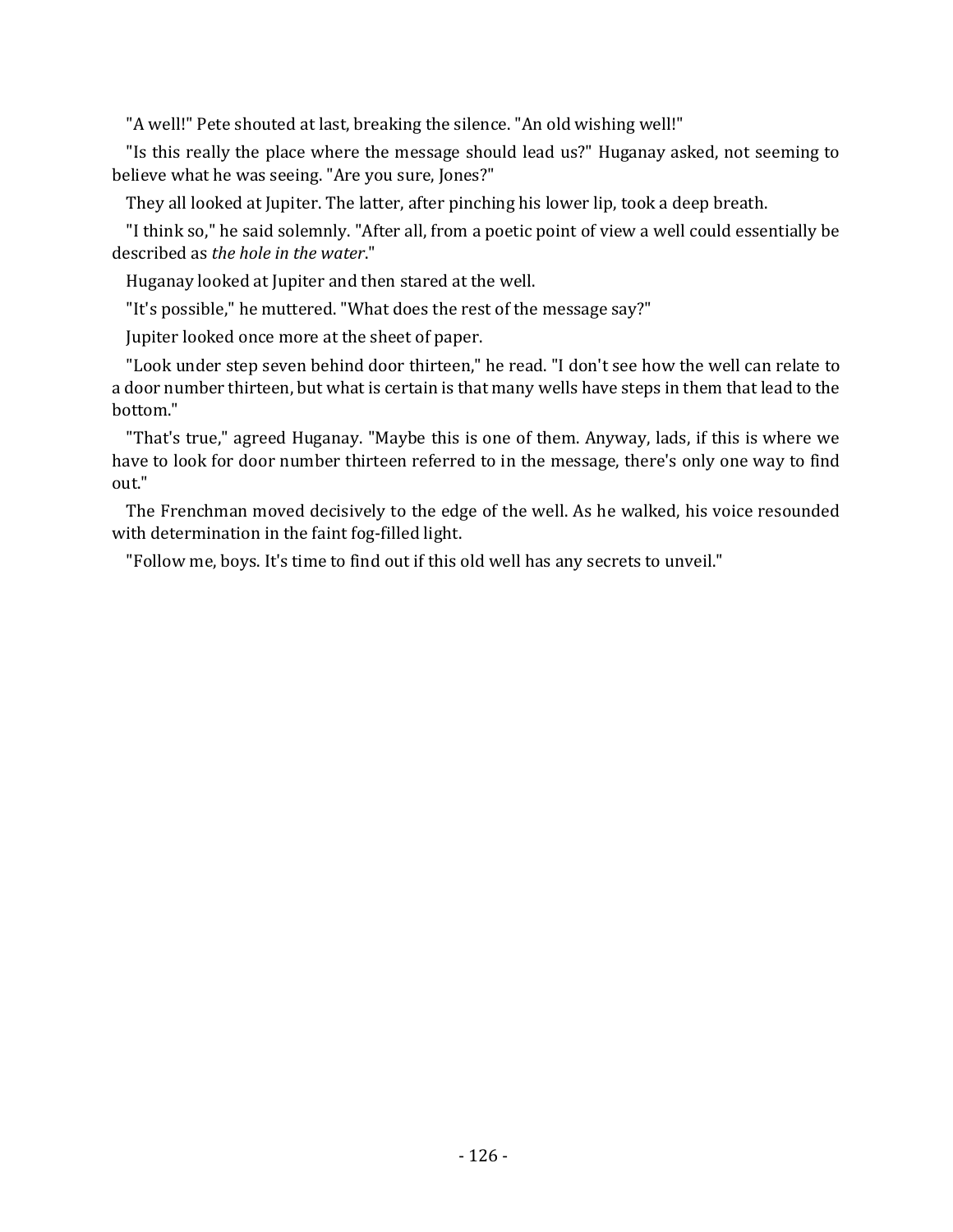# Chapter 18 A Fantastic Story

Huganay came to the well and laid his hands on the parapet. Jupiter, Pete and Bob met there with him. The Frenchman's face looked serious, but a fiery gleam brightened his gaze.

"I feel like we're close," said the art thief. "This well occupies a small corner of the park, so it seems an ideal place to hide something."

"How can a well be a suitable place to hide a painting?" Bob asked. "The water and the humidity would damage it beyond repair."

"Not necessarily, lad," said Huganay. "Let me check one thing."

Huganay directed the beam of his flashlight into the well. The boys, intrigued, imitated him. Four beams of light walked toward the bottom of the hole without revealing the slightest reflection of water.

"Just as I imagined," said Huganay. "This well doesn't contain water. Actually, I don't think it ever had the smallest trickle. It's nothing more than a hole in the ground, a pretext for this park to have a wishing well."

For a few seconds the four of them stood in silence contemplating what the flashlight beams showed them. There was nothing but a simple dry earth floor where, under the effects of the light, small dots that looked like stars at the bottom of a tunnel glowed. Everyone understood that it was the coins that the visitors of the park had thrown into the well over time in the hope of seeing their wishes fulfilled.

Bob swung the beam of his flashlight down the inside wall of the well. He could see how, out of the solid stone blocks that formed it, some stood out from the rest like small sculpted steps. These, situated a short distance from each other, formed a precarious staircase that spiraled downward.

"Steps!" Bob exclaimed. "One of them must be number seven!"

Jupiter focused on the inner wall of the shaft and, after a few seconds of reflection, shook his head.

"I wouldn't be so sure, Bob," he said. "The message states that the seventh step is behind a door numbered with the number thirteen, so the first thing we have to find is that door. And from what I see here, there are none. Of course," he added after a moment's reflection, "this well is dry. Perhaps there is something at the bottom that leads us to the door we are looking for."

Pete flinched at his side and nearly dropped his flashlight.

"You're not implying that we should go down there, are you, First?" he asked in alarm. "I'm sorry, but the idea of getting into a hole like this in the middle of a foggy, gloomy park is too unappetizing for Pete Crenshaw."

"In that case," Jupiter said, "you can always stay up here alone, standing guard."

Pete groaned.

"But, Jupe," he protested, "who knows what might be down there?"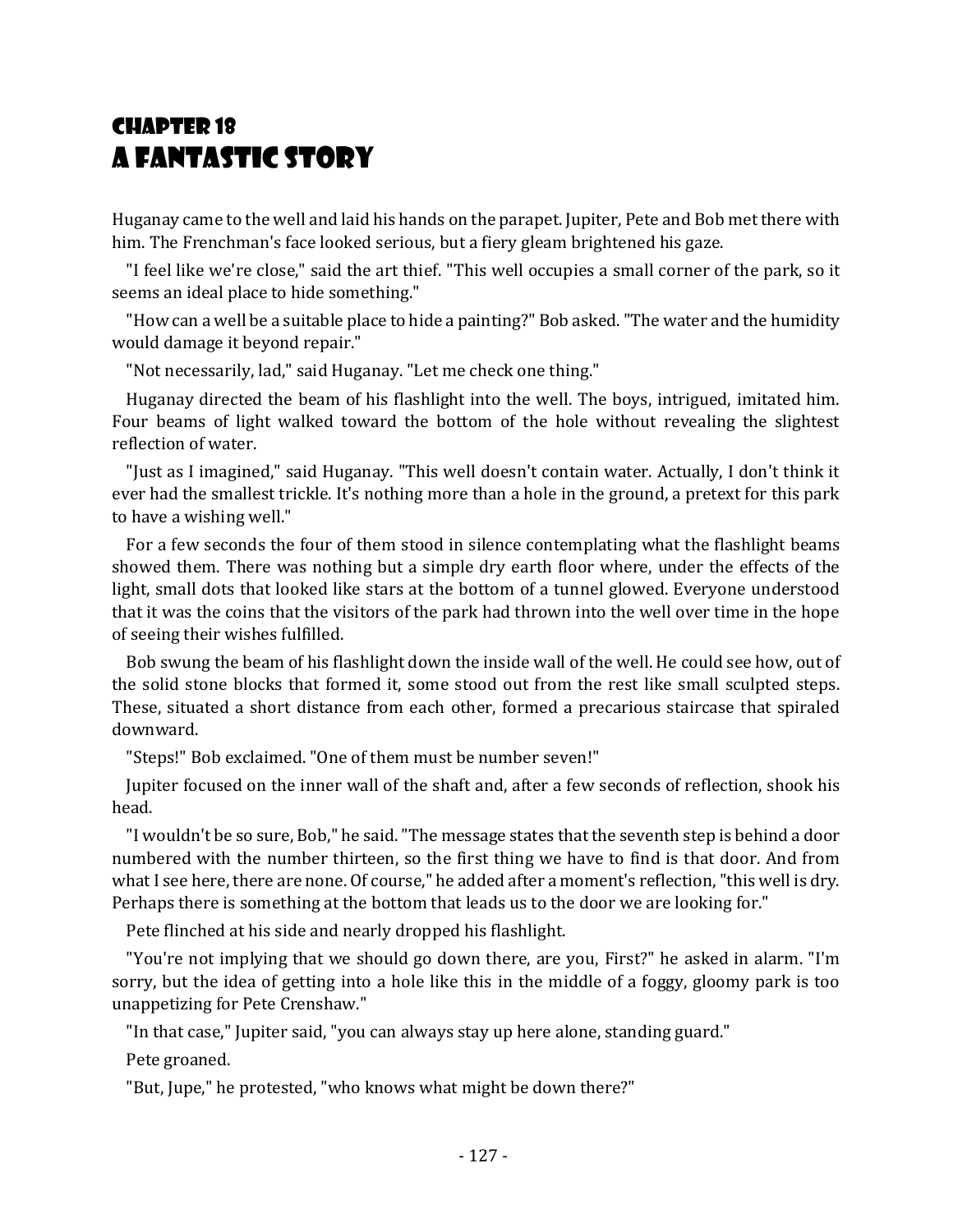"To begin with, a hidden masterpiece," Huganay said impatiently. "Let's go, boys. We've already wasted too much time. If the conclusion of this entire search is really down there, we'd better go down as soon as possible."

Uniting action with word, the art thief sat down and swung his legs over the parapet. Then, after planting both feet on the first two steps, he began to slowly descend the pathway illuminated by the beam of his flashlight.

"Follow me, boys," he told them. "This well must be thirty to forty feet deep. The steps are not very wide, but with a little care it shouldn't be too dangerous."

Little by little, Huganay was spiraling along the inner wall of the well. Jupiter, taking action, decided to follow. Bob went after. Finally, Pete, though reluctant, decided to imitate his friends and crossed the parapet after Bob. After a couple of minutes of careful descent, the four were gathered on the bottom. Once there, they directed the beams of their flashlights at the bed of dry earth strewn with coins where they were standing.

"Let's shine our flashlights at the walls and look for some opening, crack or even door," Jupiter said. "Something must be down here."

It was Huganay who saw it, almost instantly.

"There is!" exclaimed the Frenchman, pointing in front of him.

The boys turned their flashlights there and saw a narrow, dark passageway dug into the stone.

"It's just a passage, guys," Pete said. "There is no door."

"But it may lead us to one," said Huganay.

Making the beam of his flashlight dance before him, the Frenchman entered the passage. The opening was so narrow that he had to enter sideways due to his broad shoulders. Jupe, having some problems due to his stout body, followed closely. Bob and Pete, thinner, entered after them.

After traveling that way about forty feet, they came to a more or less rectangular room that, like the tunnel they had just traversed, seemed to be dug directly into the stone. Its roof was uneven and vaulted, and the ground an amalgam of rammed earth. From one of the walls hung a sort of cabinet that contained electrical panels full of switches. All of them, however, were moldy and dusty, as if they had fallen into disuse long ago.

"Look! There!" exclaimed Jupiter.

They all looked in the direction the First Investigator pointed. It was the wall farthest from them. There were six metal doors erected in the wall. In the glow of Jupiter's flashlight, everyone could clearly see the numbers that had been drawn in white paint on each door: 2, 7, 9, 11, 12 and 13.

"Thirteen!" Bob shouted. "Door thirteen! We found it!"

They all ran toward it. Huganay, coming forward, tested the knob and checked that it was locked.

"Locked!" he muttered. "We will have to force it! Get back, boys!"

The boys, obedient, stepped aside. Huganay, putting the flashlight on the ground, took a few steps back and then dashed against the door. The door shuddered under the Frenchman's violent attack but remained closed.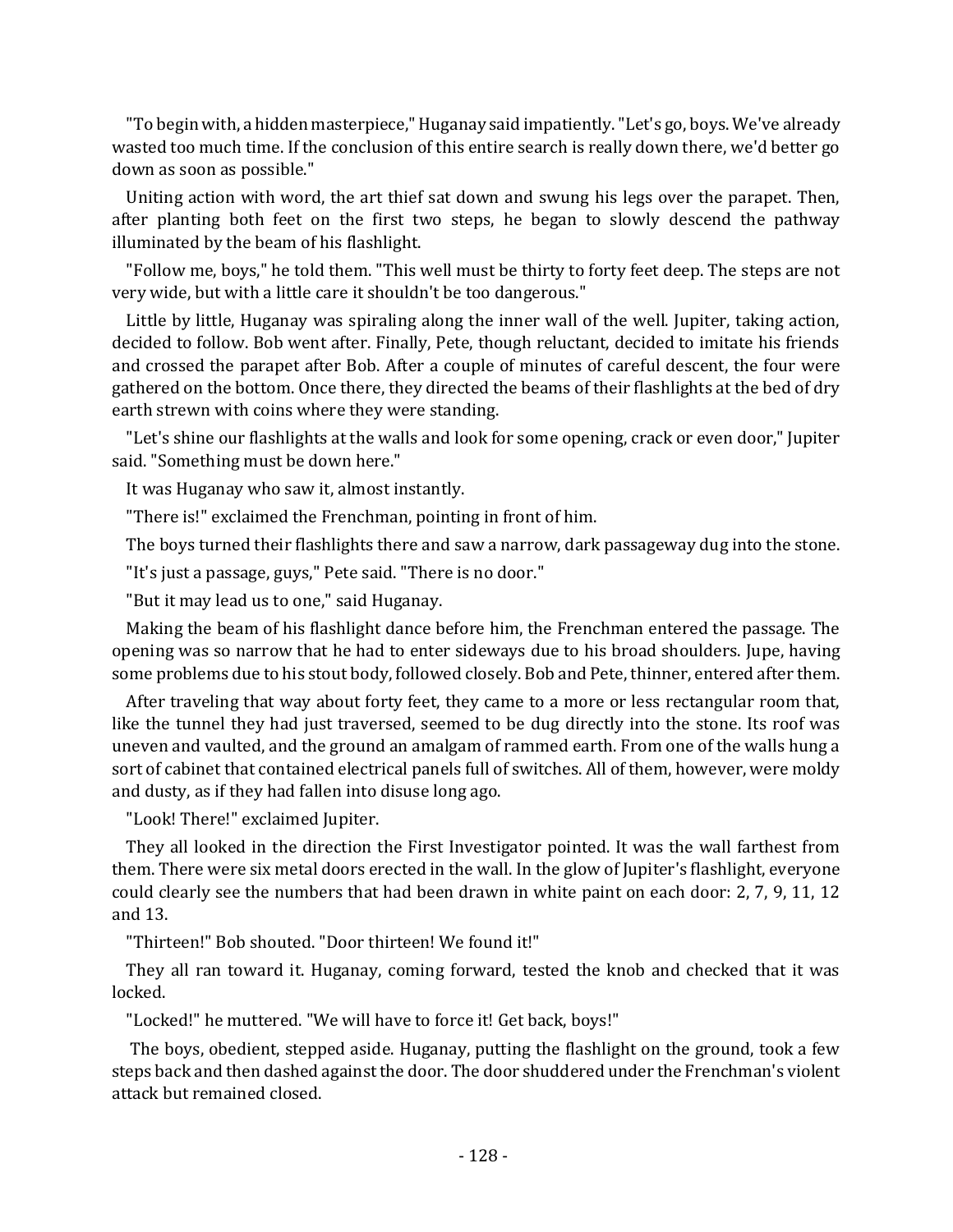Without giving up, Huganay stepped back again and launched his shoulder against the metal door, but it didn't budge. After another pair of attempts the Frenchman looked at the boys.

"It's too solid," he said, taking a handkerchief from his jacket pocket and wiping his forehead. "If we tried all at once it's possible that then maybe..."

"I don't think that's necessary, sir," said Jupiter, pulling out his multi-bladed Swiss knife. "Maybe I can manage with the help of this. The lock," he added, pointing to the door, "is bolted from this side. If I can disassemble it, I may be able to open it without having to bruise our shoulders."

Huganay looked at Jupiter and pulled at his thin mustache.

"Agreed, Jones," he said with a faint smile. "The door is all yours. Open it and lead us to step seven."

The Frenchman stepped aside and Jupiter knelt in front of the door with his Swiss knife.

"Help me, Pete," he told his friend. "Focus your flashlight on the lock while I try to disassemble it."

Pete did as his friend asked. Jupiter, meanwhile, unfolded one of the blades of his knife, which was nothing more than a small screwdriver, and began to work.

"These screws are extremely rusty," he said. "It may take me a few minutes to unscrew them."

Everyone was silent as Jupiter labored. The boy's fingers trembled with the effort, but he did not stop. Little by little the First Investigator began to feel thin droplets of sweat appearing on his forehead and beginning to drip slowly down his cheeks.

Bob shook his head and frowned.

"There is something that puzzles me," he said, breaking the uncomfortable silence. "What are these doors doing here? Where do they lead? And why do they appear to be numbered randomly?"

Huganay approached him.

"I think I can answer that question," he said.

The Frenchman rummaged in his jacket pocket and pulled out the map the boys had brought with them that night.

"Before, when I saw the map your friend brought with him," he explained as he unfolded it for Bob to see, "I couldn't help but notice. As you can see, this map includes a detailed drawing of the different tunnels of the Cave-Labyrinth, the attraction whose entrance we passed a while ago. These tunnels extend a long way underground and cover much of the area occupied by the park. Some of the tunnels end right here. In particular, six of them, the ones numbered 2, 7, 9, 11, 12 and 13 on the map. I presume there will be other exits scattered throughout the park, but, in particular, those six tunnels stop here. Curiously, they are connected to the wishing well by a narrow passage. The room in which we are now must have been, judging by the electrical panels hanging on the wall, some kind of maintenance room. Undoubtedly, the workers working in the maze controlled the proper functioning of the lights that illuminated the interior of the tunnels from here. The Cave-Labyrinth needed technical personnel to watch over it, like any other attraction."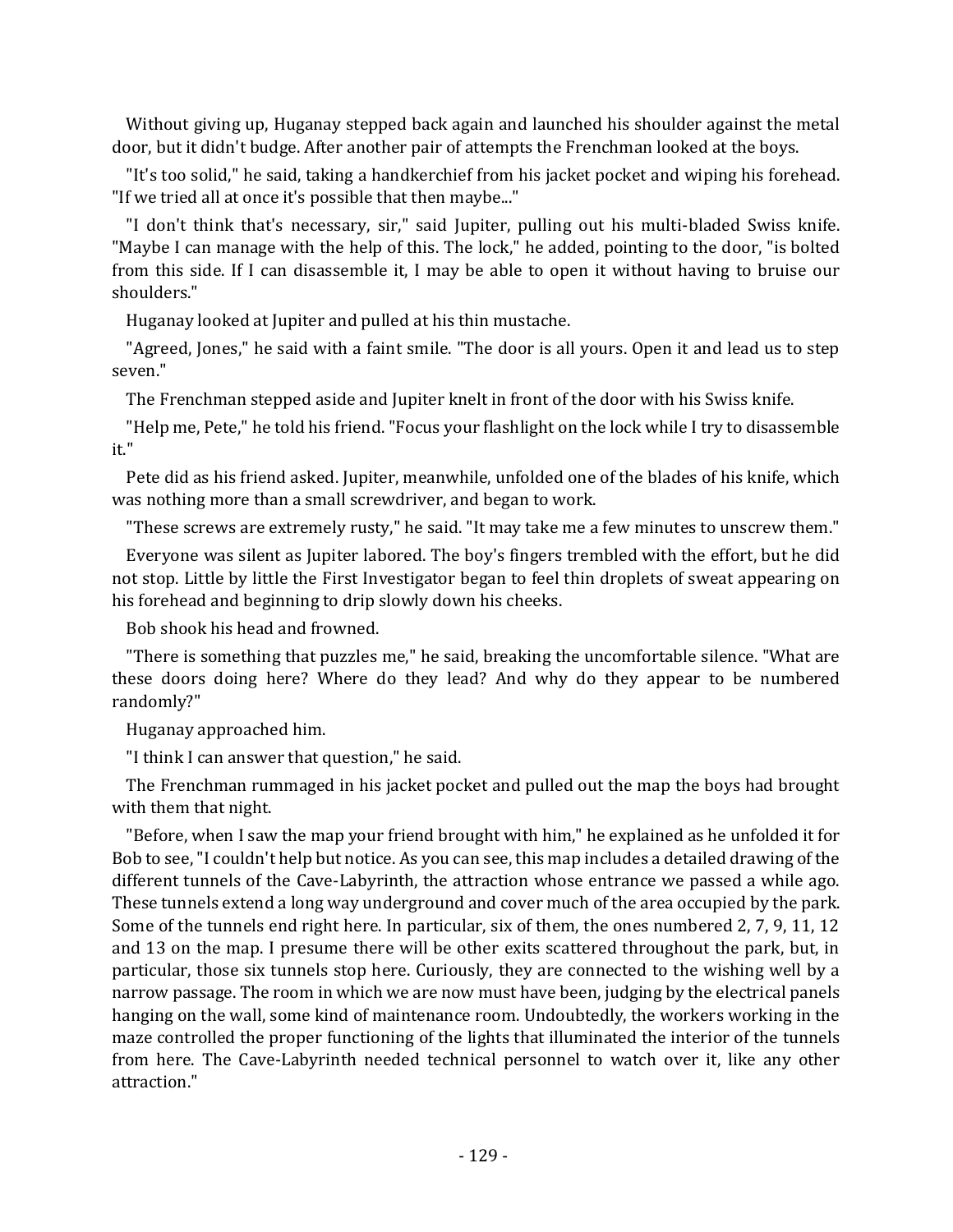"I see," Bob said, nodding. "So, this door leads directly to the thirteenth tunnel of the Cave-Labyrinth. I didn't realize that the labyrinth was connected to the wishing well."

"Well, as you have seen, it is," said Huganay, carefully folding the map of the park and putting it in his jacket pocket. "All right, Jones. How's it going?"

"Jupiter's almost done," Pete said.

Huganay and Bob stared at the small circle of light in which the First Investigator's hands struggled with the lock. Finally, there was a slight click, followed by a cry of satisfaction.

"There it is," said Jupiter. "It resisted but, at last, it has fallen."

Jupiter folded the blade of his Swiss knife and put it in his pocket. Then, as he rose, he pushed the metal door open. With a soft squeal, door number thirteen swung on its hinges until it was completely open, exposing the opening of a tunnel as black as the night itself.

Advancing to the threshold with determination, Huganay focused his flashlight on the inside of the tunnel. The beam of light resolutely pierced the darkness and revealed a cement floor and brick walls that rose to a vaulted ceiling. A cable ran along the highest point of the ceiling. Dust covered bulbs, which must have been long dead, hung every fifteen to twenty feet from the cable.

"Come on, boys," Huganay ordered. "Let's look for step number seven. There must be stairs inside this tunnel, somewhere."

The Frenchman and the boys entered the tunnel, lighting their way with their flashlights. They didn't have to go far. After about fifty feet the tunnel turned to the right and came to a small flight of stairs of about a dozen steps.

"Stairs!" cried Pete. "These must be the ones we're after!"

With nervous fingers, he and Huganay counted the steps until they located the seventh one. Then, impelled by his own impatience, the Frenchman put his flashlight aside, rushed to the step and began to feel it with his hands.

"This step is loose!" he announced. "If we can move it, we can check if something is hidden underneath."

Pete and Jupiter both placed themselves on one side of Huganay and lifted the flat, elongated stone that served as a step. Huganay was right. The stone slab was loose. With the combined forces of the Frenchman and the boys, lifting it out of its place took only a matter of seconds. Once the slab was pulled loose, it fell to the floor of the tunnel with a thud and split in two.

Huganay then picked up the flashlight he had left on the floor and illuminated the spot the slab had occupied.

"There's a cavity!" he exclaimed. "And there is something in it! Something that seems to have the correct dimensions! Illuminate the opening while I remove it."

Pete and Bob obeyed as Jupiter and Huganay inserted their hands into the cavity and probed it with their fingers.

"It's true," said Jupiter. "There's something down here. It seems to be a metal plate judging by the feel of it."

"Do you have it?" Huganay asked. "Get ahold of it on that side. I'm holding this one."

"I have it," said Jupiter. "Let's lift it out carefully."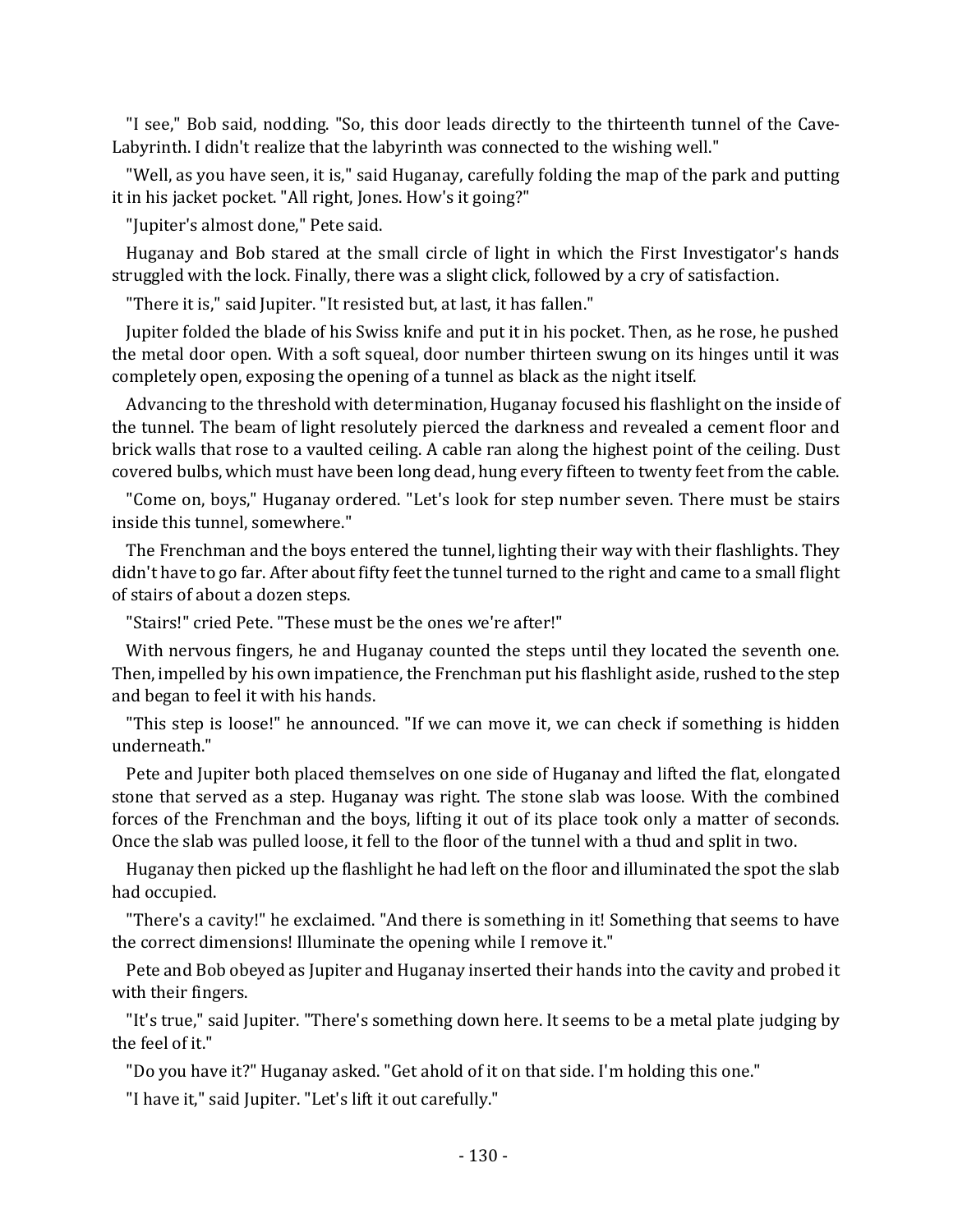Slowly, Jupiter and Huganay extracted what appeared to be a thick metal plate. After a few seconds, in the glow of Pete and Bob's flashlights, everyone could see that what they really had before them was nothing more than a flat, rectangular metal box about thirty-five inches high by twenty-five long and only about four inches in width.

"It's got the right dimensions and the expected weight," Huganay repeated, assessing it, unable to keep a slight touch of nervousness from creeping into his voice. "A metal box built to size and hermetically sealed to isolate the treasure it contains from moisture and insects. And without locks that could allow the passage of air."

The boys looked closely at the box Huganay held in his hands, and found that it had, instead of a lock, a pair of latches on one side and three small hinges on the other.

"I think we finally have it, boys," Huganay said. "We have the painting that Arthur Roberts jealously kept for years."

"Let's have a look!" Pete exclaimed, unable to contain himself. "I can't wait to see that mysterious canvas."

"Well," Huganay said, "it's not really a canvas, boy."

Pete raised his eyebrows in surprise, and gave the Frenchman a quizzical look.

"What do you mean?" asked Bob. "Isn't this a painted canvas?"

"It is a painting, yes," replied Huganay, "but not on a canvas, rather on wood. More specifically on a poplar wood board. A wooden board, my dear boys, which is several centuries old. Hence, due to its fragility, it must be carefully preserved from moisture and insects and be handled with the utmost care. Nonetheless, let's open the box and take a quick look. Besides, I promised Jones I'd let him see it. And I owe him that."

With jubilant eyes but with a firm pulse, Huganay unhooked the latches that kept the box closed. Jupiter, Pete and Bob struggled not to blink when the Frenchman opened the box with one hand and focused his flashlight inside with the other. The beam of light illuminated a blanket of dry, snow-white cotton that Huganay impatiently removed with his fingers. In doing so, the painting that Arthur Roberts took so much trouble to conceal appeared at last to the eyes of those gathered there.

Jupiter, Pete and Bob held their breath, entranced at the sight of the painting. Even Huganay, who was more than ready to contemplate that image, couldn't help but catch his breath for a moment. The four of them fixed their eyes on the panel painted centuries ago by the master hand of one of the great painting geniuses and felt how difficult it was to look away from it. Before them was the portrait of a lady of singular beauty who seemed to thank them with a look for having rescued her from such a long confinement.

"It's finally in my hands," Huganay said softly as a devilish smile came to his lips.

After a second of silence, Pete, frowning, was the first of the boys to react.

"Gosh!" he exclaimed. "But this is the painting that appears on the cover of the encyclopedia of art that my father has in his studio!"

"It's incredible," Bob murmured in astonishment. "This painting... here, in Rocky Beach."

Pinching his lower lip, Jupiter seemed to recover from his shock.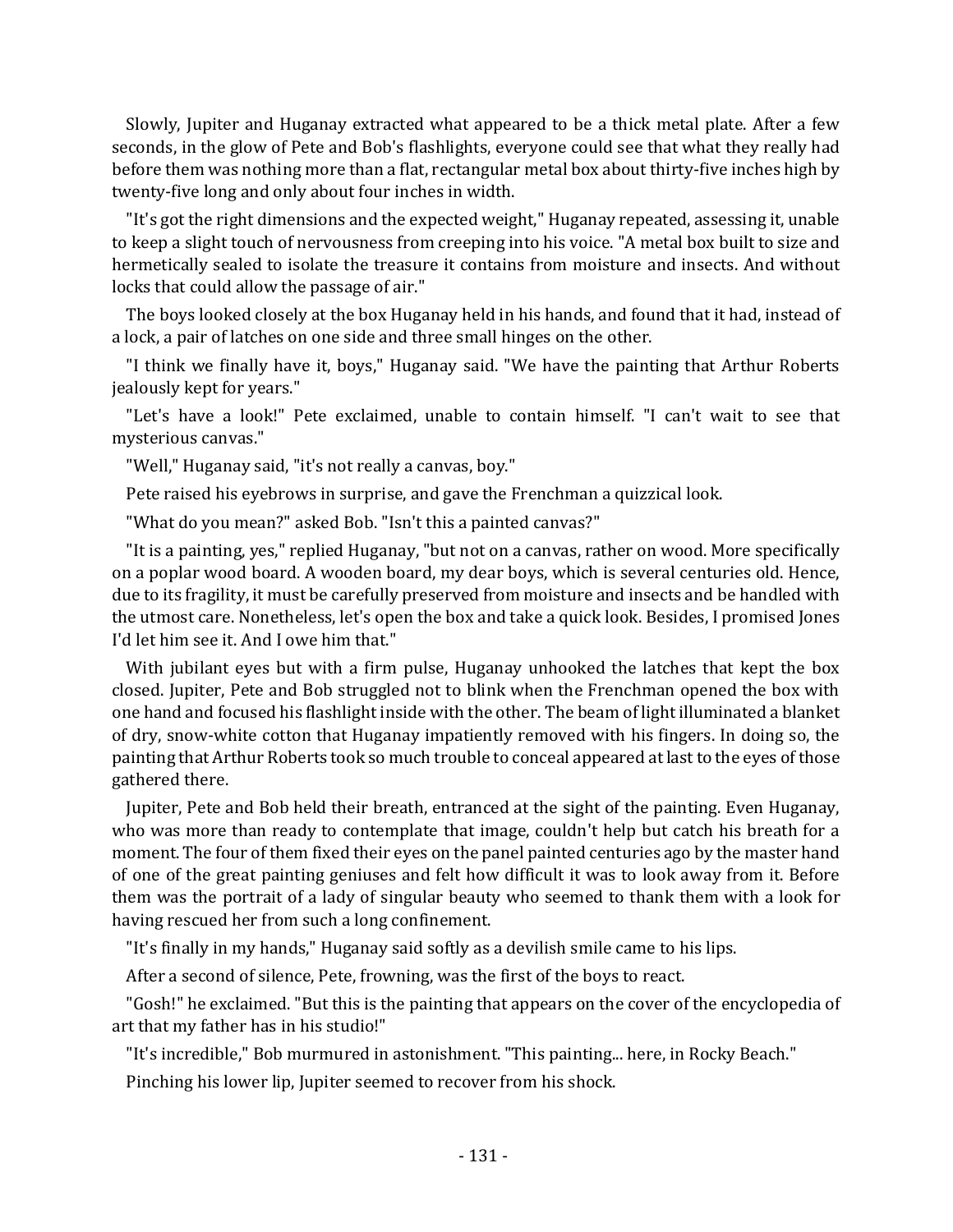"It can't be," he said. "This picture can't be here. Everyone knows that this painting is on exhibit at the Louvre in Paris, one of the largest and safest museums in the world. You, Mr. Huganay, as an art lover, you know that. What we've just found must be nothing more than a forgery."

"What do you mean, Jupe?" Pete asked with frustration. "Was the whole point of this search to find a forged painting? All this trouble for nothing? Did you suspect something like that, First?"

"On the contrary, Pete. I completely disregarded that possibility," Jupiter responded. "I never imagined an outcome like this. There must be some mistake. Arthur Roberts would never have been involved with forged art work."

"That's true, my dear young Jones," Huganay said slowly and softly.

The three friends turned to look at the Frenchman. In the dim light created in that dark corridor by the flashlights that still illuminated the painting, the face of the art thief had acquired an air more devilish and ghostly than ever. He smiled.

"What are you saying, Mr. Huganay?" Bob asked.

"Just that Jupiter is right," he replied, savoring his own words. "Arthur Roberts never acquired a fake. He understood art very well. That's why the few paintings he acquired in life were always authentic. And this, the only one he hid, and for which he paid a considerable fortune, was not an exception. Boys, believe it or not, this painting is authentic. It is *the* real one. You are looking at a portrait painted centuries ago by the great master..."

"Impossible!" interrupted Jupiter in exasperation. "That painting is in the Louvre Museum."

Huganay laughed.

"You're wrong, my dear boy," he said. "But I don't blame you for your reaction. It is the same as anyone would have when confronted with the surprising truth. And now, permit me to explain to you: as you undoubtedly know, the picture was stolen. In 1911 to be precise. And it has remained hidden until a few minutes ago."

"But as I recall reading, the picture was recovered," Jupiter insisted. "It appeared in a hotel in Florence, Italy, two years later, in 1913."

Bob and Pete, knowing that Jupiter, who possessed a photographic memory, was capable of retaining almost everything he read, did not hesitate to believe what their friend affirmed.

"It is true that six copies were made of the painting," continued the First Investigator, "which were sold to collectors, as is the fact that they were all detected and recognized as such when the original was found."

Huganay looked at Jupiter and smiled again.

"Your memory is excellent, boy," he said. "I see that you are able to retain much of the information you read. It is a pity that sometimes what appears in books does not fit with reality."

"What do you mean?" inquired Jupiter.

"Six copies were not made, but seven," said Huganay. "And what hangs on one of the walls of the Louvre is but the seventh copy, not detected at the time, while the original painting remained hidden in Italy for a few years and then came to the United States thanks to the black market."

A subdued silence seized the boys. Jupiter in particular seemed more confused and dazed than ever. He didn't stop pinching his lower lip while his brow furrowed. Huganay, between defiant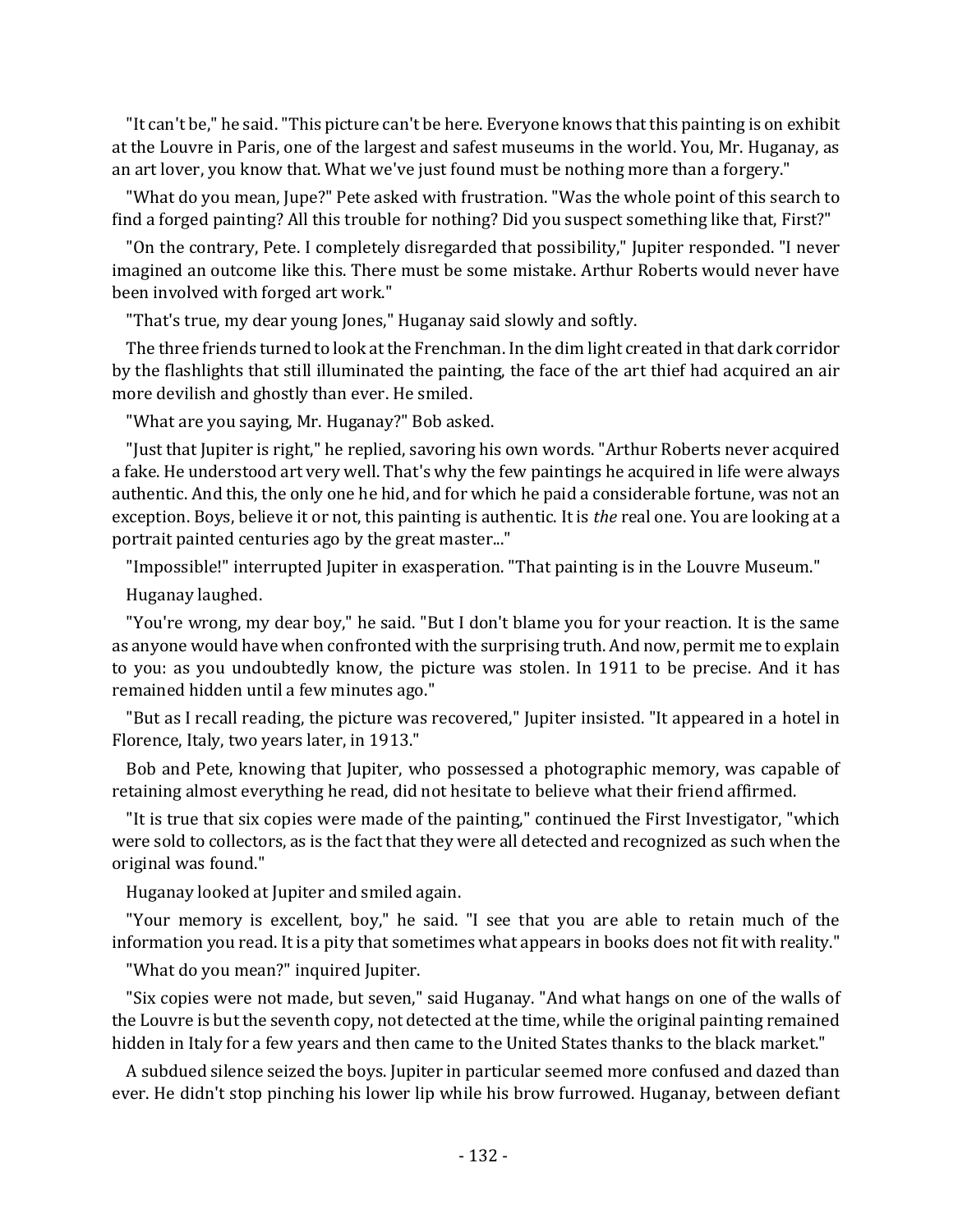and amused, stared at him, never letting his ironic smile disappear from his lips. Finally, the Frenchman, after covering the painting with the cotton layer, closed the box and slid the latches into place.

"That's better," he said. "Both the humid air of this tunnel and the powerful light of our flashlights could end up damaging the paint if it is exposed to them for too long."

Huganay slowly got to his feet and placed the metal box under his arm.

"And now, boys," he said, "come with me. You have helped me find the treasure I was looking for, and I believe you have the right to an explanation. Let's get out of here. I don't like these tunnels very much. Let's return to the mouth of the well and, once there, pay close attention to the story I have to tell you."

Illuminating the tunnel before him with his flashlight, Huganay led the way. Bob, Pete and Jupiter, still stunned by the truth they had just discovered, followed obediently, intrigued by what the Frenchman had yet to tell them.

Quietly, the three of them made their way down the tunnel single file, through the dark room containing door number thirteen, and then returned to the wishing well through the narrow passageway. Carefully, they climbed the steps that spiraled up the inside of the well and found themselves gathered again by the parapet a couple of minutes later.

There the fog was still present as a slow, lazy curtain of mist that limited visibility to a few yards. As a silent witness to his discovery, the haze swirled around the group seemingly trying to listen secretly to as much as Huganay was willing to say.

The art thief sat on the well's parapet and, with deliberately slow and elegant movements, lit a cigarette. Then, after exhaling a wide puff of smoke, he looked at the boys. They stood before him, waiting expectantly.

"Let me tell you a story whose beginning you already know," Huganay began. "As my dear young Jones well knows, the painting in this metal box was stolen from the Louvre Museum in 1911. I will not go into details about that robbery. Suffice it to say that for a professional like me that was nothing but a second-rate job. But, as occasionally happens with the shoddy ones, it ended up being successful. For two years this painting was considered lost. In 1913, in a hotel in Florence, a copy was found so perfect, masterful and sublime, that it deceived the whole world and was taken to be the original painting. That copy was painted by a man whose name is beside the point but whom, due to one of those mysterious circumstances that occurs in life, I met a little more than ten years ago, on his deathbed.

"At that time, I had been working in the black-market world of art for some time, and I had begun to fashion an enviable and at the same time dreaded reputation in the underworld. As you can imagine, boys, that reputation has only increased in spite of the fact that you have stood in my way on more than one occasion.

"As I was saying, the person who painted the picture which was discovered in Florence (the same one that now hangs in the Louvre Museum) revealed his secret to me on his deathbed. I had not only heard of him, but had even dealt with a pair of his forgeries, from which I had made enormous profits. He was the greatest genius at making forgeries that had ever existed in the world at the time. To copy the painting in this box, he spent eight months working and had to put into practice a special process of aging wood and oil that he invented himself. The result was a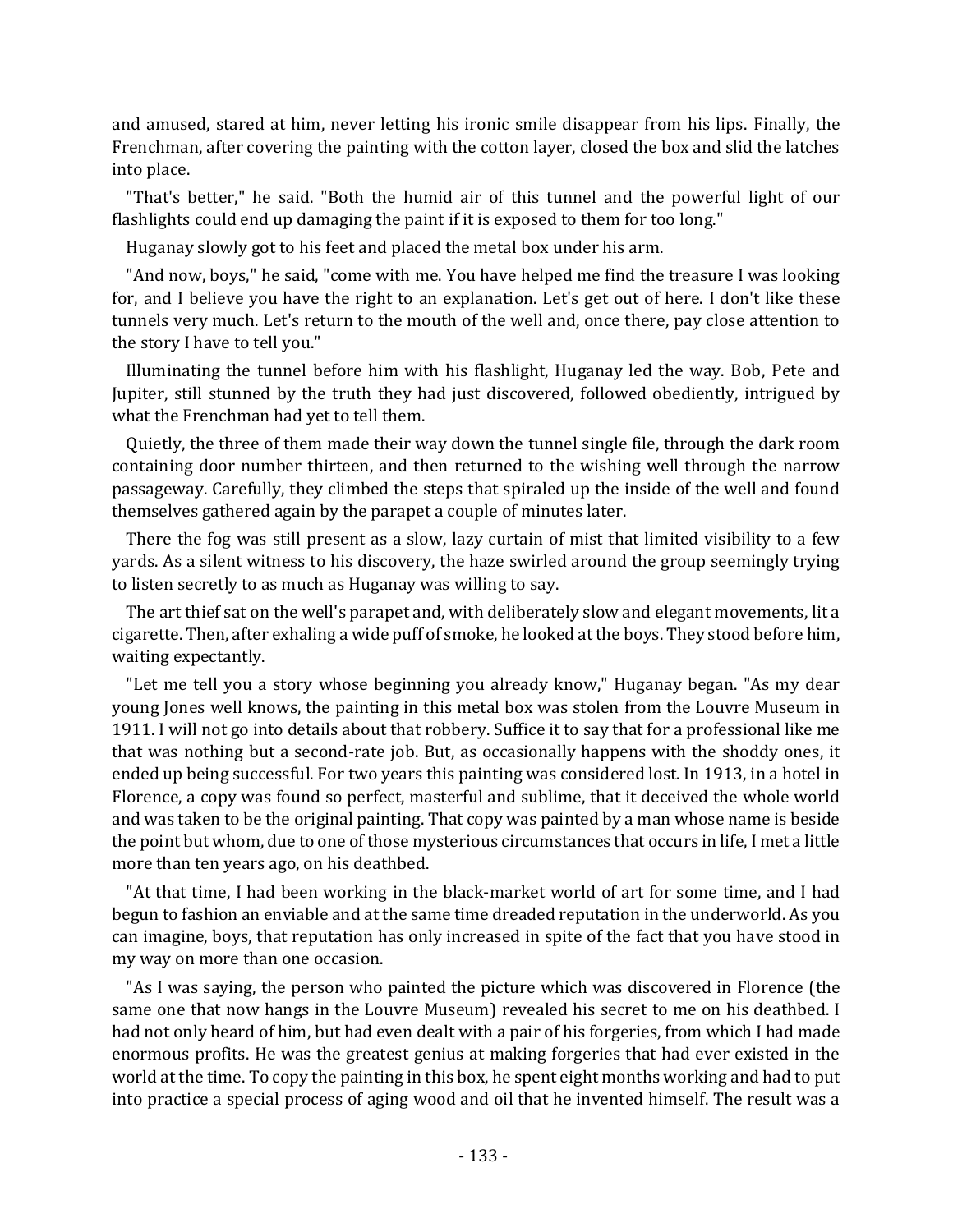resounding success. His fake was put in that hotel in Florence on purpose to be mistaken as the original, and later hung in the Louvre. Fortunately, in those days the proofs of authenticity to which a painting was submitted were not as precise as the present ones. That genius of falsification deceived the whole world at the time. If today, with modern methods, the authenticity of the painting hanging in the Louvre was tested, surely the deception would come to light. But consider this: do you think someone is going to attempt to verify the authenticity of a painting that everyone already believes to be authentic?

"Thus, we have a great forgery replacing the real painting and the true masterpiece hidden in a place that is still difficult to find today. Not even that genius of forgery knew its whereabouts, for his role in this drama was simply to paint the copy, to collect a large sum of money for it, and remain silent for the rest of his life, which he fulfilled until he found himself about to expire.

"During one of my operations in Europe, a quirk of fate led me to be alone with him on his deathbed. That dying man, old and thought to be mad by many (he had squandered in vain all the money he had made by forging paintings), entrusted his extraordinary secret to me. His confession included a subtle detail, which was the only way to be able to differentiate the copy from the original painting. At first, I thought the man was lying or delirious. I believed he was mad, too, but he provided so many details that I found it impossible not to take him seriously. Over the following few months I made certain checks that absolutely confirmed the information the man had confessed to me. To convince myself completely, I decided to go to the Louvre and closely examine the painting that everyone had been looking at for years. There, standing before that portrait, I discovered the small detail that the forger had confessed to me and that was the only way to differentiate the copy from the original. That difference was so subtle, so sublime, and the dying man's description of the detail so concise, that I realized he had told the truth. During the ensuing years, I searched incessantly for this painting. I investigated. I followed its trail. I checked that everything matched and that each piece fit in place. And although I carried out all sorts of operations in the art underworld, my search for this portrait never ceased. Tonight, finally, after more than ten years, my search is over."

Huganay was silent and looked at the boys.

"Now I understand what Mr. Roberts meant when he referred to the treasure he concealed as 'that which almost no one believes is lost,' " Jupiter commented earnestly. "For decades, almost everyone has believed that this painting was still hanging in the Louvre without even suspecting that it was a simple forgery."

"A forgery yes, young Jones, but not simple," Huganay corrected. "You should have seen that copy closely. It was just amazing. Sometimes I think it is even more beautiful than the original painting."

"What will you do with the picture now, Mr. Huganay?" Bob asked. "Will you reveal it to the world? Will you sell it?"

Huganay looked at the boys and smiled.

"My young friends," he said, "this is where this whole story takes on a particularly dramatic aspect for me. You see... Have you ever wondered what it is that connects me to the world of art or why I belong to it? To answer this question we must go back to 1913, the year in which the copy was mistaken as authentic. There were three art experts who were instructed to study the painting found and to decide whether or not it was authentic. The verdict of those three experts,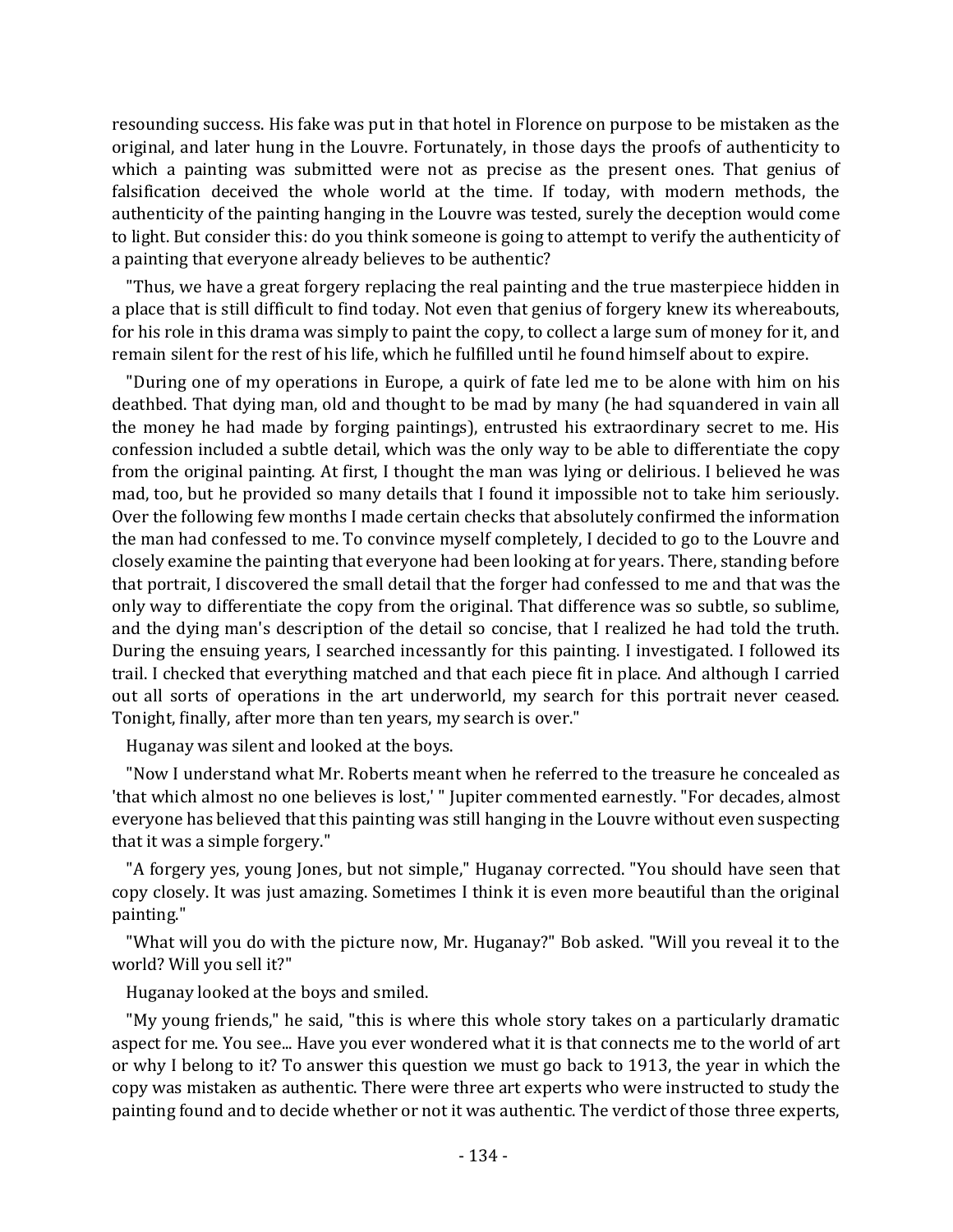as you can imagine, was one of authenticity. But what you don't know is that one of them was my grandfather."

The boys, surprised at this revelation, raised their eyebrows and listened even more attentively.

"He was my mother's father," Huganay continued. "Although I did not get along with my own father, I, from a very young age, always appreciated the man and owe him my initiation in the world of art. Years later, my father and grandfather permanently broke off their relationship, due to the death of my mother, as well as certain family disagreements. Some time later my father was ruined trying to set up an art business, became ill and died. I was left alone with only the art company and a bankrupt family business. Soon I learned how to do business in a much more lucrative way in that world and I became what I am today: the most successful black-market art dealer (we do not need to use the word thief) on three continents.

"My grandfather, meanwhile, had correspondingly become (ironies of fate!) the most respected art expert not only in Paris but in all of France, a reputation he maintained for decades. He, nevertheless, always ignored the true nature of the operations to which I dedicated myself. Over the years, my grandfather died leaving behind an enviable reputation. At his death, one of the wings of the Louvre Museum, the one in which the copy of the portrait that we found tonight is hung, was christened with his name.

"My grandfather's wife, an elderly woman whom I have always adored and who has always treated me in a particularly benevolent manner, has kept an indelible memory of him since her husband's death. She adored that man as much as I adore that old woman. It may seem strange to you to hear me speak this way, but the truth is that if you knew me better perhaps you would not be so surprised.

"I needed to find this painting before anyone else. At the death of Arthur Roberts, it was liable to fall into hands that were inconvenient to me. If it came to light tomorrow that this painting had been found and shown to be authentic and that which hangs in the Louvre is but a copy, my grandfather's memory would fall into disgrace. That in itself is not so bad for me. But I am convinced that the news, as well as all the scandal and disrepute that would come to my grandfather's memory, would kill his wife, who, in addition to being very old, is affected by a serious heart disease. No, boys, I don't want that to happen. That is why I need this painting to remain in my hands, at least while my grandmother is still alive.

"That is the whole story I had to tell you, boys," Huganay concluded.

The boys stared expectantly at the Frenchman as the silence and fog enveloped them. Bob and Pete looked at Jupiter. The boy, apparently calm, bit his lower lip and looked at the art thief.

"You are forgetting one small detail, Mr. Huganay," he said at last. "We also want that picture, because it has been bequeathed to our client. You and I made a deal to find the picture. Now that it's found, I understand that the deal has expired. So now I beg you to give us the painting."

Huganay took a deep puff from his cigarette and smiled.

"I'm sorry, my boy," he said, "but the painting is in my hands and that is where it is going to remain."

"Until it's ours," was unexpectedly heard, in a British accent slightly muffled by the mist.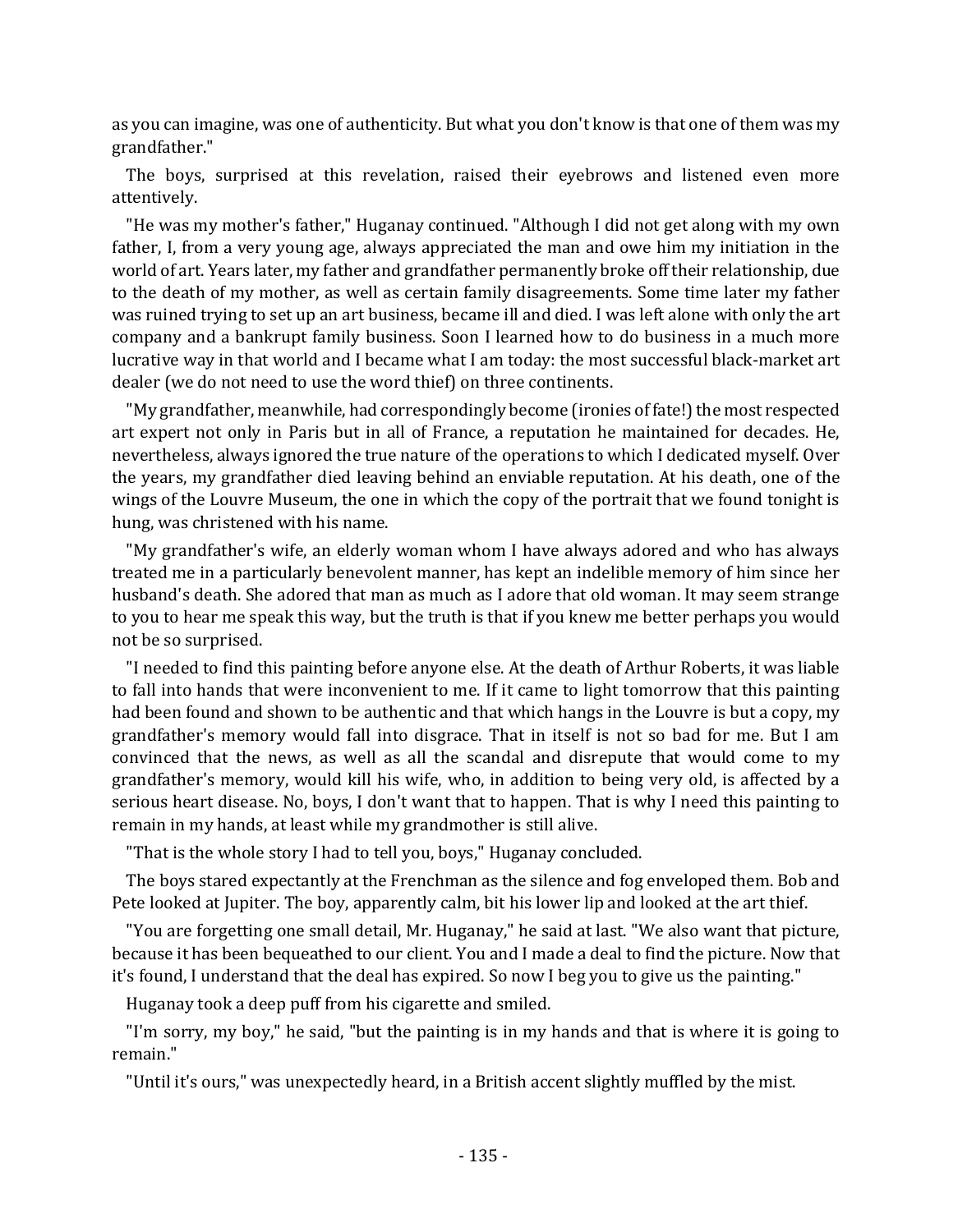The boys turned, startled. Huganay, who was in front of them, merely sat quietly where he was, looking forward, not smoking or smiling. Jupiter, Pete and Bob looked around until two ghostly figures suddenly emerged like specters from the fog that had hitherto concealed them.

It was Malcolm Sinclair, also known as *Mylord*, and Lagalle. The Englishman smiled contentedly while he held a pistol. The Frenchman, meanwhile, turned a fearsome-looking knife between his fingers as he watched them with a sour face.

A glint of cruelty gleamed in their eyes as they looked menacingly at the group gathered by the well.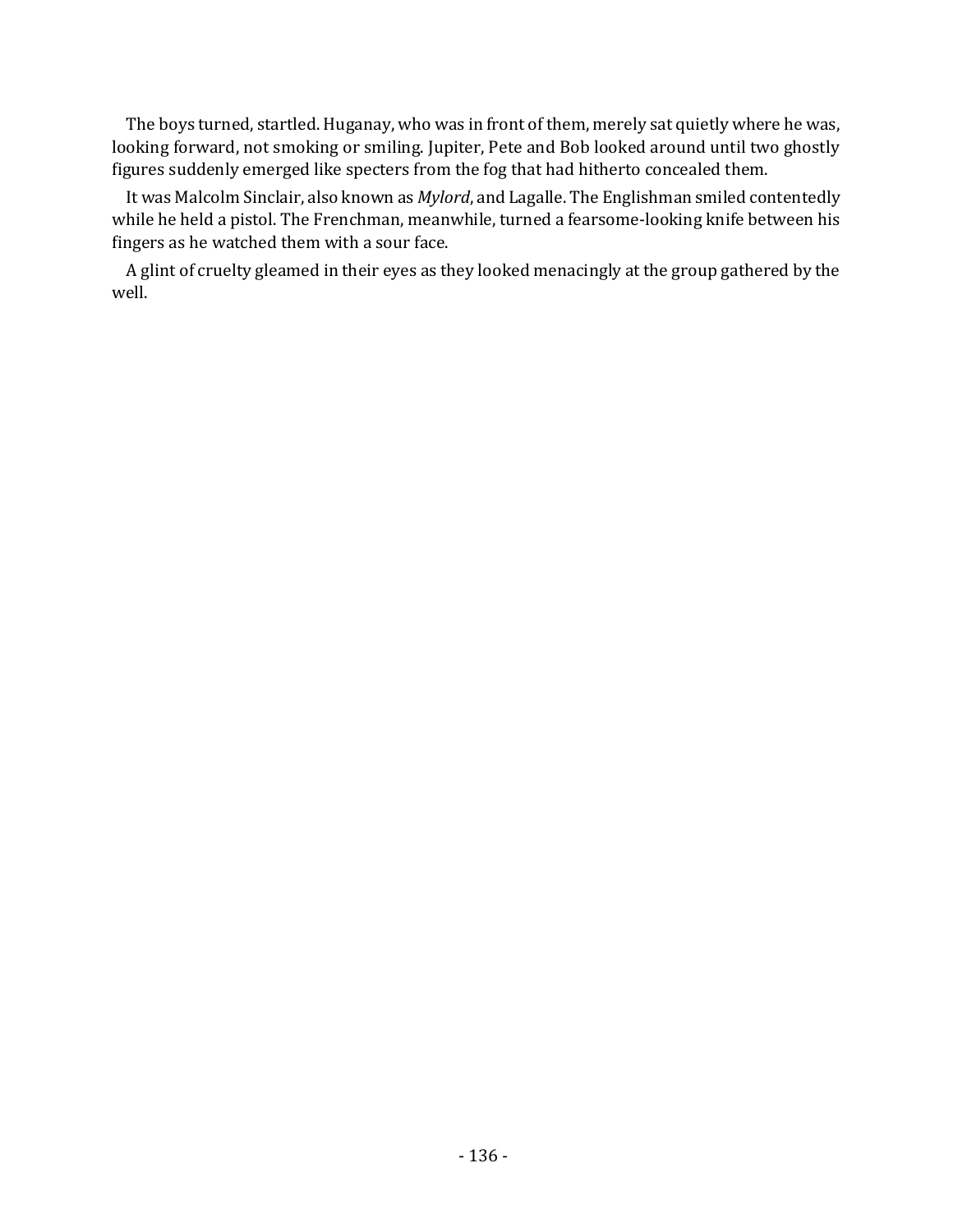# Chapter 19 Into Enemy Hands

Sinclair and Lagalle came to a halt about fifteen feet from the well. The Frenchman watched Huganay with an icy glare. Pete, seeing it, thought a look like that could rattle a steel beam. Sinclair looked at the boys and gestured with the hand that held the pistol.

"Move over by Huganay, boys," he ordered. "Stand on either side of him. I want to be able to see all four of you. And try to avoid any sudden movements, of course."

The boys obeyed slowly. Pete stood to the left of the art thief while Bob and Jupiter stood to his right. Huganay remained silent and motionless, sitting on the parapet of the well, protecting the flat metallic box in his arms.

Sinclair's gaze passed across each of the boys' faces.

"I'm sorry I kept the scent of my cologne from betraying my presence this time," he remarked, looking significantly at Jupiter as he smiled with a satisfied air. "No cologne today, *Mylord*, I told myself. So it will be easier to surprise those chaps who think they are so smart."

Jupiter looked at Sinclair and then at Lagalle. The latter remained silent as he toyed with his terribly sharp-looking knife. Jupiter, seeing such a formidable weapon, swallowed hard and felt a chill run down his spine. Then, regaining control of himself, he glanced sideways at Huganay and saw that he was completely calm. What's more, he smiled. Jupiter realized, even before he looked at him, that he had expected to find Huganay with such an attitude, nerves of steel. Sinclair then looked at Huganay and aimed his pistol at him.

"Hello, Huganay," he said. "A true story of your own. We heard it all and I must confess that it has moved us both. Isn't that right, Henri?" he asked his companion with amusement.

"Yeah, sure. I almost cried," Lagalle mumbled, not removing his penetrating gaze from Huganay.

Slowly, still smiling, Huganay crossed his legs and cleared his throat gently.

"Welcome, gentlemen, to this little meeting," he said at last in a tone of irony. "While we are waiting, may I ask to what do we owe your honorable presence here?"

Sinclair, in turn, smiled amused.

"Did you hear, Henri?" he said, looking briefly at his companion. "Our friend wants to joke. Too bad we aren't here to joke."

Then, suddenly becoming serious, he added, "Did you really think that you would deceive us with your ineffectual ruses? We didn't take the dim-witted bait. It was easy to recognize the deception and realize that we were following your men but not you. Fortunately, we were able to get rid of them and we came to meet you. We knew where to look for you. In that old, dirty junkyard where the fatty and his friends hang out."

Despite the insult directed at him, Jupiter felt that this wasn't the most appropriate time to reply and decided to remain silent and concentrate all his energies on being alert. Bob, at his side, watched as his friend stiffened.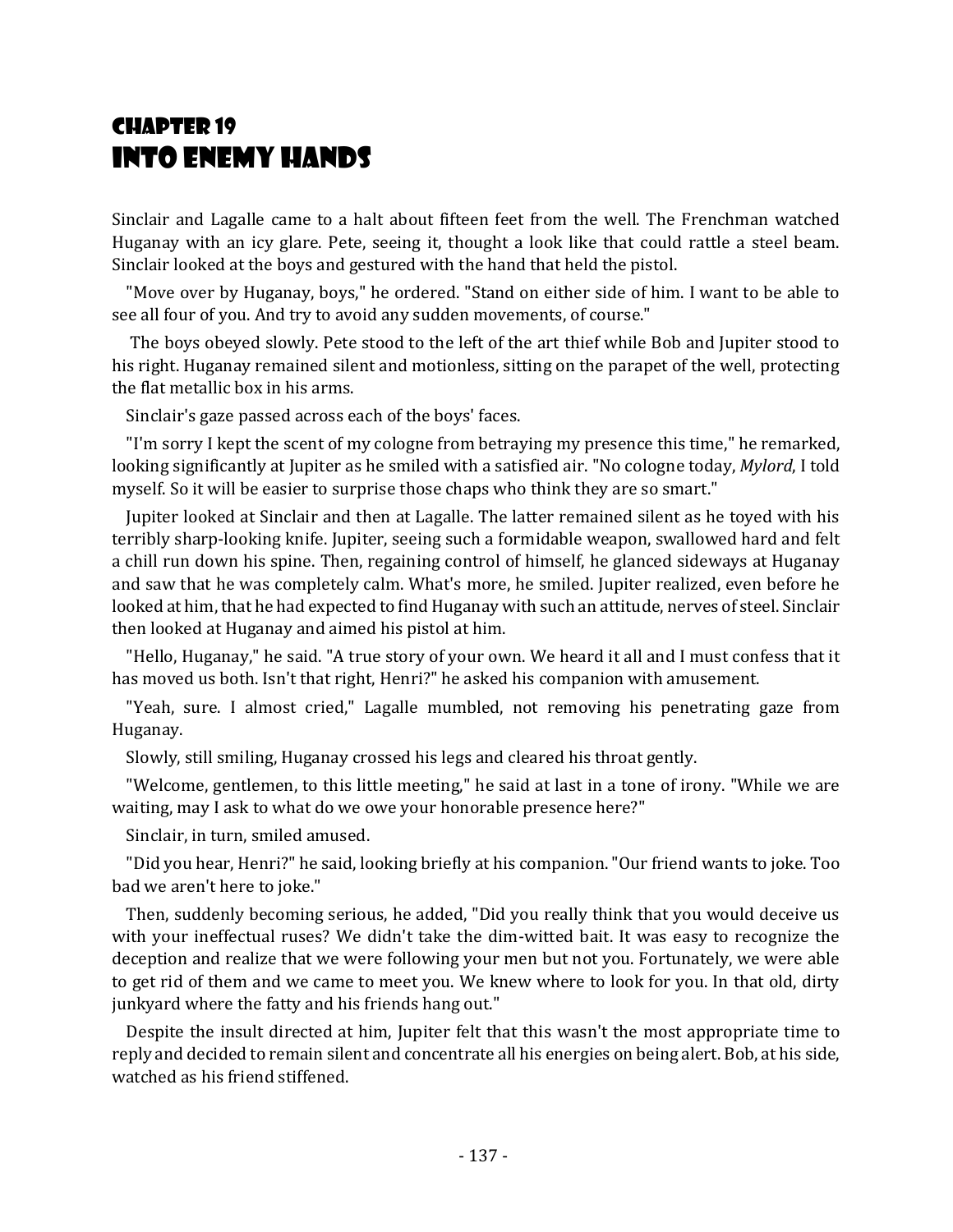"Don't blame the boys, Malcolm," Huganay said. "They are better and smarter than you. Without them both of us would still be wandering around Los Angeles without knowing for sure where to look."

"You're very funny, old friend," Sinclair replied. "But now stop talking and hand over what you found inside that well."

Huganay feigned surprise.

"What do you mean, Malcolm?" he asked. "I do not know what you are talking about."

"All right already, Huganay! Stop playing games!"

Suddenly, Lagalle stepped forward. "Picture!" he demanded, holding out his free hand.

Huganay turned his gaze from Sinclair's face and looked at Lagalle as if he had just noticed his presence for the first time.

"Well!" he said with a smile. "It's none other than Henri Lagalle, master knife-thrower and expert at forcing open locks and safes. Forgive me for not noticing your presence earlier. I didn't know you were here. So now you work for this fellow, eh? I didn't know you frequented the company of rats now. You should have continued to work for me instead of becoming a dirty traitor."

At these words Lagalle clenched his fist and lifted the dagger over his head ready to throw it at Huganay. Sinclair, however, stepped forward and put his hand on his shoulder.

"Calm down, Henri!" he said quietly. "Don't fall into his trap. We have won. That's the only thing that should matter to you right now. We will take the picture and it will not be necessary to shed blood. Calm down."

After weighing the words, Lagalle slowly lowered his arm and gave Huganay a look even more penetrating, if possible, than the previous one.

Huganay, who had barely moved a muscle, looked at Jupiter, Pete and Bob.

"What do you boys think?" he asked them without getting upset. "Do you think we should give the picture to someone like this?"

Pete swallowed.

"What would be wrong with that?" he said. "I consider our lives much more valuable than a wooden plank, even though it may be several centuries old." Huganay smiled and looked at Jupiter.

"What do you think, Jones?" he asked.

"I think we have no choice," Jupiter said. "They seem to have won."

Sinclair, when he heard them, laughed.

"That's what I call good sense," he said. "You were right when you said the fat one was the cleverest of them all. So now... give us the picture!" he added, suddenly turning serious and waving the weapon in front of him. "We have won and you know it, Huganay."

Huganay was silent for a few seconds and remained motionless, as if he had heard something in the distance, something that seemed to come from some corner lost in the fog. Then, smiling once more, he raised his eyebrows.

"You have won? Do you believe that, Malcolm?" he asked sarcastically.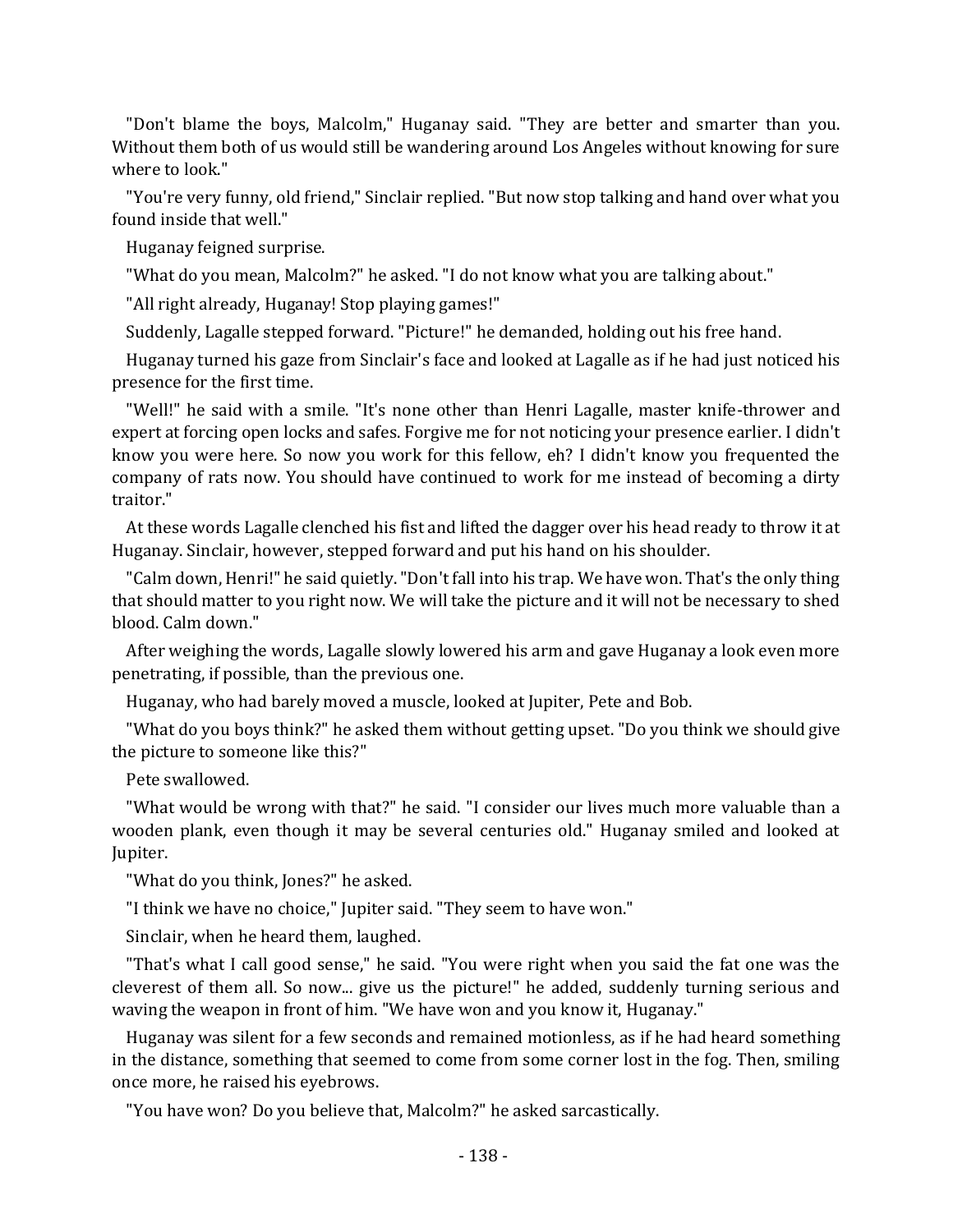What took place next happened in the blink of an eye.

An arm ending in a fist suddenly emerged from the fog and slammed into Lagalle's face. The Frenchman staggered and, caught by both surprise and the punch, fell to his knees on the ground. Then a shadow fell upon him, and a second later, both Lagalle and his attacker were engaged in a savage and terrible struggle.

As for Sinclair, something huge in the form of arms came out of the mist, just behind him, and fell on him. The Englishman, caught in a powerful bear hug, was dragged backward as one of his attacker's hands tried to seize the pistol he was holding. It rose in the air and shot involuntarily. The bullet was lost in the black night sky.

"Stand aside," Huganay said to the boys. "Leave this to me and do not intervene."

The boys obeyed meekly while Huganay, so calm until now, became full of energy and power. Without letting go of the flat metal box, held firmly under his left arm, he stepped forward and struck a formidable kick against Sinclair's armed hand. With a groan of pain, the Englishman opened his hand and the weapon, propelled by Huganay's kick, was lost in the night. Disarmed, Sinclair fell to the ground as his first attacker sat on him. This one, a big man who doubled the thin Englishman's weight, only needed a few seconds to leave the latter completely immobilized on the ground.

Lagalle, in the meantime, was struggling with his attacker, a blond, sturdy young man of similar complexion to his own. In that match, which was appreciably more even than the other, Lagalle managed to escape by throwing his body to one side. Momentarily free from opposition, he turned toward Huganay and threw his knife at him.

"Watch out!" yelled Bob.

The warning was unnecessary. Huganay, who had seen the movement well in advance, bent low enough to dodge the deadly blade. It passed only a few inches from his head and disappeared into the fog floating behind him.

Huganay, reacting quickly, lunged at Lagalle and struck him in the chest. The latter, stunned more by the disappointment of having missed his throw than by the blow received, staggered and fell into the arms of the young blond, who immobilized him by running his arms under the man's armpits and joining hands behind the nape of the neck. Lagalle struggled for a few seconds until, realizing that his efforts would be futile, chose to remain still.

Only then did Huganay, who still held the metal box under his arm, pull a small pistol from an inside pocket and aim it at his two enemies.

"Good work, gentlemen," he said, praising his men. "Bring them here. And you two, don't move. You both know that, although I detest weapons, I know very well how to use them."

Keeping his aim on Sinclair and Lagalle, Huganay returned to Jupiter, Pete and Bob, who at his suggestion had remained motionless near the well during the fray. Smiling with irony, he sat down again on the parapet. His two assistants, the giant and the young blond, approached them carrying Sinclair and Lagalle respectively. The Englishman looked like a puppet in the arms of the big man. Lagalle, on the other hand, clenched his teeth while cursing in French.

"Your insults will not release you, Henri," Huganay said to him, amused, "so shut your mouth. Boys," added the thief, turning to The Three Investigators, "I present to you my helpers, Norbert and Harris," he said, pointing one after another at the giant and the young blond.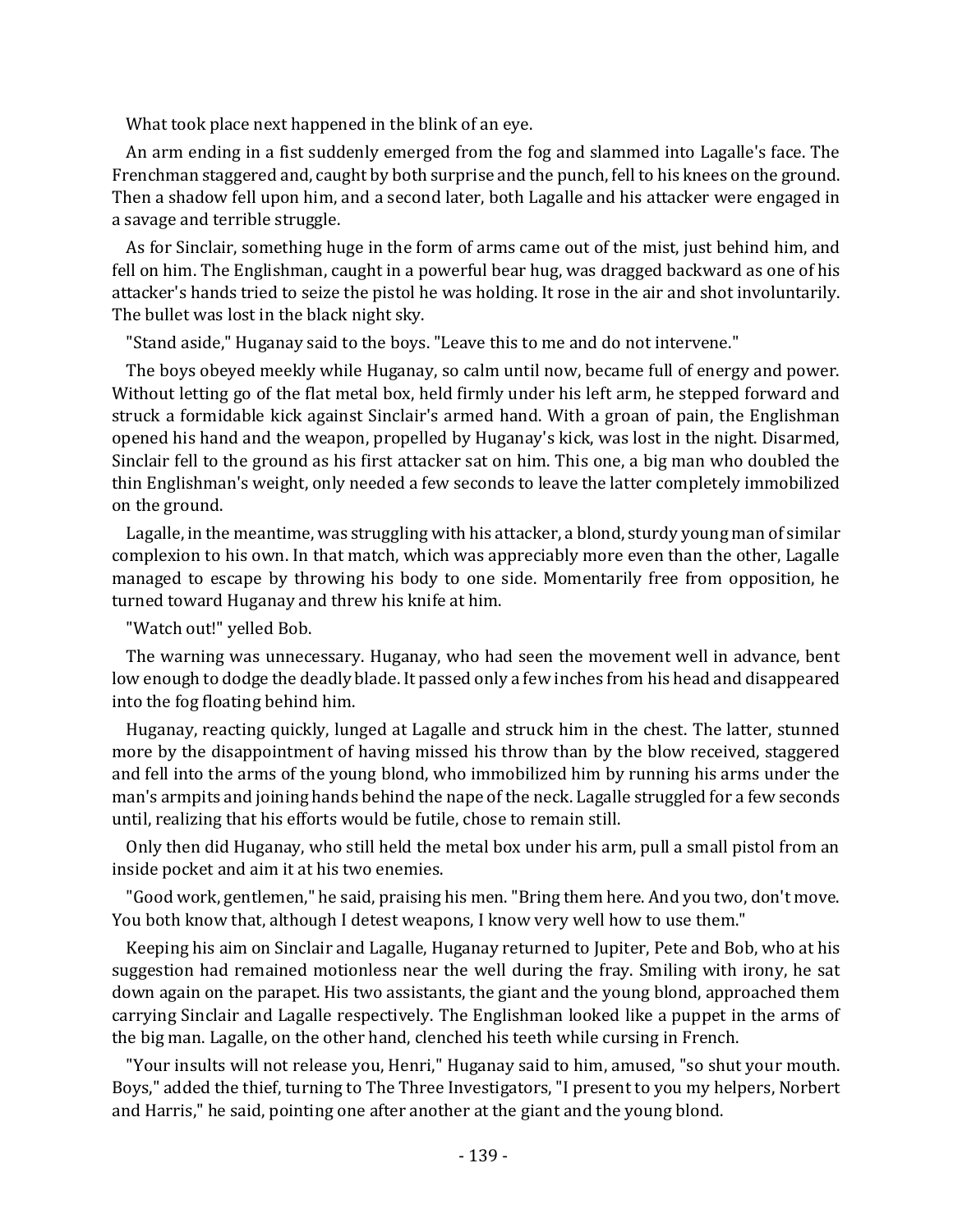"We met the other day at the salvage yard," Jupiter said, "although there were no formal introductions at that time. Of course, there was no time for it either."

"We don't have time to lose," said Huganay. "Norbert," he said to the big man, "do you have the rope?"

"Yes, boss," replied the man.

"Give it to me," Huganay ordered.

Holding Sinclair with one hand, Norbert scrabbled inside one of the wide pockets of his jacket and pulled out a roll of thin but sturdy nylon rope that he handed to Huganay.

"Now," he said, taking the coil of rope and handing it to Pete, "tie those two up, boy. Strong and solid knots on the wrists. Don't skimp on the amount of rope used."

Pete took the coil of rope and began tying Sinclair's wrists. The Englishman, faced with the threatening presence of Norbert's fists and the pistol Huganay wielded, could not resist.

"You'll pay for this," he told Huganay. "I assure you, things are not going to stay this way."

"I do not think so. Everything will be much worse for you and better for this picture and for me in a matter of minutes," scoffed Huganay.

Pete finished tying Sinclair and began to do the same with Lagalle, who gave them all a murderous look while he continued to mumble in French.

"Enough, Henri," Huganay warned him as he peered at Pete's newly tied knots. "You should save your breath to scream. Maybe someone can hear you calling for help once we've left."

"What do you mean, Huganay?" Sinclair asked, as his face went pale.

Huganay rose from the parapet and pointed to the mouth of the well with a movement of his chin.

"Take them down," he ordered his men. "Once down there, tie their ankles and then tie them back to back. Put handkerchiefs in their mouths, but don't knot them too hard so they can be removed after a while and call for help. I leave that detail to you, Harris."

"Yes, boss," said the young blond.

Norbert and Harris pushed Sinclair and Lagalle to the mouth of the well and forced them down the steps.

"Light the way, boys," Huganay told The Three Investigators. "And you," he added, addressing the newly captured, "look where you put your feet and don't try anything unusual. Remember that I have my weapon aimed at you."

Jupiter and his friends lit the inside of the well with their flashlights. The four men descended in silence broken only by the words in French that Lagalle occasionally mumbled. Sinclair went first, followed by Norbert. Then it was Lagalle's turn, followed by Harris. When the four were gathered at the bottom, Huganay turned to The Three Investigators.

"As you can see, these men are no match for me," he said with a smile. "I hate to use my energies against mere amateurs. They're not like you, boys. You've made it more difficult for me than they have on more than one occasion."

"How did you do it, Mr. Huganay?" inquired Jupiter. "You seemed to know exactly where your men were. You seemed to be waiting for them."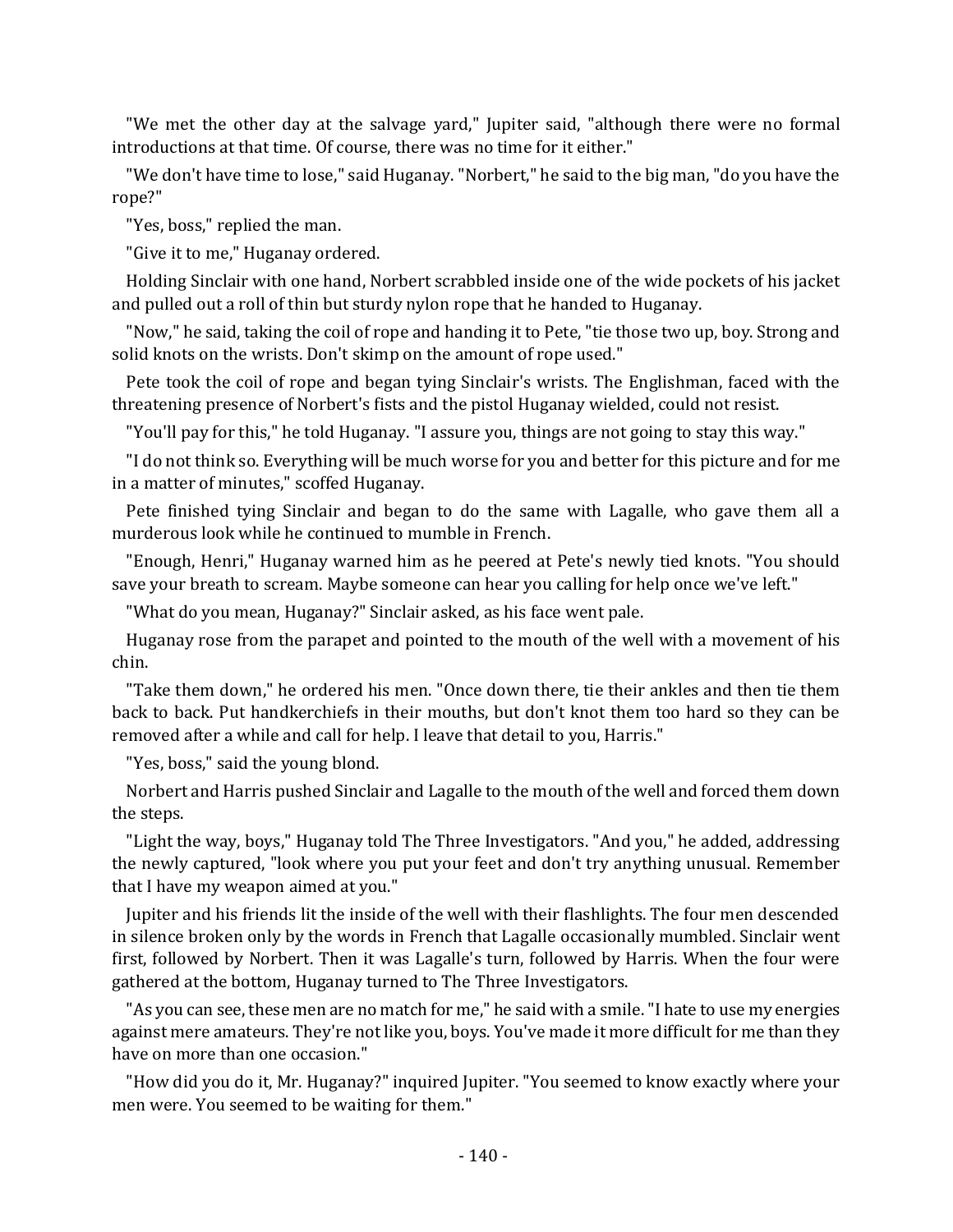Huganay looked at Jupiter and smiled.

"Is that what intrigues you, young Jones?" he said. "You see... I had my men simulate an expedition through the hills, knowing in advance that this wouldn't fool them. However, I did manage to make them believe that they were the pursuers, causing them to stop watching their backs. This is how anyone acts who believes himself to be the pursuer and not the pursued. In fact, my men followed them while they followed us. That's all."

"But you seemed to know when your men would attack," Jupiter said. "The discussion you held here with Sinclair and Lagalle was no more than a ruse to gain time until Norbert and Harris arrived."

"Ah, yes, it is true," Huganay agreed. "You didn't miss that, did you? Harris had a small transmitter on the sleeve of his jacket that kept me constantly aware of his movements. It is a small microphone connected by radio waves to this receiver that I have installed."

Huganay put a hand up to one of his ears and unhooked something from there. Smiling, he extended his open palm before the boys so that they could see a miniature headset, smaller than a button. It was the color of his skin, which, coupled with its tiny size, explained why the boys had not noticed it.

"Thanks to this, my men could keep me abreast of the movements of those two men."

"And how were they able to locate you in this fog?" Bob asked. "You don't have a microphone and you can't talk to them."

Huganay rummaged in one of his jacket pockets and pulled out something like a disk about three centimeters in diameter.

"This is a small locator," he explained. "In spite of its diminutive size, it has a reach of more than nine miles. My men carry the receiver with them. Its wavelength is different from that used by the microphone and headset. It's the only way to avoid interference. With these devices, everything was easy. They forestalled the added obstacle of the fog."

Huganay smiled at the astonished faces of the boys.

"They're way better than our walkie-talkies and our chalk question marks," Pete said.

"There's no doubt about that," said Jupiter, frowning.

Huganay turned abruptly when he heard a noise behind him. It was Norbert and Harris, who, after finishing the work at the bottom of the well, were returning. As his men surfaced and jumped over the parapet, Huganay took a flashlight and lit the bottom of the well. They all looked down. On the dusty, coin-spattered bottom, Sinclair and Lagalle, seated and tied back-to-back, looked upward with the lower half of their faces covered by gags. Blinded by the bright light of the flashlight, the two blinked helplessly.

"It's a pleasure to say goodbye to you in circumstances like these," Huganay said triumphantly. "*Au revoir*, my dear apprentices. For your own good, I hope someone finds you soon."

Having said that, Huganay turned and looked at the others.

"And now let's get out of here," he said. "We have already wasted too much time."

"Not so fast, Huganay," someone said. "Put your hands up! No one moves!"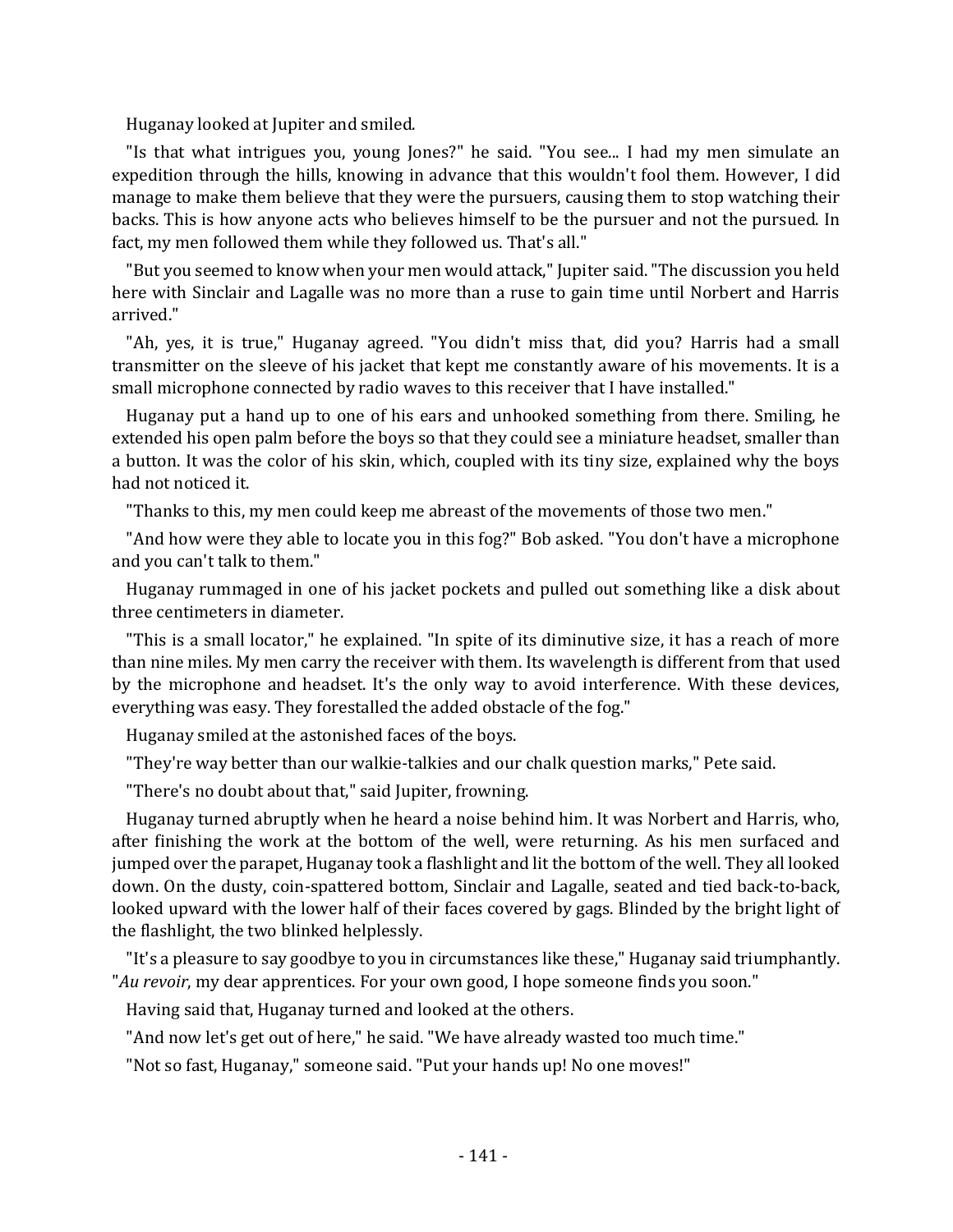Alarmed, Jupiter, Pete and Bob looked around and saw someone standing a few feet away, almost at the edge of the fog, his gaze fixed on them. It was the young blond who responded to the name of Harris. The latter, stealthily withdrawing from the well while the others looked down, now pointed at them with a revolver.

"Harris!" exclaimed Norbert, the big man, with great bewilderment. "What is the meaning of this?"

"What's going on?" Bob asked.

"Silence!" the blond young man ordered sharply. "Huganay, drop your weapon. You too, Norbert."

The giant, hesitating, looked at Huganay. He looked back at him and silently nodded. Norbert slowly pulled a revolver from a holster and laid it on the ground. As he did so, Jupiter looked once more at Huganay and saw that the Frenchman had not lost his composure for even a moment and was still completely at ease.

"Don't worry about my gun, Harris," Jupiter heard the Frenchman say. "It's not loaded. You know I hate resorting to guns."

Huganay threw his small pistol and it fell only inches from Harris' feet. He kicked it and sent it to some corner lost in the fog.

"What is going on? I don't understand," Pete said. "Can someone explain?"

"The only thing that is happening here, my young friend," replied Huganay, still smiling, "is that Harris is not really who he appears to be."

Pete frowned and scratched his head.

"Who is he then?" he asked.

"His conduct can only mean one of three things," said Jupiter. "Either he is another thief who works alone, or belongs to a third band, or is..."

"Or I'm a private detective," Harris interrupted, finishing the sentence. "That's right, kid, I'm a private detective," he continued, pointing at Huganay and Norbert with his revolver. "My real name is Jack Walton. I've been following this guy for months, and now, at last, I've captured him. I could have caught him before, but as soon as I found out he was after a masterpiece, I decided to wait for him to find it. That would kill two birds with one stone. I would catch the greatest art thief on three continents and recover a lost masterpiece. And that moment, I am glad to be able to say, has arrived at last."

"Now, boys," he added, "stand aside and don't approach him or Norbert."

The boys, unable to do anything but obey, moved away from the well and stared, dumbfounded, at the scene in front of them. Harris, or rather Jack Walton, aimed his revolver at Huganay and Norbert. The giant, unable to believe what he was seeing, alternately looked from one to the other while keeping his hands up. The Frenchman, meanwhile, clutching the metal box, looked at the private detective. His ironic smile, perennial like a tattoo, continued to be drawn on his lips.

"And now give me the picture!" shouted Walton, staring at Huganay.

There was a deep, uncomfortable silence for a few seconds. Then Huganay, throwing his head back, gave a loud laugh. As the Frenchman laughed, Jupiter looked at the private detective. A shadow of disbelief came over his face.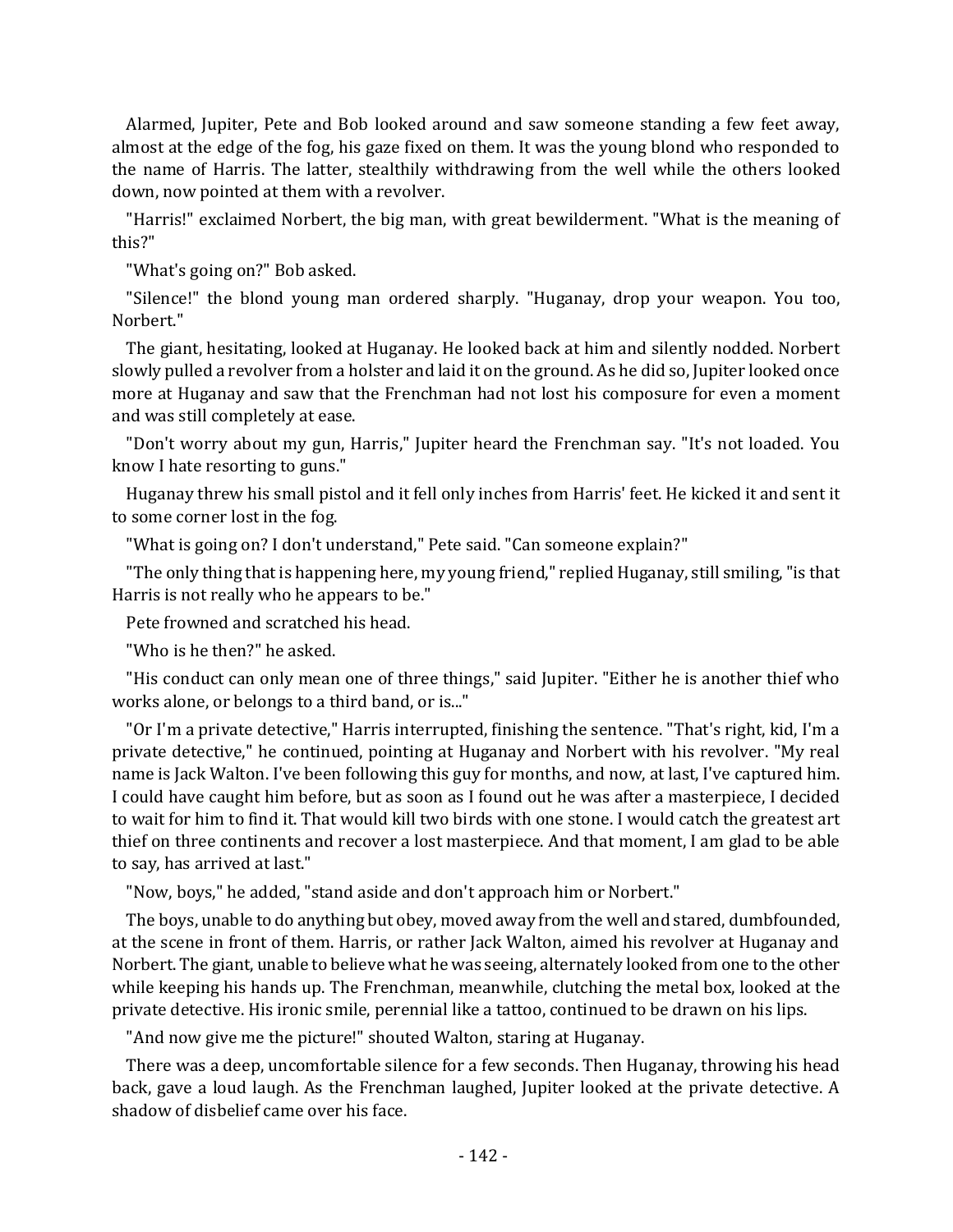"Stupid!" said Huganay, overcoming his fit of laughter. "Did you really think that you could surprise me and get away with it?"

The shock was now on Jack Walton's face as Huganay continued to laugh.

Pete, hearing him laugh like that, felt a chill and thought that any resemblance between the French thief and a demon couldn't be mere chance.

"What do you mean?" Walton asked. "What are you talking about?"

Huganay stopped laughing, staring at him.

"Don't bother pointing that gun at me," he said. "It will do you no good. I made sure of that myself this afternoon, before leaving you to go meet with these boys."

Everyone looked at Walton more intently than ever. The latter, frozen, stared at his revolver for a second, then returned to stare at the Frenchman.

"It can't be," he said. "I loaded this revolver myself this morning. And the bullets are still in it. Unless, of course, you force me to use them."

"That revolver is crippled, imbecile," Huganay replied serenely. "I took care of it myself. If you try to shoot it, chances are it will explode in your hand. As I said before, I hate guns, but I know very well how to use them... and how to disable them."

Walton looked at the revolver in his hand but didn't lower it. Jupiter and his friends watched in suspense while the private detective hesitated between believing a powerful enemy and relying on a weapon that might well cause him to lose a hand. Huganay, looking serious now, stepped forward.

"Don't move!" yelled Walton.

"I suspected you shortly after hiring you," Huganay said, ignoring the warning. "I realized what game you were up to but I decided to follow it and make you believe otherwise. So, I always knew what to expect from you. That gave me a valuable and undeniable advantage. It was easy to predict each of your movements and when you would make them.

"And now, my boy," he added, holding out his free hand, "give me that revolver before you get hurt. If you obey me, be assured that no one will get hurt. Not even you."

"No!" Walton cried. "Quiet!"

"Get him, Norbert," Huganay ordered.

Before the astonished eyes of The Three Investigators the Frenchman advanced towards Walton closely followed by his gigantic buddy. At that moment, half a dozen beams of light pierced the night, and several figures emerged from the mist just behind the private detective. Jupiter could see that these figures were dressed in uniform and wielding firearms.

"Don't move! Stay where you are! Police!" shouted a voice.

The boys turned to the spot where the voice seemed to come from. A human figure appeared to take shape there. Then, when it finally broke through a thick patch of fog, The Three Investigators could see a face well-known to them. He looked at them severely and gestured to them to step aside.

"Golly!" exclaimed Pete. "Chief Reynolds!"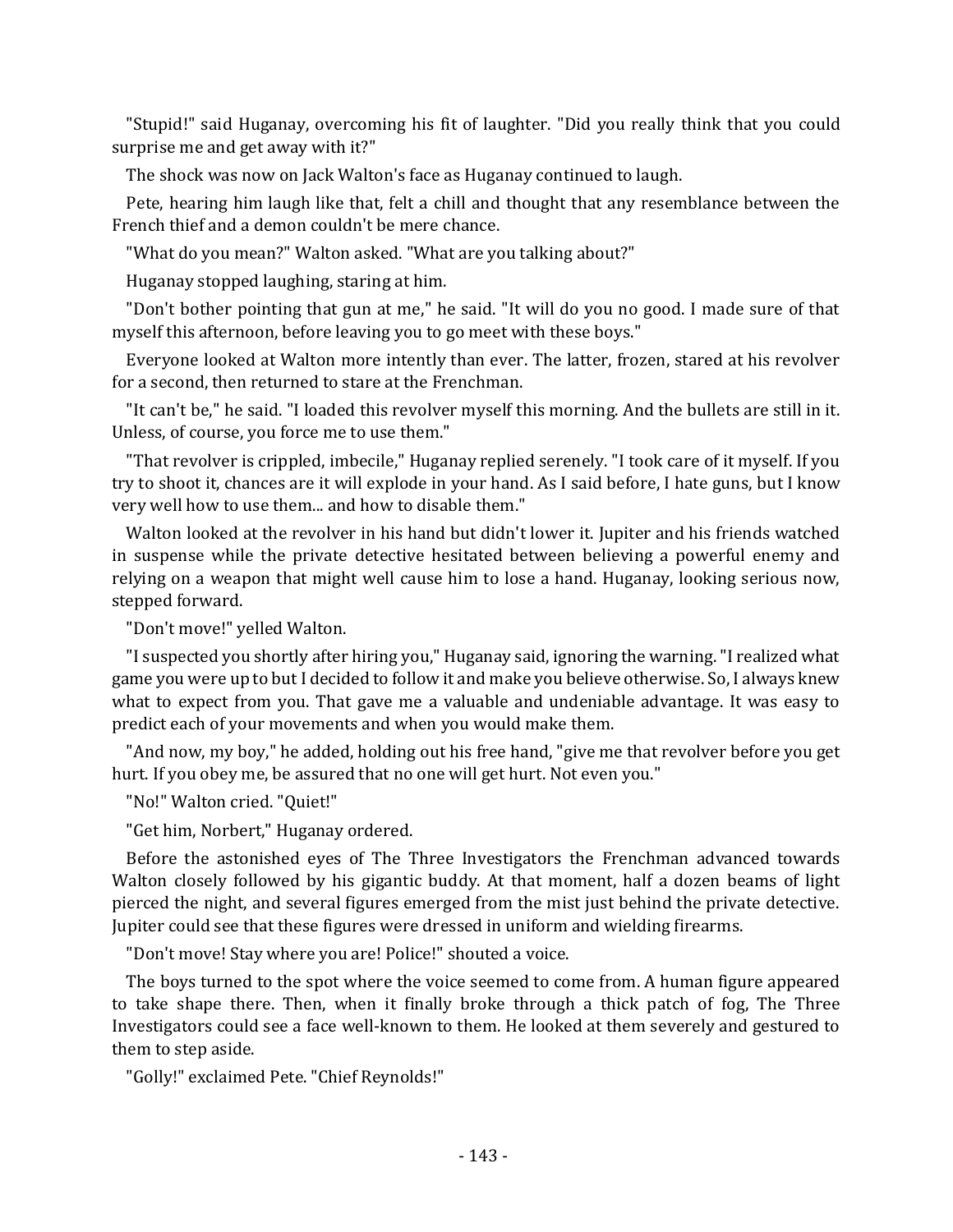### Chapter 20 Thief on the Run

"Stand aside, boys," said Samuel Reynolds.

As Jupiter and his friends obeyed, seven or eight uniformed figures emerged from the fog aiming their flashlights and pistols forward. Everything happened very quickly after that.

Huganay, still near the well, stopped dead. Norbert, obsessed with the idea of taking down Walton and his pistol, continued to advance and rushed at the young blond without seeming to notice the rest of what was happening around him. Walton, immersed in a sea of doubt, didn't dare to shoot. A second later the two men were engaged in a violent struggle.

Jupiter looked at Huganay and saw that the face of the art thief had completely changed. He was still standing there, with the metal box secured under his arm, but his expression was now that of a cornered beast facing a sudden and unexpected turn of events. Jupiter realized that Huganay, for the first time all night, did not have the situation under control. For a fraction of a second the Frenchman glared at Jupiter with a deep hateful look. Jupiter, powerless, could only glance back and shake his head, meaning to imply that the police's presence there was not his responsibility.

Jupiter looked back at the police. Five of them had approached Norbert and Jack Walton, who continued to struggle, and tried to force them apart. One policeman had Walton from behind. The other four tried to immobilize the gigantic Norbert clinging to his arms and legs. In the fray, Jupiter saw Walton's revolver fall to the ground like a wounded bird and disappear between the combatants' feet.

"Subdue that big man!" shouted Chief Reynolds.

"Be careful, Chief!" called another policeman. "The other one is escaping!"

Jupiter turned his head and looked back toward the well, expecting to see Huganay still standing next to it. However, what he saw was something very different. The Frenchman, a man of quick reflexes, took advantage of the confusion caused by Norbert and Walton's continued struggle to take action. Turning, he had made a quick leap and climbed the parapet. When Jupiter looked over, all that he could see of Huganay was the upper half of his body disappearing rapidly into the well. The Frenchman, even at the risk of falling into the void, went down the steps two at a time with suicidal speed.

Chief Reynolds raised his weapon.

"Stop or I'll shoot!" he yelled.

Huganay didn't stop. His head descended and disappeared from sight. Chief Reynolds fired his gun. The bullet rapidly shot passed the spot which had been occupied by the Frenchman's head only a fraction of a second earlier and crashed against the edge of the parapet. With a small spark the bullet ricocheted and was lost in the fog.

"He's got the painting!" exclaimed Pete, running toward the mouth of the well.

"After him!" howled Bob following his friend.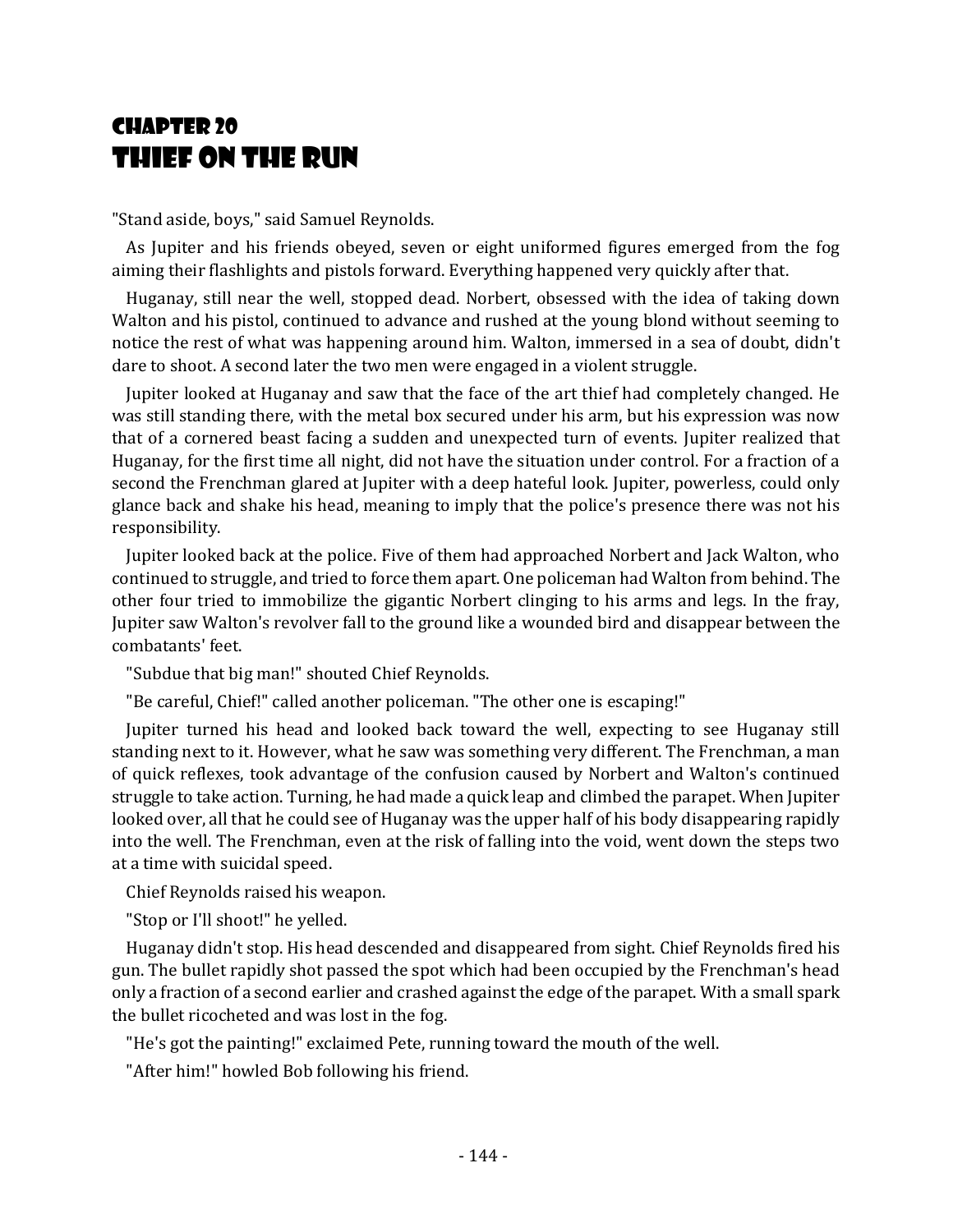"Get out of the way, boys!" yelled Chief Reynolds as he ran after Pete and Bob with his weapon raised in front of him. "That man is dangerous! Stand aside!"

Bob and Pete, on hearing this, stopped short.

"He's escaping, Chief!" Bob shouted helplessly. "And he's taking the picture with him!"

Chief Reynolds, keeping his weapon trained on the well's mouth, tilted his head slightly.

"Fenton! Murray! Arnold! Surround the well!" he shouted to his men over his shoulder. "The rest of you, keep that big man still!"

While four of the policemen were subduing Norbert, the three officers called by Chief Reynolds circled the well and slowly approached it with their weapons drawn, ready to fire. Pete and Bob, heart in a mouth, stayed behind Chief Reynolds trying to suppress their desire to peer over the parapet.

Step by step, Chief Reynolds and his men reached the well and, with extreme caution, peered inside.

"He's gone, Chief!" one of the officers reported.

"Watch out! Something is moving down there in the dark!" warned another.

Pete and Bob, understanding what was happening, rushed forward and laid their hands on the parapet.

"Don't shoot, Chief!" shouted Pete.

"There are two men tied and gagged down there," Bob explained. "They are dangerous criminals but they are unarmed. Don't shoot!"

One of the officers walked the beam of a flashlight down to the bottom of the shaft.

"The boys are right, boss," he reported. "There are two guys tied up down there."

They all looked to the bottom. In the beam of the flashlight they could see the gagged faces of Sinclair and Lagalle, who were gazing upwards with wild eyes.

"There's no sign of the other one," Reynolds lamented, lowering his weapon. "Well, men, get down there! Two of you untie those men and bring them up here. The rest follow the other one and investigate where he may have gone. Be careful! Who knows what he is capable of!"

One by one, five of the officers entered the well and began to descend the steps. Chief Reynolds then turned and approached Norbert and Walton. The boys followed.

Norbert was handcuffed and fervently guarded between two officers. Tired of struggling, and finally understanding the situation he was in, his brow was furrowed and his expression downcast as he stared at the ground. He looked like an overgrown boy who had been punished for not doing his homework the previous afternoon.

Chief Reynolds stood in front of Norbert looking at him. Then, turning to the two officers who guarded him, he beckoned to them.

"Take him to the car and wait for the others to get back," he ordered.

The officers obeyed and withdrew, disappearing into the fog after a few seconds. Reynolds turned to Walton. The latter, still gasping, stood with an officer at his side.

"How are you, Walton?" The chief asked. "I hope that brute hasn't left you too bruised."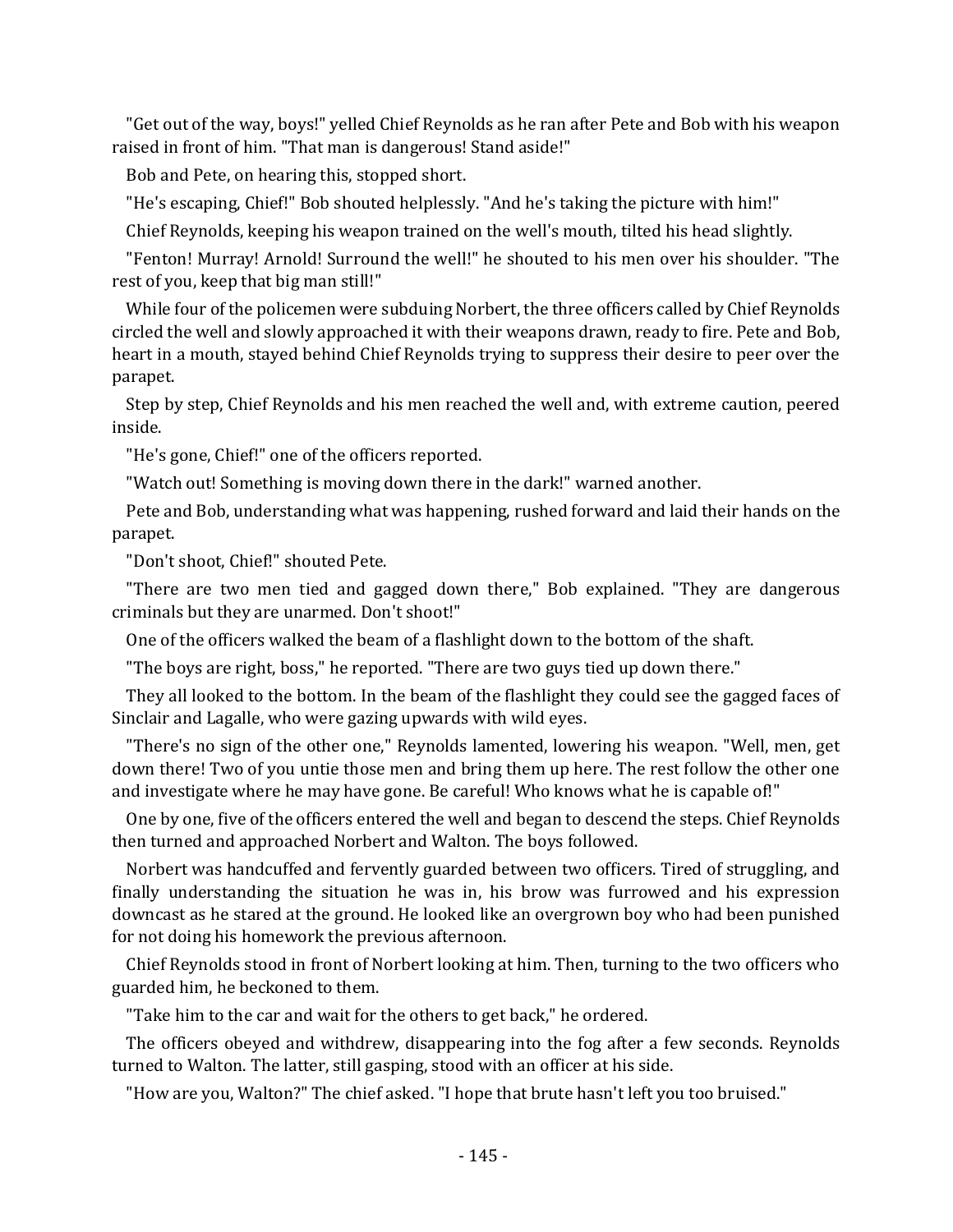"Don't worry, Reynolds," Walton responded. "It's just a couple of scratches. That guy is darned strong, but unfortunately for him he's easy to handle."

Pete, standing next to the chief of police, pointed to the private detective.

"Do you know him, Chief?" he asked. "I mean, does he work for you?"

"More or less, Pete," Bob intervened, stepping forward. "As far as I can tell, Jack Walton is, as he said before, a private detective working side by side with Rocky Beach Police. It was undoubtedly he who led the police here with the aim of capturing Huganay."

"That's right," Walton agreed, smiling. "And speaking of Huganay, have they succeeded in capturing him?" he asked Chief Reynolds.

"My men will take care of him," he answered. "For now, one criminal leads to another. Down below we found two ruffians tied up that, it seems, also are dedicated to tasks that have little to do with the punctual fulfillment of the law."

"Oh, yeah, those two guys," Walton said, rubbing his chin. "They're nothing more than a pair of morons, though one of them is very dangerous with a knife in his hand. It's not bad to have caught those two birds, but the most important piece is Huganay. Not an easy sort to catch."

"Don't worry, Walton. My men will do their best to get him," said Chief Reynolds, looking at the private detective. "And now, boys," he added, turning to them, "would you be so kind as to tell me all that's happened since I last spoke with you? How did you come to be in this solitary park in the middle of a foggy night with a dangerous art thief?"

"Well," Bob began, "it's really Jupe who can best tell it all. It was he who discovered the secret hidden on certain chess pieces. Isn't that right, Jupe?"

When there was no answer, Bob looked around for his friend.

"Jupe?" he repeated.

They all looked around, but they could only see the well and the dense curtain of mist that completely surrounded them a few yards in every direction.

There was no trace of the First Investigator anywhere!

"Darn!" exclaimed Chief Reynolds. "Where the devil did that boy go?"

• • •

Although not possessing the infallible sense of direction of his friend Pete Crenshaw, Jupiter Jones was able to find his way through the dense fog that covered Oceanview Park. Fortunately, in order to do so he only had to retrace the path which he and his friends, in the company of Huganay, had traveled to the wishing well. And although Jupiter Jones was more likely to get lost than to be well oriented in a solitary park overrun by fog, the truth is, when you've followed a path, going back through it without getting lost is much easier than just moving on, no matter how much or little fog one may find himself surrounded by. So, he thought, if he managed to go back without leaving the path that had brought him there, he wouldn't get lost and would soon reach his destination.

As soon as Huganay disappeared through the mouth of the well, Jupiter realized where to go to look for him. And although he was tempted to ask Chief Reynolds to accompany him, he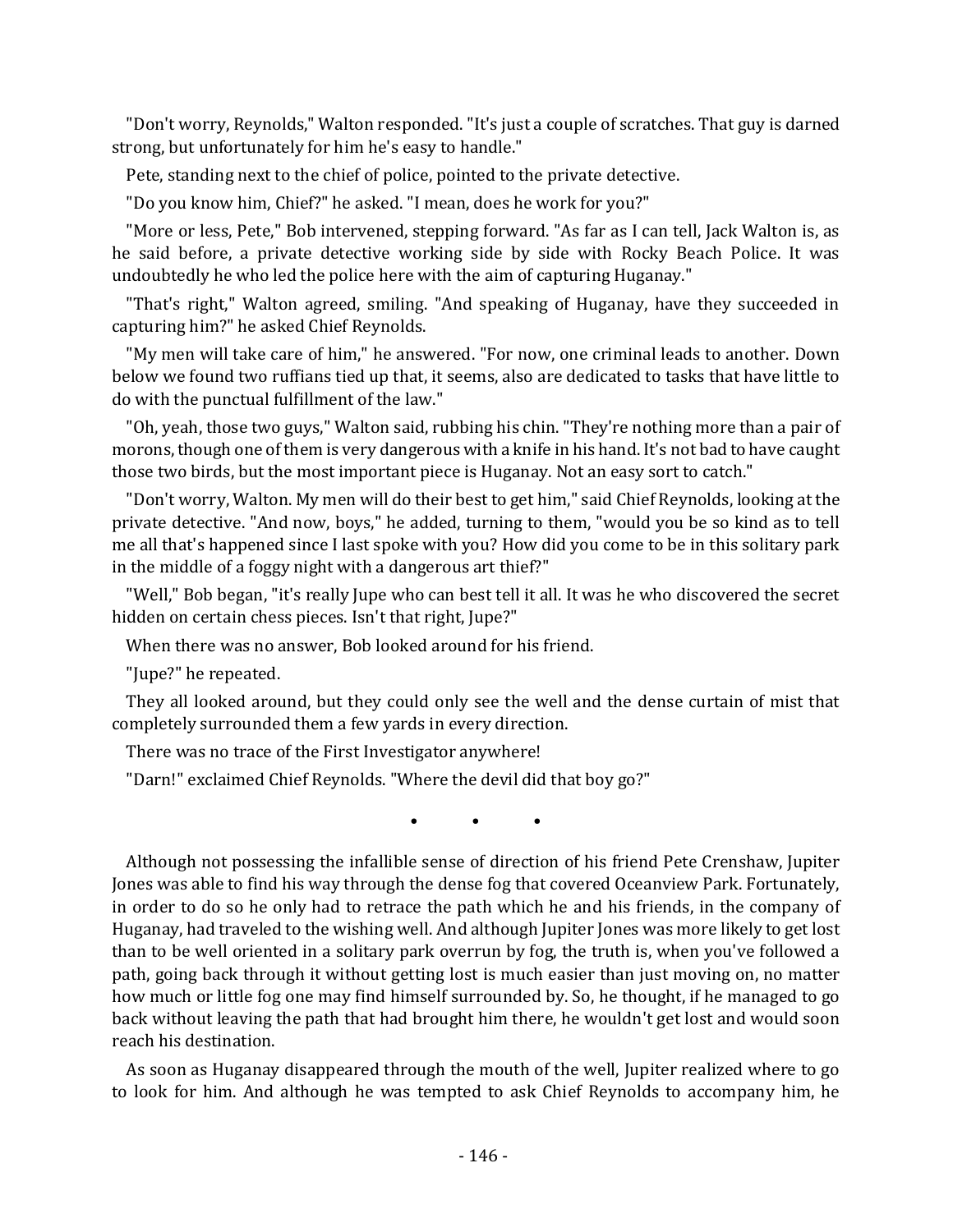remembered that he had promised the French thief that he wouldn't lead the police to him and that he wouldn't report him. The weight of his promise, even if it had been made to a criminal, was too much for the First Investigator. So, he decided to keep it and go alone to meet Huganay. Now all that was left to do was try to retrieve the picture.

He remembered mentally, more or less, where the statue of the pioneer whose stare had led them to the wishing well was located. So, not without caution, he headed in that direction through the thick fog that filled the night.

After a few minutes, he saw, with immense relief, the form of the statue appear on his left in the milky light of his flashlight. He then followed the path that led to the square where they had been before, and from there, he retraced his steps until he saw the dark shape of the bandstand standing alone in the mist in front of him.

Traveling the rest of the way was even easier. Leaving the bandstand behind, Jupiter took the path that led from the south entrance and began to follow the trail before him. As he did so, a strange sensation assailed him. For a few moments, he found himself in a nightmare world in which he was advancing towards some fateful end. As he passed, the lower branches of the trees seemed to stretch towards him, appearing suddenly from the mist like powerful ghostly claws seeking to ensnare him. The silence, absolute and overwhelming, broken only by his own footsteps, felt like a huge stone pressing his shoulders and crushing his heart. An intense feeling of helplessness seized him and ran down his body with a shiver. The First Investigator, however, swallowed and forced himself to keep moving forward. Every muscle in his body was tense and his teeth were tightly clenched.

At one point, Jupiter decided to turn off his flashlight and move cautiously through the gloomy light of the streetlamps. However, he didn't have to go far in such conditions, for what he sought soon appeared before him.

The wire fence suddenly appeared at the side of the path as if it were a gigantic cobweb. The sign that barred the passage to the Cave-Labyrinth still hung gloomily where he and his friends had seen it before.

Jupiter went to the fence and examined it carefully. When he found that it was intact, he bent down and, without making a sound, set himself as comfortably as he could along the side of the path, ready to wait as long as necessary. From his observation post he scanned the entrance to the cave, even though he could scarcely distinguish it. All he could see was a big hole. The metal mesh that covered it was hidden in the darkness of the opening.

Jupiter waited as a disturbing sense of isolation seized him. The minutes dragged like a snail over the surface of time. It felt like an eternity until, at last, something appeared to happen on the other side of the fence, where the mouth of the Cave-Labyrinth was built. Jupiter listened carefully, searching the darkness.

There was no movement at first, but there were short, dry sounds with a metallic tone that seemed to come from the entrance of the cave. Jupiter realized it was the sound produced by pliers cutting the wires of the mesh fence one by one. The sounds continued as Jupiter, expectant, felt a knot pressing down his throat more and more.

The sounds ceased after a couple of minutes. Then, for a few seconds, nothing happened until a shadow suddenly appeared at the entrance to the cave. Jupiter sharpened his senses and saw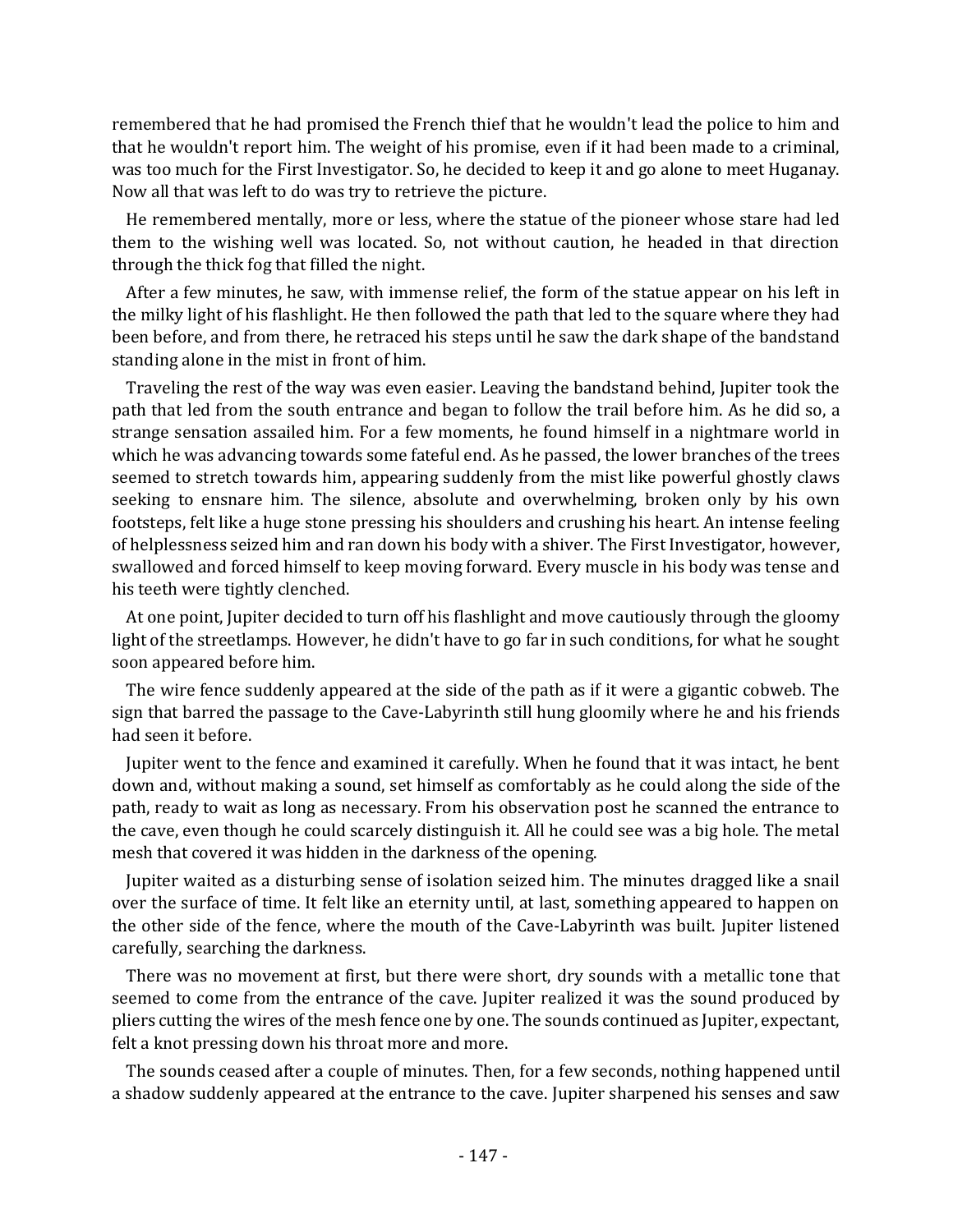that it was the shadow of a man who was sneaking around. The boy smiled to himself and remained motionless.

The shadow moved toward the wire fence. As he watched, Jupiter caught his breath as the shadow stopped beneath the sign that barred the passage, only a few yards from where he was waiting. He noticed that the shadow seemed to have something under his arm.

Again, the dry, metallic sounds were heard as the man cut the diamond-shaped wire sections of the fence with his pliers. After a couple of minutes, the sounds ceased and the shadow tugged at the fence wire. A small section of the fence was detached and pulled to the side leaving an opening wide enough for the shadow to get through. Without making the slightest noise the man went through the gap and reached the path at last.

Jupiter decided that the time had come to act.

"Mr. Huganay," he called in a whisper.

The shadow stopped abruptly and turned to where Jupiter was, only a few yards away. The pointed blade of a knife gleamed sinisterly in the subdued light of a lamppost.

"Mr. Huganay," said Jupiter again. "Don't be alarmed. It's me, Jupiter Jones."

The shadow seemed to relax slightly. Then the voice of Huganay, filled with suspicion and apprehension, was heard in a cutting, icy-cold whisper.

"You're alone?" he asked.

Jupiter swallowed and nodded.

"Yes, sir," he replied. "Don't be afraid."

"Are you going to turn me in?" Huganay asked from the darkness. "Are you going to bring the police down on me?"

"No, Mr. Huganay," said Jupiter. "I gave you my promise that I wouldn't and I assure you that I have kept it the entire time. You did your part by protecting us from Sinclair and Lagalle and my friends and I fulfilled ours by helping you find the picture without telling the police."

A brief silence slipped through the shadows. The blade of the knife Huganay wielded continued to glisten in the milky light of the mist.

"If what you say is true, young Jones, can you tell me what the police are doing here? Who brought them to this park?" replied the Frenchman in a serious and sharp tone.

"Believe me, sir. It wasn't us," Jupiter whispered. "I suppose Harris, or should I say Jack Walton, the private detective, did."

Huganay was silent again for a few seconds.

Then, in a somewhat less suspicious voice, he said from the mist, "Clearly. It must have been him. He waited until I had the picture in my hands in the hope that, at that moment, I would have let my guard down. But he was wrong. I already suspected him and foresaw his actions. However, I never imagined that he would bring the police with him. In my experience, private detectives often prefer to work alone in order to take as much glory and any reward that may be offered for the recovery of valuables or the capture of one of my profession. Yes, my boy," concluded the Frenchman, "I should have foreseen that Harris could do that. After all, there were more thieves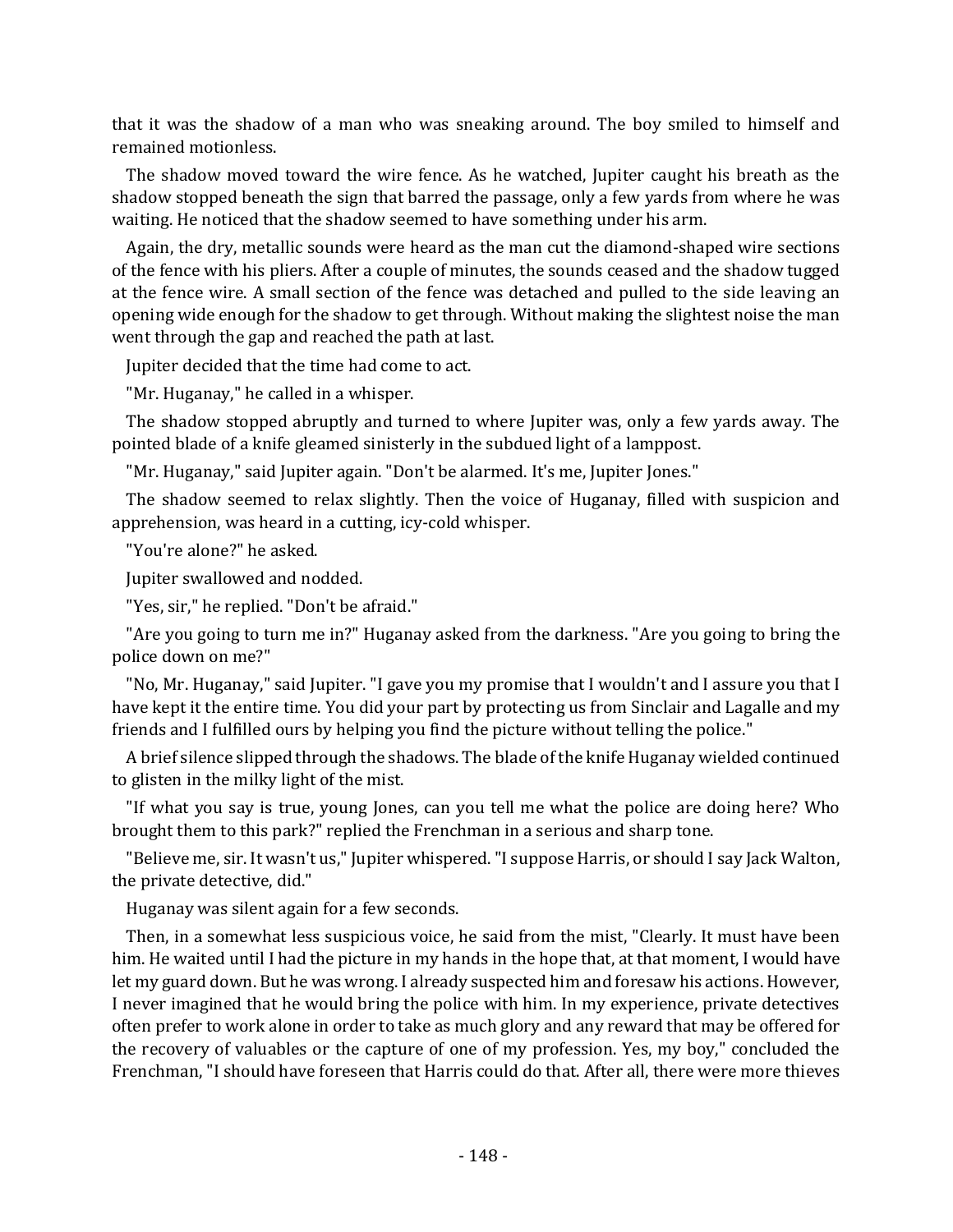besides myself involved in this affair, so he, seeing himself outnumbered, decided to go to the police.

"I trust what you say, young Jones. If you have come to explain, I appreciate the detail. You have shown great ingenuity in knowing where to look for me."

"It was simple to guess, sir," said Jupiter. "You entered the well after remembering that it was connected to the Cave-Labyrinth. And during our search tonight, you were the one who kept the map of the park that I brought from home.

"I remembered that you put it in your pocket for just such an occasion. And that map includes, as we all saw, a map of the labyrinth tunnels. Armed with a map and flashlight, it must have been easy for someone like you to mislead the policemen in the tunnels and find the route that leads here. You are accustomed to thinking fast and not to be dazed by circumstances. But I am also."

Huganay put away the knife he wielded and approached the First Investigator as he laughed. The boy shivered slightly when he saw the devilish smile on his face.

"You are a worthy adversary, Jones," said the Frenchman. "I thank you for respecting your promise and not putting the police onto me. And now, if you'll excuse me, I must go. I run a great danger staying here longer than advisable. And, by the way," he added, "thank you for the painting."

Huganay turned to leave.

"One moment, sir," said Jupiter.

Huganay stopped and looked over his shoulder at him.

"Well?" he asked.

"You forget that I also want that picture under your arm," said Jupiter. "I request that you to give it to me."

Huganay stared at the boy as a thin wisp of mist slid between them. The Frenchman smirked.

"And why should I do such a thing, my young friend?" He asked slyly.

"That picture was bequeathed to Mr. Glenn Heggyns," said Jupiter. "It's up to him who should have it."

Huganay laughed.

"You forget something, Jones," he said. "This is a stolen painting, and was acquired illegally by an old writer who had no right to possess it despite having paid a heavy sum for it. I, however, have not stolen it. I have found it. It would be the first work of art that I did not steal in a long time."

Huganay laughed at his own joke. Jupiter was serious.

"We were the ones who found it for you, don't forget," said the boy.

"Because we made a deal," Huganay countered. "And this bargain did not include anything relative to the ownership of the painting once it was found."

Jupiter searched for arguments. Finally, determined to act, he stepped forward.

"I beg you to give it to me," he said, extending his hand.

Huganay looked at him very seriously, his mocking smile lost in the fog.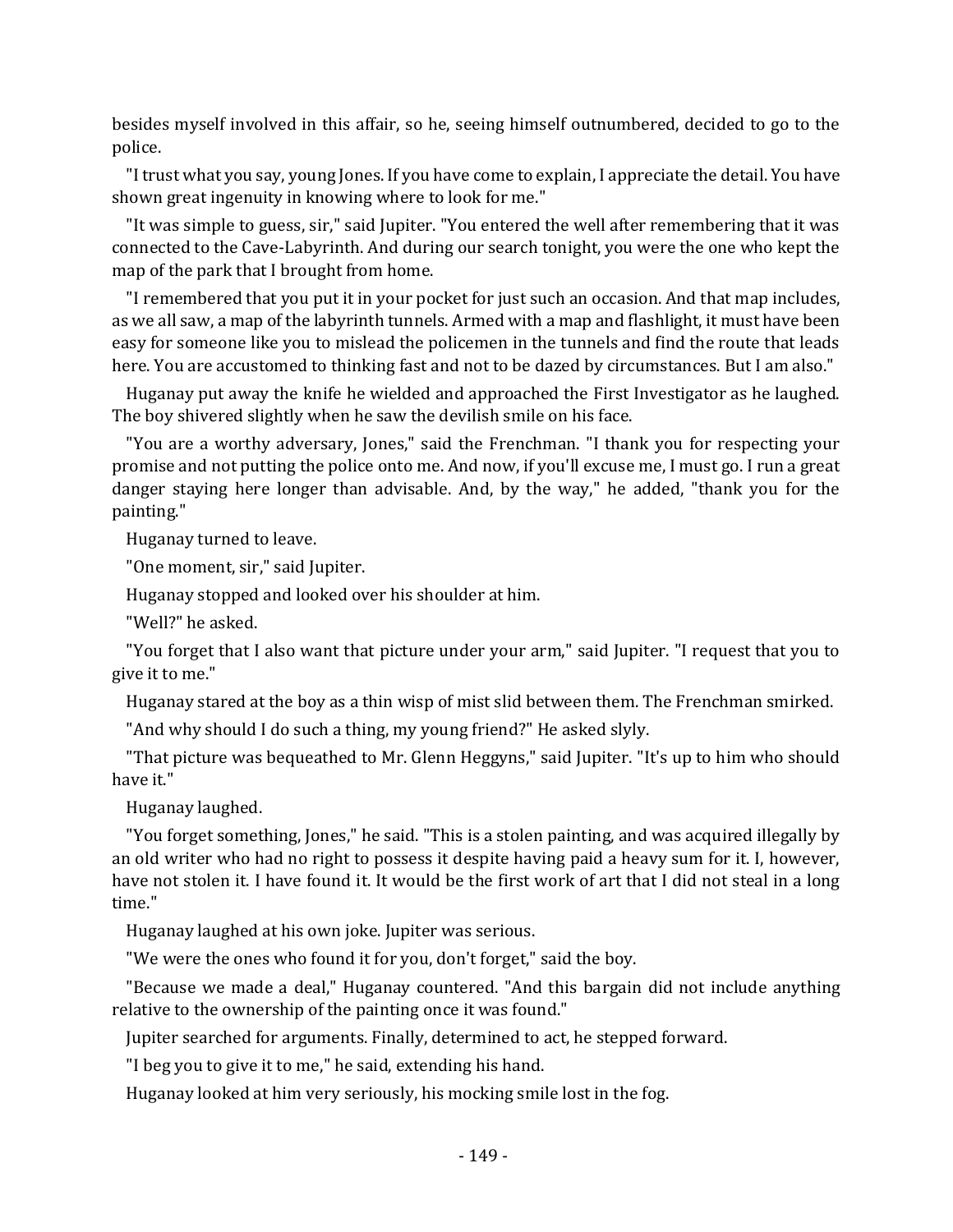"Why not share it, Jones?" he proposed. "For the last time, join me and I will make you the greatest criminal mind ever."

"Never," said Jupiter, shaking his head. "And now give me the picture."

"Very well, boy," said Huganay. "Since you persist in opposing me, then that's it. As for the picture, if you want it so much... come and get it!"

Quick as lightning, Huganay switched on a flashlight, turned and ran. Jupiter, acting on impulse, followed. The Frenchman, who seemed to find his way despite the darkness and fog, plunged into a group of trees shaking before the beam of his flashlight while he kept running. Jupiter, slower and less graceful, followed trying not to lose sight of him.

Pursuing fiercely, Jupiter ran as fast as he could while numerous shrubs and low branches crashed against his body, scratched his arms and tore his clothes. The trunks of the trees, like immobile ghosts, suddenly appeared before him in the midst of the fog and were difficult to avoid. Huganay, meanwhile, a better runner than the boy, was moving fast. The Frenchman seemed to know perfectly well which way to go.

The race, however, was not long. Just as Jupiter, who was gasping for breath, thought he was going to lose sight of him, Huganay came to a halt with both hands clutching thick metal bars. The Frenchman had reached the fence that surrounded the park.

Jupiter heard Huganay, in spite of his lead, uttering a cry of rage. No doubt he'd thought himself capable of finding the hole through which they had all entered earlier, hoping to get out through it. But he'd been mistaken in his calculations, and before him stood the strong, solid spearheaded bars, which were impossible to get through.

Jupiter, breathing heavily, watched as Huganay looked to the right and left, wondering what direction to take. One of them led to the hollow of bent bars, the other to a dead-end cage.

Jupiter ran after the Frenchman again. However, he stepped wrong and his foot became entangled in a clump of roots causing him to fall heavily on the grass. From the ground, he raised his head and watched Huganay's actions with disbelief.

The latter, determined to escape, threw the metal box, which he had held firmly until then, through the bars. Despite its valuable contents, the box fell heavily on the sidewalk letting out a metallic clang that the fog was responsible for dampening. Then Huganay clung to two of the thick bars and began to scale them. Displaying Herculean force, the Frenchman ascended the fence and reached the top. Then, agilely, and before Jupiter's astonished gaze, he leapt over it, clearing the sharp spearheads by a few inches. Seconds later Huganay slid down the bars and reached the curb on the other side of the fence.

Jupiter jumped to his feet and ran. When he arrived, Huganay picked up the metal box from the ground. The Frenchman, putting it under his arm again, straightened up and looked at Jupiter smiling maliciously.

"I don't think you will be able to follow me this time, my young friend," he said.

Jupiter clung to the solid bars and looked up. After trying to climb them a couple of times, he realized painfully that he would never make it. Desperate, he looked helplessly at Huganay. The Frenchman, only inches from him but out of reach on the other side of the fence, stared back at him, still smiling.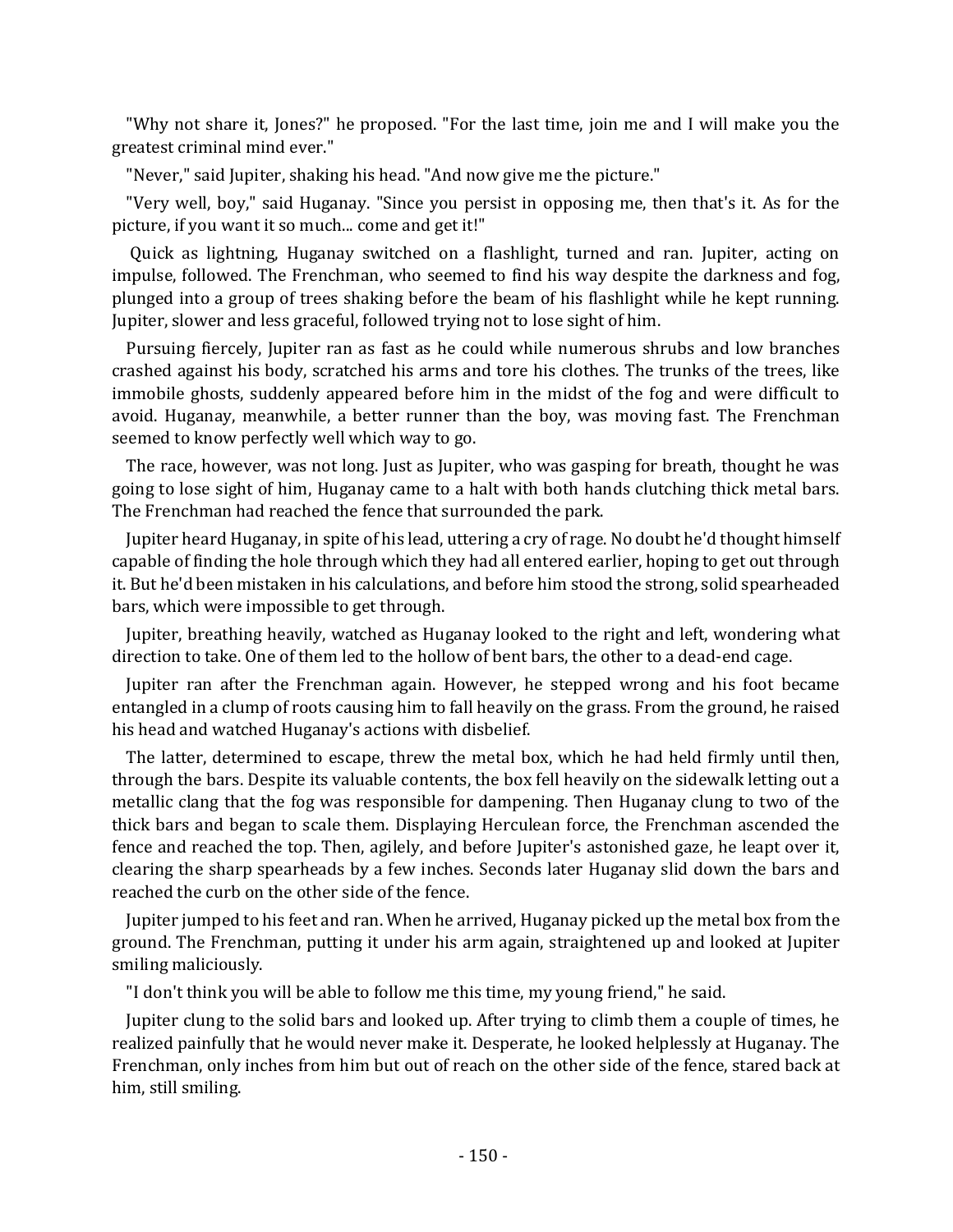"This is where we must part, young Jones," he said in a triumphant tone. "You have been a tremendous collaborator and a better adversary. But I get the win this time. You have already done it twice before."

Jupiter, powerless, just looked at him.

"By the way," Huganay continued, "don't bother giving a description of my car to the police. I have another vehicle waiting for me a block away, one that you have never seen. I will take it and be out of the country in a matter of a few hours. Everything has turned out as I said it would. And you know something, boy? I love it when a plan comes together."

"It's not right that this is how it ends!" cried Jupiter, gripping the bars. "That picture doesn't belong to you! It's not fair for you to take it!"

"And who decides what is right and what is not, Jones?" replied Huganay. "All right. I'm leaving now and the painting is coming with me. Too bad you don't want to join us. *Au revoir*, my young friend. Maybe we'll meet again someday."

With a final smile and a mocking wink, Huganay turned and disappeared into the fog. In a matter of seconds even his cautious steps ceased to be heard. Jupiter listened intently to discern them but the only thing that came to him was the muffled sound of a car as it started. The vehicle in question roared to life and the noise of its engine was soon lost in the distance until finally merging with the silence of the night.

It was a fact. Huganay was gone. And he had taken the picture with him.

Jupiter, dejected, looked down and stared grim-faced at the ground as wisps of fog swirled gently on the sidewalk. Thus, clinging to the bars, he remained submerged in absolute silence for several seconds.

Finally, filled with disappointment, he sighed and released the thick iron bars. Then he turned and walked, hoping to find the path that would take him back to his friends.

• • •

"Any trace of that criminal, Murray?" Chief Reynolds asked the officer who had just appeared through the mouth of the wishing well.

"No, sir," the officer replied, shaking his head. "He's given us the slip. He entered a passageway that seems to connect with the tunnels of the old labyrinth attraction and disappeared in them. Looking for him in there could take days. At least we managed to pick up those two guys," he added, pointing to Sinclair and Lagalle.

Chief Reynolds turned to the two European miscreants and stared at them. Handcuffed and escorted by a pair of officers, they stood there with miserable expressions and stared at the ground.

"You two will have to answer a fair number of questions in the next few hours," the police chief said.

Sinclair frowned and remained with his head down. Lagalle meanwhile, looked up, narrowed her eyes, and gave Reynolds a murderous look.

"Take them, boys!" ordered the chief of police. "Put them in one of the cars and wait there for me."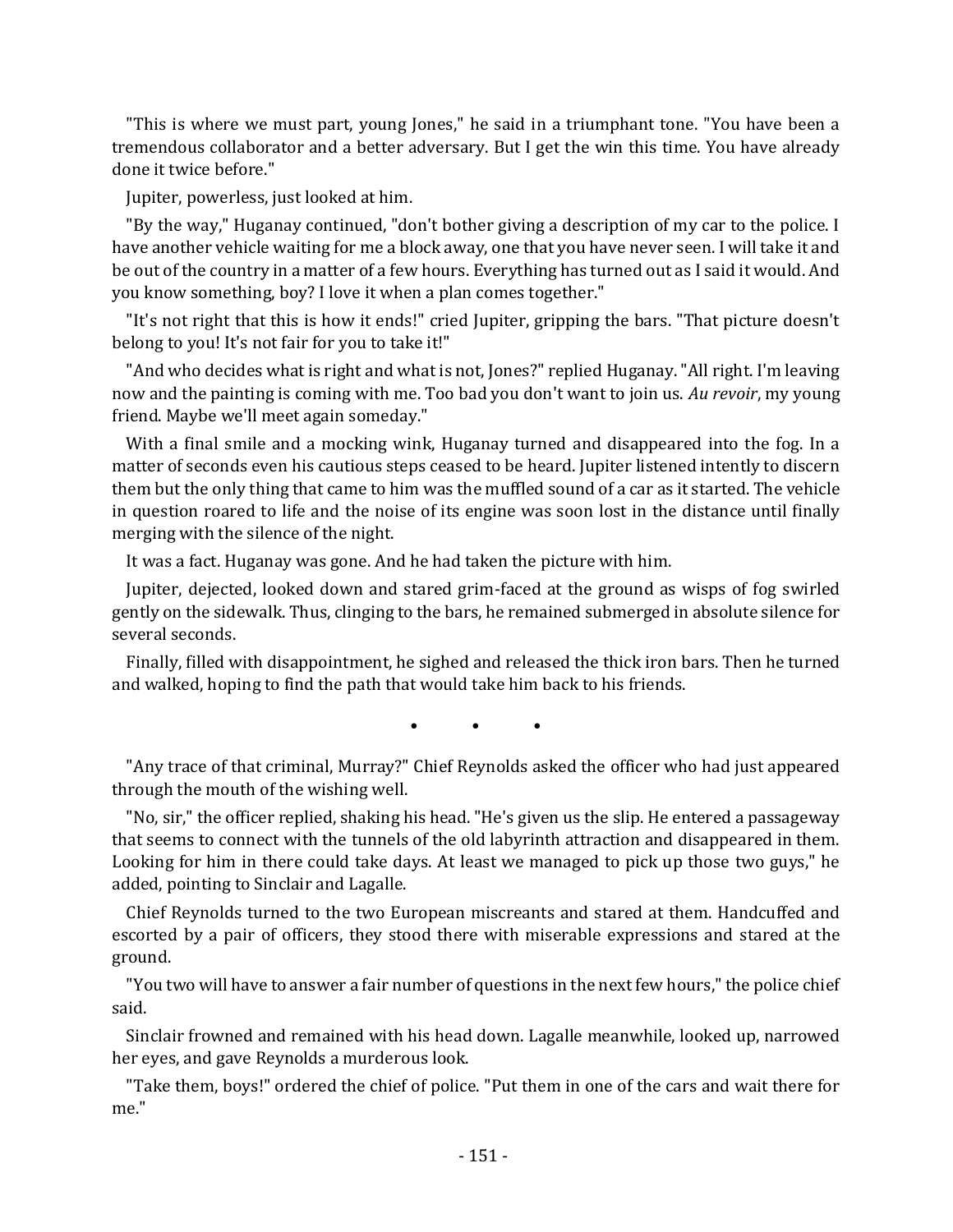The officers left with their prisoners. When the fog had swallowed them up, Chief Reynolds turned to Pete and Bob.

"All right, guys," he said, giving them both a serious look. "I don't think those two will be the only ones with something to say tonight. I believe you also have a few things you need to tell me."

"We should find Jupe first, Chief," Bob said. "He may be in danger. Besides, he could best explain..."

"Chief!" interrupted one of the officers, raising his pistol. "Someone is coming!"

They all remained silent and turned to where the officer was pointing. There, in the midst of thin wisps of fog, an indistinct figure was approaching, preceded by the light of a flashlight. The silhouette drew closer until, as if crossing the curtain of water from a waterfall, its outline could be seen with total clarity. A second later, with a serious and dejected face, Jupiter Jones emerged from the fog and approached the group gathered by the well.

"Jupe!" Pete cried out on seeing him.

"Where have you been?" Bob asked. "We were worried!"

"Jones!" exclaimed Chief Reynolds. "Where did you come from?"

Jupiter looked at them all with sorrow.

"Hi, guys. Good evening, Chief. I thought I saw someone fleeing in the fog and decided to follow. But I was wrong. I didn't find anyone."

"Who did you think you would find?" Chief Reynolds asked. "We all saw how that man disappeared into the well."

"I thought it might be some accomplice that had been hidden all the time, Chief," Jupiter said quickly. "Your officers were already chasing that man, so I decided to follow another lead, although my imagination must have played a trick on me. I... er… Did you find him?"

"No, Jupiter," replied Chief Reynolds, shaking his head. "My men haven't been able to catch him. However, I'd like to know where you went yourself, boy. Your clothes are all torn up."

"It's true, Jupe," said Bob. "You're a total mess. Did you fall down an embankment or something?"

"I can't wait to hear what your Aunt Mathilda has to say as soon as she sees you," Pete laughed. Jupiter looked at his friends and tried to smile without success.

"I... well, I..." he stammered. "I guess I got lost," he said simply.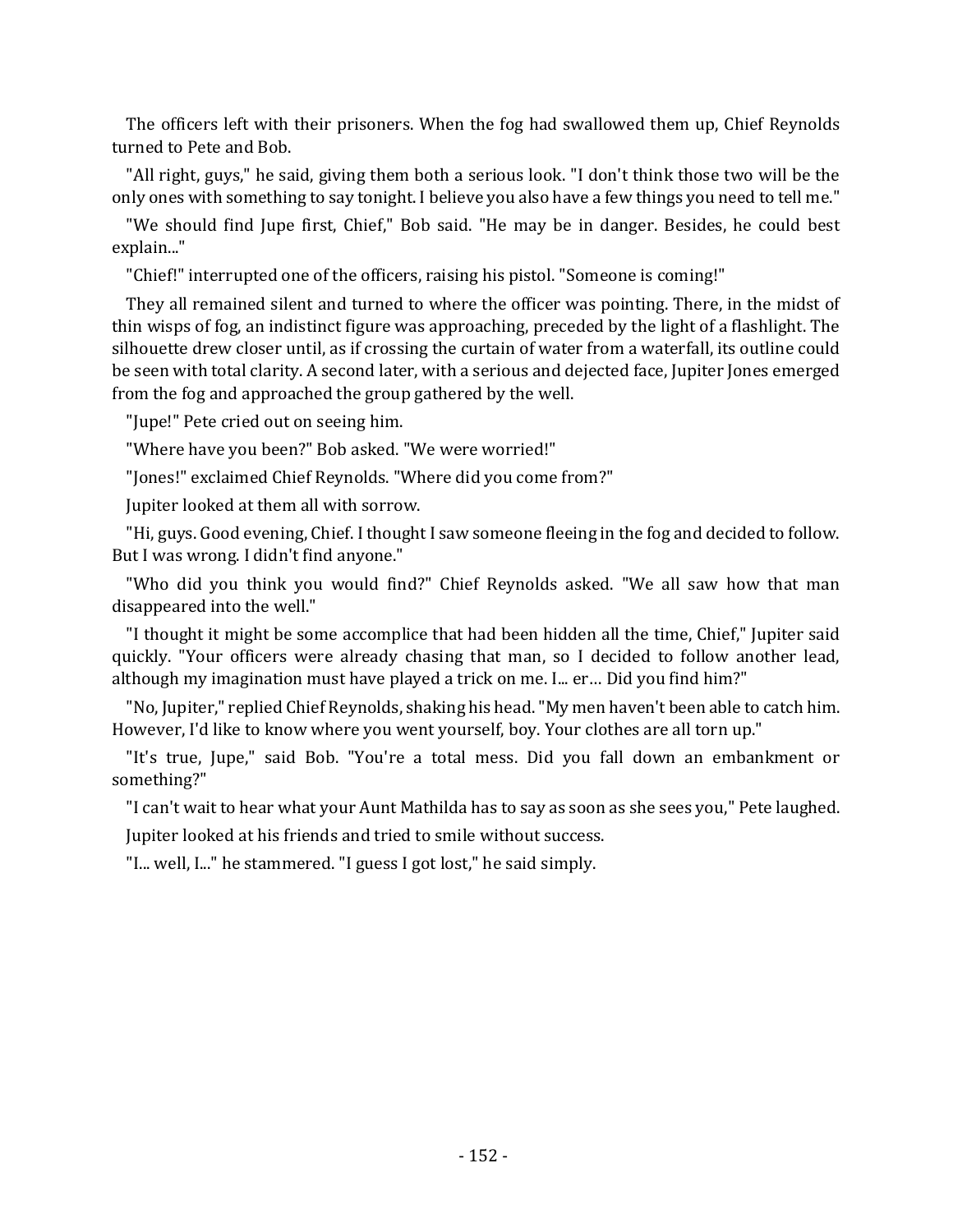## Chapter 21 A Visit to Alfred Hitchcock

"I'm glad to see you again, boys," said Mr. Hitchcock from behind the large desk in his office. "I must admit that the call you made to tell me about your interest in finding Glenn Heggyns, lawyer of the late Arthur Roberts, aroused my curiosity. Now that the case has been concluded, I'm glad to see that you've come to visit me. Maybe now my curiosity will finally be satisfied."

Pete and Jupiter, sitting in chairs opposite the large desk, nodded. It was the afternoon following The Three Investigators' nighttime visit to Oceanview Park in the company of Huganay.

Despite the long evening and the many emotions experienced during those hours, Bob had risen early the next morning. After calling the public library and explaining to Miss Bennett that he couldn't be at work that morning, but could in the afternoon, he busily arranged all his notes on the case by lunchtime. After that, the Third Investigator wentto the salvage yard to see Jupiter, who, reluctant to present the case to Mr. Hitchcock because he considered it a failure, ended up yielding to Pete and Bob's insistence and called the great director in his office to see if he could receive them. Hitchcock, always interested in the cases that the boys brought to him, agreed to see them in the afternoon. Now the great film director, after reading the notes written by Bob, set them aside and, clasping his hands before him, looked at Pete and Jupiter. Bob, who had to go to the library to make up for his morning absence, had been unable to accompany them.

"A very interesting case you bring me, boys," Mr. Hitchcock said. "And I dare say it's the most complicated of all that you have faced so far. Something in which, without a doubt, the hand of Arthur Roberts, whose privileged mind was capable of conceiving the most intricate plots, is noticeable. I think it my duty to congratulate you on having unraveled this one, boys."

"Thank you for your congratulations, sir," said Jupiter with some regret in his voice, "although I'm not sure that we are worthy of any praise."

Hitchcock looked at Jupiter and raised his eyebrows.

"I don't think you should criticize yourself, Jupiter," he said. "Your deductions in the case and your method of solving the riddle raised by Roberts in relation to that enigmatic chess set were simply excellent."

"Don't mind him, sir," Pete said, laughing. "Jupe is annoyed because, although we found the painting, we lost it. He feels responsible for this because he wasn't able to stop Huganay when he escaped from him."

"I don't think so," said Mr. Hitchcock. "Your work was brilliant and you managed to clear up a mystery that for most would have remained unresolved. You found a work of art of incalculable value and, although you lost it, it was only due to circumstances beyond your control. Huganay is taller, quicker and stronger than you, Jupiter. And, to top it off, he was armed with a knife. I don't think you should blame yourself for his escaping."

"It's not that, Mr. Hitchcock," Pete rejoined. "What really hurts Jupiter is the fact that he respected the promise he made to Huganay. When he went after him he didn't alert the police. With the help of Chief Reynolds and his men, he might have caught him, but Jupiter decided to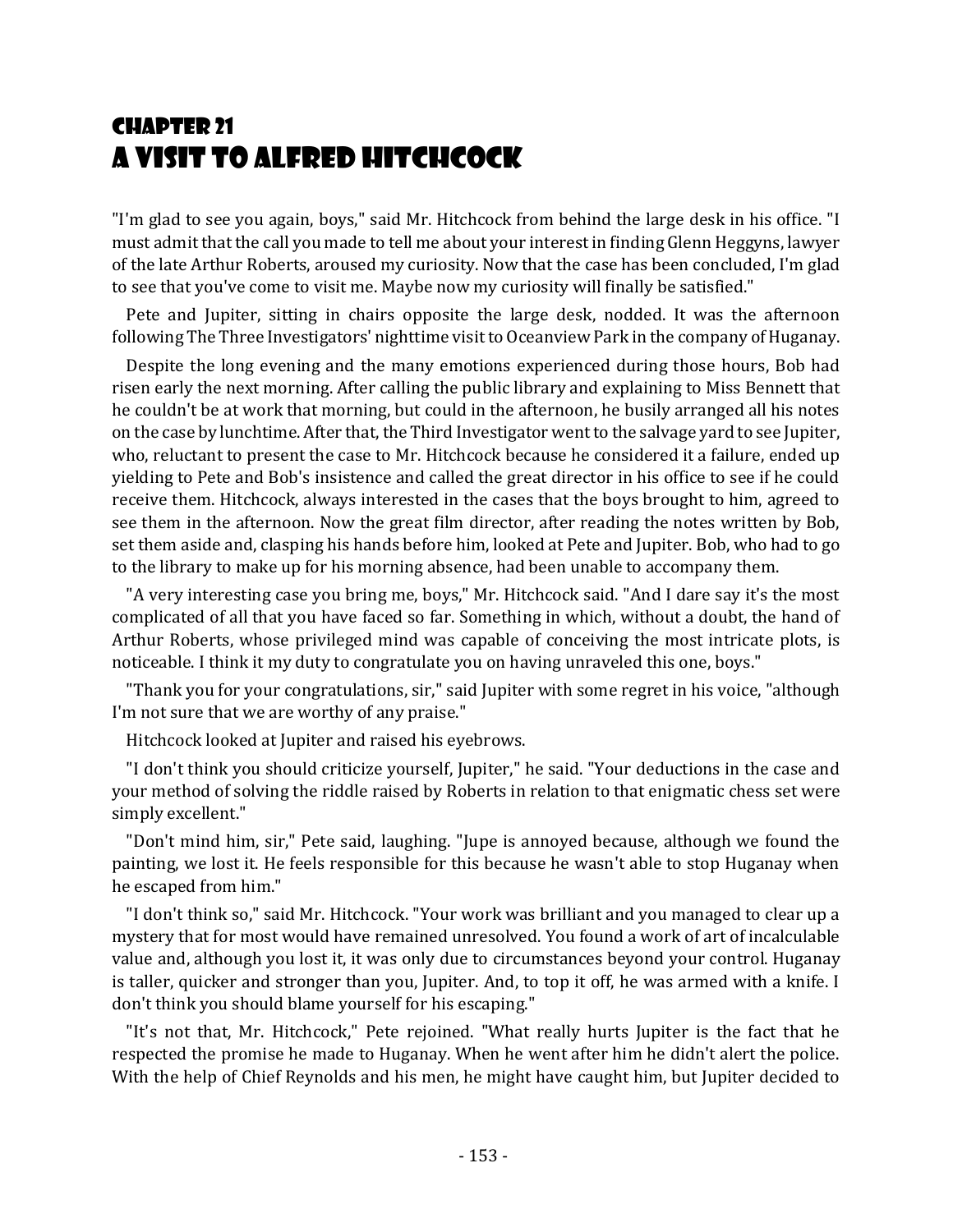keep his promise and not lead them to him. Because of this Huganay escaped. That's what Jupiter actually regrets."

Jupiter shrugged and looked away.

"A promise is a promise, sir," he said. "Huganay and I made a deal and both of us fulfilled our respective parts. He protected us and we helped him. And a deal is a deal even if it's done with an art thief."

Mr. Hitchcock smiled and gathered his fingertips in front of him.

"That's true, Jupiter," he said, nodding. "By respecting the deal, he managed to escape by being physically stronger than you. If you had broken it, he could very well have been captured. There were no lives at stake, only a painting, albeit a masterpiece that 'almost no one believes is lost.' Would it have been better to break a promise and capture the thief? Well, that's an ethical dilemma that isn't up to us to discern. What's done is done, Jupiter. You did as your conscience dictated and that is what counts. However..."

Hitchcock, master of suspense, paused and stared at the two boys. Pete and Jupiter, intrigued, leaned forward involuntarily.

"Yes, sir?" inquired Jupiter.

"I don't know if you really know what's going on here," Mr. Hitchcock went on. "The circumstances are as follows: there is a famous painting of incalculable value hanging from one of the walls of the Louvre Museum in Paris, which apparently, according to your tale, is a forgery. The original, on the other hand, is in the possession of an art thief who, for personal reasons, will keep it hidden until a certain old lady dies. Only a few people know the truth, and among them are three smart young California boys and yours truly. My question is: will you keep the secret? This case has put you in the position of keeping silent or publicly requesting an examination of the painting hanging in the Louvre. We all know that if this happens it's quite possible that its falsity will be exposed, no matter how good the copy, thanks to the reliability of modern methods. What are you going to do about it? Will you talk?"

"You see, sir," Jupiter began. "Huganay called me this morning on the telephone and spoke to me on that subject. We talked at length and I decided that it would be best to keep quiet. And not only because this was a case in which The Three Investigators were not victorious, but because the honor of a famous surname intimately linked with the world of art in France would be discredited, which would undoubtedly end the delicate health of a certain old lady, as you say.

"Huganay and I made a new deal. We keep silent and he will keep the picture hidden, promising not to sell it to anyone or try to get rich at its expense. At least as long as the old lady is alive.

"On the other hand, if we go to the media asking for an examination of the copy that hangs in the Louvre, we would be considered crazy. We've never been to France or visited the Louvre, so what's the point of making such a statement? We wouldn't be taken seriously, sir, for we are only known as investigators in our city. At the end of the day we are just some American boys who aren't very knowledgeable about art. So, we won't. As for you, we would strongly urge you not to either, sir."

"Me?" inquired Mr. Hitchcock, laughing. "I never would, Jupiter. Just for my own self-interest, I wouldn't say a word. Despite being a successful filmmaker, I'm not much of an art critic, so who am I to claim the falsity of a certain painting? They would think me senseless and obtrusive, and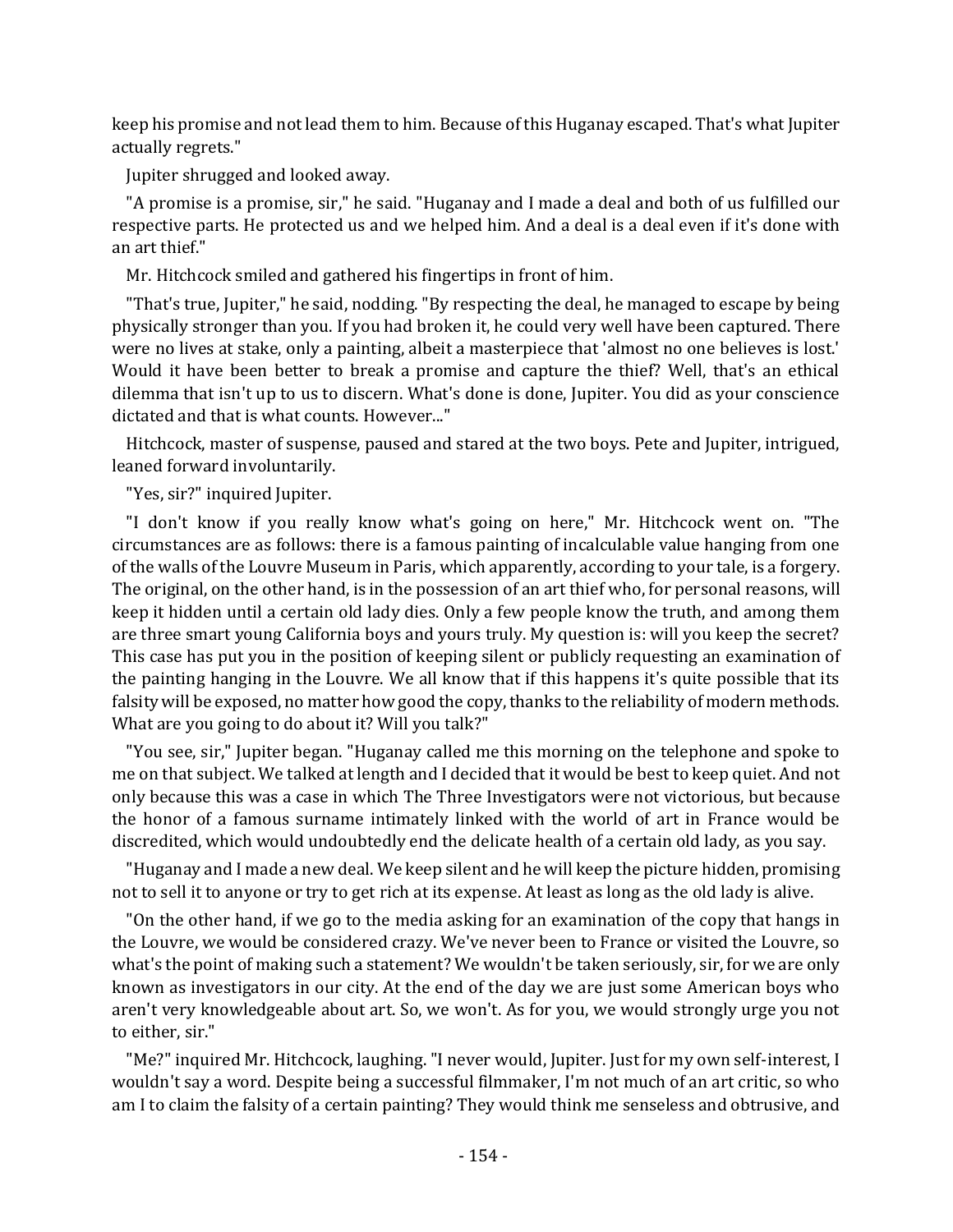that would be bad publicity for my work. My films could be seriously affected by such a situation. No, sir. Let life take its course."

"Thank you, sir," said Jupiter. "And I suppose Huganay too."

Alfred Hitchcock frowned and took a deep breath.

"All this causes me think," he began. "If this case is to remain a secret, I understand that you have come to see me with the sole intention of satisfying my curiosity and keeping me abreast of your activities. But, since, at least for the moment, this story is not going to be divulged, I suppose you aren't going to ask me to present the case. Am I wrong?"

Jupiter grinned.

"You aren't mistaken, sir," he answered. "Actually, we just came to tell you what happened and not to ask you to present a case that we don't know when it will come to light. However, if Huganay notifies us that his relative has died and therefore is free to reveal the painting, don't doubt that we will come to you to ask you to present our humble case."

"And it will be my pleasure once it becomes possible, boys," Alfred Hitchcock agreed. "But don't treat this case as humble. Frankly, it seems incredible to me that you have come across a painting from centuries ago that everyone admires in one of the world's leading museums when in fact it isn't. Now that I think about it, what will happen to Sinclair and Lagalle? They know what picture it is. Isn't Huganay worried about them talking?"

"Not really, Mr. Hitchcock," said Jupiter. "They seem to have told the whole story to the police, but the police haven't taken them seriously. So, I guess they must be in a strange situation to be telling a truth that nobody suspects and that nobody is willing to believe."

"Poor miscreants," Hitchcock chuckled. "I guess that prison awaits them, right?"

"That's right, sir," said Pete this time, "but not for matters connected with art trafficking, but for their attack on Mr. Heggyns. If the indictment goes ahead they will go to jail. Even if it doesn't happen, the justice systems of several European countries have claimed them, so they will most likely pay for one crime or another."

"Or perhaps all of them," Mr. Hitchcock concluded. "And what about Glenn Heggyns? How is he?" he added.

"Much better," Pete replied. "Chief Reynolds told us about him last night when he took us home. However, he will still spend a week or two in the hospital until he has fully recovered. We plan to go see him over the next few days. We'll take his chess set to him now that it doesn't have any more secrets to keep."

"Will you tell him the truth about the identity of the painting?" Hitchcock asked.

"We haven't decided yet," said Jupiter. "As our client, he has the right to know the full truth about the case, but it's also true that this case includes some very unusual circumstances that need to be taken into account. So, we have not made a final decision on that yet, sir."

"I'm sure your judgment will not fail you," commented Mr. Hitchcock. "What about Norbert and Harris? Or should I say Norbert and Jack Walton?"

"Norbert is nothing more than a petty thief," said Jupiter. "He's been in prison before, but currently there is no charge against him, so he will be released. What he most regrets is not having received a penny of the money Huganay promised him. Whereas Harris, or Jack Walton,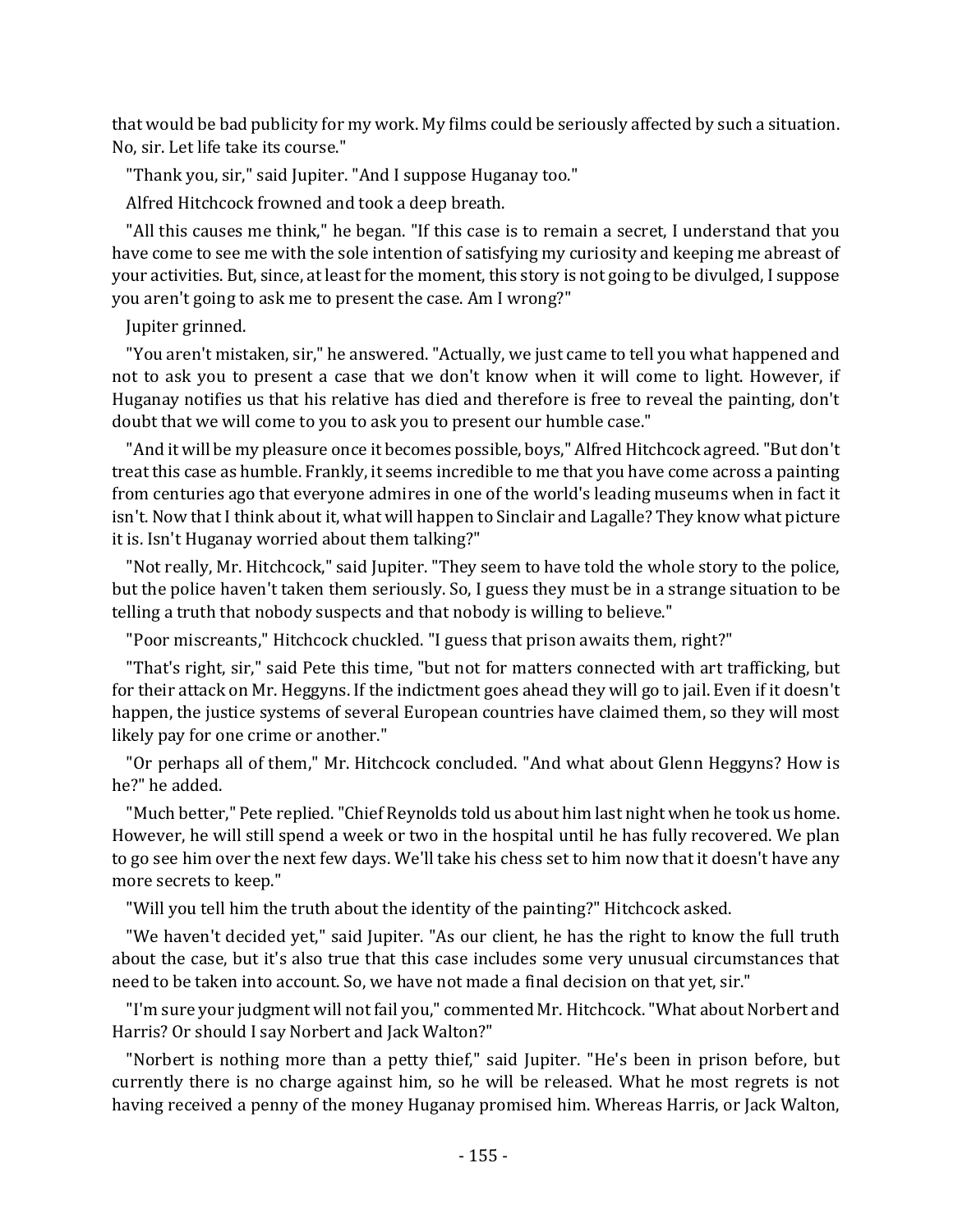his real name, has been a private detective for several years. He has worked for museums in Chicago, New York and Los Angeles, and that acquainted him with the art world and also with the underworld of art trafficking. He heard about Huganay, whose fame in that arena is nothing less than legendary, and decided to offer his capture to several insurance companies working for museums. He managed to find Huganay and be hired by him, but Huganay, as shrewd as ever, was suspicious. In the end Huganay was smarter and escaped."

"That's right," Hitchcock agreed. "Huganay demonstrated that by preemptively sabotaging Walton's pistol without him noticing."

"Well," countered Pete, "it wasn't exactly like that. When Huganay called us this morning he confessed to us that although he had indeed suspected Walton, he hadn't been able to sabotage the weapon due to lack of time. So, what he said by the well was just a bluff. But Walton took the bait and, for fear of being injured, didn't fire his weapon when he had Huganay at his mercy."

"Remarkable!" praised Mr. Hitchcock. "An admirable demonstration of cold-bloodedness and self-control on the part of Huganay. Of course, boys, you cannot recriminate yourself for anything after facing a character of such magnitude. Also, remember that you already won the game on two previous occasions."

"For him, I suppose the third time's a charm," Jupiter said, forcing a smile. "At least that's what they say."

Alfred Hitchcock laughed.

Then, after glancing at the notes collected by Bob, he asked, "What about Huganay? Do you know anything about his whereabouts?"

"I can't say with complete certainty, sir," responded Jupe. "Everything indicates that, after calling us this morning, he returned to his hiding place in Europe. It's entirely possible that the call was made once abroad. We can't be sure. The truth is that Huganay knows how to escape. And he knows how to do it fast."

"He's simply a professional with extensive criminal experience," said Hitchcock. "And experience is the mother of wisdom. Well, boys, I believe that's enough to close *The Mystery of the Chess Pieces*, as you have decided to call it. Of course, now that I think about it, it occurs to me that you can still answer some more questions. How did Arthur Roberts get the picture? And where did he keep it?"

"We don't know exactly how or when he acquired the painting," Jupiter replied, "but Chief Reynolds did tell us last night where he kept it. Apparently, when the police detectives went to Mr. Roberts' house to make a record of the search carried out, they discovered a small subterranean chamber carved into the rock and accessed by a cleverly disguised moving panel in the basement. There were several pictures of great value, although none of them proved to be of the same class as the one hidden in Oceanview Park.

"We don't know when Mr. Roberts hid the painting in the park, but it seems that it was shortly before he died, during the weeks before he entered the hospital. He liked to walk at night, and he'd probably known the hiding place for some time. We assume that he took one of these night walks to hide the picture."

"Well," said Alfred Hitchcock, gesturing with his hands, "I suppose this marks the end of another case for The Three Investigators. I must admit that your work can only be called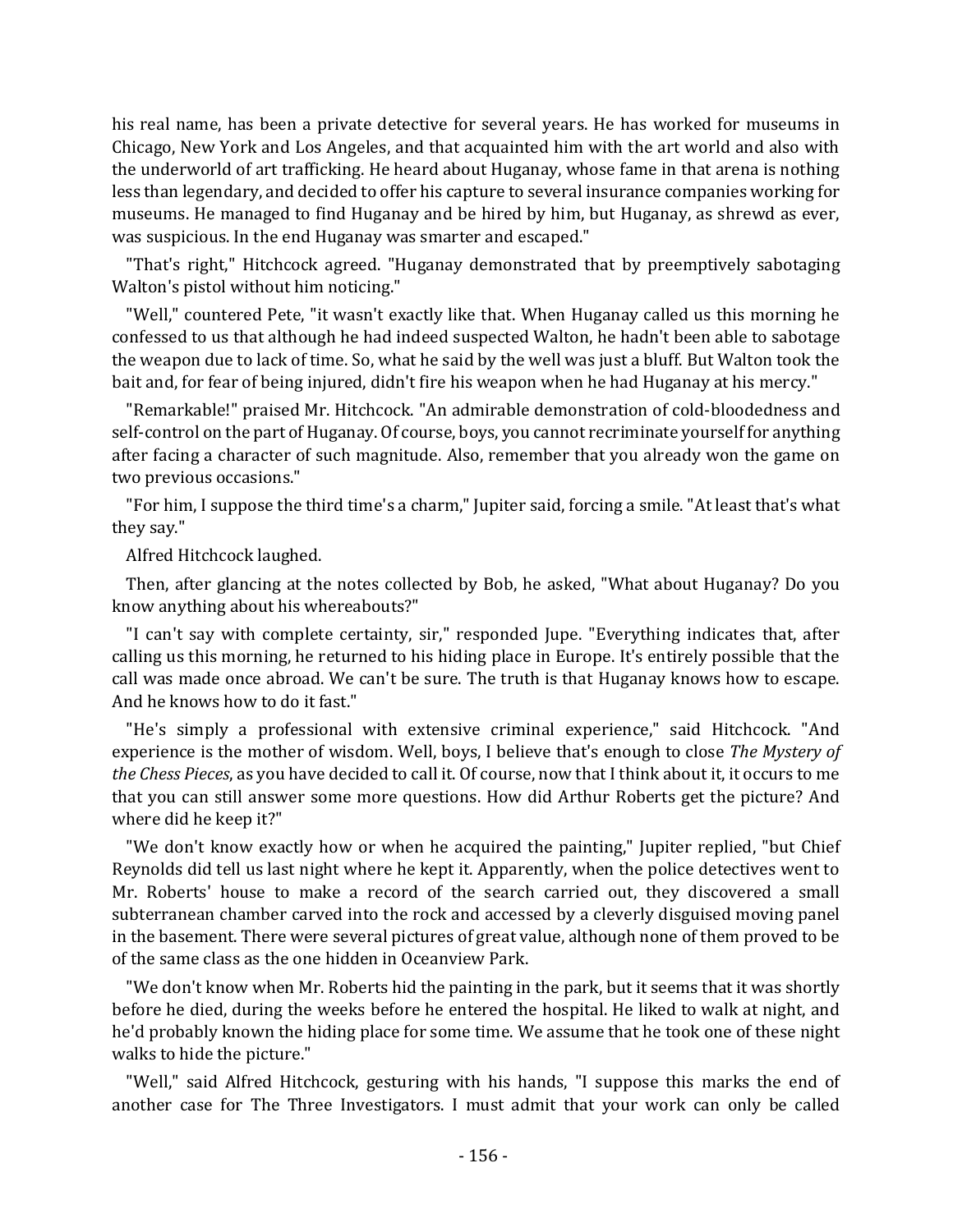excellent, and the fact that the hidden painting didn't wind up in your hands is not that important. Of course, it would have been better to get it back, but I don't think I can blame you for not having gotten it. So, don't feel bad about such a thing. The only thing I'm sorry about is not being able to write the well-deserved presentation right now. In short, we will have to wait for certain news to arrive from Europe. But I want you to know that, if possible, I would do it very willingly."

"Thank you, sir!" said Pete, smiling.

"In the meantime, I hope you will keep me abreast of what happens in your unstoppable career as investigators. Having seen this, who knows what will happen next?"

"We wouldn't even venture to guess," said Jupiter. "However, whatever it may be, we won't hesitate to let you know as soon as possible. Our motto is 'We Investigate Anything.' "

After a sober handshake, the boys said goodbye to Mr. Hitchcock and went to the door. As they walked out of the room, the great film director leaned back in his comfortable chair and, after putting his fingertips together again, looked distantly at the ceiling for a few moments.

"An enigmatic chess set and a masterpiece that must, nevertheless, remain hidden," he thought. "I wonder if these boys will ever fail to amaze me."

Slowly, the master of suspense came out of his reverie. Seconds later he leaned forward and began to sort through the countless documents that covered his desk.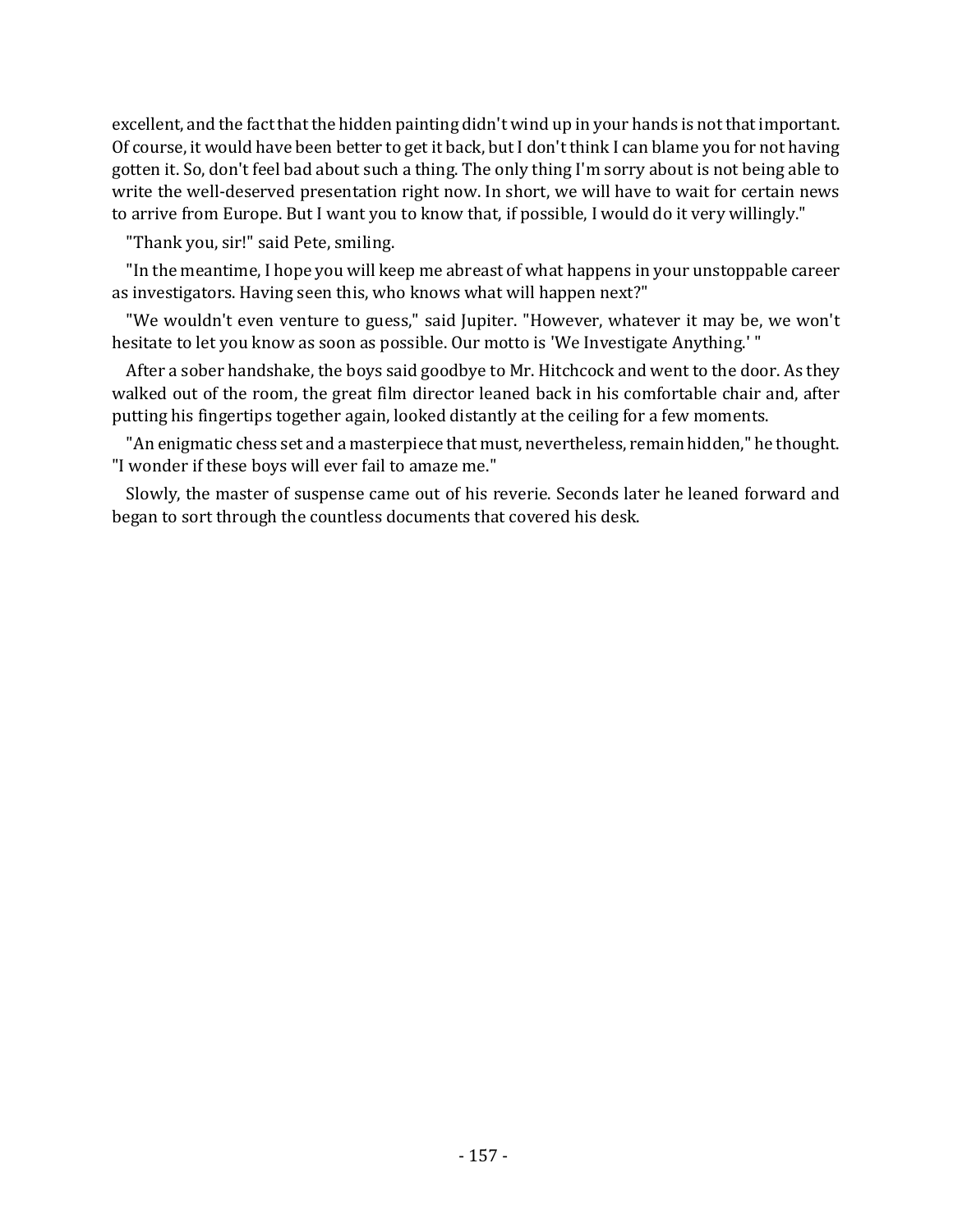## Chapter 22 The Final Move

After leaving the bungalow in which Mr. Alfred Hitchcock kept his office, Pete and Jupiter made their way down the stone-paved walkway that led through the lawn to the sidewalk, where the gleaming Rolls-Royce with gold trim awaited them at the curb. Worthington, standing by the car in his impeccable uniform, opened the door for them.

"Is everything all right, Master Jones?" he asked Jupiter as he got into the car and settled into the comfortable upholstered leather backseat. "Any new assignment to investigate for Mr. Alfred Hitchcock?"

"No, Worthington," said Jupiter. "In fact, we only came to give him the results of our last case. We haven't received a new assignment. We are unoccupied, so I suppose the best thing to do is to go home and rest."

"Salvage yard, then?" the chauffeur asked.

"That's right, Worthington. The salvage yard," answered Jupiter.

With elegant solemnity, Worthington sat behind the wheel and drove the luxurious automobile away from the studio. Shortly thereafter, he headed down the coast road toward Rocky Beach.

On the way Pete looked at Jupiter, but seeing that he just stared out the window scowling and grim-faced and showing no signs of wanting to talk, Pete didn't dare speak to him. Knowing his friend's character, Pete decided to let him be and leaned back on the leather seat. It would still be a few days before Jupiter recovered from the disappointment he felt from seeing Huganay escape.

Thus, the journey passed in complete silence until Worthington, after turning a corner, came into view of the large entrance gates to the salvage yard. With exquisite smoothness, the English chauffeur pulled the car to the curb and parked by the entrance.

"We're here, gentlemen," he said as he got out to open the door for the boys.

Pete and Jupiter got out and said goodbye to Worthington, thanking him for his service. Then the English chauffeur got into the automobile, started it and drove off down the street. The boys followed him with their eyes until the car disappeared around the corner. Pete looked up and saw that it was already late afternoon.

"If we hurry a little bit, we might still be able to get to the beach in time for a good swim," he told his friend.

Jupiter groaned in response. Pete, realizing that his friend wasn't in the mood, decided to insist.

"Come on, Jupe," he said. "No matter how grouchy you are, it's not going to change things. The case is over. Huganay escaped and took the picture with him. It's no use moping. You won't be able to get it back. If you go on like this, the only thing you'll accomplish will be to waste the last days of summer."

Jupiter pondered, weighing inwardly the words of his friend. After a few seconds his expression relaxed and he gave a timid smile.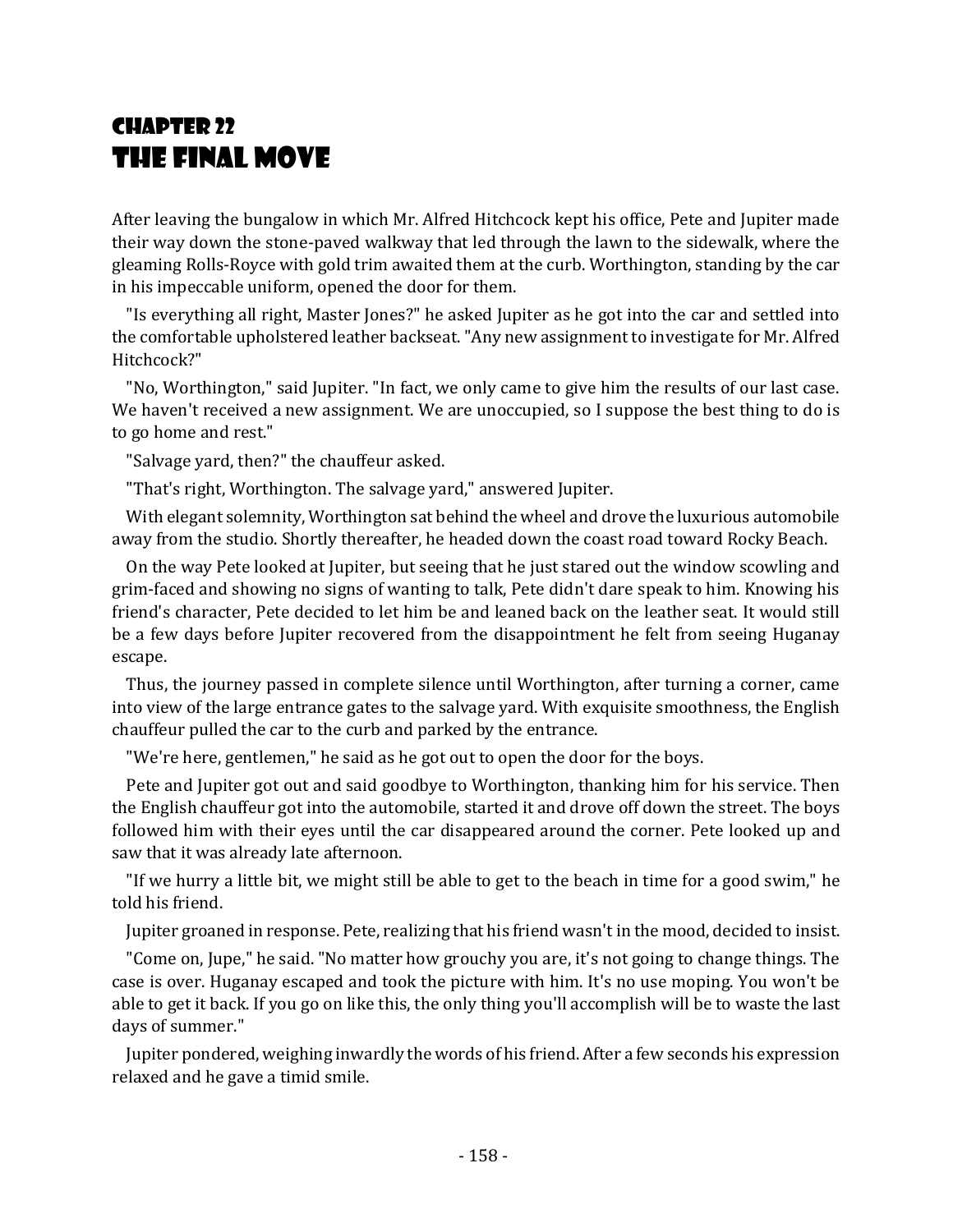"I think you're right, Second," he said at last. "It's no use sulking. Let's hurry and get our swimsuits and take advantage while there's still some sun. Do you need to go home for yours?"

"Are you kidding?" Pete laughed. "I'm wearing it under my pants!"

The two friends entered the large iron gates and ran into the salvage yard. Their momentum was such that they failed to see Konrad, who, in the company of his brother Hans and Mrs. Jones, was unloading what appeared to be decorative plates made of plaster from the small truck. Jupiter, unable to dodge the Bavarian blond in time, collided with him. Konrad, surprised by the blow, lost his balance and stumbled. The large plaster plate he was carrying, about the size of an open newspaper, fell forward and smashed onto the ground, breaking into several pieces.

"What you doing, Jupe? Be careful," Konrad said.

"Jupiter Jones!" roared Aunt Mathilda, seeing the destruction caused by her nephew's clumsiness. "What were you thinking? Look what you've done!"

Red with indignation, Mrs. Jones approached Jupiter and stood before him with her hands on her hips. Pete stepped back in fear. He knew that for Mrs. Jones a broken article meant a lost sale. But, what was more serious, if such a break was caused by some sort of oversight or accident, then the loss became a real catastrophe. And that infuriated Mrs. Jones, who hated to lose the possibility of selling anything that entered the salvage yard.

"Why don't you look where you're going?" the woman continued to rant. "Now you owe me five dollars, which is what I thought of asking for that plaster plate. And now get out of here before you wreck the whole cargo!"

There was a brief moment of silence, during which no one moved.

"Jupiter Jones!" Aunt Mathilda roared again. "What's wrong with you now? What are you doing standing there like a halfwit? Don't you have anything to say?"

Pete, who had been looking at Mrs. Jones, glanced at his friend. What he saw startled him. Apparently, seeing the damage he had caused laying on the ground, the First Investigator's face had suddenly lit up. His eyes had opened wide and shone with excitement.

Pete was on his guard. When a look like that surfaced in the eyes of his friend, it was because he had discovered some detail of paramount importance.

"I… I'm sorry, Aunt Mathilda," Pete heard him say. "I'm really sorry. I'll pay you the five dollars right away."

Mrs. Jones let out a deep breath and started toward the office in search of a dustpan and a broom.

"Forget the five dollars," she said more calmly. "But get out of here before you break something else." Turning to Hans and Konrad, she added, "I'll get that."

Pete approached Jupiter, who was still staring at the remains of the plaster plate.

"What is it, Jupe?" he asked.

Jupiter, blinking, seemed to awaken from a faint reverie.

"Pete! We have to go back to Oceanview Park right now!" he said, looking at his friend.

Pete frowned.

"What about the beach?"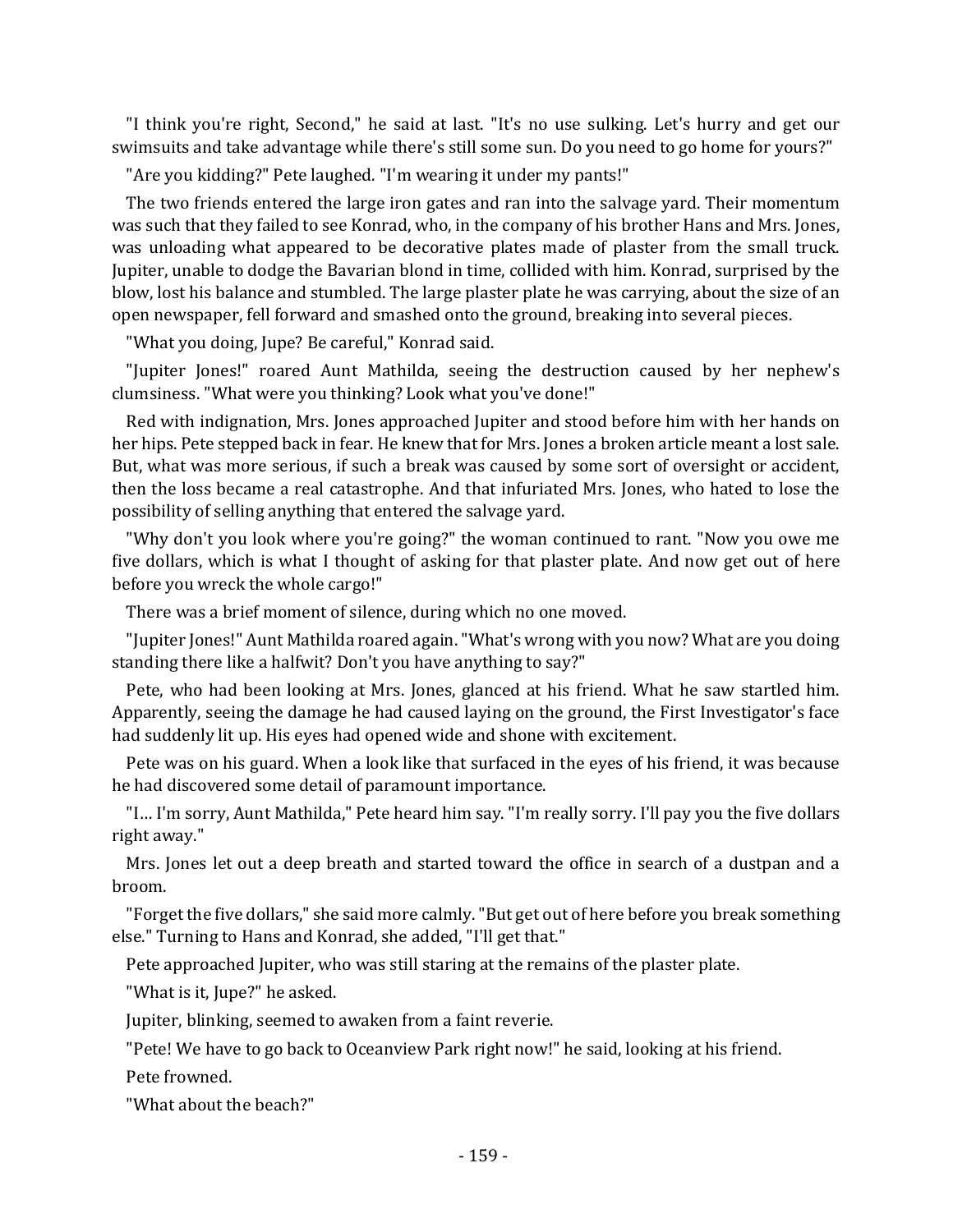"It'll have to wait," Jupiter said simply. "Come on! No time to lose! Maybe we still have a chance after all!"

Pete, alarmed, raised his eyebrows and looked at Jupiter.

"What's going on?" he asked in exasperation.

"There's no time for explanations now," said Jupiter. "I'll tell you everything when we get to the park. Now let's get on the bikes and pedal as fast as we can."

Still dazed and uncomprehending, but fully trusting his friend, Pete decided to obey and follow Jupiter, who was already running toward the corner of the salvage yard where their bikes rested. Within a minute, they were pedaling furiously along the streets of Rocky Beach toward Oceanview Park.

They soon spotted the scene where they had been intensely searching just the night before. When they finally reached the barred iron gate behind which the leafy treetops rose, the afternoon light was beginning to decline and the park was being covered in increasingly long shadows.

"Where are we going, Jupe?" Pete asked, without slowing down the frenetic pace of his pedaling.

"The park is still open at this hour," Jupiter said breathlessly. "Let's go to the south gate, which is the closest, and enter. From there we'll go to the entrance of the Cave-Labyrinth."

"You mean the entrance at the bottom of the wishing well?" Pete asked. "Do you want to go down into that well again?"

"No, Pete," said Jupiter. "I'm referring to the main entrance of the labyrinth, which has remained fenced off and closed to the public for years."

"Whatever you say," Pete replied.

"Take the lead as soon as we get into the park," Jupiter said. "You know your way around much better than I do. That way we'll get there sooner."

Pete nodded in agreement. Within seconds the two arrived at the south entrance of the park and entered. Once inside the enclosure, Pete took the lead and pedaled swift and fast in the direction of the entrance of the Cave-Labyrinth. Jupiter, sweating, followed his friend as closely as he could.

Although the afternoon was almost over, the park was still open. However, few visitors roamed the park at that hour. As they pedaled, Pete and Jupiter barely caught sight of any people. A few couples were walking arm in arm or chatting quietly sitting on benches. In a clearing, two children were flying a kite in the evening light, careful not to entangle the string in the tree branches. Beyond that, a bearded man, no doubt an employee cleaning the park, was picking up trash and dead leaves off the ground with the help of a stick, and placing it into a huge garbage bag. Not far from him a young man was reading a book and lying casually on the grass. Pete and Jupiter hurried past them all as dusk swept over the park.

"When we're about fifty yards from the labyrinth's entrance, hit the brakes, dismount and hide your bicycle in the bushes," Jupiter ordered. "From there we will continue on foot, hiding amongst the vegetation and advancing from tree to tree."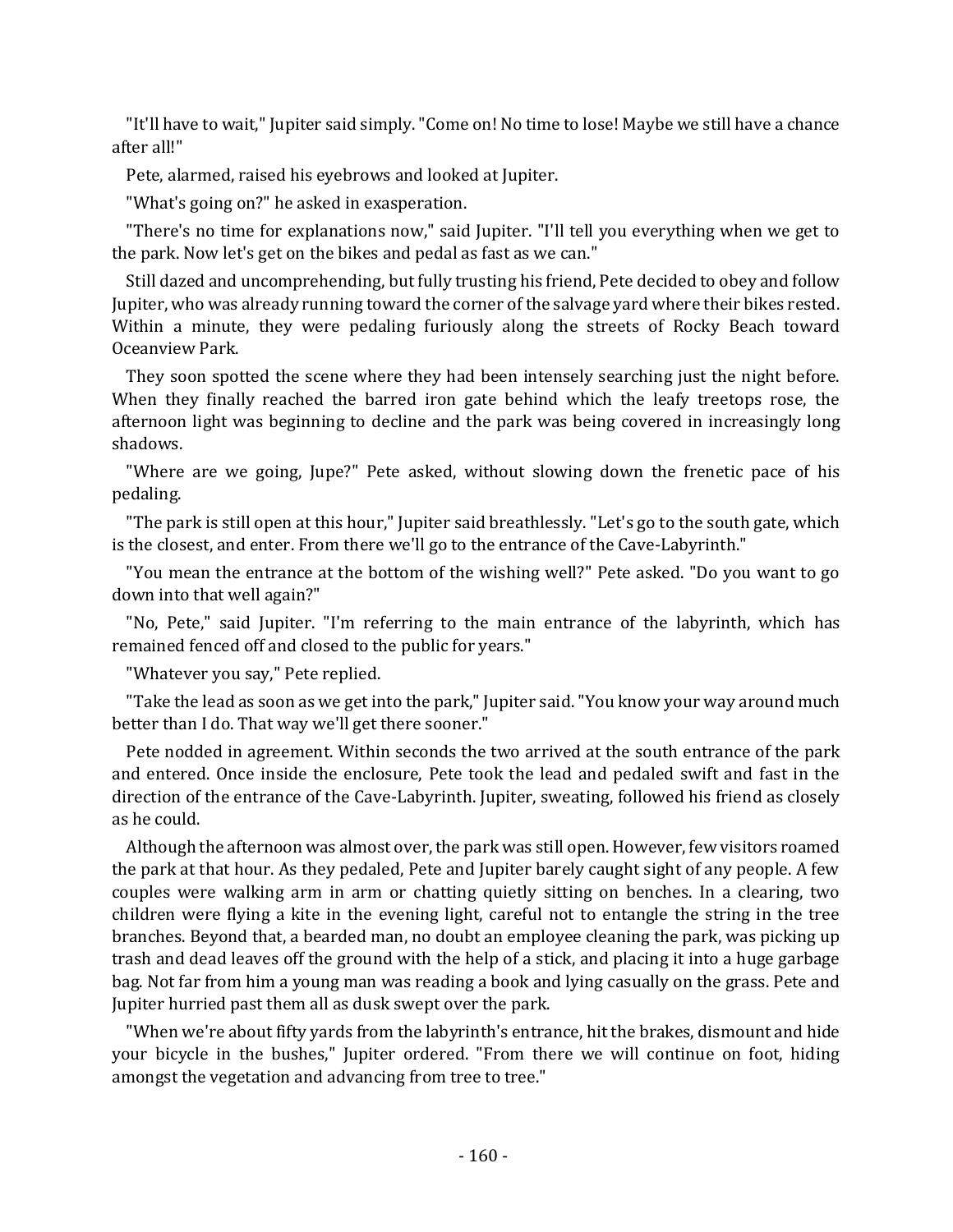Pete nodded, still pedaling. After a minute, reaching the point indicated, Pete braked sharply and got off his bicycle. As he pushed it behind some bushes, Jupiter reached him and followed suit. Immediately the two boys went into the trees and crouched behind the thick trunk of a weeping willow.

"Well, Jupe," Pete said, "we're here. Will you explain to me what this is all about now?"

Jupiter looked at his friend and put a finger to his lips.

"Don't talk so loud," he warned in whispers. "He could be here."

Pete looked at Jupiter in surprise.

"He? Who?" he asked, straining to lower his voice and look around.

"Huganay," Jupiter whispered in answer.

"Huganay?" Pete repeated suddenly immersed in a sea of doubt. "Have you gone mad, Jupe? Huganay left. He went to Europe. Don't you remember?"

"That's what he wanted us to believe when he phoned us this morning, Pete," Jupiter replied. "But really it's not so. He's still here in Rocky Beach. Or at least I hope, if it isn't too late."

Pete grabbed his friend by the shoulder.

"Hey, Jupe," he said. "I don't understand a single word. Why don't you put aside the dramatics and tell me why we're here?"

Jupiter looked at Pete and sighed.

"Last night I overlooked a small detail that, in due course, should have surprised me," he began. "Last night, when we found the picture, Huganay treated it with exquisite pampering. He opened the box with great care and, rather than looking at it, caressed it with his eyes. When he removed the cotton layer so that we could all admire the painting, he didn't even touch its surface. It's a wooden board several centuries old. The passage of so much time can make it, however well preserved, become extremely fragile. That's why Huganay didn't even dare to touch it."

"Well?" Pete asked.

"If you read Bob's notes carefully," Jupiter went on, "you will recall a detail of what happened when Huganay escaped by scaling the park's steel barred fence. I told Bob that detail myself so that he could write his notes, although I did so without paying attention. I was stupid not to notice it before, because, if I had, perhaps we would have the picture in our possession right now."

"What exactly do you mean?" Pete asked.

"You see..." Jupiter said, leaning his back against the trunk of a tree and peeking toward the entrance of the labyrinth. "When I was pursuing him, Huganay came to the park fence and decided to climb it. But he couldn't do it while he had the box clutched under his arm. To be momentarily free of it, and thus be able to climb, he got rid of the box by *throwing* it through the bars. I saw him do it, and I even heard the box fall loudly on the sidewalk on the other side of the fence."

"Well?" Pete repeated.

"You still don't get it?" asked Jupiter. "Huganay is cool enough to know how to act in extreme situations. He proved it last night, by the wishing well. I would have passed the metal box through the bars and placed it carefully on the sidewalk instead of just throwing it to the ground. And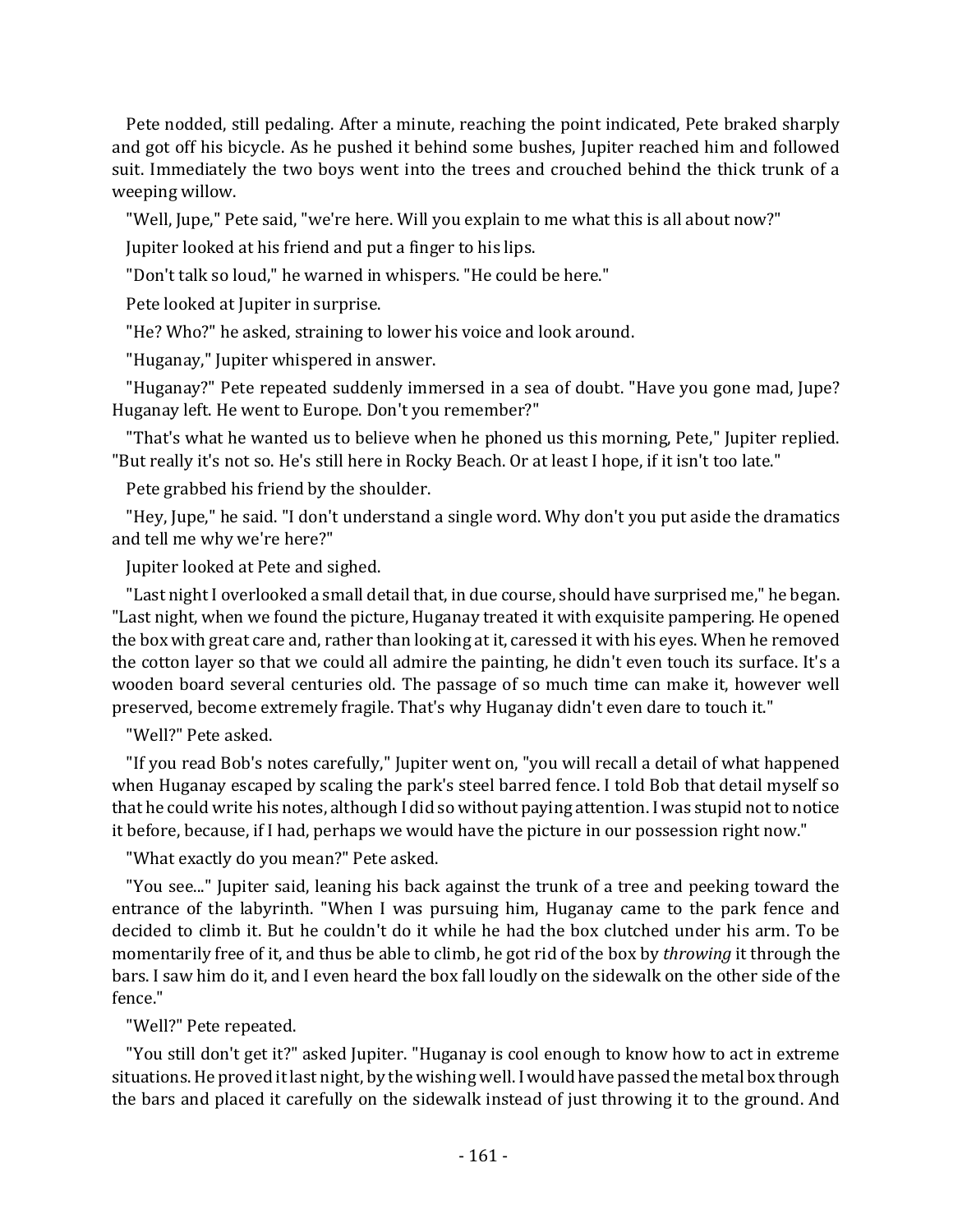why? Because it's assumed that inside the box is a valuable and extremely fragile wooden board that could break if the box falls to the ground violently."

Pete looked at his friend opening his eyes wide.

"Gleeps, Jupe!" he exclaimed. "You don't mean that Huganay risked breaking the painting he wanted so badly, right?"

"No, Pete," said Jupiter. "What I mean is that if Huganay tossed the box to the ground it was because he knew the painting would not break."

"And how could he be so sure of it?" Pete asked. "Did he put more cotton inside?"

Jupiter sighed.

"What I mean is that Huganay threw the box down because it was really empty," Jupiter finally explained. "I realized this earlier when I saw the plaster plate break as it hit the ground after I collided with Konrad in the salvage yard."

Pete raised his eyebrows in surprise.

"I don't understand, Jupe," he said. "We all saw him enter the well with the box under his arm. And the painting was inside it all the time."

"Yes," Jupiter nodded, "we all saw Huganay go into the wishing well and from there to the labyrinth with the box containing the painting. But when I saw him coming out of the mouth of the cave I didn't see the painting, only the box. I assumed that the picture was still inside when in fact it wasn't."

"How can you be so sure of that?" Pete asked. "You didn't see Huganay remove the painting from the box and hide it somewhere else."

"Because if the painting had been inside the box, Huganay, as a cool and calculating man, would have treated the box much more delicately, as I have already explained," Jupiter insisted. "However, if the painting had really been inside the box and Huganay had inadvertently dropped it more violently than intended, he certainly would have lamented it. But he didn't. He dropped it, climbed the fence and picked up the box on the other side as if it were nothing."

"And why would Huganay remove the painting from the box?" Pete asked.

"When he entered the labyrinth, Huganay didn't know what he would find when he left," Jupiter explained. "He believed that I had brought the police with me and that he could therefore be ambushed near the entrance with Chief Reynolds waiting for him to leave. In other words, he might be caught.

"So, to prevent the painting from falling into someone else's hands he decided to remove it from the box and hide it in some corner of the maze. If they caught him, he would be carrying nothing but an empty box. If they didn't catch him, he would return to pick up the painting when there was no danger in sight."

"So, according to you, right now the picture is hidden somewhere in the labyrinth, right?" Pete asked.

"I hope so," said Jupiter. "Huganay left it there with the intention of coming back for it as soon as possible. These corridors are humid, and excess moisture could damage the paint. Maybe he has already come or maybe not. That was why it was so urgent to get here. Huganay has a map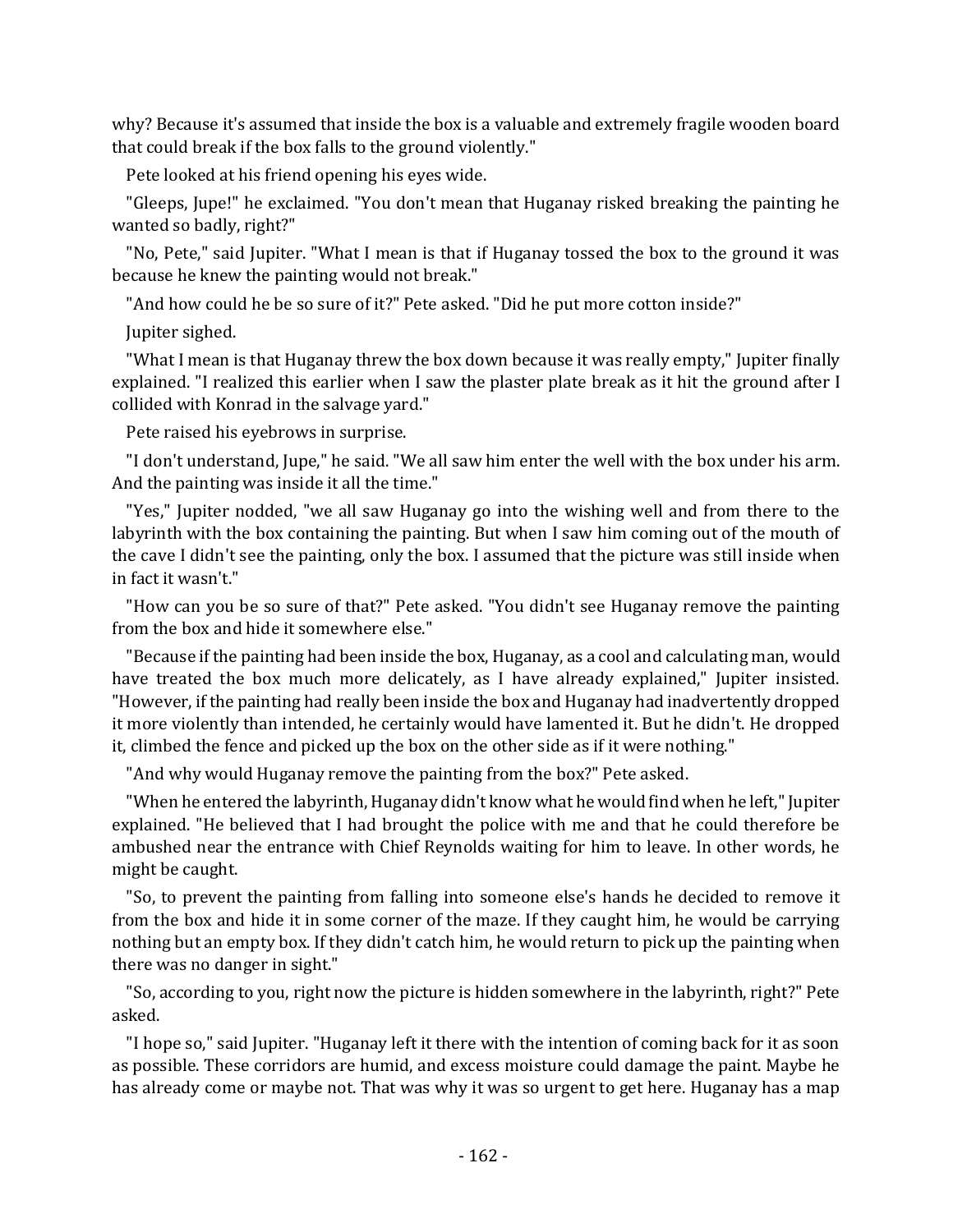of the maze, so it won't be difficult for him to find the picture again. If my deductions are correct he must have hidden it not far from the entrance to the cave."

"Why close to this entrance and not the one at the wishing well?" Pete asked.

"Think about it, Pete," said Jupiter. "When Huganay entered the maze near the well he had several policemen at his heels. He couldn't entertain hiding the picture. On the other hand, if his intention was to return later to get the painting, it would take less time to recover it if he concealed it near this entrance than if he hid it in the depths of the labyrinth."

"Now that you explain it, it all makes sense," Pete said. "What do you think we should do now?"

Jupiter pinched his lower lip and looked around.

"We've been watching the entrance to the Cave-Labyrinth for a few minutes, and there's no sign of any movement," he said. "Come on, let's approach cautiously moving from tree to tree."

Advancing as he described, Jupiter and Pete left their hiding place and, crossing the vegetation of the park, approached the fence that spanned the access point to the cave entrance. They stopped when they were only a few feet away.

"It's too quiet," Pete said. "What do you think, Jupe?"

The First Investigator pinched his lower lip again.

"There are three possibilities," he said. "Huganay has already been here, or he has not yet arrived, or he is in there and we may run into him."

"Gosh, Jupe!" Pete moaned. "That last option is my least favorite!"

Jupiter looked past the fence toward the entrance to the cave. The daylight was growing scarce.

"There's only one way to find out, Pete," Jupiter said. "Come on. Let's try to make as little noise as possible."

Pete grabbed his friend by the arm.

"You're not implying that we're going in there, are you?" he protested. "We haven't brought any maps this time!"

Jupiter freed himself and stepped forward.

"I know. In a hurry, I didn't realize we might need one, so we'll have to get along without it," he whispered over his shoulder to Pete. "Besides, we can always avail ourselves of your infallible sense of direction."

"Is it really that infallible?" Pete asked with a groan.

Ignoring the hesitancy of his friend, Jupiter emerged from the vegetation that hid them and approached the fence with great strides. Pete, still reluctant, followed. The two boys crouched down and examined the mouth of the cave once more.

"Let's go where Huganay came out last night," Jupiter said.

With silent, furtive movements, the boys slipped along the metal fence until they reached the hole Huganay had made in it the night before.

"Let's go in," Jupiter said.

He was about to wriggle through the hole when Pete suddenly stopped him.

"Hold on a moment, Jupe! What is that?"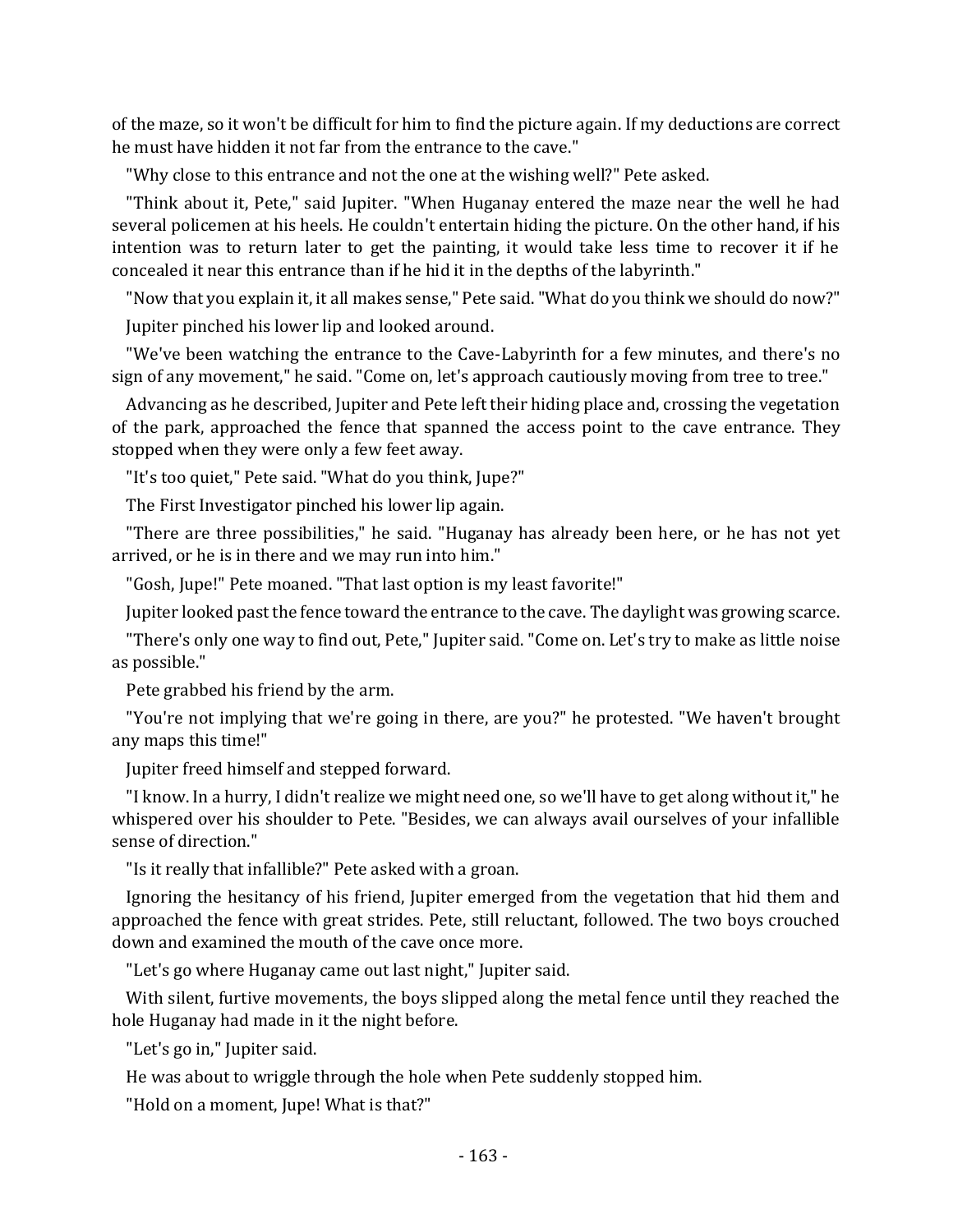Jupiter looked where Pete was pointing, just to his left. There, attached to the wire mesh, was a sheet of paper swaying lazily in the gentle afternoon breeze. What really caught the boys' attention, however, was the fact that there was something written on it.

With a black foreboding constricting his heart, Jupiter reached out, grabbed the paper and, with a gentle tug, pulled it free. He then spread it out in front of him so that he could read it. Pete, intrigued, approached to look over his shoulder. Slowly, almost unable to believe their eyes, the two investigators read:

#### *"My esteemed young Jones,*

*I suppose if you are reading these lines it is because you have recognized a certain small detail that cannot be considered anything but an error that I committed last night while escaping from you. Even a fellow like myself can commit some carelessness when he is being pursued by someone with a mind as illustrious and portentous as yours. Let's say that for any of those who exercise my humble profession it is not reassuring to have Jupiter Jones on his heels.*

*The fact that you and your friends are reading this note will also mean that this time I have been, if not smarter, at least faster than you. But that is not a slight to you, because your abilities are truly commendable. It is a pity that you are directing them in the opposite direction of mine.*

*Now I must go. Do not try to locate me because it would do you no good. This time I will leave your country in a matter of hours. That is why I have only to say* au revoir *and thank you for the help you have given me in the search for the painting that I carry with me.*

*Your humble servant,*

#### *Huganay."*

"He's here!" Pete shouted as he finished reading the letter. "You were right, Jupe. Huganay is here!"

Pete looked at his friend and saw that his face was pale and shattered. Which wasn't surprising, the boy thought. The world's most celebrated art thief had just escaped for the second time in less than twenty-four hours. Jupiter, however, swallowed hard and struggled to speak without giving the slightest hint of trembling in his voice.

"You're wrong, Pete," he said. "Actually, what you mean is that Huganay *was* here. He came and left. And he definitely took the picture with him. It was stupid of me not to realize everything much earlier. If I had, we could have come sooner or asked Chief Reynolds to leave a couple of men here waiting for Huganay to show up.

"The important thing, however, is that he has escaped again. And that he took the picture with him."

Pete noticed how his friend was shaking from head to toe holding in his anger.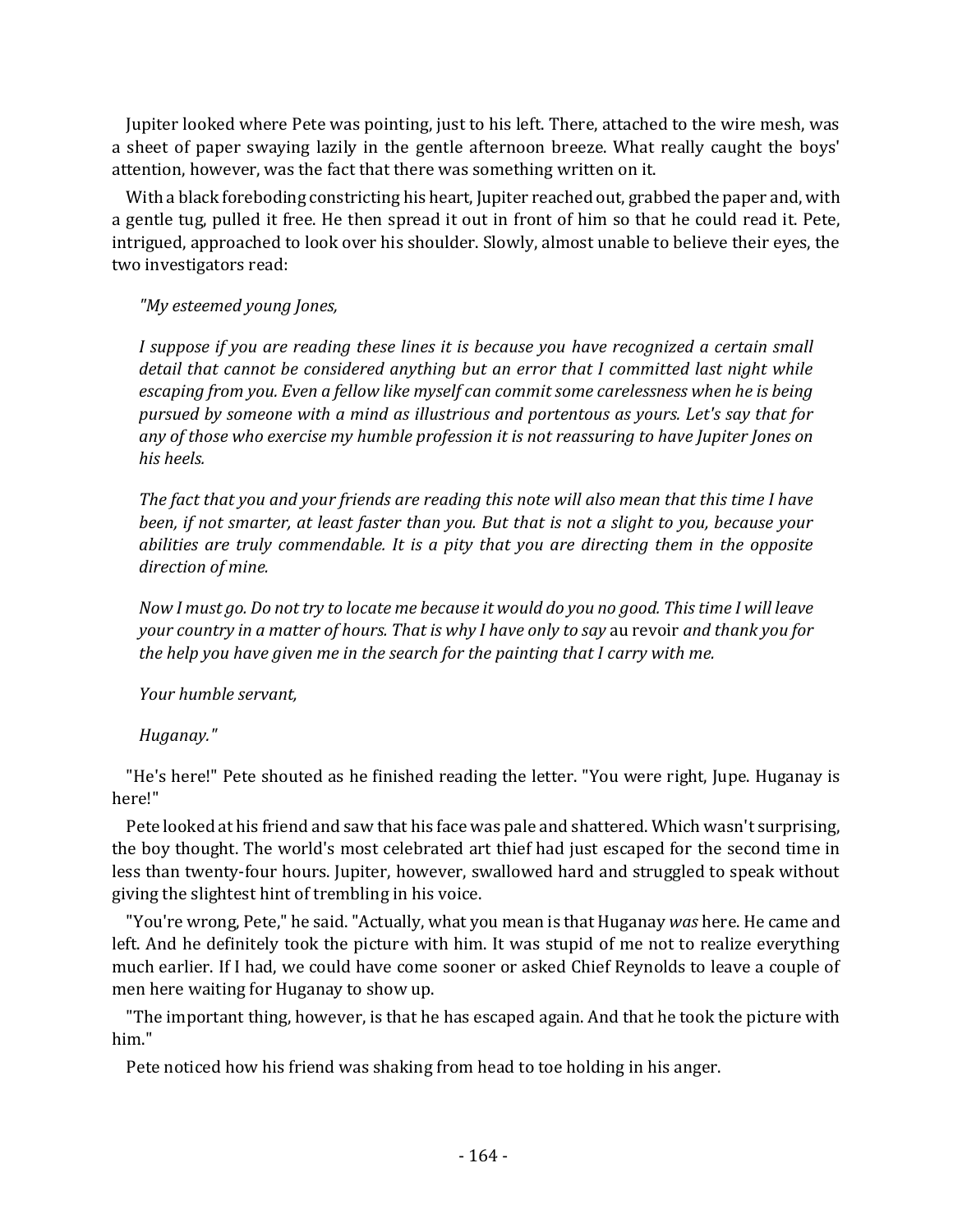Jupiter, biting furiously on his lower lip, looked at the note in his hands, rereading it, as if unable to believe what was written in it.

"Don't feel bad, Jupe," Pete said, trying to comfort him. "As Huganay says in his note, he was faster than us. But that doesn't detract from the work you've done or your deductions, which allowed us... What's going on?"

Pete looked at his friend once more in alarm. The look on his face had suddenly changed. His eyes were bright with excitement.

"Pete!" he cried. "Maybe we still have a chance! Maybe you're right after all!"

Pete blinked.

"What am I right about?" he asked. "What do you mean?"

"In saying that Huganay *is* here," said Jupiter.

"How? But you yourself said that..." Pete said.

"Look at the note carefully, Pete!" interrupted Jupiter urgently. "Don't you see something very significant? It's something that the limited lighting here doesn't reveal at first, but it's immediately obvious if you look closely."

Pete looked at the sheet of paper, read it and frowned.

"Actually, I don't notice anything special," he said, scratching his head. "To me it's just a note."

"It's the ink! It hasn't finished drying yet! Look!" exclaimed Jupiter.

The boy slid a finger across the last line of writing. The ink with which it had been written smeared, leaving the edges of the letters slightly blurred.

"It's still wet!" cried Pete.

"Indeed," said Jupiter, nodding. "This note was written with a fountain pen and the ink hasn't had time to dry completely. So, whoever wrote it couldn't have gone far. He may have hung it up just before we arrived."

"But that's almost impossible, Jupe," Pete objected. "We would have seen something. We would have come across or encountered him."

Jupiter pinched his lower lip.

"And who's to say that it didn't happen?" he replied. "It may have happened just like you said."

"But we didn't notice anything," Pete said. "We didn't see anyone."

"Wait, Second. Let's think about it a little bit," said Jupiter. "Although the light is beginning to fade, it's still daylight. If Huganay came to pick up the picture while it was still daylight, he probably didn't do it openly, but tried to go unnoticed. And what better way to go unnoticed than...?"

"With a disguise!" Pete concluded. "Think, Jupe! Who did we see as we walked through the park to get here? I saw one couple walking and another sitting on a bench."

Jupiter frowned, exerting his photographic memory to the limit.

"It all happened so fast," he remarked, "and I was so focused on pedaling that it's hard to say. Let's see... In a clearing, there were two kids flying a kite, although it's clear that none of them can be Huganay. Besides them... Oh, no!"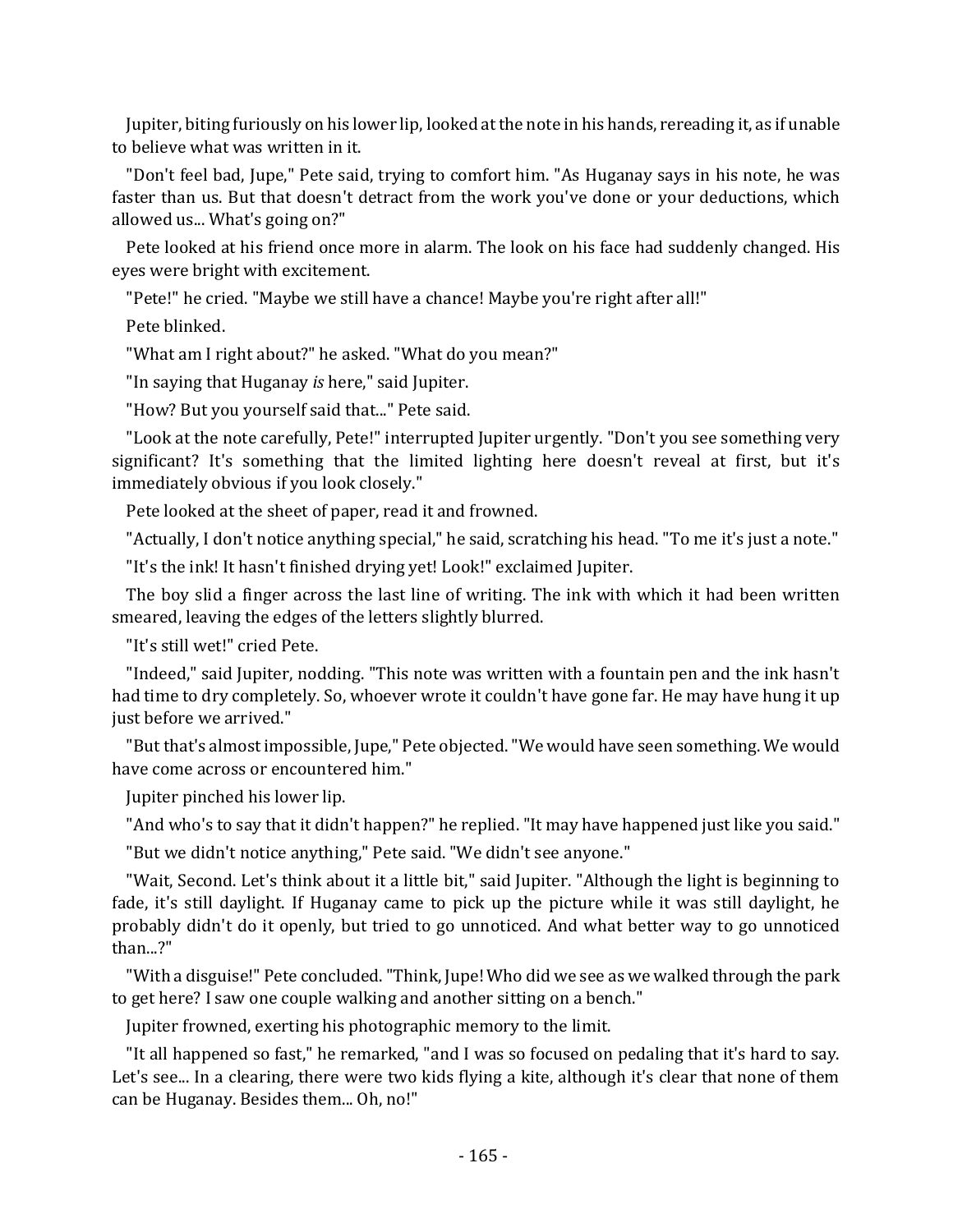"What is it, Jupe?"

"There was a man carrying a sack and a stick with a skewer collecting papers!" cried Jupe, remembering suddenly. "It has to be him! It's the perfect disguise. No one would suspect someone like that in a public park. People would see their presence as something completely normal. In addition, with a disguise like that, he could go almost anywhere, even the entrance of the Cave-Labyrinth, without raising suspicion. Besides, now that I remember him, he wore a full beard. The perfect disguise to keep your face well hidden!"

"And he had a very full sack on his shoulder!" Pete pointed out. "I'm sure he had the picture inside! A perfect way to get it out of the park without arousing suspicion."

"Quick!" urged Jupiter. "Let's look for him!"

Running wildly, the two boys returned to their bicycles, mounted them and began pedaling furiously.

"Let's go back the way we came," ordered Jupe. "Let's go to the place where we saw him and start looking for him there. He may still be close by."

Invigorated by the incipient pursuit, the two friends hurried back to the place they sought and dismounted.

"This is where we saw that man," Jupiter said, looking around.

"There's no sign of him now," Pete said after looking in all directions. "We could ask any people we find if they saw him."

But the fact was they didn't see anyone. That corner of the park, sinking deeper and deeper into shadows, was completely deserted except for themselves.

Jupiter knelt down and inspected the ground.

"Unfortunately, there are no prints," he moaned. "This area is covered with tall grass. It's useless to look for footprints here."

"Let's search the park and its surroundings, Jupe," Pete suggested. "Maybe we're still in time and we'll spot him trying to leave."

"I guess that's the best we can do," Jupiter agreed nervously.

Suddenly the First Investigator fell silent, stretched his neck and listened intently.

"Quiet, Pete!" he warned. "Listen to that."

"What...?" his friend stammered.

"Listen!" repeated Jupiter.

The two boys listened intently. From somewhere outside the park, on the other side of the leafy trees, came the muffled sound of a car engine being started.

"I recognize the sound of that engine!" said Jupiter. "I swear it's the same one I heard last night, when Huganay escaped. It sounds exactly the same. Come on, Pete! Don't let him escape!"

After mounting their bicycles again, they pedaled rapidly to the park entrance. As they did, they heard the sound of the engine gain strength for a couple of seconds, then slip into the distance until it dissolved completely in the evening air.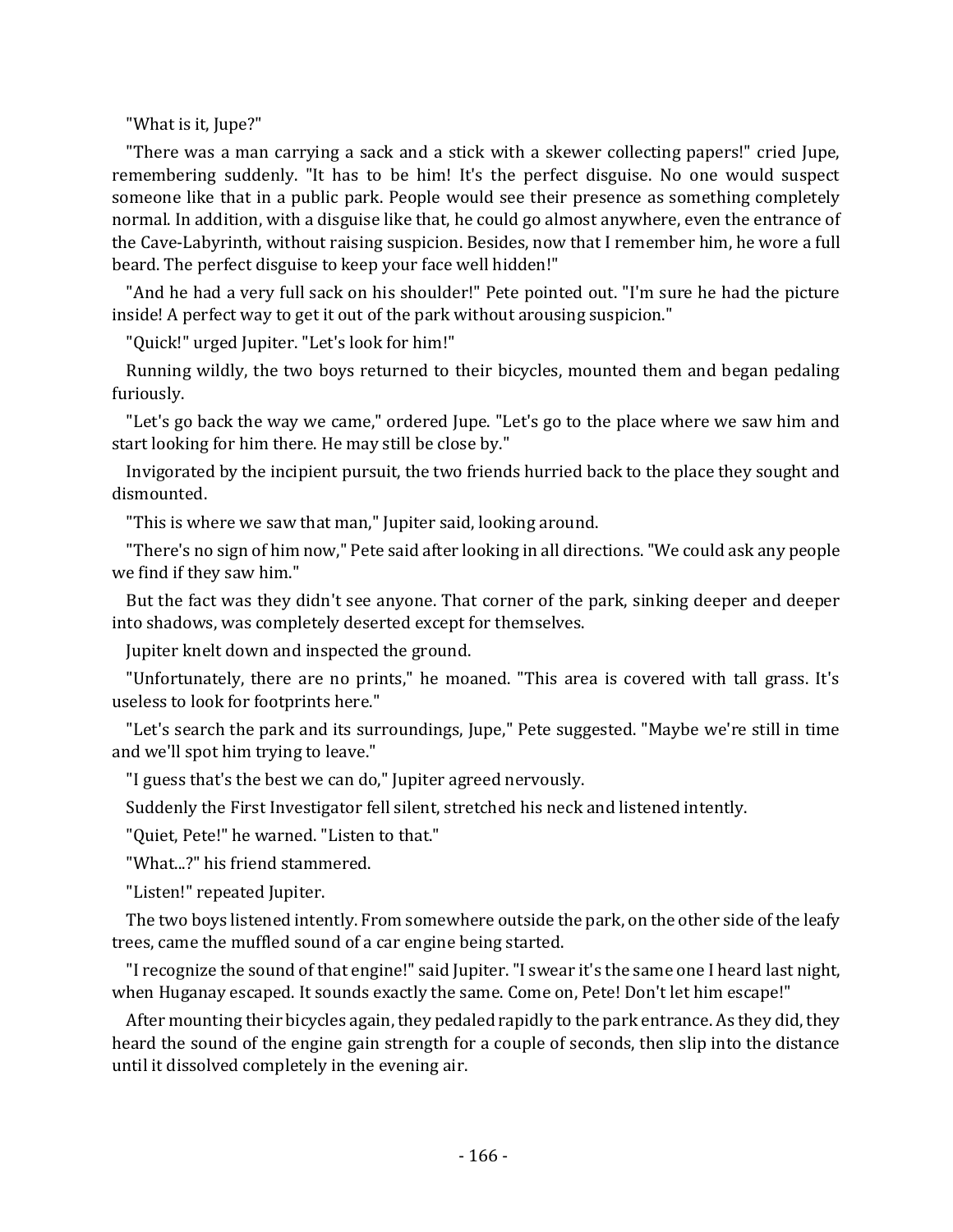When they reached the entrance, and then the street, nothing moved nor was heard except the occasional chirping of birds. If the car they had just heard was actually the one in which Huganay escaped, there was no longer any trace of it.

"Nothing!" Jupiter lamented. "He's gone! He has slipped through our fingers!"

"Yes, but we've been hot on his heels," said Pete. "Look there, Jupe!"

Jupiter looked where his friend was pointing. There, by the entrance gate of the park, was a garbage can. Inside it, and sticking out its edge, the boys could see a long stick, a large bag full of papers and a thick tuft of hair that was undoubtedly a false beard.

"You were right, Jupe!" exclaimed Pete. "It was him in disguise!"

"We had him!" said Jupiter, clenching his fists tightly. "We had him and he escaped again!"

Pete looked at his friend and chose to remain silent as Jupiter, consumed by frustration, clenched his fists. The two boys remained like that, in silence, for several moments. Pete knew that once his friend finally did decide to return to the salvage yard, silence would overshadow the entire journey. Jupiter would be sulky and ill tempered, and Pete would have to wait at least a couple of days before again suggesting to his friend to go swimming. With that thought in mind, Pete looked at Jupiter and sighed. Around them, the sun began to set on the park.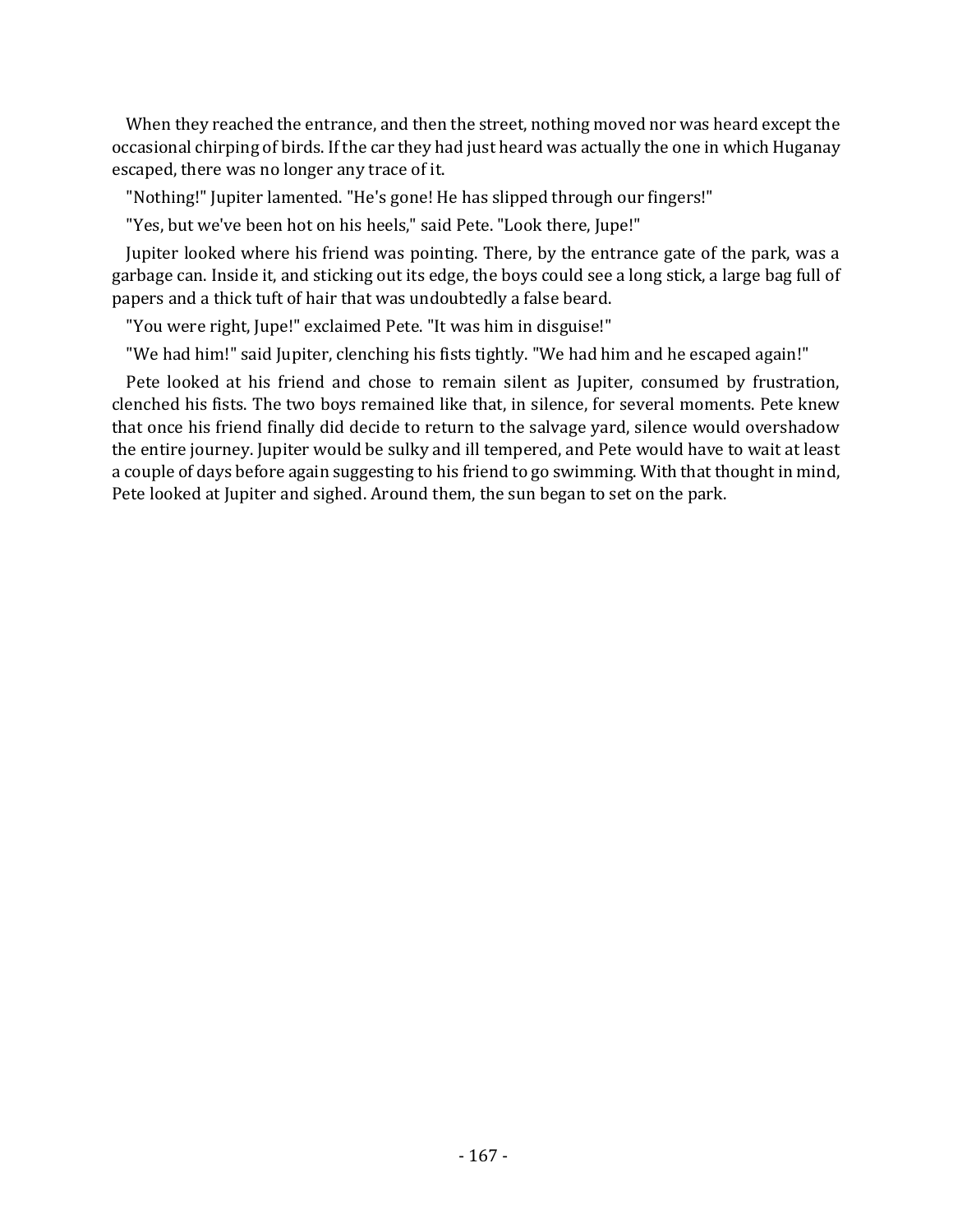# Epilogue

I do not know if you will remember me, dear readers, but I am the same person who wrote the mysterious introduction with which this story began. On that occasion I had to keep my identity hidden for the sake of the plot, and all I could say about myself was that I am not Alfred Hitchcock. Unfortunately, the master of suspense died some time ago and the world has since been deprived of new mystery tales arising from the mind of the great director. Something similar to what happened with the disappearance of the inimitable Arthur Roberts.

But I am getting away from the first of the reasons for these concluding lines: my identity. To discover this suffice it to say, if you still have not guessed, my name is Huganay, I am French and I participated (very advantageously, by the way) in the story you have just read.

No doubt you will wonder why it is I who writes these lines. One of the reasons is, as I have already pointed out, the death of Mr. Hitchcock. The other is that no one else but the great director, The Three Investigators, those two stupid beginners *Mylord* and Lagalle, and I knew the whole truth about this story. And since the story itself has been kept secret at my request, I think it is up to me to bring it to light now that it is possible.

The elderly lady for whose delicate health I feared so much if the truth spread, died, to my deep regret, just a couple of weeks ago. She was someone I loved very much, so I'm glad she said goodbye to this world in peace and without having to face a painful truth. However, once she was dead, it was up to me to spread the truth, whether the world decided to accept it or not. Therefore, I contacted The Three Investigators and explained the turn of events. Jupiter Jones and his friends were in agreement with me in spite of their initial reaction against it, owing to the painful, especially for Jupiter, remembrance that it was I who came out victorious from this confrontation. Nevertheless, Bob Andrews retrieved his excellent notes on *The Mystery of the Chess Pieces* from some long-forgotten file and brushed off the thick layer of dust that had accumulated on them. Moreover, since I had been involved in the events, the boys asked me to present it, to which I couldn't help but be delighted. It was a real honor to do so and, incidentally, to remember with nostalgia from my retirement in a remote corner of Europe the exciting adventure that I lived with them. The result is the story you just read. I hope it has been to your liking.

Despite what I have said so far, there is a matter that without a doubt, one or another may be wondering. What happened to the painting? Well, I must say that it is still in my possession. I can see it from here as I write these lines sitting comfortably in my studio and my eyes are the only ones who have seen it over the last few years. Will I bring it out? Who knows? For now, the death of the old lady is too new, so I have not yet made any decision. I suppose sooner or later the famous portrait of the lady of rare beauty will appear. But it will still be some time yet for this. However, dear readers, if any of you, having read this story and known the truth, are impatient in nature and prefer to speak before that time comes, you must know that you are free to do so. All you have to do is go to the Louvre Museum and prove that the painting hanging there is but a copy of the original that I possess. An excellent copy, it must be said, but a copy after all whose falsehood, if one relies on his own expertise, can... let's say, risk showing.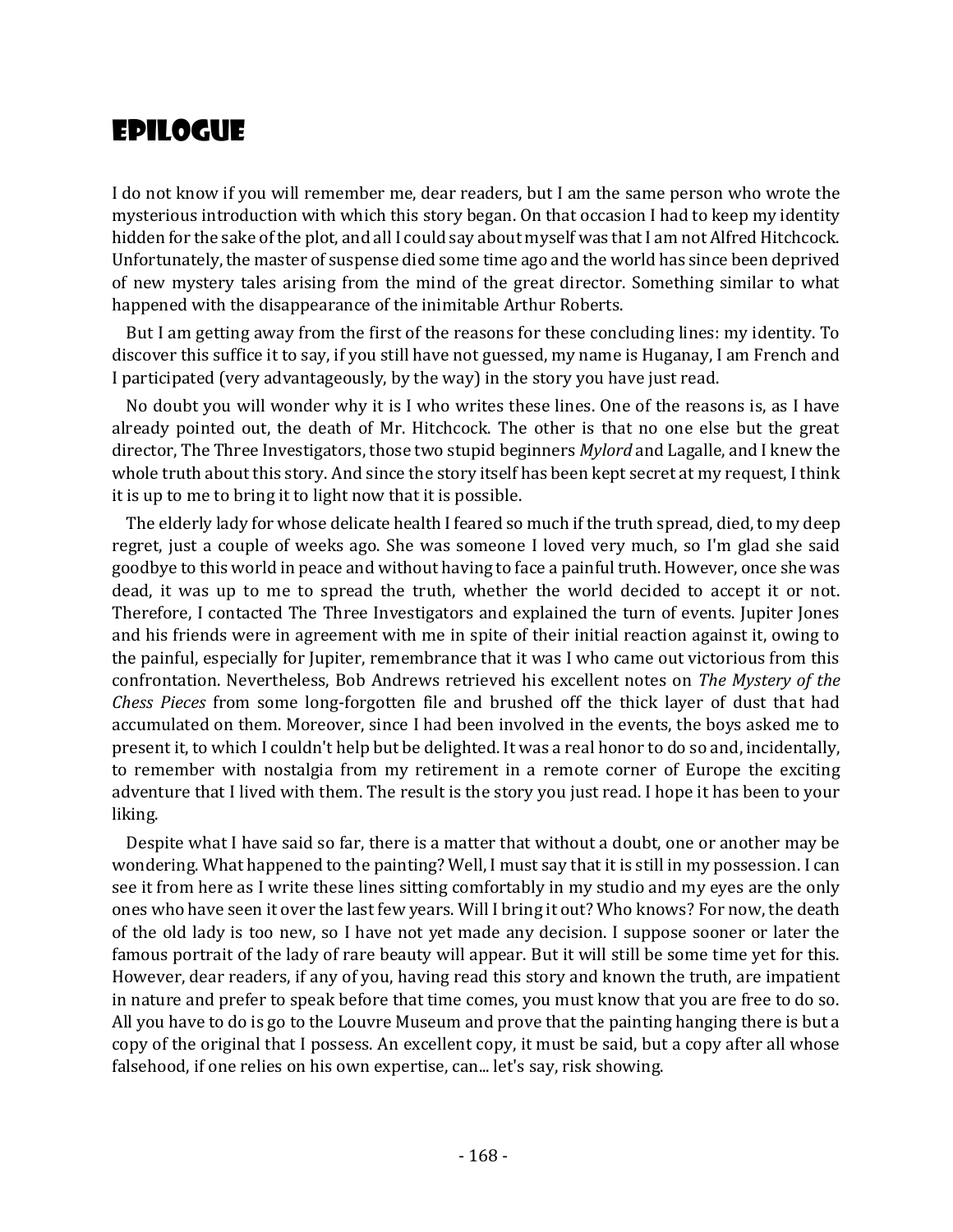Little remains to be said. Although they have had to delay it for a few years, The Three Investigators have closed one more of their cases. And now that it has been presented, I understand how Alfred Hitchcock must have felt each time he dealt with one of the adventures experienced by these boys. Who knows what is yet to come? Surely many would like to find out. I, for my part, confess that I want to know as well.

And now, dear readers, I must go. My own affairs are calling me. So, *au revoir*. Your humble servant, Huganay.

- 169 -